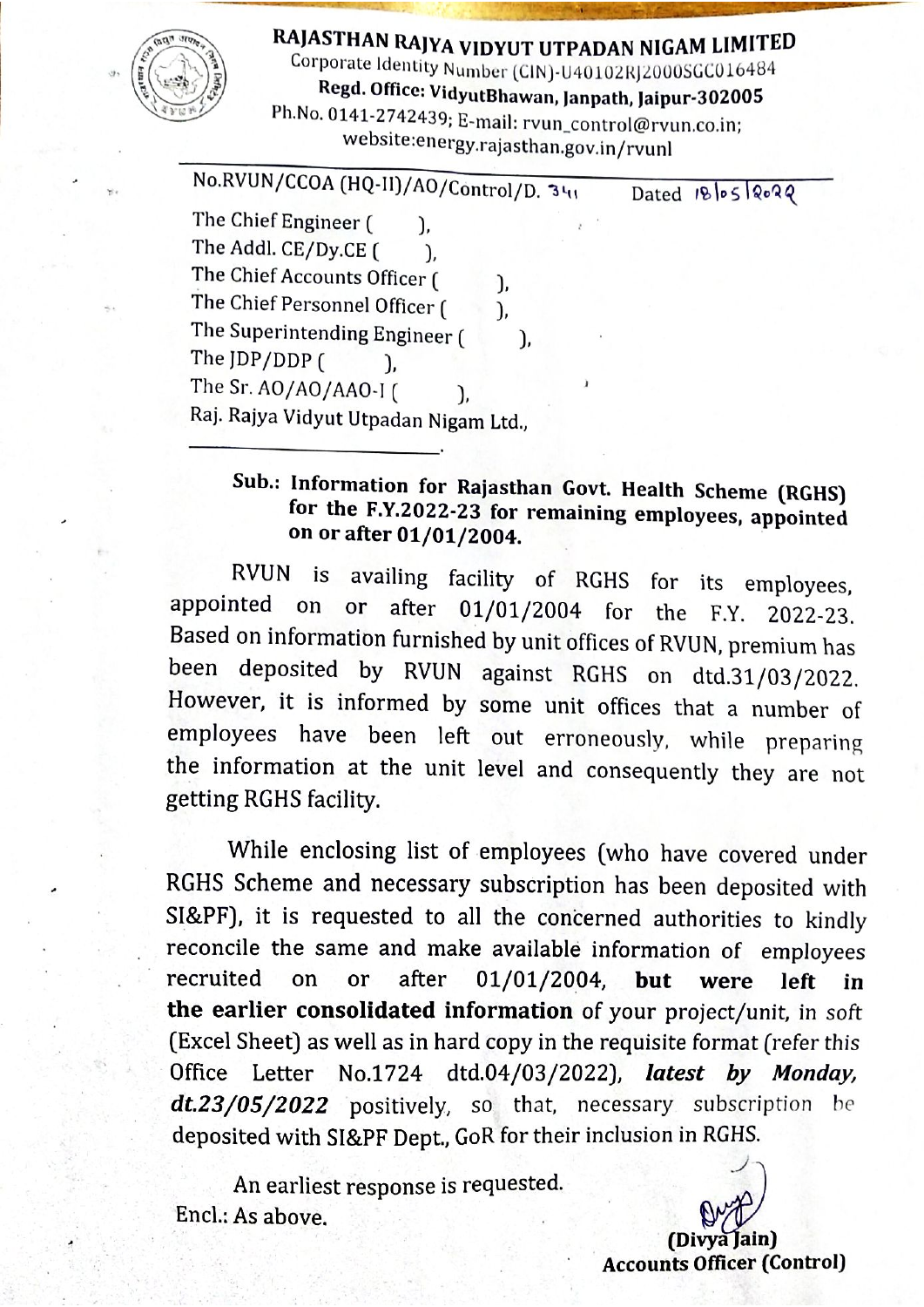|                | Information for Raj. Govt. Health Scheme for the F.Y. 2022-23 |                                                           |              |                      |                                   |                        |                            |                            |                                     |                                        |                     |            |
|----------------|---------------------------------------------------------------|-----------------------------------------------------------|--------------|----------------------|-----------------------------------|------------------------|----------------------------|----------------------------|-------------------------------------|----------------------------------------|---------------------|------------|
|                |                                                               |                                                           |              |                      |                                   |                        |                            |                            | <b>DOR</b>                          |                                        |                     |            |
| Sr. No.        | SSO ID                                                        | <b>Name of Employee (Without</b><br>any honorifics/title) | CPF No.      | <b>RGHS Card No.</b> | Jan Aadhar Card No.               | Unique ID (Raj ERP ID) | <b>DOB</b><br>(dd-mm-yyyy) | <b>DOI</b><br>(dd-mm-yyyy) | $(dd{\text{-}\mathbf{mm}}$<br>yyyy) | Desig.                                 | <b>Basic Pay</b>    | Mobile No. |
| -1             | ABHIPRATAP                                                    | A P SINGH                                                 | 130203319    |                      |                                   | RVUN201701201275       | 1/27/1990                  | 8/9/2013                   | 1/31/2050                           | SI/EXE                                 | 44900               | 9065441940 |
| 2              |                                                               | A. K. Dabla                                               | N00259       |                      |                                   |                        |                            |                            |                                     | XEN (E&M)                              |                     | 9413342725 |
| 3              | AAKANKSHA.SINGH.RVUN                                          | Aakanksha Singh                                           | N02057       | NA                   | NA                                | RVUN201501200217       | 05.06.1988                 | 27.02.2015                 | 30.06.2048                          | JEN                                    | 39100               | 9414073540 |
| 4              | AAKASH.JEN                                                    | Aakash Suran                                              | N03344       | N/A                  | NA                                | RVUN202201200029       | 03.09.1994                 | 11.01.2022                 | 30.09.2054                          | JEN (PT)                               | 23700               | 8690998923 |
| 5              | VENKATESH123ANEM                                              | <b>AANEM VENKATESH</b>                                    | 170144766    |                      |                                   | RVUN201301206338       | 6/21/1997                  | 6/2/2017                   | 6/30/2057                           | CT/GD                                  | 24500               | 8499003012 |
| 6              | AARTI.KHATRI.RVUN                                             | Aarti Khatri                                              | N01981       | 271120212019307549   | 0000-1112-94405                   | RVUN201501200184       | 26.12.1982                 | 06.01.2015                 | 31.12.1942                          | AAO-II                                 | 43800               | 9116163193 |
| $\overline{7}$ | AASHISHKHANDWAL.RVUN                                          | AASHISH KUMAR KHANDWAL                                    | N02682       | 150320221536595665   | 5135383232                        | RVUN201701200242       | 3/10/1992                  | 10/1/2017                  | 3/31/2052                           | JEN-I                                  | 35800               | 9116163413 |
| 8              | AASHISH.ROHLAN.RVUN                                           | Aashish Rohlan                                            | N01141       | 607202118829747      | 5127573582                        | RVUN201101200082       | 19.03.1985                 | 06.07.2011                 | 31.03.2045                          | AAO-II                                 | 45100               | 9413349549 |
| 9              | ABDULJAFIR.RVUN                                               | <b>ABDUL JAFIR</b>                                        | N01054       | 21112021102535257    | 5133607122                        | RVUN200901200107       | 15.07.1980                 | 24.02.2009                 | 31.07.2040                          | AEN                                    | 73200               | 9413342799 |
| 10             | ABDUL.KHAN.RVUN                                               | <b>ABDUL KAADIR KHAN</b>                                  | N01231       | 161220211258188625   | 5000751409                        | RVUN201201200077       | 24/03/1981                 | 19/04/2012                 | 31/03/2041                          | SR.ASSTT                               | 27900               | 8764477986 |
| 11             | ABDUL.KAYYUM.RVUN                                             | <b>ABDUL KAYYUM</b>                                       | N01263       | 280520211328152358   | 4821744087                        | RVUN201201200025       | 25.11.1988                 | 30.07.2012                 | 30.11.2048                          | $PA-II(ITI)$                           | 25500               | 9509058092 |
| 12             | ABDULMALIKKHAN.RVUN                                           | Abdul Malik Khan                                          | N01122       | 3001202210166548705  |                                   | RVUN200501200007       | 16/Mar/1978                | 25/Nov/2006                | 31/Mar/2038                         | AEN                                    | 71100               | 9413342185 |
| 13             | ABDUL.KHAN1.RVUN                                              | Abdul Sher Mohd. Khan                                     | N01673       | 290520211514381644   | 5113118275                        | RVUN201301200073       | 09.08.1990                 | 28.06.2013                 | 31.08.2050                          | JEN-I                                  | 40300               | 9414085320 |
| 14             | ABDULAENIT.RVUN                                               | ABDUL WAZID                                               | N03242       | 160320221340252229   | 5120686273                        | RVUN202101200200       | 20.04.1995                 | 07.12.2021                 | 30.04.2055                          | ASSISTANT<br>ENGINEER (IT)             | 39300 (FIX<br>PAY)  | 8077172933 |
| 15             | ABHAY.KUMAR.RVUN                                              | <b>ABHAY KUMAR</b>                                        | N01381       | 91220211511232711    | 5136822343                        | RVUN201201200178       | 05.02.1993                 | 17.08.2012                 | 28.02.2053                          | Hy.OP-II                               | 25500               | 8619935689 |
| 16             | ABHAYKUMAR05.RVUN                                             | <b>ABHAY KUMAR</b>                                        | N01104       | 23122021127266544    | 9999-1ELB-00203                   | RVUN201001200165       | 26.07.1985                 | 05.07.2010                 | 31.07.2045                          | AEN                                    | 69000               | 9414085278 |
| 17             | Not Allotted                                                  | Abhay Sharma                                              | Not Allotted |                      |                                   | Not Allotted           | 05.10.1998                 | 21.03.2022                 | 31.10.2058                          | Jr. Acctt. (PT)                        | 23700               | 7823057624 |
| 18             |                                                               | Abhay singh                                               | N03452RVUN   | NA                   | 4718633228                        | NA                     | 09.08.1997                 | 16.12.2021                 | 31.08.2057                          | Ir.Chemist(PT)                         | 23700/              | 8003616836 |
| 19             | ABHAYSINGH.RVUN                                               | Abhay Singh                                               | N01623       | 300520211450473277   | Receipt No.<br>0000111261798      | RVUN201301200042       | 28/05/1986                 | 10/6/2013                  | 31.05.2046                          | AEN                                    | 67000               | 9413342790 |
| 20             |                                                               | Abhijeet Kumar Singh                                      | N03361       |                      |                                   |                        | 9/30/1994                  | 1/7/2022                   | 9/30/2054                           | Junior Engineer (PT)                   | $23700/-$           | 9582767302 |
| 21             |                                                               | <b>ABHIJEET MEENA</b>                                     | N03419       |                      | $\overline{\phantom{a}}$          |                        | 05.08.1996                 | 27.12.2021                 | 31.08.2056                          | JEN(PT)                                | 23700 (FIXED)       | 8690998836 |
| 22             | ABHILASH.SHARMA.RVUN                                          | Abhilash Sharma                                           | N03002       | 261120211026293212   | 0000111281000(Enrollme<br>nt No.) | RVUN201801200180       | 13.02.1993                 | 09.10.2018                 | 28.02.2053                          | Jr. Actt                               | 34800               | 9116164320 |
| 23             | ABHIMANYUSINGH.RVUN                                           | ABHIMANYU SINGH                                           | N00316       |                      | 5077418423                        | RVUN200601200072       | 10.11.1987                 | 24.08.2016                 | 30.11.2047                          | Helper-II                              | 19200               | 7339702627 |
| 24             | ABHINAV.SHARMA.RVUN                                           | Abhinav Sharma                                            | N01708       | 290520212122372945   | 5070346860                        | RVUN201301200096       | 04.03.1990                 | 18.11.2013                 | 31.03.2050                          | Sr. Assistant                          | 27900               | 9929024126 |
| 25             | ABHINEET.UDAWAT.RVUN                                          | Abhineet Udawat                                           | N01722       | not available        | not available                     | not available          | 15.01.1984                 | 20.03.2013                 | 31.01.2044                          | <b>Assistant Account</b><br>Officer -I | 48400               | 9414019732 |
| 26             | ABHISHEKBHANDARY24                                            | <b>ABHISEK BHANDARY</b>                                   | 190801188    |                      |                                   |                        | 2/12/1996                  | 23.01.2019                 | 28.02.2056                          | CONSTABLE                              | 23100               | 8170818943 |
| 27             | ABHISHEKHALDER8653                                            | <b>ABHISHEK HALDER</b>                                    | 170701695    |                      |                                   | RVUN202101200258       | 2/1/1989                   | 21.11.2021                 | 2/1/2049                            | CT/GD                                  | 25200               | 9682513985 |
| 28             | AKCHOUDHARY5550                                               | <b>ABHISHEK KUMAR</b>                                     | 170519906    |                      |                                   | RVUN202101200247       | 10/25/1990                 | 14.11.2021                 | 10/25/2050                          | CT/GD                                  | 25200               | 9939048799 |
| 29             | ABHISHEK.ANAND.RVUN                                           | Abhishek Anand                                            | N02420       |                      |                                   | RVUN201701200045       | 1/Feb/1990                 | 28/Aug/2017                | $31/$ Jan $/2050$                   | JEN-I                                  | 35800               | 9116163321 |
| 30             | abhishekbaswal.RVUN                                           | Abhishek Baswal                                           | N02856       | 280520211357425027   | 4736328834                        | RVUN201701200392       | 01.10.1994                 | 08.02.2017                 | 30.09.2054                          | AEN                                    | 61300               | 9116163153 |
| 31             | <b>ABHISHEKB.RVUN</b>                                         | Abhishek Budania,                                         | N03007       | 31220211317111231    | 9999-1ELB-00187                   | RVUN201801200185       | 11.09.1992                 | 12.11.2018                 | 30.09.2052                          | <b>JEN</b>                             | 34800               | 9116164396 |
| 32             | ABHI1999.RVUNL                                                | Abhishek Chaturvedi                                       | N03291       |                      | 4844327448                        | RVUN202201200019       | 5/Jan/2022                 | 6/Jul/1999                 | 31/Jul/2059                         | JEN-I (PT)                             | 23700               | 8690998860 |
| 33             | ABHISHEKDUBEY.RVUN                                            | <b>Abhishek Dubey</b>                                     | N00964       | 10820211-035191614   | 5126446658                        | RVUN201001200118       | 18.02.1986                 | 21.06.2010                 | 28.02.2046                          | AEN                                    | 65000               | 9414085131 |
| 34             | ABHISHAKEGUPTA.RVUN                                           | Abhishek Gupta                                            | C76130       | 280520212054211676   | 5025643068                        | RVUN200601200022       | 26.07.1981                 | 25.11.2006                 | 31.07.2041                          | AEN                                    | 71000               | 9413342213 |
| 35             | Newely Appointed                                              | Abhishek Jain                                             |              |                      |                                   |                        | 07/10/2001                 | 25/03/2022                 | 31/07/2061                          | JR.ACCTT.<br>(PT)                      | 23700               | 7375881258 |
| 36             | ABHISHEK.JOSHI.RVUN                                           | Abhishek Joshi                                            | N01834       | 41220211741527188    | 9999-HXUG-00203                   | RVUN201501200078       | 07.07.88.                  | 19.02.15.                  | 31.07.2048                          | JEN (E&M)                              | 39100               | 9462097663 |
| 37             | ABHISHEK.KALYAN.RVUN                                          | Abhishek Kalyan                                           | N02899       | 220420211032275980   | 5121601679                        | RVUN201801200092       | 15-01-1984                 | 04-10-2018                 | 31-01-2044                          | Asst. Personnel<br>Officer             | 38900               | 9358777037 |
| 38             | ABHISHEK.K.RVUN                                               | <b>ABHISHEK KUMAWAT</b>                                   | N01955       | 60120221448515324    | 9999-48S7-00023                   | RVUN201501200188       | 18.03.1991                 | 18.03.2015                 | 31.03.2051                          | <b>JUNIOR ACCTT.</b>                   | 39100               | 9413385687 |
| 39             | ABHISHEKMALVIYA.RVUN                                          | Abhishek malviya                                          | N02395       | 290120221653249077   | 9999-EBLR-00288                   | RVUN201701200020       | 06/07/1992                 | 22/08/2017                 | 31/07/2052                          | JEN-I (E&M)                            | 35800               | 9983829117 |
| 40             | ABHISHEK.MITTAL.RVUN                                          | <b>Abhishek Mittal</b>                                    | N02400       | 10920212054383312    |                                   | RVUN201701200025       | 15/Apr/1994                | 23/Aug/2017                | 30/Apr/2054                         | JEN-I                                  | 35800               | 9116163299 |
| 41             | ABHISHEK.MODI.RVUN                                            | <b>ABHISHEK MODI</b>                                      | N02585       | 300520211453172336   | 4852273116                        | RVUN201701200168       | 08.06.1993                 | 24.08.2017                 | 30.04.2053                          | JEN                                    | 35800               | 9116164102 |
| 42             | ABHISHEK.M93.RVUN                                             | Abhishek Morya                                            | N03218       | NA                   | NA                                | RVUN202101200151       | 18/07/1993                 | 07/07/2021                 | 31/07/2053                          | Junior Assistant<br>(PT)               | 14600.00<br>(Fixed) | 8005525759 |
| 43             | ABHISHEK.NAIK.RVUN                                            | <b>ABHISHEK NAIK</b>                                      | CN01060      | 28052021196338326    | 5126125734                        | RVUN201101200047       | 7/4/1980                   | 2/28/2011                  | 7/31/2040                           | AEN                                    | 56100/              | 9414085353 |
| 44             | ABHISHEK.SHARMA.RVUN                                          | Abhishek Sharma                                           | N02763       | 280520211126325434   | 5124025571                        | RVUN201801200030       | 18/07/1994                 | 24/01/2018                 | 31/07/2054                          | JEN                                    | 35800               | 9116164176 |
| 45             | ABHISHEK.SINGH.RVUN                                           | Abhishek Singh                                            | N02447       |                      |                                   | RVUN201701200072       | 14/Mar/1993                | $1/$ Sep $/2017$           | 31/Mar/2053                         | JEN-I                                  | 35800               | 9116163361 |
| 46             | ABHISHEK.SONI.RVUN                                            | Abhishek Soni                                             | N02874       | 290520211126234157   | 5020372489                        | RVUN201801200083       | 16/Sep/1989                | 31/Jan/2018                | 30/Sep/2049                         | JEN-I                                  | 35800               | 9116164165 |
| 47             | ABHISHEK.VERMA.RVUN                                           | <b>ABHISHEK VERMA</b>                                     | N01848       | 190320221056379006   | 5138002189                        | RVUN201501200090       | 25.07.1993                 | 18.03.2015                 | 31.07.2053                          | Jr. Acctt.                             | 39100               | 9116163220 |
|                |                                                               |                                                           |              |                      |                                   |                        |                            |                            |                                     |                                        |                     |            |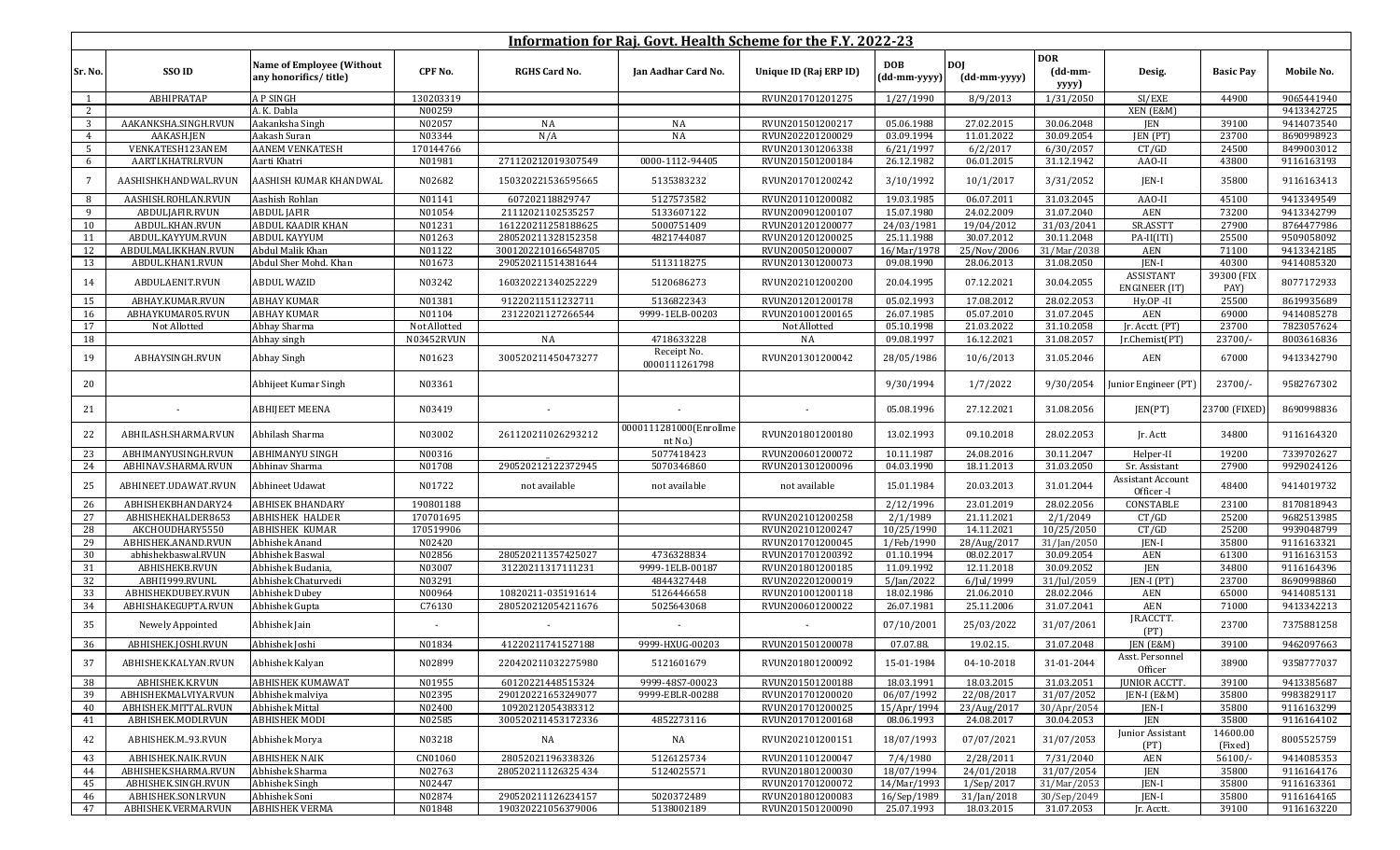| Sr. No.   | SSO ID                               | <b>Name of Employee (Without</b><br>any honorifics/title) | CPF No.          | <b>RGHS Card No.</b> | Jan Aadhar Card No. | Unique ID (Raj ERP ID)               | <b>DOB</b><br>(dd-mm-yyyy) | <b>DOI</b><br>(dd-mm-yyyy)     | <b>DOR</b><br>$(dd{\text{-}\mathbf{mm}}$ | Desig.                    | <b>Basic Pay</b> | Mobile No.               |
|-----------|--------------------------------------|-----------------------------------------------------------|------------------|----------------------|---------------------|--------------------------------------|----------------------------|--------------------------------|------------------------------------------|---------------------------|------------------|--------------------------|
|           |                                      |                                                           |                  |                      |                     |                                      |                            |                                | yyyy)                                    |                           |                  |                          |
| 48        | ABHIYADAV371AY                       | <b>ABHISHEK YADAV</b>                                     | 180208009        |                      |                     |                                      | 1/1/1992                   | 1/20/2018                      | 31.01.2051                               | SI/EXE                    | 38700            | 8318545628               |
| 49<br>50  | BAD55BK                              | ABINASH KUMAR                                             | 180206667        |                      |                     |                                      | 9/3/1993                   | 1/12/2018                      | 30.09.2053                               | SI/EXE                    | 38700            | 9504109291               |
| 51        | ADARSH.SINHA.RVUN                    | <b>ACHAL SINGH</b><br>Adarsh Kumar Sinha                  | N03420<br>N02732 | NA                   | $\sim$<br>NA        | RVUN201701200278                     | 15.09.1994<br>15.12.1992   | 30.12.2021<br>11.09.2017       | 30.09.2054<br>31.12.2052                 | JEN(PT)<br><b>JEN</b>     | 23700<br>35800   | 8690998845<br>9116163492 |
| 52        | ADITI.CHOUDHARY.RVUN                 | Aditi Choudhary                                           | N01668           |                      |                     | RVUN201301200071                     | 5/Jun/1990                 | 21/Jun/2013                    | 30/Jun/2050                              | <b>AEN</b>                | 63100            | 9413342284               |
| 53        | ADITI.JOSHI.RVUN                     | Aditi Joshi                                               | N02149           | 260820211316545740   | 0000-1112-71438     | RVUN201501200283                     | 30.06.1991                 | 18.03.2015                     | 30.06.2051                               | Jr. Accountant            | 38000            | 9116163212               |
| 54        | ADITI.PAREEK.RVUN                    | Aditi Pareek                                              | N01691           | N01691               | $\sim$              | RVUN201301200087                     | 12/3/1989                  | 7/9/2013                       | 31-13-49                                 | JEN                       | 39100            | 9413313497               |
| 55        | ADITI.PAREEK1.RVUN                   | Aditi Pareek                                              | N02419           |                      |                     | RVUN201701200044                     | 15/May/1991                | 28/Aug/2017                    | 31/May/2051                              | JEN-I                     | 35800            | 9116163320               |
| 56        | ADITYA.RVUN                          | Aditya Khandelwal                                         | N00877           | 2805202123204174     | 5125133650          | RVUN201001200068                     | 02.10.1986                 | 24.06.2010                     | 31.10.2046                               | XEn(Civil)                | 73500            | 9414005183               |
| 57        | ADITYA.K.RVUN                        | Aditya Khanpuriya                                         | N02306           | 250320221451435951   | 4720055063          | RVUN201501200392                     | 27.07.1989                 | 18.05.2015                     | 30.05.2049                               | Opr-II (ITI)              | 23400            | 8955844991               |
| 58        | ADITYA.S.RVUNL                       | Aditya Sanadhya                                           | N03336           | NA                   | 4843748156          | RVUN202201200026                     | 28.07.1996                 | 10.01.2022                     | 31.07.2056                               | JEN (PT)                  | 23700            | 8690998965               |
| 59        | ADITYA.SHARMA.RVUN                   | Aditya Sharma                                             | N02663           | 221120212 056109761  | 5133417079          | RVUN201701200295                     | 03.09.1995                 | 01.09.2017                     | 30.09.2055                               | Jr.Chemist                | 35800            | 9116164139               |
| 60        | ADITYASHARMA.RVUN                    | Aditya Sharma                                             | N02382           |                      |                     | RVUN201701200410                     | 7/Aug/1991                 | 18/Jan/2017                    | 31/Aug/2051                              | <b>AEN</b>                | 61300            | 9116163174               |
| 61        | ADITYA.SONI.RVUN                     | Aditya Soni                                               | N02794           | 241120211522269285   | 5134176008          | RVUN201801200059                     | 20.12.1990                 | 01.02.2018                     | 31.12.2050                               | JEN-I                     | 35800/           | 9116164306               |
| 62        | ADITYAVIKRAM.RVUN                    | ADITYA VIKRAM                                             | N00161           | 4122021185032032     | 999989U16929        | RVUN200701200064                     | 20.04.1981                 | 15.02.2007                     | 30.04.2041                               | <b>AEN</b>                | 71100            | 9413342209               |
| 63        | AFSANA.BEGAM.RVUN                    | Afsana Begam                                              | N02680           | 50220221537122382    | 5134458414          | RVUN201701200240                     | 15/02/1991                 | 21/08/2017                     | 28/02/2051                               | Jen                       | 35800.00         | 9116163428               |
| 64        | AFTAB.AHMAD.RVUN                     | <b>AFTAB AHMAD QURESHI</b>                                | N02806           | 210320221810295137   | 9999-JA11-00097     | RVUN201801200068                     | 31/10/1994                 | 23/08/2017                     | 31/10/2054                               | JEN                       | 35800            | 91161-64143              |
| 65        | AGADALAASHOK1                        | AGADALA ASHOK                                             | 120703661        |                      |                     | RVUN202001200398                     | 6/15/1993                  | 22.12.2020                     | 6/15/2053                                | CT/GD                     | 29300            | 7006978513               |
| 66        | AGNESH.JAIN.RVUN                     | Agnesh Anand Jain                                         | N01843           | 2062021158295125     | 5125344011          | RVUN201501200086                     | 30.11.1990                 | 16.03.2015                     | 30.11.2050                               | AO                        | 57800            | 9116163215               |
| 67        | AJAY.KUMAR.RVUN                      | <b>AJAY KUMAR</b>                                         | N02719           | 8032022627206210     | 5137403708          | RVUN201701200266                     | 27.03.1994                 | 04.09.2017                     | 30.09.2054                               | <b>JEN</b>                | 33800            | 9116163486               |
| 68        | AIAYAGARHARI.RVUN                    | AJAY KUMAR AGARHARI                                       | N00165           | 231120211614176488   | 5126407751          | RVUN200701200068                     | 05.03.1979                 | 13.02.2007                     | 31.03.2039                               | <b>AEN</b>                | 71100            | 9413342215               |
| 69        | AJAYKUMARPAL.RVUN                    | AJAY KUMAR PAL                                            | N-00619          | 28052021155313209    | 5124016257          | RVUN200801200162                     | 01.09.1981                 | 01.09.2008                     | 31.08.2041                               | Aen                       | 67000            | 9413340654               |
| 70        | AJAYPARSOYA.RVUN                     | Ajay Kumar Parsoya                                        | N00694           | 30220221629423176    | 5137112106          | RVUN200801200200                     | 30.12.1983                 | 06.09.2008                     | 31.12.2043                               | <b>AEN</b>                | 67000            | 9413342188               |
| 71        | AJAYKUMAR08.RVUN                     | Ajay Kumar Sharma                                         | N00656           | 290520211123191757R  | 5121246638          | RVUN200901200046                     | 24.10.1983                 | 16.02.2009                     | 31.10.2043                               | AEn                       | 67000            | 9413342454               |
| 72        | AJAYKUMARTAK.RVUN                    | Ajay Kumar Tak                                            | N00603           | 10120022194117170    | 5135482329          | RVUN200701200214                     | 25/0ct/1983                | 15/Feb/2007                    | 31/0ct/2043                              | AEN                       | 75400            | 9413342750               |
| 73        | AJAY.RAWAL.RVUN                      | AJAY RAWAL                                                | N01470           | 211120211625427163   | 5066660742          | RVUN201201200264                     | 3/10/1988                  | 7/31/2012                      | 7/31/2048                                | PA-II (ITI)               | 26300            | 9829294155               |
| 74        | ajay.jen                             | Ajay Rawat                                                | N03340<br>N01837 | N/A<br>NA            | NA                  | RVUN202201200028<br>RVUN201501200081 | 19.08.1994<br>05.06.1988   | 17.01.2022<br>16.02.2015       | 31.08.2054<br>30.06.2048                 | JEN (PT)                  | 23700<br>39100   | 8690998947               |
| 75<br>76  | AJAY.SINGH.RVUN<br>AJAY.SINGH2.RVUN  | <b>AJAY SINGH</b><br>AJAY SINGH                           | N02739           | 141020212344303460   | 4816440646          | RVUN201701200285                     | 2/11/1992                  | 9/1/2017                       | 2/29/2052                                | JEN<br><b>JEN</b>         | 35800            | 9413347547<br>9116163485 |
| 77        | AJAY.SINGH.RVUN                      | Ajay Singh                                                | N02156           | 1711202117763163     |                     | RVUN201501200288                     | 6/Nov/1988                 | 1/Jun/2015                     | 30/Nov/2048                              | Technician-II             | 23400            | 7737261257               |
| 78        | AJAYRAJ.CHOUHAN.RVUN                 | Ajayraj Singh Chouhan                                     | N02649           | 20112021 1557161847  | 5124707879          | RVUN201701200210                     | 21/06/1994                 | 8/30/2017                      | 6/30/2054                                | JEN-I (E&M)               | 35800            | 9116163338               |
| 79        | AJEET.SINGH3.RVUN                    | Ajeet Bahadur                                             | N02742           | NA                   |                     | RVUN201701200288                     | 1/1/1988                   | 8/30/2017                      | 12/31/2047                               | JEN                       | 35800            | 9116163493               |
| 80        | AJEETPRAKASH.RVUN                    | Ajeet Prakash                                             | N00938           | 2072021131573772     | 9999-9V6U-00529     | RVUN201001200102                     | 03.07.81                   | 07.07.10                       | 31.07.2041                               | AEN (F&S)                 | 71100            | 9414085302               |
| 81        | AJEET.SINGH1.RVUN                    | <b>AJEET SINGH</b>                                        | N02269           | 100120221652348412   | 4577860670          | RVUN201501200372                     | 9/3/1989                   | 6/1/2015                       | 9/30/2049                                | PA-II (ITI)               | 23400            | 8058553774               |
| 82        | AJEET.SINGH.RVUN                     | <b>AJEET SINGH</b>                                        | Not Provided     |                      |                     | RVUN200301200087                     | 1/1/1979                   | 5/19/2003                      | 12/31/2038                               | PA-I (ITI)                | 35300            | 8739980668               |
| 83        | AJEETRAJBIRSINGH123                  | <b>AJEET SINGH</b>                                        | 094700251        |                      |                     | RVUN200901200964                     | 10/28/1990                 | 7/5/2009                       | 10/31/2050                               | CT/GD                     | 33300            | 7002845542               |
| 84        | AJIT.DANGA.RVUN                      | Ajit Danga                                                | N03010           | 290720211227544136   | 5126308181          | RVUN201801200188                     | 20.06.1993                 | 12.10.2018                     | 30.06.2053                               | Ir. Acctt.                | 34800            | 9413295433               |
| 85        | AJIT.YOGI.RVUN                       | Ajit Singh Yogi                                           | N03083           | 30720211052574441    | 4813356577          | RVUN201901200057                     | 04/01/1996                 | 18/02/2019                     | 31/01/2056                               | Stenographer              | 34800            | 9785064086               |
| 86        | Ajitesh.Parihar.RVUN                 | Ajitesh Parihar                                           | N02783           | 300520212219551496   | 5125574527          | RVUN201801200048                     | 10/18/1992                 | 2/3/2018                       | 10/31/2052                               | JEN                       | 35800            | 9462400997               |
| 87        | AKANKSHA.CH.RVUN                     | Akanksha Choudhary                                        | N02287           | 290720211955308924   | 5121656239          | RVUN201501200385                     | 15.01.1990                 | 25.02.2015                     | 31.01.2050                               | JEN                       | 39,100           | 9414007213               |
| 88        | AKANKSHAKHANNA.RVUN                  | Akanksha Khanna                                           | N01210           | 22032022171-3237575  | 9999-GV8F00006      | RVUN201201200065                     | 26.07.1989                 | 03.02.2012                     | 28.02.2049                               | AEN (Civil)               | 69000            | 9414005064               |
| 89        | AKASHIHAJHARIA.RVUN                  | Akash Jhajharia                                           | N02486           | 231120211155552768   | 5131817337          | RVUN201701200406                     | 12.09.1992                 | 02.03.2017                     | 30.09.2052                               | AEN                       | 61300            | 9116163191               |
| 90        | NA                                   | Akheram Choudhary                                         | N02606           | 190120221611259867   | NA                  | RVUN201701200189                     | 21.02.1993                 | 01.09.2017                     | 28.02.2053                               | JEn.                      | 35800.00         | 8974763814               |
| 91        | AKHILESH.RVUN                        | Akhilesh                                                  | N00713           |                      |                     | RVUN200901200066                     | 15/Nov/1982                | 30/Jun/2009                    | 30/Nov/2042                              | <b>AEN</b>                | 67000            | 9414087194               |
| 92        | AKHILESHMAHIYA.RVUN                  | Akhilesh Mahiya                                           | N00548           | 251020211615313322   | 0000-1112-86873     | RVUN200801200118                     | 26.02.1985                 | 12.09.2008                     | 28.02.2045                               | <b>Assistant Engineer</b> | 67000/           | 9413342165               |
| 93        | AKHILESH.POHIYA.RVUN                 | Akhilesh Pohiya                                           | N02861           |                      |                     | RVUN201701200325                     | 23/Apr/1990                | 25/Aug/2017                    | 30/Apr/2050                              | JEN-I                     | 35800            | 9116163515               |
| 94        | AKSHAY.BHARGAV.RVUN                  | Akshay Bhargav                                            | N02814           | 241120211317276355R  | 4860155438          | RVUN201701200303                     | 18.10.1992                 | 21.08.2017                     | 31.10.2052                               | JEn                       | 35800            | 9116163411               |
| 95        | Not Allotted                         | Akshay Kumar Saini                                        | Not Allotted     |                      |                     | Not Allotted                         | 20.02.1994                 | 16.02.2022                     | 28.02.2054                               | JEN (PT)                  | 23700            | 8690998918               |
| 96        | AKSHAY.NARWAL.RVUN                   | Akshay Narwal                                             | N02893           | NA                   | NA                  | RVUN201701200335                     | 19.02.1993                 | 30.08.2017                     | 21.02.2053                               | AEN (Civil)               | 59500            | 9116163496               |
| 97        | AKSHAY.S.RVUN                        | Akshay Saxena                                             | N3352            |                      |                     | RVUN202101200224                     | 08.11.1987                 | 05.03.2021                     | 30.11.2047                               | Helper-I                  | 13500            | 9928949440               |
| 98        | AKSHITASARASWAT.RVUN                 | Akshita Saraswat<br>Alankar Tyagi                         | N02786<br>N02441 | 80320221034291207    | 5137564816          | RVUN201801200031                     | 08.04.1995                 | 20.01.2018                     | 30.04.2055<br>31/May/2050                | JEn                       | 35800<br>57800   | 9116163484               |
| 99<br>100 | ALANKAR.TYAGI.RVUN<br>ALI.HASAN.RVUN |                                                           | N02864           | 100120221721593068   | 0000111295251       | RVUN201701200066<br>RVUN201701200007 | 11/May/1990<br>18/07/1991  | $1/$ Sep $/2017$<br>25.08.2017 | 31/07/2051                               | JEN-I<br>JEN-I (E&M)      | 35800            | 9116163350<br>9116163273 |
| 101       | KUALOKKU                             | Ali Hasan<br>ALOK KUMAR                                   | 150103929        |                      |                     | RVUN202001200404                     | 2/2/1990                   | 20.12.2020                     | 2/2/2050                                 | CT/GD                     | 26800            | 7870538507               |
| 102       | ALOK.BHASKAR.RVUN                    | Alok Nath Bhaskar                                         | N02466           |                      |                     | RVUN201701200090                     | 1/Jul/1992                 | 26/Sep/2017                    | 30/Jun/2052                              | JEN-I                     | 35800            | 9116164148               |
| 103       | AMAN.DEEGEEYA.RVUN                   | <b>AMAN DEEGEEYA</b>                                      | N03094           |                      |                     | RVUN201901200068                     | 14-Oct-00                  | 21-Feb-19                      | 31-Oct-60                                | JR.ASSTT                  | 21400            | 8559833992               |
| 104       | AMANLATA.RVUN                        | Aman Kr Lata                                              | N03138           | 140320222258216235   | 4773707215          | RVUN201901200108                     | 06.10.1994                 | 28.02.2019                     | 31.10.2055                               | AEN                       | 57800            | 7740875606               |
| 105       | AMAN.YADAV.RVUN                      | Aman Yadav                                                | N02429           |                      |                     | RVUN201701200054                     | 20/0ct/1989                | 30/Aug/2017                    | 31/0ct/2049                              | Jr. Chemist               | 35800            | 9116163332               |
| 106       | AMAR.CHAND.RVUN                      | Amar Chand                                                | N01243           | 280520211831108921   | 5043856506          | RVUN201201200085                     | 01.01.1989                 | 14.08.2012                     | 31.12.2048                               | PA-II                     | 25500            | 9982115858               |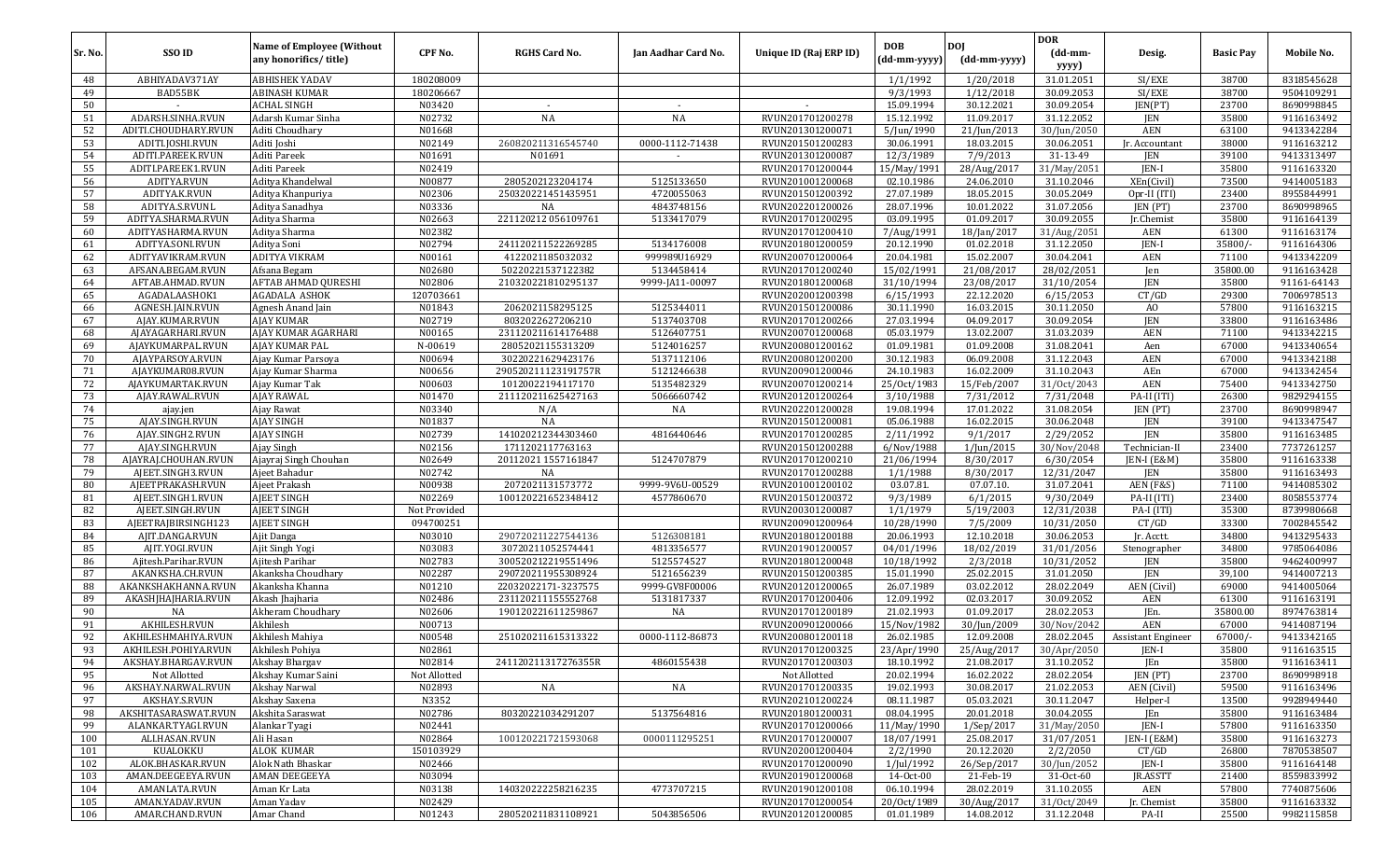| Sr. No.    | SSO ID                       | <b>Name of Employee (Without</b><br>any honorifics/title) | CPF No.              | <b>RGHS Card No.</b>  | Jan Aadhar Card No.  | Unique ID (Raj ERP ID)               | <b>DOB</b><br>(dd-mm-yyyy) | <b>DOJ</b><br>(dd-mm-yyyy) | <b>DOR</b><br>$(dd{\text{-}\mathbf{mm}}$ -<br>yyyy) | Desig.            | <b>Basic Pay</b> | Mobile No.               |
|------------|------------------------------|-----------------------------------------------------------|----------------------|-----------------------|----------------------|--------------------------------------|----------------------------|----------------------------|-----------------------------------------------------|-------------------|------------------|--------------------------|
| 107        | AMAR.GAHLOT.RVUN             | AMAR SINGH GAHLOT                                         | N02296               | 25112021234881091     | 9999-89SU-16655      | RVUN201501200046                     | 13.08.1988                 | 18.02.2015                 | 31.08.2048                                          | JEN               | 39100            | 9414054837               |
| 108        | AMARKANTDAVE.RVUN            | Amarkant Dave                                             | N00542               | 310520211421358158    | 0000-1111-51252      | RVUN200801200114                     | 03.07.81                   | 27.09.08                   | 31.07.2041                                          | AEN (E&M)         | 65000            | 9413342808               |
| 109        | ambalal03.rvun               | Amba Lal Bairwa                                           |                      |                       | 5014722874           |                                      | 09-05-1994                 | 07-01-2022                 | 31-05-2054                                          | JEN-I             | 23700            | 7703907663               |
| 110        | AMBUZ.ANKESH.RVUN            | Ambuz Ankesh                                              | N02981               | 503202215<br>10133450 | 5134167663           | RVUN201801200164                     | 03/12/1995                 | 11/10/2018                 | 31/12/2055                                          | AEn (IT)          | 57800            | 9116164249               |
| 111        | Aml.LaL.RVUN                 | Amilal Verma                                              | N01704               | 290520212329186246    | 5101646457           | RVUN201301206315                     | 03.03.1989                 | 26.06.2013                 | 31.03.2049                                          | Tech-II (ITI)     | 24800            | 9413780742               |
| 112        | SOBUSZ533                    | <b>AMIRUL ISLAM</b>                                       | 170138242            |                       |                      | RVUN201701201270                     | 1/20/1996                  | 5/5/2017                   | 1/31/2056                                           | CT/GD             | 24500            | 8876127889               |
| 113        | AMIT.RAJ9065                 | <b>AMIT KUMAR</b>                                         | 170420958            |                       |                      | RVUN202001200421                     | 2/14/1995                  | 19.12.2020                 | 2/14/2055                                           | HC/MIN            | 28700            | 9835987729               |
| 114        | JAATAMITKUMAR3               | <b>AMIT KUMAR</b>                                         | 093550376            |                       |                      | RVUN202101200276                     | 11/27/1988                 | 14.11.2021                 | 11/27/2048                                          | CT/GD             | 33300            | 9752285427               |
| 115        | AMIT.AGARWAL.RVUN            | <b>AMIT AGARWAL</b>                                       | N02280               | 23062021951289627     | 5125527743           | RVUN201501200379                     | 20/09/1991                 | 30/06/2015                 | 30/09/2051                                          | JEn               | 39100            | 9413313269               |
| 116        | <b>AMITIT.RVUN</b>           | Amit Garg                                                 | N00021               | 290520211833413000    | 5125070525           | RVUN200601200031                     | 05.06.1980                 | 07.12.2006                 | 30.06.2040                                          | <b>XEN</b>        | 87,800           | 9413342830               |
| 117        | Not Allotted                 | <b>AMIT GOYAL</b>                                         | Not Allotted         |                       |                      | Not Allotted                         | 13.01.1994                 | 16.02.2022                 | 31.04.2044                                          | JEN (PT)          | 23700            | 8690998949               |
| 118        | AMIT.KUMAR3.RVUN             | Amit Kumar                                                | N01882               | 310520211530467013    | 5124034327           | RVUN201501200115                     | 10.07.1990                 | 10.02.2015                 | 31.07.2050                                          | JEN-I             | 39100            | 9414085109               |
| 119        | AMITKUMARGURJAR74            | <b>AMIT KUMAR</b>                                         | 104387092            |                       |                      | RVUN201001204774                     | 7/20/1989                  | 8/23/2010                  | 7/31/2049                                           | CT/GD             | 26800            | 8851989026               |
| 120        | AMITDAVDAV                   | AMIT KUMAR                                                | 112220020            |                       |                      |                                      | 2/20/1986                  | 2/19/2011                  | 28.02.2046                                          | CONSTABLE         | 31400            | 9693818857               |
| 121        | AMIT7725035                  | <b>AMIT KUMAR</b>                                         | 150703668            |                       |                      |                                      | 6/1/1989                   | 12/5/2015                  | 30.06.2049                                          | CONSTABLE         | 26800            | 8492887591               |
| 122        | AMITKUMAR.RVUN               | Amit Kumar                                                | N00578               | 6082021167361016      | 0000111273308        | RVUN200801200141                     | 1.7.1985                   | 20.09.2008                 | 30/06/2045                                          | AEN               | 67000            | 9413342218               |
| 123        | AMITKUMAR15.RVUN             | <b>AMIT KUMAR</b>                                         | N00410               | 12122021048248693     | 0000-1112-95795      | RVUN200701200197                     | 21.03.1982                 | 14.12.2007                 | 31.03.2042                                          | AEN               | 67000            | 9413342409               |
| 124        | AMITUNLEASHED470             | <b>AMIT KUMAR BARIK</b>                                   | 169800015            |                       |                      | RVUN202101200237                     | 12/11/1991                 | 02.07.2021                 | 12/11/2051                                          | CT/GD             | 26800            | 7983510642               |
| 125        | AMITKUMARCHOLA.RVUN          | Amit Kumar Chola                                          | N02504               | 170620211421109481    | 4711272414           | RVUN201701200368                     | 01.07.1992                 | 09.02.2017                 | 31.07.2052                                          | AEN               | 61300/           | 9116163124               |
| 126        | AMIT.KUMAR1.RVUN             | Amit Kumar Goyal                                          | NO2045               | 270720211920511057    | 5123106263           | RVUN201501206135                     | 09.03.1991                 | 25.02.2015                 | 31.03.2051                                          | <b>JEN</b>        | 39,100           | 9414094724               |
| 127        | AMIT.MEENA.RVUN              | Amit Kumar Meena                                          | N02756               | 121020211437295957    | 5127377453           | RVUN201801200025                     | 10/Jul/1995                | 24/Jan/2018                | 31/Jul/2055                                         | JEN-I             | 35800            | 9116164157               |
| 128        | AMITMEENA.RVUNL              | Amit Kumar Meena                                          | N03277               | 120320221116462000    | 48181166102          | RVUN202101200164                     | 22/Dec/2021                | 5/Jul/1992                 | 31/Jul/2052                                         | $IEN-I (PT)$      | 23700            | 8905995074               |
| 129        | AMITNIRANJAN.RVUN            | AMIT KUMAR NIRANJAN                                       | N00140               | 2805202114441822      | 5122842123           | RVUN200701200053                     | 29.10.1982                 | 08.02.2007                 | 31.10.2042                                          | AEN               | 69000            | 9413349056               |
| 130        | AMITKUMARSINHA.RVUN          | Amit Kumar Sinha                                          | N00657               | 280520211159529269    | 5124483163           | RVUN200901200047                     | 26.10.1981                 | 16.02.2009                 | 31.10.2041                                          | AEn               | 67000            | 9413342453               |
| 131        | AMIT.MEENA4.RVUN             | Amit Meena                                                |                      | 20072021154597900     | 5137668543           | RVUN201501200218                     | 01.07.1990                 | 28.02.2015                 | 01.07.2050                                          | AEn               | 59,500/-         | 9414073746               |
| 132        | AMITMEHRDA.RVUN              | Amit Mehrada                                              | N00271               | 5118502221            | 5118502221           | RVUN100080674925                     | 2.10.1978                  | 14.02.2007                 | 01.10.2038                                          | AEn               | 69000/           | 9413342163               |
| 133        | AMIT.KUMAR.RVUN              | AMIT MITTAL                                               | N01112               | 281020212227138851    | 5132676718           | RVUN201301200014                     | 27.06.1986                 | 23.07.2011                 | 30.06.2046                                          | AAO-II            | 46500            | 9680885692               |
| 134        | AMITSHARMA.RVUN              | Amit Sharma                                               | N00330               | 30052021161107623     | 5124588679           | RVUN200701200160                     | 01/06/1982                 | 08/02/2007                 | 31/05/2042                                          | AEN               | 71100.00         | 9413340076               |
| 135        | AMITSHARMA08.RVUN            | Amit Sharma                                               | N00715               | 210620211717428231    |                      | RVUN200901200068                     | 25/Mar/1982                | 12/Jun/2009                | 31/Mar/2042                                         | AEN               | 67000            | 9414087184               |
| 136        | AMITSRIVASTAVA.RVUN          | Amit Srivastava                                           | N00716               | 261120211630358949    | 5134207759           | RVUN200901200069                     | 31.08.1978                 | 29.06.2009                 | 31.08.2038                                          | AEN               | 67000            | 9414087153               |
| 137        | AMITA.KHINCHI.RVUN           | <b>AMITA KHINCHI</b>                                      | N03043               | 28122021144468237     | 5123476427           | RVUN201901200017                     | 29.10.1992                 | 20.02.2019                 | 31.10.2052                                          | JR.ASSTT          | 21400            | 8384907370               |
| 138        | AMITA.SHARMA.RVUN            | Amita Sharma                                              | N00937               | 50120221248577518     | 5132471151           | RVUN201001200101                     | $13$ -Jul-85               | $23$ -Jun-10               | $31$ -Jul-45                                        | AEN               | 59500/           | 9414085196               |
| 139        | AMITENDRA.SINGH.RVUN         | <b>AMITENDRA SINGH</b>                                    | CN00527<br>150800828 | 260120221914425000    | <b>APPLIED</b>       | RVUN200801200100                     | 11/26/1977                 | 8/2/2008<br>18.12.2020     | 11/30/2037                                          | TECH-1ST<br>CT/GD | 30500/           | 7597747855<br>9612698941 |
| 140<br>141 | AMARJITAMOM<br>AMRITRAJ.RVUN | AMOM AMARJIT SINGH                                        | N00697               | 30320221027448004     |                      | RVUN202001200418<br>RVUN200901200058 | 8/1/1987<br>12/Dec/1984    | 22/Jun/2009                | 8/1/2047<br>31/Dec/2044                             | AEN               | 26800<br>67000   | 9413342751               |
| 142        |                              | Amrit Raj<br>AMRITA JATAV                                 | N03465               |                       |                      |                                      | 28.10.1995                 | 03.01.2022                 | 31.10.2055                                          | JEN(PT)           | 23700 (FIXED     | 8690998632               |
| 143        | ANANDKUMAR05.RVUN            | <b>ANAND KUMAR</b>                                        | N00565               |                       | $\sim$               | RVUN201001200085                     | 21.11.1985                 | 06.07.2010                 | 30.11.2045                                          | AEN               | 65000            | 9414085295               |
| 144        | ANAND.SHARMA.RVUN            | Anand Sharma                                              | N02190               | 50620211226188009     | 5048673887           | RVUN201501200310                     | 18.04.1987                 | 26.03.2015                 | 30.04.2047                                          | JR. ACCT          | 39100            | 9414085897               |
| 145        | ANANDSINGH.RVUN              | Anand Singh Tanwar                                        | N01855               | 160820211-07123567    | 5032844283           | RVUN201501200097                     | 01.04.1991                 | 16.03.2015                 | 31.03.2051                                          | Jr. Acct(Tax)     | 39100            | 8764100200               |
| 146        | KURMIANANTA09                | ANANTA KURMI                                              | 140806744            |                       |                      |                                      | 12/31/1991                 | 11/25/2014                 | 31.12.2051                                          | CONSTABLE         | 27600            | 7905023321               |
| 147        | ANAR.SINGH.RVUN              | <b>ANAR SINGH</b>                                         | N01693               | 300520211339332738    | 5125483623           | RVUN201201200387                     | 12/11/1982                 | 8/7/2012                   | 12/31/2042                                          | PA-II (ITI)       | 26300            | 8058618712               |
| 148        | ANCHI.BAI.RVUN               | Anchi Bai                                                 | N00127               | 25012022113221101     | 5077072702           | RVUN200601200048                     | 01.01.1963                 | 11.08.2006                 | 30.09.2023                                          | PEON              | 27600            | 9982904414               |
| 149        | LUKHOIANGOM                  | ANGOM LUKHOI SINGH                                        | 150801191            |                       |                      | RVUN202001200419                     | 3/1/1988                   | 20.12.2020                 | 3/1/2048                                            | CT/GD             | 26800            | 8126086535               |
| 150        | ANGURI.DEVI.RVUN             | Anguri Devi                                               | N02291               | 261120211355228063    | 5075448065           | RVUN201401200037                     | 09.09.1976                 | 12.08.2014                 | 30.09.2036                                          | Class-IV          | 20800            | 8432537726               |
| 151        |                              | <b>ANIKET VYAS</b>                                        | NOT ALLOTED          | <b>UNDER PROCESS</b>  | <b>UNDER PROCESS</b> | NOT ALLOTED                          | 30.11.1993                 | 23.03.2022                 | 30.11.2053                                          | JR. ACCT.         | 23700/- FIX      | 8955724050               |
| 152        | ANIKET.YADAV.RVUN            | Aniket Yadav                                              | N03112               | 280520211346374061    | 5052366887           | RVUN201901200084                     | 13.12.1991                 | 21.02.2019                 | 31.12.2051                                          | Stenographer      | 34800            | 9358777020               |
| 153        | ANIL.CHOUDHARY.RVUN          | Anil Choudhary                                            | N03096               | 150320221544185000    | 5045346812           | RVUN201901200070                     | 30-08-1987                 | 20-02-2019                 | 31-08-2047                                          | Stenographer      | 34800            | 9358777039               |
| 154        | NA                           | Anil Karela                                               | N03475               | NA                    | NA                   | NA                                   | NA                         | NA                         | NA                                                  | JEn.I<br>(PT)     | NA               | NA                       |
| 155        |                              | Anil Khileri                                              |                      |                       |                      |                                      |                            | 17.02.2022                 |                                                     | JEN-I (PT)        | 23700            | 8302130832               |
| 156        | ANILKUMERVERMA.RVUN          | Anil Kr. Verma                                            | N00405               | 100120221338413490    | 5136552430           | RVUN200701200196                     | 17.07.1987                 | 26.09.2007                 | 30.09.2036                                          | AEN (E&M)         | 69000            | 9413342766               |
| 157        | ANILKUMAR24393               | ANIL KUMAR                                                | 180700279            |                       |                      |                                      | 3/24/1993                  | 5/29/2018                  | 31.03.2053                                          | CONSTABLE         | 23800            | 8009598859               |
| 158        | ANILKUMAR.RVUN               | ANIL KUMAR CHAUDHARY                                      | N00788               | 250720211-752237949   | 4748884882           | RVUN200801200237                     | 15.07.1982                 | 26.09.2008                 | 31.07.2042                                          | <b>CHEMIST</b>    | 65000            | 9414087156               |
| 159        | ANIL.DANGI.RVUN              | ANIL KUMAR DANGI                                          | N00984               | 280520211225426010    | 5023042765           | RVUN201001200130                     | 19.12.1980                 | 23.06.2010                 | 31.12.2040                                          | AEN               | 59500            | 9414085301               |
| 160        | ANILGURU.RVUN                | Anil Kumar Guru                                           | N03283               | 100320221057538498'   | 5061641185           | RVUN202101200180                     | 27/Dec/2021                | 6/Apr/1993                 | 30/Apr/2053                                         | $IEN-I (PT)$      | 23700            | 8690998909               |
| 161        | ANIL.KUMAWAT.RVUN            | Anil Kumar Kumawat                                        | N01273               | 14072021124738173     | 4710351284           | RVUN201201200096                     | 04.06.1989                 | 13.08.2012                 | 30.06.1949                                          | Tech-II           | 25500            | 9610214357               |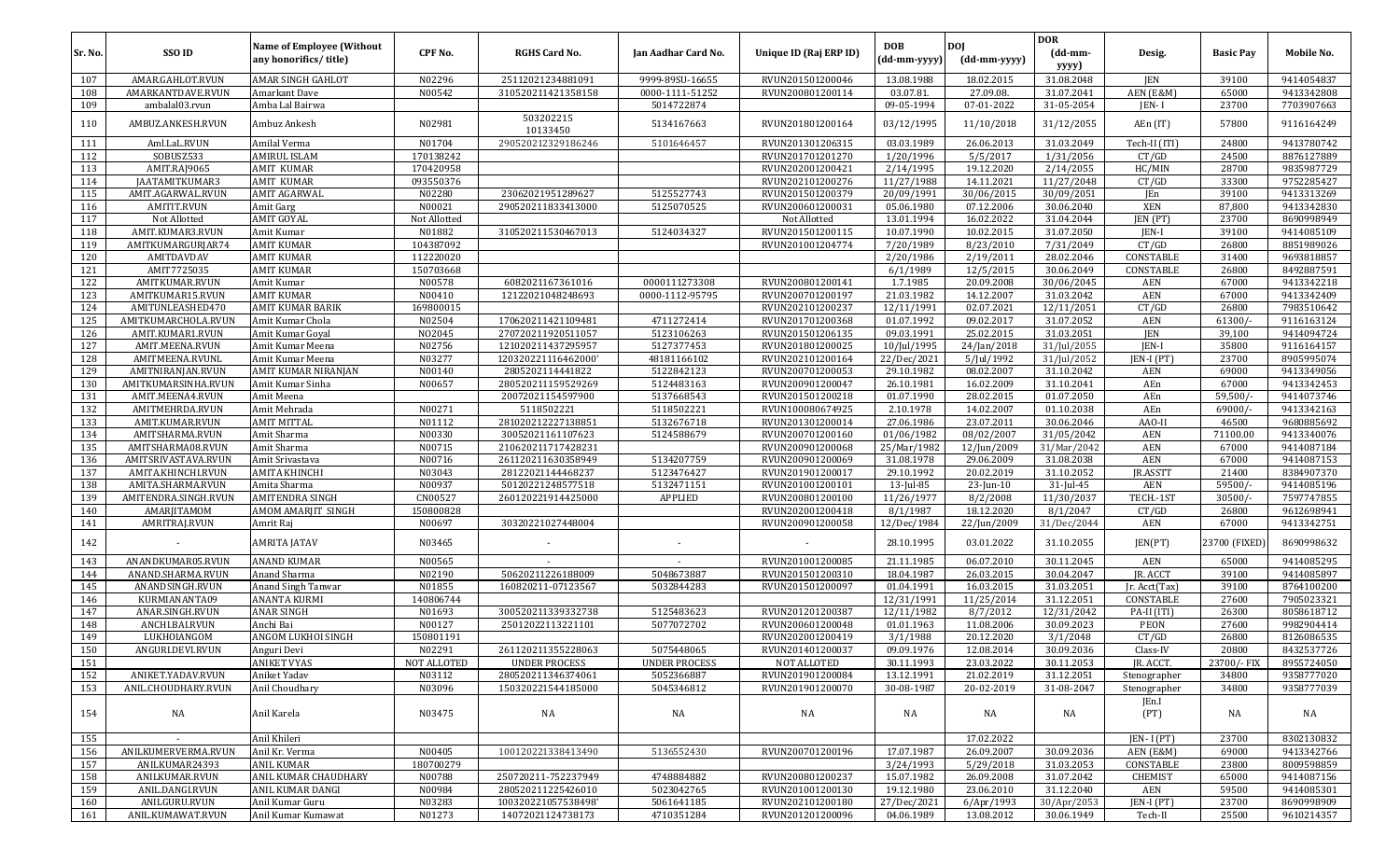| Sr. No. | SSO ID               | Name of Employee (Without<br>any honorifics/title) | CPF No.      | <b>RGHS Card No.</b> | Jan Aadhar Card No.  | Unique ID (Raj ERP ID) | <b>DOB</b><br>(dd-mm-yyyy) | <b>DOI</b><br>(dd-mm-yyyy) | <b>DOR</b><br>(dd-mm-<br>yyyy) | Desig.           | <b>Basic Pay</b> | Mobile No. |
|---------|----------------------|----------------------------------------------------|--------------|----------------------|----------------------|------------------------|----------------------------|----------------------------|--------------------------------|------------------|------------------|------------|
| 162     | SIANILKUMAR7         | ANIL KUMAR MAHTO                                   | 120205567    |                      |                      | RVUN202001200394       | 12/25/1983                 | 19.12.2020                 | 12/25/2043                     | SI/EXE           | 46200            | 9161730360 |
| 163     | ANILKUMARMEENA.RVUN  | Anil Kumar Meena                                   | N00213       | 21220211627146959    | 5125200069           | RVUN200701200090       | 30.07.1977                 | 09.02.2007                 | 31.07.2037                     | XEN              | 87800            | 9413348145 |
| 164     | ANIL.MEENA.RVUN      | ANIL KUMAR MEENA                                   | N01751       | 29102021945403446    | 5131806176           | RVUN201301200126       | 1/30/1991                  | 7/10/2013                  | 1/30/2051                      | PA-II            | 24800            | 9982817349 |
| 165     | ANILKUMAR03.RVUN     | Anil Kumar Meena                                   | N00650       | 2204202119515686     | 5121876436           | RVUN200901200044       | 19/Dec/1979                | 6/Feb/2009                 | 31/Dec/2039                    | AEN              | 71100            | 9413342278 |
| 166     | ANIL.SEHRA.RVUN      | ANIL KUMAR SEHRA                                   | N01473       | 27122021122348775    | 5058644222           | RVUN201201200267       | 7/8/1985                   | 7/30/2012                  | 7/31/2045                      | PA-II (ITI)      | 25500            | 9413051302 |
| 167     | ANIL.SONI.RVUN       | ANIL KUMAR SONI                                    | N00743       | 260820211035113827   | 5073125506           | RVUN200901200075       | 08.04.1985                 | 12.02.2009                 | 30.04.2045                     | Chemist          | 63100            | 9413348272 |
| 168     | ANIL.MALAV.RVUN      | <b>ANIL MALAV</b>                                  | N01517       | 8072021186147159     | 4777784472           | RVUN201201200305       | 06.04.1991                 | 01.08.2012                 | 30.04.2051                     | PA-II            | 26300            | 9571697773 |
| 169     | anilmathur.rvun      | Anil Mathur                                        | N00010       | 310520211637237927   | 0000111263058        | RVUN200401200021       | 20.08.1963                 | 01.11.2004                 | 31.08.2023                     | AEN (E&M)        | 77700            | 9413349043 |
| 170     | ANIL.SAINI.RVUN      | <b>ANIL SAINI</b>                                  | N01417       | 120620211736438578   | 5102741585           | RVUN201201200213       | 15.08.1992                 | 16.08.2012                 | 31.08.2052                     | Operator II      | 25500            | 9887341459 |
| 171     | ANILSHARMA.RVUN      | Anil Sharma                                        | N00335       | 150620211323549674   | 5125206029           | RVUN200701200164       | 05.04.1975                 | 12.02.2007                 | 30.04.2035                     | AEn              | 69000            | 9413348304 |
| 172     | ANIRUDH.S.RVUN       | ANIRUDH SHRIVASTAVA                                | N02758       | 0000-1112-94197      | 261120211043529850   | RVUN201801200026       | 20-10-1988                 | 01-02-2018                 | 31-10-2048                     | Jr. Chemist      | 35800            | 9116164180 |
| 173     | ANIRUDHANARUKA.RVUN  | <b>ANIRUDHA NARUKA</b>                             | N02492       |                      |                      | RVUN201701200395       | 14/11/1989                 | 8/2/2017                   | 30/01/2049                     | AEN              | 61300            | 9116163150 |
| 174     | ANISH.KHAN.RVUN      | Anish Khan                                         | N02039       | 30052021 2034429604  | 0000111262473        | RVUN201501206131       | 02.10.1984                 | 27.05.2015                 | 31.10.2044                     | Tech-II (ITI)    | 23400            | 7737797678 |
| 175     | ANISH.MEENA.RVUN     | Anish Kumar Meena                                  | N02060       | 181120211719165153   | 5131808532           | RVUN201501200219       | 29.07.1988                 | 13.02.2015                 | 31.07.2048                     | <b>IEn</b>       | 39100            | 9414073518 |
| 176     | <b>ANITA.RVUN</b>    | Anita                                              | N02497       | 300520211939283189   | 5125165431           | RVUN201701200416       | 18.01.1993                 | 18.01.2017                 | 31.01.2053                     | AEN              | 61300            | 9694561223 |
| 177     | ANITA.KANWAR.RVUN    | <b>ANITA KANWAR</b>                                | N02799       |                      |                      | RVUN201701200223       | 21.12.1992                 | 25.01.2018                 | 31.12.2052                     | <b>JEN</b>       | 35800            | 9116164218 |
| 178     | ANITA.PAL.RVUN       | Anita pal                                          | N00104       | 31012022153743170    | 0000-1113-0085       | RVUN200601200038       | 01/01/1976                 | 5/9/2006                   | 31/12/2035                     | Class-IVth       | 27600            | 8963089385 |
| 179     | ANITA.RAMAWAT.RVUN   | Anita Ramawat                                      | N03170       | 301020211716323629   | 5132088238           | RVUN201901200125       | 06.03.1994                 | 20.02.2019                 | 31.03.2054                     | Stenographer     | 34800            | 9116164381 |
| 180     | NA                   | ANJALI                                             | N03470       | NA                   | NA                   | RVUN202201200078       | 25-11-1996                 | 2/5/2022                   | 11/30/2056                     | JEN              | 23700/           | 8690998652 |
| 181     | ANJALI.RVUN          | Anjali                                             | N02950       | 300520212312343233   |                      | RVUN201801200134       | 28/Dec/1990                | 12/0ct/2018                | 31/Dec/2050                    | Jr. Chemist      | 34800            | 9116164294 |
| 182     | ANJALI.BRAHMI.RVUN   | Anjali Brahmi                                      | N02303       | 251020211838459636   | 0000-1112-84706      | RVUN201501200390       | 27.09.1991                 | 13.02.2015                 | 30.09.2051                     | JEN-I (E&M)      | 38000            | 9694309076 |
| 183     | Not Available        | Anjali Chaudhary                                   | N01808       | Not Available        | Not Available        | RVUN201501200061       | 08/02/1992                 | 24/02/2015                 | 29/02/2052                     | JEN (E&M)        | 39100            | 9414084862 |
| 184     |                      | ANJALI GANDHI                                      | N03463       |                      |                      |                        | 08.11.1996                 | 03.01.2022                 | 30.11.2056                     | JEN(PT)          | 23700 (FIXED     | 8690998611 |
| 185     | ANJALI3146.RVUN      | Anjali Meena                                       | N03146       | $\Omega$             | $\bf{0}$             | $\mathbf{0}$           | 17.12.1994                 | 20.02.2019                 | 31.12.2054                     | jr. assistant    | 21400            | 7297935658 |
| 186     | ANJALY.SAMONIA.RVUN  | Anjaly Samonia                                     | N03179       | 200120221552282219   | 5134210637           | RVUN201901202423       | 16.06.1999                 | 24.06.2019                 | 30.06.2059                     | Jr. Assistant    | 21400            | 6378585516 |
| 187     | ANJANA.KATARIA.RVUN  | ANJANA KATARIA                                     | N00430       | 240120221642253826   | 0000-1112-72085      | RVUN200801200050       | 29-Apr-86                  | 25-Mar-08                  | 29-Apr-46                      | AAO-I            | 49900/-          | 9462305670 |
| 188     | Anju02.rvun          | Anju                                               | N01565       | 271120211618271244   | 4784402779           | RVUN201201200336       | 15.09.91                   | 09.08.12                   | 31.09.51                       | Tech-II          | 25500            | 9461304917 |
| 189     | ANJU.RVUN            | Anju                                               | N00598       | 10082021161548900    | 5127263566           | RVUN200801200152       | 21.12.1984                 | 16.09.2008                 | 31.12.2044                     | Chemist          | 69000/-          | 9413342364 |
| 190     |                      | ANJU BIRAM (On deputation at<br>PHED, Badmer)      |              |                      |                      |                        |                            |                            |                                |                  |                  |            |
| 191     | ANJU.SHARMA.RVUN     | Anju Sharma                                        | N02847       | 280120221046103612   | 5122355555           | RVUN201701200323       | 08.01.1972                 | 22.09.2017                 | 31.01.2032                     | Sr. Assistant    | 27900            | 9414417264 |
| 192     | ANJU.VERMA.RVUN      | Anju verma                                         | N01566       | <b>NIL</b>           | NIL                  | RVUN201201200337       | 10.2.1989                  | 08.08.2012                 | 31.02.2049                     | Tech II          | 25500/           | 9636775871 |
| 193     | Not Generated        | ANKIT AGRAWAL                                      | Not Provided |                      |                      |                        |                            |                            |                                |                  |                  |            |
| 194     | ANKIT.CHOUDHARY.RVUN | Ankit Choudhary                                    | N03021       | 221120211916496089   | 5133088321           | RVUN201801200197       | 11.02.1992                 | 04.10.2018                 | 29.02.2052                     | AEN (IT)         | 57800            | 9116164195 |
| 195     | ANKIT04.C.RVUN       | Ankit Choudhary                                    | N03246       | NA                   | NA                   |                        | 04.02.1997                 | 27.12.2021                 | 28.02.2057                     | JEN              | 23700            | 8005877982 |
| 196     | ANKIT.GODARA.RVUN    | Ankit Godara                                       | N02972       | 2511202111683711     | 4815317586           | RVUN201801200155       | 11.05.1993                 | 11.10.2018                 | 31.05.2053                     | JEN              | 34800            | 9116164392 |
| 197     | ANKIT.GOYAL.RVUN     | Ankit Goyal                                        | N02404       |                      |                      | RVUN201701200029       | 2/Nov/1992                 | 23/Aug/2017                | 30/Nov/2052                    | <b>IEN-I</b>     | 35800            | 9116163303 |
| 198     | ANKIT.GUPTA.RVUN     | Ankit Gupta                                        | N02760       | 221120211256397280   | 0000111293444        | RVUN201801200028       | 11/Dec/1994                | 24/Jan/2018                | 31/Dec/2054                    | <b>IEN-I</b>     | 35800            | 9116164170 |
| 199     |                      | Ankit Gupta                                        | N03214       |                      | Not Available        | Not Available          |                            |                            |                                | Jr. Chemist (PT) | 23700            | 9358777093 |
| 200     | ANKITKUMARGUPTA.RVUN | Ankit Kumar Gupta                                  | N02849       | 2905202102365620     |                      | RVUN201701200364       | 07.10.1992                 | 09.02.2017                 | 31.10.2052                     | <b>AEN</b>       | 61300            |            |
| 201     | ANKIT.JHA.RVUN       | Ankit Kumar Jha                                    | N02785       |                      |                      | RVUN201801200050       | 05.09.1992                 | 29.01.2018                 | 31.09.52                       | Junior Engineer  | 35800            | 9116164201 |
| 202     | ANKIT.LAMBA.RVUN     | Ankit kumar Lamba                                  | N02171       | 28052021153996891    | 5137567782           | RVUN201501200299       | 16.09.1992                 | 12.02.2015                 | 30.09.2052                     | JEN-I            | 39100            | 9414085989 |
| 203     |                      | ANKIT KUMAR SHARMA                                 |              |                      | Not Provided         |                        |                            |                            |                                |                  |                  |            |
| 204     | ANKIT.SAHU.RVUN      | ANKIT SAHU                                         | N02223       | 5620211415177390     | 5125202537           | RVUN201501200336       | 20/05/1987                 | 30/03/2015                 | 31/5/2047                      | JR.ACCTT         | 39100            | 9166219665 |
| 205     | ANKIT.SINGHAL.RVUN   | <b>Ankit Singhal</b>                               | N02433       | 25102021 1650272706  | 5128550883           | RVUN201701200058       | 17/Sep/1992                | 1/Sep/2017                 | 30/Sep/2052                    | IEN-I            | 35800            | 9116163339 |
| 206     | ANKIT.VYAS.RVUN      | <b>ANKIT VYAS</b>                                  | N01604       | 31120211218325400    | 5038680507           | RVUN201301200037       | 11/22/1987                 | 27-02-2013<br>/27-07-2012  | 11/30/2047                     | PA-II (ITI)      | 25500            | 9602472380 |
| 207     | ANKIT.WATTS.RVUN     | <b>ANKIT WATTS</b>                                 | N02518       | $\sim$               | $\sim$               | RVUN201701200101       | 14.07.1992                 | 04.09.2017                 | 31.07.2052                     | JEN              | 35800            | 9116163532 |
| 208     | ANKITA.RVUN          | Ankita                                             | N02716       | 25082021103083355    | 5128018884           | RVUN201701200352       | 21/Apr/1994                | $4/$ Sep $/2017$           | 30/Apr/2054                    | JEN-I            | 35800            | 9116163508 |
| 209     | ANKITABANSAL.RVUN    | Ankita Bansal                                      | N02617       | 240620212335501444   | 9999-5MPW-00480      | RVUN201701200397       | 19/06/1993                 | 04/02/2017                 | 30/06/2053                     | AEn (E&M)        | 61300            | 9116163104 |
| 210     | Anikta.beniwal.rvun  | Ankita Beniwal                                     | N01989       | 21062021913243945    |                      | RVUN201601200021       | 5/19/1992                  | 16.02.2015                 | 5/31/2052                      | JEN              | 39100            | 9413720453 |
| 211     | $\sim$               | <b>ANKITA KUMARI</b>                               | N03410       | $\sim$               |                      |                        | 14.01.1999                 | 23.12.2021                 | 31.01.2059                     | JEN(PT)          | 23700 (FIXED)    | 9461514079 |
| 212     |                      | <b>ANKITA SONI</b>                                 | NOT ALLOTED  | <b>UNDER PROCESS</b> | <b>UNDER PROCESS</b> | NOT ALLOTED            | 18.01.1995                 | 29.03.2022                 | 31.01.2055                     | JR. ACCT.        | 23700/-FIX       | 9694227022 |
| 213     | ANKU.SOLANKI.RVUN    | Anku Solanki                                       | N01652       | 27102021198435896    | 5133012360           | RVUN201301200061       | 03.11.1989                 | 07.06.2013                 | 30.11.2049                     | AEN              | 63100            | 9413340981 |
| 214     | ANKUR.MODI.RVUN      | <b>ANKUR MODI</b>                                  | N03045       | 191020211338557112   | 5128331536           | RVUN201901200019       | 03.01.1990                 | 21.02.2019                 | 31.01.2050                     | JR.ASSTT         | 21400            | 9460395905 |
| 215     | ANKUR.SHARMA.RVUN    | <b>ANKUR SHARMA</b>                                | N03089       | 221120211221139020   | 0000-1112-93634      | RVUN201901200063       | 03.03.1995                 | 20.02.2019                 | 28.02.2055                     | Jr. Assistant    | 21400            | 7062216253 |
| 216     | Ankush.Jain1.RVUN    | Ankush Jain                                        | N02939       | 280520212019206088   | 4783083889           | RVUN201801200123       | 14.07.1998                 | 22.10.2018                 | 31.07.2058                     | Jr. Acctt.       | 34800            | 9787131330 |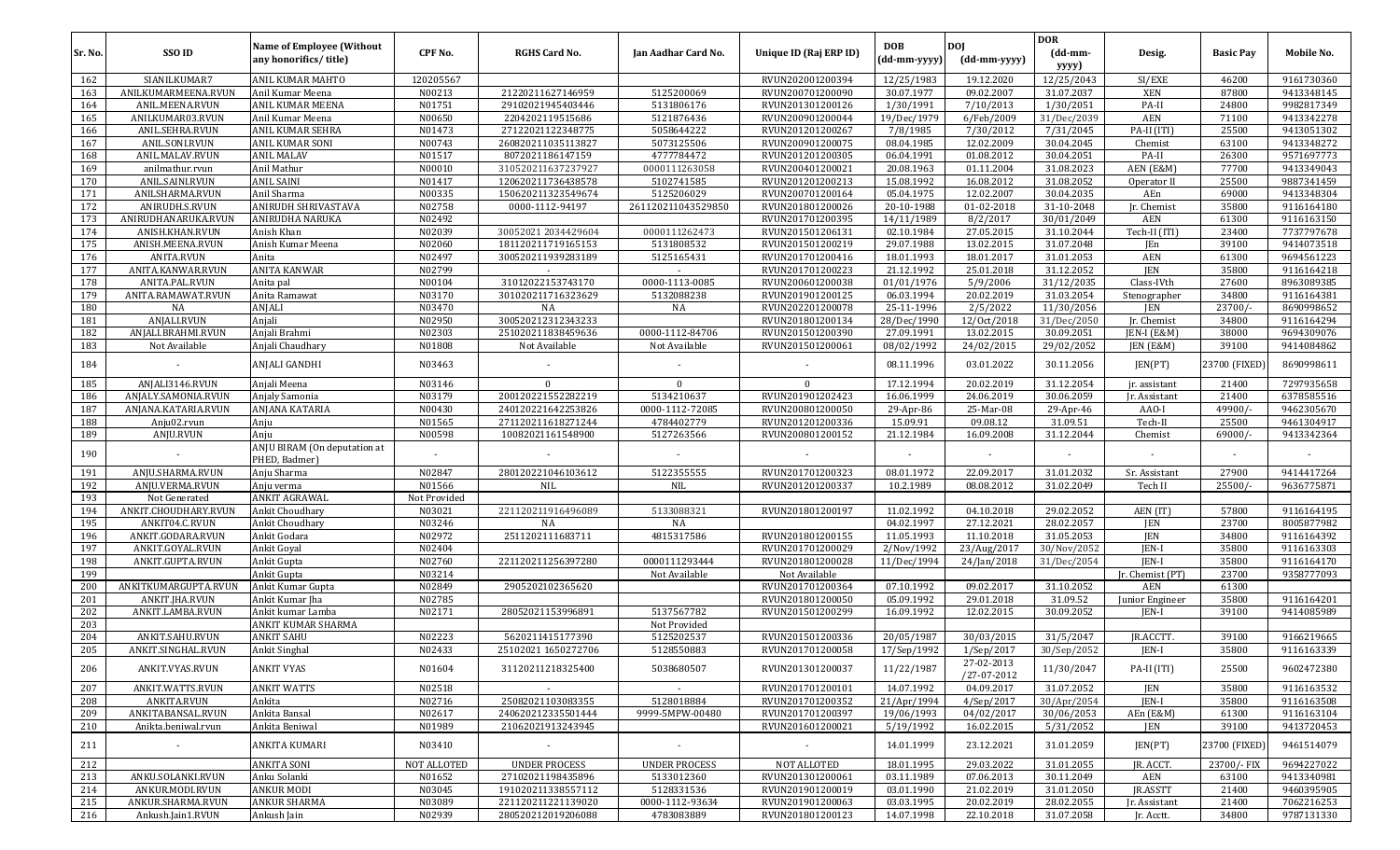|         |                        |                                                    |                    |                      |                                    |                        |                            |                            | <b>DOR</b>                            |                                     |                    |            |
|---------|------------------------|----------------------------------------------------|--------------------|----------------------|------------------------------------|------------------------|----------------------------|----------------------------|---------------------------------------|-------------------------------------|--------------------|------------|
| Sr. No. | SSO ID                 | Name of Employee (Without<br>any honorifics/title) | CPF No.            | <b>RGHS Card No.</b> | <b>Jan Aadhar Card No.</b>         | Unique ID (Raj ERP ID) | <b>DOB</b><br>(dd-mm-yyyy) | <b>DOI</b><br>(dd-mm-yyyy) | $(dd{\text{-}\mathbf{mm}}$ -<br>yyyy) | Desig.                              | <b>Basic Pay</b>   | Mobile No. |
| 217     | ANKUSH.JAIN.RVUN       | Ankush Jain                                        | N02906             | 80720211750544393    | 4885163550                         | RVUN201801200210       | 5/2/1992                   | 10/29/2018                 | 5/31/1952                             | AO                                  | 57800/             | 9116164236 |
| 218     | Not Generated          | ANMOL                                              | Not Provided       | Not Provided         |                                    |                        |                            |                            |                                       |                                     |                    |            |
| 219     | SMARTAJ08              | ANMOL KUAMR JHA                                    | 170422831          |                      |                                    | RVUN202101200246       | 9/8/1994                   | 15.11.2021                 | 9/8/2054                              | HC/MIN                              | 28700              | 9999048207 |
| 220     | ANOKHCHANDMEENA.RVUN   | Anokh Chand Meena                                  | N00890             | 271120211626417165   | 5134844265                         | RVUN201001200072       | 3/20/1986                  | 6/22/2010                  | 3/31/2048                             | Assistant Engineer                  | 69000/-            | 9413342342 |
| 221     | ANOOPSINGHMEENA.RVUN   | ANOOP SINGH MEENA                                  | N01200             | 221220211236337061   | 5135221585                         | RVUN201201200055       | 04.07.1987                 | 31.01.2012                 | 31.07.2047                            | AEN                                 | 67000              | 9414005226 |
| 222     | ANSHIKA.SHARMA.RVUN    | Anshika Sharma                                     | N02914             | 60620211715102155    | 5124250609                         | RVUN201801200105       | 05.09.1998                 | 11.10.2018                 | 30.09.2058                            | Jr. Accountant                      | 34800              | 9116164317 |
| 223     | ANSHU.SONI.RVUN        | Anshu Soni                                         | N02425             |                      |                                    | RVUN201701200050       | 16/Jan/1995                | 29/Aug/2017                | 31/Jan/2055                           | JEN-I                               | 35800              | 9116163327 |
| 224     | ANSHUL.AGARWAL.RVUN    | Anshul Agarwal                                     | N01165             | 1311201164516424     |                                    | RVUN201101200036       | 15/May/1986                | 23/Apr/2011                | 31/May/2046                           | AEN                                 | 56100              | 9414005758 |
| 225     | ANSHULSAXENA.RVUN      | Anshul Saxena                                      | N00700             | 26112021224234700    | 5133128247                         | RVUN200901200059       | 14.01.1984                 | 14.02.2009                 | 31.01.2044                            | A.En.                               | 67000/             | 9413342773 |
| 226     | ANTIMA.SUWALKA.RVUN    | Antima Suwalka                                     | N01743             | 300520211450473277   | Receipt No.<br>0000111261798       | RVUN201301200118       | 28/12/1989                 | 14/06/2013                 | 31.12.2049                            | AEN                                 | 63100              | 9414072334 |
| 227     |                        | Antram Meena                                       | N03281             |                      |                                    | RVUN202101200178       | 27/Dec/2021                | 28/Apr/1997                | 30/Apr/2057                           | JEN-I (PT)                          | 23700              | 8690998852 |
| 228     | ANUBHA.CH.RVUN         | <b>ANUBHA CHATURVEDI</b>                           | N03048             |                      |                                    | RVUN201901200022       | 23.06.1993                 | 19.02.2019 (A/N)           | 30.06.2053                            | JR.ASSTT                            | 21400              | 7426865271 |
| 229     | ANUGRAHNARAYAN.RVUN    | Anugrah Narayan                                    | N02367             |                      |                                    | RVUN201501200372       | 19/Nov/1993                | 13/Feb/2017                | 30/Nov/2053                           | AEN                                 | 61300              | 9116163130 |
| 230     | ANUJK8513              | ANUJ KUMAR                                         | 074070417          |                      |                                    | RVUN202101200269       | 1/9/1988                   | 15.11.2021                 | 1/9/2048                              | CT/GD                               | 36400              | 7076395680 |
| 231     | ANUJGOYAL.RVUN         | Anuj Goyal                                         | <b>N00936 RVUN</b> | 251120211241539440   | 5121181700                         | RVUN201001200100       | 18.02.1988                 | 07.07.2010                 | 28.02.2048                            | <b>ASSISTANT</b><br><b>ENGINEER</b> | 65000+DA           | 9414085184 |
| 232     |                        | Anuj Singh Gurjer                                  |                    |                      |                                    |                        |                            | 04.03.2022                 |                                       | JEn-I (PT)                          |                    |            |
| 233     | ANUPAMA.DWIVEDI.RVUN   | Anupama Dwivedi                                    | N01877             | $\sim$               |                                    | RVUN201501200111       | 4/18/1992                  | 2/12/2015                  | 4/30/2052                             | JEN                                 |                    | 9413313675 |
| 234     | ANUPRIYA.T.RVUN        | ANUPRIYA TENGURIYA                                 | N02811             |                      | Applied In Process                 | RVUN201701200300       | 7/20/1993                  | 9/1/2017                   | 7/31/2053                             | JEN-I                               | 35800              | 9116163394 |
| 235     | ANURADHASHARMA.RVUN    | Anuradha Sharma                                    | N-00687            | 29112021845137672    | 5134218576                         | RVUN200801200195       | 15.02.1984                 | 19.09.2008                 | 29.02.2044                            | Chemist                             | 67000              | 9413342438 |
| 236     | ANURAGJAIN.RVUN        | Anurag Jain                                        | N00586             | 240420211825351879   | 5042834731                         | RVUN200801200146       | 15.12.1977                 | 08.09.2008                 | 31.12.2037                            | AEn                                 | 65000/-            | 9413342219 |
| 237     | ANURAG.SINGH.RVUN      | Anurag Singh                                       | N01441             | 200420212122438055r  | 4705657751                         | RVUN201201200236       | 12.12.1991                 | 13.08.2012                 | 31.08.2051                            | PA-II                               | 25500              | 8302136341 |
| 238     | Not Generated          | ANUSHA BHATT                                       | N03360             |                      | Applied In Process                 |                        | 3/28/1995                  | 1/30/2022                  | 3/31/2055                             | JEN-I                               | 23700              | 7597564865 |
| 239     | APEKSHA.RVUN           | Apeksha                                            | N02415             | 16032022122748486    | 5137867648                         | RVUN201701200040       | 1/Mar/1993                 | 25/Aug/2017                | 28/Feb/2053                           | JEN-I                               | 35800              | 9116163314 |
| 240     | APEKSHA.MATHUR.RVUN    | Apeksha Mathur                                     | N01657             | 190320221419133402   | 5070055174                         | RVUN201301200065       | 04.03.1983                 | 15.07.2013                 | 31.03.2043                            | JEN                                 | 40,300             | 9414019473 |
| 241     | APOORVASACHAN.96.RVUNL | Apoorva Sachan                                     | N-03308            | Not Available        | Not Available                      | RVUN202201200003       | 10.03.1996                 | 03.01.2022                 | 31.03.2056                            | JEN (Mech-I)                        | 23700 (Fix<br>Pay) | 8690998715 |
| 242     | APORVA.GOYAL.RVUN      | Aporva Goyal                                       | N02768             | 25112021954246243    | 9999QVAP00183                      | RVUN201801200035       | 18.02.1994                 | 24.01.2018                 | 31.01.2054                            | Jen                                 | 35800              | 9116163498 |
| 243     | ARCHNAGOYAL.RVUN       | Archana Goyal                                      | N00248             | 1901202214-5806648   | 5135275453                         | RVUN200701200118       | 17.07.1977                 | 14.2.2007                  | 28.2.2037                             | AEN                                 | 69000/-            | 9413342164 |
| 244     | ARCHANAKUMARI4985      | <b>ARCHANA KUMARI</b>                              | 077270188          |                      |                                    | RVUN200701203959       | 1/1/1986                   | $\frac{6}{16}{2007}$       | 1/31/2046                             | CT/GD                               | 33300              | 7022634501 |
| 245     | ARCHANA.MEENA1.RVUN    | <b>ARCHANA MEENA</b>                               | N02921             | 211120211745329704   | 5133621680                         | RVUN201801200205       | 10.03.1996                 | 15.10.2008                 | 31.03.2056                            | JR. ACTT.                           | 34800              | 9116164239 |
| 246     | ARCHANA.MEENA.RVUN     | Archana Meena                                      | N02438             |                      |                                    | RVUN201701200063       | 11/May/1993                | $1/$ Sep $/2017$           | 31/May/2053                           | $IEN-I$                             | 35800              | 9116163345 |
| 247     | ARCHANATRIPATHI.RVUN   | ARCHANA TRIPATHI                                   | N00106             | 301202220444569      | :5135863738                        | RVUN2006200039         | 30.12.1987                 | 11.08.2006                 | 31.12.2047                            | Sr. Assistant                       | 33300              | 9001075276 |
| 248     | ARCHANA.AGARWAL.RVUN   | Archna Agrawal                                     | 1160               |                      |                                    | RVUN201201200039       | 9/19/1964                  | 1/28/2012                  | 9/30/2024                             | UDC / Store Keeper                  | 31400              | 9414457076 |
| 249     | ARCHANA.BAGDI.RVUN     | Archna Bagdi                                       | N00992             | 29012022172934650    | 5137400820                         | RVUN201001200136       | 01.09.1984                 | 27.06.2010                 | 30.09.2044                            | AEN                                 | 58,700             | 9414070092 |
| 250     | ARJITA.NIGAM.RVUN      | Arjita Nigam                                       | N01150             |                      |                                    | RVUN201101200090       | 2/Jul/1987                 | 12/Jan/2011                | 31/Jul/2047                           | <b>AEN</b>                          | 57800              | 9414085461 |
| 251     | ARJUN.LAL.RVUN         | <b>ARJUN LAL</b>                                   | N01655             | 11062021123021886    | 5014058744                         | RVUN201301200064       | 08.07.1986                 | 04.07.2013                 | 31.07.2046                            | <b>JEN</b>                          | 40300              | 9414085457 |
| 252     | ARJUN.RAM.RVUN         | <b>ARJUN RAM</b>                                   | N02203             | 300520211018598397   |                                    | RVUN201501200321       | 10/5/1993                  | 25/05/2015                 | 30/05/2053                            | PA-II                               | 23400              | 9680904714 |
| 253     | ARJUN.SINGH1.RVUN      | <b>ARJUN SINGH</b>                                 | N02870             | 25082021170568860    | 5128127765                         | RVUN201801200081       | 05.11.1990                 | 23.05.2018                 | 30.11.2050                            | HELPER-II                           | 19000              |            |
| 254     | ARNAVJAIN.RVUN         | Arnav Jain                                         | N02855             | 181120211622207831   | N/A                                | RVUN201701200374       | 07.10.1991                 | 13.02.2017                 | 31.10.2051                            | <b>AEN</b>                          | 61300              | 9116163166 |
| 255     | ARPITSINGH.RRVUNL      | Arpit Singh Chauhan                                | N03208             |                      |                                    |                        | 24.06.1993                 | 16.09.2020                 |                                       |                                     |                    | 9529478111 |
| 256     | ARPITA.SHARMA.RVUN     | Arpita Sharma                                      | N01721             | 11022022-144979699   | 0000-1112-98263<br>(Enrolment No.) | RVUN201301200102       | 17.04.1992                 | 19.06.2013                 | 30.04.2052                            | AAO-II(Comml)                       | 45100              | 9414014501 |
| 257     | ARTIMEENA.RVUN         | Arti Meena                                         | N02894             |                      |                                    | RVUN201701200036       | 08.06.1995                 | 01.09.2017                 | 30.06.2055                            | <b>IEN</b>                          | 34800              | 9116163500 |
| 258     | ARUNKUMARSHARMA.RVUN   | Arun Kr. Sharma                                    | N-00563            | 80720212223116937    | 5125003088                         | RVUN200801200131       | 22.07.83                   | 19.09.08                   | 31.07.43                              | AEN                                 | 69000              | 9413342220 |
| 259     | ARUN36657              | <b>ARUN KUMAR</b>                                  | 130601609          |                      |                                    | RVUN201301206336       | 2/2/1991                   | 2/15/2013                  | 2/28/2051                             | CT/GD                               | 28400              | 9835876860 |
| 260     | ARUN.SHARMA.RVUN       | Arun Kumar Sharma                                  | N02734             |                      |                                    | RVUN201701200280       | 23/Apr/1993                | 25/Aug/2017                | 30/Apr/2053                           | JEN-I                               | 35800              | 9116163511 |
| 261     | ARUN.SONI.RVUN         | <b>ARUN KUMAR SONI</b>                             | N01847             | 280520211512284519   | 5028712149                         | RVUN201501200089       | 14.09.1988                 | 17.03.2015                 | 30.09.2048                            | Jr. Acctt.                          | 39100              | 7229862999 |
| 262     | ARUNA.KUMARI.RVUN      | Aruna Kumari                                       | N00382             | 70620211-426505546   | 9999-MYS3-<br>00012(Enrolment No.) | RVUN200701200221       | 18.10.1984                 | 25.08.2007                 | 31.10.2044                            | AAO-I                               | 52900              | 9414029914 |
| 263     | ARVIND.GUPTA.RVUN      | Arvind Gupta                                       | N00987             | 31122021165545907    | 5124571056                         | RVUN201001200132       | 25/Sep/1979                | 10/Jun/2010                | 30/Sep/2039                           | AEN                                 | 59500              | 9414078029 |
| 264     | ARVINDGURJAR.RVUN      | ARVIND GURJAR                                      | N00793             | 301120211457341655   | 5134528636                         | RVUN200801200032       | 02.08.1981                 | 24.09.2008                 | 31.08.2041                            | AEN                                 | 67000              | 9413342320 |
| 265     | ARVIND.K.RVUN          | Arvind Khandelwal                                  | N02217             | 280520211853249283   | 5125863041                         | RVUN201501200331       | 18.06.1990                 | 21.05.2015                 | 30.06.2050                            | AAO-II                              | 43,800 (L-11)      | 9413385621 |
| 266     | ARVINDKUMAR02.RVUN     | Arvind Kumar                                       | N02467             | 171 02021941416826   | 4832360076                         | RVUN201701200376       | 10.02.1992                 | 13.02.2017                 | 29.02.2052                            | AEN (E&M)                           | 61300              | 9116163168 |
| 267     | ARVINDAMERIA.RVUN      | <b>ARVIND KUMAR AMERIA</b>                         | N00257             | 17012022196545124    | 5136581719                         | RVUN200701200125       | 25.06.1977                 | 02.02.2007                 | 28.02.2037                            | AEN                                 | 70100              | 9413342730 |
| 268     | ARVINDPARMAR.RVUN      | <b>ARVIND KUMAR PARMAR</b>                         | N00171             | 20062021182-4334537  | 9999-89SU-10194                    | RVUN200701200071       | 02.07.1974                 | 12.03.2007                 | 31.07.2034                            | AEN                                 | 71100              | 9413342753 |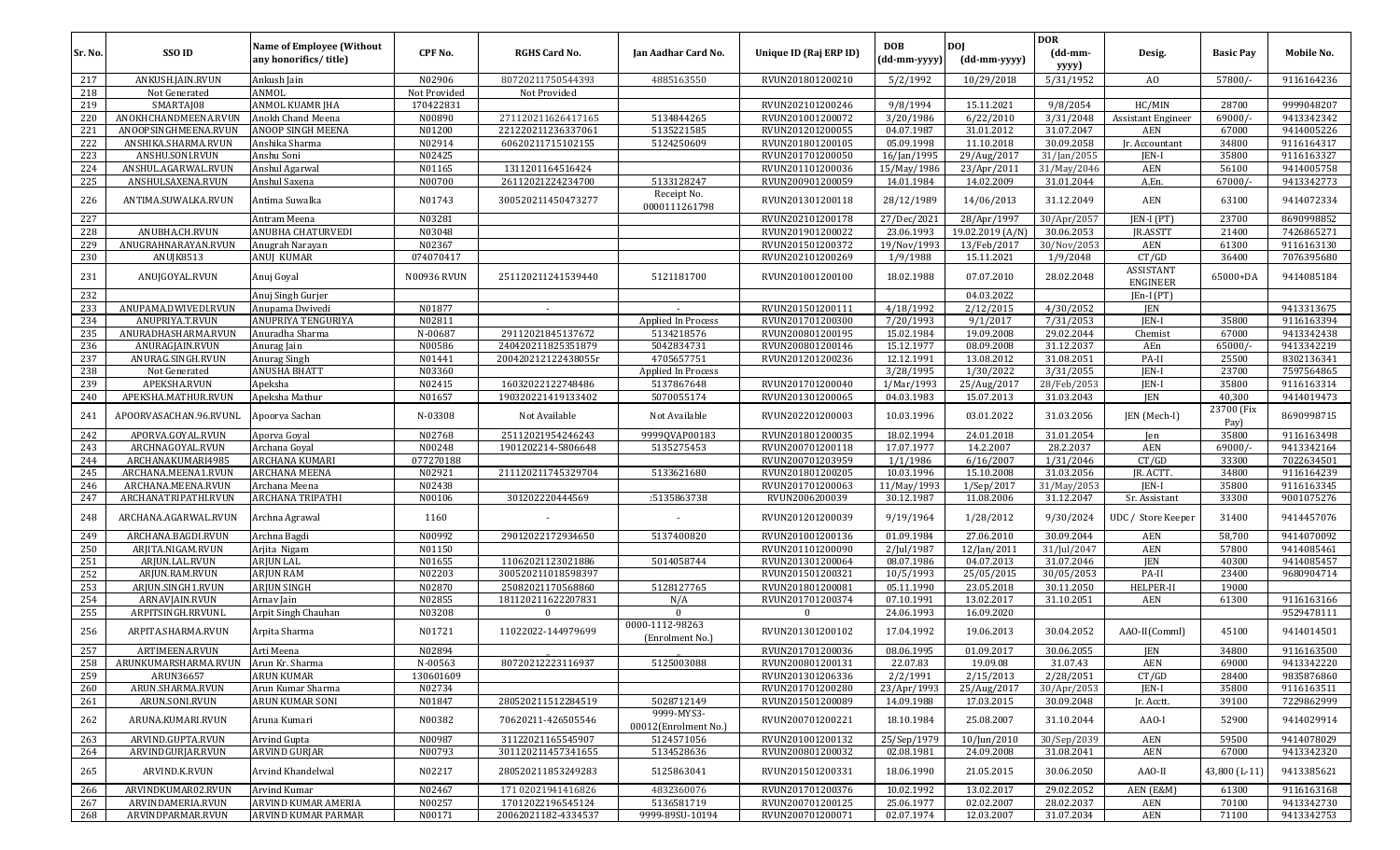| Sr. No.    | SSO ID                                 | <b>Name of Employee (Without</b><br>any honorifics/title) | CPF No.            | <b>RGHS Card No.</b>             | Jan Aadhar Card No.              | Unique ID (Raj ERP ID)               | <b>DOB</b><br>(dd-mm-yyyy) | DOJ<br>(dd-mm-yyyy)       | <b>DOR</b><br>$(dd{\text{-}\mathbf{mm}}$ -<br>yyyy) | Desig.                            | <b>Basic Pay</b>       | Mobile No.               |
|------------|----------------------------------------|-----------------------------------------------------------|--------------------|----------------------------------|----------------------------------|--------------------------------------|----------------------------|---------------------------|-----------------------------------------------------|-----------------------------------|------------------------|--------------------------|
| 269        | ARVIND.MEENA.RVUN                      | Arvind Meena                                              | N03126             |                                  |                                  | RVUN201901200098                     | 23/Dec/1989                | 23/Feb/2019               | 31/Dec/2049                                         | Jr. Asstt.                        | 21400                  | 8306353744               |
| 270        | ARVINDPAL.RVUN                         | <b>ARVIND PAL</b>                                         | N00241             |                                  |                                  | RVUN200701200111                     | 17.07.1980                 | 14.02.2007                | 31.07.2040                                          | AEN                               | 77700                  | 9413342227               |
| 271        | ARVIND.SWAMI.RVUN                      | Arvind Swami                                              | N02448             | NA                               | 4883515503                       | RVUN201701200073                     | 20.12.1994                 | 04.09.2017                | 31.12.2054                                          | AEN (Civil)                       | 57800                  | 9116163362               |
| 272        | ASHA.BHOI.RVUN                         | Asha Bhoi                                                 | N01634             | 100120221258413026               | 5133822282                       | RVUN201301200051                     | 05/07/1979                 | 12/7/2013                 | 31/7/2039                                           | Class-IVth                        | 21400                  | 9413616679               |
| 273        | ASHA.KUMARI.RVUN                       | Asha Kumari                                               | N02686             | :221120212046375962              | 4826767103                       | RVUN201701200246                     | 1-Jan-90                   | $1-Sep-17$                | $31$ -Jan-50                                        | JEn-I                             | 35,800                 | 9680922195               |
| 274        |                                        | Asha Meena                                                |                    | Not Registered                   |                                  |                                      |                            |                           |                                                     | PO                                |                        |                          |
| 275        | ASHA.03147.RVUNL                       | Asha Meena                                                | N03147             | 30620211748569315                | 4823057165                       | RVUN201901202403                     | 04.08.1996                 | 11.10.2018                | 31.08.2056                                          | Jr. Asstt.                        | 21400                  | 9358777058               |
| 276        | ASHA.BAIRWA.RVUN                       | Asha Nand Bairwa                                          | N01628             | 280520212044385058               | 9999-QVAP-00128                  | RVUN201301200046                     | 09.08.1992                 | 11.02.2013                | 31.08.2052                                          | AAO-II                            | 42500                  | 9414019767               |
| 277        | ASHEESHSHARMA.RVUN                     | ASHEESH SHARMA -                                          | N02290             | 230320221319336561               | 0000-1113-04228                  | RVUN201301200158                     | 21.07.1986                 | 04.07.2013                | 31.07.2046                                          | JEN                               | 40300                  | 9414073824               |
| 278        | ASHIKKI675                             | <b>ASHIK IKBAL</b>                                        | 170133627          |                                  |                                  | RVUN202101200242                     | 1/4/1997                   | 14.11.2021                | 1/4/2057                                            | CT/GD                             | 25200                  | 9678659467               |
| 279        | ASHISH.RVUN                            | Ashish Shrivastav                                         | <b>N00726 RVUN</b> | 18112021222147837                | 0000-1112-52996                  | RVUN200901200073                     | 24.06.1982                 | 26.02.2009                | 30.06.2042                                          | ASSISTANT<br><b>ENGINEER</b>      | 67000+DA               | 9413340755               |
| 280        | ASHISH.BAIRWA.RVUN                     | Ashish Bairwa                                             | N-03114            | 280520211330546262               | 5048404274                       | RVUN201901200086                     | 02.06.1991                 | 18.02.2019                | 30.06.2051                                          | Jr. Asstt                         | 21400                  | 9413827540               |
| 281        | ASHISH.GUPTA.RVUN                      | Ashish Gupta                                              | N01735             | 160820211-213538615              | 5053500228                       | RVUN201301200113                     | 08.12.1989                 | 27.07.2013                | 31.10.2049                                          | AAO-I                             | 48400                  | 9414085446               |
| 282        | ASHISH3185.RVUNL                       | Ashish Jajoria                                            | N03185             | N/A                              | N/A                              | RVUN201501204578                     | 24.03.1989                 | 26.03.2015                | 31.03.2049                                          | JEN                               | 23700                  | 9358777050               |
| 283        | ASHISH06.RVUN                          | Ashish Khandelwal                                         | N01901             | 41020211234379358                | 5132205283                       | RVUN201501200050                     | 09.01.1990                 | 03.02.2015                | 31.01.2050                                          | Sr. AO                            | 71100                  | 8875611181               |
| 284        | ASHISH.KUMAR.RVUN                      | Ashish Kumar                                              | N02191             | 18112021155291171                | 5133600013                       | RVUN201501200311                     | 27.10.1992                 | 13.03.2015                | 31.10.2052                                          | JR. ACCT                          | 39100                  | 9414085894               |
| 285        | NA                                     | Ashish Kumar                                              | <b>N03366 RVUN</b> | NA                               | NA                               | NA                                   | 24.11.1996                 | 30.12.2021                | 30.11.2056                                          | <b>JUNIOR</b><br>ENGINEER(PT)     | 23700                  | 8690998929               |
| 286        | ASHISH.SHRIMAL.RVUN                    | ASHISH KUMAR SHRIMAL                                      | N03065             | 23032022105431087                | 4706034253                       | RVUN201901200039                     | 15-Jul-92                  | 18-Feb-19                 | $31$ -Jul-52                                        | JR.ASSTT                          | 21400                  | 9461471796               |
| 287        | ASHISH.M.RVUN                          | Ashish Maheshwari                                         | N02197             | 90820211458104611                | 5071215377                       | RVUN201501200316                     | 10/11/1988                 | 23/02/2015                | 10/11/2048                                          | JEN-I                             | 391000.00              | 9414008379               |
| 288        | ASHISHPHADIA.RVUN                      | Ashish Phadia                                             | N02378             |                                  |                                  | RVUN201701200386                     | 18/Jul/1992                | 9/Feb/2017                | 31/Jul/2052                                         | AEN                               | 61300                  | 9116163157               |
| 289        | ASHISH.ROY.RVUN                        | Ashish Roy                                                | N02812             | 241120211317177702               | 5134504459                       | RVUN201701200301                     | 26/03/1993                 | $\frac{06}{09}/2017$      | 31/03/2053                                          | JEN                               | 35800                  | 9116163395               |
| 290        | ASHISHSHARMA.RVUN                      | <b>ASHISH SHARMA</b>                                      | N00592             | 28052021170534489                |                                  | RVUN200801200150                     | 20.05.1985                 | 04.09.2008                | 31.05.2045                                          | AEN                               | 67000                  | 9413342228               |
| 291        | ASHISH.SHARMA.RVUN                     | <b>ASHISH SHARMA</b>                                      | N00119             | 5125188318                       | 280520212314542829               | RVUN200601200043                     | 10-02-1985                 | 27-07-2006                | 10-02-2045                                          | PA-I                              | 31400                  | 9460442098               |
| 292        | ASHISH.SINGVI.RVUN                     | <b>ASHISH SINGHVI</b>                                     | N03173             | 241120211457314163               | 5133565286                       | RVUN201701200008                     | 14.09.1990                 | 01.09.2017                | 30.09.2050                                          | JEN-I                             | 35800                  | 9785845253               |
| 293        | ASHISH.SUMAN.RVUN                      | <b>ASHISH SUMAN</b>                                       | N02388             | 71220212227204620                | 5133862174                       | RVUN201701200014                     | 11.05.1991                 | 23.08.2017                | 31.05.2059                                          | JEN                               | 35800                  | 9116164344               |
| 294        | Ashish.tiwari.Rvun                     | Ashish Tiwari                                             | N01720             | 241120212232137742               | 5133446656                       | RVUN201301200101                     | 16.5.0989                  | 01.08.2013                | 31.05.2049                                          | AAO-I                             | 48400                  | 8559990925               |
| 295        | ASHISHTIWARI.RVUN                      | Ashish Tiwari                                             | C76207             | 5126350841                       | 280720211253437439               | RVUN191201200001                     | 13/11/1979                 | 25/11/2006                | 30/11/2039                                          | XEn (C&I)                         | 87800                  | 9413340998               |
| 296        | NA                                     | Ashiwini Gauttam                                          | N02604             | NA                               | NA                               | NA                                   | NA                         | NA                        | NA                                                  | JEn.                              | NA                     | NA                       |
| 297        | ASHOKKPIETERSEN                        | ASHOK BASAPPA MUNAVALLI                                   | 170130994          |                                  |                                  | RVUN202101200240                     | 7/21/1993                  | 28.11.2021                | 7/21/2053                                           | CT/GD                             | 25200                  | 9686907444               |
| 298        | ASHOK.BHARDWAJ.RVUN                    | Ashok Bhardwaj                                            | N00148             | 140320221839206871               | 9999-25D0-00149                  | RVUN200701200032                     | 11/12/1969                 | 2/14/2007                 | 11/30/2029                                          | <b>JEN</b>                        | 14620+3950             | 9413348464               |
| 299        | ASHOKKUMARJAIN.RVUN                    | Ashok Kr. Jain                                            | N00880             | 280520211321107070               | 0000-1111-96722                  | RVUN201001200030                     | 15.09.1985                 | 02.07.2010                | 30.09.2045                                          | AEn                               | 65000/                 | 9414087107               |
| 300        | ASHOK.MEENA.RVUN                       | ASHOK KR. MEENA                                           | N02249             | 181120211639464564               | 5127650080                       | RVUN201501200353                     | 17.09.1981                 | 05.06.2015                | 30.09.2041                                          | PA-II                             | 23400                  | 9785275064               |
| 301        | ASHOK.MEENA4.RVUN                      | Ashok Kr. Meena                                           | N01945             | 180920211138104118R              | 5128706462                       | RVUN201501200160                     | 06.11.1990                 | 19.02.2015                | 30.11.2050                                          | JEn                               | 39100                  | 9414007218               |
| 302        | ASHOKKUMARYADAV.RVUN                   | Ashok Kr. Yadav                                           | N00503             |                                  |                                  | RVUN200801200088                     | 7.4.1983                   | 25.09.2008                | 30.04.2043                                          | AEN (E&M)                         | 67000                  | 9413349071               |
| 303        | ASHOKKUMAR06.RVUN                      | Ashok Kumar                                               | N00637             | 280520211546442884               | 5063517348                       | RVUN200901200035                     | 13.07.1981                 | 27.02.2009                | 31.07.2041                                          | AEN (E&M)                         | 67000                  | 9413349054               |
|            |                                        |                                                           | N01242             |                                  |                                  |                                      |                            | 09.08.2012                |                                                     | TECH-II                           | 25500                  |                          |
| 304        | ASHOK.KUMAR2.RVUN                      | <b>ASHOK KUMAR</b>                                        | N01687             | 29052021184114491                | 4826834263                       | RVUN201201200084<br>RVUN201301200054 | 12.02.1980                 |                           | 29.02.2040                                          |                                   | 67000                  | 9460430807               |
| 305<br>306 | ASHOKKUMAR05.RVUN<br><b>ASHOK.RVUN</b> | Ashok Kumar<br>Ashok Kumar                                | N02239             | 5124453620<br>190420211250211171 | 310720211436588613<br>4858103671 | RVUN201501200348                     | 11/04/1989<br>20.05.1987   | 21/06/2013<br>13.03.2015  | 30/04/2049<br>31.05.2047                            | AEn (C&I)<br>JR. ACCT             | 39100                  | 9414087158<br>9414085915 |
| 307        | ASHOK.BAIRWA.RVUN                      |                                                           | N01959             | 211120211426349708               | 5133117233                       | RVUN201501200170                     | 3/9/1990                   | 2/19/2015                 | 3/31/2050                                           |                                   | 39100/                 | 9414008952               |
| 308        | ASHOK.KUMAR3.RVUN                      | Ashok Kumar Bairwa<br>ASHOK KUMAR BAIRWA                  | N03000             | 20320221035314883                | 5137220186                       | RVUN201801204469                     | 13.03.1992                 | 09.10.2018                | 31.03.1992                                          | Junior Engineer<br>Ir. Accountant | 34800                  | 9116164266               |
|            |                                        | Ashok Kumar Bajia                                         | N00549             |                                  |                                  |                                      |                            |                           |                                                     |                                   | 67000                  |                          |
| 309<br>310 | ASHOKKUMARBAJIA.RVUN<br>ASHOKMALI.RVUN | Ashok Kumar Mali                                          | N02923             | 221120211552223625               | 9999-89SU-07944<br>5128465775    | RVUN200801200119<br>RVUN201801200003 | 02/10/1983<br>25.05.94.    | 9/27/2008<br>06.10.18.    | 10/31/2043<br>31.05.2054                            | AEN(E&M)<br>Jr. Acctt.            | 34800                  | 9413342199<br>9461525301 |
|            |                                        |                                                           |                    |                                  |                                  |                                      |                            |                           |                                                     |                                   |                        |                          |
| 311        | ASHOKKUMARMEENA.RVUN Ashok Kumar Meena |                                                           | N00179             | 8082021937114383                 | 4811041617                       | RVUN200701200074                     | 07.01.1981                 | 05.02.2007                | 31.01.2041                                          | <b>XEN</b>                        | 87800                  | 9413342183<br>9414085984 |
| 312        | ASHOK.MEENA3.RVUN                      | Ashok Kumar Meena                                         | N01872             | 160720212357442279               | 5126260415                       | RVUN201501200106                     | 30.08.1992<br>23/0ct/1993  | 12.02.2015                | 31.08.2052<br>31/0ct/2053                           | AEn                               | 59500                  |                          |
| 313<br>314 | ASHOK.MEENA5.RVUN<br>$\sim$            | Ashok Kumar Meena<br>ASHOK KUMAR MEHATA                   | N02862<br>N03414   | $\sim$                           | $\overline{\phantom{a}}$         | RVUN201701200326<br>$\sim$           | 10.05.1991                 | 28/Aug/2017<br>27.12.2021 | 31.05.2051                                          | JEN-I<br>JEN(PT)                  | 35800<br>23700 (FIXED) | 9116163506<br>8690998910 |
|            | ASHOKKUMARMEHTA.RVUN                   |                                                           |                    |                                  |                                  |                                      |                            |                           |                                                     |                                   |                        |                          |
| 315        |                                        | ASHOK KUMAR MEHTA                                         | N00212             | 261120211727111508               | 4824636050                       | RVUN200701200089                     | 20.06.1979                 | 09.02.2007                | 30.06.2039                                          | AEN                               | 69000                  | 9413348171               |
| 316        | ASHOKPALIWAL.RVUN                      | Ashok Kumar Paliwal                                       | N01071             | 301120211229221553               | 5058572277                       | RVUN201001200159                     | 10.12.1986                 | 30.06.2010                | 31.12.46                                            | <b>Assistant Engineer</b>         | 65000                  | 9413342754               |
| 317        | ASHOK.VERMA.RVUN                       | Ashok Kumar Verma                                         | N02241             | Under process                    | 5073867072                       | RVUN201501200350                     | 26.01.1988                 | 30.03.2015                | 31.01.2048                                          | JR. ACCT                          | 39100                  | 9414087859               |
| 318        | ASHOK.NAVAL.RVUN                       | Ashok Naval                                               | N02942             | 291120212036222000               | 5133323525                       | RVUN201801200126                     | 3/0ct/1989                 | 12/0ct/2018               | 31/0ct/2049                                         | AEN                               | 57800                  | 9116164286               |
| 319        |                                        | ASHOK RAO (On deputation at<br>RREC)                      | $\sim$             |                                  |                                  | $\blacksquare$                       | $\sim$                     |                           | $\overline{\phantom{a}}$                            | $\sim$                            |                        |                          |
| 320        | sharmaashok.jmrc                       | Ashok Sharma                                              | N03343             |                                  |                                  | RVUN202101200220                     | 01.04.1997                 | 30.12.2021                | 31.03.2047                                          | JEN (PT)                          | 23700                  | 8690998932               |
| 321        | ASHOKKUM8288                           | <b>ASHOK SINGH YADAV</b>                                  | 210812037          |                                  |                                  | RVUN202101200195                     | 2/8/1988                   | 7/1/2021                  | 2/29/2048                                           | CT/GD                             | 21700                  | 8115367219               |
| 322        | ASHRAFUDDIN.Q.RVUN                     | Ashrafuddin Qureshi                                       | C76266             | 28052021141521480                | 4734143242                       | RVUN200301200081                     | 10-11-1980                 | 13-05-2003                | 30-11-2040                                          | PA-I                              | 35300                  | 9783806990               |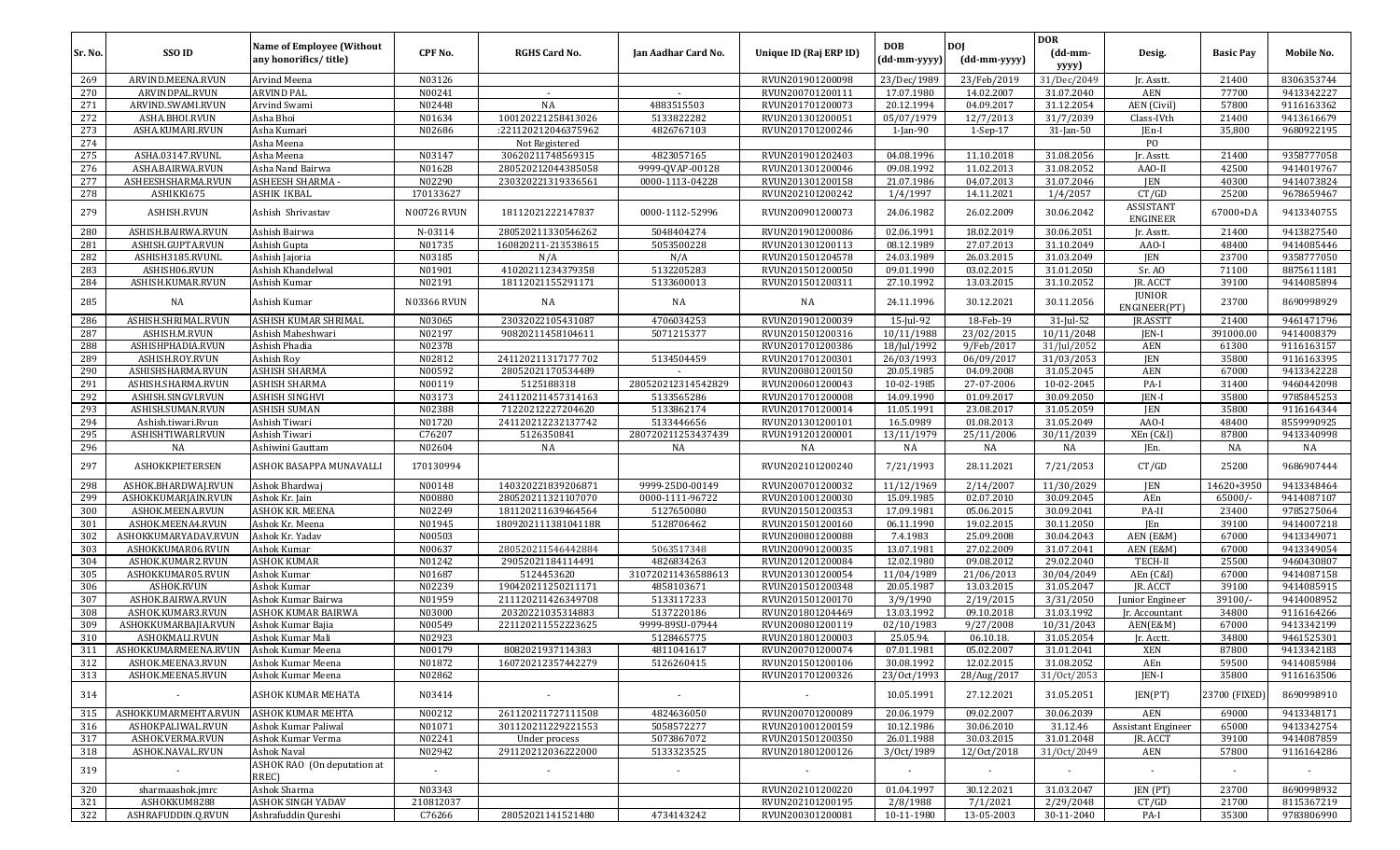| Sr. No.    | SSO ID                                 | <b>Name of Employee (Without</b><br>any honorifics/title) | CPF No.            | <b>RGHS Card No.</b>                     | Jan Aadhar Card No.           | Unique ID (Raj ERP ID)               | <b>DOB</b><br>(dd-mm-yyyy) | <b>DOJ</b><br>(dd-mm-yyyy)                  | <b>DOR</b><br>$(dd{\text{-}\mathbf{mm}}$ -<br>yyyy) | Desig.                       | <b>Basic Pay</b> | Mobile No.               |
|------------|----------------------------------------|-----------------------------------------------------------|--------------------|------------------------------------------|-------------------------------|--------------------------------------|----------------------------|---------------------------------------------|-----------------------------------------------------|------------------------------|------------------|--------------------------|
| 323        | ASHU.SAMONIA.RVUN                      | Ashu Samonia                                              | N003079            | 241220211620361501                       | 5134527131                    | RVUN201901200053                     | 01/04/1995                 | 27/02/2019                                  | 31/03/2055                                          | Jr. Assistant                | 21400            | 9509790553               |
| 324        | ASHUTOSHKUMA.RVUN                      | ASHUTOSH KUMAR CHAURASIA                                  | N00820             | 160720212010198244                       | 5085733889                    | RVUN201001200043                     | 07.07.1983                 | 07.07.2010                                  | 30.07.2043                                          | AEN                          | 69000            | 9929146385               |
| 325        | ASHUTOSHPRASAD.RVUN                    | Ashutosh Prasad                                           | N00971             |                                          |                               | RVUN201001200122                     | 5/Jan/1985                 | 10/Jul/2010                                 | 31/Jan/2045                                         | XEN                          | 73500            | 9414078071               |
| 326        | ASHUTOSH.SAINI.RVUN                    | Ashutosh Saini                                            | N01218             | 290520211230408974R                      | 5130437328                    | RVUN201201200069                     | 27.02.1987                 | 14.02.2012                                  | 28.02.2047                                          | JEn                          | 41500            | 9414005205               |
| 327        | ASHWIN.MEHTA.RVUN                      | Ashvin Kumar Mehta                                        | N01562             | 290520211310201031                       | 4687136020                    | RVUN201301200036                     | 14.06.1981                 | 19.02.2013                                  | 30.06.2041                                          | AAO-II                       | 42500            | 9414084672               |
| 328        | ASHWANIMARAG779                        | Ashwani Kumar Meena                                       | N03483             | 160720211436131892                       |                               | RVUN202201200086                     | 20/Jan/2022                | 18/Jan/2000                                 | 31/Jan/2060                                         | Jr. Chemist (PT)             | 23700            | 8905995077               |
| 329        | ASTHA.AGARWAL.RVUN                     | <b>ASTHA AGARWAL</b>                                      | N03044             | 51020211329113917                        | 5121443259                    | RVUN201901200018                     | 14.09.1995                 | 20.02.2019                                  | 30.09.2055                                          | JR.ASSTT                     | 21400            | 7610818354               |
| 330        | ASTHA.SHARMA.RVUN                      | Astha Sharma                                              | N02432             | 6012022125474640                         | 5124764803                    | RVUN201701200057                     | 1/Jul/1992                 | 30/Aug/2017                                 | 30/Jun/2052                                         | JEN-I                        | 35800            | 9116163337               |
| 331<br>332 | ATUL.BHARDWAJ.RVUN                     | Atul Bhardwaj                                             | N02465<br>N00645   | 240320221316177977                       | 0000-1117-94329               | RVUN201701200089<br>RVUN200901200039 | 9/Aug/1995                 | 13/Sep/2017                                 | 31/Aug/2055                                         | <b>IEN-I</b>                 | 35800<br>67000   | 9116163387               |
| 333        | ATULKUMARMISHRA.RVUN<br>ATUL.MEENA5    | Atul Kumar Mishra<br>Atul Meena                           | N03268             | Not Available                            | Not Available                 | Not Available                        | 21/Aug/1982<br>27/01/1995  | 12/Mar/2009<br>29/12/2021                   | 31/Aug/2042<br>31/01/2055                           | AEN<br>JEN-I (E&M) - PT      | 23700 (Fixed     | 9413342265<br>9929003829 |
| 334        |                                        | <b>ATUL SAHARAN</b>                                       |                    |                                          |                               |                                      | 24.12.1998                 | 05.01.2022                                  | 31.12.2058                                          | <b>JEN-PT</b>                | 23700.00         | 9079264010               |
| 335        | AUTADENETAJI42                         | <b>AUTADE NETAJI RAMESH</b>                               | 170108427          |                                          |                               | RVUN201701201266                     | 10/2/1993                  | 5/3/2017                                    | 10/31/2053                                          | CT/GD                        | 24500            | 6377062576               |
| 336        | AVDHESH.GURJAR.RVUN                    | Avdhesh Gurjar                                            | N02427             |                                          |                               | RVUN201701200052                     | 15/Jun/1993                | 30/Aug/2017                                 | 30/Jun/2053                                         | <b>JEN-I</b>                 | 35800            | 9116163329               |
| 337        | AVINASH.SINGHAL.RVUN                   | Avinash                                                   | N01365             | 110320221247553922                       | 5136616472                    | 916559199732                         | 03-11-1981                 | 26.10.2012                                  | 30.11.2041                                          | Operator-II                  | 26300+DA         | 9024504100               |
| 338        | AVINASH.BISHNOI.RVUN                   | <b>AVINASH BISHNOI</b>                                    | N02582             |                                          |                               | RVUN201701200165                     | 27.03.1993                 | 05.09.2017                                  | 31.03.2053                                          | JEN                          | 35800            | 9116163599               |
| 339        |                                        | AVINASH JAKHAR                                            | N03444             |                                          |                               |                                      | 01.05.1996                 | 15.01.2022                                  | 30.04.2056                                          | JEN(PT)                      | 23700 (FIXED     | 8690998931               |
| 340        | AVINASH.KR.RVUN                        | Avinash Kumar Jain                                        | N02044             | 280120221143483485                       | 5118883570                    | RVUN201501206134                     | 22.08.1991                 | 25.02.2015                                  | 31.08.2051                                          | [EN-I (E&M)                  | 39100            | 9414032625               |
| 341        | AVINESHGOYAL.RVUN                      | Avinesh Goval                                             | N00236             | 280520211330332680                       | 5122572049                    | RVUN200701200106                     | 05.02.1979                 | 08.02.2007                                  | 28.02.2039                                          | AEN                          | 71000            | 9413342231               |
| 342        | AVIRAL.GUPTA.RVUN                      | <b>AVIRAL GUPTA</b>                                       | N01936             | 1111202171155363                         | 5130126539                    | RVUN201501200153                     | 19.06.1991                 | 13.02.2015                                  | 30.06.2051                                          | JEN                          | 39100            | 9414007618               |
| 343        | AVNISH.PUROHIT.RVUN                    | <b>AVNISH PUROHIT</b>                                     | N02554             | 4122021181436394                         | 5133834839                    | RVUN201701200137                     | 11.02.1992                 | 23.08.2017                                  | 29.02.2052                                          | <b>JEN</b>                   | 35800            | 9116163570               |
| 344        | VASUSRI672                             | <b>AVULA SRINIVAS</b>                                     | 150105617          |                                          |                               | RVUN202001200407                     | 6/5/1990                   | 19.12.2020                                  | 6/5/2050                                            | CT/GD                        | 26800            | 9010920003               |
| 345        | KUMARAYUSH2606                         | <b>AYUSH KUMAR SINGH</b>                                  | 229800140          |                                          |                               |                                      | 06.08.2002                 | 19.01.2022                                  | 31.08.2062                                          | CONSTABLE                    | 21700            | 8708051203               |
| 346        | AYUSHPARMAR.RVUNL                      | Ayush Parmar                                              | N03297             |                                          |                               | RVUN202101200145                     | 20/Jul/1995                | 3/Dec/2021                                  | 31/Jul/2055                                         | AEN (PT)                     | 39300            | 8905994506               |
| 347        | AYUSHI.GUPTA.RVUN                      | <b>AYUSHI GUPTA</b>                                       | N03051             | 71220211648567804                        | 9999-WMRI-00199               | RVUN201901200025                     | 01.04.1995                 | 18.02.2019                                  | 31.03.2055                                          | <b>STENO</b>                 | 34800            | 9413285683               |
| 348        | AZEEZAHMED.RVUN                        | <b>AZEEZ AHMED</b>                                        | N00649             | 260820211521433217                       | 5121021111                    | RVUN200901200043                     | 14.02.1973                 | 09.02.2009                                  | 28.02.2033                                          | AEN                          | 67000            | 9413342254               |
| 349        | BANWAR.KUMAWAT.RVUN                    | <b>B.L. Kumawat</b>                                       | N00931             | 280520211844298437                       | NA                            | RVUN201001200097                     | 15.05.86                   | 01.07.10                                    | 31.05.46                                            | AEn.                         | 59500            | 9414085172               |
| 350        | BUDHIMEENA.RVUN                        | <b>B.P.Meena</b>                                          | N00216             | 190220221118266344                       | 5127525821                    | RVUN200701200093                     | 20/03/1981                 | 02/02/2007                                  | 31/03/2041                                          | Xen                          | 87800.00         | 9413348143               |
| 351<br>352 | BABITA.KUMARI.RVUN<br>BABLU.MEENA.RVUN | Babita Kumari<br>Bablu Meena                              | N01479<br>N01521   | 29052021141977784<br>121020211648248772  | 9999-WHEO-00024<br>5128244258 | RVUN201201200272<br>RVUN201201200309 | 31/07/1989<br>6/4/1989     | 06/08/2012<br>8/8/2012                      | 31/07/2049<br>6/30/2049                             | Operator-II (ITI)<br>PA-II   | 25500<br>25500   | 8875592555<br>8890159084 |
|            |                                        |                                                           |                    |                                          |                               |                                      |                            | 16.05.2003(As I.T.I                         |                                                     |                              |                  |                          |
| 353        | BABU.LAL.RVUN                          | Babu Lal                                                  | C76086             | 120620211523174729                       | 5037125004                    | RVUN200301200073                     | 01.07.1977                 | traniee)<br>16.05.2006<br>(Regular Joining) | 01.07.2037                                          | Tech-I                       | 34300            | 9610810058               |
| 354        | <b>BABU.ATAL.RVUN</b>                  | Babu Lal Atal                                             | N01609             | 5015287255                               | 28052021181396031             | RVUN201201200372                     | $05 - 05 - 1990$           | 30-07-2012                                  | 31-05-2050                                          | PA-II                        | 25800            | 7877625230               |
| 355        | BABU.KUMHAR.RVUN                       | <b>BABU LAL KUMHAR</b>                                    | C75877             | 290520211233475205                       | 4708364609                    | RVUN200301200045                     | 7/1/1976                   | 5/12/2003                                   | 7/1/2036                                            | PA-I                         | 35300            | 9460862125               |
| 356        | BABULALMEENA.RVUN                      | Babu Lal Meena                                            | N01119             | <b>NA</b>                                | NA                            | RVUN201101200067                     | 05/09/1986                 | 30/06/2010                                  | 30/09/2046                                          | <b>AEN</b>                   | 69000.00         | 9414078320               |
| 357        | BABU.MEENA.RVUN                        | <b>BABU LAL MEENA</b>                                     | N01522             | 221120212238218074                       | 5051350548                    | RVUN201201200310                     | 01.01.1985                 | 06.08.2012                                  | 31.12.2044                                          | PA-II                        | 25500            | 9785054176               |
| 358        | BABU.LAL6.RVUN                         | Babu Lal Yadav                                            | N02237             | 9072021844566064                         | 4885420401                    | RVUN201501200346                     | 01.07.1991                 | 24.02.2015                                  | 30.06.2051                                          | <b>IEN-I</b>                 | 39100            | 9414086842               |
| 359        | BABU.LAL5.RVUN                         | <b>Babu Singh</b>                                         | N01729             | 100720211711186982                       | 9999-89SU-10508               | RVUN201301200109                     | 10.7.84.                   | 24.06.13.                                   | 31.07.2044                                          | JEN (E&M)                    | 40300            | 9413342776               |
| 360        | BABUSINGH3877                          | <b>BABU SINGH</b>                                         | 091080174          |                                          |                               |                                      | 7/20/1964                  | 10/4/2009                                   | 31.07.2024                                          | ASI/EXE                      | 39200            | 9711510877               |
| 361<br>362 | BABULALMEENA04.RVUN<br>BABY.RANA.RVUN  | BabuLalMeena<br>Baby Rana                                 | CN01069            | 131220211937307159<br>251020211534351923 | 0000111286977                 | RVUN200801200127<br>RVUN201001200157 | 05.02.1979<br>03.03.84     | 01.09.2008<br>22.06.10                      | 28.02.2039<br>03.03.44                              | AEn (MM)<br><b>AEN</b>       | 73200/<br>57100  | 9413342204<br>9414087143 |
| 363        | BHADUR.CHANDEL.RVUN                    | <b>BAHADUR CHANDEL</b>                                    | C1298              | 251120211358172700                       | 4833888187                    | RVUN201201200112                     | 12/7/1988                  | 13/02/2012                                  | 31/7/2048                                           | OPERATOR-III                 | 23600            | 9660848350               |
| 364        | BAJRANG.KUMAWAT.RVUN                   | <b>BAJRANG LAL KUMAWAT</b>                                | C74481             | 280520211347583980                       | 5122578105                    | RVUN200301200027                     | 17.07.1981                 | 16.05.2003                                  | 17.07.2041                                          | TECH-I                       | 34300            | 7340207034               |
| 365        | BAJRANG.LAL.RVUN                       | Bajrang Lal Saini                                         | N00062             | 29052021104502860                        | 5017155846                    | RVUN200501200386                     | 05.07.1985                 | 15.12.2005                                  | 31.07.2045                                          | Tech-I (ITI)                 | 32300            | 9784219815               |
| 366        | BAKSHRAM31                             | <b>BAKSHA RAM</b>                                         | 104491261          |                                          |                               | RVUN201001204775                     | 7/5/1987                   | 7/26/2010                                   | 7/31/2047                                           | CT/GD                        | 32300            | 8709916182               |
| 367        | BALBIRSINGH.RVUN                       | <b>Balbir Singh</b>                                       | <b>N00651 RVUN</b> | 261120211613583039                       | 5126122461                    | RVUN200801200178                     | 20.12.1979                 | 25.09.2008                                  | 30.12.2039                                          | ASSISTANT<br><b>ENGINEER</b> | 67000+DA         | 9413342232               |
| 368        | <b>BALBIR.SAINI.RVUN</b>               | <b>Balbir Singh Saini</b>                                 | N00120             | 10620211029389907                        | 5036547571                    | RVUN200601200044                     | 2/15/1986                  | 8/3/2006                                    | 2/28/2046                                           | Operator-III                 | 28200            | 9460657855               |
| 369        | BALDEV.MATHUR.RVUN                     | <b>Baldev Mathur</b>                                      | N02540             | NA                                       | NA                            | RVUN201701200123                     | 04.11.1990                 | 25.08.2017                                  | 30.11.2050                                          | JEN                          | 35800            | 9116163555               |
| 370        |                                        | <b>Baldev Meena</b>                                       | N03282             |                                          | 4872738213                    | RVUN202101200179                     | 27/Dec/2021                | 8/0ct/1994                                  | 31/0ct/2054                                         | JEN-I (PT)                   | 23700            | 8690998982               |
| 371        | <b>BALJEET.SINGH.RVUN</b>              | <b>Baljeet Singh</b>                                      | N01596             | 170620211444275236                       | 5048170151                    | RVUN201201200364                     | 23.08.93                   | 07.08.12                                    | 31.08.53                                            | Tech. -II                    | 25500.00         | 8769324981               |
| 372        | BALRAM.BANJARA.RVUN                    | Balram Banjara                                            | N01444             | 5002755340                               | 4062021180352836              | RVUN201201200238                     | 07-11-1990                 | 31-07-2012                                  | 30-11-2050                                          | PA-II                        | 26300            | 9799870069               |
| 373        | BALRAM.KUMAWAT.RVUN                    | <b>BALRAM KUMAWAT</b>                                     | N1299              | NA                                       | NA                            | RVUN201201200113                     | 18.01.1994                 | 13.01.2012                                  | 31.01.2054                                          | OPERATOR-I                   | 27100            | 8290911448               |
| 374        | BALRAMMEENA.RVUN                       | Balram Meena                                              | N00932             | 27042021118174734                        | 4865838205                    | RVUN201001200098                     | 12.10.1986                 | 21.06.2010                                  | 31.10.2046                                          | AEn                          | $69000/-$        | 9414085190               |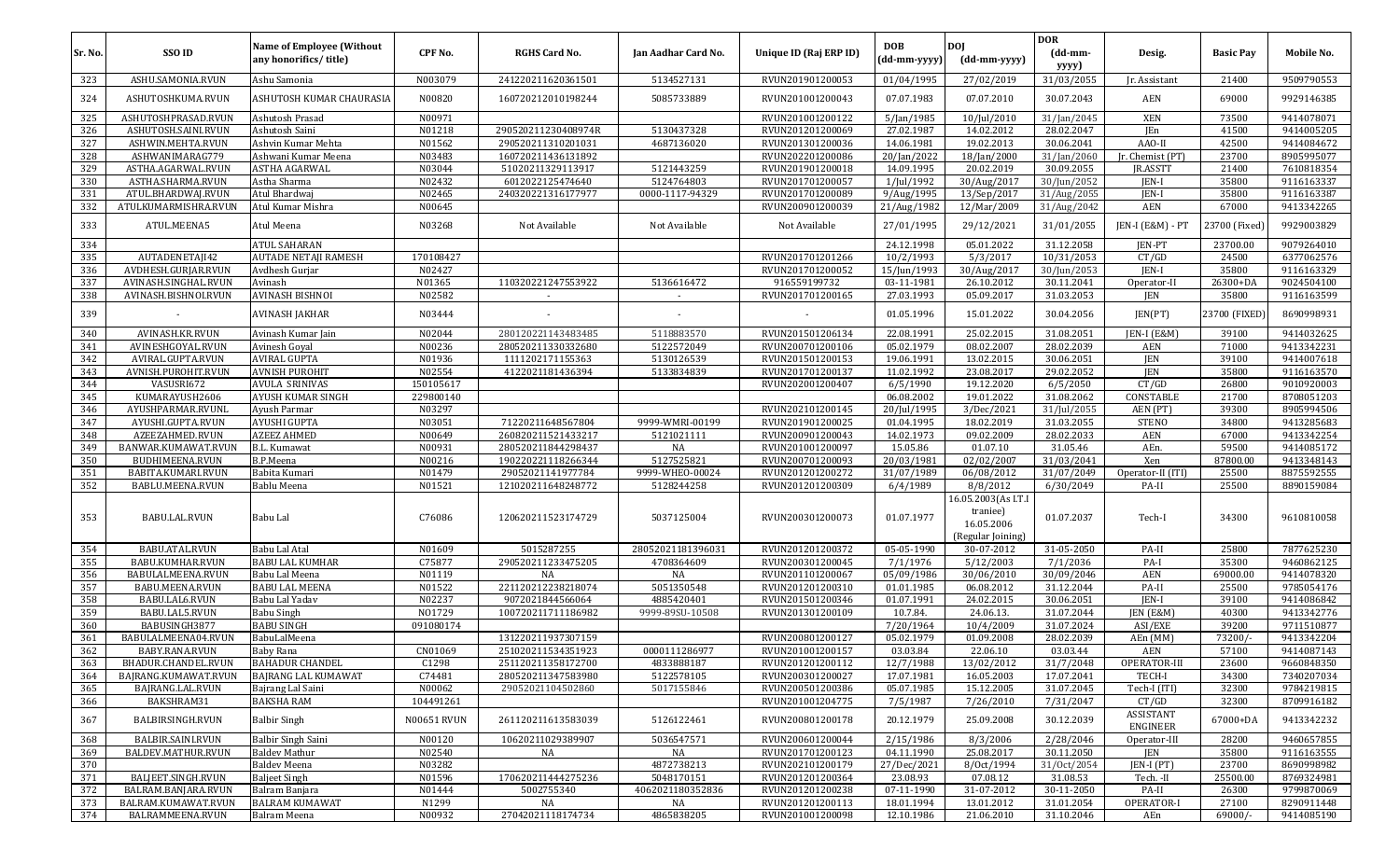| Sr. No.    | SSO ID                                      | Name of Employee (Without                         | CPF No.             | <b>RGHS Card No.</b>   | Jan Aadhar Card No. | Unique ID (Raj ERP ID)               | <b>DOB</b>           | <b>DOJ</b>              | <b>DOR</b><br>(dd-mm-   | Desig.              | <b>Basic Pay</b> | Mobile No.               |
|------------|---------------------------------------------|---------------------------------------------------|---------------------|------------------------|---------------------|--------------------------------------|----------------------|-------------------------|-------------------------|---------------------|------------------|--------------------------|
|            |                                             | any honorifics/title)                             |                     |                        |                     |                                      | (dd-mm-yyyy)         | (dd-mm-yyyy)            | yyyy)                   |                     |                  |                          |
| 375        | Balveer.rvun                                | Balveer                                           | N02051              | 3105202147422686       | 4755388401          | RVUN201501206138                     | 6.10.1989            | 18.02.2015              | 31.10.2049              | JEN-I (E&M)         | 39100            | 9414094753               |
| 376        | BALWANT.SINGH.RVUN                          | <b>BALWANT SINGH</b>                              | N01797              | 81120211610303543      | 0000-1112-88924     | RVUN201401200038                     | 17-Oct-82            | 27-Oct-14               | 17-0ct-42               | HELPER-I            | 22200            | 9509090906               |
| 377        | BANIKESH.MEENA.RVUN                         | Banikesh Meena                                    | N03127              |                        | 4832833608          | RVUN201901200099                     | 8/Jul/1995           | 25/Feb/2019             | 31/Jul/2055             | Stenographer        | 34800            | 9358777035               |
| 378        | JAGAN.BAA9                                  | <b>BANOTH JAGAN</b>                               | 140806586           |                        |                     |                                      | 10/1/1987            | 9/27/2014               | 31.10.2047              | CONSTABLE           | 27600            | 9989977373               |
| 379        | <b>BANSHILAL.RVUN</b>                       | <b>BANSHILAL</b>                                  | N00574              | 2311202117351234       | 0000-1112-93847     | RVUN200801200138                     | 01.08.1984           | 23.09.2008              | 31.07.2044              | AEN                 | 67000            | 9413342235               |
| 380        | BARKHA.SOLANKI.RVUN                         | Barkha Solanki                                    | N02551              | 261120211<br>224105910 | 5011233387          | RVUN201701200134                     | 21.02.1995           | 25.08.2017              | 28.02.2055              | Jen                 | 35800            | 9116163567               |
| 381        | BASANT.SANWASIA.RVUN                        | Basant Kumar Sanwasia                             | N02435              | 310520211835281097     | 5121618613          | RVUN201701200060                     | 08.10.1991           | 01.09.2017              | 31.10.2051              | JEN                 | 35800/           | 9116163341               |
| 382        | BASANT.SUMAN.RVUN                           | Basant Kumar Suman                                | N01911              | 241220211330183956     | 5121435232          | RVUN201501200133                     | 25/08/1989           | 13/02/2015              | 31/08/2049              | JEN-I               | 39100            | 9414085958               |
| 383        | BASANT.PRAJAPAT.RVUN                        | <b>Basant Prajapat</b>                            | N00785              | 2062021125988922       | 999989SU09772       | RVUN200801200236                     | 13.08.1981           | 05.09.2008              | 30.09.2041              | AEN (E&M)           | 67000            | 9143342781               |
| 384        | BED.PRAKASH.RVUN                            | <b>Bed Prakash</b>                                | N02005              | 9032022131071370       | 5136418032          | RVUN201501200205                     | 04/07/1991           | 29/05/2015              | 7/31/2051               | H/O-II (ITI), COPA  | 23400            | 9875231091               |
| 385        | BHABADUDAY3                                 | <b>BHABAD UDAY DIPAKRAO</b>                       | 170838731           |                        |                     | RVUN202101200265                     | 11/21/1995           | 14.11.2021              | 11/21/2055              | CT/GD               | 25200            | 9665440670               |
| 386<br>387 | DIPAKBHAGARE                                | <b>BHAGARE DIPAK RAMU</b>                         | 170143679<br>N01745 | 50620211135489503      | 4678408812          | RVUN202101200244                     | 5/3/1995<br>3/1/1989 | 28.11.2021<br>6/25/2013 | 5/3/2055                | CT/GD<br><b>JEN</b> | 25200<br>40300   | 7202901301               |
| 388        | BHAGESH.DHAKAR.RVUN<br>BHAGWANDASJATAV.RVUN | <b>BHAGESH DHAKAR</b><br><b>BHAGWAN DAS JATAV</b> | N00166              | 280520211537285246     | 5111082305          | RVUN201301200120<br>RVUN200701200069 | 05.02.1980           | 14.02.2007              | 2/28/2049<br>29.02.2040 | AEN                 | 77700            | 9414072342<br>9413342236 |
| 389        | BHAGWANMEENA.RVUN                           | Bhagwan Singh Meena                               | N00685              | 300620211644351725     | 5085041142          | RVUN200801200193                     | 08.07.1981           | 27.09.2007              | 08.07.2041              | AEN (E&M)           | 73200            | 94133420432              |
| 390        | BHAGWAN.RATHORE.RVUN                        | Bhagwan Singh Rathore                             | N02789              | 512202111961845        | 5133810768          | RVUN201801200054                     | 08.02.1994           | 25.01.2018              | 28.02.2054              | Jen                 | 35800            | 9116164216               |
| 391        | <b>BHAGWANTI.RVUN</b>                       | Bhagwanti                                         | N01324              | 90320221355409162      | 5080366755          | RVUN201201200132                     | 05.07.1991           | 04.08.2012              | 31.07.2051              | Tech II             | 25500/           | 9610959485               |
| 392        | BAHINROO.MEENA.RVUN                         | <b>BHAINROO RAM MEENA</b>                         | N01851              | 190120221439356039     | 4756838465          | RVUN201501200093                     | 10.04.1994           | 19.03.2015              | 30.04.2054              | Jr. Acctt.          | 39100            | 8952841723               |
| 393        | BHAIRU.SAINI.RVUN                           | <b>BHAIRU RAM SAINI</b>                           | N00079              | 181220212129384120     | 5135186658          | RVUN200601200034                     | 8/15/1981            | 3/7/2006                | 8/31/2041               | PA-I (ITI)          | 31400            | 8432782505               |
| 394        | BHALERAOVIJAY9717                           | <b>BHALERAO VIJAY DAGDU</b>                       | 130822354           |                        |                     | RVUN202101200234                     | 1/22/1994            | 15.01.2021              | 1/22/2054               | CT/GD               | 28400            | 7827882696               |
| 395        | BHANU.AGARWAL.RVUN                          | <b>Bhanu Agarwal</b>                              | N02908              | 81220211047181817      | 5133860084          | not available                        | 09.06.1990           | 12.10.2018              | 30.06.2050              | Junior Accountant   | 34800            | 9116164351               |
| 396        | BHANU.VERMA.RVUN                            | <b>Bhanu Partap</b>                               | N01616              | 160120221220564463     | 5136031238          | RVUN201201200379                     | 23.03.1987           | 13.08.2012              | 31.032047               | Tech-II             | 24800            | 9413289632               |
| 397        | BHNAU.SINGH1.RVUN                           | Bhanu Pratap Singh                                | N02844              | Not Available          | Not Available       | RVUN263023280731                     | 20.01.1987           | 23.03.2017              | 31.03.2047              | Senior Assistant    | 27900            | 7737228888               |
| 398        | BHANWAR.LAL2.RVUN                           | Bhanwar Lal                                       | N02311              | 4122021111459441       | 5128368346          | RVUN201501200397                     | 08.08.1990           | 01.06.2015              | 31.08.2050              | $H.O.-II$ (ITI)     | 23400            | 9571195349               |
| 399        | BHANWAR.NATH3.RVUN                          | <b>Bhanwar Nath</b>                               |                     | 3012022136256489       |                     | RVUN200401200030                     | 06.08.1968           | 04.02.1997              | 31.08.2028              | Helper-II           | 35700            | 9413340516               |
| 400        | BHANWAREE.RVUN                              | Bhanwari                                          | N02561              | 251220212143284000     | 5134661208          | RVUN201701200144                     | 03.05.1994           | 30.08.2017              | 31.08.2054              | JEn                 | 35800            | 9116163577               |
| 401        | BHARADEKIRAN                                | BHARADE KIRAN SHAMRAO                             | 150800031           |                        |                     | RVUN202001200417                     | 1/25/1991            | 20.12.2020              | 1/25/2051               | CT/GD               | 26800            | 9561830783               |
| 402        | BHARATBHUSHAN.RVUN                          | <b>Bharat Bhushan</b>                             | N00433              | 5043643629             | 121020211726362722  | RVUN200801200051                     | 12/04/1985           | 12/09/2008              | 30/04/2045              | XEn (C&I)           | 82700            | 9413340742               |
| 403        | BHUSHANBHARAT7649                           | <b>BHARAT BHUSHAN</b>                             | 114270144           |                        |                     |                                      | 3/25/1987            | 2/19/2011               | 31.03.2047              | CONSTABLE           | 31400            | 9682584448               |
| 404        | BHARATKUMAR.RVUN                            | <b>BHARAT KUMAR</b>                               | N00447              | 29072021203821922      | 5126826247          | RVUN200801200055                     | 27.02.1983           | 16.9.2008               | 28.02.2043              | Aen                 | 67000            | 9413342792               |
| 405        | BHARAT.KUMAR.RVUN                           | <b>Bharat Kumar</b>                               | N03182              | Not Available          | Not Available       | RVUN741143088086                     | 30.09.1987           | 24.06.2019              | 30.09.2047              | Helper-II           | 18600            | 9214045427               |
| 406        | BHARAT.TANK.RVUN                            | Bharat kumar tank                                 |                     | 280520211050491540     |                     | RVUN201801200072                     | 23/12/1992           | 26/02/2018              | 31/12/2052              | [En (E&M)           | 35800            | 9460702611               |
| 407        | BHARAT.VAISHNAV.RVUN                        | Bharat kumar Vaishnav                             | N01421              | 4816251421             | 31052021929101758   | RVUN201201200217                     | 08-08-1983           | 04-08-2012              | 31-08-2043              | PA-II               | 25800            | 9799694636               |
| 408        | BHARAT.MEENA.RVUN                           | <b>Bharat Meena</b>                               | N01816              | 291120211817262039     | 5132887674          | RVUN201501200065                     | 03/06/1988           | 2/19/2015               | 6/30/2048               | JEN-I (E&M)         | 39100            | 9829686840               |
| 409        | BHARATSINGH.RVUN                            | <b>Bharat Singh</b>                               | N00267              | 25062021120279899      | 5078718228          | RVUN200701200130                     | 06.10.1980           | 05.04.2007              | 31.10.2040              | <b>AEN</b>          | 69000            | 9413342170               |
| 410        | BHAWANATALWAR.RVUN                          | Bhavana Talwar                                    | N00494              | 231120211752582370     | NA                  | RVUN201601200016                     | 07.02.1986           | 12.09.2008              | 28.02.2046              | AEn                 | 65000/-          | 9413340925               |
| 411        | BHAVDEEPSINGH.RVUN                          | <b>BHAVDEEP SINGH</b>                             | N00909              | 261020211341297921     | 5118836847          | RVUN201001200083                     | 01.01.1985           | 07.07.2010              | 31.07.2044              | <b>AEN</b>          | 63100            | 9414085288               |
| 412        | BHAVIKA.YADAV.RVUN                          | <b>BHAVIKA YADAV</b>                              | N02207              | 29052021214-9308795    | 5120687305          | RVUN201501200324                     | 17.11.1993           | 01.07.2015              | 30.11.2053              | OPERATOR-II         | 22700            | 7597221491               |
| 413        | BHAWANI.SHANKAR.RVUN                        | BHAWANI SHANKAR JOGAWAT                           | N01865              | 310520211121161876     | 5100710047          | RVUN201501200102                     | 28.12.1989           | 11.02.2015              | 31.12.2049              | $H.O-II$            | 39100            | 9413313326               |
| 414        | BHAWANI05.YADAV.RVUN                        | Bhawani Shankar Yadav                             | N03245              | NA                     | NA                  | RVUN202101200138                     | 05.04.1994           | 27.12.2021              | 30.04.2054              | <b>JEN</b>          | 23700            | 9782930622               |
| 415        | BHAWANI.SINGH.RVUN                          | Bhawani Singh                                     | N02915              | 23112021152794701      | 4780280525          | RVUN201801200106                     | 09.09.1989           | 15.10.2018              | 30.09.2049              | JR. ACCT            | 34800            | 9116164319               |
| 416        | BHAWANIMEENA.RVUN                           | Bhawani Singh Meena                               | N00595              | 290720211319184005     | 5126187123          | RVUN201301200027                     | 06.04.1983           | 03.09.2008              | 30.04.2043              | <b>AEN</b>          | 73,200           | 9413349797               |
| 417        | BHEEM.SINGH.RVUN                            | <b>Bheem Singh</b>                                | N03116              | 290520211322378289     | 4807714812          | RVUN201901200088                     | 07.01.1989           | 18.02.2019              | 31.01.2049              | [r. Asstt. (U/s)]   | 10950            | 9785297274               |
| 418        | BHERU.RAJPUT.RVUN                           | <b>BHERU SINGH RAJPUT</b>                         | Not Provided        |                        |                     | RVUN201201200266                     | 5/2/1986             | 7/30/2012               | 5/30/2046               | PA-II (ITI)         | 26300            | 9001730742               |
| 419        | BHISHAM.KUMAR.RVUN                          | <b>Bhisham Kumar</b>                              | N01769              | 21220212146246400      | 0000-1112-94498     | RVUN201401200026                     | 14-07-1984           | 29-04-2014              | 30-04-2044              | Tech-II             | 24100            | 9252773257               |
| 420        | BHOMA.GHANCHI.RVUN                          | <b>BHOMA RAM GHANCHI</b>                          | C74490              | 6122021959141349       | 5127342165          | RVUN200301200035                     | 17.06.1975           | 19.05.2003              | 30.06.2035              | TECH-I              | 34300            | 9413231498               |
| 421        | BHOOPENDRA.G.RVUN                           | Bhoopendra Kumar Gangele                          | N00646              |                        |                     | RVUN200901200040                     | 3/0ct/1985           | 27/Feb/2009             | 31/0ct/2045             | Chemist             | 63100            | 9413342162               |
| 422        | BHUMI.CHOUHAN.RVUN                          | <b>BHUMI CHOUHAN</b>                              | N01828              |                        |                     | RVUN201501200073                     | 31.08.1990           | 25.02.2015              | 31.08.2050              | JEN                 | 39100            | 9413342592               |
| 423        | BHUPENDRA.RVUN                              | Bhupendra Agrawal                                 | Cc76080             | 290520211322348496     | 5045662714          | RVUN200401200012                     | 06.12.1975           | 25.11.2006              | 31.12.2035              | AEN                 | 71100            | 9413342171               |
| 424        | BHUPENDRA.KUMAR.RVUN                        | <b>BHUPENDRA KUMAR</b>                            | N02353              | 260820211616246068     | 5127037108          | RVUN201501200419                     | 10.07.1991           | 20.02.2015              | 31.07.2051              | JEN-I               | 39100            | 9785304008               |
| 425        | BHUPENDRA.MEENA.RVUN                        | Bhupendra Kumar Meena                             | N03107              | 131220211219294477     | 5133828212          | RVUN201901200079                     | 29/04/1992           | 17/02/2019              | 30.04.2052              | JEN                 | 34800            | 9116164347               |
| 426        | BHUPENDRAKUMAR.RVUN                         | BHUPENDRA KUMAR SHARMA                            | N00758              | 210420212129188724     | 4884632754          | RVUN200801200223                     | 21/07/1976           | 25/09/2008              | 31/07/2036              | XEn                 | 82700            | 9413348184               |
| 427        | BHUPENDRABHATI.RVUN                         | Bhupendra Singh Bhati                             | N00191              | 230320221247184350     | 4808784800          | RVU200601200056                      | 4/15/1981            | 12/28/2006              | 4/30/2041               | Assistant Engineer  | $71000/-$        | 9413342726               |
| 428        | BHUPENDRA.V.RVUN                            | Bhupendra Vaishnav                                | N00710              | 171120211626548745     | 4856832645          | RVUN200901200063                     | 09/08/1983           | 20/02/2009              | 31/08/2043              | Jr. Assistant       | 26300            | 9461915500               |
| 429        | BHUPENDRA.VERMA.RVUN                        | Bhupendra Verma                                   | N02777              | NA                     | $_{\rm NA}$         | NA                                   | 10.08.1992           | 25.01.2018              | 30.08.2052              | JEN                 | 35800            | 9116164205               |
| 430        | BHUPESHOLANIA.RVUN                          | Bhupesh Kumar Olania                              | N00654              | 25022022103821911      | 0000-1112-73401     | RVUN200701200215                     | 18/12/1983           | 07/05/2007              | 31/12/2043              | AEn (E&M)           | 71000            | 9413342760               |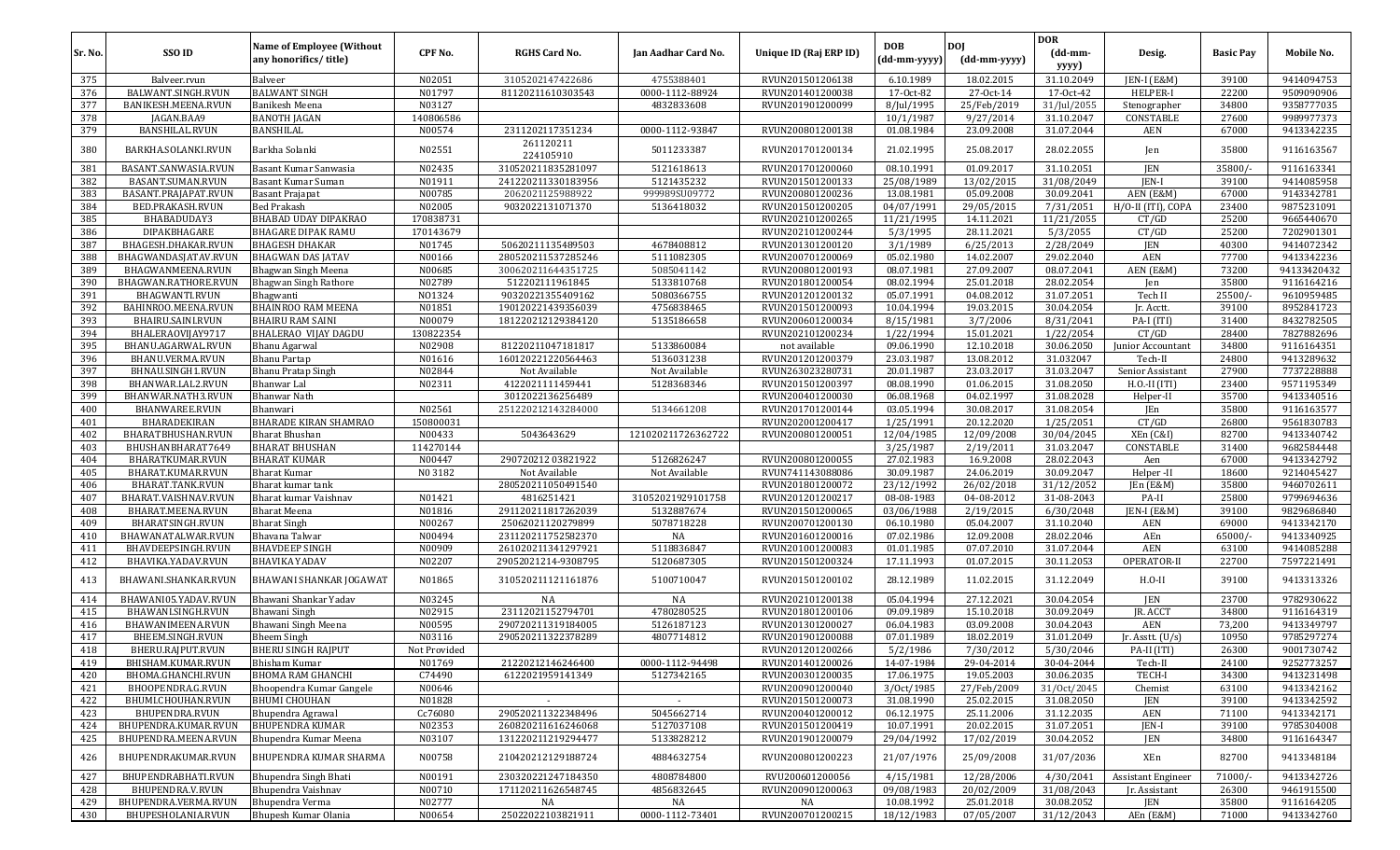| Sr. No.    | SSO ID                             | Name of Employee (Without               | CPF No.             | <b>RGHS Card No.</b>                   | Jan Aadhar Card No. | Unique ID (Raj ERP ID)               | <b>DOB</b>               | <b>DOJ</b>               | <b>DOR</b><br>$(dd{\text{-}\mathbf{mm}}$ | Desig.             | <b>Basic Pay</b> | Mobile No.               |
|------------|------------------------------------|-----------------------------------------|---------------------|----------------------------------------|---------------------|--------------------------------------|--------------------------|--------------------------|------------------------------------------|--------------------|------------------|--------------------------|
|            |                                    | any honorifics/title)                   |                     |                                        |                     |                                      | (dd-mm-yyyy)             | (dd-mm-yyyy)             | yyyy)                                    |                    |                  |                          |
| 431        | BHUPESH.VERMA.RVUN                 | <b>Bhupesh Verma</b>                    | N02063              | 280520211914337189                     | N/A                 | RVUN201501200220                     | 21.07.1988               | 10.02.2015               | 31.07.2048                               | JEN                | 39100            | 9414073491               |
| 432        | BHUSHAN.VASHISHTH                  | Bhushan Vashishth                       | N03193              | 291120211120353554                     | 5131240641          | RVUN201901204600                     | 13/09/1994               | 7/29/2019                | 30/09/2054<br>30.09.2041                 | JR. ASSISTANT      | 20800            | 7737711125               |
| 433<br>434 | BHUTHNATH.RVUN<br>BHUVNESH.KR.RVUN | <b>BHUTHNATH</b><br>Bhuynesh Kr. Sharma | N00800<br>N02475    | 230220221134554766                     | 9999KEMB00089       | RVUN200901200093<br>RVUN201701201251 | 10.09.1981<br>05.08.1990 | 29.06.2009<br>24.08.2017 | 31.08.2050                               | AEN<br>JEN-I (E&M) | 67000<br>35800   | 9414071109<br>9116163272 |
| 435        | BHUVNESH.MEENA.RVUN                | Bhuvnesh Kumar Meena                    | N-00790             | 121020211937233706                     | 5130561207          | RVUN200901200089                     | 02.12.1989               | 22.08.2009               | 31.12.2049                               | $Op-I$             | 29600            | 9571775984               |
| 436        | BIHARI.MEENA.RVUN                  | Bihari lal Meena                        | N02064              | 28052021161439327                      | 5047221666          | RVUN201501200221                     | 06.07.1990               | 18.02.2015               | 31.07.2050                               | JEn                | 39100            | 9414073423               |
| 437        | BJIYA.BLS6433                      | <b>BIJAYALAXMI SWAIN</b>                | 120807268           |                                        |                     |                                      | 6/4/1991                 | 7/14/2012                | 30.06.2051                               | CONSTABLE          | 29300            | 9717520068               |
| 438        | BIJENDRA.SINGH.RVUN                | Bijendra Singh                          | N01733              | 310520211234591763                     | 4876738435          | RVUN201301200111                     | 10.07.1991               | 20.02.2013               | 31.07.2051                               | AAO-II             | 42500            | 9414085243               |
| 439        | BIJUUZIR26                         | <b>BIJU UZIR</b>                        | 140611720           |                                        |                     |                                      | 8/31/1992                | 9/29/2014                | 31.08.2052                               | CONSTABLE          | 27600            | 7896928792               |
| 440        | CHAKRABORTYBIKASH69                | <b>BIKASH CHAKRABORTY</b>               | 150102188           |                                        |                     | RVUN202001200403                     | 11/7/1991                | 20.12.2020               | 11/7/2051                                | CT/GD              | 26800            | 9615208933               |
| 441        | BINA.SHRINGI.RVUN                  | <b>BINA SHRINGI</b>                     | N00861              | 280520 211230 394424                   | 5118211001          | RVUN201001200060                     | 25.12.1985               | 28.06.2010               | 31.12.2045                               | AEN                | 59500            | 9414085136               |
| 442        | BINDUBAROTHIA.RVUN                 | Bindu                                   | N01225              | 300420211652124327                     | 5032437209          | RVUN201201200073                     | 18.06.1988               | 01.02.2012               | 30.06.2048                               | AEn                | $67000/-$        | 9414085360               |
| 443        | BINTOSHMEENA.RVUN                  | <b>BINTOSH MEENA</b>                    | N00838              | 261120211229507949                     | 5134025413          | RVUN201001200048                     | 13.12.1986               | 24.06.2010               | 31.12.2046                               | <b>AEN</b>         | 69000            | 9413342729               |
| 444        | BIRUCISF1985                       | <b>BIRENDRA KUMAR PRASAD</b>            | 120406430           |                                        |                     | RVUN201201209427                     | 8/15/1985                | 11/3/2012                | 8/31/2045                                | ASI/MIN            | 35900            | 8988200683               |
| 445        | BISHRAM.SINGH.RVUN                 | <b>BISHRAM SINGH</b>                    | N01348              | 407202119688819                        | 4782482208          | RVUN201201200155                     | 08.09.1989               | 13.08.2012               | 30.09.2049                               | $PA-II(ITI)$       | 25500            | 9414808389               |
| 446        | BISWAJEETSAH0025                   | <b>BISWAJEET SAHOO</b>                  | 130618168           |                                        |                     |                                      | 5/27/1988                | 10/28/2013               | 31.05.2048                               | CONSTABLE          | 28400            | 9549683425               |
| 447        | CHINABISWARUP20                    | <b>BISWARUP CHINA</b>                   | 130101002           |                                        |                     | RVUN201301206331                     | 3/18/1993                | 1/14/2013                | $\frac{1}{3}/31/2053$                    | CT/GD              | 28400            | 8016600927               |
| 448        | BITTHAL.DAS.RVUN                   | <b>Bitthal Das</b>                      | N01333              | 280520211113424352                     | 5066666765          | RVUN201201200140                     | 8/6/1990                 | 8/8/2012                 | 8/31/2050                                | PA-II              | 25500            | 8769318735               |
| 449        | KBRAJ461                           | <b>BRAJ KUAMR</b>                       | 093200408           |                                        |                     | RVUN202101200275                     | 7/20/1986                | 17.11.2021               | 7/20/2046                                | CT/GD              | 33300            | 9085778398               |
| 450        | BRAJENDRASINGH.RVUN                | <b>BRAJENDRA SINGH</b>                  | N00683              | 241120211550318953                     | 5133606042          | RVUN200801200192                     | 25.07.1985               | 23.09.2008               | 31.07.2045                               | <b>AEN</b>         | 67000            | 9413342428               |
| 451        | BRAJENDRA.SINGH.RVUN               | <b>BRAJENDRA SINGH</b>                  | N01611              | 291220211021243469                     | 9999-Q9YY00061      | RVUN201201200374                     | 7/28/1979                | 7/31/2012                | 7/31/2039                                | PA-II (ITI)        | 25500            | 8107601009               |
| 452        | BRAJESH.BAIRWA.RVUN                | BRAJESH KUMAR BAIRWA                    | N01474              | 231120211427177120                     | 4810481122          | RVUN201201200268                     | 2/9/1994                 | 8/8/2012                 | 2/28/2054                                | PA-II (ITI)        | 25500            | 7340326873               |
| 453        |                                    | <b>BRAJESH MEENA</b>                    | N03439              |                                        |                     |                                      | 25.06.1998               | 04.01.2022               | 30.06.2058                               | JEN(PT)            | 23700 (FIXED)    | 8690998711               |
| 454        | BRIJESHKUMARSOLANKI1               | BREJESH KUAMR SOLANKI                   | 120510177           |                                        |                     | RVUN202001200395                     | 7/15/1989                | 18.12.2020               | 7/15/2049                                | CT/GD              | 29300            | 9695543483               |
| 455        | BRIJBIHARIMALAV.RVUN               | Brij Bihari Malav                       | N00655              | 2062021154015258                       | 5125205056          | RVUN200901200045                     | 10/10/1984               | 2/12/2009                | 10/31/2044                               | Assistant Engineer | 67000/           | 9413342456               |
| 456        | BRIJESH.KUMAR.RVUN                 | Brijesh Kr. Meena                       | $C-76273$           | 28122021941485070                      | 5132856157          | RVUN200301200015                     | 7/7/1977                 | 5/20/2003                | 7/31/2037                                | PA-I               | 35300            | 9413001147               |
| 457        | <b>B.KUSHWAHA.RVUN</b>             | Brijesh Kushwaha                        | N01075              | 11072021939402544                      | 4732645248          | RVUN201101200976                     | 14.11.1988               | 18.04.2011               | 30.11.2048                               | AEN (E&M)          | 56100            | 9414085341               |
| 458        | BRIJESH.NAGAR.RVUN                 | <b>BRIJESH NAGAR</b>                    | N01469              | 280520211444442098                     | 5124482825          | RVUN201201200263                     | 07/06/1990               | 03/08/2012               | 30/06/2050                               | JR.ACCTT.          | 34800            | 9116164262               |
| 459        | ADITYABUDDHADEB999                 | <b>BUDDHADEB ADITYA</b>                 | 130601876           |                                        |                     | RVUN201301206342                     | 4/15/1992                | 3/1/2013                 | 4/30/2052                                | CT/GD              | 28400            | 8126700542               |
| 460        | BUDDI.MEENA.RVUN                   | <b>BUDDHI PRAKASH MEENA</b>             | N01754              | 200820211422278545                     | 5126481464          | RVUN201301200128                     | 07.07.1990               | 01.07.2013               | 31.07.2050                               | PA-II              | 24800            | 9166482041               |
| 461        | BUDDHI.PRAKASH.RVUN                | <b>BUDDI PRAKASH</b>                    | N01779              | 26112021814449609                      | 4884711281          | RVUN201301200144                     | 1/27/1986                | 6/24/2013                | 1/27/2046                                | PA-II              | 24800            | 9950683394               |
| 462        | VENKATESHPAVAN255                  | <b>BUDI VENKATESH</b>                   | 150111751           |                                        |                     | RVUN202001200416                     | 8/8/1991                 | 19.12.2020               | 8/8/2051                                 | CT/GD              | 26800            | 9550553390               |
| 463        | BUNTY.LAL.RVUN                     | <b>BUNTY LAL MEENA</b>                  | N01851              | 180620211249121679                     | 5113731417          | RVUN201801200118                     | 08.07.1991               | 11.10.2018               | 31.07.2051                               | Jr. Acctt.         | 34800            | 9887987791               |
| 464        | BHUPESHWARI.KRVUN                  | BUPESHWARI KHURKURIYA                   | N00850              | Medical faclilty taken<br>through CGHS |                     | RVUN201001200170                     | 12/12/1987               | 7/7/2010                 | 12/31/2047                               | AEN                |                  | 9358777080               |
| 465        | CHOVTIYAJETBHAI199                 | C JETUBHAI DESABHAI                     | 140611942           |                                        |                     | RVUN201401200419                     | 2/28/1990                | 9/29/2014                | 2/28/2050                                | CT/GD              | 27600            | 9558311922               |
| 466        | CHHAGANLALNAVAL.RVUN               | C L Naval                               | N00182              | 9012022-1231303123                     | 5047777085          | RVUN200601200054                     | 01.06.1974               | 02.12.2006               | 31.05.2034                               | XEN (Civil)        | 87800            | 9413342720               |
| 467        | CHHAJURAMMEENA.RVUN                | C. R. MEENA                             | N00385              | 120820211227368416                     | 5126450789          | RVUN200701200041                     | 22.11.1982               | 21.07.2007               | 30.11.1942                               | CAO                | 87300/           | 9414045934               |
| 468        | CHAIN.SINGH.RVUN                   | Chain Singh                             | N02215              |                                        |                     |                                      | 10.08.1988               | 08.09.2015               | 31.08.2048                               | Helper-II          | 20200            | 7297815334               |
| 469        | Not Generated                      | <b>CHAIN SINGH GURJAR</b>               | Not Provided        |                                        |                     |                                      |                          |                          |                                          |                    |                  |                          |
| 470        | Not Generated                      | <b>CHAINA</b>                           | Not Provided        |                                        |                     |                                      |                          |                          |                                          |                    |                  |                          |
| 471        | CHAITANYASHARMA.RVUN               | Chaitanya Sharma                        | N02755              | 90320222033535567                      | 5137522757          | RVUN201801200024                     | 5/Jul/1992               | 24/Jan/2018              | 31/Jul/2052                              | JEN-I              | 35800            | 9116164163               |
| 472<br>473 | Chanchalsingh.RVUN                 | Chanchal Singh<br><b>CHANDAN KUMAR</b>  | N00682<br>170507196 | 27112021180411610                      | 5134101104          | RVUN200801200191                     | 29.06.1986<br>10/10/1996 | 23.09.2008               | 30.06.2046<br>31.10.2056                 | AEN<br>CONSTABLE   | 67000<br>24500   | 9413342427<br>7070180022 |
| 474        | CK863855<br>CK3111516              | CHANDAN KUMAR BEHERA                    | 140503713           |                                        |                     |                                      | 7/3/1990                 | 5/5/2017<br>7/12/2014    | 31.07.2050                               | CONSTABLE          | 27600            | 9937850992               |
| 475        | CHANDERSINGH.RVUN                  | Chander Singh Khinchi                   | N00294              | 30052021018204890                      | 5124605851          | RVUN200601200068                     | 15/09/1982               | 27/12/2006               | 30/09/2042                               | AEN                | 71100            | 9413340018               |
| 476        | CHANDRA.SHARMA.RVUN                | CHANDRA BHAN SHARMA                     | N01251              | 290520211650415517                     | 5051201516          | RVUN201201200015                     | 05.08.1984               | 01.08.2012               | 31.08.2044                               | $PA-II(ITI)$       | 25500            | 8426923810               |
| 477        | CHANDRA.KANTA.RVUN                 | Chandra Kanta                           | N01152              | 61220211356425160                      | 4838385469          | RVUN201101200091                     | 06.07.1979               | 31.10.2011               | 31.07.2039                               | <b>LDC</b>         | 25500            | 8740004956               |
| 478        | CHANDRAMOHAN05.RVUN                | Chandra Mohan Meena                     | N01206              | 140620211332253899                     | 5111353675          | RVUN201201200061                     | 31.12.1987               | 01.02.2012               | 31.12.2047                               | AEN                | 67000            | 9414005149               |
| 479        | CHANDRAPALSINGH12198               | CHANDRA PAL SINGH                       | 092260193           |                                        |                     | RVUN200901200962                     | 5/12/1987                | 11/14/2009               | 5/30/2047                                | CT/GD              | 33300            | 8471883507               |
| 480        | chandraprakash2.rvun               | Chandra Prakash                         | N02994              |                                        |                     | RVUN201801200009                     | 22.10.1994               | 04.10.2018               | 31.10.2054                               | $IEN-(F&S)$        | 34800            | 9116164241               |
| 481        | CHANDRA.RAM.RVUN                   | Chandra Ram                             | N02365              | 60120221647361122                      | 4732250346          | RVUN201701200012                     | 01.01.1991               | 25.08.2017               | 31.12.2050                               | JEN (Civil)        | 35800            | 9116163289               |
| 482        | ss1993                             | Chandra Shekhar                         | N03348              |                                        |                     | RVUN202201200032                     | 1/1/1993                 | 1/7/2022                 | 1/31/2053                                | JEN (PT)           | 23700            | 8690998898               |
| 483        | CHANDRA.BHATI.RVUN                 | <b>CHANDRA SHEKHAR BHATI</b>            | C76038              | 2504021124498367                       | 4782820644          | RVUN200301200069                     | 07.06.1984               | 12.05.2003               | 30.06.2044                               | TECH-I             | 33300            | 9414537366               |
| 484        | CHANDER.SHEKHER.RVUN               | <b>CHANDRA SHEKHAR GOMA</b>             | C-N00105            | 13122021104633851                      | 5121167412          | RVUN200401200039                     | 19.08.1981               | 14.01.2004               | 31.08.2041                               | ELEC.II            | 35300            | 8955876156               |
| 485        | CHANDER.SHARMA.RVUN                | Chandra Shekhar Sharma                  | N00087              | 111220212054552286                     | 5134202136          | RVUN200801200040                     | 09.05.81.                | 28.11.05.                | 31.05.2041                               | Technician-I(ITI)  | 31400            | 9024578020               |
| 486        | CHANDERSHEKHAR.RVUN                | Chandra Shekhar Yadav                   | N00128              | 29052021121736423                      | 5045088088          | RVUN200701200034                     | 13/01/1973               | 3/14/2007                | 1/31/2033                                | AEN(E&M)           | 69000            | 9413348297               |
| 487        | CHANDRAKALA.RVUN                   | Chandrakala                             | N02568              | 281120211451491369                     | 5134256362          | RVUN201701200151                     | 29.07.1994               | 29.08.2017               | 31.08.54                                 | Junior Engineer    | 35800            | 9116163584               |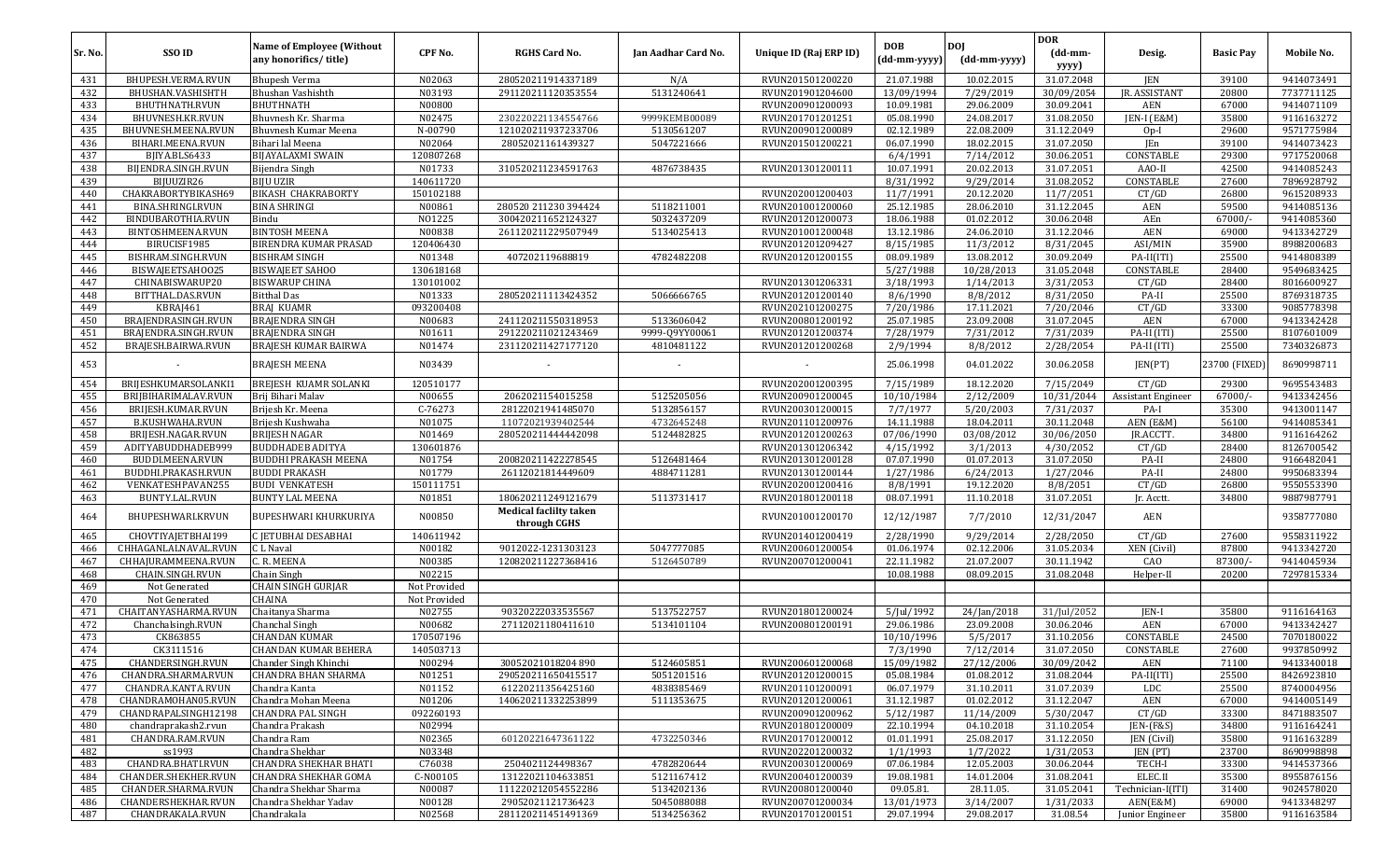|            |                                      | <b>Name of Employee (Without</b>         |                        |                                        |                                   |                                      | <b>DOB</b>               | DOJ                    | <b>DOR</b>               |                             |                  |                          |
|------------|--------------------------------------|------------------------------------------|------------------------|----------------------------------------|-----------------------------------|--------------------------------------|--------------------------|------------------------|--------------------------|-----------------------------|------------------|--------------------------|
| Sr. No.    | SSO ID                               | any honorifics/title)                    | CPF No.                | <b>RGHS Card No.</b>                   | Jan Aadhar Card No.               | Unique ID (Raj ERP ID)               | (dd-mm-yyyy)             | (dd-mm-yyyy)           | (dd-mm-<br>yyyy)         | Desig.                      | <b>Basic Pay</b> | Mobile No.               |
| 488        | CHANDRAKANT80699                     | CHANDRAKANT                              | 150100959              |                                        |                                   | RVUN202001200401                     | 11/26/1992               | 23.12.2020             | 11/26/2052               | CT/GD                       | 26800            | 7005149789               |
| 489        | CHANDRAKANT.M.RVUN                   | Chandrakant Meena                        | N02773                 | 181120211248517502                     |                                   | RVUN201801200038                     | 12/Jul/1993              | 24/Jan/2018            | 31/Jul/2053              | JEN-I                       | 35800            | 9116164162               |
| 490        | CHANRAKANTHMALG114                   | CHANDRAKANTH                             | 150602466              |                                        |                                   |                                      | 6/1/1989                 | 8/28/2015              | 30.06.2049               | CONSTABLE                   | 26800            | 7051052262               |
| 491        | CHANDRA.SHARMA1.RVUN                 | Chandrashekhar Sharma                    | C75925                 | 30520211322251788                      | 5028475043                        | RVUN200301200058                     | 10.02.1979               | 17.05.2003             | 10.02.2039               | Tech-I                      | 33300/           | 9414396490               |
| 492        | CHARAN.DASS.RVUN                     | <b>CHARAN DASS</b>                       | N01347                 | 17012022182914666                      | 5064073575                        | RVUN201201200154                     | 02.06.1984               | 01.08.2012             | 30.06.2044               | TECH-II                     | 25500            | 7877200080               |
| 493        | CHARU.RAJORA.RVUN                    | Charu Rajora                             | N001869                | 101220211318246777                     | 4852608474                        | RVUN201501200034                     | 22/11/1996               | 31/03/2015             | 31.11.2056               | Sr. Asstt.                  | 27900            | 7690826705               |
| 494        | CHATURBHUJNAGAR.RVUN                 | Chaturbhuj Nagar                         | N00368                 | 90720211736123781                      | 5060820540                        | RVUN200701200039                     | 8/22/1976                | 10/25/2007             | 8/31/2036                | XEN                         | 85200            | 9413340095               |
| 495        | CHELA.RAM.RVUN                       | Chela Ram                                | N01618                 | 10620211851205418                      | 5066515688                        | RVUN201201200381                     | 05.07.1989               | 01.08.2012             | 31.07.2049               | Tech-II                     | 25500            | 9672720310               |
| 496        | Not Allotted                         | Chetan Anil Sonawane                     | Not Allotted           |                                        |                                   | Not Allotted                         | 12.10.1992               | 19.03.2022             | 31.10.2052               | JEN (PT)                    | 23700            | 9773306442               |
| 497        | CHETAN.JAIN.RVUN                     | Chetan Jain                              | N01719                 | 24082021105832558                      | 5127435270                        | RVUN201301200100                     | 31.03.1987               | 03.07.2013             | 31.03.2047               | AAO-I                       | 48,400 (L-12)    | 9414019734               |
| 498        | CHETANGURJAR060                      | <b>CHETAN KUMAR GURJAR</b>               | 063560738              |                                        |                                   |                                      | 5/6/1980                 | 9/29/2006              | 31.05.2040               | ASI/MT                      | 39200            | 9602058756               |
| 499        | CHETAN.PRAKASH1.RVUN                 | Chetan Prakash                           | N01620                 | Not applied yet                        | Not applied yet                   | RVUN201301200039                     | 21.10.1989               | 25.02.2013             | 31.10.2049               | AAO-II                      | 42500            | 9116163204               |
| 500        | NA                                   | Chetan Prakash                           | N01259                 | NA                                     | NA                                | NA                                   | NA                       | NA                     | NA                       | PA-II                       | NA               | NA                       |
| 501        | CHETENDRAKUMAR.RVUN                  | Chetendra Verma                          | N00312                 | 29112021 1011519154                    | 5133417430                        | RVUN200701200149                     | 13.03.1980               | 15-02/2007 (F/N)       | 3/31/2040                | AEN(E&M)                    | 71100            | 9413348284               |
| 502        | CHETNA.AMETA.RVUN                    | <b>CHETNA AMETA</b>                      | N02124                 | 91220211722361781                      | 5134438547                        | RVUN201501200275                     | 24-10-1987               | 23-03-2015             | 31-10-2047               | <b>JUNIOR</b><br>ACCOUNTANT | 39,100           | 9414008964               |
| 503        | CHETNA.GOSWAMI.RVUN                  | Chetna Goswami                           | N00962                 | 180820211<br>138307060                 | 5127146831                        | RVUN201001200117                     | 17.10.1988               | 05.07.2010             | 31.10.2048               | AEn                         | 59500            | 9414085210               |
| 504        | CHETNAKAUSHIK.RVUN                   | Chetna Kaushik                           | N00300                 | 18112021126244279                      | 5123520237                        | RVUN200701200145                     | 09.01.1981               | 09.03.2007             | 31.01.2041               | AEn                         | 6700/            | 9413340062               |
| 505        | CHETNA.MEHRA.RVUN                    | <b>CHETNA MEHRA</b>                      | N03050                 | 151220211734181357                     | 5000456878                        | RVUN201901200024                     | 18.06.1990               | 22.02.2019             | 30.06.2050               | JR.ASSTT                    | 21400            | 9529807704               |
| 506        | KIRU4158                             | CHHATRALIYA KIRAN KUMAR                  | 150110150              |                                        |                                   | RVUN202001200414                     | 3/26/1993                | 18.12.2020             | 3/26/2053                | CT/GD                       | 26800            | 9723412265               |
| 507        | CHHOTU.MEENA.RVUN                    | Chhotu Meena                             | N02188                 | 2022022150456972                       | 9999QVAP00217<br>(Enrollment No.) | RVUN201501200309                     | 15.08.1991               | 25.03.2015             | 31.08.2051               | Jr. Actt                    | 39100            | 9414085910               |
| 508        | CHOUTHMAL.RVUN                       | CHOUTHMAL MEGHWAL                        | N00738                 | 25082021133307126                      | 9999-J300-00023                   | RVUN200801200209                     | 24.07.1984               | 25.09.2008             | 31.07.2044               | Chemist                     | 67000            | 9413348283               |
| 509        | DALVIR.SINGH.RVUN                    | <b>DALVIR SINGH</b>                      | N01249                 | 40720211930249303                      | 5126142861                        | RVUN201201200013                     | 06.03.1992               | 06.08.2012             | 31.03.2052               | PA-II(ITI)                  | 25500            | 8003835092               |
| 510        | DAMODAR.SAINI.RVUN                   | DAMODAR LAL SAINI                        | N01549                 | 24062021204039846                      | 5125362137                        | RVUN201201200029                     | 15.07.1992               | 09.08.2012             | 31.07.2052               | PA-II(ITI)                  | 25500            | 7742848203               |
| 511        | DAMYANTI.NAGAR.RVUN                  | DAMYANTI NAGAR                           | N00103                 | 18062021121307555                      | 4766376737                        | RVUN200601200037                     | 06.07.1979               | 12.09.2006             | 31.07.2039               | PA-I                        | 32300            | 9784117884               |
| 512        | DANVEERSINGH.RVUN                    | Danveer Singh                            | N03032                 |                                        | 5135124720                        | RVUN201901200006                     | 9.5.91.                  | 28.02.19.              | 31.05.2051               | Stenographer                | 34800            | 7597117133               |
| 513        | GANGARA03006                         | DASARI GANGARAO                          | 150105404              |                                        |                                   | RVUN202101200236                     | 6/30/1994                | 10.01.2021             | 6/30/2054                | CT/GD                       | 26800            | 9997464105               |
| 514        | DASHRATH.BAIRWA.RVUN                 | Dashrath Kumar Bairwa                    | N01931                 | 2082021146394018                       | 5126708863                        | RVUN201501200149                     | 13.07.1992               | 15.02.2015             | 31.07.2052               | <b>JEN</b>                  | 39,100           | 9414009853               |
| 515        | DASTAGEER.AHMED.RVUN                 | Dastageer Ahmed                          | N00072                 | 100220221016313261                     | 5137715457                        | RVUN200501200008                     | 01.08.1980               | 21.12.2005             | 31.08.2040               | Tech-I (ITI)                | 31400            | 9462055811               |
| 516        | DAULAT.RAM1.RVUN                     | Daulat Ram                               | N02157                 | 20112021135481158                      | 5127183266                        | RVUN201501200289                     | 1.10.95.                 | 01.06.15               | 30.09.2055               | Technician-II(ITI)          | 23400            | 9571648648               |
| 517        | DAULAT.RAM.RVUN                      | Daulat Ram                               | N00112                 | 251120211953446527                     | 4858788382                        | RVUN200501200033                     | 05.06.1986               | 07.12.2005             | 30.06.2046               | Tech-I                      | 32300            | 8824441800               |
| 518<br>519 | DAVENDRA.SEN.RVUN                    | <b>DAVENDRA KUMAR SEN</b>                | Not Provided<br>N01289 | 280520212230309863                     | Not Provided                      | RVUN201201200195                     | 4/15/1989                | 8/6/2012<br>03.08.2012 | 4/30/2049                | PA-II (ITI)                 | 26300<br>25500   | 9829349385               |
| 520        | DAWENDER.SINGH.RVUN<br>DAYA.RAM.RVUN | Dawender Singh<br><b>DAYA RAM</b>        | N01354                 | 25112021751141776<br>51220211415504781 | 4780066382<br>5078473241          | RVUN201201200108<br>RVUN201201200158 | 03.05.1992<br>08.12.1987 | 16.08.2012             | 31.05.2052<br>31.12.2047 | Jr. Assistant<br>TECH-II    | 25500            | 9462402310<br>9116365850 |
| 521        | DEEPAK.KUMAR2.RVUN                   | Deeepak Kumar Gautam                     | N02953                 |                                        |                                   | RVUN201801200137                     | 29/Jun/1994              | 22/0ct/2018            | 30/Jun/2054              | <b>JEN-I</b>                | 34800            | 9116164290               |
| 522        | DEEKSHA.07.RVUNL                     | <b>DEEKSHA</b>                           | N03328                 | In Process                             | In Process                        | RVUN202201200018                     | 18.07.1996               | 17.01.2022             | 31.07.2056               | Jr. Engineer (P.T.)         | 23700            | 8690998654               |
| 523        | DEEN.MALAV.RVUN                      | DEEN DYAL MALAV                          | N02270                 | 80720212323243144                      | 4840511255                        | RVUN201501200373                     | 12/30/1984               | 6/5/2015               | 12/30/2044               | PA-II (ITI)                 | 23400            | 9928217212               |
| 524        |                                      | DEEP CHAND LEEL                          | N03445                 |                                        | 5026065750                        |                                      | 02.04.1996               | 05.01.2022             | 30.04.2056               | JEN (PT)                    | 23700            | 8690998934               |
| 525        | DEEP.MEENA.RVUN                      | DEEP KUMAR MEENA                         | N02738                 | 301120211844268143                     | 5132315169                        | RVUN201701200284                     | 8/29/1992                | 8/19/2017              | 8/31/2052                | JEN                         | 35800            | 9116163505               |
| 526        | DEEPSONI101090                       | <b>DEEPAK SONI</b>                       | 170701622              |                                        |                                   | RVUN202101200257                     | 10/10/1990               | 15.11.2021             | 10/10/2050               | CT/GD                       | 25200            | 9201360486               |
| 527        | DEEPAK.C.RVUN                        | <b>DEEPAK CHATURVEDI</b>                 | N01557                 | 26112021745472929                      | 5073241503                        | RVUN201201200334                     | 15.11.88                 | 17.05.1912             | 30.11.2048               | $H-I$                       | 23600            | 7742108622               |
| 528        | DEEPAKGAUTAM.RVUN                    | <b>DEEPAK GAUTAM</b>                     | N00714                 | 27102021177244065                      | 5077072647                        | RVUN200901200067                     | 8/30/1980                | 6/12/2009              | 8/30/2040                | <b>AEN</b>                  | 67000            | 9414087206               |
| 529        | DEEPAKGUPTA04.RVUN                   | Deepak Gupta                             | N00242                 | 280520211720312347                     | 5122568260                        | RVUN200701200112                     | 2.10.1978                | 14.02.2007             | 31/102038                | AEN                         | 71100            | 9413342241               |
| 530        | DEEPAK.GUPTA.RVUN                    | DEEPAK GUPTA                             | N01170                 | 30220221716474755                      | $\sim$                            | RVUN201201200043                     | 28.12.1984               | 04.02.2012             | 31.12.2044               | AEN                         | 56100            | 9414085366               |
| 531        | JAINDEEPAK09                         | DEEPAK JAIN (On deputation at<br>NAPTOL) | N01102                 |                                        | $\overline{\phantom{a}}$          | $\sim$                               | 12.07.1987               | 01.07.2010             | 31.07.2047               | AEN                         | 57800            | 9414085276               |
| 532        | DEEPAKJOSHI.RVUN                     | Deepak Joshi                             | N-00768                | 712202116682536                        | 4721443569                        | RVUN200801200228                     | 12/25/1985               | 9/5/2008               | 12/31/1945               | AEn                         | 67000            | 94133-42780              |
| 533        | DEEPAK.RVUN                          | Deepak Khandelwal                        | N00661                 | 171220211536119124                     | 5135225621                        | RVUN200901200051                     | 19.12.1985               | 19.02.2009             | 31.12.2045               | AEN                         | 67000            | 9413342446               |
| 534        | DEEPAK.MALAV.RVUN                    | DEEPAK KR. MALAV                         | N01713                 | 150220221043583246                     | 5010066047                        | RVUN201201200390                     | 08.12.1991               | 08.08.2012             | 31.12.2051               | PA-I                        | 29600            | 8290389134               |
| 535        | DEEPAK.KUMAR1.RVUN                   | <b>DEEPAK KUMAR</b>                      | N01043                 | 310520211956331397                     | 4867826420                        | RVUN201101200041                     | 27.11.1987               | 01.01.2011             | 30.11.2047               | AEN                         | 57800            | 9414085274               |
| 536        | DEEPAK.SHARMA2.RVUN                  | DEEPAK KUMAR SHARMA                      | N03047                 | 70720211738264183                      | 5001611325                        | RVUN201901200021                     | 04.01.1990               | 20.02.2019             | 31.01.2050               | JR.ASSTT                    | 21400            | 9929797955               |
| 537        | DEEPAK.MATHUR.RVUN                   | Deepak Mathur                            | N02250                 | 81220211219508673                      | 5134212343                        | RVUN201501200354                     | 9/7/1989                 | 5/29/2015              | 30.09.2049               | PA-II                       | 23400            | 8504864224               |
| 538        | DPKMN.AENIT                          | Deepak Meena                             | N03233                 |                                        | 9999-89SU-15108                   | RVUN202101200198                     | 21.04.1994               | 02.12.2021             | 30.05.2054               | AEN (PT)                    | 39300            | 8905994494               |
| 539        | DEEPAK.MODI.RVUN                     | DEEPAK MODI                              | N03056                 | 501202213033795                        | 4704708854                        | RVUN201901200030                     | 09.10.1992               | 19.02.2019             | 31.10.2052               | STENO                       | 34800            | 8890088488               |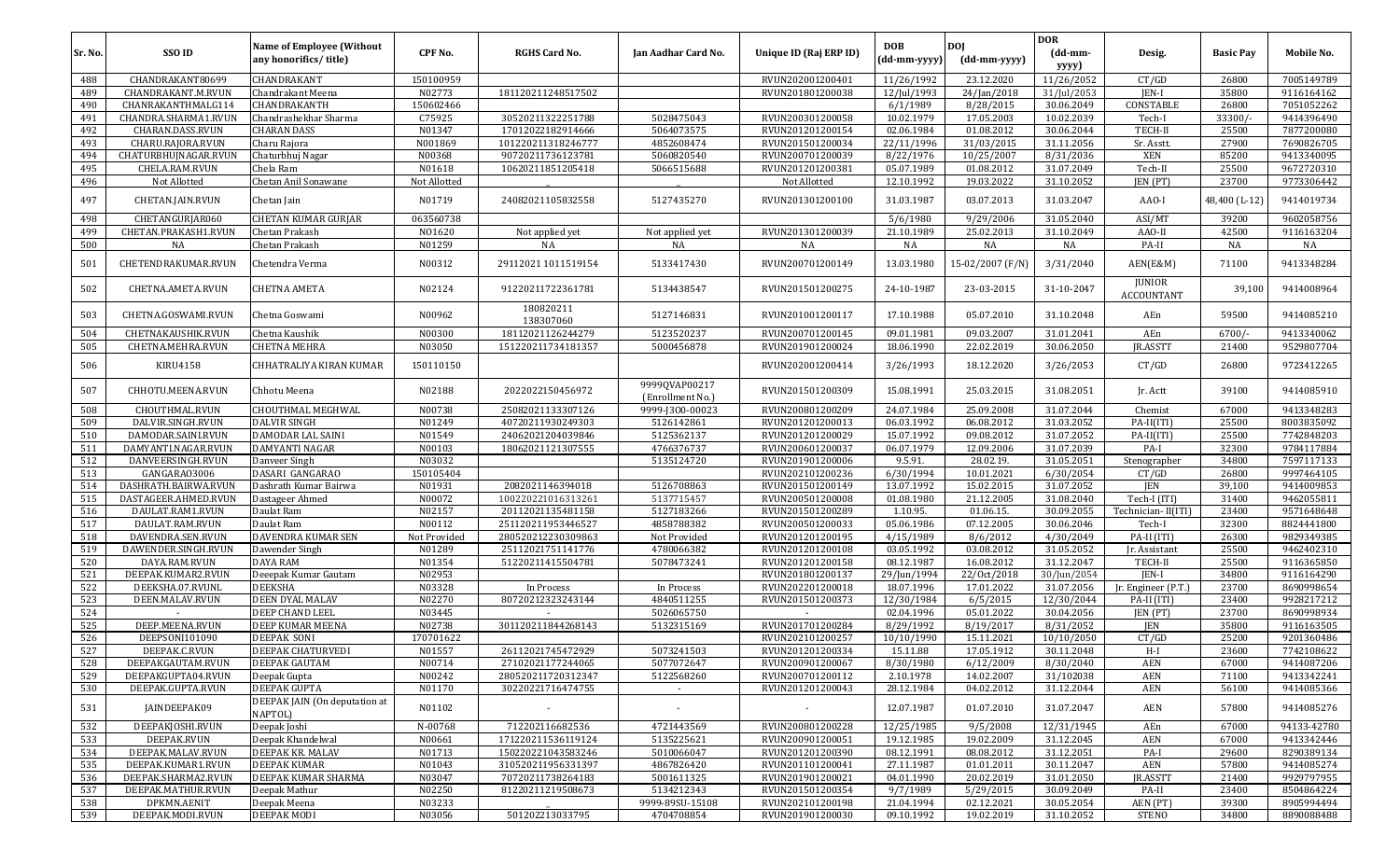|            |                                           |                                                           |                    |                                        |                             |                                      |                            |                            | <b>DOR</b>                          |                                                                |                  |                          |
|------------|-------------------------------------------|-----------------------------------------------------------|--------------------|----------------------------------------|-----------------------------|--------------------------------------|----------------------------|----------------------------|-------------------------------------|----------------------------------------------------------------|------------------|--------------------------|
| Sr. No.    | SSO ID                                    | <b>Name of Employee (Without</b><br>any honorifics/title) | CPF No.            | <b>RGHS Card No.</b>                   | Jan Aadhar Card No.         | Unique ID (Raj ERP ID)               | <b>DOB</b><br>(dd-mm-yyyy) | <b>DOI</b><br>(dd-mm-yyyy) | $(dd{\text{-}\mathbf{mm}}$<br>yyyy) | Desig.                                                         | <b>Basic Pay</b> | Mobile No.               |
| 540        | DEEPAK.DHAKAD.RVUN                        | DEEPAK RAJ DHAKAD                                         | N01411             |                                        |                             | RVUN201201200207                     | 07.10.1991                 | 08.08.2012                 | 31.10.2051                          | Operator II                                                    | 25500            | 7023259919               |
| 541        | NA                                        | Deepak Sharma                                             | N02754             | NA                                     | NA                          | NA                                   | NA                         | NA                         | NA                                  | JEn.                                                           | NA               | NA                       |
| 542        | DEEPAK.SHARMA.RVUN                        | Deepak Sharma                                             | N01432             | 291220211749193041                     | 9999-UQP4-00019             | RVUN201201200228                     | 4/20/1988                  | 7/25/2012                  | 31-04-48                            | Opr. IInd                                                      | 25500            | 9828026113               |
| 543        | DEEPAKVADERA.RVUN                         | DEEPAK VADERA                                             | N00181             | NA                                     | NA                          | RVUN200601200053                     | 01/02/1977                 | 02/12/2006                 | 31/01/2037                          | SE(Civil)                                                      | 92600/           | 9413385675               |
| 544        | DEEPAKVERMA.RVUN                          | Deepak Verma                                              | N00801             |                                        |                             | RVUN200901200094                     | 01.01.1985                 | 26.06.2009                 | 31.12.2044                          | AEN                                                            | 67000            | 9414071126               |
| 545        | NA                                        | Deepak Yadav                                              | <b>N03368 RVUN</b> | NA                                     | NA                          | NA                                   | 01.09.1993                 | 05.01.2022                 | 31.08.2053                          | <b>JUNIOR</b><br>ENGINEER(PT)                                  | 23700            | 8690998859               |
| 546        | DEEPALI.SINGHAI.RVUN                      | Deepali Singhai                                           | N02067             | 201120211627367381                     | 0000111271726               | RVUN201501200224                     | 02.10.1991                 | 23.02.2015                 | 31.10.2051                          | JEN                                                            | 38000            | 9414072898               |
| 547        | DEEPANDERGODARA.RVUN                      | DEEPANDER GODARA                                          | N02637             |                                        |                             | RVUN201701200377                     | 13.05.1993                 | 13.02.2017                 | 31.05.2053                          | AEN                                                            | 61300            | 9116163169               |
| 548        | DEEPENDRA.S.RVUN                          | Deependra Singh Shekhawat                                 | N01627             | 310520211247542032                     | 5133258404                  | RVUN201301200045                     | 6/18/1990                  | 2/15/2013                  | 6/30/2050                           | AAO-II                                                         | 42500            | 9269696666               |
| 549        | DEEPESH.SONI.RVUN                         | Deepesh Soni                                              | N01946             | 250920211656147827                     | 5130473214                  | RVUN201501200161                     | 06/10/1991                 | 20-02-2015                 | 31-10-2051                          | JEN                                                            | 39100            | 9414008418               |
| 550        |                                           | DEEPESH VERMA                                             | N03446             |                                        |                             |                                      | 01.09.1997                 | 03.01.2022                 | 31.08.2057                          | JEN(PT)                                                        | 23700 (FIXED)    | 8690998823               |
| 551        | Not Generated                             | DEEPIKA KANWAR RATHORE                                    | N03399             | Not Provided                           |                             |                                      | 11/29/1998                 | 12/29/2021                 | 11/30/2058                          | [EN-I (PT)                                                     | 23700            | 9829732044               |
| 552        | DEEPIKAMITTAL.RVUN                        | Deepika Mittal                                            | N00883             | 310520211421397000                     | 9999-GDCD-00150             | RVUN201001200027                     | 6/15/1986                  | 7/3/2010                   | 6/30/2046                           | <b>AEN</b>                                                     | 65000            | 9414087109               |
| 553        | DEEPIKA.SAMRIYA.RVUN                      | Deepika Samriya                                           | N02674             | :24112021159515351                     | 5133438674                  | RVUN201701200234                     | 7-0ct-94                   | 25-Aug-17                  | 31-Oct-54                           | JEn-I                                                          | 35,800           | 9116163405               |
| 554        | DEEPIKA.SHARMA.RVUN                       | DEEPIKA SHARMA                                            | N02684<br>N02645   | 201120211632211374                     | 5130581281                  | RVUN201701200244                     | 1/17/1993                  | 9/1/2017                   | 1/31/2053                           | JEN-I                                                          | 35800<br>35800   | 9116163416               |
| 555<br>556 | DEEPIKA.SONI.RVUN<br>DEEP.SHARMA.RVUN     | Deepika Soni<br>Deepkamal Sharma                          | N02746             | 160120221321153654                     | 5135307707                  | RVUN201701200206<br>RVUN201701200291 | 13/Nov/1993<br>5/7/1992    | 1/Sep/2017<br>8/23/2017    | 30/Nov/2053<br>5/31/2052            | JEN-I<br>JEN                                                   | 35800            | 9116163349<br>9462728021 |
| 557        | DEEPMALA.RVUN                             | DEEPMALA                                                  | CN00643            | 301120211332203037                     | 5134212583                  | RVUN200801200176                     | 20.10.1981                 | 20.10.2008                 | 31.10.2041                          | <b>AEN</b>                                                     | 67000            | 9413342240               |
| 558        | DEEPMALA.P.RVUN                           | Deepmala Paridwal                                         | N02731             | NA                                     | 5136410820                  | RVUN201701200277                     | 5/14/1991                  | 8/31/2017                  | 5/31/2051                           | <b>JEN</b>                                                     | 35800            | 9116163489               |
|            |                                           |                                                           |                    |                                        |                             |                                      |                            |                            |                                     | CHIEF ACCOUNTS                                                 |                  |                          |
| 559        | DEEPMALASINGH.RVUN                        | DEEPMALA SINGH                                            | N00398             | 16032022212608409                      | 9999-89SU-21171             | RVUN200101200015                     | 8/Nov/1982                 | 12/Dec/2007                | 30/Nov/2042                         | <b>OFFICER</b>                                                 | 89,900           | 9413349660               |
| 560        | DEEP.RAJ.RVUN                             | <b>DEEPRAJ</b>                                            | N01420             | 27122021126409550                      | 5135528169                  | RVUN201201200216                     | 8/16/1984                  | 8/4/2012                   | 8/31/2044                           | PA-II (ITI)                                                    | 25500            | 7877767992               |
| 561        | DEEPSHIKHAKHARE.RVUN                      | Deepshikha Khare                                          | N02766             | 70720211449159845                      | 5123143304                  | RVUN201801200033                     | 18/0ct/1987                | 2/Feb/2018                 | 31/0ct/2047                         | JEN-I                                                          | 35800            | 9116164156               |
| 562        | Deepti.rvun                               | Deepti                                                    | N002200            | :24112021123303107                     | 5120068523                  | RVUN201501200053                     | 16-Oct-86                  | 23-Feb-15                  | 31-Oct-46<br>31.07.2047             | $IEn-I$                                                        | 39,100           | 9414008792<br>9414007348 |
| 563<br>564 | DEEPTI.BAGORIYA.RVUN<br>DEEPTI.GUPTA.RVUN | Deepti Bagoriya<br>Deepti Gupta                           | N01952<br>N01759   | 261120211036531190<br>Not Available    | 5133520563<br>Not Available | RVUN201501200164<br>RVUN201301200131 | 16.07.1987<br>09/09/1990   | 12.02.2015<br>17/07/2013   | 30/09/2050                          | <b>JEN</b><br>JEN (E&M)                                        | 39,100<br>40300  | 9414005437               |
| 565        | DEEPTIPANDEY.RVUN                         | Deepti Pandey                                             | N00343             | 5126350841                             |                             | RVUN201201200036                     | 19-01-1983                 | 18-12-2006                 | 31-01-2043                          | Senior Chemist                                                 | 73500            | 9413342360               |
|            |                                           |                                                           |                    |                                        |                             |                                      |                            |                            |                                     |                                                                |                  |                          |
| 566        |                                           | DEERAJ SONI                                               | N03427             |                                        | 4758018811                  |                                      | 06.07.1997                 | 05.01.2022                 | 31.07.2057                          | JEN(PT)                                                        | 23700 (FIXED)    | 8824884377               |
| 567        | DEVRAJ.DULARA.RVUN                        | DEVARAJ DULARA                                            | N01366             | 221020211530223677                     | 4788383088                  | RVUN201201200167                     | 30.07.1991                 | 06.08.2012                 | 31.07.2051                          | PA-I                                                           | 27100            | 9571670421               |
| 568        | DEVASHISH.MEENA.RVUN                      | DEVASHISH MEENA                                           | N01766             | 160320221525581399                     | 4876404447                  | RVUN201301200136                     | 22/May/1993                | 24/Jun/2013                |                                     | <b>ASSISTANT</b><br>30/May/2052 ACCOUNTS OFFICER-<br>$\rm{II}$ | 45,100           | 9414005038               |
| 569        | DEVEN.GURJAR.RVUN                         | Deven Gurjar                                              | N03025             | 5138317582                             | 28032022155264059           | RVUN201801200201                     | 10/11/1989                 | 24.01.2018                 | 30.11.2049                          | JEn (C&I)                                                      | 35800            | 9785750031               |
| 570        | DEVENDER.RVUN                             | <b>DEVENDER</b>                                           | N01342             | 10082021727189367                      | 5014403671                  | RVUN201201200149                     | 01.05.1992                 | 23.03.2022                 | 30.04.2052                          | Jr. Actt (PT)                                                  | 25500            | 9414517220               |
| 571        | DEVENDERKUMAR.RVUN                        | Devender Kumar                                            | N00652             | 90320221027168195                      | 5118836187                  | RVUN200801200179                     | 19.01.1984                 | 05.09.2008                 | 31.01.2044                          | <b>AEN</b>                                                     | 67000            | 9413342246               |
| 572        | DEVENDER.KUMAR.RVUN                       | DEVENDER KUMAR                                            | N01057             | 91220212154434810                      |                             | RVUN201101200044                     | 26.01.1986                 | 12.01.2011                 | 31.01.2046                          | <b>AEN</b>                                                     | 57800            | 9414085225               |
| 573        | DEVENDRACHOUHAN.RVUN                      | Devendra Chouhan                                          | N02679             | 2508202185368455                       | 5127652638                  | RVUN201701200239                     | 7/20/1993                  | 8/21/2017                  | 7/31/2053                           | Junior Engineer                                                | 35800/           | 9116163415               |
| 574        | DEVENDAR.KUMAR. RVUN                      | DEVENDRA KUMAR                                            | N00074             | 310520211 25671323                     | 5010633871                  | RVUN200901200027                     | 15.1.1985                  | 20.02.2006                 | 31.01.2045                          | op-Ist                                                         | 30500            | 9667395148               |
| 575        | DGDEVENDRA86                              | DEVENDRA KUMAR                                            | 140403097          |                                        |                             | RVUN201401200418                     | 8/17/1991                  | 9/2/2014                   | 8/31/2051                           | CT/GD                                                          | 28400            | 9557701483               |
| 576        | DEVENDAR.MEENA.RVUN                       | DEVENDRA KUMAR MEENA                                      | N02293             | 251120211048552019                     | 5134386585                  | RVUN201501200044                     | 02.06.1991                 | 13.02.2015                 | 30.06.2051                          | JEN                                                            | 39100            | 9414054819               |
| 577        | DEVENDRA.MAURYA.RVUN                      | Devendra Maurya                                           | N02796             | 300520212014259703                     |                             | RVUN201801200060                     | 1/1/1990                   | 1/29/2018                  | 31.12.2049                          | JEN                                                            | 35800            | 9116163501               |
| 578        | DEVENDRASHARMA.RVUN                       | Devendra Sharma                                           | N01621             | 15072021234647786                      | 5121255366                  | RVUN201301200040                     | 01.08.1991                 | 07.06.2013                 | 31.07.2051                          | <b>AEN</b>                                                     | 67000            | 9414072083               |
| 579        | dev1204666                                | Devendra Sharma                                           | N03351             |                                        |                             | RVUN202201200033                     | 17-09-1994<br>13/May/1994  | 07-01-2022                 | 30.09.2054                          | JEN (PT)                                                       | 23700            | 8690998922               |
| 580        | DEVENDRA.SINGH.RVUN                       | Devendra Singh Yadav                                      | N02945             |                                        |                             | RVUN201801200129                     |                            | 6/0ct/2018                 | 31/May/2054                         | JEN-I                                                          | 34800            | 9116164293               |
| 581<br>582 | DEVESH.CHANDEL.RVUN<br>DEVILAL.MEENA.RVUN | <b>DEVESH KUMAR CHANDEL</b><br>Devi lal Meena             | N03076<br>N02068   | 4022022122544468<br>310520212314226717 | 5136617167<br>5134818869    | RVUN201901200050<br>RVUN201501200225 | 21-12-1993<br>10.07.1992   | 27-02-2019<br>16.02.2015   | 31-12-2053<br>31.02.2052            | <b>JUNIOR ASSISTANT</b><br>JEN                                 | 21,400<br>39100  | 9875083422<br>9414073494 |
| 583        | DEVI.SHANKAR.RVUN                         | Devi Shankar                                              | N02444             | 131020212232389021                     |                             | RVUN201701200069                     | 4/Jul/1990                 | 1/Sep/2017                 | 31/Jul/2050                         | JEN-I                                                          | 35800            | 9116163354               |
| 584        | DEVIKA.VERMA.RVUN                         | Devika Verma                                              | N02764             | 231120211840556504                     | 5121537612                  | RVUN201801200031                     | 18.06.1994                 | 24.01.2018                 | 31.06.2054                          | JEN-I                                                          | 35800/           | 9116164302               |
| 585        | DEV.CHAUDHARY.RVUN                        | Devprakash choudhary                                      | N02310             |                                        | 9999-AIZT-00013             | RVUN201501200396                     | 5/2/1993                   | 02.06.2015                 | 31.05.2053                          | $H.O-II$                                                       | 23400            | 9571060216               |
| 586        | DHANRAJ.RVUN                              | Dhan raj                                                  | N02019             | 20320221644406893                      | 5136388436                  | RVUN201501206119                     | 18.08.1989                 | 20.02.2015                 | 31.08.2049                          | JEN-I (E&M)                                                    | 39100            | 9414094762               |
| 587        | NIKULK239                                 | DHANAK NARESH KUMAR<br><b>HEMARAJ BHAI</b>                | 120605679          |                                        |                             |                                      | 12/4/1991                  | 4/14/2012                  | 31.12.2051                          | CONSTABLE                                                      | 29300            | 9998198426               |
| 588        | SORENDHANANJAY02                          | <b>DHANANJAY SOREN</b>                                    | 140805727          |                                        |                             | RVUN202001200400                     | 2/25/1989                  | 19.12.2020                 | 2/25/2049                           | CT/GD                                                          | 27600            | 8757705944               |
| 589        | DHANANJAY.JHA.RVUN                        | Dhananjay kr. Jha                                         | N02788             | 231120211719227861                     | 5125300512                  | RVUN201701200118                     | 30.11.1993                 | 25.01.2018                 | 30.11.2053                          | JEn                                                            | 35800            | 9116164200               |
| 590        | DHANANJAYSHIVAMABHA                       | DHANANJAY KUMAR                                           | 140402317          |                                        |                             | RVUN201401200412                     | 7/6/1992                   | 9/2/2014                   | 7/31/2052                           | CT/GD                                                          | 28400            | 8171810812               |
| 591        | DHANBEER.SINGH.RVUN                       | <b>DHANBEER SINGH</b>                                     | N01253             | 130620211744492780                     | 5126141588                  | RVUN201201200017                     | 03.07.1979                 | 09.08.2012                 | 31.07.2039                          | PA-II(ITI)                                                     | 25500            | 8386954370               |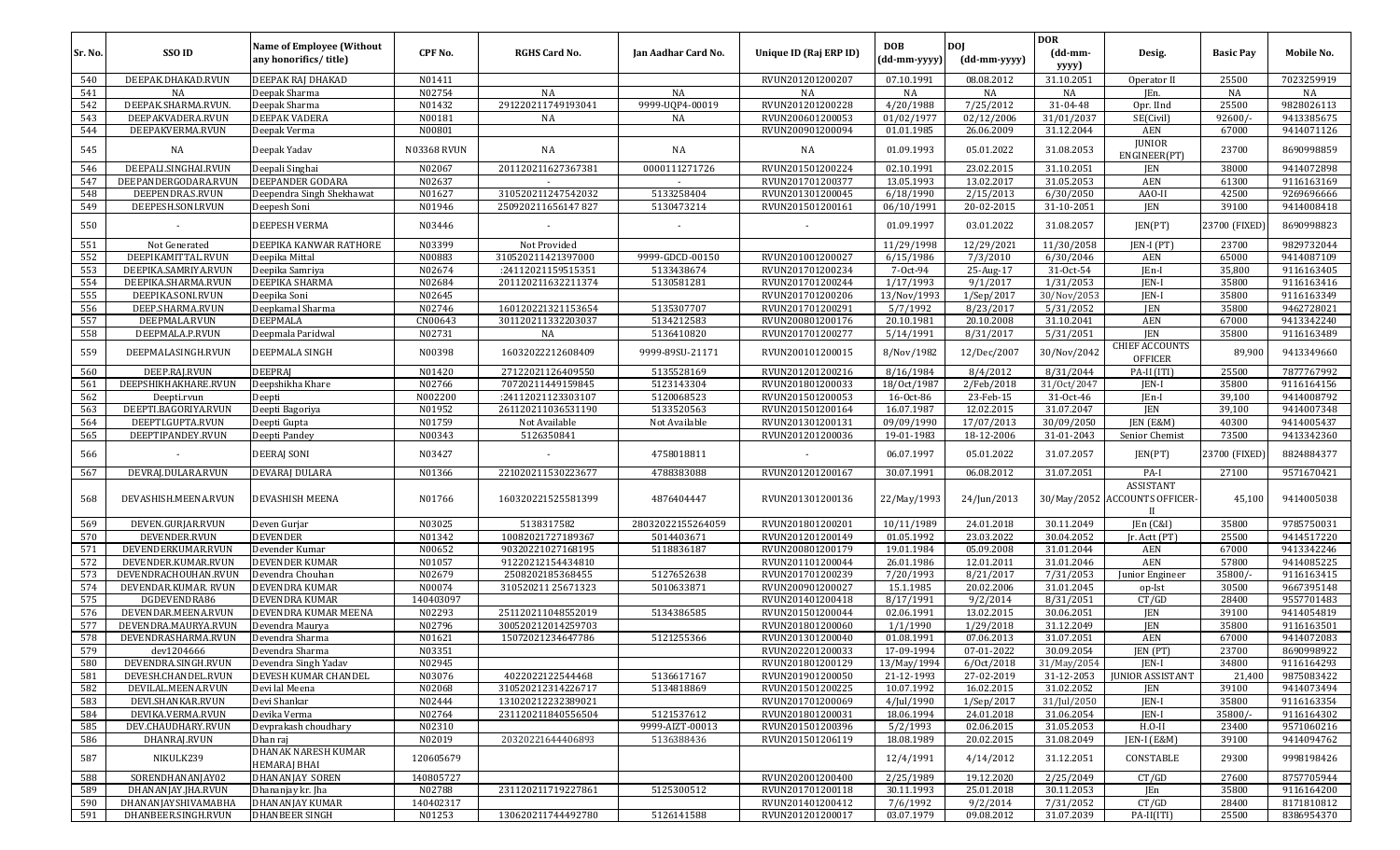|         |                       |                                            |           |                      |                     |                        |              |                    | <b>DOR</b>  |                           |                  |                          |
|---------|-----------------------|--------------------------------------------|-----------|----------------------|---------------------|------------------------|--------------|--------------------|-------------|---------------------------|------------------|--------------------------|
| Sr. No. | SSO ID                | <b>Name of Employee (Without</b>           | CPF No.   | <b>RGHS Card No.</b> | Jan Aadhar Card No. | Unique ID (Raj ERP ID) | <b>DOB</b>   | <b>DOI</b>         | (dd-mm-     | Desig.                    | <b>Basic Pay</b> | Mobile No.               |
|         |                       | any honorifics/title)                      |           |                      |                     |                        | (dd-mm-yyyy) | (dd-mm-yyyy)       | yyyy)       |                           |                  |                          |
| 592     | DHANESH.TANWAR.RVUN   | <b>DHANESH TANWAR</b>                      | N01913    | 290520211140114096   | 5120336241          | RVUN201501200135       | 02.07.1990   | 20.02.2015         | 31.07.2050  | JEN                       | 39100            | 9414085947               |
| 593     | DHANRAJKALIRAVANA     | DHANRAJ KALIRAVANA                         | 094350108 |                      |                     | RVUN202101200278       | 1/7/1990     | 23.11.2021         | 1/7/2050    | CT/GD                     | 33300            | 9955520079               |
| 594     | DHANRAJGAUR.RVUN      | Dhanraj Gaur                               | N00338    | 201120211140369019   | 5134032706          | RVUN20070200167        | 10/8/1975    | 7/19/2007          | 10/31/2035  | <b>Assistant Engineer</b> | $67000/-$        | 9413342247               |
| 595     | DHANU.SHIPRA.RVUN     | Dhanu Shipra                               | N02596    | 15022022167446501    | 5134870118          | RVUN201701200179       | 18.01.1992   | 22.08.2017         | 31.01.2052  | JEN                       | 35800            | 9116164123               |
| 596     | DHARAKASANA.RVUN      | DHARA SINGH KASANA                         | N00493    | 280520211-65743599   | 5120654036          | RVUN200801200081       | 05.07.1984   | 16.09.2008         | 31.07.2044  | AEN                       | 67000            | 9413340931               |
| 597     | DHARAM.MEENA.RVUN     | Dharam Singh Meena                         | N02424    |                      |                     | RVUN201701200049       | 1/0ct/1989   | 29/Aug/2017        | 30/Sep/2049 | JEN-I                     | 35800            | 9116163326               |
| 598     |                       |                                            | N02902    |                      |                     |                        |              |                    |             |                           | 38900            |                          |
|         | DHARAM.VEER.RVUN      | <b>DHARAM VEER</b>                         |           | 230620211525101155   | 4844776616          | RVUN201801200203       | 20.05.1981   | 08.10.2018         | 31.05.2041  | APO                       |                  | 9116164240<br>9413342806 |
| 599     | DHARMPALARYA.RVUN     | Dharampal Arya                             | N-00473   | 2022022-167425630    | 5136614156          | RVUN200801200073       | 18.04.1983   | 27.09.2008         | 30.04.2043  | AEN                       | 67000            |                          |
| 600     | DHARAM.THEBAR.RVUN    | <b>DHARAMPAL THEBAR</b>                    | N01781    | 3072021938578005     | 4880007647          | RVUN201301200145       | 05.01.1988   | 10.07.2013         | 31.01.2048  | PA-II                     | 26300            | 9672102882               |
| 601     | DHARAMVEER.RVUN       | <b>DHARAMVEER</b>                          | N00453    | 151220211643536847   | 5038488678          | RVUN200801200059       | 7/8/1975     | 3/26/2008          | 7/31/2035   | P <sub>O</sub>            | 65000            | 9413342366               |
| 602     | DHARAM.NEHARA.RVUN    | Dharm veer Singh Nehara                    | N02332    | 300520211945243430   | 4743663431          | RVUN201601200028       | 01.08.81     | 11.05.16.          | 31.07.2041  | Technician-II(ITI)        | 22700            | 9680646432               |
| 603     | DHARMENDRA.P.RVUN     | <b>DHARMENDER PANDEY</b>                   | CN00668   | 5122021151112570     | 4776108805          | RVUN200901200053       | 22.05.1988   | 21.02.2009         | 31.05.2048  | OPERATOR-I                | 29600            | 7300199584               |
| 604     | DHARMENDRA.B.RVUN     | Dharmendra Bughalia                        | N02032    | 16032022114234076    | 5137876456          | RVUN201501206126       | 29.10.1992   | 22.05.2015         | 29.10.2052  | Tech-II (ITI)             | 23400            | 9772962977               |
| 605     | DHARMENDERA.RVUN      | <b>DHARMENDRA JINGER</b>                   | N00345    |                      |                     | RVUN200701200172       | 15.01.1974   | 07.07.2007         | 31.01.2034  | AEN                       | 71100            | 9413342761               |
| 606     | DHARMENDRAREGAR.RVUN  | Dharmendra Karotiya Regar                  | N00429    | 29092021 1234292227  | 5126885746          | RVUN200101200007       | 12/01/1985   | 4/15/2008          | 31/01/2045  | <b>DDP</b>                | 80300            | 9413349521               |
| 607     | DY351440              | <b>DHARMENDRA KUMAR</b>                    | 180700464 |                      |                     | RVUN201801204473       | 8/25/1991    | 6/1/2018           | 8/31/2051   | CT/GD                     | 23800            | 8808762132               |
| 608     | DHARMENDRA.S.RVUN     | DHARMENDRA KUMAR<br>SHARMA                 | N01258    | 24112021113503849    | 5133123737          | RVUN201201200021       | 04.02.1990   | 26.07.2012         | 28.02.2050  | $PA-II(ITI)$              | 25500            | 9024766353               |
| 609     | DHARMENDRA06.RVUN     | Dharmendra Pandya                          | N00841    | 23112021 111483429   | 5133610529          | RVUN201001200050       | 25.11.1985   | $02.07.2010$ (F/N) | 30.11.2045  | AEN (CIVIL)               | 67000            | 9414025474               |
| 610     | DHARMENDRAKUMAR.DK88  | DHARMENDRA SINGH YADAV                     | 170615839 |                      |                     | RVUN202101200253       | 12/1/1989    | 30.11.2021         | 12/1/2049   | CT/GD                     | 25200            | 9451001715               |
| 611     | DHARMOD.MANI          | DHARMOD MANI                               | 107250850 |                      |                     | RVUN201001204762       | 1/1/1988     | 8/23/2010          | 1/31/2048   | CT/GD                     | 32300            | 9308775260               |
| 612     | DHARM.KATARIYA.RVUN   | DHARMSINGH KATARIYA                        | N01933    | 261120211818494556   | 5130212768          | RVUN201501200151       | 04.07.1992   | 12.02.2015         | 31.07.2052  | JEN-I                     | 39100            | 9414009724               |
| 613     | DHARAMVEER02.RVUN     | <b>DHARMVEER</b>                           | G-76276   | 290520211339373640   | 5001262029          | RVUN200301200535       | 01.01.1980   | 19.05.2003         | 31.12.2039  | <b>OPERATOR</b>           | 34300            | 9460483743               |
| 614     | DHARAMVEERSHARMA.RVUN | DHARMVEER SHARMA                           | N00750    | 28052021234392511    | 5110511515          | RVUN200801200215       | 6/6/1983     | 9/1/2008           | 6/30/2043   | AEN                       | 67000            | 9413348178               |
|         |                       |                                            |           |                      |                     |                        |              |                    |             |                           |                  |                          |
| 615     | KHATOLI.DS            | DHARMVEER SINGH RATHORE                    | 094670233 |                      |                     | RVUN202101200282       | 7/1/1988     | 14.11.2021         | 7/1/2048    | CT/GD                     | 34300            | 9903757453               |
| 616     | Not Allotted          | Dhayanendra Shekhar                        | N-03335   |                      | 5101100769          | RVUN202201200043       | 21.03.1990   | 13.01.2022         | 31.03.2050  | PO (PT)                   | 39300            | 8905994496               |
| 617     | DHEERAJ.KUMAR.RVUN    | Dheeraj Kumar                              | N02455    |                      |                     | RVUN201701200079       | 28/Jun/1991  | 4/Sep/2017         | 30/Jun/2051 | AEN                       | 59500            | 9116163373               |
| 618     | DHEERAJ.GOUTAM.RVUN   | Dheeraj Kumar Goutam                       | N01467    | 28052021122243895    | 5021105754          | RVUN201201200261       | 07/06/1986   | 04/08/2012         | 30/06/2046  | PA-II                     | 26300            | 9950232472               |
| 619     | dheeru2808            | Dheeraj Sharma                             | N03339    | N/A                  | 4735708168          | RVUN202101200217       | 28.08.1994   | 24.12.2021         | 31.08.2054  | JEN (PT)                  | 23700            | 9461791399               |
| 620     | DHEERENDRA.GARG.RVUN  | Dheerendra Garg                            | N02990    |                      |                     | RVUN201801200172       | 08.10.1992   | 27.10.2018         | 31.10.2052  | AEN (PT)                  | 38000            | 9116164260               |
| 621     | DHIRAJ.KUMAR.RVUN     | Dhiraj Kumar                               | N01316    | 14062021942581235    | 5028557429          | RVUN201201200124       | 04.02.1982   | 04.08.2012         | 28.02.2042  | Tech.II                   | 25500            | 9269256401               |
| 622     | DHIRAJMAHAWAR.RVUN    | Dhiraj Kumar Mahawar                       | N00995    | 10820212017509884    | 5137343184          | RVUN201001200139       | 9/24/1987    | 6/21/2010          | 9/30/2047   | <b>AEN</b>                | 69000            | 9413317020               |
| 623     | DHIRENDRAGARG.RVUN    | DHIRENDRA KUMAR GARG                       | N00013    | 26112021113018312    | 5133608601          | RVUN200601200027       | 6/5/1978     | 11/25/2006         | 6/30/2038   | AEN                       | 71100            | 9413342829               |
| 624     | NA                    | DHIRENDRA MISHRA                           | N03434    | NA                   | NA                  | NA                     | 05.12.1994   | 03.01.2022         | 31.12.2054  | $JEN-I(PT)$               | 23700            | 8130794522               |
| 625     | DHOOLI.BAI.RVUN       | <b>DHooLI BAI</b>                          | C75604    |                      |                     | RVUN200401200011       | 01.07.1967   | 09.06.2004         | 30.06.2027  | <b>SWEEPER</b>            | 30200            | 6350311589               |
| 626     | dikshant.421          | Dikshant Dadheech                          | N03346    |                      |                     | RVUN202101200221       | 21-11-1997   | 27-12-2021         | 30.11.2057  | JEN (PT)                  | 23700            | 8690998920               |
| 627     | DILEEPSINGH.RVUN      | Dileep Singh                               | N00280    | 100 120221047277926  | 5052307220          | RVUN200701200138       | 07.07.1978   | 01.02.2007         | 31.07.2038  | XEN (E&M)                 | 87800            | 9413342399               |
| 628     | NA                    | Dilip Chand Bisnoi                         | N00911    | NA                   | NA                  | NA                     | NA           | NA                 | NA          | AEn.                      | NA               | NA                       |
| 629     | DILIP.KR.RVUN         | Dilip Kr. Vaishnav                         | N02478    | 120120221156346542   | 5040150248          | RVUN201701201254       | 13.02.1994   | 26.08.2017         | 28.02.2054  | $ EN-I (E&M)$             | 35800            | 9116163274               |
| 630     | DILIP.KUMAR.RVUN      | Dilip Kumar                                | N03105    |                      |                     | RVUN201901200077       | 24/May/1991  | 1/Mar/2019         | 31/May/2051 | JEN-I                     | 34800            | 9358777032               |
| 631     | DILIP.JANAGAL.RVUN    | Dilip Kumar Janagal                        | N00045    | 180420211853165027   | 5066532333          | RVUN200501200015       | 03.05.1980   | 03.12.2005         | 31.12.2040  | Jr. Assist                | 31400/           | 9414035466               |
| 632     | DILIPJANGID.RVUN      | Dilip Kumar Jangid                         | N00541    | 290620211832143173   | 5122354126          | RVUN200801200113       | 22/Jun/1983  | 11/Sep/2008        | 30/Jun/2043 | <b>AEN</b>                | 67000            | 9413348457               |
| 633     | DILIP.NAGAR.RVUN      | Dilip Kumar Nagar                          | N02735    | NA                   |                     | RVUN201701200281       | 10/3/1991    | 6/30/2017          | 10/31/2051  | <b>JEN</b>                | 35800            | 9116163517               |
| 634     |                       | Dilip Kumar Rathore                        | N03288    |                      |                     | RVUN202101200184       | 28/Dec/2021  | 1/0ct/1993         | 30/Sep/2053 | JEN-I (PT)                | 23700            | 8690998854               |
| 635     | DILIP.PARIHAR.RVUN    | Dilip Parihar                              | N02481    |                      |                     | RVUN201701201256       | 13.07.1995   | 01.09.2017         | 31.07.2053  | $[EN-I (E&M)]$            | 35800            | 9116163279               |
| 636     | DALIP.RATHORE.RVUN    | DILIP SINGH RATHORE(On                     | C74489    | 231120211526355280   | 9999-SYGR-00013     | RVUN200301200034       | 15.01.1977   | 15.05.2003         | 31.01.2037  | TECH-I                    | 33300            | 9413513105               |
| 637     | DKMEENA.RVUN          | deputation at TD, Jaipur)<br>Dilkhus Meena | NA        | NA                   | NA                  | NA                     | 20.05.1997   | 05.01.2022         | 30.05.2057  | JEN-PT                    | 23700            | 9149967912               |
| 638     |                       | DILKHUSH KUMAR MEENA                       | N03369    |                      | 4824607740          | $\sim$                 | 14.08.1999   | 30.12.2021         | 31.08.2059  | JEN(PT)                   | 23700 (FIXED)    | 8160129492               |
| 639     | DIMPLE.GOYAL.RVUN     | Dimple Goyal                               | N02826    | 5011050158           | 310520211059334083  | RVUN201801200069       | 02/04/1993   | 14/02/2018         | 30/04/2053  | JEn (C&I)                 | 35800            | 9649814865               |
| 640     | DINESH02.RVUN         | <b>DINESH</b>                              | N01132    | 80720211715176508    | 5043375338          | RVUN201501200036       | 11.10.1985   | 22.07.2011         | 31.10.2045  | AAO-II                    | 45100            | 9414054823               |
| 641     | DINESHBISHNOI.RVUN    | Dinesh Bishnoi                             | N00470    | 120120221712351481   | 5136257618          | RVUN200801200071       | 20.03.1983   | 22.09.2008         | 31.03.2043  | AEN (E&M)                 | 65000            | 9413342811               |
| 642     | DINESH.CHAND.RVUN     | <b>DINESH CHAND</b>                        | N02167    |                      |                     | RVUN201501200296       | 08.10.1984   | 21.05.2015         | 31.10.2044  | OPERATOR-II               | 23400            | 8104748381               |
| 643     | DINESH CHAND 11.RVUN  | Dinesh Chand                               | N00808    | 30092021165167890    | 5128882704          | RVUN200901200101       | 2/1/1981     | 25/06/2007         | 2/1/2041    | XEN                       | 78000            | 9414071064               |
| 644     | DINESH.KACHOLIA.RVUN  | <b>DINESH KACHOLIA</b>                     | N00003    | 230320221411362000   | 9999-3L05-00256     | RVUN200501200006       | 05.02.1980   | 04.06.2005         | 28.02.2040  | SENIOR ASSTT              | 36400            | 9413349800               |
| 645     | DINESH.BHIL.RVUNL     | Dinesh Kr. Bhil                            | C-74491   | 280520211165808480r  | 4820411334          | RVUN200301200036       | 15.10.1977   | 20.05.2003         | 31.10.2037  | PA-I                      | 35300            | 9887150962               |
| 646     | DINESHKUMAR05.RVUN    | Dinesh Kumar                               | N00771    | 300720211624485790   | 5126481536          | RVUN200901200064       | 29.10.1983   | 16.06.2009         | 31.10.2043  | XEN                       | 75700            | 9414087176               |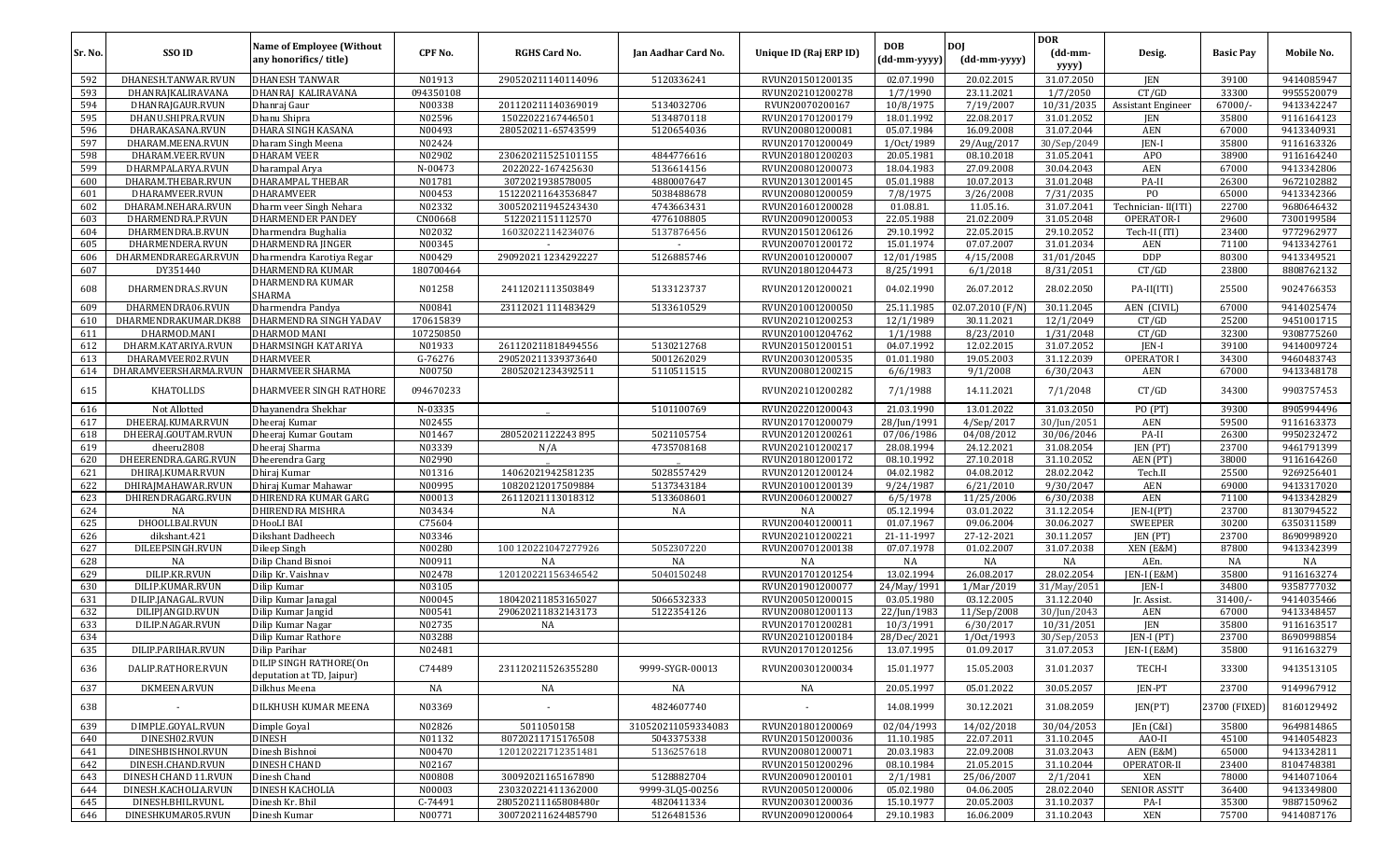| Sr. No.    | SSO ID                                      | <b>Name of Employee (Without</b><br>any honorifics/title) | CPF No.          | <b>RGHS Card No.</b>                     | Jan Aadhar Card No.           | Unique ID (Raj ERP ID)               | <b>DOB</b><br>(dd-mm-yyyy) | <b>DOJ</b><br>(dd-mm-yyyy) | <b>DOR</b><br>(dd-mm-<br>yyyy) | Desig.                        | <b>Basic Pay</b> | Mobile No.               |
|------------|---------------------------------------------|-----------------------------------------------------------|------------------|------------------------------------------|-------------------------------|--------------------------------------|----------------------------|----------------------------|--------------------------------|-------------------------------|------------------|--------------------------|
| 647        | DINESHCHAUHAN7879                           | <b>DINESH KUMAR</b>                                       | 094490309        |                                          |                               | RVUN200901200961                     | 5/10/1986                  | 10/3/2009                  | 5/31/2046                      | CT/GD                         | 33300            | 9635680152               |
| 648        |                                             | DINESH KUMAR                                              | N03469           |                                          |                               |                                      | 15.06.1992                 | 01.06.2022                 | 30.06.2052                     | JEN(PT)                       | 23700 (FIXED)    | 9116312119               |
| 649        | DINESH.JAT.RVUN                             | Dinesh Kumar Jat                                          | N01844           | 280520211537531535                       | 4742207484                    | RVUN201501200087                     | 1/Jun/1991                 | 17/Mar/2015                | 05/31/20511                    | Jr. Acctt.                    | 39100            | 9928223122               |
| 650        |                                             | Dinesh Kumar Meena                                        | Applied          |                                          |                               |                                      | 16.05.1995                 | 21.03.22                   | 31.05.2055                     | Jr. Accountant                | $23700/-$        |                          |
| 651        | DINESH.NAMA.RVUN                            | Dinesh Kumar Nama                                         | $C-76275$        | 100620212241335502                       | 4827270302                    | RVUN200301200016                     | 10/5/1979                  | 5/19/2003                  | 5/31/2039                      | PA-I                          | 35300            | 9166693443               |
| 652        | DINESH.REGAR.RVUN                           | Dinesh kumar regar                                        | N01423           | 4777762100                               | 280520211240264804            | RVUN201201200219                     | 01-07-1982                 | 09-08-2012                 | 30-06-2042                     | PA-II                         | 26300            | 9460712328               |
| 653        | DINESH.KUMAR1.RVUN                          | Dinesh Kumar Saini                                        | N02275           | 260420211453188013                       | 0000-1112-20891               | RVUN201501200376                     | 15.06.1993                 | 01.01.2015                 | 30.06.2053                     | AAO-II                        | 43800            | 9414085467               |
| 654        | DINESH.SUIWAL.RVUN                          | Dinesh Kumar Suiwal                                       | N02598           | 21220211333511894                        | 5134174329                    | RVUN201701200181                     | $\frac{12}{12}$ /12/1989   | 8/27/2017                  | 3/31/2049                      | JEN                           | 35800            | 9116164125               |
| 655        | DINESHVERMA.RVUN                            | Dinesh Kumar Verma                                        | N00320           |                                          |                               | RVUN200701200152                     | 11.03.1974                 | 18.05.2007                 | 31.03.2034                     | AEN                           | 71100            | 9413348159               |
| 656        |                                             | Dinesh Kumar Vijay                                        | N03480           |                                          |                               | RVUN202201200083                     | 6/Jan/2022                 | 11/May/1995                | 31/May/2055                    | JEN-I (PT)                    | 23700            | 8690998867               |
| 657<br>658 | DINESH.MEENA.RVUN                           | Dinesh Meena<br><b>DINESH SINGH</b>                       | N01553<br>C76029 | 10032022144908034                        | 4678402265                    | RVUN201201200330                     | 3/12/1992                  | 7/31/2012                  | 3/31/2052                      | Hyd.Opr.-II ITI               | 25500<br>35300   | 8764303035<br>9414637033 |
| 659        | DINESH.SINGH3.RVUN<br>DINESH.SINGH.RVUN     | <b>DINESH SINGH</b>                                       | N01140           | 211120211545139478<br>27112021119303912  | 9999-1ELB-00171<br>5126486031 | RVUN200301200067<br>RVUN201101200081 | 02.10.1971<br>20/03/1989   | 23.12.2003<br>08/07/2011   | 02.10.2031<br>31/03/2049       | TECH-II<br>SR.ASSTT           | 27900            | 9636517279               |
| 660        |                                             | Dinesh Singh Chauhan                                      | N00727           | NIL                                      | <b>NIL</b>                    | RVUN200801200204                     | 7/16/1982                  | 9/17/2008                  | 7/31/2042                      | AEN                           | 67000            | 9413348180               |
| 661        | DIPENPANDYA.RVUN                            | Dipen Pandya                                              | N02376           | 30062021102528256                        | 4485328437                    | RVUN201701200352                     | 6/0ct/1988                 | 4/Feb/2017                 | 31/0ct/2048                    | AEN                           | 61300            | 9116163137               |
| 662        | DIPENDRA.SINGH.RVUN                         | Dipendra Singh Bareth                                     | N00373           | Not applied yet                          | Not applied yet               | RVUN200701200185                     | 11.07.1988                 | 12.07.2007                 | 31.07.2048                     | AAO-II                        | 50800            | 9414085311               |
| 663        |                                             | Divya                                                     | N00854           | <b>NIL</b>                               | <b>NIL</b>                    | RVUN201001200033                     | 8/30/1988                  | 7/3/2010                   | 8/31/2048                      | AEN                           | 59500            | 9414085118               |
| 664        | DIVYA11097.JDVVNL                           | <b>DIVYA</b>                                              | N03382           | 160320221239475949                       | 4888316588                    | JDVN201800601471                     | 10/Jul/1997                | 13/Dec/2021                | 31/Jul/2057                    | ACCOUNTS OFFICER<br>(PT)      | 39,300           | 8905994511               |
| 665        | DIVYA CHINIYA.RVUN                          | DIVYA CHINIYA                                             | N02502           |                                          |                               | RVUN201701200340                     | 20/09/1992                 | 7/2/2017                   | 30/09/2052                     | AEN                           | 61300            | 9116163146               |
| 666        | MS.CHOUDHARY.RVUN                           | DIVYA CHOUDHARY                                           | N02610           | 14032022162127599                        | 9999-0VAP-00339               | RVUN201701200193                     | 23/03/1995                 | 29/08/2017                 | 31/03/2055                     | JEN-I (Civil)                 | 35800/           | 9116164113               |
| 667        | DIVYAJAIN.RVUNL                             | DIVYA Jain                                                | N00378           | 300720211142104468                       | 5121452832                    | RVUN200701200219                     | 9-Aug-82                   | $11$ -Jul-07               | 31-Aug-42                      | AO                            | 63100/           | 9414029902               |
| 668        | DIVYA.PATHAK.RVUN                           | Divya Pathak                                              | N03087           | 28092021134627635                        | 4877248271                    | RVUN201901200061                     | 25.10.1992                 | 19.01.2019                 | 31.10.2052                     | Junior Accountant             | 34800            | 9939641164               |
| 669        |                                             | Divya Prakash Singh Abscond<br>Since 17.08.2017           |                  |                                          |                               |                                      |                            |                            |                                |                               |                  |                          |
| 670        | DIWAKARYADAV410566                          | <b>DIWAKAR KUMAR YADAV</b>                                | 210810206        |                                          |                               |                                      | 3/1/1984                   | 7/1/2021                   | 31.03.2044                     | CONSTABLE                     | 21700            | 8295187125               |
| 671        | DIWARKARMAURYA093                           | DIWAKAR MAURYA                                            | 180700376        |                                          |                               |                                      | 3/9/1993                   | 5/29/2018                  | 31.03.2053                     | CONSTABLE                     | 23800            | 7007374721               |
| 672        | DOLA.MEGHWAL.RVUN                           | DOLA RAM MEGHWAL                                          | N01345           | 10022022749481729                        | 5136523146                    | RVUN201201200152                     | 13.02.1986                 | 04.08.2012                 | 28.02.2046                     | TECH-II                       | 25500            | 9602591795               |
| 673        | DUNGARRAM.RVUN                              | Dungar Ram                                                | N02805           | 280520212241577128                       | 5118570358                    | RVUN201701200420                     | 04.07.1994                 | 18.01.2017                 | 31.07.2054                     | AEn                           | 61300            | 9116163179               |
| 674        | DUNGGAR.RAM.RVUN                            | <b>DUNGAR RAM</b>                                         | N01362           |                                          | 4784082424                    | RVUN201201200163                     | 01.03.1991                 | 13.08.2012                 | 28.02.2051                     | TECH-II                       | 25500            | 9636894921               |
| 675        | DUNGAR.SINGH.RVUN                           | <b>DUNGAR SINGH</b>                                       | C77486           | 241120211244378000                       | 5073447375                    | RVUN200301200031                     | 7/6/1977                   | 5/19/2003                  | 7/31/2037                      | PA-I (ITI)                    | 35300            | 9413543502               |
| 676<br>677 | DUNGAR.SINGH.RVUN<br>DRPHITESH.RVUN         | <b>DUNGER SINGH</b><br>Dungra Ram                         | N00032<br>N03273 | 200120221310594678<br>220320221057585306 | 5135112030<br>4822653525      | RVUN200401200027<br>RVUN202001200393 | 30.11.1985<br>02.10.1996   | 20.08.2004<br>03.01.2022   | 30.11.2045<br>31.10.2056       | HELPER-II<br>JEN-I (Mech.)-PT | 30200<br>23700   | 9828654919<br>8690998930 |
| 678        | DURGAPRASAD.RVUN                            | DURGA PRASAD CHANDOLIA                                    | N00249           | 28052021164307906                        | 5121653029                    | RVUN200701200119                     | 05.02.1980                 | 10.04.2007                 | 29.02.2040                     | <b>AEN</b>                    | 71100            | 9413342248               |
| 679        | DURGA.BERAWA.RVUN                           | Durga Shanker Bairwa                                      | N01752           | 230320221620312066                       | 5137414221                    | RVUN201301200127                     | 7/24/1990                  | 6/27/2013                  | 6/30/2050                      | PA-II                         | 24800            | 8003142112               |
| 680        | DURGAWATI.R.RVUN                            | Durgawati Rathore                                         | N00386           | 7072021854449184                         | 5123032878                    | RVUN200701200223                     | 12.10.1981                 | 27.08.2007                 | 31.10.2041                     | AAO-II                        | 50800            | 9414033313               |
|            |                                             | DURGESH KUMAR (On                                         |                  |                                          |                               |                                      |                            |                            |                                |                               |                  |                          |
| 681        | KUMARDURGESH                                | deputation at NAPTOL)                                     | N00976           |                                          |                               |                                      | 06.05.1984                 | 01.07.2010                 | 31.05.2044                     | AEN                           | 57800            | 9414085290               |
| 682        |                                             | DURGESH KUMAR MEENA                                       | N03415           |                                          | 4605432442                    | RVUN201301200047                     | 23.10.1999                 | 06.01.2022                 | 31.010.2059                    | JEN(PT)                       | 23700 (FIXED)    | 8875803854               |
| 683        | DURGESH.CHAUHAN.RVUN<br>DUSHYANT.KUMAR.RVUN | DURGESH SINGH CHAUHAN                                     | C01629<br>N01073 | 261120212218228000                       | 5112801465                    | RVUN201101200975                     | 25.04.1982                 | 09.05.2013<br>18.04.2011   | 30.04.2042<br>30.06.2048       | $H-1$                         | 22600<br>56100   | 8209481855               |
| 684<br>685 | DUSHYANT.KR.RVUN                            | Dushyant Kumar<br>Dushyant Kumar                          | N02830           | 280520211819476660                       | 5054275887                    | RVUN201801200073                     | 29.06.1988<br>05.04.1989   | 26.02.2018                 | 30.04.49                       | AEN (E&M)<br>Junior Engineer  | 35800            | 9414085342<br>9116164203 |
| 686        | DWIPENRAJBONGSHI7544                        | <b>DWIPEN RAJBONGSHI</b>                                  | 150807742        |                                          |                               | RVUN201501206162                     | 3/12/1996                  | 8/22/2015                  | 3/31/2056                      | CT/BBR                        | 26800            | 9653736145               |
| 687        | emi.verma.rvun                              | <b>EMI CHAND VERMA</b>                                    | N01364           | 25102021129529305                        | 5016532705                    | RVUN201201200165                     | 06.07.1981                 | 25.03.2022                 | 30.07.2041                     | Jr. Actt (PT)                 | 25500            | 9928115118               |
| 688        | ABHISHEKKFALEJA23                           | Faleja Abishek Kanwarlal                                  | N03269           | Not Available                            | Not Available                 | Not Available                        | 23/04/1999                 | 30/12/2021                 | 30/04/2059                     | JEN-I (E&M) - PT              | 23700 (Fixed)    | 8200748597               |
| 689        | FARHA.ANSARI.RVUN                           | <b>FARHA RANI ANSARI</b>                                  | N01477           | 1062021110176506                         | 5101258049                    | RVUN201201200271                     | 15.01.1994                 | 17.08.2012                 | 31.01.2054                     | OP-II                         | 24800            | 9529595218               |
| 690        | FATTERAM.GURJAR.RVUN                        | <b>FATTERAM GURJAR</b>                                    | N02131           | 170420211043386370                       | 5121260282                    | RVUN201201200031                     | 50.07.1990                 | 07.02.2012                 | 31.07.2015                     | JEN                           | 41500            | 9414071557               |
| 691        | GADADHARKISAN1995                           | <b>GADADHAR KISAN</b>                                     | 170824039        |                                          |                               | RVUN202101200263                     | 4/3/1995                   | 14.11.2021                 | 4/3/2055                       | CT/GD                         | 25200            | 9439947827               |
| 692        | GAGAN.AHARI.RVUN                            | Gagan Ahari                                               | N02392           | 160220221319231172                       | 5135445307                    | RVUN201701200017                     | 18/01/1992                 | 29/08/2017                 | 31/01/2052                     | JEN-I (E&M)                   | 35800            | 8890333194               |
| 693        | Gagan.Gautam.RVUNL                          | Gagan Gautam                                              | N02009           | 251120211530214768                       | 5036147030                    | RVUN201501200208                     | 19.05.1987                 | 30.04.2015                 | 31.05.2047                     | Jr. Acctt.                    | 39100            | 9116163226               |
| 694        | GAGAN.VERMA                                 | Gagan Verma                                               | N03481           |                                          | 5060778618                    | RVUN202201200084                     | 11/Jan/2022                | 22/0ct/1997                | 31/Oct/2057                    | $JEN-I (PT)$                  | 23700            | 8690998896               |
| 695        | GAJANANDKUMAWAT.RVUN                        | <b>GAJANAND KUMAWAT</b>                                   | N03060           | 903202211340232821                       | 5137262052                    | RVUN201901200034                     | 15-Dec-92                  | 18-Feb-19                  | 31-Dec-52                      | JR.ASSTT                      | 21400            | 9694622407               |
| 696        | GAJANANDTANWAR.RVUN                         | Gajanand Tanwar                                           | N00575           | 220320221319537421                       | 5137387284                    | RVUN200801200139                     | 14.04.1985                 | 23.09.2008                 | 30.04.2045                     | AEN                           | 67,000           | 9413342250               |
| 697        |                                             | <b>GAJENDRA ANWALA</b>                                    |                  |                                          | 4857818368                    |                                      | 22.09.1997                 | 10.12.2021                 | 30.09.2057                     | AEN (PT)                      | 39100            | 8905994486               |
| 698        | GAJENDRA.KUMAR.RVUN                         | <b>GAJENDRA KUMAR -</b>                                   | N03061           | 13072021128249313                        | 5025085567                    | RVUN201901200035                     | 4-Dec-93                   | 18-Feb-19                  | 31-Dec-53                      | JR.ASSTT                      | 21400            | 9950106363               |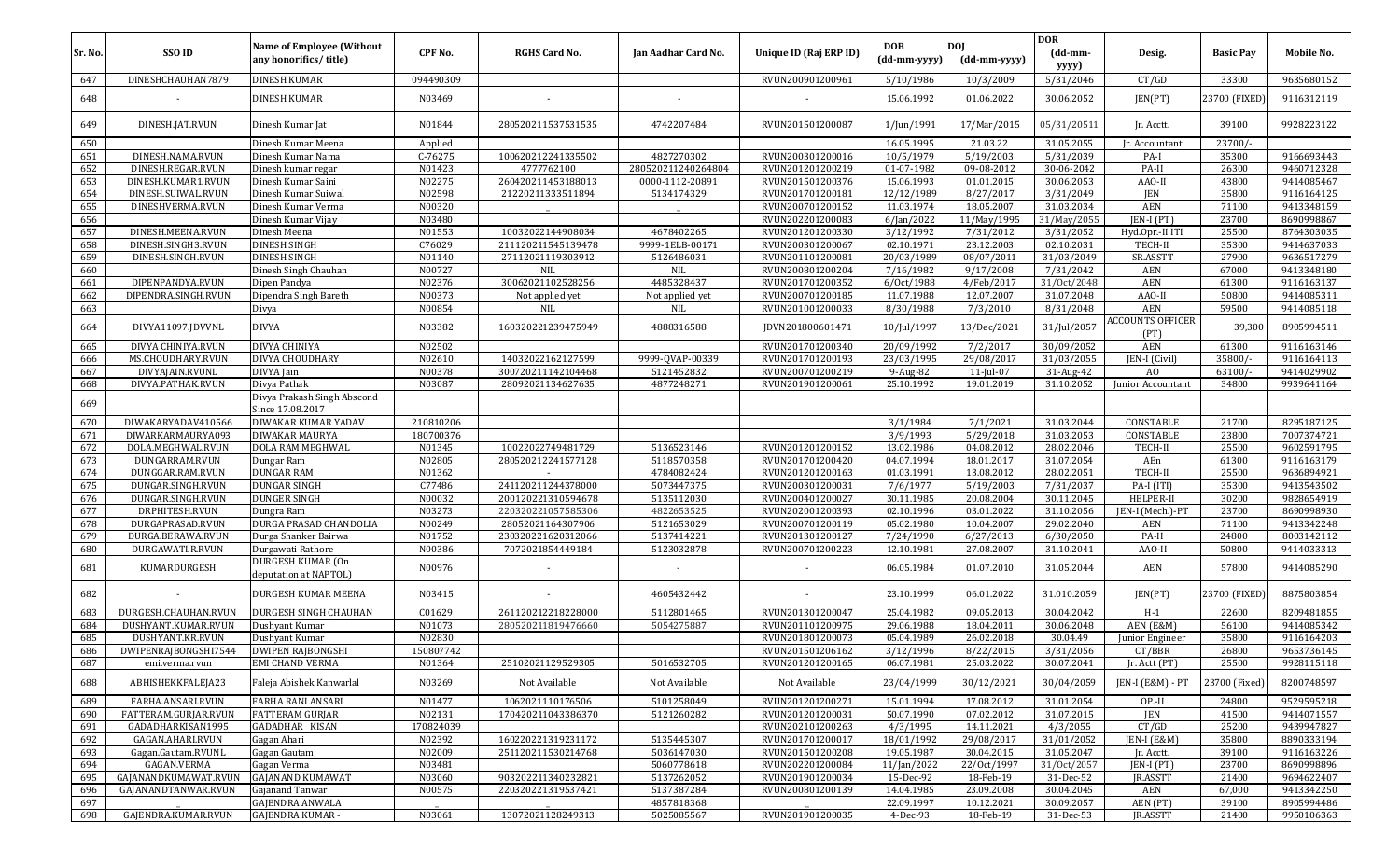|         |                            |                                  |                                |                      |                     |                        |              |                  | <b>DOR</b>  |                  |                  |            |
|---------|----------------------------|----------------------------------|--------------------------------|----------------------|---------------------|------------------------|--------------|------------------|-------------|------------------|------------------|------------|
| Sr. No. | <b>SSO ID</b>              | <b>Name of Employee (Without</b> | CPF No.                        | <b>RGHS Card No.</b> | Jan Aadhar Card No. | Unique ID (Raj ERP ID) | DOB          | <b>DOI</b>       | (dd-mm-     | Desig.           | <b>Basic Pay</b> | Mobile No. |
|         |                            | any honorifics/title)            |                                |                      |                     |                        | (dd-mm-yyyy) | (dd-mm-yyyy)     | yyyy)       |                  |                  |            |
| 699     | GAJENDRA.P.RVUN            | <b>GAJENDRA PARALIYA</b>         | N01694                         | Not Provided         |                     | RVUN201201200388       | 6/21/1989    | 7/30/2012        | 31-06-2049  | PA-II (ITI)      | 26300            | 9782061717 |
| 700     | GAJJU.SINGH.RVUN           | <b>GAIIU SINGH</b>               | N00135                         | 12062021112758582    | 4772575764          | RVUN200601200049       | 17.07.1981   | 21.06.2006       | 31.07.2041  | TECH-I           | 30500            | 7976425707 |
| 701     | GAJRAJ.SAKTAWAR.RVUN       | <b>GAJRAJ SINGH</b>              | N1300                          | 290520211345306000   | 5120648501          | RVUN201200114          | 02.10.1980   | 12.02.2012       | 31.10.2040  | $OP-1$           | 27100            | 7014322530 |
| 702     | GANESHDATT.RVUN            | Ganesh Datt Sharma               | N00811                         | 2905202167168079     | 5126550066          | RVUN200801200242       | 01.08.1980   | 08.09.2008       | 31.07.2040  | AEN              | 67000            | 9414087132 |
| 703     | GANESH.RATHORE.RVUN        | <b>GANESH RATHORE</b>            | N01760                         | 20112021152114141    | 5128775265          | RVUN201301200132       | 11/9/1986    | 7/5/2013         | 11/30/2046  | JEN-I            | 40300            | 9414005348 |
|         |                            |                                  |                                |                      |                     |                        |              |                  |             |                  |                  |            |
| 704     | GANESH.SAINI.RVUN          | Ganesh Saini                     | N01458                         | 280520211440496093   | 5120564832          | RVUN201201200252       | 15.07.1993   | 08.10.2018       | 31.07.2053  | Jr. Acctt.       | 34,800 (L-10)    | 9928250046 |
| 705     | GANESHA.RAM.RVUN           | <b>GANESHA RAM</b>               | C74493                         | 20820211137341095    | 5050760624          | RVUN200301200038       | 05.01.1977   | 02.05.2003       | 31.01.2037  | TECH-I           | 34300            | 9413207866 |
|         |                            | GANGE PANDHURANG                 |                                |                      |                     |                        |              |                  |             |                  |                  |            |
| 706     | PANDHURANGGANGE709         | MADHUKAR                         | 120600799                      |                      |                     | RVUN202001200396       | 3/7/1990     | 24.12.2020       | 3/7/2050    | CT/GD            | 29300            | 7006427907 |
| 707     | GANPAT.SINGH2.RVUN         | Ganpat singh                     | N00917                         |                      | 1428-MG0N-18745     | RVUN200901200125       | 04/091990    | 21/2/2009        | 30.09.2050  | Hel-I            | 23600            | 8058949025 |
|         |                            |                                  |                                |                      |                     |                        |              |                  |             |                  |                  |            |
| 708     | PRABHARKARGARJE            | GARJE PRABHAKAR RAMBHAU          | 150702191                      |                      |                     |                        | 1/30/1988    | 12/5/2015        | 31.01.2048  | CONSTABLE        | 26800            | 9149790902 |
| 709     | GAURABSHARMA.RVUN          | <b>GAURAB KUMAR SHARMA</b>       | N00802                         | Not Provided         | 0000-1113-06922     | RVUN200901200095       | 5/15/1983    | 6/25/2009        | 5/31/2043   | AEN              | 67000            | 9414071076 |
| 710     | <b>GAURAV.RVUN</b>         | Gaurav                           | N00806                         | 25112021107151563    | 5133641657          | RVUN200901200099       | 8/9/1986     | 26/06/2009       | 30.09.2046  | AEN              | 73200            | 9414071086 |
| 711     |                            | <b>GAURAV GAUR</b>               | z, CPF No. still not generated |                      |                     |                        | 17/03/1990   | 1/2/2022         | 17/03/2050  | JEN(PT)          | 23700            | 8690998974 |
|         |                            |                                  |                                |                      |                     |                        |              |                  |             |                  |                  |            |
| 712     | GAURAV.GUPTA.RVUN          | Gaurav Gupta                     | N01802                         | 25082021 1219589616  | 9999-89SU-03097     | RVUN201501200056       | 13.11.1990   | 23/02/2015 (F/N) | 11/30/2050  | JEN-I (E&M)      | 39100            | 9414091832 |
| 713     | GAURAVIOSHI.RVUN           | <b>GAURAV JOSHI</b>              | N00689                         | 50320221645421204    | 0000-1113-04472     | RVUN200901200055       | 25.05.1985   | 27.02.2009       | 31.05.2045  | <b>AEN</b>       | 67000            | 9413342831 |
| 714     | GAURAV.KUMAR1.RVUN         | Gaurav Kumar Khandekar           | N02808                         | 160320221828506538   | 5137825073          | RVUN201701200297       | 08.01.1992   | 24.08.2017       | 31.01.2052  | JEn-I            | 35800            | 9116164144 |
| 715     | GAURAVRAMAWAT.RVUN         | Gaurav Kumar Ramawat             | N02992                         | 280520211118459454   | 5120013507          | RVUN201801200173       | 25.09.90.    | 11.10.18         | 30.09.2050  | <b>APO</b>       | 38900            | 9116164268 |
| 716     | GAURAV.SHARMA.RVUN         | Gaurav Kumar Sharma              | N02703                         | 4772811535           | 28052021167429819   | RVUN201701200261       | 10-07-1994   | 23-08-2017       | 31-07-2054  | Jr. Chemist      | 35800            | 9116163446 |
| 717     | GAURAV.VERMA.RVUN          | <b>GAURAV KUMAR VERMA</b>        | N02389                         | 4052021117412476     | 0000-1112-21028     | RVUN201701200015       | 12/31/1990   | 8/23/2017        | 12/31/2050  | JEN              | 35800            | 9116164346 |
| 718     | GAURAV.VERMA2.RVUN         | <b>GAURAV KUMAR VERMA</b>        | N02718                         | 290520212224529181   |                     | RVUN201701200265       | 1/2/1991     | 9/4/2017         | 1/31/2051   | JEN              | 35800            | 9116163512 |
| 719     | GAURAV.MALAV.RVUN          | Gaurav Malav                     | N01925                         | 221120211534289331   | 5130473214          | RVUN201501200143       | 01/07/1991   | 11/02/2015       | 30/06/2051  | <b>JEN</b>       | 39100            | 9414008316 |
| 720     | GAURAV.MEENA.RVUN          | Gaurav Meena                     | N02883                         | 250220221234578162   | 5103516849          | RVUN201601200039       | 09/06/1994   | 26/05/2016       | 30/06/2054  | Class-IV         | 20200            | 8949192179 |
| 721     | GAURAVPARETA.RVUN          | Gaurav Pareta                    | N00728                         | 90220221551224400    | 5137437065          | RVUN200901200074       | 05/02/1984   | 25/02/2009       | 28/02/2044  | <b>AEN</b>       | 67000            | 9413348129 |
| 722     | GAURAVRAJPUT.RVUN          | <b>GAURAV RAJPUT</b>             | N02712                         | 111220211114509913   | 5134214827          | RVUN201701200375       | 1/25/1993    | 2/13/2017        | 1/31/2053   | AEN              | 61300/           | 9116163167 |
| 723     | GAURAV.SHARMA1.RVUN        | <b>GAURAV SHARMA</b>             | N02725                         | 9122021105687126     | 5120772350          | RVUN201701200272       | 12.12.1992   | 24.08.2017       | 31.12.2052  | <b>JEN</b>       | 35800            | 9116163507 |
| 724     | GAURAVSHARMA.RVUN          | <b>GAURAV SHARMA</b>             | N02625                         | 250220221454586627   | 9999-04A-00165      | RVUN201701200426       | 3/24/1990    | 4/29/2017        | 3/31/2050   | <b>AEN</b>       | 61300            | 9116163266 |
| 725     | GAURAV.SINGH.RVUN          | <b>GAURAV SINGH</b>              | N01199                         | 28052021108256179    | 5122330236          | RVUN201201200054       | 01.04.1989   | 31.01.2012       | 31.03.2049  | JEN-I            | 41500.00         | 9414005246 |
| 726     | GAURAV.SINGH.RVUN          | Gaurav Singh Parihar             | N02952                         |                      |                     | RVUN201801200136       | 9/Mar/1990   | 20/0ct/2018      | 31/Mar/2050 | JEN-I            | 34800            | 9116164288 |
|         |                            |                                  |                                | 50620211             |                     |                        |              |                  |             |                  |                  |            |
| 727     | <b>GAURAV SOLANKI.RVUN</b> | Gaurav Solanki                   | N00256                         | 54138520             | 4734641123          | RVUN200701200124       | 29.09.1982   | 01.02.2007       | 30.09.2042  | AEn              | 80000            | 9413342728 |
| 728     | GAURI.SHANKAR.RVUN         | <b>GAURI SHANKAR</b>             | N01264                         | 300520211857118680   | 4768052000          | RVUN201201200026       | 15.08.1988   | 30.07.2012       | 31.08.2048  | PA-II(ITI)       | 25500            | 8003117120 |
| 729     | GAURI.SHUKLA.RVUN          | <b>GAURI SHUKLA</b>              | N03036                         | 140320221147462165   | 0000-1113-05110     | RVUN201901200010       | 08.07.1993   | 22.02.2019       | 31.07.2053  | <b>STENO</b>     | 34800            | 9821292742 |
| 730     |                            | Gautam Kumawat                   | N03384                         | 4824468815           | Not Available       | Not Available          | 08.02.1996   | 22.12.2021       | 28-02-2056  | Jr. Chemist (PT) | 23700            | 8209248073 |
|         |                            | Gautam Prakash                   |                                |                      |                     |                        |              |                  |             |                  |                  |            |
| 731     | GAUTAM.BHOJAK.RVUN         | Bhojak                           | N01101                         | 5062021122591240     | 5136334669          | RVUN201001200163       | 20.08.1986   | 01.07.2010       | 31.08.2046  | <b>AEN</b>       | 59500            | 9414085247 |
| 732     | GAUTAM.SINGH.RVUN          | <b>GAUTAM SINGH</b>              | N03088                         | 25112021947448673    | 5130780488          | RVUN201901200062       | 24.08.1993   | 18.02.2019       | 31.08.2053  | Jr. Assistant    | 21400            | 9785526363 |
| 733     |                            | Gayatree                         | N03437                         |                      | 4761085629          |                        | 05.05.1998   | 27.12.2021       | 31.05.2058  | <b>JEN</b>       | 23700            |            |
| 734     | GAYATRI.RVUN               | Gayatri                          | N01097                         | 160620211345584785   | 5125824861          | RVUN201001200162       | 16.12.86.    | 18.6.10.         | 31.12.2046  | AEN (E&M)        | 59500            | 9413342791 |
| 735     | GAYATRI.SIYAG.RVUN         | Gayatri Siyag                    | N02838                         | 151020211934254300   | 4733255711          | RVUN201701200314       | 19.09.1995   | 03.10.2017       | 30.09.2055  | <b>IEN-I</b>     | 35800/           | 9116164134 |
| 736     | GAYTRI.SUTHAR.RVUN         | <b>GAYATRI SUTHAR</b>            | N02552                         | 24112021164285428    | 5036640647          | RVUN201701200135       | 01.07.1983   | 23.08.2017       | 31.07.2043  | Junior Engineer  | 35800            | 9116163568 |
| 737     | GAYTRI.KACHAWA.RVUN        | Gaytri Kachawa                   | N01410                         | 4012022154692718     | 5134886237          | RVUN201201200206       | 04.11.1992   | 03.09.2012       | 30.11.2052  | $0pr-II$         | 25500            | 8739922708 |
| 738     | <b>GEETA.BAI.RVUN</b>      | <b>GEETA BAI</b>                 | N00027                         | 5012022163251638     | 5135225335          | RVUN200401200023       | 05/01/1967   | 17/08/2004       | 31/01/2027  | <b>CLASS-IV</b>  | 30200            | 6375552616 |
| 739     | GEETA.DEVI2.RVUN           | Geeta Devi                       | N01192                         | 1062021158338332     | 5122573813          | RVUN201101200099       | 03.08.1994   | 03.10.2011       | 31.08.2034  | Peon             | 23800            | 9887719409 |
| 740     | GEETA.DEVI3.RVUN           | Geeta Devi                       | N01524                         | 250620211225301446   | 4876810224          | RVUN201201200311       | 11.01.1993   | 09.08.2012       | 31.01.2053  | Tech.-II         | 25500            | 9461317689 |
| 741     | GEETA.DEVI1.RVUN           | Geeta Devi                       | N00454                         | 271120211130307600   | 4885686127          | RVUN200801200060       | 25.10.1978   | 18.08.2008       | 31.10.2038  | Class-IV         | 26000            | 9799424505 |
| 742     | GEETA.KANWAR.RVUN          | Geeta Kanwar Tanwar              | N00046                         | 310120221550397298   | 4828572617          | RVUN200501200381       | 7.11.1973    | 16.09.2005       | 30.11.2033  | Class-IV         | 29300            | 9950761180 |
| 743     | GHANSHYAM.MALI.RVUN        | <b>GHANSHYAM MALI</b>            | N01718                         | 3070211555502471     | 4683708843          | RVUN201301200099       | 12.06.1985   | 18.11.2013       | 30.06.2045  | Sr. Asstt.       | 30500            | 9413107973 |
| 744     | GHANSHYAMMEENA.RVUN        | Ghanshyam Meena                  | N00211                         | 3062021123566522     | 5022050460          | RVUN200701200088       | 14/Feb/1981  | 14/Feb/2007      | 28/Feb/2041 | XEN              | 87800            | 9413348142 |
| 745     | GHANSHYAM01.RVUN           | Ghanshyam Meena                  | N00196                         | 161220211213525239   | 5081342175          | RVUN200701200044       | 25.09.1978   | 15.02.2007       | 30.09.2038  | XEn              | 87,800/          | 9413342747 |
| 746     | GHANSHYAM05.RVUN           | Ghanshyam Meena                  | N00593                         | 231120211159411930   | 5134031509          | RVUN200801200151       | 06/07/1980   | 04/09/2008       | 31/07/2040  | Aen              | 71100.00         | 9413342253 |
| 747     | GHANSHYAM.M.RVUN           | Ghanshyam Meghwal                | N01178                         | 3022022228103418     | 5104248756          | RVUN201201209398       | 31692        | 2/2/2012         | 10/7/1946   | JEN-I (E&M)      | 43800            | 9414085335 |
| 748     | GHANSHYAMSAIN60            | <b>GHANSHYAM SAIN</b>            | 094190038                      |                      |                     |                        | 12/25/1986   | 10/4/2009        | 31.12.2046  | CONSTABLE        | 33300            | 9461201664 |
| 749     | GHANSILALMEENA.RVUN        | Ghansi Lal Meena                 | N00149                         | 151220211218437165   | 5024628714          | RVUN200701200056       | 10/Aug/1970  | 31/Jan/2007      | 31/Aug/2030 | XEN              | 87800            | 9413348462 |
| 750     | GIRDHARI.LAL.RVUN          | Girdhari Lal                     | N02916                         | Under process        | 4826121468          | RVUN201801200107       | 13.04.1992   | 09.10.2018       | 30.04.2052  | JR. ACCT         | 34800            | 9116164316 |
| 751     | GIRDHARI.GURJAR.RVUN       | <b>GIRDHARI LAL GURJAR</b>       | N01340                         | $\sim$               | 5044781523          | RVUN201201200147       | 01.07.1989   | 16.08.2012       | 31.07.2049  | TECH-II          | 25500            | 9887888605 |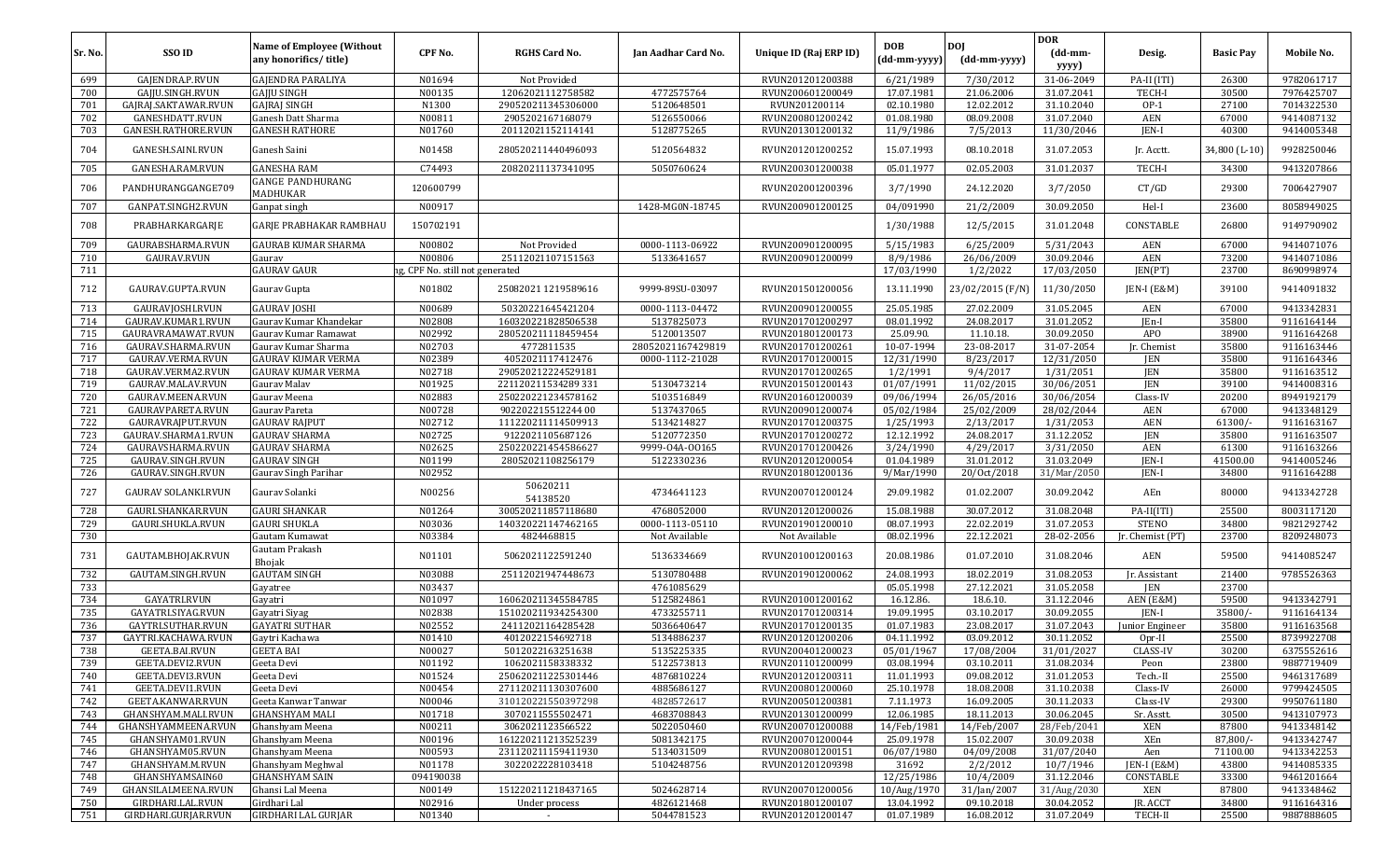|            |                                         |                                                           |                        |                       |                     |                                      |                            |                            | <b>DOR</b>                            |                                  |                  |                          |
|------------|-----------------------------------------|-----------------------------------------------------------|------------------------|-----------------------|---------------------|--------------------------------------|----------------------------|----------------------------|---------------------------------------|----------------------------------|------------------|--------------------------|
| Sr. No.    | SSO ID                                  | <b>Name of Employee (Without</b><br>any honorifics/title) | CPF No.                | <b>RGHS Card No.</b>  | Jan Aadhar Card No. | Unique ID (Raj ERP ID)               | <b>DOB</b><br>(dd-mm-yyyy) | <b>DOI</b><br>(dd-mm-yyyy) | $(dd{\text{-}\mathbf{mm}}$ -<br>yyyy) | Desig.                           | <b>Basic Pav</b> | Mobile No.               |
| 752        | Girdhari.Lal1.RVUN                      | Girdhari Lal Mahavar                                      | N02929                 | 2082021121508312      | 5126070021          | RVUN201801200113                     | 01.07.1994                 | 08.10.2018                 | 30.06.2054                            | AO                               | 57800            | 9116164194               |
| 753        | Girdhari.meena.rvun                     | Girdhari Lal Meena                                        | N01984                 | 2805202114961361      | 111256145           | RVUN201501200187                     | 15.06.1991                 | 18.03.2015                 | 30.06.2051                            | Jr. Acctt.                       | 39100            | 9116163239               |
| 754        | GHIRDHARI.NAGAR.RVUN                    | Girdhari Lal Nagar                                        | N03030                 | 90720211745307020     | 5124576263          | RVUN201501200427                     | 6/5/1992                   | 5/29/2015                  | 6/30/2052                             | Operator-II                      | 23400            | 9784949077               |
| 755        | GIRIRAJ.RVUN                            | GIRIRAJ                                                   | N01434                 | 20120221739539216     | 5120675432          | RVUN201201200230                     | 7/9/1985                   | 8/4/2012                   | 7/31/2045                             | PA-II (ITI)                      | 26300            | 8824093835               |
| 756        | G.R.VYAS.RVUN                           | Giriraj Vyas                                              | N00007                 | 300420211336545670    | 4732762643          | RVUN200501200010                     | 17.03.1965                 | 10.02.2005                 | 31.03.2025                            | AEN (E&M)                        | 80000            | 9413349046               |
| 757        | GIRISH.BASNIWAL.RVUN                    | Girish Basniwal                                           | N02737                 | 190920211532373894    | 0000-1112-68760     | RVUN201701200283                     | 01.03.1990                 | 06.09.2017                 | 28.02.2050                            | <b>JEN</b>                       | 35800            | 9116163487               |
| 758        | GIRISHNAGAR.RVUN                        | Girish Kumar Nagar                                        | N-00763                | 280520211556516678    | 5120714335          | RVUN200801200226                     | 5/6/1983                   | 9/26/2008                  | 31.05.2043                            | <b>AEN</b>                       | 67,000           | 9413348183               |
| 759        | GIRRAJMEENA.RVUN                        | Girraj Meena                                              | N00142                 | :200920211654552444   | 5028230814          | RVUN200701200054                     | $2-Sep-82$                 | 14-Feb-07                  | 30-Sep-42                             | XEn                              | 87,800           | 9413349057               |
| 760        | GIRRAJ.MEENA.RVUN                       | Girraj Prasad Meena                                       | N02198                 |                       |                     |                                      | 07.04.1987                 | 13.02.2015                 | 30.04.2047                            | AEN                              | 54000            |                          |
| 761        | GIRRAJ.MEENA1.RVUN                      | GIRRAJ PRASAD MEENA                                       | N02869                 | Not Provided          |                     | RVUN201701200330                     | 11/30/1993                 | 10/4/2017                  | 11/30/2052                            | <b>IEN-I</b>                     | 35800            | 9116163419               |
| 762        | GOMABALIYARA                            | Goma Ram                                                  | N03276                 | 220320221112579591    | 5076530612          | RVUN202201200002                     | 10.02.1997                 | 15.01.2022                 | 28.02.2057                            | JEN-I (Mech.)-PT                 | 23700            | 8690998903               |
| 763        | GOPAL.SWAMI.RVUN                        | Gopal Kumar Swami                                         | N03100                 | 30072021123174600     | 4860123687          | RVUN201901200074                     | 10.08.1991                 | 15.02.2019                 | 31.08.2051                            | Jr. Assistant                    | 21400            | 9571111751               |
| 764        | GOPALLALMEENA.RVUN                      | Gopal Lal Meena                                           | N00390                 | 61220211331517500     | 5133647783          | RVUN201301200026                     | 25.03.1980                 | 28.06.2010                 | 30.06.2040                            | AEn                              | 69000/           | 9414085199               |
| 765        | GOPAL.RANA.RVUN                         | Gopal Singh Rana                                          | N02335                 | 101220211812286521    | 9999-IUTN-00291     | RVUN201501200408                     | 18/07/1986                 | 08/12/2015                 | 31/07/2046                            | Sr. Assistant                    | 27900            | 7740858243               |
| 766        | GOPI.DEVI.RVUN                          | Gopi Devi                                                 | N00042                 | 150720211241259888    | 4776170521          | RVUN200501200013                     | 15.06.1968                 | 05.08.2005                 | 30.06.2028                            | Class-IV                         | 29300            | 9636836377               |
| 767        | GOPIKASHARMA.RVUN                       | Gopika Sharma                                             | N00331                 | 100320221215267973    | 0000-1112-72995     | RVUN200701200161                     | 01.07.1983                 | 08.02.2007                 | 30.06.2043                            | AEn                              | 69,000/          | 9413340079               |
| 768<br>769 | GOPIKISHANBHATI.RVUN                    | Gopikishan Bhati                                          | N02046                 | 150720211657211881    | 9999YOIF00181       | RVUN201501206136                     | 16.03.1990                 | 10.02.2015<br>2/27/2009    | 31.01.1950                            | <b>IEn</b>                       | 39800<br>67000   | 9414094806<br>9413342812 |
| 770        | GORAKHNATHSINGH.RVUN<br>GORI.GUPTA.RVUN | GORAKH NATH SINGH                                         | Not Provided<br>N01001 | 210120221610303000    | 9999-307B-00026     | RVUN200901200081<br>RVUN201001200141 | 8/3/1982<br>09.04.1987     | 07.07.2010                 | 8/31/2042<br>30.04.2047               | <b>AEN</b>                       | 59500            | 9414085229               |
| 771        | GOURAV.RVUN                             | Gori Shankar Gupta<br>iourav                              | N00855RVUN             | 80520211910138766     | 5054115432          | RVUN201001200057                     | 14.07.1987                 | 30.06.2010                 | 31.07.2047                            | Aen<br>AEn                       | 67000/           | 9414085108               |
| 772        | GOURAV.KHORWAL.RVUN                     | Gourav Kumar Khorwal                                      | N02689                 | 24144021118308495     | 5134650050          | RVUN201701200249                     | 19/06/1992                 | 8/25/2017                  | 30/06/2052                            | AEn (CIVIL)                      | 59500            | 9116163431               |
| 773        | GOURAV.SHARMA.RVUN                      | Gourav Sharma                                             | N02006                 | 240320221324132608    | 5137838316          | RVUN201501200206                     | 10.02.1989                 | 27.03.2015                 | 28.02.2049                            | Jr. Accountant                   | 39100            | 9529740844               |
| 774        | GOURLSHANKAR.RVUN                       | GOURISHANKAR                                              | N01619                 | 301020211958363058    | 4781236481          | RVUN201201200382                     | 05.06.1993                 | 07.08.2012                 | 30.06.2053                            | TECH-II                          | 25500            | 8107822412               |
| 775        | GOVERDHANLAL.RVUN                       | <b>GOVERDHAN LAL REGAR</b>                                | N00929                 | 280520211633583667    | 4830763848          | RVUN201001200096                     | 03.08.1982                 | 21.06.2010                 | 31.08.2042                            | AEN                              | 63100            | 9414085134               |
| 776        | GSINGH8878DHAKAD                        | GOVIND DHAKAD                                             | 170703736              |                       |                     | RVUN202101200259                     | 2/4/1994                   | 15.11.2021                 | 2/4/2054                              | CT/GD                            | 25200            | 8878648553               |
| 777        | GOVIND.MEGHWAL.RVUN                     | GOVIND KUMAR MEGHWAL                                      | N01592                 | 50720211129133812     | 4622730370          | RVUN201201200360                     | 10/11/1981                 | 8/7/2012                   | 10/31/2041                            | PA-II (ITI)                      | 25500            | 9799483143               |
| 778        | GOVIND.PANCHAL.RVUN                     | Govind Panchal                                            | N02362                 | 28052021171169375     | 5122335347          | RVUN201501200424                     | 12/24/1988                 | 5/23/2015                  | 12/31/2048                            | Hyd.Opr.-II ITI                  | 23400            | 9828680939               |
| 779        | GOVINDSINGH.RVUN                        | <b>Govind Singh Shekhawat</b>                             | N03331                 | <b>NIL</b>            | NIL                 | NIL                                  | 25.03.1998                 | 06.12.2021                 | 31.03.2058                            | $[En-I (PT)]$                    | 23700            | 8905995065               |
| 780        | GOVIND.S.RVUN                           | GOVIND SINGH SHEKHAWAT                                    | N01404                 | 1107202195866360      | 5070544702          | RVUN201201200201                     | 7/25/1984                  | 8/3/2012                   | 7/31/2044                             | PA-II (ITI)                      | 26300            | 9928278582               |
| 781        | GOVINDSONI.RVUN                         | Govind Soni                                               | N01005                 | 11062021145986920     | 5125438531          | RVUN201001200144                     | 15.08.1986                 | 23.06.2010                 | 31.08.2046                            | AEN                              | 63100            | 9414085231               |
| 782        | GOWARDHANLAL.RVUN                       | <b>GOWARDHAN LAL MEENA</b>                                | N-00132                | 16072021122721004     | NA                  | RVUN200701200049                     | 25.06.1982                 | 05.02.2007                 | 30.06.2042                            | Xen                              | 87800            | 9413340576               |
| 783        | GULAB.SINGH.RVUN                        | Gulab Singh                                               | N01181                 | 120720211757499268    | 4728761111          | RVUN201201209400                     | 15.01.1983                 | 15.02.2012                 | 31.01.2043                            | JEN-I (E&M)                      | 43800            | 9413349062               |
| 784        | Gunjan.03144.RVUNL                      | Gunjan Khandelwal                                         | N03144                 | 110220221058224830    | 5125816805          | RVUN201901202400                     | 14.11.1994                 | 18.02.2019                 | 30.11.1954                            | <b>IEn</b>                       | 21400            | 7296939418               |
| 785        |                                         | GUNJAN SHEKHAWAT                                          | Applied                |                       | $\sim$              |                                      | 4/23/1996                  | 3/26/2022                  | 4/30/2056                             | Jr. Acctt. (PT)                  | 23700/- FIX      | 8302219321               |
| 786        | GURAMARANDI                             | GURA MARANDI                                              | 130102728              |                       |                     | RVUN201301206340                     | 3/12/1991                  | 1/14/2013                  | 3/31/2051                             | CT/GD                            | 28400            | 9051175748               |
| 787        | GURPRATAPSINGH.RVUN                     | GURPRATAP SINGH                                           | N00540                 | 261020211425429268    | 5010707682          | RVUN200801200112                     | 7/30/1981                  | 9/23/2008                  | 9/30/2041                             | <b>AEN</b>                       | 67000            | 9413348451               |
| 788        | GURPREET.SINGH.RVUN                     | Gurpreet Singh                                            | N03167                 | 706202119<br>28203291 | 4766071422          | RVUN201901200122                     | 04.05.1996                 | 20.02.2019                 | 31.05.2056                            | JR.Asst.                         | 21400            | 9602655558               |
| 789        | GURTEJ.GUPTA.RVUN                       | Gurtej Gupta                                              | N01282                 | 291020211527119547    | 5125288354          | RVUN201201200103                     | 05.08.1992                 | 03.08.2012                 | 31.08.2052                            | TECH-II                          | 25500/           | 9461912353               |
| 790        | <b>GURUVESH.K. RVUN</b>                 | Guruvesh Kachhawaha                                       | N02482                 | 191120212038348562    | 4735255640          | RVUN201701201257                     | 4/26/1992                  | 8/1/2017                   | 30.04.2054                            | JEN-I (E&M)                      | 35800            | 9116163281               |
| 791        | GURVINDERSINGH.RVUN                     | GURVINDER SINGH                                           | N00505                 | 31052021162456064     | 5124853625          | RVUN2008011200089                    | 19.07.1983                 | 22.09.2008                 | 31.07.2043                            | <b>AEN</b>                       | 67000            | 9414085469               |
| 792        | GYANESHWERSINGH.RVUN                    | }yaneshwer Singh                                          | N00354                 | 41220211351295806     | 5134213384          | RVUN200701200175                     | 19/Mar/1981                | 9/Apr/2007                 | 31/Mar/2041                           | <b>XEN</b>                       | 85200            | 9413348196               |
| 793<br>794 | GYANENDRA.YADAV.RVUN                    | Gynendra Yadav                                            | NO2733<br>N03251       | A/F                   | A/F                 | RVUN201701200279                     | 20.06.1993                 | 18.09.2017                 | 30.06.2053                            | Junior Engineer-I                | 35800            | 9116163494               |
| 795        | Still Not created<br>HANISHSHARMA.RVUN  | Hakam Singh                                               | N01030                 | 80720211719395171     | 4704532514          | new joined<br>RVUN201001200152       | 16.04.1995<br>24.07.1985   | 15.12.2021<br>28.06.2010   | 31.04.2055<br>31.07.45                | JEN (Civil)-PT                   | 23700<br>63100   | 8078617067<br>9414070097 |
| 796        | HANOOTCHAUHAN.RVUN                      | Hanish Sharma<br>HANOOT SINGH CHAUHAN                     | N00647                 | 81220211118496300     | 5134525459          | RVUN200901200041                     | 08.08.1982                 | 16.02.2009                 | 31.08.2042                            | Assistant Engineer<br><b>AEN</b> | 67000            | 9413342268               |
| 797        | HANS.NAGAR.RVUN                         | Hans Raj Nagar                                            | N01382                 | 24102021153582059     | 5126315749          | RVUN201201200179                     | 7/9/1984                   | 8/13/2012                  | 7/9/2044                              | PA-II                            | 27200            | 9982202671               |
| 798        | HANSRAJBAIRWA.RVUN                      | Hansraj Bairwa                                            | N00158                 | 301120211039496928    | 5134205085          | RVUN 200701200062                    | 02.07.1982                 | 14.02.2007                 | 31.07.2042                            | AEN                              | 80,000           | 9413342387               |
| 799        | HANSRAJ.KUMAWAT.RVUN                    | HANSRAJ KUMAWAT                                           | N02177                 | 50620211736491961     | 5050403005          | RVUN201501200303                     | 9/Sep/1990                 | 23-03-2015                 | 30-09-2050                            | <b>JUNIOR</b><br>ACCOUNTANT      | 39,100           | 9414008673               |
| 800        | HANSRAJMEENA.RVUN                       | HANSRAJ MEENA                                             | N00681                 | 50620211056436653     | 9999-3LEQ-00003     | RVUN200801200190                     | 17.01.1975                 | 09.09.2008                 | 31.01.2035                            | AEN                              | 73200            | 9413342418               |
| 801        | HANSRAJMEGHWAL.RVUN                     | Hansraj Meghwal                                           | N00701                 | 12102021209396537     | 5058508618          | RVUN201301200028                     | 01.05.1978                 | 15.09.2008                 | 30.04.2038                            | AEN (E&M)                        | 69000            | 9413348503               |
| 802        | HANSRAJPARJAPAT.RVUN                    | HANSRAJ PARJAPAT                                          | N01516                 | 261120211738176247    | 5110305162          | RVUN201201200027                     | 11.07.1987                 | 01.08.2012                 | 31.07.2047                            | $PA-II(ITI)$                     | 25500            | 9660165490               |
| 803        | HANUMANMEENA.RVUN                       | Hanuman Meena                                             | N00908                 | 29092021149571435     | 0000-1112-78248     | RVUN201001200082                     | 25/Aug/1983                | 5/Jul/2010                 | 31/Aug/2043                           | AEN                              | 69000            | 9414085292               |
| 804        | HANUMAN.RVUN                            | Hanuman Prasad Meena                                      | N00023                 | 290520211154122647    | 9999-89SU-07084     | RVUN200601200032                     | 27/08/1974                 | 25/11/2006                 | 31/08/2034                            | S.E.                             | 92600.00         | 9413349052               |
| 805        | HANUMAN.SINGH.RVUN                      | Hanuman Singh                                             | N00099                 | 25112021104483083     | 5051540049          | RVUN200501200024                     | 15.07.1985                 | 09.12.2005                 | 15.07.2045                            | Tech-I                           | 32300            | 9460859334               |
| 806        | HAPPY.SHEKHAWAR.RVUN                    | HAPPY SHEKHAWAR                                           | N01881                 | $\sim$                | $\sim$              | RVUN201501200114                     | 01.12.1985                 | 20.02.2015                 | 31.11.2045                            | JEN                              | 39100            | 9414085973               |
| 807        | HARBANSLAL8569                          | HARBANS LAL                                               | 104870088              |                       |                     | RVUN201001204772                     | 2/10/1991                  | 3/8/2010                   | 2/28/2051                             | CT/GD                            | 32300            | 6376441741               |
| 808        | HARDAT.RVUN                             | Hardat                                                    | N02600RVUN             | 61220211144344244     | 4737875721          | RVUN201701200183                     | 20.11.1993                 | 30.08.2017                 | 30.11.2053                            | Jr.Chemist                       | $35800/-$        | 9116164127               |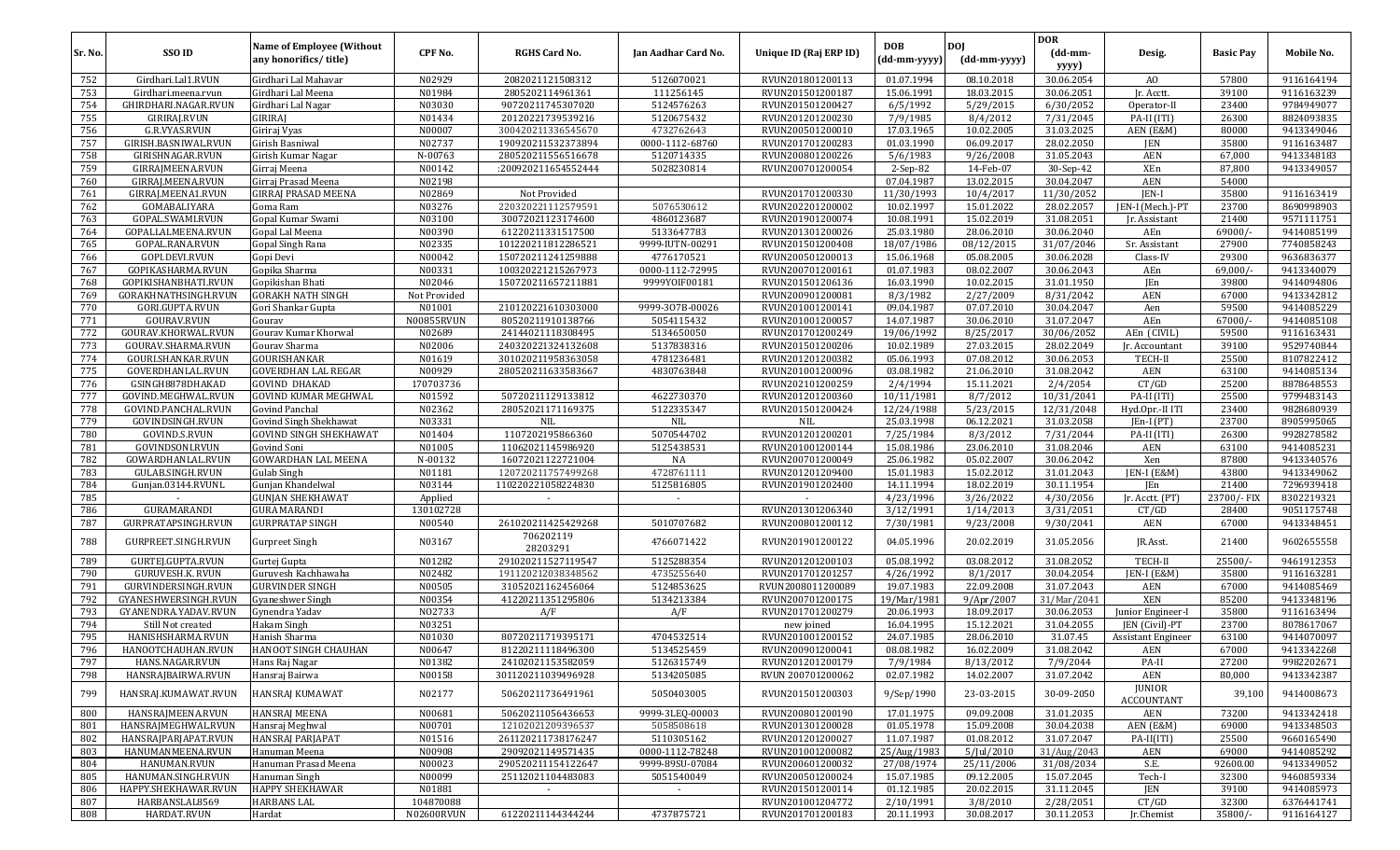| Sr. No.    | SSO ID                                 | Name of Employee (Without<br>any honorifics/title) | CPF No.             | RGHS Card No.       | Jan Aadhar Card No.  | Unique ID (Raj ERP ID) | <b>DOB</b><br>(dd-mm-yyyy) | DOJ<br>(dd-mm-yyyy)      | <b>DOR</b><br>(dd-mm-  | Desig.              | <b>Basic Pay</b> | Mobile No.               |
|------------|----------------------------------------|----------------------------------------------------|---------------------|---------------------|----------------------|------------------------|----------------------------|--------------------------|------------------------|---------------------|------------------|--------------------------|
|            |                                        |                                                    |                     |                     |                      |                        |                            |                          | yyyy)                  |                     |                  |                          |
| 809<br>810 | HARDEEPKAUR.RVUN<br>HS938950           | Hardeep Kaur<br>HARENDRA SINGH                     | N01669<br>120610510 |                     |                      |                        | 02.10.1989<br>6/5/1975     | 22.06.2013<br>29.12.2020 | 30/10/2049<br>6/5/2035 | AEn<br>CT/GD        | 63100/<br>29300  | 9414085142<br>8474874373 |
| 811        | HARENDRASHU678                         | HARENDRA KUMAR RAI                                 | 130400611           |                     |                      | RVUN202001200397       | 8/27/1985                  | 1/12/2013                | 31.08.2045             | CONSTABLE           | 28400            | 9079081867               |
| 812        | HARI.SHANKAR.RVUN                      | Hari Shankar Bhati                                 | N00068              | 150920211555205985  | 4732780021           | RVUN200501200389       | 01.01.1985                 | 12.12.2005               | 31.12.2045             | Tech-I (ITI)        | 31400            | 9462363289               |
| 813        | HARISHANKAR05.RVUN                     | HARI SHANKAR RAJORA                                | N00751              | 17052021826124481   | 5048541825           | RVUN200801200216       | 20/11/1983                 | 19/09/2008               | 31/11/2043             | Assistant enginner  | 69000            | 9413348176               |
| 814        | HARIKISHAN.B.RVUN                      | Harikishan Bairwa                                  | N02533              | 29052021850147297   | 4702888176           | RVUN201701200116       | 15.07.1992                 | 23.08.2017               | 31.07.2052             | Jen                 | 35800            | 9116163547               |
| 815        | HARIOMAVASTHI.RRVUN                    | <b>HARIOM AVASTHI</b>                              | N00545              | 061220212356545030  | 5134217562           | RVUN20081200001        | 5/29/1974                  | 4/15/2008                | 5/31/2034              | JDP                 | 87300            | 9413349873               |
| 816        | HARIRAJ.RANAWAT.RVUN                   | Hariraj Singh Ranawat                              | N01832              | 280520211734534263  | 5041076183           | RVUN201501200077       | 16.08.1991                 | 16.02.2015               | 31.08.2051             | JEn                 | 39100            | 9413341724               |
| 817        | HARISH.CHOUHAN.RVUN                    | Harish Chauhan                                     | N02344              | 280120221018202851  | 4750235225           | RVUN201501200411       | 10.09.1996                 | 08.04.2015               | 30.04.2048             | Elec.-II            | 24100            | 7737801946               |
| 818        | HARISHDONODIA.RVUN                     | Harish Danodia                                     | N00392RVUN          | 29052021103497956   | 5048001288           | RVUN200701200190       | 01.07.1978                 | 07.05.2007               | 30.06.2038             | Chemist             | 71100/           | 9413342703               |
| 819        | HARISH.MAHAWAR.RVUN                    | Harish Kr. Mahawar                                 | N01980              | 270720211512324222  | 5126745139           | RVUN201501200054       | 11.12.1988                 | 16.05.2015               | 31.12.2048             | Ir. Accountant      | 39100            | 9116163206               |
| 820        | HARISH.KUMAR.RVUN                      | <b>HARISH KUMAR</b>                                | No1360              | 20620211113532574   | 4885167607           | RVUN201201200161       | 11.09.1992                 | 30.07.2012               | 30.09.2052             | Stenographer        | 34800/           | 8764272316               |
| 821        | HARISH.SHARMA.RVUN                     | Harish Kumar Sharma                                | N01784              | 270320221433233722  | 9999-UQP4-00023      | RVUN201401200027       | 30.12.1978                 | 04.08.2014               | 31.12.2038             | Senior<br>Assistant | 27100            | 9352616891               |
| 822        | HARISHUDENIYA.RVUN                     | Harish Kumar Udeniya                               | N00520              | 210820211927338284  | 5034021883           | RVUN200801200098       | 25.02.1985                 | 03.09.2008               | 28.02.2045             | Chemist             | 67000            | 9413349080               |
| 823        | HARISHMEENA.RVUN                       | Harish Meena                                       | N00358              | 80320221733554475   | 5044330720           | RVUN201201200037       | 09.07.1982                 | 12.02.2007               | 31.07.2042             | XEn                 | 87,800/          | 9413342368               |
| 824        | HARJINDER.SINGH.RVUN                   | <b>HARJINDER SINGH</b>                             | N02579              | 30320221256512200   | 4761121145           | RVUN201701200162       | 15/08/1991                 | 4/9/2017                 | 31/08/2051             | JEN                 | 35800            | 9116163596               |
| 825        | HARJIT3137373                          | <b>HARJIT SINGH</b>                                | 094610578           |                     |                      | RVUN200901200960       | 10/1/1990                  | 7/5/2009                 | 10/31/2050             | CT/GD               | 33300            | 8320514340               |
| 826        | HARKESH.BAIRWA.RVUN                    | <b>HARKESH BAIRWA</b>                              | C75882              | 2511202117353683    | 5127643676           | RVUN200301200050       | 15.07.1976                 | 20.05.2003               | 31.07.2039             | TECH-I              | 34300            | 9461555804               |
| 827        | HARMEET.KAUR.RVUN                      | Harmit Kaur                                        | N02202              | 231120211633397505  | 5066528052           | RVUN201501200320       | 30/05/1980                 | 25/05/2015               | 31/05/2040             | Tech-II             | 23400            | 8952974950               |
| 828        | HARPAT.RAM.RVUN                        | <b>HARPAT RAM</b>                                  | N01515              | 26112021714119217   |                      | RVUN201201200304       | 01.01.1985                 | 09.08.2012               | 31.01.2045             | TECH-III            | 24300            | 8696007944               |
| 829        | HARPREET.KAUR.RVUN                     | <b>HARPREET KAUR</b>                               | N01567              |                     | 9999-QVAP-00150      | RVUN20120120038        | 7/5/1992                   | 4/8/2012                 | 31/05/2052             | TECH-II             | 25500            | 95492-54666              |
| 830        | HARSH.MALAV.RVUN                       | <b>HARSH MALAV</b>                                 | N02815              | 21122021125169735   | 5134603881           | RVUN201701200304       | 6/12/1994                  | 8/23/2017                | 6/30/2054              | JEN-I               | 35800            | 9116163409               |
| 831        | HARSHITSANADHYA.RVUN                   | HARSHIT SANADHYA                                   | N02943              | 31052021414505340   | 4866404288           | RVUN201801200127       | 25.09.1991                 | 04.10.2018               | 30.09.2051             | Jr.Chemist          | 34800            | 9116164296               |
| 832        | HARSHITA.PANWAR.RVUN                   | HARSHITA PANWAR                                    | N03026              |                     | Applied In Process   | RVUN201801200202       | 6/4/1992                   | 1/24/2018                | 6/30/2052              | JEN-I               | 35800            | 9116164174               |
| 833        | HARSHITA.SHARMA.RVUN                   | HARSHITA SHARMA                                    | N02406              | 300520 211357 06885 | 5122604880           | RVUN201701200031       | 12.05.1994                 | 23.08.2017               | 31.05.2054             | JEN                 | 35800            | 9116163305               |
| 834        | HARSHWARDHAN.RVUN                      | Harshwardhan                                       | N00765              | 100620211756446193  | 5125207476           | RVUN200801200227       | 16.10.1979                 | 15.09.2008               | 31.10.2039             | <b>AEN</b>          | 67000            | 9413348281               |
| 835        | HARVINDERSINGH.RVUN                    | HARVINDER SINGH GROVER                             | N00627              | 300520212358354227  | 5122565048           | RVUN200801200170       | 02.05.1979                 | 22.09.2008               | 31.05.2039             | AEN                 | 67000            | 9413340586               |
| 836        | HASAN.KHAN.RVUN                        | Hasan khan                                         | N00915              | 11122021143223387   | 9999-J09y-00161      | RVUN200901200103       | 1/10/1986                  | 22/08/2009               | 31.01.2046             | Hel-I               | 23600            | 7688872345               |
| 837        | HEENA.RVUN                             | <b>HEENA</b>                                       | N02510              |                     | <b>Under Process</b> | RVUN201701200093       | 23.09.1992                 | 19.08.2017               | 30.09.2052             | JEN                 | 35800            | 9116163523               |
| 838        | HIRAMAN.RVUN                           | Heeraman Prajapati                                 | N00293              | 170620211320182493  | 5125642808           | RVUN200601200067       | 01.02.1974                 | 20.12.2006               | 01.02.2034             | AEN (E&M)           | 71100            | 9413340072               |
| 839        | PHELONDE80                             | HELONDE PRAKASH RAMDAS                             | 120106682           |                     |                      |                        | 6/18/1990                  | 4/16/2012                | 30.06.2050             | CONSTABLE           | 29300            | 9650434406               |
| 840        | HEMANTKHADARIA.RVUN                    | Hemant Khadaria                                    | N00849RVUN          | 280520211010163341  | 5038485514           | RVUN201001200054       | 22.08.1987                 | 08.07.2010               | 31.08.2047             | AEn                 | $69000/-$        | 9414085104               |
| 841        | HEMANT.KUMAR.RVUN                      | <b>HEMANT KUMAR</b>                                | N00090              | 221120211012247216  | 5131818125           | RVUN200601200035       | 04.08.1978                 | 05.06.2006               | 31.08.2038             | PA-I                | 32300            | 9829478947               |
| 842        | HEMANT.KUMAR1.RVUN                     | Hemant Kumar Bansiwal                              | N02932              | 2062021120542408    | 4733385568           | RVUN201801200117       | 03.02.1994                 | 09.10.2018               | 28.02.2054             | Jr. Acctt.          | 34800            | 7690071217               |
| 843        |                                        | HEMANT KUMAR MEENA                                 | N03447              |                     |                      |                        | 16.08.1994                 | 07.01.2022               | 31.08.2054             | JEN(PT)             | 23700 (FIXED)    | 8690998712               |
| 844        | HEMANT.NAGAR.RVUN                      | HEMANT KUMAR NAGAR                                 | N02071              | 291120211136352999  | 4577063353           | RVUN201501200227       | 12.08.1991                 | 18.02.2015               | 12.08.2051             | JEN                 | 39100            | 9414072957               |
| 845        | HEMANTKUMAR.RVUN                       | Hemant Kumar Prajapati                             | N00734              | 2102021 127581880   | 4744745034           | RVUN200801200029       | 10/0ct/1982                | 15/Sep/2008              | 31/0ct/2042            | AEN                 | 67000            | 9414087183               |
| 846        |                                        | HEMANT KUMAR RANKAWAT                              | <b>NOT ALLOTED</b>  | UNDER PROCESS       | <b>UNDER PROCESS</b> | NOT ALLOTED            | 01.08.1989                 | 23.03.2022               | 31.07.2049             | JR. ACCT.           | 23700/-FIX       | 8619542185               |
| 847        | HEMANTVERMA.RVUN                       | HEMANT KUMAR VERMA                                 | N00195              | 251120211454235297  | 5088058469           | RVUN200701200079       | 16.5.1975                  | 07.02.2007               | 30.05.2035             | AEN                 | 77700            | 9413342739               |
| 848        | HEMANT.MAHAWAR.RVUN                    | <b>Hemant Mahawar</b>                              | N02141              | NA                  | NA                   | RVUN201501200039       | 8/25/1988                  | 2/23/2015                | 8/31/2048              | JEN                 | 39100            | 9468870432               |
| 849        | HEMANTNARNOLIYA.RVUN                   | Hemant Narnoliya                                   | N003164             | 230320221046133778  | 5136442008           | RVUN201901200119       | 04-04-1991                 | 21-02-2019               | 30-04-2051             | Ir. Assistant       | 21400            | 9887316770               |
| 850        | HEMANTSANKHLA.RVUN                     | HEMANT SANKHLA                                     | CN00582             | 171120211421188820  | 5118177214           | RVUN200801200024       | 3/10/1979                  | 9/12/2008                | 3/31/2039              | <b>AEN</b>          | 67000/           | 9413342255               |
| 851        | HEMANTSHARMA.RVUN                      | Hemant Sharma                                      | N00468              | 22012022943171364   | 0000111299795        | RVUN200801200070       | 12.03.1986                 | 08.09.2008               | 31.03.2046             | AEN (E&M)           | 67000            | 9413342783               |
| 852        | HEMANT.SINGH.RVUN                      | <b>Hemant Singh</b>                                | $C-01426$           | 107202117-21511641  | 5126028366           | RVUN201201200222       | 29.09.1988                 | 25.07.2012               | 30.09.2048             | PA-II               | 25500            | 9462970077               |
| 853        | HEMANT.SINGH1.RVUN                     | HEMANT SINGH                                       | N01551              | 30112021115683285   | 5134206619           | RVUN201201200329       | 4/7/1980                   | 7/31/2012                | 31-04-2040             | OP-II               | 25500/           | 9414938965               |
| 854        | $\sim$                                 | HEMANT SINGH                                       | N03413              |                     | 4814565258           | $\blacksquare$         | 20.09.1996                 | 11.01.2022               | 30.09.2056             | JEN(PT)             | 23700 (FIXED)    | 8690998824               |
| 855        | HEMANT.CHAUHAN.RVUN                    | Hemant Singh Chauhan                               | N01633              | 311220211735209198  | 5134880277           | RVUN201301200050       | 07.05.84                   | 15.06.13                 | 31.05.2044             | AAO-I               | 61300            | 9772255300               |
| 856        | HEMANTYADAV.RVUN                       | Hemant Singh Yadav                                 | N01045              | 260220222023456546  | 5038207619           | RVUN201101200979       | 22/Nov/1986                | $7/$ Jan $/2011$         | 30/Nov/2046            | AEN                 | 57800            | 9414085281               |
| 857        | HTY11295                               | Hemant Yadav                                       | N03296              |                     |                      | RVUN202101200144       | 11/Dec/1995                | 1/Dec/2021               | 31/Dec/2055            | AEN (PT)            | 39300            | 8905994503               |
| 858        | HEMENDRA.NATH.RVUN                     | <b>HEMENDRA NATH</b>                               | N00910              | 71220211349537308   | 0000-1112-95364      | RVUN201501200049       | 20.08.1984                 | 09.07.2010               | 31.08.2044             | JEN                 | 44000            | 9414085289               |
| 859        | HEMENDRA.P.RVUN                        | HEMENDRA PANCHAL                                   | N01748              | 251120212051216513  | 5033152108           | RVUN201301200123       | 15.07.1989                 | 02.07.2013               | 31.07.2049             | PA-II               | 24800            | 9672776660               |
| 860        | HCHONGLOI2020                          | HEMKHOCHON CHONGLOI                                | 160202672           |                     |                      |                        | 4/4/1991                   | 10/22/2016               | 30.04.2051             | SI/EXE              | 41100            | 8082886749               |
| 861        | HEMLATA08.RVUN                         | HEMLATA                                            | N01761              | 241220211115312761  | 5134574323           | RVUN201301200133       | 01/08/1989                 | 19/06/2013               | 21/07/2049             | AEN (Civil)         | $67000/-$        | 9414085279               |
| 862        | HEMLATA.TARA.RVUN                      | Hemlata Atal                                       | N02937              | 2122021226378496    | 5131864870           | RVUN201801200121       | 08.08.1994                 | 11.10.2018               | 31.08.2054             | Jr. Accountant      | 34800            | 9116164232               |
| 863        | HEMLATA.MAHAWAR.RVUN   HEMLATA MAHAWAR |                                                    | N01130              | 280620212110333771  | 4857102021           | RVUN201101200073       | 17/10/1984                 | 15/07/2011               | 31/10/2044             | AAO-II              | 45100            | 9116163262               |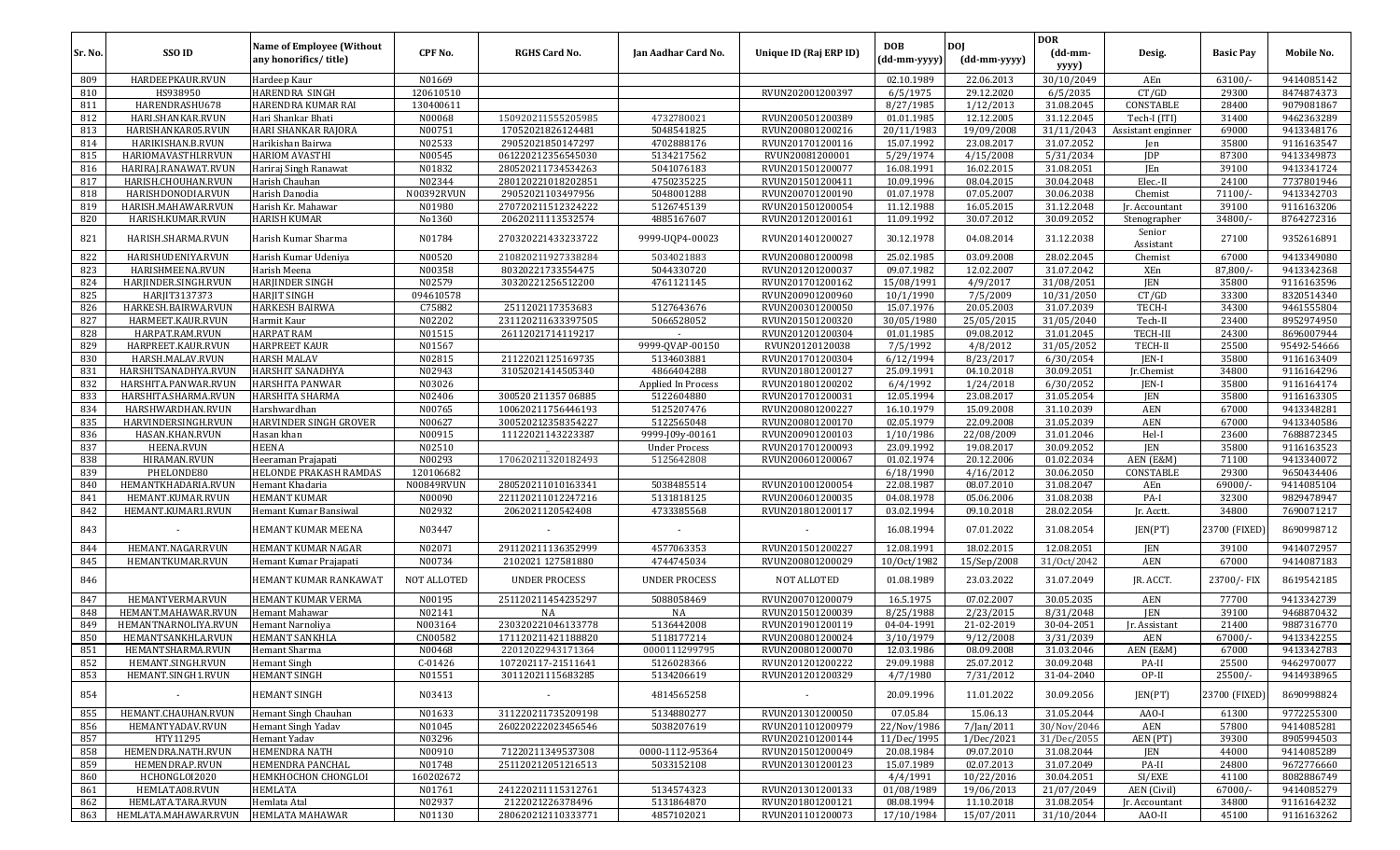| Sr. No.    | SSO ID                                    | <b>Name of Employee (Without</b><br>any honorifics/title) | CPF No.            | <b>RGHS Card No.</b>                       | Jan Aadhar Card No.         | Unique ID (Raj ERP ID)               | <b>DOB</b><br>(dd-mm-yyyy) | <b>DOI</b><br>(dd-mm-yyyy) | <b>DOR</b><br>$(dd{\text{-}\mathbf{mm}}$ | Desig.                    | <b>Basic Pay</b> | Mobile No.                |
|------------|-------------------------------------------|-----------------------------------------------------------|--------------------|--------------------------------------------|-----------------------------|--------------------------------------|----------------------------|----------------------------|------------------------------------------|---------------------------|------------------|---------------------------|
|            |                                           |                                                           |                    |                                            |                             |                                      |                            |                            | yyyy)                                    |                           |                  |                           |
| 864        | HEMLATA.RVUN                              | Hemlata Prajapati                                         | N00608             | 61220211637581672                          | 5133420463                  | RVUN200801200159                     | 11.10.1982                 | 15.09.2008                 | 31.10.2042                               | AEN                       | 67000            | 9413313704                |
| 865        | HEMRAJ.MALAV.RVUN                         | <b>HEMRAJ MALAV</b>                                       | N01514             | 310520211241219499                         | 5083161726                  | RVUN201201200303                     | 10.09.1985                 | 27.07.2012                 | 30.09.2045                               | PA-I                      | 29600            | 9783981272                |
| 866        | H.PRAJAPATI.RVUN                          | Hemraj Prajapati                                          | N00037             | 4012022225933514                           | 5135218869                  | RVUN200501200011                     | 6/1/1978                   | 6/18/2005                  | 5/31/2038                                | Sr.Asstt.                 | 36400            | 7627046703                |
| 867        | HEMRAJ.REGAR.RVUN                         | Hemraj Regar                                              | N02159             | 6012022121595215                           | 4621506715                  | RVUN201501200291                     | 17.05.86.                  | 28.05.15.                  | 31.05.2046                               | Technician-II(ITI)        | 23400            | 9660540393                |
| 868        | HEMRAJ.SUMAN.RVUN                         | Hemraj Suman                                              | N02848<br>N00809   | 240920211222284571                         | :5126281277                 | RVUN201701200324                     | 14.04.1992                 | 04.09.2017<br>17.01.2008   | 30.04.2052<br>30.04.2036                 | Class-IV<br>AEN           | 19000<br>67000   | 9680104385<br>9413348447  |
| 869<br>870 | HEMRAJSUMAN.RVUN<br>HEMRAJMEENA.RVUN      | Hemraj Suman<br>HemrajMeena                               |                    | 240920211216293949<br>280520211721234461   | 5128785689                  | RVUN200801200241<br>RVUN200801200065 | 22.04.1976<br>17.08.1983   | 15.09.2008                 | 31.08.2043                               | AEn (MM)                  | 73200/-          | 9413348469                |
| 871        | heraj.ram44                               | Heraj Ram                                                 | N03250             | 310520211845482635                         | 4580753069                  | Not linked                           | 11.07.1993                 | 13.12.2021                 | 31.07.2053                               | Jr. Chemist-PT            | 23700            | 8905995060                |
| 872        | SINGHHIDAM83                              | <b>HIDAM SURIIT SINGH</b>                                 | 130618663          |                                            |                             |                                      | 1/3/1994                   | 10/28/2013                 | 31.01.2054                               | CONSTABLE                 | 28400            | 7217781596                |
| 873        | KUMARHIMACHAL028                          | <b>HIMACHAL KUMAR</b>                                     | 104612767          |                                            |                             |                                      | 1/1/1989                   | 8/23/2010                  | 31.01.2049                               | CONSTABLE                 | 32300            | 7987482782                |
| 874        |                                           | Himanshu Besala                                           | N03234             | NA                                         | NA                          |                                      | 04.08.1996                 | 21.12.2021                 | 31.12.2056                               | JEN (Civil)               | 23700            |                           |
| 875        | HIMANSHU.B.RVUN                           | Himanshu Bhatnagar                                        | N00357             | 160720211658568278                         | 5125770005                  | RVUN200701200177                     | 12/09/1988                 | 1/11/2007                  | 30/09/2048                               | $H/O-I$ (ITI)             | 31400            | 9783253942                |
| 876        | Himanshu.dudi.rvun                        | Himanshu Dudi                                             | N03168             | 301020211830114488                         | 5131860784                  | RVUN201901200123                     | 28.02.95                   | 18.02.19                   | 28.02.55                                 | Jr. Asstt.                | 21400            | 8058188132                |
| 877        | NA                                        | Himanshu Gautam                                           | N02487             | NA                                         | NA                          | NA                                   | NA                         | NA                         | NA                                       | AEn.                      | NA               | NA                        |
| 878        | HIMANSHU.JOSHI.RVUN                       | Himanshu Joshi                                            | N01928             | 201120211910288574                         | 5133118181                  | RVUN201501200146                     | 26.11.1991                 | 12.02.2015                 | 30.11.2051                               | JEn-I                     | 39100            | 9414008528                |
| 879        | PALIWALHIMANSHU530                        | Himanshu Paliwal                                          | N03267             | Not Available                              | Not Available               | Not Available                        | 07/07/1997                 | 08/12/2021                 | 31/07/2057                               | JEN- (Civil) - PT         | 23700 (Fixed)    | 9460972149                |
| 880        | HIMANSHU.RVUN                             | Himanshu Prajapati                                        | N02629             | 191020211948311464                         | 5133147876                  | RVUN201701200362                     | 16.05.1995                 | 08.02.2017                 | 31.05.2055                               | AEN                       | 61300            | 7023229989                |
| 881        | HIMANSHU.S.RVUN                           | Himanshu Saraswat                                         | N02445             | 11032022138318600                          | 9999-89SU-20826             | RVUN201701200070                     | 12/3/1993                  | 9/1/2017                   | 12/31/2053                               | AEN                       | 57800            | 9116163355                |
| 882        | HIMANSHUSHUKLA.RVUN                       | Himanshu Shukla                                           | N00878             | 240120221539509915                         | 5136143789                  | RVUN201001200069                     | 21.06.1985                 | 07.07.2010                 | 30.06.2045                               | AEN                       | 65000            | 9414005083                |
| 883        | HIMANSHUBOLIA.RVUN                        | Himashu Bolia                                             | N00947             | 23112021168375709                          | 5133422316                  | RVUN201001200106                     | 20.09.1983                 | 22.06.2010                 | 30.06.2043                               | AEN                       | 65000/           | 9414085253                |
| 884        | HIMMATSINGH.RVUN                          | <b>Himmat Singh</b>                                       | N00416             | 280520211430225903                         | 5116031748                  | RVUN200701200201                     | 11.07.1973                 | 07.05.2007                 | 31.07.2033                               | XEn                       | 85200            | 9413340382                |
| 885        | HITENDRA.ARYA.RVUN                        | Hitendra Arya                                             | N02602RVUN         | 100120221542571412                         | 9999-31LJ-00044             | RVUN201701200185                     | 25.08.1993                 | 04.09.2017                 | 31.08.2053                               | Jr.Chemist                | 35800/           | 9116164129                |
| 886        | HITESH.JINDAL.RVUN                        | Hitesh Jindal                                             | N03125             | 201120211529267230                         |                             | RVUN201901200097                     | 7/Sep/1988                 | 22/Feb/2019                | 30/Sep/2048                              | Stenographer              | 34800            | 9358777036                |
| 887        | HITESH.SONI.RVUN                          | Hitesh Kr. Soni                                           | N01986             | 10720211744501263                          | 5126176474                  | RVUN201501200189                     | 08.10.1988                 | 30.03.2015                 | 30.10.2048                               | Jr. Accountant            | 39100            | 9116163205                |
| 888        | HITESH.MALAV.RVUN                         | Hitesh Kumar Malav                                        | N01755             |                                            |                             | RVUN201301200129                     | 22.02.1991                 | 04.07.2013                 | 28.02.2051                               | PA-II (ITI) $(U/s)$       | 15424            | 9571961792                |
| 889        | HITESHSHAKYA.RVUN                         | HITESH KUMAR SHAKYA                                       | N00005             | 29052021124395517                          | 5124877107                  | RVUN200601200025                     | 03.10.1980                 | 23.11.2006                 | 31.10.2040                               | AEN                       | 71100            | 9413342176                |
| 890        | HITESH.KUMAWAT.RVUN                       | Hitesh Kumawat                                            | N00928             | 80620211019522653                          | 4853262035                  | RVUN201001200095                     | 10.04.86                   | 18.06.10                   | 30.04.46                                 | AEn.                      | 59500            | 9414085129                |
| 891        | HITESH.MEENA.RVUN                         | HITESH MEENA                                              | N02817             | 50220222021-242030                         | 4701317603                  | RVUN201701200306                     | 10/4/1988                  | 8/24/2017                  | 10/31/2048                               | JEn                       | 35800            | 9116163421/941<br>3885988 |
| 892        | HITESH.MEENA1.RVUN                        | <b>HITESH MEENA</b>                                       | N02888             | 2103202219729                              | 5071826282                  | RVUN201801200086                     | 16.08.1990                 | 11.10.2018                 | 31.08.2050                               | APO                       | 38900            | 9116164225                |
| 893        | HITESH.SHARMA.RVUN                        | <b>HITESH SHARMA</b>                                      | N00794             | 300520211212279423                         | 5123158644                  | RVUN201001200038                     | 23.08.1987                 | 01.02.2010                 | 31.08.2047                               | <b>SENIOR ASSTT</b>       | 31400            | 9414019478                |
| 894        | <b>SINGHHKO</b>                           | HITESHWAR KUMAR SINGH                                     | 064480280          |                                            |                             | RVUN200601200436                     | 7/28/1984                  | 3/18/2006                  | 7/31/2044                                | CT/GD                     | 36400            | 9462489584                |
| 895        | HOMESHWAR.RVUN                            | <b>HOMESHWAR MEENA</b>                                    | N02208             | 29112021154054789                          | 5127618173                  | RVUN201501200325                     | 6/7/1989                   | 5/30/2015                  | 6/30/2049                                | PA-II (ITI)               | 23400            | 8003687848                |
| 896        | HOSHIYAR.KHAN.RVUN                        | HOSHIYAR ALI KHAN                                         | N01287             | 190820211925236818                         | 5128652528                  | RVUN201201200106                     | 31.10.1990                 | 03.08.2012                 | 31.10.2050                               | TECH-II                   | 25500            | 8058930390                |
| 897        | HOSHIYARSINGH.RVUN                        | Hoshiyar Singh                                            | <b>N00243 RVUN</b> | 261120212222467888                         | 0000-1112-94303             | RVUN200701200113                     | 01.05.1978                 | 14.02.2007                 | 30.04.2038                               | <b>Executive Engineer</b> | 87800+DA         | 9413342257                |
| 898        | HUKAMCHANDGUPTA.RVUN                      | Hukam Chand Gupta                                         | N00499             | 90620212212175564                          | 5125880331                  | RVUN200801200085                     | 10.03.1979                 | 15.09.2008                 | 31.03.2039                               | Assistant Engineer        | $67000/-$        | 9413342167                |
| 899        | HUKAMI.CHAND.RVUN                         | <b>HUKMI CHAND</b>                                        | N01312             | 190620211955478783                         | 5116075806                  | RVUN201201200120                     | 26.01.1990                 | 09.08.2012                 | 31.01.2050                               | TECH-II                   | 25500            | 9983084726                |
| 900<br>901 | HUMAKHAN.RVUN<br>IGNATIUSANTHONY.RVUN     | Huma Khan<br>Ignatius Anthony                             | N00740<br>N00805   | 310320221056297000.00<br>26112021175558406 | 5043081068<br>Enrollment ID | RVUN200801200211<br>RVUN200901200098 | 12.09.1985<br>04.12.1980   | 02.09.2008<br>29.06.2009   | 30.09.2045<br>31.12.2040                 | AEN<br>AEN                | 67000<br>67000   | 9413348134<br>9414071112  |
|            |                                           |                                                           |                    |                                            | 000-1112-75062              |                                      |                            |                            |                                          |                           |                  | 9413342358                |
| 902<br>903 | IMRANAHMAD.RVUN<br><b>IMRAN.KHAN.RVUN</b> | Imran Ahmad<br><b>IMRAN KHAN</b>                          | N-00219<br>N02251  | 230820211319522320<br>100720211041513780   | 5130526289<br>4883547872    | RVUN200601200061<br>RVUN201501200355 | 07.04.1974<br>12.07.1988   | 03.12.2006<br>29.05.2015   | 30.04.2034<br>31.07.2048                 | Chemist<br>PA-II          | 71000<br>23400   | 9928482212                |
| 904        | Indira.c.rvun                             | Indira Choudhary                                          | N01187             | 50620212229315522                          | 5124852414                  | RVUN201201200046                     | 01.08.88                   | 14.03.12                   | 31.07.48                                 | <b>JEN-I</b>              | 43800            | 9413349069                |
| 905        | NA                                        | Indra Singh Jatav                                         | N00591             | 3062021186387322                           | NA                          | RVUN200801200149                     | 15.02.1975                 | 05.09.2008                 | 28.02.2035                               | AEn.                      | 67000            | 9413342258                |
| 906        | INDRAJEET.SINGH.RVUN                      | <b>Indrajeet Singh</b>                                    | N02428             | 150320221735449378                         | 5137074617                  | RVUN201701200053                     | 25/Jan/1991                | 30/Aug/2017                | 31/Jan/2051                              | <b>IEN-I</b>              | 35800            | 9116163331                |
| 907        | <b>IMANIALOK</b>                          | <b>INDRAMANI ALOK</b>                                     | 180206719          |                                            |                             | RVUN201801204471                     | 1/18/1994                  | 1/12/2018                  | 1/31/2054                                | SI/EXE                    | 38700            | 9708119524                |
| 908        | INDU.BALA.RVUN                            | Indu Bala                                                 | N01153             | 300720211211267456                         | 4841774535                  | RVUN201101200092                     | 06.06.1980                 | 21.11.20211                | 30.06.20240                              | Sr. Assistant             | 31400            | 9460024311                |
| 909        | iram.RVUN                                 | Iram                                                      | N01483             | :24112021166482312                         | 5137537509                  | RVUN201201200276                     | 17-Jun-87                  | 13-Aug-12                  | 30-Jun-47                                | PA-II                     | 25,500           | 9602336370                |
| 910        | ISHARAMBSUTHAR.RVUN                       | Isha Ram B. Suthar                                        | N01002             | 90220221756335963                          | 9999-1ELB-00214             | RVUN201001200142                     | 12.07.1987                 | 02.07.2010                 | 31.07.2047                               | AEN                       | 67000            | 9414085226                |
| 911        | ISHAN.CHAWALA.RVUN                        | Ishan Chawla                                              | N02648             | 220120221241459269                         | 0000-1112-99056             | RVUN201701200209                     | 29/Jul/1993                | $1/$ Sep $/2017$           | 31/Jul/2053                              | JEN-I                     | 35800            | 9116163352                |
| 912        | ISHITA.JAIN.RVUN                          | <b>ISHITA JAIN</b>                                        | N02234             | DUE TO JAN AADHAR (UNDER PROCESS)          |                             | RVUN201501200344                     | 06/05/1989                 | 16/03/2015                 | 31/05/2049                               | JR.ACCTT.                 | 39100            | 7737470711                |
| 913        | ISHVER.VERMA.RVUN                         | Ishver Kumar Verma                                        | N01512             | 261020211356533648                         | 5133162603                  | RVUN201201200301                     | 3/2/1989                   | 7/30/2012                  | 3/2/2049                                 | PA-II                     | 25500            | 9928426601                |
| 914        | ISHWAR.LAL.RVUN                           | Ishwar Lal Katara                                         | N01814             | 270720212013379265                         | 31159365412                 | RVUN201501200064                     | 05/07/1986                 | 19/02/2015                 | 31/07/2046                               | $JEN-I$ $(E&M)$           | 39100            | 9414091829                |
| 915        | ISARAYAL.KHAN.RVUN                        | Israyal Khan                                              | N01513             | 280520211711529207                         | 4762670620                  | RVUN201201200302                     | 01.08.1985                 | 01.08.2012                 | 31.08.2045                               | PA-I                      | 29600            | 9024494372                |
| 916        | J.SINGH.RVUN                              | J.Kuvinder dudi                                           | N01177             | 20022022101001675                          | 5135678206                  | RVUN201201209397                     | 8/3/1988                   | 2/9/2012                   | 8/31/2048                                | JEN                       | 43800            | 9636892474                |
| 917        | JAIPRAKASH.M.RVUN                         | J.P. Mehra                                                | N02147             | 3062021116105110                           | 5052401814                  | RVUN201501206141                     | 21.07.1986                 | 29.04.2015                 | 31.07.2046                               | Jr. Acctt.                | 39100            | 9413349081                |
| 918        | JAGDISH.YADAV.RVUN                        | J.P. Yadav                                                | N02007             | 106202110-58584277                         | 5113768540                  | RVUN201501200207                     | 01.01.1990                 | 16.03.2015                 | 31.12.2049                               | Jr. Acct(Comml.)          | 39100            | 9660009620                |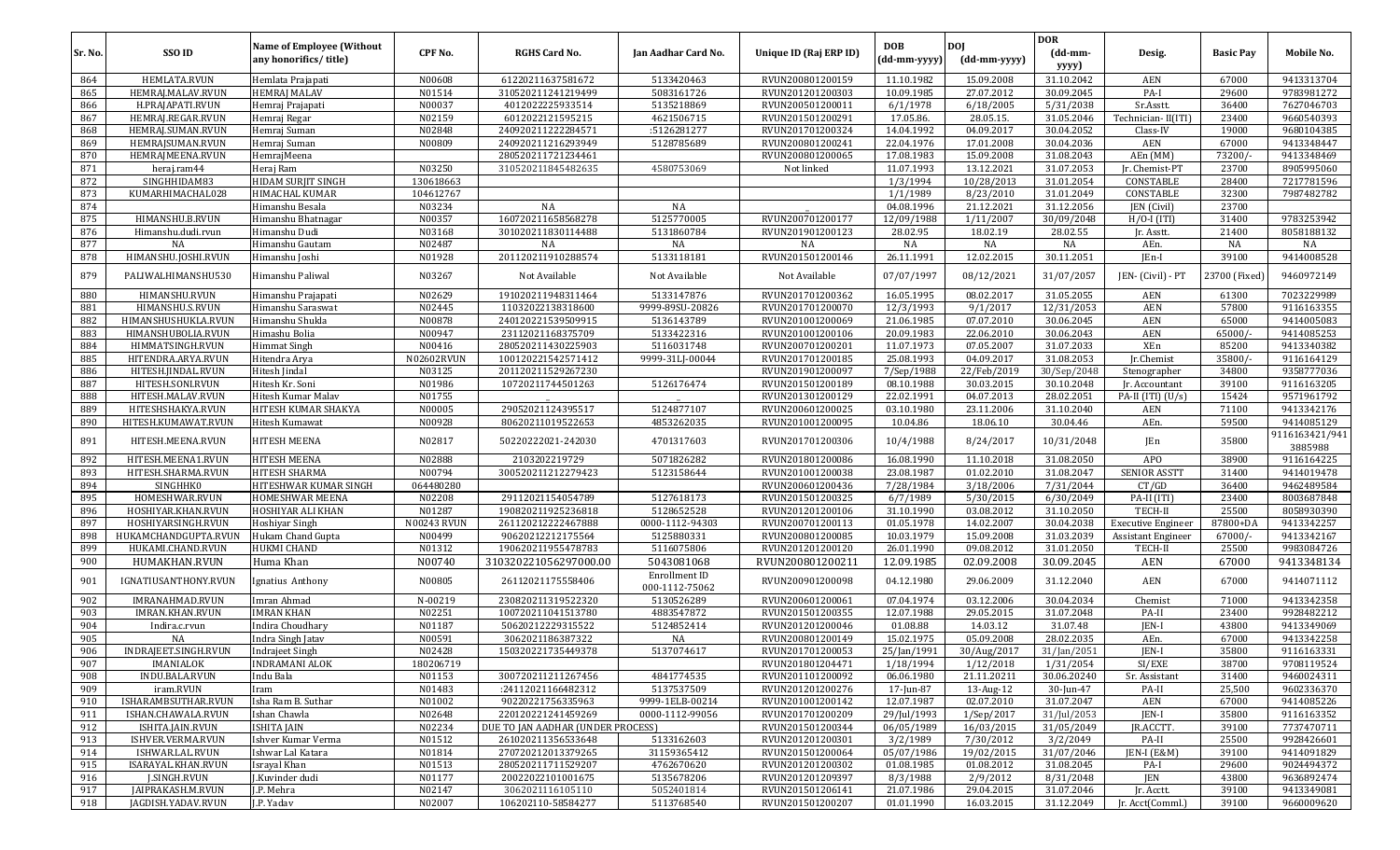|         |                             |                                                           |            |                      |                      |                        |                            |                            | <b>DOR</b>                          |                    |                  |            |
|---------|-----------------------------|-----------------------------------------------------------|------------|----------------------|----------------------|------------------------|----------------------------|----------------------------|-------------------------------------|--------------------|------------------|------------|
| Sr. No. | SSO ID                      | <b>Name of Employee (Without</b><br>any honorifics/title) | CPF No.    | <b>RGHS Card No.</b> | Jan Aadhar Card No.  | Unique ID (Raj ERP ID) | <b>DOB</b><br>(dd-mm-yyyy) | <b>DOI</b><br>(dd-mm-yyyy) | $(dd{\text{-}\mathbf{mm}}$<br>yyyy) | Desig.             | <b>Basic Pay</b> | Mobile No. |
| 919     | JABYVARUGHESE.RVUN          | Jaby Varughese                                            | N00745     | 10072021194676670    | 0000-1112-44057      | RVUN200901200077       | 17/01/1984                 | 19/02/2009                 | 31/01/2044                          | AEN                | 67000.00         | 9413348269 |
| 920     | JAGAT.PRASAD.RVUN           | JAGAT PRASAD                                              | N00110     | 3107202116-2401291   | 5118836173           | RVUN200501200031       | 01.09.1980                 | 01.12.2005                 | 31.08.2040                          | TECH-II            | 32300.00         | 9414472370 |
| 921     | JAGDAMBA.TURMI.RVUN         | JAGDAMA                                                   | N00124     | 271120211328128743   | 5128062053           | RVUN200401200040       | 04.07.1983                 | 31.01.2004                 | 30.12.2043                          | MECH-II            | 32300            | 9461517231 |
| 922     | JAGDEVSINGH.RVUN            | Jagdev Singh                                              | N01860     | 241120211542408220   | 5063043646           | RVUN201301200151       | 2/11/1980                  | 7/9/2013                   | 2/29/2040                           | Hyd.Opr.-II ITI    | 24800            | 9414872934 |
| 923     | JAGDEESH.RVUN               | <b>JAGDISH</b>                                            | N01614     | 28052021710112569    | 4744388103           | RVUN201201200377       | 10.08.1992                 | 01.08.2012                 | 31.08.2052                          | TECH-II            | 25500            | 7726041123 |
| 924     | JAGDISH.NAGAR.RVUN          | Jagdish Nagar                                             | N01740     | 1122021223495230     | 4771733200           | RVUN201301200116       | 18.07.1986                 | 18.07.2013                 | 31.07.2046                          | <b>JEN</b>         | 40300            | 9414072610 |
| 925     | JAGDISH .VERMA.RVUN         | JAGDISH VERMA                                             | N02305     | 150820212329551784   | 5127650154           | RVUN201501200391       | 23.12.1987                 | 29.05.2015                 | 31.12.2047                          | $H.O-II$           | 23400            | 9602883372 |
| 926     | JAG.SALVI.RVUN              | Jagmohan Salvi                                            | N02252     | NA                   | 5134308139           | RVUN201501200356       | 3/21/1989                  | 5/29/2015                  | 5/1/2049                            | PA-II              | 23400            | 9928756140 |
| 927     | JAGRITI.GARG.RVUN           | JAGRITI GARG                                              | N03058     | 6122021131622836     | 4857561758           | RVUN201901200032       | 05.09.1991                 | 18.02.2019                 | 30.09.2051                          | JR.ASSTT           | 21400            | 7222858697 |
| 928     |                             | JAI MALVIYA                                               | N03443     |                      | 4828270287           |                        | 01.11.1995                 | 07.01.2022                 | 31.10.2055                          | JEN(PT)            | 23700 (FIXED     | 7973167202 |
| 929     | JAI.PRAKASH.RVUN            | <b>JAI PRAKASH</b>                                        | N01252     | 280520211333565873   | 5060852276           | RVUN201201200016       | 20.12.1985                 | 27.07.2012                 | 31.12.2045                          | $PA-II(ITI)$       | 25500            | 9414978307 |
| 930     | JAI.KATARIYA.RVUN           | JAI PRAKASH KATARIYA                                      | N02268     | 300520211046455878   | 4310368752           | RVUN201501200371       | 4/15/1990                  | 6/1/2015                   | 4/15/2050                           | PA-II (ITI)        | 23400            | 9251844586 |
| 931     | JAIPRAKASHSARAN.RVUN        | Jai Prakash Saran                                         | N02627     | 140320221215149434   | 5133208020           | RVUN201701200363       | 08.09.1992                 | 08.02.2017                 | 30.09.2052                          | <b>AEN</b>         | 61300            | 9116163119 |
| 932     | JAI.RATHOR.RVUN             | Jai Singh Rathor                                          | N00107     | 28052021141411076    | 5014251547           | RVUN200501200028       | 09.09.1983                 | 16.12.2005                 | 30.09.2043                          | PA-I               | 32300            | 7597828572 |
| 933     | JAIBIRPHOGAT07              | JAIBIR                                                    | 074440050  |                      |                      | RVUN202101200270       | 1/22/1985                  | 15.11.2021                 | 1/22/2045                           | CT/GD              | 36400            | 8114913244 |
| 934     | JAIDEEP.OJHA.RVUN           | Jaideep Ojha                                              | N03013     |                      | 9999-825I-00013      | RVUN201801200191       | 05.01.93.                  | 15.10.18.                  | 31.01.2053                          | Jr. Acctt.         | 34800            | 9549541515 |
| 935     | JAI.PARETA.RVUN             | JaiHind Pareta                                            | N00083     | Not Available        | Not Available        | RVUN200901200030       | 20.07.1984                 | 01.03.2006                 | 31.07.2044                          | Operator-I         | 30500            | 9829130473 |
| 936     | JAI.GUPTA.RVUN              | <b>JAIMALA GUPTA</b>                                      | N01525     | 280320221753565145   | 5044630669           | RVUN201201200312       | 15.10.1982                 | 13.08.2012                 | 31.10.2042                          | Operator-II        | 25500            | 9116406020 |
| 937     | JAIPAL.RVUN                 | Jaipal                                                    | N00047     | 19022022104627355    | 5100155152           | RVUN20050120016        | 20.07.1973                 | 09.09.2005                 | 31.07.2033                          | Helper-II          | 29300            | 9667470221 |
| 938     | JAI.PRAKASH1.RVUN           | <b>JAIPRAKASH</b>                                         | NO1695     | 111202185034903      |                      | RVUN201301200089       | 9/7/1988                   | 8/7/2013                   | 31/07/2048                          | PA-II              | 24800            | 941440535  |
| 939     |                             | Jaishri Chopra                                            | N03383     | 5131278882           | Not Available        | Not Available          | 06.01.1992                 | 17.12.2021                 | 31-01-2052                          | Jr. Chemist (PT)   | 23700            | 8739925578 |
| 940     | JALAJ.MEENA.RVUN            | Jalaj Meena                                               | N02960     | 241120212027344333   | 5054507673           | RVUN201801200144       | 12/23/1988                 | 10/4/2018                  | 12/31/1948                          | <b>JEN</b>         | 34800            | 9116164398 |
| 941     | JAMALUDEEN.RVUN             | Jamaludeen                                                | N02158     | 2072021153518216     | 0000-1112-66918      | RVUN201501200290       | 01.07.81                   | 19.05.15.                  | 30.06.2041                          | Technician-II(ITI) | 23400            | 9982155504 |
| 942     | JAMANALAL.MEENA.RVUN        | Jamanalal Meena                                           | N02833     |                      |                      | RVUN201801200076       | 7/Jul/1992                 | 5/Mar/2018                 | 31/Jul/2052                         | Jr. Chemist        | 35800            | 9116164172 |
| 943     | JASHODAGODARA.RVUN          | JASHODA GODARA                                            | N00495     |                      | <b>Under Process</b> | RVUN200801200082       | 17.03.1987                 | 12.08.2008                 | 31.03.2047                          | <b>AEN</b>         | 67000            | 9413340929 |
| 944     | JASPREET.KAUR.RVUN          | Jaspreet Kaur                                             | N01682     | 11220211423574342    | 5134574811           | RVUN201201200386       | 04.02.1994                 | 08.08.2012                 | 31.08.54                            | Technician-II      | 25500            | 9079191032 |
| 945     | JASVEER.PUNIA.RVUN          | Jasveer Punia                                             | N02969RVUN | NA                   | NA                   | RVUN201801200152       | 15.08.1995                 | 09.10.2018                 | 31.08.2055                          | Jr.Chemist         | 34800/           | 9358777004 |
| 946     | JASWANT.SINGH1.RVUN         | <b>JASWANT SINGH</b>                                      | N01344     | 261120211423133185   | 5071043              | RVUN201201200151       | 04.02.1990                 | 31.07.2012                 | 28.02.2050                          | TECH-II            | 25500            | 9460952339 |
| 947     | JASWANT.SINGH2.RVUN         | Jaswant Singh                                             | N02004     | 402202212224896      | 472778578            | RVUN201501200204       | 06/03/1988                 | 27/05/2015                 | 3/31/2048                           | $H/O-II (ITI)$     | 23400            | 9950515667 |
| 948     | JATINDER.KAUR.RVUN          | Jatinder Kaur                                             | N01539     | 31082021122228599    | 5128104860           | RVUN201201200324       | 15.09.1975                 | 16.08.2012                 | 30.09.2035                          | Tech.-II (ITI)     | 25500/           | 9772576226 |
| 949     | JAVED.03140.RVUNL           | Javed Ahmed Khan                                          | N03140     |                      |                      | RVUN201901202396       | 10.10.1995                 | 15.02.2019                 | 31.10.2055                          | STENOGRAPHER       | 34800            | 8058402064 |
| 950     | JAI.NARAYAN.RVUN            | Jay Narayan                                               | N-03121    | 211120211644277816   | 5133123678           | RVUN201901200093       | 03.11.1993                 | 21.02.2019                 | 30.11.2053                          | Jr. Asstt.         | 21400            | 9643903918 |
| 951     | J.P.MEENA.RVUN              | Jay Prakash Meena                                         | N02194     | 21062021913243945    | 5027838555           | RVUN201501200313       | 7/5/1988                   | $\frac{2}{16/2015}$        | 7/31/2048                           | JEN                | 36900            | 9414009603 |
| 952     | JAYANTJAIN318.RVUN          | Jayant Jain                                               | N03284     | 100320221117153156   | 4574155328           | RVUN202101200181       | 27/Dec/2021                | 27/0ct/1998                | 31/0ct/2058                         | JEN-I (PT)         | 23700            | 8690998953 |
| 953     | JAYDEEPYADAV.RVUN           | JAYDEEP SINGH YADAV                                       | N02622     | 300520211546591474   | 5058354839           | RVUN201701200378       | 11/21/1990                 | 2/10/2017                  | 11/30/2050                          | AEN                | 61300            | 9116163126 |
| 954     | JAYESH.SONI.RVUN            | Jayesh Soni                                               | N02072     | 5126683449           | 201020211759502934   | RVUN201501200228       | 30/04/1987                 | 13/02/2015                 | 30/04/2047                          | AEn (C&I)          | 63100            | 9414072865 |
| 955     | JEETRAM.MEENA.RVUN          | Jeet Ram Meena                                            | N02537     | 221120211734333625   | 5133418118           | RVUN201701200120       | 17.04.1989                 | 04.09.2017                 | 30.04.2049                          | JEN                | 35800            | 9116163552 |
| 956     | EETENDRA.SINGH.RVUN         | JEETENDRA SINGH                                           | N01254     | 280520211337307060   | 5125123442           | RVUN201201200018       | 26.08.1982                 | 16.08.2012                 | 31.08.2042                          | PA-II(ITI)         | 25500            | 9414972833 |
| 957     | JEETESH.KUMAR.RVUN          | JEETESH KUMAR                                             | N01359     | 161220211053262000   | <b>APPLIED</b>       | RVUN201201209403       | 11/8/1986                  | 8/17/2012                  | 11/30/2046                          | OP.2ND             | 25500/           | 9462265203 |
| 958     | JEEVNA.RVUN                 | Jeevna                                                    | N02326     | 22112021 163471633   | 4887361379           | RVUN201601200025       | 15.08.1979                 | 27/05/2016 (F/N)           | 31.08.2039                          | Class-IVth         | 20200            | 8107335369 |
| 959     | RJRA201231009354            | <b>JETAL KUMARI</b>                                       | N01484     | NIL                  | NIL                  | RVUN201201200277       | 10.10.1981                 | 13.08.2012                 | 31.10.2041                          | Tech-II            | 25500            | 805844401  |
| 960     | JETHA.RAM.RVUN              | Jetha Ram                                                 | N02031     | 71220211557571510    | 5062645889           | RVUN201501206125       | 01.04.1993                 | 16.05.2015                 | 01.04.2053                          | Tech-II (ITI)      | 23400            | 9829743013 |
| 961     | JHABAR.GARHWAL.RVUN         | Jhabar Singh Garhwal                                      | N02329     | 28052021201485065    | 4785181855           | RVUN201601200027       | 01/07/1993                 | 5/20/2016                  | 6/30/2053                           | $H/O-II (ITI)$     | 22700            | 7737406253 |
| 962     | <b>IHANWARPRAIAPAT.RVUN</b> | <b>HANWAR LAL PRAIAPAT</b>                                | C76088     | 17072021-137407359   | 0000-1112-70243      | RVUN200301200075       | 13.08.1979                 | 14.05.2003                 | 31.08.2039                          | OPERATOR-I         | 33300            | 9667956241 |
| 963     | JIBIKALLACHI007             | <b>JIBIN A</b>                                            | 170821582  |                      |                      |                        | 12/1/1992                  | 6/1/2017                   | 31.12.2052                          | CONSTABLE          | 24500            | 9596208612 |
| 964     | <b>IITENDER.RVUN</b>        | <b>JITENDER</b>                                           | N02544     | 71220211958237100    | 5133784335           | RVUN201701200127       | 07.08.1992                 | 22.08.2017                 | 31.08.2052                          | JEN                | 35800            | 9116163559 |
| 965     | JITENDRA.KUMAR2.RVUN        | <b>JITENDER KR. PUNIYA</b>                                | N02359     |                      | 9999-XIBC-01127      | RVUN201602100034       | 10.07.1993                 | 19.05.2016                 | 31.07.2053                          | PA-II (ITI)        | 22700            | 9672737477 |
| 966     | <b>JITENDER.SINGH.RVUN</b>  | Jitender Singh                                            | N02036     | 310520211630408585   | 4772671566           | RVUN201501206129       | 08.03.1889                 | 25.05.2015                 | 31.03.2049                          | Tech-II (ITI)      | 23400            | 9875000189 |
| 967     | JITENDRA.B.RVUN             | <b>JITENDRA BHARGAVA</b>                                  | N02073     | 70620211031583806    | 9999-HTVN-00357      | RVUN201501200229       | 14.11.1987                 | 12.02.2015                 | 30.11.2047                          | JEN                | 39100            | 9414072937 |
| 968     | JITENDRA.C1.RVUN            | Jitendra Choudhary                                        | N01839     |                      |                      | RVUN201501200083       | 13/May/1991                | 13/Feb/2015                | 31/May/2051                         | JEN-I              | 39100            | 9413343430 |
| 969     | <b>JITENDRA.JATAV.RVUN</b>  | Jitendra Jatav                                            | N02163     | 11112021138261782    | 5125327106           | RVUN201501200040       | 6/15/1989                  | 2/11/2015                  | 6/30/2049                           | JEN                | 39100            | 8233328016 |
| 970     | <b>JITENDRA.SHARMA.RVUN</b> | Jitendra Kr Sharma                                        | N00381     | 1062021148514090     | 5121681608           | RVUN200701200220       | 23.07.1986                 | 16.08.2007                 | 31.07.2046                          | AAO-II             | 50800            | 9414017682 |
| 971     | JITENDRA.MALAV.RVUN         | <b>JITENDRA KR. MALAV</b>                                 | N01369     | 7072021949573429     | 5001478400           | RVUN201201200168       | 10.01.1989                 | 27.07.2012                 | 31.01.2049                          | PA-I               | 29600            | 8003862691 |
| 972     | JITENDRA.KUMAR.RVUN         | Iitendra Kumar                                            | N02795     | 70120221144124572    | 4786617842           | RVUN201801204456       | 16.10.1993                 | 25.01.2018                 | 31.10.2053                          | $ EN-I (E&M)$      | 35800            | 9116164184 |
| 973     | JITENDRA.KUMAR1.RVUN        | Jitendra Kumar                                            | N01482     | 290520211231428926   | 5125531375           | RVUN201201200275       | 01/01/1982                 | 03/08/2012                 | 31/12/2041                          | PA-II              | 26300            | 7742626888 |
| 974     | JITENDRA170611736           | <b>JITENDRA KUMAR</b>                                     | 170611736  |                      |                      | RVUN201701201271       | 4/15/1996                  | 4/4/2017                   | 4/30/2056                           | CT/GD              | 24500            | 7903507268 |
| 975     | JITENDER.GUPTA.RVUN         | JITENDRA KUMAR GUPTA                                      | N01741     | 110120221114465920   | 5136307576           | RVUN201301200117       | 01.08.1990                 | 11.07.2013                 | 31.08.2050                          | JEN                | 40300            | 9414072569 |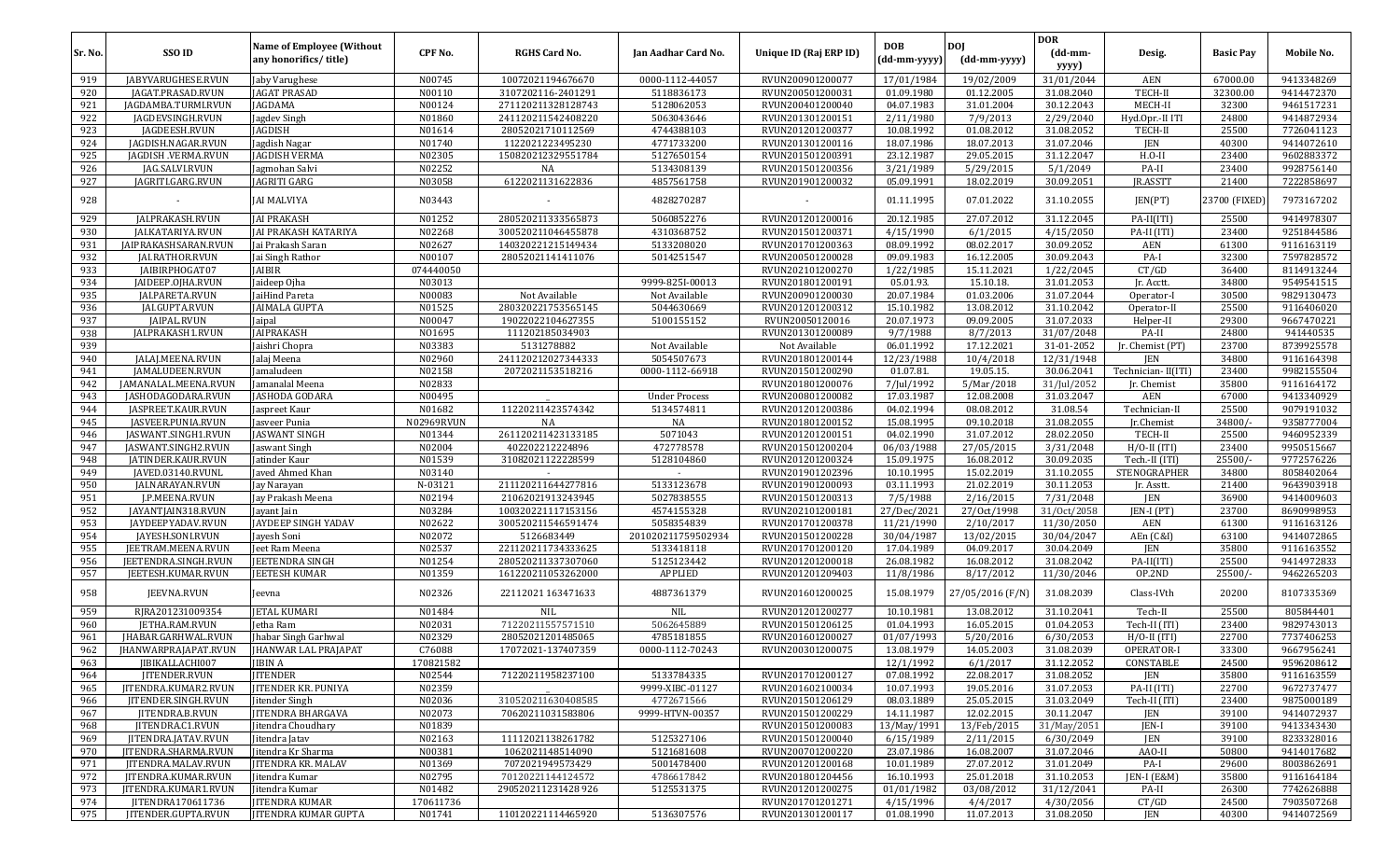|              | SSO ID                                  | <b>Name of Employee (Without</b>   |                  |                                                     |                                  | Unique ID (Raj ERP ID)               | <b>DOB</b>               | <b>DOI</b>                     | <b>DOR</b>              |                            |                    |                          |
|--------------|-----------------------------------------|------------------------------------|------------------|-----------------------------------------------------|----------------------------------|--------------------------------------|--------------------------|--------------------------------|-------------------------|----------------------------|--------------------|--------------------------|
| Sr. No.      |                                         | any honorifics/title)              | CPF No.          | <b>RGHS Card No.</b>                                | Jan Aadhar Card No.              |                                      | (dd-mm-yyyy)             | (dd-mm-yyyy)                   | (dd-mm-<br>yyyy)        | Desig.                     | <b>Basic Pay</b>   | Mobile No.               |
| 976          | JITENDRA.SUMAN.RVUN                     | <b>JITENDRA KUMAR SUMAN</b>        | C-N00092         | 12122021192475102                                   | 5134825049                       | RVUN200401200037                     | 27.08.1985               | 08.01.2004                     | 31.08.2045              | Opr. I                     | 36400              | 9950937293               |
| 977          | JITENDER.YADAV1507                      | itendra Kumar Yadav                | N03274           | 190320221729125575                                  | 4872680047                       | RVUN202201200001                     | 09.03.1996               | 06.01.2022                     | 31.03.2056              | JEN-I (Mech.)-PT           | 23700              | 7014744575               |
| 978          | JITENDRA.YADAV.RVUN                     | ITENDRA KUMAR YADAV                | N03053           | 190720211027162301                                  | 4844741570                       | RVUN201901200027                     | 04.08.1996               | 18.02.2019                     | 31.08.2056              | <b>STENO</b>               | 34800              | 8058333090               |
| 979          | JITENDRAYADAV.RVUN                      | Jitendra Kumar Yadav               | N01148           | 310320221255222000.00                               | 9999-WCY8-00374                  | RVUN200901200114                     | 20.08.1983               | 05.02.2009                     | 31.08.2043              | AEN                        | 67000              | 9413349665               |
| 980          | JITENDRA.MEENA. RVUN                    | <b>ITENDRA MEENA</b>               | N01568           | 191020211 032486507                                 | 5127168665                       | RVUN201201200339                     | 4.8.1990                 | 31.7.2012                      | 31.8.2050               | op-IInd                    | 25500              | 9166737157               |
| 981          | JITENDRAMEGHWAL.RVUN                    | Jitendra Meghwal                   | N00759           | RGHS CARD IN NAME OF WIFE<br>IN SERVICE (RAJ. GOVT) |                                  |                                      |                          |                                |                         |                            |                    |                          |
| 982          | Jitendra.saluja.RVUN                    | itendra saluja                     | N00348           | 20620211252116435                                   | 5050268749                       | RVUN200701100173                     | 15.03.1983               | 29.08.2007                     | 31.08.2043              | AAO-II                     | 50800              | 9414042035               |
| 983          | JITENDRAGAHLOT.RVUN                     | <b>JITENDRA SINGH GAHLOT</b>       | N02490           | 251120212034178203                                  | 5133447649                       | RVUN201701200349                     | 17.04.1995               | 06.02.2017                     | 30.04.2055              | AEN                        | 61300              | 9116163139               |
| 984          | JITENDRA.HADA.RVUN                      | litendra Singh Hada                | N02408           | 28052021 2258482865                                 | 4870525637                       | RVUN201701200033                     | 26/Dec/1993              | 24/Aug/2017                    | 31/Dec/2053             | JEN-I                      | 35800              | 9116163307               |
| 985          | <b>JITENDRA.SUMAN1RVUN</b>              | itendra Suman                      | CN-00093         | NA                                                  | NA                               | RVUN200401200038                     | 27.07.1982               | 08.01.2004                     | 31.07.2042              | Opr-II                     | 31300              | 99286-59014              |
| 986          | <b>JITESHCHAUHAN.RVUN</b>               | itesh Chouhan                      | N00199           | 2411202114564152                                    | 5133438247                       | RVUN200601200059                     | 30.03.81                 | 07.12.06.                      | 31.03.2041              | Chemist                    | 71100              | 9413342704               |
| 987          | JOGENDRA.VERMA.RVUN                     | JOGENDRA KUMAR VERMA               | N01591           | 310520211341135226                                  | 5125206427                       | RVUN201201200359                     | 5/26/1987                | 8/7/2012                       | 5/31/2047               | PA-II (ITI)                | 26300              | 9413445844               |
| 988          | STYA.JOGI33                             | JOGI SATYANANDAM                   | 170816979        |                                                     |                                  |                                      | 5/16/1990                | 6/2/2017                       | 31.05.2050              | CONSTABLE                  | 24500              | 9701925766               |
| 989          | JON.SINGH.RVUN                          | Jon Singh Meena                    | N01927           | 211220211236316747                                  | 4714121665                       | RVUN201501200145                     | 10/Apr/1992              | 11/Feb/2015                    | 30/Apr/2052             | AEN                        | 65000              | 9414008462               |
| 990          | JONESHTAUVER.RVUN                       | <b>ONESH TAUVER</b>                | N00145           | 100220221634376008                                  | 111264947                        | RVUN200701200055                     | 10/20/1972               | 2/7/2007                       | 10/31/2032              | AEN                        | 71100              | 9413349055               |
| 991          | JUBINAENIT.RVUN                         | <b>JUBIN NAHAR</b>                 | N03241           | 210320221649284078                                  | 5085551066                       | RVUN202101200199                     | 01.08.1993               | 01.12.2021                     | 31.07.2053              | ASSISTANT<br>ENGINEER (IT) | 39300 (FIX<br>PAY) | 7014067663               |
| 992          | JUGAL.SAHU.RVUNL                        | JUGAL KISHOR SAHU                  | N01134           | 280520211350222700                                  | 5121654133                       | RVUN201101200076                     | 10.06.1989               | 13.07.2011                     | 30.06.2049              | AAO-II                     | 45100              | 9680229889               |
| 993          | mja                                     | Junaid Akhatar                     | N03349           |                                                     |                                  | RVUN202101200222                     | 05.12.1997               | 28.12.2021                     | 31.12.2057              | JEN (PT)                   | 23700              | 8690998904               |
| 994          | <b>JUTHIKA.DAS.RVUN</b>                 | uthika Das                         | N02639           | 220120221241459269                                  | 5136213189                       | RVUN201701200200                     | 18/Sep/1989              | 4/Sep/2017                     | 30/Sep/2049             | JEN-I                      | 35800              | 9116163384               |
| 995          | JYOTI.AGARWAL.RVUN                      | yoti Agarwal                       | N02309           |                                                     |                                  | RVUN201501200395                     | 30.11.1987               | 19.05.2015                     | 30.11.2047              | TECH                       | 23400/             | 7597733123               |
| 996          | JYOTI.KANWAR.RVUN                       | yoti Kanwar                        | N03004           | 281120212239304135                                  | 4715847649                       | RVUN201801200182                     | 28.06.1995               | 09.10.2018                     | 30.06.2055              | Jr. Actt                   | 34800              | 9116164322               |
| 997          | JYOTI.KOTHIWAL.RVUN                     | yoti Kothiwal                      | N01685           | :251120211639514201                                 | 5133556616                       | RVUN201301200083                     | 05.06.1991               | 08.07.2013                     | 30.06.2051              | JEn-I                      | 40,300             | 9414005389               |
| 998          | <b>JYOTI.KUMARI.RVUN</b>                | yoti Kumari                        | N03091           |                                                     |                                  | RVUN201901200065                     | 01.07.1994               | 22.02.2019                     | 30.06.2054              | JA                         | 24600/             | 7727056674               |
| 999          | JYOTI.MAHENDRA.RVUN                     | Jyoti Mahendra                     | N01168           | 260820211651367537                                  | 5040422244                       | RVUN201201200042                     | 22.09.1988               | 01.02.2012                     | 30.09.2048              | <b>JEN</b>                 | 43800              | 9414085362               |
| 1000         | JYOTI.MEENA.RVUN                        | Jyoti Meena                        | N02314           | 160820211434419501                                  | 5127183883                       | RVUN201501200400                     | 2/1/1991                 | 2/27/2015                      | 1/31/2051               | JEN-I                      | 39100              | 8946954994               |
| 1001         | JYOTI.MEENA1.RVUN                       | JYOTI MEENA                        | N02669           | Not Provided                                        |                                  | RVUN201701200229                     | 12/14/1994               | 8/24/2017                      | 12/31/2054              | JEN-I                      | 35800              | 9116163398               |
| 1002         | JYOTI.PANWAR.RVUN                       | yoti Panwar                        | N01874           | 24112021128347716                                   | 5134284439                       | RVUN201501200108                     | 24.11.1991               | 18.02.2015                     | 30.11.2051              | JEN-I                      | 39100              | 9414087483               |
| 1003         | <b>IYOTI.R.RVUN</b>                     | <b>JYOTI RAJPUROHIT</b>            | N02553           | 241120211533438560                                  |                                  | RVUN201701200136                     | 11.04.1993               | 25.08.2017                     | 30.04.2053              | <b>JEN</b>                 | 35800              | 9116163569               |
| 1004         | JYOTI.SAINI.RVUN                        | Ivoti Saini                        | N02218           | 9122021166524105                                    | 5134527067                       | RVUN201501200332                     | 26.06.1992               | 29.05.2015                     | 30-06.2052              | Opr-II (ITI)               | 23400              | 9694708356               |
| 1005         | JYOTI.VERMA.RVUN                        | yoti Verma                         | N02983           | 140620211238239135                                  | 5125671600                       | RVUN201801200166                     | 08/09/1989               | 12/10/2018                     | 30/09/2049              | APO                        | 38900              | 9116164250               |
| 1006         | JYOTI.YADAV.RVUN                        | yoti Yadav                         | N03135           | N/A                                                 | 5130314881                       | RVUN201901200107                     | 01.09.1996               | 28.02.2019                     | 30.09.2056              | Junior Assistant           | 21,400             | 7740872963               |
| 1007         | JYOTSANAPARMANI.RVUN                    | <b>JYOTSNA PERMANI</b>             | N02385           | 160320221043247249                                  | 5135507689                       | RVUN201701200381                     | 07.06.1993               | 22.02.2017                     | 30.06.2053              | AEN                        | 61300              | 9116163188               |
| 1008         | KRISHANYADAV.RVUN                       | K. K. Yadav                        | N00254           | 280520212027593422                                  | 5125342355<br>5126004848         | RVUN200703200122                     | 11.08.1968               | 06.01.2007                     | 31.08.2028              | AEn                        | 69000/             | 9413342727               |
| 1009         | KRISHAN.CH.RVUN                         | K.k choudhary                      | N01852           | 23062021145302527                                   |                                  | RVUN201501200094                     | 04.06.1989               | 23.03.2015                     | 30.06.2049              | Jr. Accountant             | 39100              | 9116163224<br>9414072834 |
| 1010<br>1011 | KADU.PRAJAPAT.RVUN<br>KAILASHBIRAM.RVUN | Kadu Ram Prajapat<br>Kailash Biram | N02075<br>N00475 | 5063413572<br>3072021 2023442760                    | 280520211836421150<br>5125616060 | RVUN201501200230<br>RVUN200801200075 | 01/01/1990<br>20.05.1976 | 04/02/2015<br>05/09/2008 (F/N) | 31/12/2049<br>5/31/2036 | AEn (C&I)<br>AEN(E&M)      | 63100<br>69000     | 9413348289               |
| 1012         | KAILASH.MEENA.RVUN                      | Kailash Chand Meena                | N01425           | 5053065076                                          | 29052021228545027                | RVUN201201200221                     | 01-01-1985               | 27-07-2012                     | 31-12-2044              | PA-II                      | 25800              | 9887162451               |
| 1013         | KAILASHCHAND.RVUN                       | Kailash Chand Saini                | N00567           |                                                     |                                  | RVUN201601200018                     | 12.08.1984               | 12.09.2008                     | 31.08.44                | Assistant Engineer         | 65000              | 9413342261               |
| 1014         | KAILASHCHANDRA1.RVUN                    | Kailash Chandra Purohit            | N00625           | 17062021221593319                                   | 5120255727                       | RVUN200801200168                     | 01.10.1983               | 15.09.2008                     | 30.09.2043              | AEN                        | 67000              | 9413340593               |
| 1015         | KAILASH.RVUN                            | <b>KAILASH CHOUDHARY</b>           | N02506           | 300520211939283189                                  | 5125165431                       | RVUN201701200424                     | 04/05/1992               | 18/01/2017                     | 31/05/2052              | <b>AEN</b> (Civil)         | $61300/-$          | 9694561223               |
| 1016         | KAJODMALSAINI.RVUN                      | KAJOD MAL SAINI                    | N00573           | 261120211053229464                                  | 5108718269                       | RVUN200801200137                     | 11/9/1983                | 9/24/2008                      | 11/30/2043              | AEN                        | 67000              | 9413342262               |
| 1017         | KALLAMEENA.RVUN                         | <b>KALLA MEENA</b>                 | N02076           | 311020211136228943                                  | 5132858139                       | RVUN201501200231                     | 7/8/1990                 | 2/16/2015                      | 7/31/2050               | AEN                        | 59500              | 9414073431               |
| 1018         | KALLARAMMEENA.RVUN                      | Kalla Ram Meena                    | N01137           | 231120211721537360                                  | 4783256516                       | RVUN201101200078                     | 15/May/1982              | 24/Feb/2011                    | 31/May/2042             | AEN                        | 69000              | 9414085258               |
| 1019         | KALPANA.K.RVUN                          | Kalpana Kachhawaha                 | N00974           | 251120211612147084                                  | 4848825833                       | RVUN201001200124                     | 15.06.1988               | 28.06.2010                     | 30.06.2048              | AEN                        | 57800              | 9414005298               |
| 1020         | KALPANA.TAUNK.RVUN                      | Kalpana Taunk                      | N01063           | 28102021 1028189512                                 | 0000-1112-65352                  | RVUN201001200154                     | 29.08.1986               | 31-12-2010 (F/N)               | 8/31/2046               | AEN(E&M)                   | 57800              | 9414025478               |
| 1021         | KALPANA.YADAV.RVUN                      | Kalpana Yadav                      | N02457           |                                                     |                                  | RVUN201701200081                     | 21/May/1995              | 4/Sep/2017                     | 31/May/2055             | Jr. Chemist                | 34800              | 9116163376               |
| 1022         | KALUSHARMA228                           | <b>KALU RAM</b>                    | 105100056        |                                                     |                                  | RVUN201001204764                     | 3/20/1989                | 3/6/2010                       | 3/31/2049               | CT/GD                      | 32300              | 9167687962               |
| 1023         | KALU.VERMA.RVUN                         | Kalu Ram Verma                     | N00070           | 30112021121278712                                   | 5000103329                       | RVUN200801200036                     | 05.03.82.                | 29.12.05.                      | 31.03.2042              | Technician-I(ITI)          | 31400              | 9461430095               |
| 1024         | KALURAM.RVUN                            | Kaluram                            | N00424           | Not Available                                       | Not Available                    | RVUN200801200046                     | 05/07/1978               | 11/8/2008                      | 31/7/2038               | Class-IVth                 | 26000              | 8952997332               |
| 1025         | KALYANSINGH2466                         | KALYAN SINGH                       | 140403307        |                                                     |                                  | RVUN201401200414                     | 5/24/1992                | 9/1/2014                       | 5/31/2052               | CT/GD                      | 28400              | 8126355932               |
| 1026         | KAMAL.KANT.RVUN                         | Kamal Kant Meena                   | N01853           |                                                     |                                  | RVUN100553323844                     | 26/Feb/1989              | 23/Mar/2015                    | 28/Feb/2049             | Jr. Acctt.                 | 34800              | 9116163227               |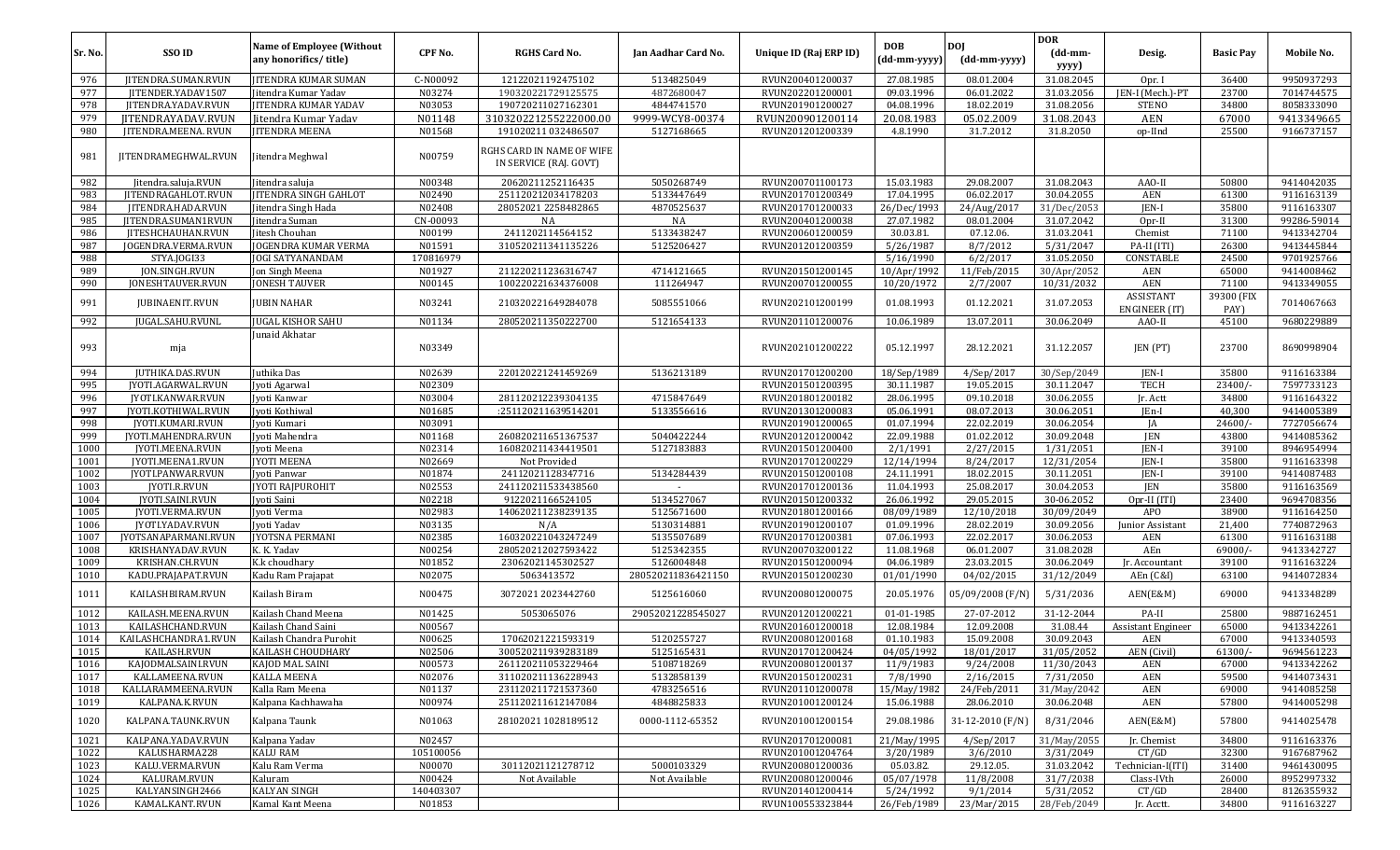|         |                      |                                                           |                   |                       |                     |                        | <b>DOB</b>   | <b>DOI</b>                    | <b>DOR</b>       |                   |                  |            |
|---------|----------------------|-----------------------------------------------------------|-------------------|-----------------------|---------------------|------------------------|--------------|-------------------------------|------------------|-------------------|------------------|------------|
| Sr. No. | SSO ID               | <b>Name of Employee (Without</b><br>any honorifics/title) | CPF No.           | <b>RGHS Card No.</b>  | Jan Aadhar Card No. | Unique ID (Raj ERP ID) | (dd-mm-yyyy) | $(dd{\text{-}}\text{mm-}yyyy$ | (dd-mm-<br>yyyy) | Desig.            | <b>Basic Pay</b> | Mobile No. |
| 1027    | kamal_kasana         | KAMAL KASANA                                              | (Not Alloted Yet) |                       | 4758762062          |                        | 5/5/1995     | 1/4/2022                      | 5/31/2055        | $[En-1 (PT)]$     | 23700            | 8690998641 |
| 1028    | KAMAL.NAGAR.RVUN     | Kamal Kishore Nagar                                       | N02254            | 151020211817128246    |                     | RVUN201501200358       | 4/5/1987     | 6/4/2015                      | 4/5/2047         | PA-II             | 23400            | 9636966349 |
| 1029    | KAMALKUMAR.RVUN      | <b>KAMAL KUMAR</b>                                        | N02871            | 150620211 62226413    | 5124044788          | RVUN201501200426       | 01.7.1984    | 11.3.2015                     | 31.7.2044        | Aen               | 39100            | 9413313272 |
| 1030    | KAMALRAWAT.RVUN      | KAMAL RAWAT                                               | N00961            | 25112021741267855     | 5130043126          | RVUN201001200116       | 14.01.1987   | 03.07.2010                    | 31.01.2047       | <b>AEN</b>        | 65000            | 9414085303 |
| 1031    | KAMALSINGHSAINI.RVUN | Kamal Singh Saini                                         | N00798            | 250120222126253187    |                     | RVUN200801200240       | 3/Nov/1981   | 12/Aug/2008                   | 30/Nov/2041      | <b>AEN</b>        | 67000            | 9413342785 |
| 1032    | KAMALJEET.KAUR.RVUN  | Kamaljeet kaur                                            | N01422            | 240620211330491762    | 5126244643          | RVUN201201200218       | 10.07.1992   | 13.08.2012                    | 10.07.2052       | Tech-II           | 25800            | 9462998401 |
| 1033    | KAMINI.YADAV.RVUN    | Kamini Yadav                                              | N02418            | 70120221236459        | 5135334750          | RVUN201701200043       | 9/Sep/1994   | 26/Aug/2017                   | 30/Sep/2054      | JEN-I             | 35800            | 9116163318 |
| 1034    | KAMLA.DEVI.RVUN      | Kamla                                                     | N01098            | 310520211116487342    | 4875005261          | RVUN201101200977       | 09.09.1977   | 08.07.2011                    | 31.09.2037       | Class-IV          | 23400            | 9166359919 |
| 1035    | KAMLESH.BAIRWA1.RVUN | Kamlesh Bairwa                                            | N03117            | 310120222111215681    | 5132674524          | RVUN201901200089       | 01.07.1992   | 18.02.2019                    | 30.06.2052       | Jr. Asst.         | 21400            | 9660524795 |
| 1036    | kamlesh.rsldc        | Kamlesh Khandelwal                                        | N00629            | 220220221715313316    | 5134157121          | RVUN200801203543       | 27.11.1985   | 24.09.2008                    | 30.11.2045       | AEn               | 67,000/          | 9413342263 |
| 1037    | KAMLESH.KOLI.RVUN    | Kamlesh Koli                                              | C-76084           | 31052021145178057     | 5125548084          | RVUN200301200072       | 27.05.1975   | 16.05.2003                    | 31.07.2035       | PA-I              | 35300            | 9887746989 |
| 1038    | KAMLESH.KUMAR02.RVUN | Kamlesh Kr. Saini                                         | C76270            | 29052021141539492     | 5002231437          | RVUN200301200084       | 26/05/1979   | 15/05/2003                    | 31/05/2039       | Opr.-I            | 34300.00         | 9829844007 |
| 1039    | KAMLESH.KUMAR2.RVUN  | <b>KAMLESH KUMAR</b>                                      | N-02178           | 271120211255102423    | 5133470345          | RVUN201501200304       | 10.07.1991   | 24.02.2015                    | 31.07.2051       | Jen-I             | 39100            | 9414085442 |
| 1040    | KAMLESH.BAIRWA.RVUN  | KAMLESH KUMAR BAIRWA                                      | N02233            | 291020211724475583    | 5026888268          | RVUN201501200343       | 7/5/1993     | 6/26/2015                     | 7/5/2053         | PA-II             | 23400            | 9166387443 |
| 1041    | KAMLESH.MEENA.RVUN   | Kamlesh Kumar Meena                                       | N02022            |                       |                     | RVUN201501200211       | 1/May/1980   | 13/Feb/2015                   | 30/Apr/2040      | <b>AEN</b>        | 59500            | 9414018957 |
| 1042    | Kamlesh.kumar1.rvun  | Kamlesh Kumar Saini                                       | N02934            | 90320221612117329     | 5041200804          | RVUN201801204475       | 05.06.1991   | 11.10.2018                    | 30.06.2051       | Jr. Accountant    | 34800            | 9116164229 |
| 1043    | KAMLESHMEENA.RVUN    | Kamlesh Meena                                             | N01149            | 281120211727541635    | 4801736608          | RVUN201101200089       | 19.08.1987   | 11.02.2011                    | 30.08.2047       | <b>AEN</b>        | 69000            | 9414078318 |
| 1044    | KANA.BIJARNIA.RVUN   | Kana ram Bijarniya                                        | N01903            | 150820212112405469    | 5128686700          | RVUN201501200127       | 1/8/1990     | 16/02/2015                    | 31/07/2050       | <b>IEN-I</b>      | 39100            | 9414085981 |
| 1045    | KANHIYA.HARIJAN.RVUN | Kanhaiya Lal Harijan                                      | N01229            | 18012022152722546     | 5078143701          | RVUN201201200075       | 03.09.1984   | 6/1/2012                      | 9/30/2044        | Helper-I          | 23600            | 9001945510 |
| 1046    | KANHAIYA.LAL.RVUN    | Kanhaiya Lal sharma                                       | N01895            | 22092021132877042     | 5104708334          | RVUN201501200124       | 05.07.1993   | 18.04.2015                    | 7/31/2053        | Ir. Accountant    | 39100            | 9414085879 |
| 1047    | kanhaiyagurjar6.ksg  | Kanhiya Singh Gurjar                                      | N03341            |                       | 4756100513          | RVUN202101200218       | 06-08-1994   | 27-12-2021                    | 31.08.2054       | JEN (PT)          | 23700            | 8690998941 |
| 1048    | KANIKA.RVUN          | Kanika Shakdwipee                                         | N00311            | 9072021 120249357     | 0000-1112-65370     | RVUN200701200148       | 29.09.1975   | 08/02/2007 (F/N)              | 9/30/2035        | AEN(E&M)          | 69000            | 9413348285 |
| 1049    | KANTA.BAI.RVUN       | Kanta Bai                                                 | N01569            | 610202118<br>34286365 | 5115750806          | RVUN199001200041       | 11.11.1993   | 09.08.2012                    | 31.08.2053       | Tech-II           | 25800            | 8094185812 |
| 1050    | KANTAKUMARI.RVUN     | Kanta Kumari                                              | N02253            | 270120221448254384    | 5125207337          | RVUN201501200357       | 12.08.1986   | 03.06.2015                    | 31.08.2046       | Opr-II            | 23400            | 8769108993 |
| 1051    | KANTA.MISHRA.RVUNL   | Kanta Mishra                                              | N00414            | 19112021165221275     | 5134150613          | RVUN200801200245       | 14.06.1985   | 17.03.2008                    | 30.06.2045       | AAO-II            | 49300            | 9414017673 |
| 1052    | KANTA.RANI.RVUN      | Kanta Rani                                                | N02038            | 310520212237418016    | 4717130082          | RVUN201501206130       | 15.08.1993   | 27.05.2015                    | 31.08.2053       | Tech.-II          | 23400            | 9636870112 |
| 1053    | KANTI.DEVI.RVUN      | Kanti Devi                                                | N00094            | 24112021126125638     | 0000-1112-93807     | RVUN200801200042       | 01.10.76.    | 19.12.05                      | 31.10.2036       | Technician-I(ITI) | 31400            | 9414314046 |
| 1054    | KANUPRIYA.K.RVUN     | Kanupriya Kuldeep                                         | NO1825            | 130120221212288935    | 5135581334          | RVUN201501200071       | 29.06.92     | 20.02.15                      | 30.06.2052       | JEN (E&M)         | 38000            | 8947837383 |
| 1055    | KAPEENDRA.RVUN       | KAPEENDRA AGRAWAL                                         | N00881            | 301120211710537528    | 9999-QPYC-00017     | RVUN201001200070       | 19.08.1987   | 07.07.2010                    | 31.08.2047       | <b>AEN</b>        | 69000            | 9414087168 |
| 1056    | KAPIL.SHARMA.RVUN    | Kapil Deo Sharma                                          | N-00073           | 3072021187197390      | 9999-BHUM-00415     | RVUN200801200038       | 10/7/1985    | 12/8/2005                     | 31.10.2045       | Operator-I        | 31,400           | 9414840935 |
| 1057    | kapildhakad1995      | Kapil Dhakad                                              | N03345            | N/A                   | 4827313234          | RVUN202201200030       | 04.03.1995   | 01.01.2022                    | 31.03.2055       | JEN (PT)          | 23700            | 8690998921 |
| 1058    | KAPIL.GOUTAM.RVUN    | Kapil Goutam                                              | N02040            | 3005202103108570      | 4843030473          | RVUN201501206132       | 25.06.1988   | 27.05.2015                    | 30.06.2048       | Tech-II (ITI)     | 23400            | 8890793475 |
| 1059    | KAPILGUPTA.RVUN      | Kapil Gupta                                               | N00268            | 201120212123194059    | 999989SU16537       | RVUN200701200131       | 17/08/1978   | 9/4/2007                      | 31/08/2038       | AEN               | 69000            | 9413324181 |
| 1060    | KAPIL.KALRA.RVUN     | <b>KAPIL KALRA</b>                                        | N00100            | 280720211720586103    | 5126546519          | RVUN200501200025       | 05.10.1985   | 01.12.2005                    | 31.10.2045       | TECH-I            | 31400            | 9462255000 |
| 1061    | KAPILKHANDELWAL.RVUN | KAPIL KHANDELWAL                                          | N02011            | 290520211211302060    | 5078370145          | RVUN201501200210       | 17/09/1987   | 22/04/2015                    | 30/09/2047       | JR.ACCTT.         | 39100            | 9571005869 |
| 1062    | KAPILKUMAR.RVUN      | Kapil Kumar                                               | N00518            | 90120221543246941     | 5136557015          | RVUN200801200097       | 15.09.1986   | 17.09.2008                    | 30.09.2046       | Chemist           | 69000            | 9413349083 |
| 1063    | KAPIL.SHARMA1.RVUN   | Kapil Sharma                                              | N02567            | 31220211536235600     | 5133462423          | RVUN201701200131       | 06.05.1992   | 01.09.2017                    | 31.05.2052       | JEn.              | 35800.00         | 9116163564 |
| 1064    | KAPTANSINGH.RVUN     | Kaptan Singh                                              | N00960            | 281020211423248000    | 5128882024.00       |                        | 05.12.1985   | 02.07.2010                    | 05.12.2045       | AEn.              | NA               | NA         |
| 1065    | KARANSINGH198959     | <b>KARAN SINGH</b>                                        | 094370069         |                       |                     | RVUN200901200958       | 11/1/1989    | 10/3/2009                     | 11/30/2049       | CT/GD             | 33300            | 8638497739 |
| 1066    |                      | KARAN SINGH GURJAR                                        | N03416            |                       |                     |                        | 24.12.1997   | 29.12.2021                    | 31.12.2057       | JEN(PT)           | 23700 (FIXED)    | 7014391637 |
| 1067    | KARMVEER.RVUN        | Karmveer Singh                                            | N-02885           | 171220211648378655    | 5128324307          | RVUN201801200207       | 05.05.1992   | 11.10.2018                    | 31.05.2052       | AEN               | 57800            | 9116164276 |
| 1068    | KARTIK, GOUTTAM.RVUN | KARTIK KRISHANA GOUTTAM                                   | N02565            | 70720211636215700     | 5124420025          | RVUN201701200148       | 9/10/1992    | 30/08/2017                    | 31/10/2052       | <b>JEN</b>        | 35800            | 9116163581 |
| 1069    | KARTIKEY.RVUN        | Kartikey Bhardwaj                                         | N02368            |                       |                     | RVUN201701200366       | 4/Nov/1994   | 9/Feb/2017                    | 30/Nov/2054      | AEN               | 61300            | 9116163122 |
| 1070    | KARUNA.BAKOLIA.RVUN  | Karuna Nidhi Bakolia                                      | N03110            | 250220221227297909    | 5136404722          | RVUN201901200082       | 02.02.1992   | 25.02.2019                    | 29.02.2052       | Stenographer      | 34800            | 9358777023 |
| 1071    | PRAVEENLATHA112      | KATTHULA PRAVEEN KUMAR                                    | 140506190         |                       |                     |                        | 8/6/1992     | 7/12/2014                     | 31.08.2052       | CONSTABLE         | 27600            | 9848618277 |
| 1072    | KAUMUDI.SHARMA.RVUN  | Kaumudi Sharma                                            | N03020            | 231120211721297917    | 5126076504          | RVUN201801200196       | 01.08.1994   | 06.11.2018                    | 31.01.2054       | A <sub>O</sub>    | 57800            | 9116164299 |
| 1073    | KAUSHALKISHOR.RVUN   | Kaushal Kishor Gupta                                      | N00318            | 6062021129512905      |                     | RVUN200701200151       | 12.08.1983   | 09.04.2007                    | 31.08.2043       | AEn               | 69000            | 9413348161 |
| 1074    | KAVARE7              | KAVARE VITTHAL VISHVANATH                                 | 150702641         |                       |                     |                        | 6/30/1988    | 12/10/2015                    | 30.06.2048       | CONSTABLE         | 26800            | 7744998770 |
| 1075    | KAVATHALESHIVANAND19 | KAVATHALE SHIVANAND<br><b>GUNWANT</b>                     | 130618690         |                       |                     |                        | 3/5/1990     | 10/31/2013                    | 31.03.2050       | CONSTABLE         | 28400            | 8390620629 |
| 1076    | KAVITA.KUMARI.RVUN   | Kavita Kumari                                             | N02527            | 300720211354338460    | 5126571603          | RVUN201701200110       | 22.04.1995   | 23.08.2017                    | 31.08.55         | Junior Engineer   | 35800            | 9116163541 |
| 1077    | KAVITA.BHATI.RVUN    | KAVITA BHATI                                              | N03038            |                       |                     | RVUN201901200012       | 27.07.1992   | 20.02.2019                    | 31.07.2052       | JR.ASSTT          | 21400            | 9116818206 |
| 1078    | Not Generated        | KAVITA MEENA                                              | N03407            | Not Provided          |                     |                        | 9/15/1993    | 01-001-2022                   | 9/30/2053        | JEN-I (PT)        | 23700            | 8302283580 |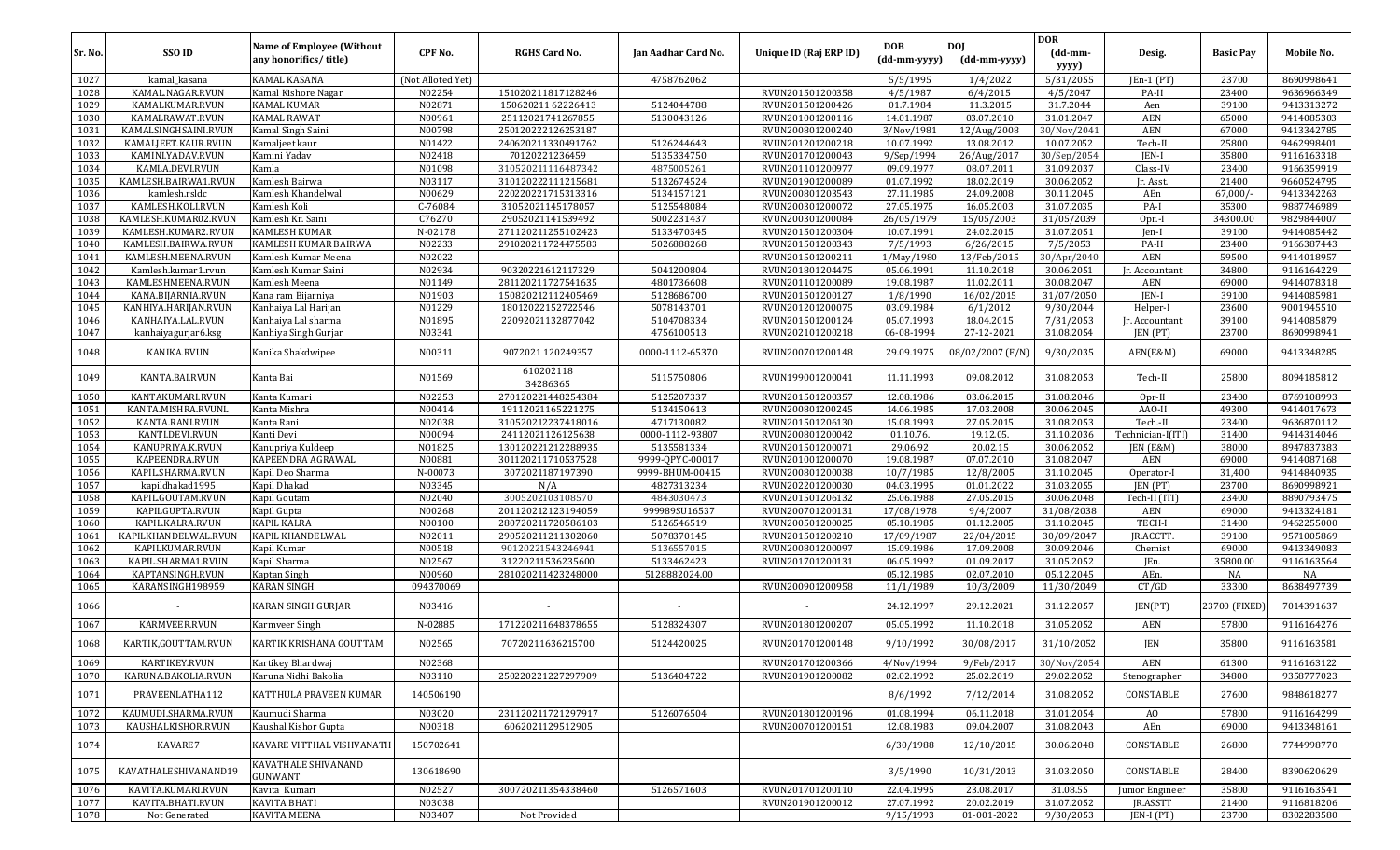| Sr. No.      | SSO ID                                  | <b>Name of Employee (Without</b><br>any honorifics/title) | CPF No.             | <b>RGHS Card No.</b>                          | Jan Aadhar Card No.         | Unique ID (Raj ERP ID)               | <b>DOB</b><br>(dd-mm-yyyy) | <b>DOJ</b><br>(dd-mm-yyyy) | <b>DOR</b><br>(dd-mm-    | Desig.                     | <b>Basic Pay</b> | Mobile No.               |
|--------------|-----------------------------------------|-----------------------------------------------------------|---------------------|-----------------------------------------------|-----------------------------|--------------------------------------|----------------------------|----------------------------|--------------------------|----------------------------|------------------|--------------------------|
|              |                                         |                                                           |                     |                                               |                             |                                      |                            |                            | yyyy)                    |                            |                  |                          |
| 1079         | KAVITA.03148.RVUNL                      | Kavita Meena                                              | N03148              |                                               | 4853727568                  | RVUN201901202404                     | 10.10.1993                 | 18.02.2019                 | 28.02.2053               | Jr. Assistant              | 21400            | 9887630329               |
| 1080         | KAVITA.SANKHALA.RVUN                    | Kavita Sankhala                                           | N02199              |                                               |                             | RVUN201501200318                     | 18/11/1986                 | 18/02/2015                 | 30/11/2046               | JEN (E&M)                  | 39100            | 9413313283               |
| 1081         | KAVITA.SOLANKI.RVUNL                    | KAVITA SOLANKI                                            | N03315              | NA                                            | 4718127250                  | RVUN202101200191                     | 19-06-1996                 | 12/27/2021                 | 30-06-2056               | JEN                        | $23700/-$        | 8690998815               |
| 1082         | Kayamdeen.rvun                          | Kayamdeen                                                 | C76274              | 250120221731245525                            | 9999V8FD00282               | RVUN200301200086                     | 03.04.1984                 | 19.05.2003                 | 30.04.2044               | Tech-I (ITI)               | 34300            | 7230819461               |
| 1083         | KEERTI.MAHAWAR.RVUN                     | Keerti Kumar Mahawar                                      | N01214              | 80320221636452514                             | 0000-1113-01612             | RVUN201201200068                     | 18/05/1988                 | 13/02/2012                 | 31/05/2048               | JEN                        | 41500            | 9829886833               |
| 1084<br>1085 | KELLAESWARARA077<br>KESHAB.DEV.RVUN     | KELLA ESWARARAO<br><b>KESHAB DEV</b>                      | 170820796<br>N01610 | 3105202186335052                              | 5116553445                  | RVUN201201200373                     | 6/10/1994<br>4/6/1987      | 6/2/2017<br>8/9/2012       | 30.06.2054<br>4/30/2047  | CONSTABLE<br>PA-II (ITI)   | 24500<br>25500   | 8899793445<br>9461586636 |
| 1086         | KESHAV.BIHANI.RVUN                      | Keshav Bihani                                             | N02962RVUN          | NA                                            | NA                          | RVUN201801200146                     | 03.03.1993                 | 05.10.2018                 | 31.03.2053               |                            | $34800/-$        | 9358777003               |
| 1087         | KESHAVKHITOLIYA.RVUN                    | Keshav Khitoliya                                          | N00252              | 290420211941115423                            | 5122582520                  | RVUN200701200121                     | 1/10/1974                  | 5/2/2007                   | 30/09/2034               | Jr.Chemist<br>AEN          | 71100            | 9413341188               |
| 1088         | KESHAV.MEHRIYA.RVUN                     | Keshav Mehriya                                            | N02940              |                                               | 4733512865                  | RVUN201801200124                     | 18/Aug/1996                | 3/0ct/2018                 | 31/Aug/2056              | AEN                        | 57800            | 9116164287               |
| 1089         | <b>KESHU.RVUN</b>                       | Keshu                                                     | N00394              | 170220221315458836                            | 9999-LX0Y-00007             | RVUN200701200192                     | 22.08.1988                 | 11/20/2008                 | 8/31/2048                | Helper-I                   | 27400            | 9116032317               |
| 1090         | KEVAL.MEENA.RVUN                        | <b>KEVAL RAM MEENA</b>                                    | N01831              | 1605202130419211                              | 5123760243                  | RVUN201501200076                     | 21.04.1992                 | 13.02.2015                 | 30.04.2052               | <b>JEN</b>                 | 39100            | 9413344640               |
| 1091         | KEWALTOPN0029                           | <b>KEWAL TOPNO</b>                                        | 130618849           |                                               |                             |                                      | 11/29/1990                 | 10/28/2013                 | 30.11.2050               | CONSTABLE                  | 28400            | 8877040434               |
| 1092         | KHANINDRANATH792                        | KHANINDRA NATH                                            | 150807715           |                                               |                             | RVUN202001200420                     | 7/1/1993                   | 20.12.2020                 | 7/1/2053                 | CT/GD                      | 26800            | 9636856730               |
| 1093         | KHEEMRAJPARIHAR.RVUN                    | Kheemraj Parihar                                          | N00604              | 28052021131133152                             | 5124127176                  | RVUN200801200156                     | 25.10.79.                  | 1.9.08                     | 31.07.2039               | XEN(Civil)                 | 82700            | 9413349755               |
| 1094         |                                         | Khemchand Joya                                            | Not Allotted        |                                               |                             | not yet created                      | 09.06.1994                 | 04.03.2022                 | 30.06.2054               | [EN-I (C&I)                | 23700            | 8890722254               |
| 1095         | KHEMRAJMEENA.RVUN                       | <b>KHEMRAJ MEENA</b>                                      | N00986              | 110620211313288780                            | 5004355576                  | RVUN201001200131                     | 02.01.1988                 | 01.07.2010                 | 31.01.2048               | AEN                        | 69000            | 9414025924               |
| 1096         | KHINYARAMBHEEL.RVUN                     | Khinya Ram Bheel                                          | N0451               | 111020211144543728                            | 9999AY6P00117               | RVUN200801200057                     | 06.07.1982                 | 22.09.2008                 | 31.07.2042               | AEN (E&M)                  | 71100            | 9413342797               |
| 1097         | KHUSHBOO.JAIN.RVUN                      | KHUSHBOO JAIN                                             | N01949              | 6082021224832888                              | 5125310037                  | RVUN201501200162                     | 09.04.1991                 | 26.02.2015                 | 30.04.2051               | JEN                        | 39100            | 9414007539               |
| 1098         | KHUSHBOO.KANWAR.RVUN                    | KHUSHBOO KANWAR                                           | N02607              | 20220221458147881                             | 5135172345                  | RVUN201701200190                     | 12/08/1992                 | 04/09/2017                 | 31/08/2052               | JEN-I (Civil)              | 35800/           | 9116164110               |
| 1099         | KHUSHBU3192.RVUNL                       | Khushbu Bagadia                                           | N03192              | 17112021164197806                             | 5071113672                  | RVUN201901202419                     | 02.09.1992                 | 12.09.2019                 | 30.09.2052               | APO                        | 37800            | 9358777048               |
| 1100         | KHUSHVENDRA.RVUN                        | Khushvendra Saini                                         | N01725              | 3122021174084663                              | 5076458714                  | RVUN201301200105                     | 06.02.1990                 | 17.06.2013                 | 30.06.2050               | AEN                        | 67,000           | 9414065896               |
| 1101         |                                         | KHYATI KACCHAWA                                           | N03441              | $\sim$                                        | $\sim$                      |                                      | 09.06.2000                 | 04.01.2022                 | 30.06.2060               | JEN(PT)                    | 23700            | 8690998631               |
| 1102         | KINSHU.VIJAY.RVUN                       | Kinshu Vijay                                              | N01944              |                                               |                             | RVUN201501200159                     | 16.02.1992                 | 19.02.2015                 | 28.03.2052               | JEN                        | 39100            | 9414007259               |
| 1103         | KIRAN.MEENA.RVUN                        | Kiran Meena                                               | N02201              | under process                                 |                             | RVUN201501200319                     | 06.10.1987                 | 28.02.2015                 | 31.10.2047               | <b>JEN</b>                 | 39100            | 9414008992               |
| 1104         | KRISHAN.LAL.RVUN                        | Kirshan Lal                                               | N00113              | 280520211219519496                            | 5118871253                  | RVUN200501200034                     | 15.02.1984                 | 05.12.2005                 | 29.02.2044               | Tech-I                     | 32300            | 9414313146               |
| 1105         | Not Generated                           | KIRTI SINGH BUNDEL                                        | Not Provided        |                                               |                             |                                      |                            |                            |                          |                            |                  |                          |
| 1106         | KISHAN.RVUN                             | Kishan                                                    | N00118              | 150720211247112219                            | 5030433008                  | RVUN200601200042                     | 08.06.1984                 | 22.06.2009                 | 30.06.2044               | Tech-I                     | 30500            | 9461374412               |
| 1107         | KISHAN.LAL.RVUN                         | <b>KISHAN LAL</b>                                         | C00091              | 1403202215986926                              | 5103753652                  | RVUN200401200036                     | 07.07.1986                 | 06.01.2004                 | 31.07.2046               | OP.-II                     | 32300            | 8690165861               |
| 1108         | KISHEN.GURJAR.RVUN                      | Kishan Lal Gurjar                                         | N-01599             | 160820211730131590                            | 5127524782                  | RVUN201201200366                     | 30.07.1987                 | 07.08.2012                 | 31.07.1947               | $Op-II$                    | 26300            | 9667510684               |
| 1109         | KISHAN.LODHA.RVUN                       | KISHAN LAL LODHA                                          | N03072              | 210320222127211194                            | 5137072768                  | RVUN201901200046                     | 31.12.1990                 | 23.02.2019                 | 31.12.2050               | <b>JEN-PT</b>              | 21400            | 9166769155               |
| 1110         | KISHAN.MURARI.GURJAR                    | KISHAN MURARI GURJAR                                      | 094920040           |                                               |                             | RVUN202101200283                     | 7/1/1990                   | 15.11.2021                 | 7/1/2050                 | CT/GD                      | 34300            | 9030256351               |
| 1111         | KISHAN.SONI.RVUN                        | <b>KISHAN SONI</b>                                        | C75923              | 231120211146257325                            | 5035768358                  | RVUN200301200056                     | 3/15/1980                  | 5/16/2003                  | 3/31/2040                | PA-I (ITI)                 | 34300            | 8058445616               |
| 1112         | KISHNA.RAM.RVUN                         | KISHANA RAM                                               | N01351              | 30220221254181391                             |                             | RVUN201201200156                     | 01.06.1992                 | 01.08.2012                 | 31.05.2052               | TECH-II                    | 25500            | 9660414297               |
| 1113         | KISHORE.DELA.RVUN                       | KISHOR KUMAR DELA                                         | N01336              | 71020211224547862                             | 5065372251                  | RVUN201201200143                     | 08.07.1985                 | 09.08.2012                 | 31.07.2045               | TECH-II                    | 25500            | 8561071474               |
| 1114         | KISHORE.KUMAR.RVUNL                     | Kishore Kumar                                             | N00063              | 200420211056328186                            | 4808565465                  | RVUN200501200387                     | 19.09.1977                 | 1/19/1900                  | 30.09.2037               | Tech-I (ITI)               | 32300            | 9783386525               |
| 1115         | KISHORE.KUMAR.RVUN                      | Kishore Kumar                                             | N00317              |                                               |                             | RVUN200601200073                     | 06.07.1987                 | 24.08.2006                 | 31.07.2047               | Hel-I                      | 29000            | 9460745183               |
| 1116         | Not Generated                           | KOMAL GUPTA                                               |                     | Not Provided                                  |                             |                                      |                            |                            |                          |                            |                  |                          |
| 1117         |                                         | <b>KOMAL JAIN</b>                                         | N01663              | Maternity leave, telephonically not available |                             |                                      |                            |                            |                          | JEN                        |                  | 9414085459               |
| 1118         | rajoriyakomal                           | KOMAL RAJORIYA                                            | N03262              |                                               | 5060327479                  | RVUN202101200207                     | 16.03.1995                 | 14.12.2021                 | 31.03.2055               | Jr.Chemist (PT)            | 23700            | 8905995022               |
| 1119         | PROBINK92                               | KONJENGBAM PROBIN<br><b>CHANDRA SINGH</b>                 | 140603961           |                                               |                             |                                      | 3/1/1992                   | 9/29/2014                  | 31.03.2052               | CONSTABLE                  | 27600            | 9615730535               |
| 1120         | KOPAL.MATHUR.RVUN                       | Kopal Mathur                                              | N00823              |                                               | 9999-N3W2-00125             | RVUN201001200045                     | 12.08.1987                 | 01.07.2010                 | 31.07.2047               | AEn                        | 59500/           | 9414085337               |
| 1121         | KOUSHAL.SUMAN.RVUN                      | KOUSHAL KR. SUMAN                                         | N00791              | 20122021157186649                             | 5007432806                  | RVUN200901200090                     | 02/02/1984                 | 18/12/2009                 | 29/2/2044                | SR.ASST'I                  | 31400            | 9413313627               |
| 1122         | KRIPASHANKER.RVUN                       | <b>KRIPA SHANKER</b>                                      | C-N01052            | 171112021193553120                            | 5133715671                  | RVUN200901200108                     | 05.02.1983                 | 30.06.2009                 | 28.02.2043               | AEN                        | 67000            | 9413343819               |
| 1123         | <b>KRIPARHT</b>                         | <b>KRIPARTH VERMA</b>                                     | 180104040           |                                               |                             |                                      | 2/14/1992                  | 2/17/2018                  | 28.02.2052               | SI/EXE                     | 38700            | 8889980061               |
| 1124         | KRISHAN.BALI.RVUN                       | <b>KRISHAN BALI</b>                                       | N01433              | 10720211310318693                             | 5014478408                  | RVUN201201200229                     | 10.07.1985                 | 08.08.2012                 | 31.07.2045               | TECH-II                    | 25500            | 9829716176               |
| 1125         | Krishan1724.RVUNL                       | Krishan Kumar Sharma                                      | N01724              | 150320221250425449                            | 9999-HTVN-00421             | RVUN201301204264                     | 19.03.1990                 | 19.07.2013                 | 31.03.2050               | AAO-I                      | 47000            | 8890555055               |
| 1126         | KRISHNA.KUMARI.RVUN                     | Krishna                                                   | N02231              | 201020211551419836                            | 5126386370                  | RVUN201501200341                     | 19.11.1993                 | 29.05.2015                 | 30.11.2053               | Opr-II                     | 23400            | 8696211946               |
| 1127         | Not Generated                           | KRISHNA GURJAR                                            | N03357              | Not Provided                                  |                             |                                      | 8/10/1966                  | 1/3/2022                   | 8/31/2056                | JEN-I (PT)                 | 23700            | 8690998567               |
| 1128         | KRISHNAJAIN.RVUN                        | KRISHNA KUMAR JAIN                                        | N00675              | 251120212040532840                            | 5137641042                  | RVUN200801200184                     | 26.11.1982                 | 06.09.2008                 | 30.11.2042               | Chemist                    | 69000            | 9413342439               |
| 1129         | KRISHNAMURARI05.RVUN                    | Krishna Murari                                            | N01222              |                                               |                             | RVUN201201200011                     | 7/Apr/1989                 | 3/Feb/2012                 | 30/Apr/2049              | AEN                        | 67000            | 9413348466               |
| 1130         | KRISHNAMURARI.RVUN                      | Krishna Murari-II                                         | N00461              | 11112021140145530                             | 5124605268                  | RVUN200801200067                     | 7/16/1985                  | 9/11/2008                  | 7/31/2045                | AEN                        | 67000            | 9413348468               |
| 1131         | KRISHNAVATA.G.RVUN                      | Krishnavatar Gocher                                       | N01730              | Not Available<br>Not Available                | Not Available<br>4800006753 | RVUN201301200110                     | 09/10/1995                 | 23/11/2013                 | 31/10/2055               | Operator-II                | 24800            | 7976962372               |
| 1132         | KRITIGARG.97.RVUN<br>KRITIKA.GUPTA.RVUN | Kriti Garg<br>Kritika Gupta                               | N03233<br>N02949    | 9999-89SU-16666                               | 28112021111474031           | RVUN202101200160<br>RVUN201801200133 | 16.12.1997<br>07.07.1994   | 20.12.2021<br>11.10.2018   | 31.12.2057<br>31-07-2054 | JEN (Civil)<br>Jr. Chemist | 23700<br>34800   | 8905995051<br>9116164295 |
| 1133<br>1134 | KRITIKAKASANA.RVUN                      | Kritika Kasana                                            | N02374              | 160620211334425000                            |                             | RVUN201701200428                     | 22/Mar/1994                | 17/Jun/2017                | 31/Mar/2054              | AEN                        | 61300            | 9116163292               |
| 1135         | KARUSHNA.PRASAD.RVUN                    | Krushna Prasad Panda                                      | N02904              |                                               |                             | RVUN201801200096                     | 11/Apr/1983                | 12/0ct/2018                | 30/Apr/2043              | PO                         | 57800            | 9116164192               |
| 1136         | KSHAMAKATRA.RVUN                        | Kshama Katara                                             | N00678              | 2905202111-32204536                           | 5120662736                  | RVUN200801200187                     | 14.07.1985                 | 01.09.2008                 | 31.07.2045               | XEN (Civil)                | 78000            | 9413342415               |
|              |                                         |                                                           |                     |                                               |                             |                                      |                            |                            |                          |                            |                  |                          |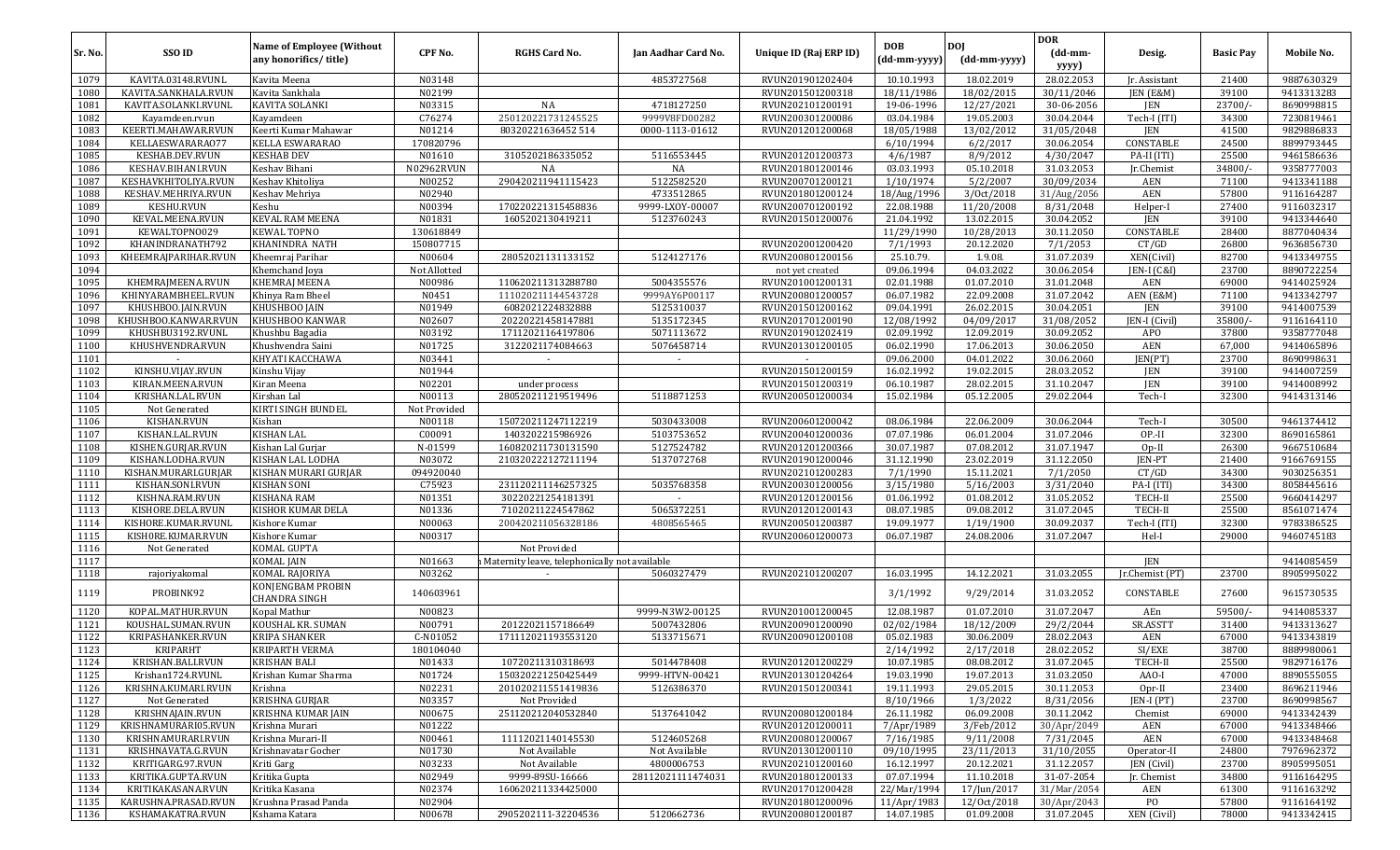|         |                      |                                                            |                    |                      |                          |                        |                            |                            | <b>DOR</b>                          |                               |                  |            |
|---------|----------------------|------------------------------------------------------------|--------------------|----------------------|--------------------------|------------------------|----------------------------|----------------------------|-------------------------------------|-------------------------------|------------------|------------|
| Sr. No. | SSO ID               | <b>Name of Employee (Without</b><br>any honorifics/title)  | CPF No.            | <b>RGHS Card No.</b> | Jan Aadhar Card No.      | Unique ID (Raj ERP ID) | <b>DOB</b><br>(dd-mm-yyyy) | <b>DOI</b><br>(dd-mm-yyyy) | $(dd{\text{-}\mathbf{mm}}$<br>yyyy) | Desig.                        | <b>Basic Pay</b> | Mobile No. |
| 1137    | KSHITIJ.GEHLOT.RVUN  | Kshitij Gehlot                                             | N02474             | 230220221719539910   | 99992X4N00912            | RVUN201701201250       | 11.07.1991                 | 26.08.2017                 | 31.07.2051                          | AEN (Civil)                   | 59500            | 9116163275 |
| 1138    | KSHITIJ.MEHTA.RVUN   | Kshitij Mehta                                              | N02691             |                      | $\overline{\phantom{a}}$ | RVUN201701200251       | 27.09.1992                 | 01.09.2017                 | 30.09.2052                          | AEn(Civil)                    | 59500            | 9116163433 |
| 1139    | KSHITIJ.RATHORE.RVUN | KSHITIJ SINGH RATHORE                                      | N02890             | 311220211715332926   | 0000-1112-96613          | RVUN201801200088       | 06.06.1993                 | 9.10.2018                  | 30.06.2053                          | APO                           | 38900            | 9116164224 |
| 1140    | KUNDANKUMAR.RVUN     | Kuandan Kumar                                              | N00444             | 280120221119112661   | 0000-1113-00422          | RVUN200801200054       | 05.06.1978                 | 22.09.2008                 | 30.06.2038                          | Assistant Engineer            | 67000            | 9413342798 |
| 1141    | KULDEEPAGARWAL.RVUN  | KULDEEP AGRAWAL                                            | N00332             | 28052021125337928    | 5118357265               | RVUN200701200162       | 18.07.1982                 | 14.02.2007                 | 31.07.2042                          | AEN                           | 71100            | 9413342319 |
| 1142    | KULDEEP.CH.RVUN      | Kuldeep Choudhary                                          | N01492             | 31220211117392544    | 5113440821               | RVUN201201200283       | 05.01.1986                 | 30.01.2012                 | 31.01.2046                          | JEn                           | 41500            | 9414071526 |
| 1143    | NA                   | Kuldeep Dagdi                                              | <b>N03367 RVUN</b> | NA                   | $\rm NA$                 | NA                     | 21.03.1994                 | 30.12.2021                 | 31.03.2054                          | <b>JUNIOR</b><br>ENGINEER(PT) | 23700            | 8690998890 |
| 1144    | KULDEEP.GARG.RVUN    | <b>KULDEEP GARG</b>                                        | N01659             | 181220211634309924   | 5135216883               | RVUN201301200018       | 06/04/1989                 | 15/02/2013                 | 30/04/2049                          | AAO-II                        | 42500            | 9414042029 |
| 1145    | KULDEPP.KUMAR.RVUN   | Kuldeep Kumar                                              | N01401             | 28052021169216973    | 5035831400               | RVUN201201200198       | 05.06.1988                 | 01.08.2012                 | 30.06.2048                          | Tech-II                       | 25500            | 9461173409 |
| 1146    | KULDEEPKUMAR.RVUN    | Kuldeep Kumar                                              | N01698             | 221120211649446806   | 4766312526               | RVUN201301200092       | 14.08.1988                 | 15.06.2013                 | 31.08.2048                          | AEn                           | $67000/-$        | 9413349074 |
| 1147    | KULDEEP.KUMAR2.RVUN  | <b>KULDEEP KUMAR</b>                                       | N01511             | 180720211951455917   | 4800325051               | RVUN201201200300       | 09.11.1986                 | 03.08.2012                 | 30.11.2046                          | PA-I                          | 27900            | 9950971502 |
| 1148    | KULDEEP.KUMAR1.RVUN  | Kuldeep Kumar                                              | N01510             | 21012022197237448    | 5136035441               | RVUN201201200299       | 17/07/1991                 | 3/8/2012                   | 17/07/2051                          | Tech-I                        | 25500            | 9672003355 |
| 1149    | Kuldeep.pankaj.RVUN  | <b>KULDEEP PANKAJ</b>                                      | N01133             | 1062021124746145     | 5124820650               | RVUN201101200075       | 01.07.1988                 | 15.07.2011                 | 30.06.2048                          | AAO-II                        | 46500            | 9116163213 |
| 1150    | KULDEEP.PAREEK.RVUN  | Kuldeep Pareek                                             | N01355             | 7012022846534967     | 5127744031               | RVUN201201209401       | 01.07.1992                 | 06.08.2012                 | 01.07.2052                          | Tech-II (ITI)                 | 25500            | 9772171857 |
| 1151    | KULVEER.KAUR.RVUN    | <b>KULVEER KAUR</b>                                        | N01451             | 160720211741245422   | 5114826128               | RVUN201201200245       | 24.02.1987                 | 03.08.2012                 | 28.02.2047                          | TECH-I                        | 25500            | 9799023907 |
| 1152    | KULVINDER.KOUR.RVUN  | Kulvinder Kour                                             | N02255             | 181120211057216987   | 4820021027               | RVUN201501200359       | 21.07.1988                 | 27.05.2015                 | 31.07.2048                          | Tech.-II                      | 23400            | 9571672936 |
| 1153    | GAURAVSINGH.RVUN     | Kumar Gaurav Singh                                         | N00972             | 11220211412108966    | 5134215483               | RVUN200801200244       | 3/2/1983                   | 9/16/2008                  | 3/30/2043                           | <b>AEN</b>                    | 67000            | 9413348173 |
| 1154    | KUMARIPRAGATI.RVUNL  | KUMARI PRAGATI                                             | N03325             | 16032022233593996    | 9999-4M8L-00476          | RVUN202201200015       | 09.11.1994                 | 14.01.2022                 | 30.11.2054                          | $JEN-1$                       | 23700            | 9639491600 |
| 1155    | KUNAL.SHARMA.RVUN    | Kunal Sharma                                               | N01840             | 11022022144979699    | 0000-1112-98263          | RVUN201501200084       | 30.04.1992                 | 07.01.2015                 | 30.04.2052                          | AAO-II                        | 43800            | 9414014502 |
| 1156    | GOWTHAMKUNCHI3575    | KUNCHI GOWTHAM                                             | 140610819          |                      |                          | RVUN201401200415       | 2/24/1993                  | 10/1/2014                  | 2/28/2053                           | CT/GD                         | 27600            | 9676443404 |
| 1157    | KMRKUNDAN75          | KUNDAN KUMAR                                               | 170706502          |                      |                          |                        | 11/15/1996                 | 5/3/2017                   | 30.11.2056                          | CONSTABLE                     | 24500            | 7546989951 |
| 1158    | KUNDAN.LAL.RVUN      | Kundan Lal                                                 | N02517             | 180120221120111721   | 5133006485               | RVUN201701200100       | 7/12/1988                  | 8/28/2017                  | 7/31/2048                           | <b>JEN</b>                    | 35800            | 9116163531 |
| 1159    | KUNDANLAL.RVUN       | <b>KUNDAN LAL</b>                                          | N-00515            | 20620211732117900    | 5122583707               | RVUN200801200095       | 19.04.1983                 | 17.09.2008                 | 30.04.2043                          | Aen                           | 67000            | 9413349070 |
| 1160    | KUNJ.BIHARI.RVUN     | Kunj Bihari Meena                                          | N02049             |                      |                          | RVUN201501206137       | 28.09.1991                 | 20.02.2015                 | 28.09.2051                          | JEN-I (E&M)                   | 39100            | 9414094768 |
| 1161    | KUNWER.PAL.RVUN      | KUNWER PAL YADAV                                           | N02318             | 131120212338384567   | 4831251643               | RVUN201501200404       | 18.08.1989                 | 05.06.2015                 | 31.08.2049                          | PA-I                          | 23400            | 9050977123 |
| 1162    | KUSHALRAJ.RVUN       | Kushal Raj Chaursia                                        | N00387             |                      |                          | RVUN200701200188       | 19/Dec/1975                | 2/Feb/2007                 | 31/Dec/2035                         | AEN                           | 69000            | 9414087182 |
| 1163    | kushal.r.rvun        | Kushal Rajpurohit                                          | N02477             | 180120221717358265   | 5136287406               | RVUN2017012044         | 25.08.1992                 | 01.09.2017                 | 31.05.2053                          | AEN (Civil)                   | 59500            | 9116163283 |
| 1164    |                      | KUSHI RAM MEENA                                            | N03371             |                      | 4824707637               |                        | 25.05.1996                 | 03.01.2022                 | 31.05.2056                          | JEN(PT)                       | 23700 (FIXED)    | 8690998816 |
| 1165    | kusum.parihar.rvun   | Kusum Parihar                                              | N01807             | 71220212229306772    | 5134072216               | RVUN201501200060       | 23.10.1989                 | 24.02.2015                 | 31.10.1949                          | JEN                           | 39100            | 9414084861 |
| 1166    | <b>LRBISHNOINDRF</b> | LABHU RAM BISHNOI                                          | 062300351          |                      |                          | RVUN200601200435       | 7/30/1984                  | 2/11/2006                  | 7/31/2044                           | CT/GD                         | 36400            | 8508611178 |
| 1167    | LADDU.MEENA.RVUN     | LADDU LAL MEENA (On<br>deputation at CE (Comml.)<br>Jaipur | C75921             | 40120221531196648    | 5064027226               | RVUN200301200055       | 13.06.1984                 | 20.05.2003                 | 30.06.2044                          | SR. TECH-II                   | 38000            | 9414480180 |
| 1168    | LAKHAN.MEENA.RVUN    | Lakhan Meena                                               | N02077             | 221220211318238854   | 5134376346               | RVUN20151200232        | 14.05.1989                 | 21.2.2015                  | 31.05.2049                          | JEN                           | 39100            | 9414072964 |
| 1169    | LAKHANMEENA.RVUN     | Lakhan Singh                                               | N00775             | NA                   |                          | RVUN260801200233       | 8/9/1974                   | 9/20/2008                  | 8/31/2034                           | <b>AEN</b>                    | 71000            | 9413348172 |
| 1170    | LAKSHDEEP.HADA.RVUN  | Lakshdeep Singh Hada                                       | N02876             | 2003202212797920     | 9999-CAG1-00062          | RVUN201701200332       | 7/14/1995                  | 8/28/2017                  | 7/31/2055                           | <b>JEN</b>                    | 35800            | 9785073289 |
| 1171    |                      | al Chand Buraniya                                          |                    |                      |                          |                        |                            | 08.03.2022                 |                                     | $[En-I (PT)]$                 |                  |            |
| 1172    | LAL.KUMAWAT.RVUN     | Lal Chand Kumawat                                          | N01626             | 1811202 1167502067   | 4846108385               | RVUN201301200044       | 09.12.1983                 | $03.07.2013$ (F/N)         | 31.12.2043                          | JEN-I (E&M)                   | 39100            | 9414084636 |
| 1173    | LAL.LOHAR.RVUN       | Lal Chand Lohar                                            | C74475             | 28052021222319585    | 5035740578               | RVUN200301200023       | 10.05.1977                 | 19.05.2003                 | 31.05.2037                          | PA-I                          | 35300            | 8058664491 |
| 1174    | LAL.SINGH.RVUN       | Lal Singh                                                  | N01679             | 8072021188551996     | 4832436241               | RVUN201301200078       | 4.07.1990                  | 03.07.2013                 | 31.07.2050                          | Tech-II                       | 24800            | 7568921456 |
| 1175    | LALBABU.YADAV.RVUN   | Lalbabu Parsad Yadav                                       | N02654             | A/F                  | A/F                      | RVUN201701200215       | 04.10.1991                 | 04.09.2017                 | 31.10.2051                          | Junior Engineer-I             | 35800            | 9116163374 |
| 1176    | LALIT.GUPTA.RVUN     | Lalit Gupta                                                | N00919             | 28052021202232200    | 5128567107               | RVUN201001200087       | 05.12.1987                 | 30.06.2010                 | 31.12.2047                          | AEN                           | 59,500           | 9414085161 |
| 1177    | LALIT.GAUTAM.RVUN    | Lalit Kishor Gautam                                        | N02401             |                      |                          | RVUN201701200026       | 17/Mar/1994                | 23/Aug/2017                | 31/Mar/2054                         | JEN-I                         | 35800            | 9116163300 |
| 1178    | LALITKUMAT1993.RVUN  | Lalit Kumar                                                | N03137             | <b>NIL</b>           | <b>NIL</b>               | <b>NIL</b>             | 24.01.1993                 | 20.02.2019                 | 31.01.2053                          | IEn-I (PT)                    | 21400            | 8905995068 |
| 1179    | LALIT.KUMAWAT.RVUN   | LALIT KUMAR KUMAWAT                                        | N01526             | 20620211143288431    |                          | RVUN201201200313       | 30.06.1992                 | 01.08.2012                 | 30.06.2052                          | Operator I                    | 29600            | 9680130084 |
| 1180    | LALIT.SHARMA.RVUN    | LALIT KUMAR SHARMA                                         | N01384             | 3082021177339407     | 5126407831               | RVUN201201200181       | 01.03.1986                 | 13.08.2012                 | 28.02.2046                          | JR. ASSTT.                    | 29600            | 9719608192 |
| 1181    | LALIT.SHARMA1.RVUN   | LALIT KUMAR SHARMA                                         | N01429             |                      |                          | RVUN201201200225       | 6/24/1985                  | 8/7/2012                   | 6/30/2045                           | PA-II (ITI)                   | 25500            | 8963828243 |
| 1182    | LALIT.TAILOR.RVUN    | <b>LALIT KUMAR TAILOR</b>                                  | C74487             | 21120212238519376    | 5132441724               | RVUN200301200030       | 06.11.1972                 | 16.05.2003                 | 30.11.2032                          | TECH-I                        | 34300            | 9414480160 |
| 1183    | LALIT.MEENA.RVUN     | Lalit Meena                                                | N02212             |                      |                          | RVUN201501200328       | 10/Sep/1989                | 16/Feb/2015                | 30/Sep/2049                         | AEN                           | 59500            | 9414008568 |
| 1184    | LALITPANWAR.RVUN     | Lalit Panwar                                               | N0770              | 100120221150364612   | 5128625803               | RVUN200801200230       | 01.02.1984                 | 09.09.2008                 | 31.07.2044                          | Chemist                       | 67000            | 9413342707 |
| 1185    | LALIT.SAINI.RVUN     | Lalit Saini                                                | N02740             | 90320221639176079    | 9999-HTVN-00420          | RVUN201701200286       | 09.09.1990                 | 25.08.2017                 | 30/09/2050                          | JEN                           | 35800            | 9116163482 |
| 1186    | LALITA.JOSHI.RVUN    | Lalita Joshi                                               | N02462             | 25112021163367546    | 0000-1112-94098          | RVUN201701200086       | 31.08.1991                 | 04.09.2017                 | 31.08.1951                          | $JEN-I$ $(E&M)$               | 35800            | 7597348512 |
| 1187    | LALITA.REGAR.RVUN    | Lalita Regar                                               | N02694             | Not Available        | Not Available            | RVUN201701200253       | 24/01/1994                 | 24/08/2017                 | 31/01/2054                          | JEN-I (CIVIL)                 | 35800            | 9116163437 |
| 1188    | Lalitasanveriya.rvun | Lalita Sanveriya                                           | N02235             | 51220219062947       | 5082133179               | RVUN201501200345       | 24.03.87                   | 16.02.15                   | 31.03.47                            | JEN-I                         | 39100            | 9414087398 |
| 1189    | LALITA.SHRAMA.RVUN   | Lalita Sharma                                              | N02220             | 30120221550229750    |                          | RVUN201501200333       | 02.07.1983                 | 25.05.2015                 | 31.07.2043                          | $Tech-II(ITI)$                | 23400            | 8561070774 |
| 1190    | LALKESHWARSAHU191019 | <b>LALKEHSWAR SAHU</b>                                     | 170144137          |                      |                          | RVUN202101200245       | 10/19/1996                 | 13.11.2021                 | 10/19/2056                          | CT/GD                         | 25200            | 7781074486 |
| 1191    | LASSI.RVUN           | Lassi                                                      | N01793             | 23112021 123293591   | 5008513034               | RVUN201401200030       | 04/12/1995                 | 7/8/2014                   | 31/12/2055                          | Class-IVth                    | 20800            | 9636970439 |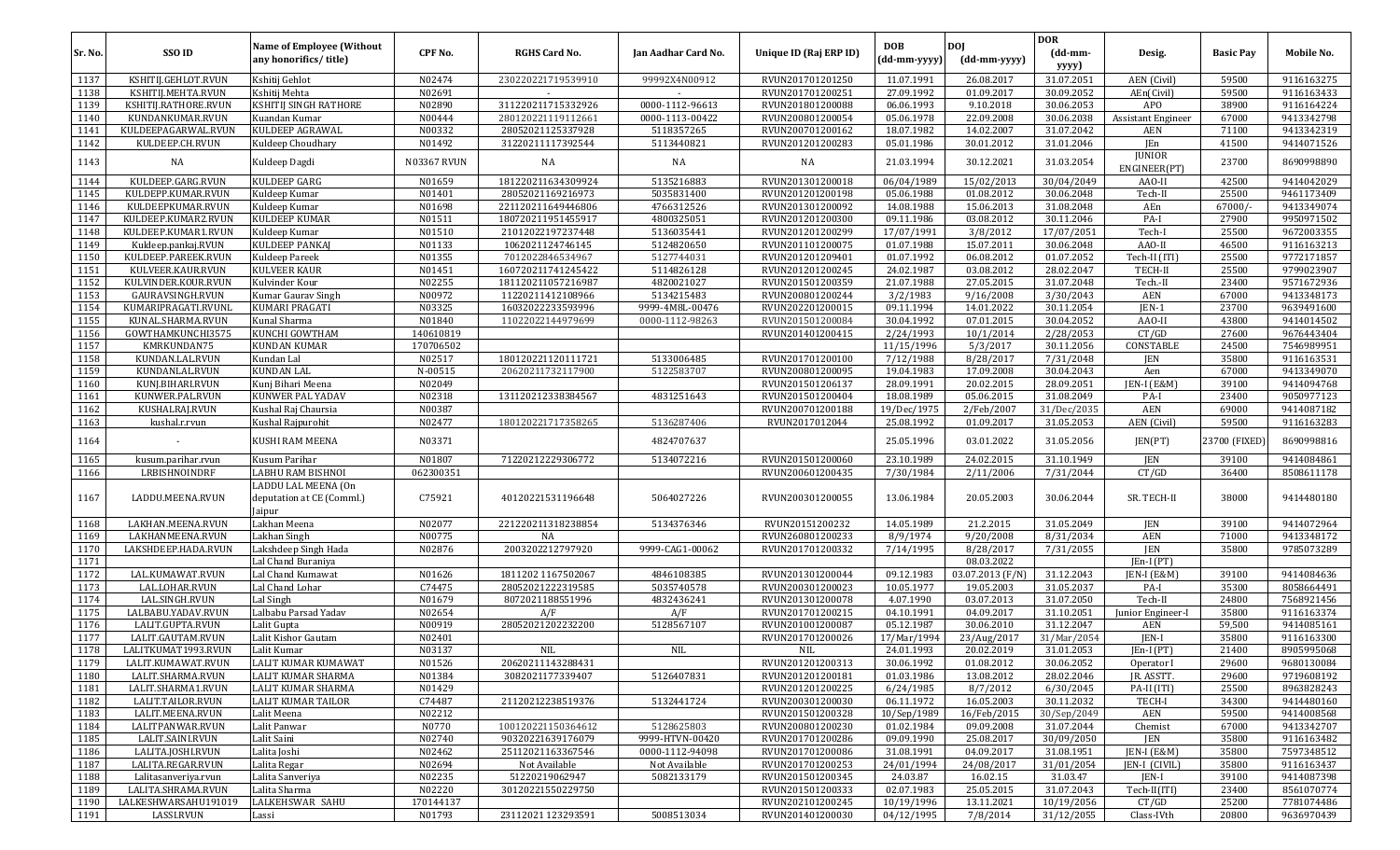| Sr. No.      | SSO ID                   | <b>Name of Employee (Without</b><br>any honorifics/title)                                       | CPF No.                      | <b>RGHS Card No.</b>      | Jan Aadhar Card No. | Unique ID (Raj ERP ID) | <b>DOB</b><br>(dd-mm-yyyy) | DOJ<br>(dd-mm-yyyy)      | <b>DOR</b><br>$(dd{\text{-}\mathbf{mm}}$ | Desig.             | <b>Basic Pay</b> | Mobile No.               |
|--------------|--------------------------|-------------------------------------------------------------------------------------------------|------------------------------|---------------------------|---------------------|------------------------|----------------------------|--------------------------|------------------------------------------|--------------------|------------------|--------------------------|
|              |                          |                                                                                                 |                              |                           |                     |                        |                            |                          | yyyy)                                    |                    |                  |                          |
| 1192         | LAXMIS.RVUN              | <b>LAXI SHARMA</b>                                                                              | N03264                       | 130920211757412315        | 9999-K0UU-00066     | RVUN202101200209       | 04.01.2000                 | 22.12.2021               | 31.01.2060                               | JEN-I              | 23700            | 8905995035               |
| 1193         | LAXMAN.KUMAR.RVUN        | Laxman Kumar                                                                                    | N02364                       |                           |                     | RVUN201701200011       | 23.01.1991                 | 19.08.2017               | 31.01.2051                               | [EN-I (Civil)      | 35800/           | 9116163288               |
| 1194         | LAXMAN.LODHA.RVUN        | LAXMAN LODHA                                                                                    | N01750                       | 200720211349384096        | 4854312268          | RVUN201301200125       | 01.12.1988                 | 28.06.2013               | 31.12.2048                               | PA-II              | 24800            | 7568134603               |
| 1195         | LAXMAN.PRASAD.RVUN       | Laxman Prasad                                                                                   | N00059                       | 310520211256195648        | 4772515025          | RVUN200501200384       | 20.03.1975                 | 03.12.2005               | 31.03.2035                               | Tech-I (ITI)       | 32300            | 9983724762               |
| 1196         | LAXMANRAM.RVUN           | Laxman Ram<br><b>LAXMAN RAM</b>                                                                 | N00261<br>N03435             | 60820211927271599         | 5127268525          | RVUN200701200126       | 12.07.79.                  | 12.02.07.<br>31.12.2021  | 31.07.2039                               | AEN (E&M)          | 71100<br>23700   | 9413342741<br>8209515182 |
| 1197<br>1198 | NA<br>LAXMAN.SINGH1.RVUN |                                                                                                 | N00367                       | NA<br>25032022161 2205219 | NA<br>5126204432    | NA<br>RVUN200701200181 | 16.04.1995<br>24/07/1981   | 17/10/2007               | 30.04.2055<br>31/07/2041                 | $IEN-I(PT)$        | 26600            | 9636722677               |
|              |                          | Laxman Singh                                                                                    |                              |                           |                     |                        |                            |                          |                                          | Helper-I           |                  |                          |
| 1199         | LAXMI.KUNWER.RVUN        | Laxmi Kanwar                                                                                    | N00767                       | 23112021 125801527        | 4713305814          | RVUN200901200080       | 01.07.1968                 | 10/09/2009 (F/N)         | 6/30/2028                                | Class-IVth         | 25200            | 7568914928               |
| 1200         | LAXMI.SUTHAR.RVUN        | Laxmi Lal Suthar                                                                                | C74488                       | 18102021201968502         | 4821060839          | RVUN200301200033       | 05.03.1983                 | 16.05.2003               | 31.03.2043                               | Tech-I             | 34300            | 9530335608               |
| 1201         | LAXMI.03142.RVUNL        | Laxmi Meghavanshi                                                                               | N03142                       | 1122021125942330          | 5087230650          | RVUN201901202398       | 03.07.1996                 | 19.02.2019               | 31.07.2056                               | jr. Assistant      | 34800            | 9116164372               |
| 1202         | LAXMIKANTKERWAL.RVUN     | Laxmikant Kerwal                                                                                | N00303                       | 26042021550551963         |                     | RVUN200601200070       | 29/Sep/1976                | 6/Dec/2006               | 30/Sep/2036                              | SE                 | 92600            | 9413348190               |
| 1203         | LEELARAMMEENA.RVUN       | Leela Ram Meena                                                                                 | N00522                       | 280420211113517000        | 5061175618          | RVUN200701200212       | 10.03.1979                 | 06.10.2007               | 31.03.2039                               | A.En.              | 77700/           | 9413349061               |
| 1204         | <b>LEKH1512</b>          | LEKH RAM ACHALE                                                                                 | 150111265                    |                           |                     | RVUN202001200415       | 12/15/1990                 | 19.12.2020               | 12/15/2050                               | CT/GD              | 26800            | 7587484053               |
| 1205         | LEKHRAJ.DAIYA.RVUN       | Lekhraj Daiya                                                                                   | N01821                       | 160 32022 215999 791      | 5085258688          | RVUN201501200068       | 6/30/1985                  | 2/21/2015                | 6/30/2045                                | JEN-I (E&M)        | 39100            | 9413348179               |
| 1206         | LAKHRAJGUJAR.RVUN        | Lekhraj Gurjar                                                                                  | N02380                       | 221120211036174462        | 4806787066          | RVUN201701200432       | 30/Mar/1992                | 24/Jun/2017              | 31/Mar/2052                              | <b>AEN</b>         | 61300            | 9116163294               |
| 1207         |                          | Lekhraj Meena                                                                                   | N00319                       |                           |                     |                        |                            |                          |                                          | XEN (E&M)          |                  | 9413348153               |
| 1208         | LILY.MEENA.RVUN          | <b>LILY MEENA</b>                                                                               | N02196                       | 80220221148492810         | 4776124809          | RVUN201501200315       | 12/2/1991                  | 2/13/2015                | 12/31/2051                               | JEN-I              | 38000            | 9414009826               |
| 1209         | LISHUGABA.RVUN           | Lishu Gaba                                                                                      | N02136                       | 6122021134356698          | 5126058870          | RVUN201501200278       | 10.02.1992                 | 09.03.2015               | 29.02.2052                               | AEn                | 63100            | 9672741530               |
| 1210         | LOKENDRA.SINGH.RVUN      | Lokendra Singh                                                                                  | N02741                       | 250320221637544457        | 5086668652          | RVUN201701200287       | 7/15/1994                  | 8/25/2017                | 7/31/2054                                | Junior Engineer    | 35800/           | 9116163516               |
| 1211         | LOKESHCHOOHAN.RVUN       | <b>LOKESH K CHAUHAAN</b>                                                                        | N00760                       | 2708202-1174675607        | 5128644353          | RVUN200801200031       | 09.08.1984                 | 02.09.2008               | 30.08.2044                               | <b>AEN</b>         | 67000            | 9413348165               |
| 1212         | LOKESH.KHOTH.RVUN        | LOKESH KHOTH                                                                                    | N02613                       | 16032022166391301         | 9999-AV91-00041     | RVUN201701200196       | 13/03/1994                 | 23/08/2017               | 31/03/2054                               | [EN-I (Civil)      | 35800/           | 9116164116               |
| 1213         | LOKESH.SAINI.RVUN        | Lokesh Kr Saini                                                                                 | N02964                       | 61220211654236878         | 467102610           | RVUN20180120008        | 01.07.1993                 | 08.10.2018               | 31.7.2053                                | JEN                | 34800            | 9116164387               |
| 1214         | LOKESHK.RVUN             | <b>LOKESH KUMAR</b>                                                                             | N01385                       | 280520211851293297        |                     | RVUN201201200182       | 13.03.1991                 | 27.07.2012               | 31.03.2051                               | Operator           | 29600            | 9799918061               |
| 1215<br>1216 | LOKESHAGRAWAL.RVUN<br>NA | Lokesh Kumar Agarwal<br>Lokesh Kumar khandelwal                                                 | N00950<br><b>N03364 RVUN</b> | 230320221216442497<br>NA  | 5045327769<br>NA    | RVUN201001200108<br>NA | 11.07.1985<br>03.12.1995   | 05.07.2010<br>27.12.2021 | 31.07.2045<br>30.11.2055                 | AEN<br>JUNIOR      | 65000/<br>23700  | 9414085259<br>8690998873 |
|              |                          |                                                                                                 |                              |                           |                     |                        |                            |                          |                                          | ENGINEER(PT)       |                  |                          |
| 1217         |                          | LOKESH KUMAR MEENA                                                                              | N03378                       |                           | 4765874624          |                        | 30.07.1996                 | 29.12.2021               | 31.07.2056                               | JEN(PT)            | 23700 (FIXED     | 8559995592               |
| 1218         | LOKESH.MEENA.RVUN        | LOKESH KUMAR MEENA                                                                              | N02078                       | 80620211049185550         | 5125202425          | RVUN201501200233       | 06.11.1990                 | 19.02.2015               | 30.11.2050                               | JEN                | 39100            | 9414073358               |
| 1219         | LOKESH.MEENA.RVUN        | Lokesh Kumar Meena                                                                              | N02460                       |                           |                     | RVUN201701200084       | 2/Sep/1994                 | 4/Sep/2017               | 30/Sep/2054                              | $IEN-I$            | 35800            | 9116163380               |
| 1220         | LOKESHKMEENA.2208        | Lokesh Kumar Meena                                                                              | N03270                       | Not Available             | Not Available       | Not Available          | 22/08/1997                 | 30/12/2021               | 30/08/2057                               | JEN-I (E&M) - PT   | 23700 (Fixed     | 8209415541               |
| 1221         | LOKESH.KUMAR.RVUN        | Lokesh Kumar Meena                                                                              | N02142                       | 300720211537198721        | 9999-MM5E-00033     | RVUN201501206139       | 01.06.1992                 | 05.01.2015               | 31.05.2052                               | AAO-II             | 43800            | 9414032612               |
| 1222         | LOKESH.MEENA1.RVUN       | LOKESH KUMAR MEENA                                                                              | N01318                       | 5133483866                | 28112021193353106   | RVUN201201200126       | 07-07-1989                 | 08-08-2012               | 31-07-2049                               | PA-II              | 26300            | 8503812074               |
| 1223         | LOKESHPRAJAPAT.RVUNL     | Lokesh Prajapat                                                                                 | N01127                       | 290520211 228463324       | 4866172384          | RVUN201101200071       | 17/07/1990                 | 7/14/2011                | 7/31/2050                                | AAO-II             | 45100            | 9636281484               |
| 1224         | LOVY.SONI.RVUN           | <b>LOVY SONI</b>                                                                                | N01707                       | 280420211510215468        | 5120701762          | RVUN201301200095       | 03/09/1987                 | 20/02/2013               | 30/09/2047                               | AAO-II             | 42500            | 9413342749               |
| 1225         | ABULKALAM.RVUN           | M A Kalam                                                                                       | N00011                       | 290520211154345055        | 5122571778          | RVUN200601200026       | 08.01.2077                 | 25.11.2006               | 31.01.2037                               | AEN                | 71100            | 9413342169               |
| 1226         | MURLIDHARKOLI.RVUN       | M.D Koli                                                                                        | N00255                       | 9072021121-9327450        | 5125573605          | RVUN200701200123       | 22.08.1982                 | 12.02.2007               | 31-8-2042                                | <b>AEN</b>         | 77700/           | 9413342740               |
| 1227         | MADANLALMAURYA.RVUN      | MADAN LAL MAURYA                                                                                | N00622                       | 280520211339433682        | 5130856727          | RVUN200801200165       | 25-May-72                  | 01.09.2008               | 31.05.2032                               | Assistant Engineer | 69000            | 9413340663               |
| 1228         | MADAN.SAINI.RVUN         | MADAN LAL SAINI                                                                                 | N01571                       |                           | 4616708840          | RVUN201201200342       | 01.01.1991                 | 06.08.2012               | 31.12.2050                               | PA-I               | 27100            | 9772268963               |
| 1229         | MADAN.MOHAN.RVUN         | Madan Mohan Inkhiya                                                                             | N00057                       | 110620211050419732        | 4886127706          | RVUN200501200383       | 26.09.1983                 | 28.11.2005               | 30.09.2043                               | Tech-I (ITI)       | 32300            | 9610401015               |
| 1230         | MADAN.KOLI.RVUN          | MADAN MOHAN KOLI                                                                                | N01572                       | 2122021918412103          | 5131000849          | RVUN201201200343       | 28.07.1991                 | 06.08.2012               | 31.07.2051                               | $Op-I$             | 29600            | 9587122241               |
| 1231         | MADANPALMEENA.RVUN       | Madan Pal Meena                                                                                 | N00764                       |                           |                     |                        | 08.08.1980                 | 31.01.2012               | 31.08.2040                               | <b>AEN</b>         | 71100            | 9413348274               |
| 1232         | MADHURIRAGHAV.RVUN       | Madhuri Raghav                                                                                  | N02184                       |                           |                     | RVUN201501200306       | 28.02.1991                 | 19.03.2015               | 28.02.2051                               | <b>AEN</b>         | 65000            | 9414072894               |
| 1233         | MADHURI.TANWAR.RVUN      | <b>MADHURI TANWAR</b>                                                                           | N01658                       | 110320221052383367        | 9999-79BP-00053     | RVUN201301200066       | 15.02.1990                 | 11.07.2013               | 28.02.2050                               | <b>JEN</b>         | 40300            | 9413342745               |
| 1234         | MADHUSUDAN.S.RVUN        | Madhusudan Sihag                                                                                | N00948                       | 25112021104614518         | 5136535227          | RVUN201001200107       | 9/7/1987                   | 7/5/2010                 | 9/30/2047                                | <b>AEN</b>         | 59500            | 9414085254               |
| 1235         | MADUBALAKUSHWAH.RVUN     | MADUBALA KUSHWAH                                                                                | N02635                       | 200120221531269825        | 5135671718          | RVUN201701200360       | 3/3/1993                   | 7/2/1993                 | 31/03/2053                               | <b>AEN</b>         | 61300            | 9116163144               |
| 1236         | MAGANLALNAYAK.RVUN       | <b>MAGAN LAL NAYAK</b>                                                                          | CN00240                      | 271020211216258081        | 5126482203          | RVUN200701200110       | 17.08.1982                 | 14.02.2007               | 31.08.2042                               | AEN                | 80000            | 9413340852               |
| 1237         | MAGHA.RAM.RVUN           | Magha Ram                                                                                       | N00067                       | 15062021182182458         | 0000-1112-56229     | RVUN200801200035       | 06.12.83.                  | 8.12.05.                 | 31.12.2043                               | Technician-I(ITI)  | 31400            | 9929053666               |
| 1238         | MAHABIR.SINGH.RVUN       | <b>MAHABIR SINGH</b>                                                                            | $C-1556$                     | 20112021174893571         | 5137237761          | RVUN201201200333       | 01.10.1984                 | 14.08.2012               | 31.10.2044                               | OP-II              | 25500            | 9828633057               |
| 1239         | MAHASHWETA.M.RVUN        | Mahashweta Malav<br>Relieved on Dated 19/04/2017<br>A/N for Mangrol, MMH, Kota on<br>deputation | N02322                       | 19112021 173824959        | 5103860569          | RVUN201601200024       | 12.10.1993                 | 21/05/2016 (F/N)         | 10/31/2053                               | $H/O-II (ITI)$     | 23400            | 9588208730               |
| 1240         | MAHAVIR.MEENA.RVUN       | MAHAVEER MEENA                                                                                  | C74476                       | 2805202118434149          | 4863421549          | RVUN200301200024       | 05.07.1981                 | 21.05.2003               | 31.07.2041                               | PA-I               | 35300            | 9414628606               |
| 1241         | MAHAVEER.NAGAR.RVUN      | <b>MAHAVEER NAGAR</b>                                                                           | N01573                       | 131020211431429425        | 5060028682          | RVUN201201200344       | 7/7/1991                   | 7/27/2012                | 7/7/2051                                 | PA-I               | 27100            | 8239951453               |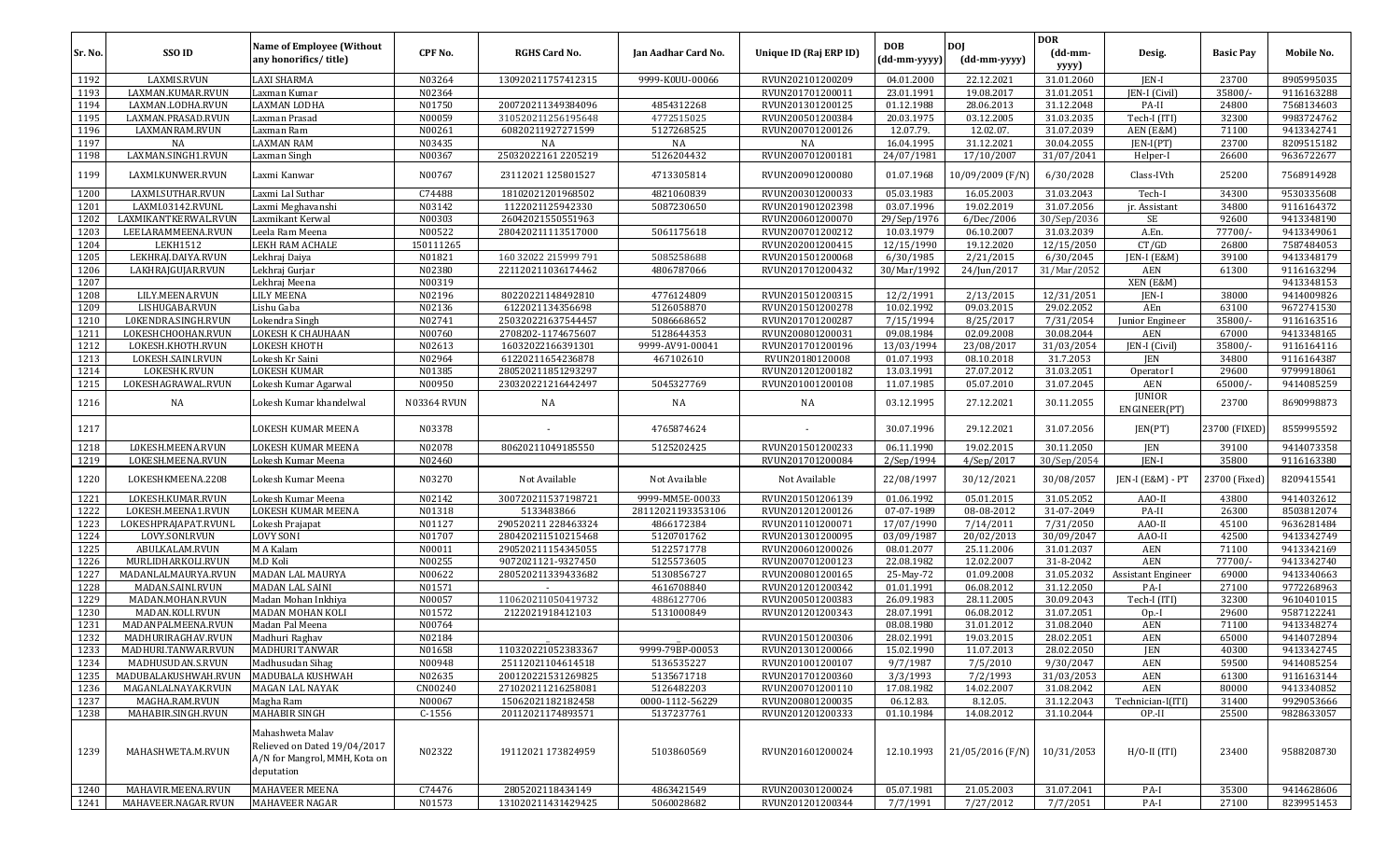| Sr. No.      | SSO ID               | <b>Name of Employee (Without</b><br>any honorifics/title) | CPF No.            | <b>RGHS Card No.</b>                     | Jan Aadhar Card No.  | Unique ID (Raj ERP ID)               | <b>DOB</b><br>(dd-mm-yyyy) | <b>DOI</b>               | <b>DOR</b><br>$(dd{\text{-}\mathbf{mm}}$ | Desig.                           | <b>Basic Pay</b> | Mobile No.               |
|--------------|----------------------|-----------------------------------------------------------|--------------------|------------------------------------------|----------------------|--------------------------------------|----------------------------|--------------------------|------------------------------------------|----------------------------------|------------------|--------------------------|
|              |                      |                                                           |                    |                                          |                      |                                      |                            | (dd-mm-yyyy)             | yyyy)                                    |                                  |                  |                          |
| 1242         | MAHAVEER.NAGAR1.RVUN | Mahaveer Nagar                                            | N01942             | 41020211622481907                        | 5127832173           | RVUN201501200157                     | 15.07.1984                 | 18.02.2015               | 31.07.2044                               | JEN                              | 39,100           | 9414008759               |
| 1243         | MPV1995.RVUN         | Mahaveer Prasad                                           | N03381             |                                          | 4780424124           | RVUN202201200053                     | 10/5/1995                  | 7/1/2022                 | 31/05/2055                               | JEN (PT)                         | 23700            | 8690998835               |
| 1244         | MAHAVEERPRASAD.RVUN  | Mahaveer Prasad Chaudhari                                 | N00462             | 220620211323421308                       |                      | RVUN200801200017                     | 13/Jul/1983                | 5/Sep/2008               | 31/Jul/2043                              | <b>AEN</b>                       | 67000            | 9413348467               |
| 1245         | MAHAVEER.K.RVUN      | Mahaveer Prasad Kumawat                                   | C75920             | 280520211145404434                       | 5007756187           | RVUN200301200054                     | 06/06/1980                 | 12/05/2003               | 31-06-2040                               | Plant Attendant-I<br>(TT)        | 35300            | 9414048228               |
| 1246         | MAHAVEE02.RVUN       | Mahaveer Prasad Rawat                                     | N00449             | 181120211158301223                       | 5126182664           | RVUN200801200056                     | 7/5/1985                   | 9/18/2008                | 7/31/2045                                | Assistant<br>Engineer(TA to ACE) | $67000/-$        | 9414188495               |
| 1247         | MAHAVEER.PRASAD.RVUN | Mahavir Prasad                                            | N01158             | 303202218631236                          | 5025641238           | RVUN201101200094                     | 13.12.1980                 | 29.09.2011               | 31.12.2040                               | Operator III                     | 23400            | 9079354920               |
| 1248         | MAHENDARSINGH.RVUN   | Mahendar Singh                                            | N03272             |                                          |                      | RVUN202101200348                     | 05-10-1991                 | 08-12-2021               | 31-10-2051                               | Personnel Officer                | 39300            | 8905994482               |
| 1249         | MAHENDER.RVUN        | Mahender Baroopal                                         | N00891             | 2112202152109856                         | 5134765436           | RVUN201001200073                     | 01/05/1980                 | 1/7/2010                 | 30/04/2040                               | AEN (CIVIL)                      | 71100            | 9414005179               |
| 1250         | MAHENDERJOIYA.RVUN   | Mahender Kr. Joiya                                        | <b>N00131 RVUN</b> | 150920211050283960                       | 5128371613           | RVUN200701200048                     | 23.02.1980                 | 01.02.2007               | 29.02.2040                               | ASSISTANT<br><b>ENGINEER</b>     | 80000+DA         | 9413340547               |
| 1251         |                      | MAHENDRA CHOUDHARY                                        | NOT ALLOTED        | <b>UNDER PROCESS</b>                     | <b>UNDER PROCESS</b> | NOT ALLOTED                          | 20.07.1998                 | 29.03.2022               | 31.07.2058                               | JR. ACCT.                        | 23700/-FIX       | 8741030177               |
| 1252         | MAHENDRA.JANGID.RVUN | Mahendra Jangid                                           | N02122             | 280520211-620339674                      | 4887274645           | RVUN201501200273                     | 26.05.1991                 | 18.03.2015               | 31.05.2051                               | Jr. $Acct(A/c's)$                | 39100            | 9983733047               |
| 1253         | MAHENDRA.RVUN        | Mahendra Kithuria                                         | N00554             | 11062021215801941                        | 5126168535           | RVUN200801200124                     | 05.07.1982                 | 15.09.2008               | 31.07.2042                               | AEn                              | $67000/-$        | 9413342175               |
| 1254         | MAHENDRA.BAIRWA.RVUN | Mahendra Kr Bairwa                                        | N01964             | 201120211719444710                       | 5126173272           | RVUN201501200174                     | 12/10/1982                 | 15/02/2015               | 31/10/2042                               | Jen                              | 39100.00         | 9414007214               |
| 1255         | MAHENDRA.BERWA.RVUN  | Mahendra Kumar                                            | N-01574            | 30072021937189414                        | 5025673018           | RVUN201201200345                     | 13.09.1985                 | 07.08.2012               | 30.09.2045                               | $Op-I$                           | 29600            | 7737075469               |
| 1256         | MAHENDRA.BHAMU.RVUN  | Mahendra Kumar Bhamu                                      | N02165             | 5012022125653360                         | 4574706804           | RVUN201501200295                     | 8/9/1987                   | 5/28/2015                | 8/31/2047                                | Hyd.Opr.-II ITI                  | 23400            | 9799386087               |
| 1257         | MAHENDRA.CH.RVUN     | mahendra kumar choudhary                                  | N01940             | 10032022 1650551600                      | 9999-VBAR-00398      | RVUN201901200156                     | 20/12/1989                 | 18/02/2015               | 31/12/2049                               | JEN                              | 39100            | 9414008524               |
| 1258         | MKLODHI9.            | MAHENDRA KUMAR LODHI                                      | 120703315          |                                          |                      | RVUN202101200233                     | 6/4/1988                   | 05.01.2021               | 6/4/2048                                 | CT/GD                            | 29300            | 9406850148               |
| 1259         | MAHENDRAKUMAR.RVUN   | MAHENDRA KUMAR MEGHWAL                                    | N00607             | 2905202192676769                         | 4683514064           | RVUN200801200158                     | 19.01.1983                 | 27.09.2008               | 31.01.2043                               | Aen                              | 67000            | 9413342336               |
| 1260         | MAHENDRA.NAGAR.RVUN  | MAHENDRA KUMAR NAGAR                                      | C-75926            | 221120211157214447                       | 5126324434           | RVUN200301200059                     | 7/20/1978                  | 5/20/2003                | 7/31/2038                                | PA-I                             | 35300            | 9414628605               |
| 1261         | MAHENDRA.SINGH3.RVUN | Mahendra Pratap Singh                                     | N01118             | 251120212363342000                       | 999-HTVN-00386       | RVUN201101200066                     | 22/Jan/1984                | $3/$ Jan $/2011$         | 31/Jan/2044                              | <b>AEN</b>                       | 57800            | 9414078326               |
| 1262         | MAHENDERA.SINGH.RVUN | <b>MAHENDRA SINGH</b>                                     | N01639             | 241120211522502251                       | 4700485774           | RVUN201301200055                     | 10.10.1986                 | 12.02.2013               | 31.10.2046                               | AAO-II                           | 42500            | 9414085443               |
| 1263         | MAHENDRA.SINGH2.RVUN | MAHENDRA SINGH                                            | N01107             | 27112021125291585                        | 5047812289           | RVUN201101200062                     | 05.12.1985                 | 01.03.2011               | 30.11.2045                               | <b>AEN</b>                       | 56100            | 9414090128               |
| 1264         | MAHENDRASINGH332406  | MAHENDRA SINGH BIJARNIA                                   | 104510159          |                                          |                      |                                      | 6/9/1990                   | 3/8/2010                 | 30.06.2050                               | CONSTABLE                        | 32300            | 9445169081               |
| 1265         | MAHESHKUMARJRT921    | <b>MAHESH KUMAR</b>                                       | 064330541          |                                          |                      | RVUN202001200424                     | 4/17/1983                  | 18.12.2020               | 4/17/2043                                | CT/GD                            | 37500            | 9401932727               |
| 1266         | SEENUMAHI1989        | <b>MAHESH CHAND GURJAR</b>                                | 104383111          |                                          |                      | RVUN202101200226                     | 8/5/1989                   | 15.11.2021               | 8/5/2049                                 | CT/GD                            | 33300            | 9864391194               |
| 1267         | MAHESHKATTIKARKATTIK | <b>MAHESH KATTIKAR</b>                                    | 130114529          |                                          |                      |                                      | 8/2/1990                   | 10/28/2013               | 31.08.2050                               | CONSTABLE                        | 26800            | 6006601241               |
| 1268         | MAHESH.03145.RVUNL   | Mahesh Kr. Bairwa                                         | N03145             | 60120221452319434                        | 5135322410           | RVUN201901202401                     | 10.07.1991                 | 18.02.2019               | 31.07.2051                               | Jr. Asstt.                       | 21400            | 9358777059               |
| 1269         | MAHESH3157.RVUNL     | Mahesh Kumar                                              | N03157             | 18062021210343435                        | 4884400386           | RVUN201901200113                     | 14.08.1989                 | 15.02.2019               | 31.08.2049                               | Jr. Assistant                    | 21400            | 9928942914               |
| 1270         | MAHESH.KUMAR1.RVUN   | Mahesh Kumar                                              | N01509             | 20102021164377903                        | 4753243765           | RVUN201201200298                     | 1/21/1990                  | 8/1/2012                 | 1/21/2050                                | PA-I                             | 29600            | 9610174577               |
| 1271         | MAHESH.KUMAR.RVUN    | Mahesh Kumar                                              | N01131             | 11112021153554788                        | 5128144055           | RVUN201101200074                     | 23.02.1978                 | 23.07.2011               | 29.02.2038                               | AAO-II                           | 46500            | 9116163209               |
| 1272         | MAHESH.KUMAR.RVUNL   | Mahesh Kumar                                              | N02121             | 3062021131363057                         | 4734155544           | RVUN201501200272                     | 25.10.1979                 | 26.03.2015               | 30.10.2039                               | Jr. Accountant                   | 39100            | 9414008439               |
| 1273         | MAHESH.KUMAWAT.RVUN  | MAHESH KUMAR KUMAWAT                                      | N01256             | 280520211413473011                       | 5026116480           | RVUN201201200019                     | 01.07.1991                 | 12.08.2012               | 30.06.2051                               | PA-II(ITI)                       | 25500            | 9610002720               |
| 1274         | MAHESH.KR.RVUN       | MAHESH KUMAR MEENA                                        | CN02021            | 31052021154357399                        | 4782478710           | RVUN201501206121                     | 08.02.1991                 | 13.02.2015               | 28.02.2051                               | A.En                             | 59500            | 9414094746               |
| 1275         | KUMARMEENAMAHESH95   | MAHESH KUMAR MEENA                                        | 093610322          |                                          |                      | RVUN200901200957                     | 7/5/1986                   | 10/3/2009                | 7/31/2046                                | CT/GD                            | 33300            | 8638877456               |
| 1276         | MAHESH.MEENA.RVUN    | Mahesh Meena                                              | N02900             | 290120221627194819                       | 5136541707           | RVUN201801200093                     | 17/11/1992                 | 10/5/2018                | 11/30/2052                               | AO                               | 57800            | 9116164318               |
| 1277         | MAHIMA.S.RVUN        | Mahima Shrivastava                                        | N00983             | 201120211517145592                       | 5134404688           | RVUN201001200129                     | 12.09.1986                 | 22.06.2010 (F/N)         | 30.09.2046                               | AEN(E&M)                         | 59500            | 9414085135               |
| 1278         | MAHIPAL.RVUN         | Mahima Verma<br>Mahipal                                   | N01198<br>N02485   | 280520211654279481                       |                      |                                      | 05.11.1988<br>05.06.1989   | 30.01.2012<br>18.01.2017 | 30.11.2048<br>30.06.2049                 | <b>AEN</b><br><b>AEN</b>         | 67000/<br>61300  | 9414005068               |
| 1279<br>1280 | MAHIPALBAIRWA.RVUN   | MAHIPAL SINGH BAIRWA                                      | N02713             |                                          | 5124637515           | RVUN201701200419<br>RVUN201701200385 |                            | 09.02.2017               | 30.09.2054                               | <b>AEN</b>                       | 61300            | 9950549216<br>9116163158 |
| 1281         | MAINA.CHOUDHARY.RVUN | <b>MAINA</b>                                              | N00847             | 271120211646568173<br>271120211219217011 | 5133476513           | RVUN201001200053                     | 20.09.1994<br>05.07.1987   | 06.07.2010               | 07.05.2047                               | <b>AEN</b>                       | 57800            | 9414085122               |
| 1282         | MAMTA.JAIN.RVUN      | Mamata Jain                                               | N02286             | NA                                       | NA                   | RVUN201501200384                     | 02.11.1979                 | 30.03.2015               | 02.11.2039                               | <b>UDC</b>                       | 30500            | 9414424760               |
| 1283         | MAMTAACHARYA.RVUN    | Mamta Acharya                                             | N00561             | 80720212223116937                        | 5125003088           | RVUN200801200130                     | 05.07.1983                 | 19.09.2008               | 31.07.2043                               | AEn                              | 67000            | 9413342267               |
| 1284         | MAMTA.MEENA.RVUN     | Mamta Meena                                               | N02431             |                                          |                      | RVUN101197022473                     | 23/Sep/1994                | 30/Aug/2017              | 30/Sep/2054                              | JEN-I                            | 35800            | 9116163336               |
| 1285         | MAMTA.RANI.RVUN      | <b>MAMTA RANI</b>                                         | N01166             | 510202119-14484454                       | 5130543651           | RVUN201201200040                     | 07.05.1988                 | 08.02.2012               | 31.05.2048                               | JEN-I                            | 41500.00         | 9414085363               |
| 1286         | MAMTA.VERMA.RVUN     | Mamta Verma                                               | N01321             | NA                                       | NA                   | NA                                   | 04.11.1993                 | 03.08.2012               | 30.11.2053                               | Tech-II                          | 25500            | 8824349526               |
| 1287         | MAMTAVERMA.RVUN      | Mamta Verma                                               | N00285             | 160820211626446683                       | 5128117837           | RVUN200701200141                     | 20.03.1983                 | 15.02.2007               | 31.03.2043                               | AEN                              | 71,100           | 9413342404               |
| 1288         | MANCHETA.MEENA.RVUN  | MANCHETA BAI MEENA                                        | N01464             | 281020219-18587328                       | 5132384686           | RVUN201201200258                     | 15.08.1990                 | 30.07.2012               | 31.08.2050                               | OPERATOR-II                      | 25500            | 9414003833               |
| 1289         | MANDEEP.KOUR.RVUN    | Mandeep Kaur                                              | N01430             | 51220211759467347                        | 4750105666           | RVUN201201200226                     | 12.01.1991                 | 08.08.2012               | 31.7.2051                                | Tech II                          | $25000/-$        | 9982252645               |
| 1290         | MANEESHAMEENA.RVUNL  | Maneesha Meena                                            | N03391             |                                          | 4772082347           |                                      | 19.09.1996                 | 27.12.2021               | 30.09.2056                               | $JEn-I(PT)$                      | 23700            | 8690998573               |
| 1291         | MANGAL.SINGH.RVUN    | MANGAL SINGH                                              | N02342             | 18012022-114568804                       | 5010405557           | RVUN201501200409                     | 23.01.1990                 | 17.12.2015               | 31.01.2050                               | JEN                              | 38000            | 9413313275               |
| 1292         | MANGI.LAL2.RVUN      | Mangi Lal                                                 | N02160             | 141220211050421420                       | 5126243006           | RVUN201501200292                     | 12.07.93.                  | 25.05.15.                | 31.07.2053                               | Technician-II(ITI)               | 23400            | 9602738987               |
| 1293         | MANGILAL.RVUN        | Mangilal                                                  | N03101             | 1207202111473629                         | 5062563558           | RVUN201901200075                     | 05.07.1994                 | 25.02.2019               | 31.07.2054                               | Jr. Assistant                    | 21400            | 8963067289               |
| 1294         | MANGI.PRAJAPATI.RVUN | Mangilal Prajapati                                        | N00035             | 20092021153204370                        | 4738255368           | RVUN200401200029                     | 04.10.1973                 | 19.08.2004               | 31.10.2033                               | SSA-II                           | 35300            | 9680298046               |
| 1295         | DEWASIM221           | MANGTU RAM RAIVARI                                        | 094470040          |                                          |                      | RVUN202101200280                     | 10/1/1987                  | 15.11.2021               | 10/1/2047                                | CT/GD                            | 34300            | 9531910598               |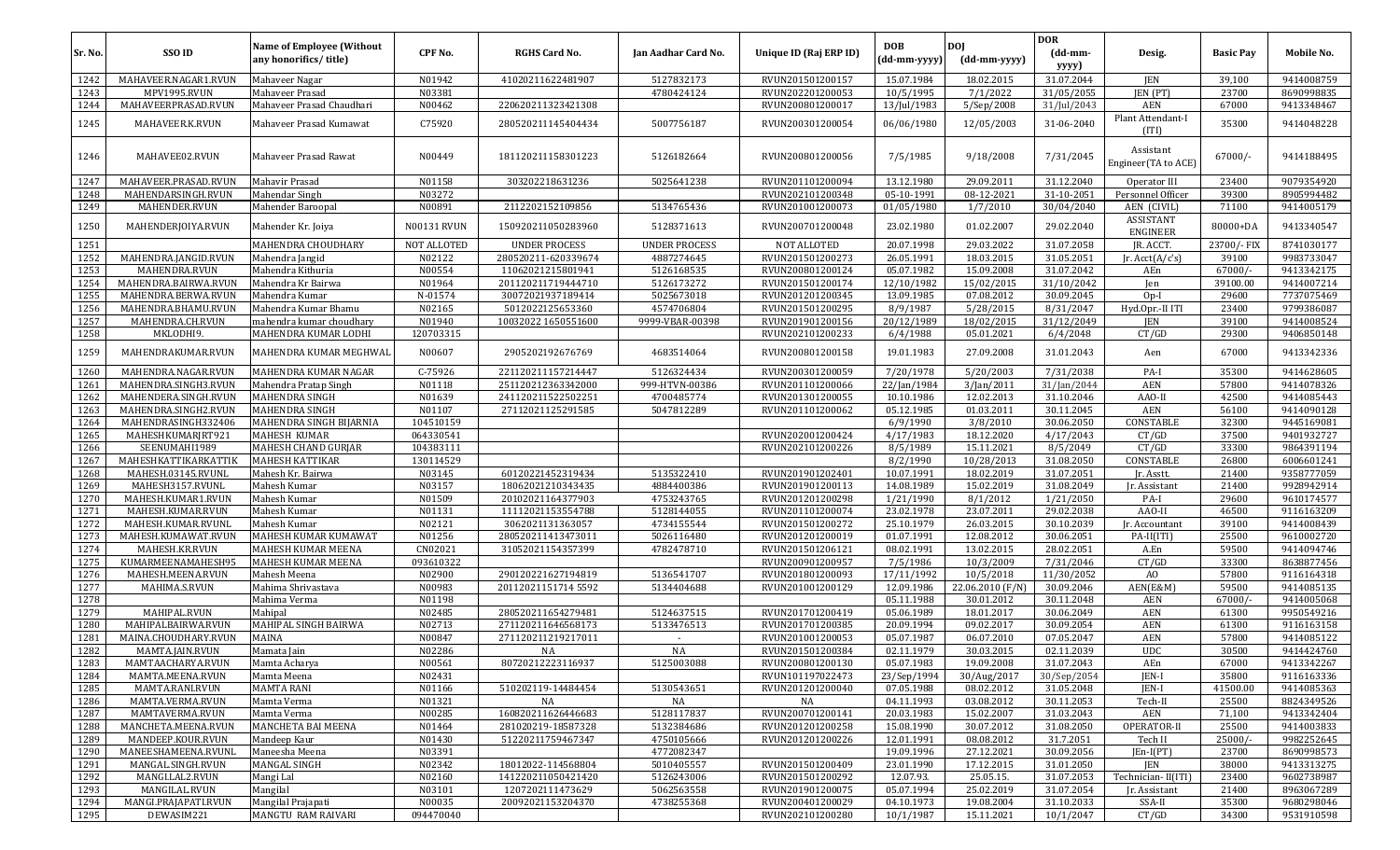|              |                                          |                                                           |                  |                                          |                                      |                                      |                            |                            | <b>DOR</b>               |                  |                      |                          |
|--------------|------------------------------------------|-----------------------------------------------------------|------------------|------------------------------------------|--------------------------------------|--------------------------------------|----------------------------|----------------------------|--------------------------|------------------|----------------------|--------------------------|
| Sr. No.      | <b>SSO ID</b>                            | <b>Name of Employee (Without</b><br>any honorifics/title) | CPF No.          | <b>RGHS Card No.</b>                     | Jan Aadhar Card No.                  | Unique ID (Raj ERP ID)               | <b>DOB</b><br>(dd-mm-yyyy) | <b>DOI</b><br>(dd-mm-yyyy) | (dd-mm-<br>yyyy)         | Desig.           | <b>Basic Pay</b>     | Mobile No.               |
| 1296         | MANI.MANU.RVUN                           | Mani Kant Manu                                            | N02655           | 121220211931523438                       | 5135082713                           | RVUN201701200216                     | 15/Jun/1993                | $4/$ Sep $/2017$           | 30/Jun/2053              | JEN-I            | 35800                | 9116163366               |
| 1297         | MANIRAMMEENA.RVUN                        | Maniram Meena                                             | N01195           | 5126476770                               | 211020211121272631                   | RVUN201201200050                     | 08/11/1988                 | 31/01/2012                 | 30/11/2048               | AEn (C&I)        | 67000                | 9414072069               |
| 1298         | MANISH.BHATI.RVUN                        | Manish Bhati                                              | N02240           | Under process                            | Under process                        | RVUN201501200349                     | 16.02.1984                 | 16.03.2015                 | 29.02.2044               | JR. ACCT         | 39100                | 9414085887               |
| 1299         | MANISHBISHONI.RVUN                       | Manish Bishnoi                                            | N01696           | 21032022143326869                        | 0000111305933                        | RVUN201301200090                     | 18.09.1991                 | 19.07.2013                 | 30.09.2051               | AEN (Civil)      | 67000                | 9414032624               |
| 1300         | MANISHGUPTA02.RVUN                       | Manish Gupta                                              | N00927           | 310520212223-18790                       | 5125642324                           | RVUN201001200094                     | 11.10.1988                 | 2.7.2010                   | 31.10.2048               | AEN              | 63100/               | 9414085176               |
| 1301         | MANISHGUPTA.RVUN                         | Manish Gupta                                              | N00370           | 40420221015149893                        | 9999-89SU-21103                      | RVUN200701200182                     | 12/2/1983                  | 7/16/2007                  | 12/31/2043               | AO               | 63100                | 9413340736               |
| 1302         | MANISHJAIN.RVUN                          | Manish Jain                                               | N00153           | 21062021225894799                        | 4847451387                           | RVUN200701200036                     | 11.07.1980                 | 14.02.2007                 | 31.07.2040               | AEN(E&M)         | 71100                | 9413348292               |
| 1303         | MANISHJOSHI.RVUN                         | Manish Joshi                                              | N00203           | 4032022192822189                         | 9999-YT7V-00085                      | RVUN200701200082                     | 07/06/1980                 | 06/02/2007                 | 30/06/2040               | AEN              | 71100.00             | 9413348146               |
| 1304         | MANISHKHARAKWAL.RVUN                     | Manish Kharakwal                                          | N02651           |                                          |                                      | RVUN201201200212                     | 20/Sep/1987                | 30/Aug/2017                | 30/Sep/2047              | JEN-I            | 35800                | 9116163334               |
| 1305<br>1306 | MANISHAGRAWAL.RVUN                       | Manish Kr. Agarwal<br>Manish Kumar                        | N00278<br>N01681 | 27122021180398757                        | 5135222747                           | RVUN200701200136                     | 07/01/1982                 | 15/02/2007                 | 31/01/2042               | AEN              | 71100.00<br>23600    | 9413342392               |
| 1307         | MANISH.KUMAR2.RVUN<br>MANISHKUMAR02.RVUN | <b>MANISH KUMAR</b>                                       | C-N00904         | 19062021175437423<br>121220211846497803  | 5125638555<br>5134757402             | RVUN201301200080<br>RVUN201001200080 | 11.01.1994<br>05.09.1978   | 20.05.2013<br>23.06.2010   | 31.01.2054<br>30.09.2038 | Helper-I<br>A.En | 65000                | 9462173960<br>9414085283 |
| 1308         | MANISH.KUMAR.RVUN                        | Manish Kumar                                              | N02174           | 200320221736315934                       | 5138021862                           | RVUN201501200041                     | 5/31/1990                  | 2/19/2015                  | 5/31/2050                | <b>JEN</b>       | 39100                | 9413313352               |
| 1309         | MANISHBAJIA.RVUN                         | Manish Kumar Bajia                                        | N02137           | 90320221211521100                        | 5131788089                           | RVUN201801200017                     | 03.08.1992                 | 09.03.2015                 | 31.08.2052               | AEn              | 63100                | 8561010300               |
| 1310         | MANISHKALRA.RVUN                         | Manish Kumar Kalra                                        | N00269           | 250420211845184357                       | 5121031854                           | RVUN200701200132                     | 20.09.1978                 | 27.04.2007                 | 30.09.2038               | AEN              | 69000                | 9413342186               |
| 1311         |                                          | MANISH KUMAR MEENA                                        | N03489           |                                          |                                      |                                      | 30/08/1996                 | 10/1/2022                  | 31/08/2056               | <b>JEN PT</b>    | 23700                | 8696513827               |
| 1312         | MANISH.MEENA.RVUN                        | Manish Kumar Meena                                        | N02273           | 11102021 1226114238                      | 9999-H7RD-00326                      | RVUN201501200374                     | 20/Jun/1991                | 13/Feb/2015                | 30/Jun/2051              | AEN              | 59520                | 9414008569               |
| 1313         | MANISH.03141.RVUNL                       | Manish Kumar Meena                                        | N03141           | 171120211612142066                       | 5132500801                           | RVUN201901202397                     | 05.06.1996                 | 15.02.2019                 | 30.06.2056               | STENOGRAPHER     | 34800                | 9667049391               |
| 1314         | MANISH.KUMAR4.RVUN                       | MANISH KUMAR SHARMA                                       | N02905           | 41220212017115970                        | 0000-1112-95115                      | RVUN201801200097                     | 05.09.1976                 | 12.10.2019                 | 30.09.2036               | <b>APO</b>       | 38900                | 7709509410               |
| 1315         | MANISH.KUMAR3.RVUN                       | Manish Kumar Udai                                         | N02897           | 201020211 610154621                      | 5131150683                           | RVUN201801200090                     | 10/03/1997                 | 10/8/2018                  | 3/31/2057                | JR. ACCOUNTANT   | 34800                | 9413716237               |
| 1316         | MANISH.MEENA1.RVUN                       | Manish Meena                                              | N02151           | 310520211525451101                       | 4852842715                           | RVUN201501206142                     | 22.07.1993                 | 04.06.2015                 | 31.07.2053               | Tech-II (ITI)    | 23400                | 9636859608               |
| 1317         | MANISHMEENA09.RVUN                       | Manish Meena                                              | N02383           |                                          |                                      | RVUN201701200409                     | 19/May/1989                | 18/Jan/2017                | 31/May/2049              | <b>AEN</b>       | 61300                | 9116163178               |
| 1318         | MANISH.KUMAR1.RVUN                       | MANISH MEGHWAL                                            | N00129           | DUE TO JAN AADHAR (UNDER PROCESS)        |                                      | RVUN200701200046                     | 26/01/1985                 | 28/02/2007                 | 31/01/2045               | Elect-ll         | 30600                | 9829528881               |
| 1319         | MANISHMEHRA05.RVUN                       | Manish Mehra                                              | N00613           | 280520211741191594                       | Enrollment ID<br>0000-<br>1112-46587 | RVUN200801200027                     | 18.10.1985                 | 19.09.2008                 | 31.10.2045               | AEN              | 67000                | 9413313493               |
| 1320         | MANISH.MEHRA.RVUN                        | Manish Mehra                                              | <b>RVUN1221</b>  | 201220211622575732                       | 5134473888                           | RVUN201201200408                     | 1/9/1986                   | 2/2/2012                   | 1/31/2046                | <b>JEN</b>       | 41500                | 9413314474               |
| 1321         | MANISHMOURYA.RVUN                        | Manish Mourya                                             | N00644           | 251120211027493040                       | 5131153202                           | RVUN20080200177                      | 21.08.1981                 | 15.09.2008                 | 31.08.2041               | <b>AEN</b>       | 69000                | 9413342269               |
| 1322         | MANISHNAIN.RVUN                          | Manish Nain                                               | N01726           | 150720211243344991                       | 5034668340                           | RVUN201301200106                     | 10/May/1987                | 19/Jul/2013                | 31/May/2047              | JEN-I            | 40300                | 9414005468               |
| 1323         | MANISH.PANWAR.RVUN                       | <b>MANISH PANWAR</b>                                      | N01886           | 25112021112862510                        | $\overline{\phantom{a}}$             | RVUN201501200118                     | 26.07.1990                 | 19.02.2015                 | 31.07.2050               | JEN              | 39100                | 9414087632               |
| 1324         | MANISH.SAXENA.RVUN                       | <b>MANISH SAXENA</b>                                      | N02397           | 220320221814402485                       | 0000-1112-61701                      | RVUN201701200022                     | 8/25/1989                  | 8/21/2017                  | 8/31/2049                | JEN-I            | 35800                | 9116163296               |
| 1325<br>1326 | MANISH.SHARMA.RVUN<br>MANISHSHARMA.RVUN  | Manish Sharma<br>Manish Sharma                            | N01025<br>N00688 | 28052021125599833<br>291120211050484412  | NA<br>0000-1112-94388                | RVUN201101200039<br>RVUN200801200196 | 24.08.77<br>17/Mar/1984    | 14.01.11<br>17/Sep/2008    | 31.08.37<br>31/Mar/2044  | AEn.<br>AEN      | 57800<br>67000       | 9414085354<br>9413342421 |
| 1327         | MANISH3190.RVUNL                         | Manish Tanwar                                             | N-03190          |                                          | 5132158162                           | RVUN201901202417                     | 31.12.1994                 | 29.07.2019                 | 31.12.2054               | Ir. Asstt        | 20800                | 9782580843               |
| 1328         | MANISH.VERMA1.RVUN                       | Manish Verma                                              | N02903           | 221120211 215155755                      | 4813750689                           | RVUN201801200095                     | 05/07/1995                 | 10/8/2018                  | 7/31/2055                | <b>APO</b>       | 38900                | 9116164327               |
| 1329         | MANISH.VERMA.RVUN                        | Manish Verma                                              | N02164           | 171220211614216833                       | 9999-FL09-00410                      | RVUN201501200294                     | 7/8/1987                   | 5/27/2015                  | 7/31/2047                | Hyd.Opr.-II ITI  | 23400                | 9829780685               |
| 1330         | MANEESH.YADAV.RVUN                       | Manish Yadav                                              | N02143           | 280120221314249327                       | 5025533416                           | RVUN201501206140                     | 22.12.1986                 | 18.03.2015                 | 31.12.2046               | Jr. Acctt.       | 39100                | 9414057923               |
| 1331         | MANISHA.RVUN                             | Manisha                                                   | N02593           | 24112021124401159                        | 5077408138                           | RVUN201701200176                     | 05.01.1988                 | 26.08.2017                 | 31.01.2048               | JEN              | 35800                | 9001896301               |
| 1332         | MANISHA.BEN.RVUN                         | Manisha Ben                                               | N-01424          | 120620211736438578                       | 5102741585                           | RVUN201201200220                     | 15.11.1987                 | 13.08.2012                 | 30.11.2047               | $Op-II$          | 25500                | 7877371817               |
| 1333         | MANISHADEEWAN.RVUN                       | Manisha Deewan                                            | N/A              | N/A                                      | 5042108718                           | N/A                                  | 05.12.1995                 | 08.12.2021                 | 31.12.2055               | Ir Chemist       | 23700/               | 8619528724               |
| 1334         | MANISHA.GOYAL.RVUN                       | Manisha Goyal                                             | C-76058          | 20520211400<br>7091                      | 5122337667                           | RVUN200301200011                     | 3/10/1982                  | 5/14/2003                  | 3/31/2042                | PA               | 34300                | 9982011773               |
| 1335         | MANISHA.P.RVUN                           | Manisha prajapat                                          | N02866           | 2011202116 13314078                      | 5128486618                           | RVUN201701200328                     | 01.11.1988                 | 04.09.2017                 | 31.10.2048               | Jr.Chemist       | 35800                | 9116164142               |
| 1336         | MANJEET.KAUR.RVUN                        | Manjeet Kaur                                              | N00425           | 210820211532451321                       | 4880278576                           | RVUN200801200047                     | 02.07.1982                 | 18.08.2008                 | 31.07.2042               | <b>AADMO</b>     | 33800                | 9358777110               |
| 1337         | MANJEET.MALAV.RVUN                       | Manjeet Malav                                             | N02410           | 31052021211506947                        |                                      | RVUN201701200035                     | 14/0ct/1990                | 24/Aug/2017                | 31/0ct/2050              | JEN-I            | 35800                | 9116163309               |
| 1338         |                                          | Manju Kumari                                              |                  |                                          |                                      |                                      | 31.08.1994                 | 10.01.2022                 | 31.08.2054               | Jen              | 23700                | 7073829109               |
| 1339         |                                          | Manju kumari                                              | N01485           |                                          | Not Available                        | Not Available                        |                            |                            |                          | PA-II            |                      | 8504963837               |
| 1340         | MANJULATA.T.RVUN                         | Manju Lata Tanwar                                         | N-01795          | 11220211627594193                        | 5134215145                           | RVUN201401200031                     | 17.04.1981                 | 27.09.2014                 | 30.04.2041               | Chemist          | 39100                | 9413313424               |
| 1341         | MANJUSAHARAN.RVUN                        | Manju Saharan                                             | C76031           | 601202217<br>11152969                    | 5045662714                           | RVUN200601200018                     | 06.09.1980                 | 25.11.2006                 | 30.09.2040               | Xen              | 87800                | 9413340756               |
| 1342         | MANJU.BHATTI.RVUN                        | MANJULATA BHATTI                                          | N02387           | 291120211317562095                       | 5126634271                           | RVUN201701200013                     | 1/17/1988                  | 8/21/2017                  | 1/31/2048                | JEN              | 35800                | 9116164343               |
| 1343         | MANOHAR.IN2806                           | <b>MANOHAR S</b>                                          | 170800172        |                                          |                                      | RVUN202101200261                     | 6/28/1993                  | 14.11.2021                 | 6/28/2053                | CT/GD            | 25200                | 8123435178               |
| 1344         | MANOHAR.LAL.RVUN                         | Manohar Lal Meena                                         | C76267           | 280520211128511548                       | 4732286626                           | RVUN200301200082                     | 15.08.1983                 | 14.05.2003                 | 31.08.2043               | Tech-I (ITI)     | 34300                | 9680364429               |
| 1345         | MANOJ.LODHA.RVUN                         | MANOJ KUMAR LODHA                                         | N01139           | 4072021215467583                         | 5053722781                           | RVUN201101200080                     | 10/11/1984                 | 07/07/2011                 | 30/11/2044               | SR.ASSTT         | 31400                | 8955129971               |
| 1346         | MANOJ.CHANDEL.RVUN                       | Manoj Chandel                                             | N-01446          | 310520211114444818                       | 4687568718                           | RVUN201201200240                     | 29.03.1984                 | 14.08.2012                 | 31.03.44                 | PA-II            | 25500                | 9785771884               |
| 1347         | MANOJGUPTA.RVUN<br>MANOJ.HARITWAL.RVUN   | <b>MANOJ GUPTA</b>                                        | N00626<br>N03040 | 110620212141544896<br>190620211822311171 | 0000-1112-60530                      | RVUN200801200169                     | 3/5/1986                   | 9/18/2008<br>21.02.2019    | 3/31/2046                | AEN              | 67000                | 9413340632<br>7734829829 |
| 1348<br>1349 | MANOJKAUSHIK.RVUN                        | <b>MANOJ HARITWAL</b><br><b>MANOJ KAUSHIK</b>             | N00926           | 280520211437362507                       | 4886018853<br>5084145733             | RVUN201901200014<br>RVUN201001200093 | 15.12.1996<br>05.06.1987   | 21.06.2010                 | 31.12.2056<br>30.06.2047 | JR.ASSTT<br>AEN  | 21400<br>63100       | 9414085309               |
| 1350         | $\sim$                                   | Manoj Khatana                                             | Not alloted      |                                          | 5132821367                           | Not issued                           | 15.02.1992                 | 14.01.2022                 | 28.02.2052               | JEN (PT)         | $23700/-$<br>(Fixed) | 8690998809               |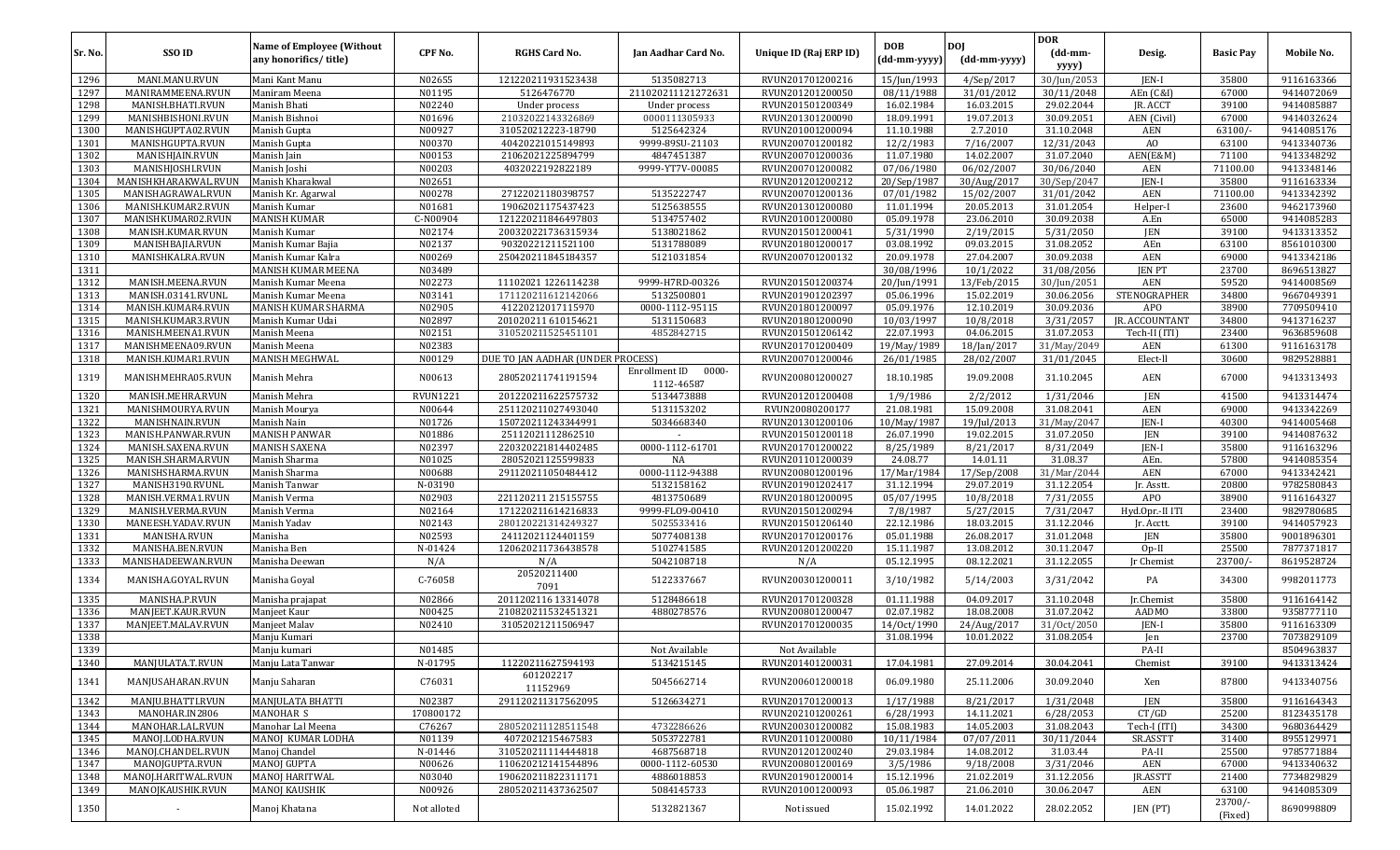| 5137515233<br>1351<br>MANOJ.RATHOUR.RVUN<br>Manoj Kr. Rathour<br>N01767<br>9032022113463749<br>23/06/1989<br>10/07/2013<br>30/07/2049<br>40300.00<br>9414005394<br>RVUN201301200137<br>Jen<br>1352<br>N03012<br>30062021185771900<br>5125603574<br>RVUN201801200190<br>15.06.1994<br>15.10.2018<br>30.06.2054<br>34800<br>9116164248<br>MANOJ.KUMAR2.RVUN<br>Manoj Kumar<br>Jr. Acctt.<br>1353<br>MANOJKUMAR09.RVUN<br>N00489<br>201120211314407538<br>5134248885<br>RVUN200701200211<br>15.02.2007<br>30.06.2043<br><b>AEN</b><br>69000<br>9413342270<br>Manoj Kumar<br>14.06.1983<br>1354<br>08.03.2022<br>Manoj Kumar<br>$[En-I (PT)]$<br>1355<br>9414073296<br>MANOJ.KUMAR.RVUN<br><b>MANOJ KUMAR</b><br>N02079<br>280520211443424784<br>5118641742<br>RVUN201501200234<br>3/23/1989<br>2/18/2015<br>3/31/2049<br><b>AEN</b><br>59500<br>1356<br>MANOJKUMAR08.RVUN<br>N00146<br>221120211216286351<br>5133716000<br>RVUN200701200033<br>21.05.1976<br>06.02.2007<br>31.05.2036<br>AEn<br>69000<br>9413348448<br>Manoj Kumar<br>1357<br>25500<br>MANOJ.KUMAR1.RVUN<br>N01277<br>41220211539444864<br>5107840688<br>RVUN201201200100<br>26.08.1991<br>07.08.2012<br>31.08.2051<br>Tech-II<br>9887956565<br>Manoj Kumar<br>1358<br>150108340<br>7/20/1992<br>19.12.2020<br>CT/GD<br>26800<br>8018063422<br>MANOJDANDASENA3.<br>MANOJ KUMAR DANDSENA<br>RVUN202001200410<br>7/20/2052<br>1359<br>MANOJ.DARJI.RVUN<br><b>MANOJ KUMAR DARJI</b><br>N01909<br>310520211636546593<br>5132547472<br>RVUN201501200131<br>28.06.1989<br>13.02.2015<br>30.06.2049<br>JEN<br>39100<br>9414086894<br>170820431<br>5/5/1994<br>9937093063<br>1360<br>MANOJKUDAS6<br><b>MANOJ KUMAR DAS</b><br>6/3/2017<br>31.05.2054<br>CONSTABLE<br>24500<br>1361<br>RVUN202101200255<br>25200<br>6005565747<br>MANOJMAHT0860<br>MANOJ KUMAR MAHTO<br>170700571<br>10/16/1993<br>18.11.2021<br>10/16/2053<br>CT/GD<br>300520211350227903<br>1362<br>MANOJ.MALAV.RVUN<br>MANOJ KUMAR MALAV<br>N01370<br>5084028679<br>RVUN201201200169<br>4/6/1988<br>8/7/2012<br>4/30/2048<br>PA-I<br>29600<br>9602273127<br>13.07.2013<br>1363<br>MANOJKUMARMEENA.RVUN<br>MANOJ KUMAR MEENA<br>N01774<br>91220211-02361082<br>4683532869<br>RVUN201301200140<br>01.07.1988<br>30.06.2048<br><b>AEN</b><br>67000<br>9414072624<br>N01197<br>1364<br>MANOJKUMAR05.RVUN<br>24112021171582546<br>5133607840<br>RVUN201201200052<br>29/06/1989<br>30/01/2012<br>30.06.2049<br>AEN<br>67000<br>9414005193<br>Manoj Kumar Meena<br>1365<br>N02081<br><b>JEN</b><br>MAN0J.MEENA.RVUN<br>MANOJ KUMAR MEENA<br>291220211652433229<br>5134631287<br>RVUN201501200236<br>15.05.1991<br>18.02.2015<br>31.05.2051<br>39100<br>9414072960<br>N01680<br>Tech-I<br>1366<br>MANOJKUMARMEENA.RVUN<br>Manoj Kumar Meena<br>8022022203464507<br>9999-YY0T-00237<br>RVUN201301200079<br>15.07.1989<br>01.07.2013<br>31.07.2049<br>29700<br>9783112202<br>N03131<br>20.02.2019<br>1367<br>MANOJ.PANWAR.RVUN<br>5124186143<br>RVUN201901200103<br>21.10.1990<br>31.10.2050<br>Jr. Assistant<br>21400<br>8955563765<br>Manoj Kumar Panwar<br>140620211115138014<br>1368<br>N00925<br>51248754436<br>15.12.1987<br>30.06.2010<br>59500<br>9414085205<br>MANOJ.SHARMA.RVUN<br>MANOJ KUMAR SHARMA<br>140720211013504592<br>RVUN201001200092<br>31.12.2047<br><b>Assistant Engineer</b><br>1369<br>N02910<br>20.10.2018<br>29.02.2052<br>Manoj.Kumar3.RVUN<br>Manoj kumar Sharma<br>28092021134627635<br>4877248271<br>RVUN201801200101<br>07.02.1992<br>34800<br>9660024548<br>Jr. Acctt.<br>N00673<br>1370<br>MANOJSHUKLA.RVUN<br>Manoj Kumar Shukla<br>RVUN200801200182<br>10/Jul/1982<br>22/Sep/2008<br>31/Jul/2042<br><b>AEN</b><br>67000<br>9413342423<br>1371<br>N00498<br>56100<br>9413342367<br>MANOJ.VYAS.RVUN<br>MANOJ KUMAR VYAS<br>12072021133489632<br>5120286306<br>RVUN200801200084<br>17.09.1975<br>26.09.2008<br>30.09.2035<br><b>APO</b><br>1372<br>9413342723<br>MANOJMATHUR.RVUN<br>Manoj Mathur<br>N00193<br>290520211034395290<br>5123770744<br>RVUN200601200058<br>06.02.1977<br>05.12.2006<br>28.02.2037<br><b>AEN</b><br>71100<br>1373<br>N00324<br>MANOJMOHANSINGH.RVUN<br>MANOJ MOHAN SINGH<br>210620211247483074<br>5125643704<br>RVUN200701200156<br>21.07.1977<br>02.05.2007<br>31.05.2037<br><b>AEN</b><br>69000<br>9413348157<br>1374<br>N01762<br>27082021115795667<br>5122580072<br>AEN (Civil)<br>9414085267<br>MANOJSAHARAN.RVUN<br><b>MANOI SAHARAN</b><br>RVUN201301200134<br>01/04/1991<br>19/06/2013<br>31/03/2051<br>67000/<br>1375<br>N00543<br>5135752879<br>9413348402<br>MANOJ.RAJPUT.RVUN<br>Manoj Singh Rajput<br>7012022164263423<br>RVUN200801200115<br>02.11.1976<br>04.10.2008<br>30.11.2036<br><b>APO</b><br>56100<br>1376<br>N00533<br>MANOJSINGHAL.RVUN<br>Manoj Singhal<br>310520211954332345<br>5058645143<br>RVUN200801200105<br>8/31/1980<br>9/22/2008<br>8/31/2040<br><b>AEN</b><br>67000<br>9413348459<br>1377<br><b>NIL</b><br>$\rm NIL$<br>21.01.2022<br><b>NIL</b><br>Mansi Bhati<br>NIL<br>NIL<br>17.01.1998<br>31.01.2058<br>$[En-I (PT)]$<br>23700<br>8114486814<br>1378<br>MANIBD1993<br>MANU B D<br>180701481<br>2/10/1993<br>28.02.2053<br>CONSTABLE<br>23800<br>9740795650<br>5/30/2018<br>JUNIOR<br>1379<br>N02997<br><b>MANUL JAIN</b><br>1062021854132483<br>4700264772<br>RVUN201801200176<br>24-05-1996<br>31-05-2056<br>34,800<br>9116164263<br>MANUL.JAIN.RVUN<br>10/Jun/2018<br><b>ACCOUNTANT</b><br>7976315633<br>1380<br>N03239<br>4735461135<br>12.03.1997<br>08.12.2021<br>31-03-2057<br>23700<br>Manvi Mukta Arya<br>Not Available<br>Not Available<br>Jr. Chemist (PT)<br>59500<br>1381<br>MARUDHAR.DHAKAD.RVUN<br>Marudhar Dhakar<br>N00871<br>RVUN201001200066<br>1/Dec/1988<br>19/Jun/2010<br>30/Nov/2048<br><b>AEN</b><br>9414087166<br>N00959<br>1112021125279020<br>4747572081<br>67000/-<br>9414085313<br>1382<br>MASOODNIAZI.RVUN<br>Masood Niazi<br>RVUN201601200020<br>08.03.1987<br>24.06.2010<br>31.03.2047<br>AEn<br>1383<br>MASTRAM.MEENA.RVUN<br>N02195<br>81220211445331257<br>0000-1112-95012<br>RVUN201501200314<br>01.04.1990<br>12.02.2015<br>31.03.2050<br>AEn<br>65000/-<br>9414009816<br>Mast Ram Meena<br>1384<br>N00474<br>18072021 161692125<br>5068556567<br>20.07.1985<br>12/09/2008 (F/N)<br>7/31/2045<br>67000<br>9413348287<br>MAYANKJOSHI.RVUN<br>Mayank Joshi<br>RVUN200801200074<br>AEN(E&M)<br>1385<br>N01803<br>20112021 1135268107<br>9999-J2V3-00063<br>19.12.1989<br>09/02/2015 (F/N)<br>12/31/2039<br>9414091861<br>MAYANK.PRAJAPAT.RVUN<br>Mayank Prajapat<br>RVUN201501200057<br>JEN-I (E&M)<br>39100<br>1386<br>N02082<br>221120211626209648<br>5134204368<br>RVUN201501200237<br>1/17/1987<br>2/12/2015<br>1/31/2047<br>JEN<br>39100<br>9414073513<br>MAYANK.PRAKASH.RVUN<br>Mayank prakash<br>N01386<br>1387<br>MAYANK.SHARMA.RVUN<br>Mayank Sharma<br>290520211951351849<br>4805828253<br>RVUN201201200183<br>03.04.1985<br>30.07.2012<br>03.04.2045<br>PA-II<br>26300<br>8107933810<br>1388<br>N03292<br>MAYANKSONIRVUNL<br>4834234134<br>RVUN202201200020<br>7/Jan/2022<br>26/Sep/1993<br>30/Sep/2053<br>JEN-I (PT)<br>23700<br>8690998928<br>Mayank Soni<br>1389<br>N-03123<br>290520211429431910<br>MAYUR.SOLANKI.RVUN<br>Mayur Solanki<br>5126762550<br>RVUN201901200095<br>01.02.1990<br>28.02.2019<br>31.01.2050<br>21400<br>8947894772<br>Jr. Asstt.<br>1390<br>130817343<br>MDGULFARAJ168<br><b>MD GULFARA</b><br>RVUN201301206343<br>1/1/1994<br>10/26/2013<br>1/31/2054<br>CT/GD<br>28400<br>8755951580<br>1391<br>MD.ISRARULHAQUE.RVUN<br>MD ISRARUL HAQUE<br>N00762<br>281120211642253144<br>5134410402<br>RVUN200901200078<br>04.09.1985<br>25.02.2009<br>30.09.2045<br>AEN<br>67000<br>9414071030<br>1392<br>LACKYMEEGADA<br>150109482<br>RVUN201501206163<br>4/3/1992<br>3/11/2015<br>4/30/2052<br>CT/GD<br>26800<br>8790182128<br>MEEGADA LAKSHMAIAH<br>1393<br>27.09.2008<br>9413342807<br>Meena Jitendra Kumar<br>N00472<br>502202215898504R<br>5136423013<br>RVUN200801200072<br>01.07.1983<br>30.06.2043<br>AEn<br>73100<br>meenajitendra.rvun<br>MEENAKHUSHOO14.RVUN<br>N03232<br>Meena Khushboo Devisahai<br>NA<br>4855518787<br>RVUN202101200159<br>04.12.1998<br>18.12.2021<br>31.12.2058<br>23700<br>8905995052<br>JEN (Civil)<br>1395<br>N02256<br>16012022156328797<br>9972-AA7T-58967<br>MEENA.kumariRVUN<br>MEENA KUMARI<br>RVUN201501200360<br>02.10.1981<br>05.06.2015<br>23400<br>9521754104<br>31.10.2041<br>Operator-II<br>1396<br>MEENA.KUMARI9928<br>MEENA KUMARI MEENA<br>082220062<br>CONSTABLE<br>34300<br>6/19/1990<br>9/8/2008<br>30.06.2050<br>9928978499<br>1397<br>5058623312<br>MEENALAKSHKAR.RVUN<br>N00748<br>020220221610382239<br>RVUN200801200213<br>08.09.2008<br>30.04.2045<br>67000<br>9413348132<br>Meena lakshkar<br>01.05.1985<br>AEN<br>29052021222143110<br>5064818507<br>1398<br>MEENA.NAGAR.RVUN<br>N00982<br>RVUN201001200171<br>56100<br><b>MEENA NAGAR</b><br>05.06.1987<br>29.06.2010<br>30.06.2047<br>AEN<br>9414070784<br>1399<br>MEENA.RATHOR.RVUN<br>N02641<br>301120211227502521<br>5133508677<br>RVUN201701200202<br>16.06.1993<br>01.09.2017<br>30.06.2053<br>JEN<br>$35800/-$<br>Meena Rathor<br>9116163359<br>1400<br>Not Generated<br>MEENAKSHI KUMARI<br>N03388<br>4807777810<br>2/26/1994<br>12/27/2021<br>2/28/2054<br>8690998594<br>Not Provided<br>Not Provided<br>JEN-I (PT)<br>23700<br>1401<br>MEENAKSHIMEENA.RVUN<br>Meenakshi Meena<br>N02372<br>2411202113405496<br>5134218083<br>RVUN201701200342<br>6/Feb/2017<br>61300<br>9116163110<br>14/Dec/1992<br>31/Dec/2052<br>AEN<br>5122882853<br>1402<br>kshironchhiya.rvun<br>Meenakshi Ronchhiya<br>N00580<br>280520211215403683<br>RVUN200101200018<br>25.08.1985<br>15.09.2008<br>30.08.2045<br>AEn<br>$65000/-$<br>9413342271<br>1403<br>Meenakshi53.RVUN<br>Meenakshi sanwaliya<br>N03139<br>61220211225414742<br>5130223805<br>RVUN201901202395<br>28.05.1993<br>20.02.2019<br>31.05.2053<br>9116164369<br>Stenographer<br>34800<br>1404<br>MEENAKSHI.RVUN<br>MEENAKSHI SHARMA<br>N03035<br>25112021147381948<br>5085226434<br>RVUN201901200009<br>18.02.2019<br>31.03.2057<br>STENO<br>9414870692<br>21.03.1997<br>34800<br>1405<br>Meenashree.K.RVUN<br>N00815<br>24112021115251933<br>5134150479<br>RVUN201001200040<br>08.08.1986<br>13.04.2010<br>31.08.2046<br>46500<br>9116163199<br>Meenashree Kumawat<br>AAO-II<br>MEENU.GOYAL.RVUN<br>N03085<br>120720211715121553<br>5126480519<br>RVUN201901200059<br>28.05.1992<br>21.02.2019<br>1406<br>Meenu Goyal<br>31.05.2052<br>Steno.<br>34800<br>9116164376 | Sr. No. | SSO ID | <b>Name of Employee (Without</b><br>any honorifics/title) | CPF No. | <b>RGHS Card No.</b> | Jan Aadhar Card No. | Unique ID (Raj ERP ID) | <b>DOB</b><br>(dd-mm-yyyy) | <b>DOI</b><br>(dd-mm-yyyy) | <b>DOR</b><br>$(dd{\text{-}\mathbf{mm}}$ | Desig. | <b>Basic Pay</b> | Mobile No. |
|-------------------------------------------------------------------------------------------------------------------------------------------------------------------------------------------------------------------------------------------------------------------------------------------------------------------------------------------------------------------------------------------------------------------------------------------------------------------------------------------------------------------------------------------------------------------------------------------------------------------------------------------------------------------------------------------------------------------------------------------------------------------------------------------------------------------------------------------------------------------------------------------------------------------------------------------------------------------------------------------------------------------------------------------------------------------------------------------------------------------------------------------------------------------------------------------------------------------------------------------------------------------------------------------------------------------------------------------------------------------------------------------------------------------------------------------------------------------------------------------------------------------------------------------------------------------------------------------------------------------------------------------------------------------------------------------------------------------------------------------------------------------------------------------------------------------------------------------------------------------------------------------------------------------------------------------------------------------------------------------------------------------------------------------------------------------------------------------------------------------------------------------------------------------------------------------------------------------------------------------------------------------------------------------------------------------------------------------------------------------------------------------------------------------------------------------------------------------------------------------------------------------------------------------------------------------------------------------------------------------------------------------------------------------------------------------------------------------------------------------------------------------------------------------------------------------------------------------------------------------------------------------------------------------------------------------------------------------------------------------------------------------------------------------------------------------------------------------------------------------------------------------------------------------------------------------------------------------------------------------------------------------------------------------------------------------------------------------------------------------------------------------------------------------------------------------------------------------------------------------------------------------------------------------------------------------------------------------------------------------------------------------------------------------------------------------------------------------------------------------------------------------------------------------------------------------------------------------------------------------------------------------------------------------------------------------------------------------------------------------------------------------------------------------------------------------------------------------------------------------------------------------------------------------------------------------------------------------------------------------------------------------------------------------------------------------------------------------------------------------------------------------------------------------------------------------------------------------------------------------------------------------------------------------------------------------------------------------------------------------------------------------------------------------------------------------------------------------------------------------------------------------------------------------------------------------------------------------------------------------------------------------------------------------------------------------------------------------------------------------------------------------------------------------------------------------------------------------------------------------------------------------------------------------------------------------------------------------------------------------------------------------------------------------------------------------------------------------------------------------------------------------------------------------------------------------------------------------------------------------------------------------------------------------------------------------------------------------------------------------------------------------------------------------------------------------------------------------------------------------------------------------------------------------------------------------------------------------------------------------------------------------------------------------------------------------------------------------------------------------------------------------------------------------------------------------------------------------------------------------------------------------------------------------------------------------------------------------------------------------------------------------------------------------------------------------------------------------------------------------------------------------------------------------------------------------------------------------------------------------------------------------------------------------------------------------------------------------------------------------------------------------------------------------------------------------------------------------------------------------------------------------------------------------------------------------------------------------------------------------------------------------------------------------------------------------------------------------------------------------------------------------------------------------------------------------------------------------------------------------------------------------------------------------------------------------------------------------------------------------------------------------------------------------------------------------------------------------------------------------------------------------------------------------------------------------------------------------------------------------------------------------------------------------------------------------------------------------------------------------------------------------------------------------------------------------------------------------------------------------------------------------------------------------------------------------------------------------------------------------------------------------------------------------------------------------------------------------------------------------------------------------------------------------------------------------------------------------------------------------------------------------------------------------------------------------------------------------------------------------------------------------------------------------------------------------------------------------------------------------------------------------------------------------------------------------------------------------------------------------------------------------------------------------------------------------------------------------------------------------------------------------------------------------------------------------------------------------------------------------------------------------------------------------------------------------------------------------------------------------------------------------------------------------------------------------------------------------------------------------------------------------------------------------------------------------------------------------------------------------------------------------------------------------------------------------------------------------------------------------------------------------------------------------------------------------------------------------------------------------------------------------------------------------------------------------------------------------------------------------------------------------------------------------------------------------------------------------------------------------------------------------------------------------------------------------------------------------------------------------------------------------------------------------------------------------------------------------------------------------------------------------------------------------------------------------------------------------------------------------------------------------------------------------------------------------------------------------------------------------------------------------------------------------------------------------------------------------------------------------------------------------------------------------------------------------------------------------------------------------------------------------------------------------------------------------------------------------------------------------------------------------------|---------|--------|-----------------------------------------------------------|---------|----------------------|---------------------|------------------------|----------------------------|----------------------------|------------------------------------------|--------|------------------|------------|
|                                                                                                                                                                                                                                                                                                                                                                                                                                                                                                                                                                                                                                                                                                                                                                                                                                                                                                                                                                                                                                                                                                                                                                                                                                                                                                                                                                                                                                                                                                                                                                                                                                                                                                                                                                                                                                                                                                                                                                                                                                                                                                                                                                                                                                                                                                                                                                                                                                                                                                                                                                                                                                                                                                                                                                                                                                                                                                                                                                                                                                                                                                                                                                                                                                                                                                                                                                                                                                                                                                                                                                                                                                                                                                                                                                                                                                                                                                                                                                                                                                                                                                                                                                                                                                                                                                                                                                                                                                                                                                                                                                                                                                                                                                                                                                                                                                                                                                                                                                                                                                                                                                                                                                                                                                                                                                                                                                                                                                                                                                                                                                                                                                                                                                                                                                                                                                                                                                                                                                                                                                                                                                                                                                                                                                                                                                                                                                                                                                                                                                                                                                                                                                                                                                                                                                                                                                                                                                                                                                                                                                                                                                                                                                                                                                                                                                                                                                                                                                                                                                                                                                                                                                                                                                                                                                                                                                                                                                                                                                                                                                                                                                                                                                                                                                                                                                                                                                                                                                                                                                                                                                                                                                                                                                                                                                                                                                                                                                                                                                                                                                                                                                                                                                                                                                                                                                                                                                                                                                                                                                                                                                                                                                                                                                                                                                                                                                                                                                                                                                                                                                                                                                                                                                                                                                                                                                                                                                                                                                                                                                                         |         |        |                                                           |         |                      |                     |                        |                            |                            | yyyy)                                    |        |                  |            |
|                                                                                                                                                                                                                                                                                                                                                                                                                                                                                                                                                                                                                                                                                                                                                                                                                                                                                                                                                                                                                                                                                                                                                                                                                                                                                                                                                                                                                                                                                                                                                                                                                                                                                                                                                                                                                                                                                                                                                                                                                                                                                                                                                                                                                                                                                                                                                                                                                                                                                                                                                                                                                                                                                                                                                                                                                                                                                                                                                                                                                                                                                                                                                                                                                                                                                                                                                                                                                                                                                                                                                                                                                                                                                                                                                                                                                                                                                                                                                                                                                                                                                                                                                                                                                                                                                                                                                                                                                                                                                                                                                                                                                                                                                                                                                                                                                                                                                                                                                                                                                                                                                                                                                                                                                                                                                                                                                                                                                                                                                                                                                                                                                                                                                                                                                                                                                                                                                                                                                                                                                                                                                                                                                                                                                                                                                                                                                                                                                                                                                                                                                                                                                                                                                                                                                                                                                                                                                                                                                                                                                                                                                                                                                                                                                                                                                                                                                                                                                                                                                                                                                                                                                                                                                                                                                                                                                                                                                                                                                                                                                                                                                                                                                                                                                                                                                                                                                                                                                                                                                                                                                                                                                                                                                                                                                                                                                                                                                                                                                                                                                                                                                                                                                                                                                                                                                                                                                                                                                                                                                                                                                                                                                                                                                                                                                                                                                                                                                                                                                                                                                                                                                                                                                                                                                                                                                                                                                                                                                                                                                                                         |         |        |                                                           |         |                      |                     |                        |                            |                            |                                          |        |                  |            |
|                                                                                                                                                                                                                                                                                                                                                                                                                                                                                                                                                                                                                                                                                                                                                                                                                                                                                                                                                                                                                                                                                                                                                                                                                                                                                                                                                                                                                                                                                                                                                                                                                                                                                                                                                                                                                                                                                                                                                                                                                                                                                                                                                                                                                                                                                                                                                                                                                                                                                                                                                                                                                                                                                                                                                                                                                                                                                                                                                                                                                                                                                                                                                                                                                                                                                                                                                                                                                                                                                                                                                                                                                                                                                                                                                                                                                                                                                                                                                                                                                                                                                                                                                                                                                                                                                                                                                                                                                                                                                                                                                                                                                                                                                                                                                                                                                                                                                                                                                                                                                                                                                                                                                                                                                                                                                                                                                                                                                                                                                                                                                                                                                                                                                                                                                                                                                                                                                                                                                                                                                                                                                                                                                                                                                                                                                                                                                                                                                                                                                                                                                                                                                                                                                                                                                                                                                                                                                                                                                                                                                                                                                                                                                                                                                                                                                                                                                                                                                                                                                                                                                                                                                                                                                                                                                                                                                                                                                                                                                                                                                                                                                                                                                                                                                                                                                                                                                                                                                                                                                                                                                                                                                                                                                                                                                                                                                                                                                                                                                                                                                                                                                                                                                                                                                                                                                                                                                                                                                                                                                                                                                                                                                                                                                                                                                                                                                                                                                                                                                                                                                                                                                                                                                                                                                                                                                                                                                                                                                                                                                                                         |         |        |                                                           |         |                      |                     |                        |                            |                            |                                          |        |                  |            |
|                                                                                                                                                                                                                                                                                                                                                                                                                                                                                                                                                                                                                                                                                                                                                                                                                                                                                                                                                                                                                                                                                                                                                                                                                                                                                                                                                                                                                                                                                                                                                                                                                                                                                                                                                                                                                                                                                                                                                                                                                                                                                                                                                                                                                                                                                                                                                                                                                                                                                                                                                                                                                                                                                                                                                                                                                                                                                                                                                                                                                                                                                                                                                                                                                                                                                                                                                                                                                                                                                                                                                                                                                                                                                                                                                                                                                                                                                                                                                                                                                                                                                                                                                                                                                                                                                                                                                                                                                                                                                                                                                                                                                                                                                                                                                                                                                                                                                                                                                                                                                                                                                                                                                                                                                                                                                                                                                                                                                                                                                                                                                                                                                                                                                                                                                                                                                                                                                                                                                                                                                                                                                                                                                                                                                                                                                                                                                                                                                                                                                                                                                                                                                                                                                                                                                                                                                                                                                                                                                                                                                                                                                                                                                                                                                                                                                                                                                                                                                                                                                                                                                                                                                                                                                                                                                                                                                                                                                                                                                                                                                                                                                                                                                                                                                                                                                                                                                                                                                                                                                                                                                                                                                                                                                                                                                                                                                                                                                                                                                                                                                                                                                                                                                                                                                                                                                                                                                                                                                                                                                                                                                                                                                                                                                                                                                                                                                                                                                                                                                                                                                                                                                                                                                                                                                                                                                                                                                                                                                                                                                                                         |         |        |                                                           |         |                      |                     |                        |                            |                            |                                          |        |                  |            |
|                                                                                                                                                                                                                                                                                                                                                                                                                                                                                                                                                                                                                                                                                                                                                                                                                                                                                                                                                                                                                                                                                                                                                                                                                                                                                                                                                                                                                                                                                                                                                                                                                                                                                                                                                                                                                                                                                                                                                                                                                                                                                                                                                                                                                                                                                                                                                                                                                                                                                                                                                                                                                                                                                                                                                                                                                                                                                                                                                                                                                                                                                                                                                                                                                                                                                                                                                                                                                                                                                                                                                                                                                                                                                                                                                                                                                                                                                                                                                                                                                                                                                                                                                                                                                                                                                                                                                                                                                                                                                                                                                                                                                                                                                                                                                                                                                                                                                                                                                                                                                                                                                                                                                                                                                                                                                                                                                                                                                                                                                                                                                                                                                                                                                                                                                                                                                                                                                                                                                                                                                                                                                                                                                                                                                                                                                                                                                                                                                                                                                                                                                                                                                                                                                                                                                                                                                                                                                                                                                                                                                                                                                                                                                                                                                                                                                                                                                                                                                                                                                                                                                                                                                                                                                                                                                                                                                                                                                                                                                                                                                                                                                                                                                                                                                                                                                                                                                                                                                                                                                                                                                                                                                                                                                                                                                                                                                                                                                                                                                                                                                                                                                                                                                                                                                                                                                                                                                                                                                                                                                                                                                                                                                                                                                                                                                                                                                                                                                                                                                                                                                                                                                                                                                                                                                                                                                                                                                                                                                                                                                                                         |         |        |                                                           |         |                      |                     |                        |                            |                            |                                          |        |                  |            |
|                                                                                                                                                                                                                                                                                                                                                                                                                                                                                                                                                                                                                                                                                                                                                                                                                                                                                                                                                                                                                                                                                                                                                                                                                                                                                                                                                                                                                                                                                                                                                                                                                                                                                                                                                                                                                                                                                                                                                                                                                                                                                                                                                                                                                                                                                                                                                                                                                                                                                                                                                                                                                                                                                                                                                                                                                                                                                                                                                                                                                                                                                                                                                                                                                                                                                                                                                                                                                                                                                                                                                                                                                                                                                                                                                                                                                                                                                                                                                                                                                                                                                                                                                                                                                                                                                                                                                                                                                                                                                                                                                                                                                                                                                                                                                                                                                                                                                                                                                                                                                                                                                                                                                                                                                                                                                                                                                                                                                                                                                                                                                                                                                                                                                                                                                                                                                                                                                                                                                                                                                                                                                                                                                                                                                                                                                                                                                                                                                                                                                                                                                                                                                                                                                                                                                                                                                                                                                                                                                                                                                                                                                                                                                                                                                                                                                                                                                                                                                                                                                                                                                                                                                                                                                                                                                                                                                                                                                                                                                                                                                                                                                                                                                                                                                                                                                                                                                                                                                                                                                                                                                                                                                                                                                                                                                                                                                                                                                                                                                                                                                                                                                                                                                                                                                                                                                                                                                                                                                                                                                                                                                                                                                                                                                                                                                                                                                                                                                                                                                                                                                                                                                                                                                                                                                                                                                                                                                                                                                                                                                                                         |         |        |                                                           |         |                      |                     |                        |                            |                            |                                          |        |                  |            |
|                                                                                                                                                                                                                                                                                                                                                                                                                                                                                                                                                                                                                                                                                                                                                                                                                                                                                                                                                                                                                                                                                                                                                                                                                                                                                                                                                                                                                                                                                                                                                                                                                                                                                                                                                                                                                                                                                                                                                                                                                                                                                                                                                                                                                                                                                                                                                                                                                                                                                                                                                                                                                                                                                                                                                                                                                                                                                                                                                                                                                                                                                                                                                                                                                                                                                                                                                                                                                                                                                                                                                                                                                                                                                                                                                                                                                                                                                                                                                                                                                                                                                                                                                                                                                                                                                                                                                                                                                                                                                                                                                                                                                                                                                                                                                                                                                                                                                                                                                                                                                                                                                                                                                                                                                                                                                                                                                                                                                                                                                                                                                                                                                                                                                                                                                                                                                                                                                                                                                                                                                                                                                                                                                                                                                                                                                                                                                                                                                                                                                                                                                                                                                                                                                                                                                                                                                                                                                                                                                                                                                                                                                                                                                                                                                                                                                                                                                                                                                                                                                                                                                                                                                                                                                                                                                                                                                                                                                                                                                                                                                                                                                                                                                                                                                                                                                                                                                                                                                                                                                                                                                                                                                                                                                                                                                                                                                                                                                                                                                                                                                                                                                                                                                                                                                                                                                                                                                                                                                                                                                                                                                                                                                                                                                                                                                                                                                                                                                                                                                                                                                                                                                                                                                                                                                                                                                                                                                                                                                                                                                                                         |         |        |                                                           |         |                      |                     |                        |                            |                            |                                          |        |                  |            |
|                                                                                                                                                                                                                                                                                                                                                                                                                                                                                                                                                                                                                                                                                                                                                                                                                                                                                                                                                                                                                                                                                                                                                                                                                                                                                                                                                                                                                                                                                                                                                                                                                                                                                                                                                                                                                                                                                                                                                                                                                                                                                                                                                                                                                                                                                                                                                                                                                                                                                                                                                                                                                                                                                                                                                                                                                                                                                                                                                                                                                                                                                                                                                                                                                                                                                                                                                                                                                                                                                                                                                                                                                                                                                                                                                                                                                                                                                                                                                                                                                                                                                                                                                                                                                                                                                                                                                                                                                                                                                                                                                                                                                                                                                                                                                                                                                                                                                                                                                                                                                                                                                                                                                                                                                                                                                                                                                                                                                                                                                                                                                                                                                                                                                                                                                                                                                                                                                                                                                                                                                                                                                                                                                                                                                                                                                                                                                                                                                                                                                                                                                                                                                                                                                                                                                                                                                                                                                                                                                                                                                                                                                                                                                                                                                                                                                                                                                                                                                                                                                                                                                                                                                                                                                                                                                                                                                                                                                                                                                                                                                                                                                                                                                                                                                                                                                                                                                                                                                                                                                                                                                                                                                                                                                                                                                                                                                                                                                                                                                                                                                                                                                                                                                                                                                                                                                                                                                                                                                                                                                                                                                                                                                                                                                                                                                                                                                                                                                                                                                                                                                                                                                                                                                                                                                                                                                                                                                                                                                                                                                                                         |         |        |                                                           |         |                      |                     |                        |                            |                            |                                          |        |                  |            |
|                                                                                                                                                                                                                                                                                                                                                                                                                                                                                                                                                                                                                                                                                                                                                                                                                                                                                                                                                                                                                                                                                                                                                                                                                                                                                                                                                                                                                                                                                                                                                                                                                                                                                                                                                                                                                                                                                                                                                                                                                                                                                                                                                                                                                                                                                                                                                                                                                                                                                                                                                                                                                                                                                                                                                                                                                                                                                                                                                                                                                                                                                                                                                                                                                                                                                                                                                                                                                                                                                                                                                                                                                                                                                                                                                                                                                                                                                                                                                                                                                                                                                                                                                                                                                                                                                                                                                                                                                                                                                                                                                                                                                                                                                                                                                                                                                                                                                                                                                                                                                                                                                                                                                                                                                                                                                                                                                                                                                                                                                                                                                                                                                                                                                                                                                                                                                                                                                                                                                                                                                                                                                                                                                                                                                                                                                                                                                                                                                                                                                                                                                                                                                                                                                                                                                                                                                                                                                                                                                                                                                                                                                                                                                                                                                                                                                                                                                                                                                                                                                                                                                                                                                                                                                                                                                                                                                                                                                                                                                                                                                                                                                                                                                                                                                                                                                                                                                                                                                                                                                                                                                                                                                                                                                                                                                                                                                                                                                                                                                                                                                                                                                                                                                                                                                                                                                                                                                                                                                                                                                                                                                                                                                                                                                                                                                                                                                                                                                                                                                                                                                                                                                                                                                                                                                                                                                                                                                                                                                                                                                                                         |         |        |                                                           |         |                      |                     |                        |                            |                            |                                          |        |                  |            |
|                                                                                                                                                                                                                                                                                                                                                                                                                                                                                                                                                                                                                                                                                                                                                                                                                                                                                                                                                                                                                                                                                                                                                                                                                                                                                                                                                                                                                                                                                                                                                                                                                                                                                                                                                                                                                                                                                                                                                                                                                                                                                                                                                                                                                                                                                                                                                                                                                                                                                                                                                                                                                                                                                                                                                                                                                                                                                                                                                                                                                                                                                                                                                                                                                                                                                                                                                                                                                                                                                                                                                                                                                                                                                                                                                                                                                                                                                                                                                                                                                                                                                                                                                                                                                                                                                                                                                                                                                                                                                                                                                                                                                                                                                                                                                                                                                                                                                                                                                                                                                                                                                                                                                                                                                                                                                                                                                                                                                                                                                                                                                                                                                                                                                                                                                                                                                                                                                                                                                                                                                                                                                                                                                                                                                                                                                                                                                                                                                                                                                                                                                                                                                                                                                                                                                                                                                                                                                                                                                                                                                                                                                                                                                                                                                                                                                                                                                                                                                                                                                                                                                                                                                                                                                                                                                                                                                                                                                                                                                                                                                                                                                                                                                                                                                                                                                                                                                                                                                                                                                                                                                                                                                                                                                                                                                                                                                                                                                                                                                                                                                                                                                                                                                                                                                                                                                                                                                                                                                                                                                                                                                                                                                                                                                                                                                                                                                                                                                                                                                                                                                                                                                                                                                                                                                                                                                                                                                                                                                                                                                                                         |         |        |                                                           |         |                      |                     |                        |                            |                            |                                          |        |                  |            |
|                                                                                                                                                                                                                                                                                                                                                                                                                                                                                                                                                                                                                                                                                                                                                                                                                                                                                                                                                                                                                                                                                                                                                                                                                                                                                                                                                                                                                                                                                                                                                                                                                                                                                                                                                                                                                                                                                                                                                                                                                                                                                                                                                                                                                                                                                                                                                                                                                                                                                                                                                                                                                                                                                                                                                                                                                                                                                                                                                                                                                                                                                                                                                                                                                                                                                                                                                                                                                                                                                                                                                                                                                                                                                                                                                                                                                                                                                                                                                                                                                                                                                                                                                                                                                                                                                                                                                                                                                                                                                                                                                                                                                                                                                                                                                                                                                                                                                                                                                                                                                                                                                                                                                                                                                                                                                                                                                                                                                                                                                                                                                                                                                                                                                                                                                                                                                                                                                                                                                                                                                                                                                                                                                                                                                                                                                                                                                                                                                                                                                                                                                                                                                                                                                                                                                                                                                                                                                                                                                                                                                                                                                                                                                                                                                                                                                                                                                                                                                                                                                                                                                                                                                                                                                                                                                                                                                                                                                                                                                                                                                                                                                                                                                                                                                                                                                                                                                                                                                                                                                                                                                                                                                                                                                                                                                                                                                                                                                                                                                                                                                                                                                                                                                                                                                                                                                                                                                                                                                                                                                                                                                                                                                                                                                                                                                                                                                                                                                                                                                                                                                                                                                                                                                                                                                                                                                                                                                                                                                                                                                                                         |         |        |                                                           |         |                      |                     |                        |                            |                            |                                          |        |                  |            |
|                                                                                                                                                                                                                                                                                                                                                                                                                                                                                                                                                                                                                                                                                                                                                                                                                                                                                                                                                                                                                                                                                                                                                                                                                                                                                                                                                                                                                                                                                                                                                                                                                                                                                                                                                                                                                                                                                                                                                                                                                                                                                                                                                                                                                                                                                                                                                                                                                                                                                                                                                                                                                                                                                                                                                                                                                                                                                                                                                                                                                                                                                                                                                                                                                                                                                                                                                                                                                                                                                                                                                                                                                                                                                                                                                                                                                                                                                                                                                                                                                                                                                                                                                                                                                                                                                                                                                                                                                                                                                                                                                                                                                                                                                                                                                                                                                                                                                                                                                                                                                                                                                                                                                                                                                                                                                                                                                                                                                                                                                                                                                                                                                                                                                                                                                                                                                                                                                                                                                                                                                                                                                                                                                                                                                                                                                                                                                                                                                                                                                                                                                                                                                                                                                                                                                                                                                                                                                                                                                                                                                                                                                                                                                                                                                                                                                                                                                                                                                                                                                                                                                                                                                                                                                                                                                                                                                                                                                                                                                                                                                                                                                                                                                                                                                                                                                                                                                                                                                                                                                                                                                                                                                                                                                                                                                                                                                                                                                                                                                                                                                                                                                                                                                                                                                                                                                                                                                                                                                                                                                                                                                                                                                                                                                                                                                                                                                                                                                                                                                                                                                                                                                                                                                                                                                                                                                                                                                                                                                                                                                                                         |         |        |                                                           |         |                      |                     |                        |                            |                            |                                          |        |                  |            |
|                                                                                                                                                                                                                                                                                                                                                                                                                                                                                                                                                                                                                                                                                                                                                                                                                                                                                                                                                                                                                                                                                                                                                                                                                                                                                                                                                                                                                                                                                                                                                                                                                                                                                                                                                                                                                                                                                                                                                                                                                                                                                                                                                                                                                                                                                                                                                                                                                                                                                                                                                                                                                                                                                                                                                                                                                                                                                                                                                                                                                                                                                                                                                                                                                                                                                                                                                                                                                                                                                                                                                                                                                                                                                                                                                                                                                                                                                                                                                                                                                                                                                                                                                                                                                                                                                                                                                                                                                                                                                                                                                                                                                                                                                                                                                                                                                                                                                                                                                                                                                                                                                                                                                                                                                                                                                                                                                                                                                                                                                                                                                                                                                                                                                                                                                                                                                                                                                                                                                                                                                                                                                                                                                                                                                                                                                                                                                                                                                                                                                                                                                                                                                                                                                                                                                                                                                                                                                                                                                                                                                                                                                                                                                                                                                                                                                                                                                                                                                                                                                                                                                                                                                                                                                                                                                                                                                                                                                                                                                                                                                                                                                                                                                                                                                                                                                                                                                                                                                                                                                                                                                                                                                                                                                                                                                                                                                                                                                                                                                                                                                                                                                                                                                                                                                                                                                                                                                                                                                                                                                                                                                                                                                                                                                                                                                                                                                                                                                                                                                                                                                                                                                                                                                                                                                                                                                                                                                                                                                                                                                                                         |         |        |                                                           |         |                      |                     |                        |                            |                            |                                          |        |                  |            |
|                                                                                                                                                                                                                                                                                                                                                                                                                                                                                                                                                                                                                                                                                                                                                                                                                                                                                                                                                                                                                                                                                                                                                                                                                                                                                                                                                                                                                                                                                                                                                                                                                                                                                                                                                                                                                                                                                                                                                                                                                                                                                                                                                                                                                                                                                                                                                                                                                                                                                                                                                                                                                                                                                                                                                                                                                                                                                                                                                                                                                                                                                                                                                                                                                                                                                                                                                                                                                                                                                                                                                                                                                                                                                                                                                                                                                                                                                                                                                                                                                                                                                                                                                                                                                                                                                                                                                                                                                                                                                                                                                                                                                                                                                                                                                                                                                                                                                                                                                                                                                                                                                                                                                                                                                                                                                                                                                                                                                                                                                                                                                                                                                                                                                                                                                                                                                                                                                                                                                                                                                                                                                                                                                                                                                                                                                                                                                                                                                                                                                                                                                                                                                                                                                                                                                                                                                                                                                                                                                                                                                                                                                                                                                                                                                                                                                                                                                                                                                                                                                                                                                                                                                                                                                                                                                                                                                                                                                                                                                                                                                                                                                                                                                                                                                                                                                                                                                                                                                                                                                                                                                                                                                                                                                                                                                                                                                                                                                                                                                                                                                                                                                                                                                                                                                                                                                                                                                                                                                                                                                                                                                                                                                                                                                                                                                                                                                                                                                                                                                                                                                                                                                                                                                                                                                                                                                                                                                                                                                                                                                                                         |         |        |                                                           |         |                      |                     |                        |                            |                            |                                          |        |                  |            |
| $\boxed{1394}$                                                                                                                                                                                                                                                                                                                                                                                                                                                                                                                                                                                                                                                                                                                                                                                                                                                                                                                                                                                                                                                                                                                                                                                                                                                                                                                                                                                                                                                                                                                                                                                                                                                                                                                                                                                                                                                                                                                                                                                                                                                                                                                                                                                                                                                                                                                                                                                                                                                                                                                                                                                                                                                                                                                                                                                                                                                                                                                                                                                                                                                                                                                                                                                                                                                                                                                                                                                                                                                                                                                                                                                                                                                                                                                                                                                                                                                                                                                                                                                                                                                                                                                                                                                                                                                                                                                                                                                                                                                                                                                                                                                                                                                                                                                                                                                                                                                                                                                                                                                                                                                                                                                                                                                                                                                                                                                                                                                                                                                                                                                                                                                                                                                                                                                                                                                                                                                                                                                                                                                                                                                                                                                                                                                                                                                                                                                                                                                                                                                                                                                                                                                                                                                                                                                                                                                                                                                                                                                                                                                                                                                                                                                                                                                                                                                                                                                                                                                                                                                                                                                                                                                                                                                                                                                                                                                                                                                                                                                                                                                                                                                                                                                                                                                                                                                                                                                                                                                                                                                                                                                                                                                                                                                                                                                                                                                                                                                                                                                                                                                                                                                                                                                                                                                                                                                                                                                                                                                                                                                                                                                                                                                                                                                                                                                                                                                                                                                                                                                                                                                                                                                                                                                                                                                                                                                                                                                                                                                                                                                                                                          |         |        |                                                           |         |                      |                     |                        |                            |                            |                                          |        |                  |            |
|                                                                                                                                                                                                                                                                                                                                                                                                                                                                                                                                                                                                                                                                                                                                                                                                                                                                                                                                                                                                                                                                                                                                                                                                                                                                                                                                                                                                                                                                                                                                                                                                                                                                                                                                                                                                                                                                                                                                                                                                                                                                                                                                                                                                                                                                                                                                                                                                                                                                                                                                                                                                                                                                                                                                                                                                                                                                                                                                                                                                                                                                                                                                                                                                                                                                                                                                                                                                                                                                                                                                                                                                                                                                                                                                                                                                                                                                                                                                                                                                                                                                                                                                                                                                                                                                                                                                                                                                                                                                                                                                                                                                                                                                                                                                                                                                                                                                                                                                                                                                                                                                                                                                                                                                                                                                                                                                                                                                                                                                                                                                                                                                                                                                                                                                                                                                                                                                                                                                                                                                                                                                                                                                                                                                                                                                                                                                                                                                                                                                                                                                                                                                                                                                                                                                                                                                                                                                                                                                                                                                                                                                                                                                                                                                                                                                                                                                                                                                                                                                                                                                                                                                                                                                                                                                                                                                                                                                                                                                                                                                                                                                                                                                                                                                                                                                                                                                                                                                                                                                                                                                                                                                                                                                                                                                                                                                                                                                                                                                                                                                                                                                                                                                                                                                                                                                                                                                                                                                                                                                                                                                                                                                                                                                                                                                                                                                                                                                                                                                                                                                                                                                                                                                                                                                                                                                                                                                                                                                                                                                                                                         |         |        |                                                           |         |                      |                     |                        |                            |                            |                                          |        |                  |            |
|                                                                                                                                                                                                                                                                                                                                                                                                                                                                                                                                                                                                                                                                                                                                                                                                                                                                                                                                                                                                                                                                                                                                                                                                                                                                                                                                                                                                                                                                                                                                                                                                                                                                                                                                                                                                                                                                                                                                                                                                                                                                                                                                                                                                                                                                                                                                                                                                                                                                                                                                                                                                                                                                                                                                                                                                                                                                                                                                                                                                                                                                                                                                                                                                                                                                                                                                                                                                                                                                                                                                                                                                                                                                                                                                                                                                                                                                                                                                                                                                                                                                                                                                                                                                                                                                                                                                                                                                                                                                                                                                                                                                                                                                                                                                                                                                                                                                                                                                                                                                                                                                                                                                                                                                                                                                                                                                                                                                                                                                                                                                                                                                                                                                                                                                                                                                                                                                                                                                                                                                                                                                                                                                                                                                                                                                                                                                                                                                                                                                                                                                                                                                                                                                                                                                                                                                                                                                                                                                                                                                                                                                                                                                                                                                                                                                                                                                                                                                                                                                                                                                                                                                                                                                                                                                                                                                                                                                                                                                                                                                                                                                                                                                                                                                                                                                                                                                                                                                                                                                                                                                                                                                                                                                                                                                                                                                                                                                                                                                                                                                                                                                                                                                                                                                                                                                                                                                                                                                                                                                                                                                                                                                                                                                                                                                                                                                                                                                                                                                                                                                                                                                                                                                                                                                                                                                                                                                                                                                                                                                                                                         |         |        |                                                           |         |                      |                     |                        |                            |                            |                                          |        |                  |            |
|                                                                                                                                                                                                                                                                                                                                                                                                                                                                                                                                                                                                                                                                                                                                                                                                                                                                                                                                                                                                                                                                                                                                                                                                                                                                                                                                                                                                                                                                                                                                                                                                                                                                                                                                                                                                                                                                                                                                                                                                                                                                                                                                                                                                                                                                                                                                                                                                                                                                                                                                                                                                                                                                                                                                                                                                                                                                                                                                                                                                                                                                                                                                                                                                                                                                                                                                                                                                                                                                                                                                                                                                                                                                                                                                                                                                                                                                                                                                                                                                                                                                                                                                                                                                                                                                                                                                                                                                                                                                                                                                                                                                                                                                                                                                                                                                                                                                                                                                                                                                                                                                                                                                                                                                                                                                                                                                                                                                                                                                                                                                                                                                                                                                                                                                                                                                                                                                                                                                                                                                                                                                                                                                                                                                                                                                                                                                                                                                                                                                                                                                                                                                                                                                                                                                                                                                                                                                                                                                                                                                                                                                                                                                                                                                                                                                                                                                                                                                                                                                                                                                                                                                                                                                                                                                                                                                                                                                                                                                                                                                                                                                                                                                                                                                                                                                                                                                                                                                                                                                                                                                                                                                                                                                                                                                                                                                                                                                                                                                                                                                                                                                                                                                                                                                                                                                                                                                                                                                                                                                                                                                                                                                                                                                                                                                                                                                                                                                                                                                                                                                                                                                                                                                                                                                                                                                                                                                                                                                                                                                                                                         |         |        |                                                           |         |                      |                     |                        |                            |                            |                                          |        |                  |            |
|                                                                                                                                                                                                                                                                                                                                                                                                                                                                                                                                                                                                                                                                                                                                                                                                                                                                                                                                                                                                                                                                                                                                                                                                                                                                                                                                                                                                                                                                                                                                                                                                                                                                                                                                                                                                                                                                                                                                                                                                                                                                                                                                                                                                                                                                                                                                                                                                                                                                                                                                                                                                                                                                                                                                                                                                                                                                                                                                                                                                                                                                                                                                                                                                                                                                                                                                                                                                                                                                                                                                                                                                                                                                                                                                                                                                                                                                                                                                                                                                                                                                                                                                                                                                                                                                                                                                                                                                                                                                                                                                                                                                                                                                                                                                                                                                                                                                                                                                                                                                                                                                                                                                                                                                                                                                                                                                                                                                                                                                                                                                                                                                                                                                                                                                                                                                                                                                                                                                                                                                                                                                                                                                                                                                                                                                                                                                                                                                                                                                                                                                                                                                                                                                                                                                                                                                                                                                                                                                                                                                                                                                                                                                                                                                                                                                                                                                                                                                                                                                                                                                                                                                                                                                                                                                                                                                                                                                                                                                                                                                                                                                                                                                                                                                                                                                                                                                                                                                                                                                                                                                                                                                                                                                                                                                                                                                                                                                                                                                                                                                                                                                                                                                                                                                                                                                                                                                                                                                                                                                                                                                                                                                                                                                                                                                                                                                                                                                                                                                                                                                                                                                                                                                                                                                                                                                                                                                                                                                                                                                                                                         |         |        |                                                           |         |                      |                     |                        |                            |                            |                                          |        |                  |            |
|                                                                                                                                                                                                                                                                                                                                                                                                                                                                                                                                                                                                                                                                                                                                                                                                                                                                                                                                                                                                                                                                                                                                                                                                                                                                                                                                                                                                                                                                                                                                                                                                                                                                                                                                                                                                                                                                                                                                                                                                                                                                                                                                                                                                                                                                                                                                                                                                                                                                                                                                                                                                                                                                                                                                                                                                                                                                                                                                                                                                                                                                                                                                                                                                                                                                                                                                                                                                                                                                                                                                                                                                                                                                                                                                                                                                                                                                                                                                                                                                                                                                                                                                                                                                                                                                                                                                                                                                                                                                                                                                                                                                                                                                                                                                                                                                                                                                                                                                                                                                                                                                                                                                                                                                                                                                                                                                                                                                                                                                                                                                                                                                                                                                                                                                                                                                                                                                                                                                                                                                                                                                                                                                                                                                                                                                                                                                                                                                                                                                                                                                                                                                                                                                                                                                                                                                                                                                                                                                                                                                                                                                                                                                                                                                                                                                                                                                                                                                                                                                                                                                                                                                                                                                                                                                                                                                                                                                                                                                                                                                                                                                                                                                                                                                                                                                                                                                                                                                                                                                                                                                                                                                                                                                                                                                                                                                                                                                                                                                                                                                                                                                                                                                                                                                                                                                                                                                                                                                                                                                                                                                                                                                                                                                                                                                                                                                                                                                                                                                                                                                                                                                                                                                                                                                                                                                                                                                                                                                                                                                                                                         |         |        |                                                           |         |                      |                     |                        |                            |                            |                                          |        |                  |            |
|                                                                                                                                                                                                                                                                                                                                                                                                                                                                                                                                                                                                                                                                                                                                                                                                                                                                                                                                                                                                                                                                                                                                                                                                                                                                                                                                                                                                                                                                                                                                                                                                                                                                                                                                                                                                                                                                                                                                                                                                                                                                                                                                                                                                                                                                                                                                                                                                                                                                                                                                                                                                                                                                                                                                                                                                                                                                                                                                                                                                                                                                                                                                                                                                                                                                                                                                                                                                                                                                                                                                                                                                                                                                                                                                                                                                                                                                                                                                                                                                                                                                                                                                                                                                                                                                                                                                                                                                                                                                                                                                                                                                                                                                                                                                                                                                                                                                                                                                                                                                                                                                                                                                                                                                                                                                                                                                                                                                                                                                                                                                                                                                                                                                                                                                                                                                                                                                                                                                                                                                                                                                                                                                                                                                                                                                                                                                                                                                                                                                                                                                                                                                                                                                                                                                                                                                                                                                                                                                                                                                                                                                                                                                                                                                                                                                                                                                                                                                                                                                                                                                                                                                                                                                                                                                                                                                                                                                                                                                                                                                                                                                                                                                                                                                                                                                                                                                                                                                                                                                                                                                                                                                                                                                                                                                                                                                                                                                                                                                                                                                                                                                                                                                                                                                                                                                                                                                                                                                                                                                                                                                                                                                                                                                                                                                                                                                                                                                                                                                                                                                                                                                                                                                                                                                                                                                                                                                                                                                                                                                                                                         |         |        |                                                           |         |                      |                     |                        |                            |                            |                                          |        |                  |            |
|                                                                                                                                                                                                                                                                                                                                                                                                                                                                                                                                                                                                                                                                                                                                                                                                                                                                                                                                                                                                                                                                                                                                                                                                                                                                                                                                                                                                                                                                                                                                                                                                                                                                                                                                                                                                                                                                                                                                                                                                                                                                                                                                                                                                                                                                                                                                                                                                                                                                                                                                                                                                                                                                                                                                                                                                                                                                                                                                                                                                                                                                                                                                                                                                                                                                                                                                                                                                                                                                                                                                                                                                                                                                                                                                                                                                                                                                                                                                                                                                                                                                                                                                                                                                                                                                                                                                                                                                                                                                                                                                                                                                                                                                                                                                                                                                                                                                                                                                                                                                                                                                                                                                                                                                                                                                                                                                                                                                                                                                                                                                                                                                                                                                                                                                                                                                                                                                                                                                                                                                                                                                                                                                                                                                                                                                                                                                                                                                                                                                                                                                                                                                                                                                                                                                                                                                                                                                                                                                                                                                                                                                                                                                                                                                                                                                                                                                                                                                                                                                                                                                                                                                                                                                                                                                                                                                                                                                                                                                                                                                                                                                                                                                                                                                                                                                                                                                                                                                                                                                                                                                                                                                                                                                                                                                                                                                                                                                                                                                                                                                                                                                                                                                                                                                                                                                                                                                                                                                                                                                                                                                                                                                                                                                                                                                                                                                                                                                                                                                                                                                                                                                                                                                                                                                                                                                                                                                                                                                                                                                                                                         |         |        |                                                           |         |                      |                     |                        |                            |                            |                                          |        |                  |            |
|                                                                                                                                                                                                                                                                                                                                                                                                                                                                                                                                                                                                                                                                                                                                                                                                                                                                                                                                                                                                                                                                                                                                                                                                                                                                                                                                                                                                                                                                                                                                                                                                                                                                                                                                                                                                                                                                                                                                                                                                                                                                                                                                                                                                                                                                                                                                                                                                                                                                                                                                                                                                                                                                                                                                                                                                                                                                                                                                                                                                                                                                                                                                                                                                                                                                                                                                                                                                                                                                                                                                                                                                                                                                                                                                                                                                                                                                                                                                                                                                                                                                                                                                                                                                                                                                                                                                                                                                                                                                                                                                                                                                                                                                                                                                                                                                                                                                                                                                                                                                                                                                                                                                                                                                                                                                                                                                                                                                                                                                                                                                                                                                                                                                                                                                                                                                                                                                                                                                                                                                                                                                                                                                                                                                                                                                                                                                                                                                                                                                                                                                                                                                                                                                                                                                                                                                                                                                                                                                                                                                                                                                                                                                                                                                                                                                                                                                                                                                                                                                                                                                                                                                                                                                                                                                                                                                                                                                                                                                                                                                                                                                                                                                                                                                                                                                                                                                                                                                                                                                                                                                                                                                                                                                                                                                                                                                                                                                                                                                                                                                                                                                                                                                                                                                                                                                                                                                                                                                                                                                                                                                                                                                                                                                                                                                                                                                                                                                                                                                                                                                                                                                                                                                                                                                                                                                                                                                                                                                                                                                                                                         |         |        |                                                           |         |                      |                     |                        |                            |                            |                                          |        |                  |            |
|                                                                                                                                                                                                                                                                                                                                                                                                                                                                                                                                                                                                                                                                                                                                                                                                                                                                                                                                                                                                                                                                                                                                                                                                                                                                                                                                                                                                                                                                                                                                                                                                                                                                                                                                                                                                                                                                                                                                                                                                                                                                                                                                                                                                                                                                                                                                                                                                                                                                                                                                                                                                                                                                                                                                                                                                                                                                                                                                                                                                                                                                                                                                                                                                                                                                                                                                                                                                                                                                                                                                                                                                                                                                                                                                                                                                                                                                                                                                                                                                                                                                                                                                                                                                                                                                                                                                                                                                                                                                                                                                                                                                                                                                                                                                                                                                                                                                                                                                                                                                                                                                                                                                                                                                                                                                                                                                                                                                                                                                                                                                                                                                                                                                                                                                                                                                                                                                                                                                                                                                                                                                                                                                                                                                                                                                                                                                                                                                                                                                                                                                                                                                                                                                                                                                                                                                                                                                                                                                                                                                                                                                                                                                                                                                                                                                                                                                                                                                                                                                                                                                                                                                                                                                                                                                                                                                                                                                                                                                                                                                                                                                                                                                                                                                                                                                                                                                                                                                                                                                                                                                                                                                                                                                                                                                                                                                                                                                                                                                                                                                                                                                                                                                                                                                                                                                                                                                                                                                                                                                                                                                                                                                                                                                                                                                                                                                                                                                                                                                                                                                                                                                                                                                                                                                                                                                                                                                                                                                                                                                                                                         |         |        |                                                           |         |                      |                     |                        |                            |                            |                                          |        |                  |            |
|                                                                                                                                                                                                                                                                                                                                                                                                                                                                                                                                                                                                                                                                                                                                                                                                                                                                                                                                                                                                                                                                                                                                                                                                                                                                                                                                                                                                                                                                                                                                                                                                                                                                                                                                                                                                                                                                                                                                                                                                                                                                                                                                                                                                                                                                                                                                                                                                                                                                                                                                                                                                                                                                                                                                                                                                                                                                                                                                                                                                                                                                                                                                                                                                                                                                                                                                                                                                                                                                                                                                                                                                                                                                                                                                                                                                                                                                                                                                                                                                                                                                                                                                                                                                                                                                                                                                                                                                                                                                                                                                                                                                                                                                                                                                                                                                                                                                                                                                                                                                                                                                                                                                                                                                                                                                                                                                                                                                                                                                                                                                                                                                                                                                                                                                                                                                                                                                                                                                                                                                                                                                                                                                                                                                                                                                                                                                                                                                                                                                                                                                                                                                                                                                                                                                                                                                                                                                                                                                                                                                                                                                                                                                                                                                                                                                                                                                                                                                                                                                                                                                                                                                                                                                                                                                                                                                                                                                                                                                                                                                                                                                                                                                                                                                                                                                                                                                                                                                                                                                                                                                                                                                                                                                                                                                                                                                                                                                                                                                                                                                                                                                                                                                                                                                                                                                                                                                                                                                                                                                                                                                                                                                                                                                                                                                                                                                                                                                                                                                                                                                                                                                                                                                                                                                                                                                                                                                                                                                                                                                                                                         |         |        |                                                           |         |                      |                     |                        |                            |                            |                                          |        |                  |            |
|                                                                                                                                                                                                                                                                                                                                                                                                                                                                                                                                                                                                                                                                                                                                                                                                                                                                                                                                                                                                                                                                                                                                                                                                                                                                                                                                                                                                                                                                                                                                                                                                                                                                                                                                                                                                                                                                                                                                                                                                                                                                                                                                                                                                                                                                                                                                                                                                                                                                                                                                                                                                                                                                                                                                                                                                                                                                                                                                                                                                                                                                                                                                                                                                                                                                                                                                                                                                                                                                                                                                                                                                                                                                                                                                                                                                                                                                                                                                                                                                                                                                                                                                                                                                                                                                                                                                                                                                                                                                                                                                                                                                                                                                                                                                                                                                                                                                                                                                                                                                                                                                                                                                                                                                                                                                                                                                                                                                                                                                                                                                                                                                                                                                                                                                                                                                                                                                                                                                                                                                                                                                                                                                                                                                                                                                                                                                                                                                                                                                                                                                                                                                                                                                                                                                                                                                                                                                                                                                                                                                                                                                                                                                                                                                                                                                                                                                                                                                                                                                                                                                                                                                                                                                                                                                                                                                                                                                                                                                                                                                                                                                                                                                                                                                                                                                                                                                                                                                                                                                                                                                                                                                                                                                                                                                                                                                                                                                                                                                                                                                                                                                                                                                                                                                                                                                                                                                                                                                                                                                                                                                                                                                                                                                                                                                                                                                                                                                                                                                                                                                                                                                                                                                                                                                                                                                                                                                                                                                                                                                                                                         |         |        |                                                           |         |                      |                     |                        |                            |                            |                                          |        |                  |            |
|                                                                                                                                                                                                                                                                                                                                                                                                                                                                                                                                                                                                                                                                                                                                                                                                                                                                                                                                                                                                                                                                                                                                                                                                                                                                                                                                                                                                                                                                                                                                                                                                                                                                                                                                                                                                                                                                                                                                                                                                                                                                                                                                                                                                                                                                                                                                                                                                                                                                                                                                                                                                                                                                                                                                                                                                                                                                                                                                                                                                                                                                                                                                                                                                                                                                                                                                                                                                                                                                                                                                                                                                                                                                                                                                                                                                                                                                                                                                                                                                                                                                                                                                                                                                                                                                                                                                                                                                                                                                                                                                                                                                                                                                                                                                                                                                                                                                                                                                                                                                                                                                                                                                                                                                                                                                                                                                                                                                                                                                                                                                                                                                                                                                                                                                                                                                                                                                                                                                                                                                                                                                                                                                                                                                                                                                                                                                                                                                                                                                                                                                                                                                                                                                                                                                                                                                                                                                                                                                                                                                                                                                                                                                                                                                                                                                                                                                                                                                                                                                                                                                                                                                                                                                                                                                                                                                                                                                                                                                                                                                                                                                                                                                                                                                                                                                                                                                                                                                                                                                                                                                                                                                                                                                                                                                                                                                                                                                                                                                                                                                                                                                                                                                                                                                                                                                                                                                                                                                                                                                                                                                                                                                                                                                                                                                                                                                                                                                                                                                                                                                                                                                                                                                                                                                                                                                                                                                                                                                                                                                                                                         |         |        |                                                           |         |                      |                     |                        |                            |                            |                                          |        |                  |            |
|                                                                                                                                                                                                                                                                                                                                                                                                                                                                                                                                                                                                                                                                                                                                                                                                                                                                                                                                                                                                                                                                                                                                                                                                                                                                                                                                                                                                                                                                                                                                                                                                                                                                                                                                                                                                                                                                                                                                                                                                                                                                                                                                                                                                                                                                                                                                                                                                                                                                                                                                                                                                                                                                                                                                                                                                                                                                                                                                                                                                                                                                                                                                                                                                                                                                                                                                                                                                                                                                                                                                                                                                                                                                                                                                                                                                                                                                                                                                                                                                                                                                                                                                                                                                                                                                                                                                                                                                                                                                                                                                                                                                                                                                                                                                                                                                                                                                                                                                                                                                                                                                                                                                                                                                                                                                                                                                                                                                                                                                                                                                                                                                                                                                                                                                                                                                                                                                                                                                                                                                                                                                                                                                                                                                                                                                                                                                                                                                                                                                                                                                                                                                                                                                                                                                                                                                                                                                                                                                                                                                                                                                                                                                                                                                                                                                                                                                                                                                                                                                                                                                                                                                                                                                                                                                                                                                                                                                                                                                                                                                                                                                                                                                                                                                                                                                                                                                                                                                                                                                                                                                                                                                                                                                                                                                                                                                                                                                                                                                                                                                                                                                                                                                                                                                                                                                                                                                                                                                                                                                                                                                                                                                                                                                                                                                                                                                                                                                                                                                                                                                                                                                                                                                                                                                                                                                                                                                                                                                                                                                                                                         |         |        |                                                           |         |                      |                     |                        |                            |                            |                                          |        |                  |            |
|                                                                                                                                                                                                                                                                                                                                                                                                                                                                                                                                                                                                                                                                                                                                                                                                                                                                                                                                                                                                                                                                                                                                                                                                                                                                                                                                                                                                                                                                                                                                                                                                                                                                                                                                                                                                                                                                                                                                                                                                                                                                                                                                                                                                                                                                                                                                                                                                                                                                                                                                                                                                                                                                                                                                                                                                                                                                                                                                                                                                                                                                                                                                                                                                                                                                                                                                                                                                                                                                                                                                                                                                                                                                                                                                                                                                                                                                                                                                                                                                                                                                                                                                                                                                                                                                                                                                                                                                                                                                                                                                                                                                                                                                                                                                                                                                                                                                                                                                                                                                                                                                                                                                                                                                                                                                                                                                                                                                                                                                                                                                                                                                                                                                                                                                                                                                                                                                                                                                                                                                                                                                                                                                                                                                                                                                                                                                                                                                                                                                                                                                                                                                                                                                                                                                                                                                                                                                                                                                                                                                                                                                                                                                                                                                                                                                                                                                                                                                                                                                                                                                                                                                                                                                                                                                                                                                                                                                                                                                                                                                                                                                                                                                                                                                                                                                                                                                                                                                                                                                                                                                                                                                                                                                                                                                                                                                                                                                                                                                                                                                                                                                                                                                                                                                                                                                                                                                                                                                                                                                                                                                                                                                                                                                                                                                                                                                                                                                                                                                                                                                                                                                                                                                                                                                                                                                                                                                                                                                                                                                                                                         |         |        |                                                           |         |                      |                     |                        |                            |                            |                                          |        |                  |            |
|                                                                                                                                                                                                                                                                                                                                                                                                                                                                                                                                                                                                                                                                                                                                                                                                                                                                                                                                                                                                                                                                                                                                                                                                                                                                                                                                                                                                                                                                                                                                                                                                                                                                                                                                                                                                                                                                                                                                                                                                                                                                                                                                                                                                                                                                                                                                                                                                                                                                                                                                                                                                                                                                                                                                                                                                                                                                                                                                                                                                                                                                                                                                                                                                                                                                                                                                                                                                                                                                                                                                                                                                                                                                                                                                                                                                                                                                                                                                                                                                                                                                                                                                                                                                                                                                                                                                                                                                                                                                                                                                                                                                                                                                                                                                                                                                                                                                                                                                                                                                                                                                                                                                                                                                                                                                                                                                                                                                                                                                                                                                                                                                                                                                                                                                                                                                                                                                                                                                                                                                                                                                                                                                                                                                                                                                                                                                                                                                                                                                                                                                                                                                                                                                                                                                                                                                                                                                                                                                                                                                                                                                                                                                                                                                                                                                                                                                                                                                                                                                                                                                                                                                                                                                                                                                                                                                                                                                                                                                                                                                                                                                                                                                                                                                                                                                                                                                                                                                                                                                                                                                                                                                                                                                                                                                                                                                                                                                                                                                                                                                                                                                                                                                                                                                                                                                                                                                                                                                                                                                                                                                                                                                                                                                                                                                                                                                                                                                                                                                                                                                                                                                                                                                                                                                                                                                                                                                                                                                                                                                                                                         |         |        |                                                           |         |                      |                     |                        |                            |                            |                                          |        |                  |            |
|                                                                                                                                                                                                                                                                                                                                                                                                                                                                                                                                                                                                                                                                                                                                                                                                                                                                                                                                                                                                                                                                                                                                                                                                                                                                                                                                                                                                                                                                                                                                                                                                                                                                                                                                                                                                                                                                                                                                                                                                                                                                                                                                                                                                                                                                                                                                                                                                                                                                                                                                                                                                                                                                                                                                                                                                                                                                                                                                                                                                                                                                                                                                                                                                                                                                                                                                                                                                                                                                                                                                                                                                                                                                                                                                                                                                                                                                                                                                                                                                                                                                                                                                                                                                                                                                                                                                                                                                                                                                                                                                                                                                                                                                                                                                                                                                                                                                                                                                                                                                                                                                                                                                                                                                                                                                                                                                                                                                                                                                                                                                                                                                                                                                                                                                                                                                                                                                                                                                                                                                                                                                                                                                                                                                                                                                                                                                                                                                                                                                                                                                                                                                                                                                                                                                                                                                                                                                                                                                                                                                                                                                                                                                                                                                                                                                                                                                                                                                                                                                                                                                                                                                                                                                                                                                                                                                                                                                                                                                                                                                                                                                                                                                                                                                                                                                                                                                                                                                                                                                                                                                                                                                                                                                                                                                                                                                                                                                                                                                                                                                                                                                                                                                                                                                                                                                                                                                                                                                                                                                                                                                                                                                                                                                                                                                                                                                                                                                                                                                                                                                                                                                                                                                                                                                                                                                                                                                                                                                                                                                                                                         |         |        |                                                           |         |                      |                     |                        |                            |                            |                                          |        |                  |            |
|                                                                                                                                                                                                                                                                                                                                                                                                                                                                                                                                                                                                                                                                                                                                                                                                                                                                                                                                                                                                                                                                                                                                                                                                                                                                                                                                                                                                                                                                                                                                                                                                                                                                                                                                                                                                                                                                                                                                                                                                                                                                                                                                                                                                                                                                                                                                                                                                                                                                                                                                                                                                                                                                                                                                                                                                                                                                                                                                                                                                                                                                                                                                                                                                                                                                                                                                                                                                                                                                                                                                                                                                                                                                                                                                                                                                                                                                                                                                                                                                                                                                                                                                                                                                                                                                                                                                                                                                                                                                                                                                                                                                                                                                                                                                                                                                                                                                                                                                                                                                                                                                                                                                                                                                                                                                                                                                                                                                                                                                                                                                                                                                                                                                                                                                                                                                                                                                                                                                                                                                                                                                                                                                                                                                                                                                                                                                                                                                                                                                                                                                                                                                                                                                                                                                                                                                                                                                                                                                                                                                                                                                                                                                                                                                                                                                                                                                                                                                                                                                                                                                                                                                                                                                                                                                                                                                                                                                                                                                                                                                                                                                                                                                                                                                                                                                                                                                                                                                                                                                                                                                                                                                                                                                                                                                                                                                                                                                                                                                                                                                                                                                                                                                                                                                                                                                                                                                                                                                                                                                                                                                                                                                                                                                                                                                                                                                                                                                                                                                                                                                                                                                                                                                                                                                                                                                                                                                                                                                                                                                                                                         |         |        |                                                           |         |                      |                     |                        |                            |                            |                                          |        |                  |            |
|                                                                                                                                                                                                                                                                                                                                                                                                                                                                                                                                                                                                                                                                                                                                                                                                                                                                                                                                                                                                                                                                                                                                                                                                                                                                                                                                                                                                                                                                                                                                                                                                                                                                                                                                                                                                                                                                                                                                                                                                                                                                                                                                                                                                                                                                                                                                                                                                                                                                                                                                                                                                                                                                                                                                                                                                                                                                                                                                                                                                                                                                                                                                                                                                                                                                                                                                                                                                                                                                                                                                                                                                                                                                                                                                                                                                                                                                                                                                                                                                                                                                                                                                                                                                                                                                                                                                                                                                                                                                                                                                                                                                                                                                                                                                                                                                                                                                                                                                                                                                                                                                                                                                                                                                                                                                                                                                                                                                                                                                                                                                                                                                                                                                                                                                                                                                                                                                                                                                                                                                                                                                                                                                                                                                                                                                                                                                                                                                                                                                                                                                                                                                                                                                                                                                                                                                                                                                                                                                                                                                                                                                                                                                                                                                                                                                                                                                                                                                                                                                                                                                                                                                                                                                                                                                                                                                                                                                                                                                                                                                                                                                                                                                                                                                                                                                                                                                                                                                                                                                                                                                                                                                                                                                                                                                                                                                                                                                                                                                                                                                                                                                                                                                                                                                                                                                                                                                                                                                                                                                                                                                                                                                                                                                                                                                                                                                                                                                                                                                                                                                                                                                                                                                                                                                                                                                                                                                                                                                                                                                                                                         |         |        |                                                           |         |                      |                     |                        |                            |                            |                                          |        |                  |            |
|                                                                                                                                                                                                                                                                                                                                                                                                                                                                                                                                                                                                                                                                                                                                                                                                                                                                                                                                                                                                                                                                                                                                                                                                                                                                                                                                                                                                                                                                                                                                                                                                                                                                                                                                                                                                                                                                                                                                                                                                                                                                                                                                                                                                                                                                                                                                                                                                                                                                                                                                                                                                                                                                                                                                                                                                                                                                                                                                                                                                                                                                                                                                                                                                                                                                                                                                                                                                                                                                                                                                                                                                                                                                                                                                                                                                                                                                                                                                                                                                                                                                                                                                                                                                                                                                                                                                                                                                                                                                                                                                                                                                                                                                                                                                                                                                                                                                                                                                                                                                                                                                                                                                                                                                                                                                                                                                                                                                                                                                                                                                                                                                                                                                                                                                                                                                                                                                                                                                                                                                                                                                                                                                                                                                                                                                                                                                                                                                                                                                                                                                                                                                                                                                                                                                                                                                                                                                                                                                                                                                                                                                                                                                                                                                                                                                                                                                                                                                                                                                                                                                                                                                                                                                                                                                                                                                                                                                                                                                                                                                                                                                                                                                                                                                                                                                                                                                                                                                                                                                                                                                                                                                                                                                                                                                                                                                                                                                                                                                                                                                                                                                                                                                                                                                                                                                                                                                                                                                                                                                                                                                                                                                                                                                                                                                                                                                                                                                                                                                                                                                                                                                                                                                                                                                                                                                                                                                                                                                                                                                                                                         |         |        |                                                           |         |                      |                     |                        |                            |                            |                                          |        |                  |            |
|                                                                                                                                                                                                                                                                                                                                                                                                                                                                                                                                                                                                                                                                                                                                                                                                                                                                                                                                                                                                                                                                                                                                                                                                                                                                                                                                                                                                                                                                                                                                                                                                                                                                                                                                                                                                                                                                                                                                                                                                                                                                                                                                                                                                                                                                                                                                                                                                                                                                                                                                                                                                                                                                                                                                                                                                                                                                                                                                                                                                                                                                                                                                                                                                                                                                                                                                                                                                                                                                                                                                                                                                                                                                                                                                                                                                                                                                                                                                                                                                                                                                                                                                                                                                                                                                                                                                                                                                                                                                                                                                                                                                                                                                                                                                                                                                                                                                                                                                                                                                                                                                                                                                                                                                                                                                                                                                                                                                                                                                                                                                                                                                                                                                                                                                                                                                                                                                                                                                                                                                                                                                                                                                                                                                                                                                                                                                                                                                                                                                                                                                                                                                                                                                                                                                                                                                                                                                                                                                                                                                                                                                                                                                                                                                                                                                                                                                                                                                                                                                                                                                                                                                                                                                                                                                                                                                                                                                                                                                                                                                                                                                                                                                                                                                                                                                                                                                                                                                                                                                                                                                                                                                                                                                                                                                                                                                                                                                                                                                                                                                                                                                                                                                                                                                                                                                                                                                                                                                                                                                                                                                                                                                                                                                                                                                                                                                                                                                                                                                                                                                                                                                                                                                                                                                                                                                                                                                                                                                                                                                                                                         |         |        |                                                           |         |                      |                     |                        |                            |                            |                                          |        |                  |            |
|                                                                                                                                                                                                                                                                                                                                                                                                                                                                                                                                                                                                                                                                                                                                                                                                                                                                                                                                                                                                                                                                                                                                                                                                                                                                                                                                                                                                                                                                                                                                                                                                                                                                                                                                                                                                                                                                                                                                                                                                                                                                                                                                                                                                                                                                                                                                                                                                                                                                                                                                                                                                                                                                                                                                                                                                                                                                                                                                                                                                                                                                                                                                                                                                                                                                                                                                                                                                                                                                                                                                                                                                                                                                                                                                                                                                                                                                                                                                                                                                                                                                                                                                                                                                                                                                                                                                                                                                                                                                                                                                                                                                                                                                                                                                                                                                                                                                                                                                                                                                                                                                                                                                                                                                                                                                                                                                                                                                                                                                                                                                                                                                                                                                                                                                                                                                                                                                                                                                                                                                                                                                                                                                                                                                                                                                                                                                                                                                                                                                                                                                                                                                                                                                                                                                                                                                                                                                                                                                                                                                                                                                                                                                                                                                                                                                                                                                                                                                                                                                                                                                                                                                                                                                                                                                                                                                                                                                                                                                                                                                                                                                                                                                                                                                                                                                                                                                                                                                                                                                                                                                                                                                                                                                                                                                                                                                                                                                                                                                                                                                                                                                                                                                                                                                                                                                                                                                                                                                                                                                                                                                                                                                                                                                                                                                                                                                                                                                                                                                                                                                                                                                                                                                                                                                                                                                                                                                                                                                                                                                                                                         |         |        |                                                           |         |                      |                     |                        |                            |                            |                                          |        |                  |            |
|                                                                                                                                                                                                                                                                                                                                                                                                                                                                                                                                                                                                                                                                                                                                                                                                                                                                                                                                                                                                                                                                                                                                                                                                                                                                                                                                                                                                                                                                                                                                                                                                                                                                                                                                                                                                                                                                                                                                                                                                                                                                                                                                                                                                                                                                                                                                                                                                                                                                                                                                                                                                                                                                                                                                                                                                                                                                                                                                                                                                                                                                                                                                                                                                                                                                                                                                                                                                                                                                                                                                                                                                                                                                                                                                                                                                                                                                                                                                                                                                                                                                                                                                                                                                                                                                                                                                                                                                                                                                                                                                                                                                                                                                                                                                                                                                                                                                                                                                                                                                                                                                                                                                                                                                                                                                                                                                                                                                                                                                                                                                                                                                                                                                                                                                                                                                                                                                                                                                                                                                                                                                                                                                                                                                                                                                                                                                                                                                                                                                                                                                                                                                                                                                                                                                                                                                                                                                                                                                                                                                                                                                                                                                                                                                                                                                                                                                                                                                                                                                                                                                                                                                                                                                                                                                                                                                                                                                                                                                                                                                                                                                                                                                                                                                                                                                                                                                                                                                                                                                                                                                                                                                                                                                                                                                                                                                                                                                                                                                                                                                                                                                                                                                                                                                                                                                                                                                                                                                                                                                                                                                                                                                                                                                                                                                                                                                                                                                                                                                                                                                                                                                                                                                                                                                                                                                                                                                                                                                                                                                                                                         |         |        |                                                           |         |                      |                     |                        |                            |                            |                                          |        |                  |            |
|                                                                                                                                                                                                                                                                                                                                                                                                                                                                                                                                                                                                                                                                                                                                                                                                                                                                                                                                                                                                                                                                                                                                                                                                                                                                                                                                                                                                                                                                                                                                                                                                                                                                                                                                                                                                                                                                                                                                                                                                                                                                                                                                                                                                                                                                                                                                                                                                                                                                                                                                                                                                                                                                                                                                                                                                                                                                                                                                                                                                                                                                                                                                                                                                                                                                                                                                                                                                                                                                                                                                                                                                                                                                                                                                                                                                                                                                                                                                                                                                                                                                                                                                                                                                                                                                                                                                                                                                                                                                                                                                                                                                                                                                                                                                                                                                                                                                                                                                                                                                                                                                                                                                                                                                                                                                                                                                                                                                                                                                                                                                                                                                                                                                                                                                                                                                                                                                                                                                                                                                                                                                                                                                                                                                                                                                                                                                                                                                                                                                                                                                                                                                                                                                                                                                                                                                                                                                                                                                                                                                                                                                                                                                                                                                                                                                                                                                                                                                                                                                                                                                                                                                                                                                                                                                                                                                                                                                                                                                                                                                                                                                                                                                                                                                                                                                                                                                                                                                                                                                                                                                                                                                                                                                                                                                                                                                                                                                                                                                                                                                                                                                                                                                                                                                                                                                                                                                                                                                                                                                                                                                                                                                                                                                                                                                                                                                                                                                                                                                                                                                                                                                                                                                                                                                                                                                                                                                                                                                                                                                                                                         |         |        |                                                           |         |                      |                     |                        |                            |                            |                                          |        |                  |            |
|                                                                                                                                                                                                                                                                                                                                                                                                                                                                                                                                                                                                                                                                                                                                                                                                                                                                                                                                                                                                                                                                                                                                                                                                                                                                                                                                                                                                                                                                                                                                                                                                                                                                                                                                                                                                                                                                                                                                                                                                                                                                                                                                                                                                                                                                                                                                                                                                                                                                                                                                                                                                                                                                                                                                                                                                                                                                                                                                                                                                                                                                                                                                                                                                                                                                                                                                                                                                                                                                                                                                                                                                                                                                                                                                                                                                                                                                                                                                                                                                                                                                                                                                                                                                                                                                                                                                                                                                                                                                                                                                                                                                                                                                                                                                                                                                                                                                                                                                                                                                                                                                                                                                                                                                                                                                                                                                                                                                                                                                                                                                                                                                                                                                                                                                                                                                                                                                                                                                                                                                                                                                                                                                                                                                                                                                                                                                                                                                                                                                                                                                                                                                                                                                                                                                                                                                                                                                                                                                                                                                                                                                                                                                                                                                                                                                                                                                                                                                                                                                                                                                                                                                                                                                                                                                                                                                                                                                                                                                                                                                                                                                                                                                                                                                                                                                                                                                                                                                                                                                                                                                                                                                                                                                                                                                                                                                                                                                                                                                                                                                                                                                                                                                                                                                                                                                                                                                                                                                                                                                                                                                                                                                                                                                                                                                                                                                                                                                                                                                                                                                                                                                                                                                                                                                                                                                                                                                                                                                                                                                                                                         |         |        |                                                           |         |                      |                     |                        |                            |                            |                                          |        |                  |            |
|                                                                                                                                                                                                                                                                                                                                                                                                                                                                                                                                                                                                                                                                                                                                                                                                                                                                                                                                                                                                                                                                                                                                                                                                                                                                                                                                                                                                                                                                                                                                                                                                                                                                                                                                                                                                                                                                                                                                                                                                                                                                                                                                                                                                                                                                                                                                                                                                                                                                                                                                                                                                                                                                                                                                                                                                                                                                                                                                                                                                                                                                                                                                                                                                                                                                                                                                                                                                                                                                                                                                                                                                                                                                                                                                                                                                                                                                                                                                                                                                                                                                                                                                                                                                                                                                                                                                                                                                                                                                                                                                                                                                                                                                                                                                                                                                                                                                                                                                                                                                                                                                                                                                                                                                                                                                                                                                                                                                                                                                                                                                                                                                                                                                                                                                                                                                                                                                                                                                                                                                                                                                                                                                                                                                                                                                                                                                                                                                                                                                                                                                                                                                                                                                                                                                                                                                                                                                                                                                                                                                                                                                                                                                                                                                                                                                                                                                                                                                                                                                                                                                                                                                                                                                                                                                                                                                                                                                                                                                                                                                                                                                                                                                                                                                                                                                                                                                                                                                                                                                                                                                                                                                                                                                                                                                                                                                                                                                                                                                                                                                                                                                                                                                                                                                                                                                                                                                                                                                                                                                                                                                                                                                                                                                                                                                                                                                                                                                                                                                                                                                                                                                                                                                                                                                                                                                                                                                                                                                                                                                                                                         |         |        |                                                           |         |                      |                     |                        |                            |                            |                                          |        |                  |            |
|                                                                                                                                                                                                                                                                                                                                                                                                                                                                                                                                                                                                                                                                                                                                                                                                                                                                                                                                                                                                                                                                                                                                                                                                                                                                                                                                                                                                                                                                                                                                                                                                                                                                                                                                                                                                                                                                                                                                                                                                                                                                                                                                                                                                                                                                                                                                                                                                                                                                                                                                                                                                                                                                                                                                                                                                                                                                                                                                                                                                                                                                                                                                                                                                                                                                                                                                                                                                                                                                                                                                                                                                                                                                                                                                                                                                                                                                                                                                                                                                                                                                                                                                                                                                                                                                                                                                                                                                                                                                                                                                                                                                                                                                                                                                                                                                                                                                                                                                                                                                                                                                                                                                                                                                                                                                                                                                                                                                                                                                                                                                                                                                                                                                                                                                                                                                                                                                                                                                                                                                                                                                                                                                                                                                                                                                                                                                                                                                                                                                                                                                                                                                                                                                                                                                                                                                                                                                                                                                                                                                                                                                                                                                                                                                                                                                                                                                                                                                                                                                                                                                                                                                                                                                                                                                                                                                                                                                                                                                                                                                                                                                                                                                                                                                                                                                                                                                                                                                                                                                                                                                                                                                                                                                                                                                                                                                                                                                                                                                                                                                                                                                                                                                                                                                                                                                                                                                                                                                                                                                                                                                                                                                                                                                                                                                                                                                                                                                                                                                                                                                                                                                                                                                                                                                                                                                                                                                                                                                                                                                                                                         |         |        |                                                           |         |                      |                     |                        |                            |                            |                                          |        |                  |            |
|                                                                                                                                                                                                                                                                                                                                                                                                                                                                                                                                                                                                                                                                                                                                                                                                                                                                                                                                                                                                                                                                                                                                                                                                                                                                                                                                                                                                                                                                                                                                                                                                                                                                                                                                                                                                                                                                                                                                                                                                                                                                                                                                                                                                                                                                                                                                                                                                                                                                                                                                                                                                                                                                                                                                                                                                                                                                                                                                                                                                                                                                                                                                                                                                                                                                                                                                                                                                                                                                                                                                                                                                                                                                                                                                                                                                                                                                                                                                                                                                                                                                                                                                                                                                                                                                                                                                                                                                                                                                                                                                                                                                                                                                                                                                                                                                                                                                                                                                                                                                                                                                                                                                                                                                                                                                                                                                                                                                                                                                                                                                                                                                                                                                                                                                                                                                                                                                                                                                                                                                                                                                                                                                                                                                                                                                                                                                                                                                                                                                                                                                                                                                                                                                                                                                                                                                                                                                                                                                                                                                                                                                                                                                                                                                                                                                                                                                                                                                                                                                                                                                                                                                                                                                                                                                                                                                                                                                                                                                                                                                                                                                                                                                                                                                                                                                                                                                                                                                                                                                                                                                                                                                                                                                                                                                                                                                                                                                                                                                                                                                                                                                                                                                                                                                                                                                                                                                                                                                                                                                                                                                                                                                                                                                                                                                                                                                                                                                                                                                                                                                                                                                                                                                                                                                                                                                                                                                                                                                                                                                                                                         |         |        |                                                           |         |                      |                     |                        |                            |                            |                                          |        |                  |            |
|                                                                                                                                                                                                                                                                                                                                                                                                                                                                                                                                                                                                                                                                                                                                                                                                                                                                                                                                                                                                                                                                                                                                                                                                                                                                                                                                                                                                                                                                                                                                                                                                                                                                                                                                                                                                                                                                                                                                                                                                                                                                                                                                                                                                                                                                                                                                                                                                                                                                                                                                                                                                                                                                                                                                                                                                                                                                                                                                                                                                                                                                                                                                                                                                                                                                                                                                                                                                                                                                                                                                                                                                                                                                                                                                                                                                                                                                                                                                                                                                                                                                                                                                                                                                                                                                                                                                                                                                                                                                                                                                                                                                                                                                                                                                                                                                                                                                                                                                                                                                                                                                                                                                                                                                                                                                                                                                                                                                                                                                                                                                                                                                                                                                                                                                                                                                                                                                                                                                                                                                                                                                                                                                                                                                                                                                                                                                                                                                                                                                                                                                                                                                                                                                                                                                                                                                                                                                                                                                                                                                                                                                                                                                                                                                                                                                                                                                                                                                                                                                                                                                                                                                                                                                                                                                                                                                                                                                                                                                                                                                                                                                                                                                                                                                                                                                                                                                                                                                                                                                                                                                                                                                                                                                                                                                                                                                                                                                                                                                                                                                                                                                                                                                                                                                                                                                                                                                                                                                                                                                                                                                                                                                                                                                                                                                                                                                                                                                                                                                                                                                                                                                                                                                                                                                                                                                                                                                                                                                                                                                                                                         |         |        |                                                           |         |                      |                     |                        |                            |                            |                                          |        |                  |            |
|                                                                                                                                                                                                                                                                                                                                                                                                                                                                                                                                                                                                                                                                                                                                                                                                                                                                                                                                                                                                                                                                                                                                                                                                                                                                                                                                                                                                                                                                                                                                                                                                                                                                                                                                                                                                                                                                                                                                                                                                                                                                                                                                                                                                                                                                                                                                                                                                                                                                                                                                                                                                                                                                                                                                                                                                                                                                                                                                                                                                                                                                                                                                                                                                                                                                                                                                                                                                                                                                                                                                                                                                                                                                                                                                                                                                                                                                                                                                                                                                                                                                                                                                                                                                                                                                                                                                                                                                                                                                                                                                                                                                                                                                                                                                                                                                                                                                                                                                                                                                                                                                                                                                                                                                                                                                                                                                                                                                                                                                                                                                                                                                                                                                                                                                                                                                                                                                                                                                                                                                                                                                                                                                                                                                                                                                                                                                                                                                                                                                                                                                                                                                                                                                                                                                                                                                                                                                                                                                                                                                                                                                                                                                                                                                                                                                                                                                                                                                                                                                                                                                                                                                                                                                                                                                                                                                                                                                                                                                                                                                                                                                                                                                                                                                                                                                                                                                                                                                                                                                                                                                                                                                                                                                                                                                                                                                                                                                                                                                                                                                                                                                                                                                                                                                                                                                                                                                                                                                                                                                                                                                                                                                                                                                                                                                                                                                                                                                                                                                                                                                                                                                                                                                                                                                                                                                                                                                                                                                                                                                                                                         |         |        |                                                           |         |                      |                     |                        |                            |                            |                                          |        |                  |            |
|                                                                                                                                                                                                                                                                                                                                                                                                                                                                                                                                                                                                                                                                                                                                                                                                                                                                                                                                                                                                                                                                                                                                                                                                                                                                                                                                                                                                                                                                                                                                                                                                                                                                                                                                                                                                                                                                                                                                                                                                                                                                                                                                                                                                                                                                                                                                                                                                                                                                                                                                                                                                                                                                                                                                                                                                                                                                                                                                                                                                                                                                                                                                                                                                                                                                                                                                                                                                                                                                                                                                                                                                                                                                                                                                                                                                                                                                                                                                                                                                                                                                                                                                                                                                                                                                                                                                                                                                                                                                                                                                                                                                                                                                                                                                                                                                                                                                                                                                                                                                                                                                                                                                                                                                                                                                                                                                                                                                                                                                                                                                                                                                                                                                                                                                                                                                                                                                                                                                                                                                                                                                                                                                                                                                                                                                                                                                                                                                                                                                                                                                                                                                                                                                                                                                                                                                                                                                                                                                                                                                                                                                                                                                                                                                                                                                                                                                                                                                                                                                                                                                                                                                                                                                                                                                                                                                                                                                                                                                                                                                                                                                                                                                                                                                                                                                                                                                                                                                                                                                                                                                                                                                                                                                                                                                                                                                                                                                                                                                                                                                                                                                                                                                                                                                                                                                                                                                                                                                                                                                                                                                                                                                                                                                                                                                                                                                                                                                                                                                                                                                                                                                                                                                                                                                                                                                                                                                                                                                                                                                                                                         |         |        |                                                           |         |                      |                     |                        |                            |                            |                                          |        |                  |            |
|                                                                                                                                                                                                                                                                                                                                                                                                                                                                                                                                                                                                                                                                                                                                                                                                                                                                                                                                                                                                                                                                                                                                                                                                                                                                                                                                                                                                                                                                                                                                                                                                                                                                                                                                                                                                                                                                                                                                                                                                                                                                                                                                                                                                                                                                                                                                                                                                                                                                                                                                                                                                                                                                                                                                                                                                                                                                                                                                                                                                                                                                                                                                                                                                                                                                                                                                                                                                                                                                                                                                                                                                                                                                                                                                                                                                                                                                                                                                                                                                                                                                                                                                                                                                                                                                                                                                                                                                                                                                                                                                                                                                                                                                                                                                                                                                                                                                                                                                                                                                                                                                                                                                                                                                                                                                                                                                                                                                                                                                                                                                                                                                                                                                                                                                                                                                                                                                                                                                                                                                                                                                                                                                                                                                                                                                                                                                                                                                                                                                                                                                                                                                                                                                                                                                                                                                                                                                                                                                                                                                                                                                                                                                                                                                                                                                                                                                                                                                                                                                                                                                                                                                                                                                                                                                                                                                                                                                                                                                                                                                                                                                                                                                                                                                                                                                                                                                                                                                                                                                                                                                                                                                                                                                                                                                                                                                                                                                                                                                                                                                                                                                                                                                                                                                                                                                                                                                                                                                                                                                                                                                                                                                                                                                                                                                                                                                                                                                                                                                                                                                                                                                                                                                                                                                                                                                                                                                                                                                                                                                                                                         |         |        |                                                           |         |                      |                     |                        |                            |                            |                                          |        |                  |            |
|                                                                                                                                                                                                                                                                                                                                                                                                                                                                                                                                                                                                                                                                                                                                                                                                                                                                                                                                                                                                                                                                                                                                                                                                                                                                                                                                                                                                                                                                                                                                                                                                                                                                                                                                                                                                                                                                                                                                                                                                                                                                                                                                                                                                                                                                                                                                                                                                                                                                                                                                                                                                                                                                                                                                                                                                                                                                                                                                                                                                                                                                                                                                                                                                                                                                                                                                                                                                                                                                                                                                                                                                                                                                                                                                                                                                                                                                                                                                                                                                                                                                                                                                                                                                                                                                                                                                                                                                                                                                                                                                                                                                                                                                                                                                                                                                                                                                                                                                                                                                                                                                                                                                                                                                                                                                                                                                                                                                                                                                                                                                                                                                                                                                                                                                                                                                                                                                                                                                                                                                                                                                                                                                                                                                                                                                                                                                                                                                                                                                                                                                                                                                                                                                                                                                                                                                                                                                                                                                                                                                                                                                                                                                                                                                                                                                                                                                                                                                                                                                                                                                                                                                                                                                                                                                                                                                                                                                                                                                                                                                                                                                                                                                                                                                                                                                                                                                                                                                                                                                                                                                                                                                                                                                                                                                                                                                                                                                                                                                                                                                                                                                                                                                                                                                                                                                                                                                                                                                                                                                                                                                                                                                                                                                                                                                                                                                                                                                                                                                                                                                                                                                                                                                                                                                                                                                                                                                                                                                                                                                                                                         |         |        |                                                           |         |                      |                     |                        |                            |                            |                                          |        |                  |            |
|                                                                                                                                                                                                                                                                                                                                                                                                                                                                                                                                                                                                                                                                                                                                                                                                                                                                                                                                                                                                                                                                                                                                                                                                                                                                                                                                                                                                                                                                                                                                                                                                                                                                                                                                                                                                                                                                                                                                                                                                                                                                                                                                                                                                                                                                                                                                                                                                                                                                                                                                                                                                                                                                                                                                                                                                                                                                                                                                                                                                                                                                                                                                                                                                                                                                                                                                                                                                                                                                                                                                                                                                                                                                                                                                                                                                                                                                                                                                                                                                                                                                                                                                                                                                                                                                                                                                                                                                                                                                                                                                                                                                                                                                                                                                                                                                                                                                                                                                                                                                                                                                                                                                                                                                                                                                                                                                                                                                                                                                                                                                                                                                                                                                                                                                                                                                                                                                                                                                                                                                                                                                                                                                                                                                                                                                                                                                                                                                                                                                                                                                                                                                                                                                                                                                                                                                                                                                                                                                                                                                                                                                                                                                                                                                                                                                                                                                                                                                                                                                                                                                                                                                                                                                                                                                                                                                                                                                                                                                                                                                                                                                                                                                                                                                                                                                                                                                                                                                                                                                                                                                                                                                                                                                                                                                                                                                                                                                                                                                                                                                                                                                                                                                                                                                                                                                                                                                                                                                                                                                                                                                                                                                                                                                                                                                                                                                                                                                                                                                                                                                                                                                                                                                                                                                                                                                                                                                                                                                                                                                                                                         |         |        |                                                           |         |                      |                     |                        |                            |                            |                                          |        |                  |            |
|                                                                                                                                                                                                                                                                                                                                                                                                                                                                                                                                                                                                                                                                                                                                                                                                                                                                                                                                                                                                                                                                                                                                                                                                                                                                                                                                                                                                                                                                                                                                                                                                                                                                                                                                                                                                                                                                                                                                                                                                                                                                                                                                                                                                                                                                                                                                                                                                                                                                                                                                                                                                                                                                                                                                                                                                                                                                                                                                                                                                                                                                                                                                                                                                                                                                                                                                                                                                                                                                                                                                                                                                                                                                                                                                                                                                                                                                                                                                                                                                                                                                                                                                                                                                                                                                                                                                                                                                                                                                                                                                                                                                                                                                                                                                                                                                                                                                                                                                                                                                                                                                                                                                                                                                                                                                                                                                                                                                                                                                                                                                                                                                                                                                                                                                                                                                                                                                                                                                                                                                                                                                                                                                                                                                                                                                                                                                                                                                                                                                                                                                                                                                                                                                                                                                                                                                                                                                                                                                                                                                                                                                                                                                                                                                                                                                                                                                                                                                                                                                                                                                                                                                                                                                                                                                                                                                                                                                                                                                                                                                                                                                                                                                                                                                                                                                                                                                                                                                                                                                                                                                                                                                                                                                                                                                                                                                                                                                                                                                                                                                                                                                                                                                                                                                                                                                                                                                                                                                                                                                                                                                                                                                                                                                                                                                                                                                                                                                                                                                                                                                                                                                                                                                                                                                                                                                                                                                                                                                                                                                                                                         |         |        |                                                           |         |                      |                     |                        |                            |                            |                                          |        |                  |            |
|                                                                                                                                                                                                                                                                                                                                                                                                                                                                                                                                                                                                                                                                                                                                                                                                                                                                                                                                                                                                                                                                                                                                                                                                                                                                                                                                                                                                                                                                                                                                                                                                                                                                                                                                                                                                                                                                                                                                                                                                                                                                                                                                                                                                                                                                                                                                                                                                                                                                                                                                                                                                                                                                                                                                                                                                                                                                                                                                                                                                                                                                                                                                                                                                                                                                                                                                                                                                                                                                                                                                                                                                                                                                                                                                                                                                                                                                                                                                                                                                                                                                                                                                                                                                                                                                                                                                                                                                                                                                                                                                                                                                                                                                                                                                                                                                                                                                                                                                                                                                                                                                                                                                                                                                                                                                                                                                                                                                                                                                                                                                                                                                                                                                                                                                                                                                                                                                                                                                                                                                                                                                                                                                                                                                                                                                                                                                                                                                                                                                                                                                                                                                                                                                                                                                                                                                                                                                                                                                                                                                                                                                                                                                                                                                                                                                                                                                                                                                                                                                                                                                                                                                                                                                                                                                                                                                                                                                                                                                                                                                                                                                                                                                                                                                                                                                                                                                                                                                                                                                                                                                                                                                                                                                                                                                                                                                                                                                                                                                                                                                                                                                                                                                                                                                                                                                                                                                                                                                                                                                                                                                                                                                                                                                                                                                                                                                                                                                                                                                                                                                                                                                                                                                                                                                                                                                                                                                                                                                                                                                                                                         |         |        |                                                           |         |                      |                     |                        |                            |                            |                                          |        |                  |            |
|                                                                                                                                                                                                                                                                                                                                                                                                                                                                                                                                                                                                                                                                                                                                                                                                                                                                                                                                                                                                                                                                                                                                                                                                                                                                                                                                                                                                                                                                                                                                                                                                                                                                                                                                                                                                                                                                                                                                                                                                                                                                                                                                                                                                                                                                                                                                                                                                                                                                                                                                                                                                                                                                                                                                                                                                                                                                                                                                                                                                                                                                                                                                                                                                                                                                                                                                                                                                                                                                                                                                                                                                                                                                                                                                                                                                                                                                                                                                                                                                                                                                                                                                                                                                                                                                                                                                                                                                                                                                                                                                                                                                                                                                                                                                                                                                                                                                                                                                                                                                                                                                                                                                                                                                                                                                                                                                                                                                                                                                                                                                                                                                                                                                                                                                                                                                                                                                                                                                                                                                                                                                                                                                                                                                                                                                                                                                                                                                                                                                                                                                                                                                                                                                                                                                                                                                                                                                                                                                                                                                                                                                                                                                                                                                                                                                                                                                                                                                                                                                                                                                                                                                                                                                                                                                                                                                                                                                                                                                                                                                                                                                                                                                                                                                                                                                                                                                                                                                                                                                                                                                                                                                                                                                                                                                                                                                                                                                                                                                                                                                                                                                                                                                                                                                                                                                                                                                                                                                                                                                                                                                                                                                                                                                                                                                                                                                                                                                                                                                                                                                                                                                                                                                                                                                                                                                                                                                                                                                                                                                                                                         |         |        |                                                           |         |                      |                     |                        |                            |                            |                                          |        |                  |            |
|                                                                                                                                                                                                                                                                                                                                                                                                                                                                                                                                                                                                                                                                                                                                                                                                                                                                                                                                                                                                                                                                                                                                                                                                                                                                                                                                                                                                                                                                                                                                                                                                                                                                                                                                                                                                                                                                                                                                                                                                                                                                                                                                                                                                                                                                                                                                                                                                                                                                                                                                                                                                                                                                                                                                                                                                                                                                                                                                                                                                                                                                                                                                                                                                                                                                                                                                                                                                                                                                                                                                                                                                                                                                                                                                                                                                                                                                                                                                                                                                                                                                                                                                                                                                                                                                                                                                                                                                                                                                                                                                                                                                                                                                                                                                                                                                                                                                                                                                                                                                                                                                                                                                                                                                                                                                                                                                                                                                                                                                                                                                                                                                                                                                                                                                                                                                                                                                                                                                                                                                                                                                                                                                                                                                                                                                                                                                                                                                                                                                                                                                                                                                                                                                                                                                                                                                                                                                                                                                                                                                                                                                                                                                                                                                                                                                                                                                                                                                                                                                                                                                                                                                                                                                                                                                                                                                                                                                                                                                                                                                                                                                                                                                                                                                                                                                                                                                                                                                                                                                                                                                                                                                                                                                                                                                                                                                                                                                                                                                                                                                                                                                                                                                                                                                                                                                                                                                                                                                                                                                                                                                                                                                                                                                                                                                                                                                                                                                                                                                                                                                                                                                                                                                                                                                                                                                                                                                                                                                                                                                                                                         |         |        |                                                           |         |                      |                     |                        |                            |                            |                                          |        |                  |            |
|                                                                                                                                                                                                                                                                                                                                                                                                                                                                                                                                                                                                                                                                                                                                                                                                                                                                                                                                                                                                                                                                                                                                                                                                                                                                                                                                                                                                                                                                                                                                                                                                                                                                                                                                                                                                                                                                                                                                                                                                                                                                                                                                                                                                                                                                                                                                                                                                                                                                                                                                                                                                                                                                                                                                                                                                                                                                                                                                                                                                                                                                                                                                                                                                                                                                                                                                                                                                                                                                                                                                                                                                                                                                                                                                                                                                                                                                                                                                                                                                                                                                                                                                                                                                                                                                                                                                                                                                                                                                                                                                                                                                                                                                                                                                                                                                                                                                                                                                                                                                                                                                                                                                                                                                                                                                                                                                                                                                                                                                                                                                                                                                                                                                                                                                                                                                                                                                                                                                                                                                                                                                                                                                                                                                                                                                                                                                                                                                                                                                                                                                                                                                                                                                                                                                                                                                                                                                                                                                                                                                                                                                                                                                                                                                                                                                                                                                                                                                                                                                                                                                                                                                                                                                                                                                                                                                                                                                                                                                                                                                                                                                                                                                                                                                                                                                                                                                                                                                                                                                                                                                                                                                                                                                                                                                                                                                                                                                                                                                                                                                                                                                                                                                                                                                                                                                                                                                                                                                                                                                                                                                                                                                                                                                                                                                                                                                                                                                                                                                                                                                                                                                                                                                                                                                                                                                                                                                                                                                                                                                                                                         |         |        |                                                           |         |                      |                     |                        |                            |                            |                                          |        |                  |            |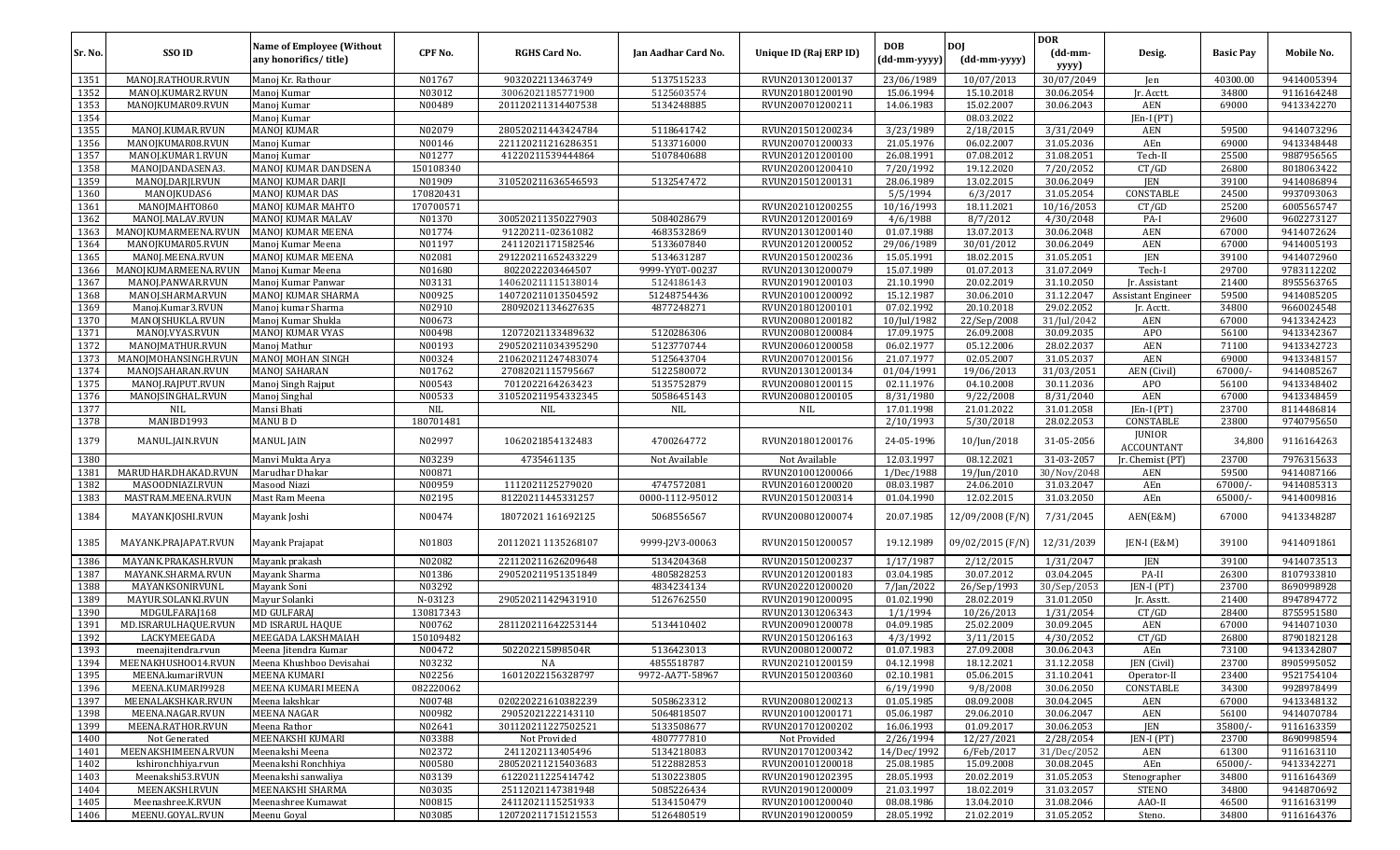| Sr. No. | SSO ID               | <b>Name of Employee (Without</b><br>any honorifics/title) | CPF No.   | <b>RGHS Card No.</b> | Jan Aadhar Card No. | Unique ID (Raj ERP ID) | <b>DOB</b><br>(dd-mm-yyyy) | <b>DOI</b><br>(dd-mm-yyyy) | <b>DOR</b><br>$(dd{\text{-}\mathbf{mm}}$<br>yyyy) | Desig.                    | <b>Basic Pay</b> | Mobile No. |
|---------|----------------------|-----------------------------------------------------------|-----------|----------------------|---------------------|------------------------|----------------------------|----------------------------|---------------------------------------------------|---------------------------|------------------|------------|
| 1407    | MEENU.MEEENA.RVUN    | Meenu Kumari Meena                                        | N02083    | 151220211612554428   | 5135126438          | RVUN20151200238        | 05.09.1992                 | 11.02.2015                 | 30.09.2052                                        | JEN                       | 39100            | 9414072845 |
| 1408    | MEETHA.MEENA1.RVUN   | Meetha Lal Meena                                          | N01678    | 28052021222486854    | 5051286338          | RVUN201301200077       | 10.08.1991                 | 09.07.2013                 | 31.08.2051                                        | Tech-I                    | 29700            | 9887989020 |
| 1409    | MEETHA.MEENA.RVUN    | <b>MEETHA LAL MEENA</b>                                   | N02033    | 31052021195665420    | 5127087312          | RVUN201501200038       | 05.07.1991                 | 28.05.2015                 | 31.07.2051                                        | $PA-II(ITI)$              | 23400            | 9602390639 |
| 1410    | MEETHA.LAL.RVUN      | Meetha Lal Meena                                          | N01558    | 251120211112509883   | 5133742211          | RVUN201301200033       | 9/0ct/1990                 | 15/Feb/2013                | 31/0ct/2042                                       | AAO-II                    | 43800            | 9414005749 |
| 1411    |                      | Megha Chittora                                            | N03472    |                      | 5066322522          | RVUN202201200080       | 9/11/1996                  | 2/15/2022                  | 9/30/2056                                         | JEN                       | 23700            | 9406676861 |
| 1412    | MEGHA.JOSHI.RVUN     | <b>MEGHA JOSHI</b>                                        | N-01888   | 241120211957195742   | 5134278459          | RVUN201501200120       | 02.11.1991                 | 20.02.2015                 | 31.10.2051                                        | Jen-I                     | 39100            | 9414087579 |
| 1413    | MEGHAPATNECHA.RVUN   | Megha Patnecha                                            | N00466    | 111220217637537      | 4735016239          | RVUN200801200068       | 17/07/1985                 | 9/12/2008                  | 31/07/2045                                        | AEn (CIVIL)               | 67000            | 9414084638 |
| 1414    | MEGHAVI.K.RVUN       | Meghavi Karwasara                                         | N02597    | 80320222053151248    | 5137232059          | RVUN201701200180       | 30-10-1994                 | 22-08-2017                 | 31-10-2054                                        | <b>JEN-I</b>              | 33800/           | 9145999704 |
| 1415    | MEGHNA.MAHAR.RVUN    | Meghna Mahar                                              | N02558    | 21220212314478207    | 5133816107          | RVUN201701200141       | 25.09.1992                 | 04.09.2017                 | 30.09.2052                                        | JEN                       | 35800/           | 9116163574 |
| 1416    | MEGHRAJ.RVUN         | Meghraj Khandelwal                                        | N00246    | 30620211822455234    | 5037338527          | RVUN200701200116       | 22.05.1980                 | 21.02.2007                 | 31.05.2040                                        | AEn                       | 69000/           | 9413342272 |
| 1417    | MERAJAKHATAR.RVUN    | Meraj Akhatar                                             | N00488    |                      |                     | RVUN200701200210       | 20.04.1976                 | 04.10.2007                 | 30.04.2036                                        | AEN (E&M)                 | 67000            | 9413349059 |
| 1418    | MERIN.MATHEW.RVUN    | <b>Merin Mathew</b>                                       | N01788    | 21022022189576251    |                     | RVUN201401200029       | 19.10.1990                 | 11.04.2014                 | 31.10.2050                                        | Sr. Assistant             | 27100            | 9602550563 |
| 1419    | MEVARAM.MEENA.RVUN   | <b>MEVA RAM MEENA</b>                                     | C74471    | 8032022228438706     | 5052607318          | RVUN200301200021       | 23.07.1981                 | 16.05.2003                 | 31.07.2041                                        | SR.TECH-II                | 38000            | 9413154700 |
| 1420    | MINAKSHI.G.RVUN      | Minakshi Gusaiwal                                         | N02566    | 310520211835281097   | NA                  | RVUN2017012000150      | 11.08.91                   | 23.08.17                   | 31.08.51                                          | IEn.                      | 35800            | 9116163583 |
| 1421    | MEERA.BHAKAR.RVUN    | Mira Bhakar                                               | N00824    | 290520211821459602   | 0000-1112-50597     | RVUN201001200046       | 19/01/1988                 | 23/06/2010                 | 31/01/2048                                        | AEN (E&M)                 | 57800            | 9413349067 |
| 1422    | KUMBHAKAR994         | MITEN KUMBHAKAR                                           | 170124841 |                      |                     | RVUN202101200238       | 1/8/1994                   | 13.11.2021                 | 1/8/2054                                          | CT/GD                     | 25200            | 8101374284 |
| 1423    | MITESH.BAIRWA.RVUN   | Mitesh Bairwa                                             | N02717    | 26112021359575300    | 4703568274          | RVUN201701200264       | 9/14/1993                  | 8/30/2017                  | 9/30/2053                                         | JEN                       | 35800            | 9116163491 |
| 1424    |                      | Mitesh Chum                                               |           |                      |                     |                        |                            | 09.03.2022                 |                                                   | $[En-I (PT)]$             |                  |            |
| 1425    | MITHILESHKMR89       | MITHILESH KUMAR SINGH                                     | 170419925 |                      |                     |                        | 12/15/1991                 | 8/26/2017                  | 31.12.2051                                        | HC/MIN                    | 28700            | 7051972425 |
| 1426    | MITHLESH.MALI.RVUN   | MITHLESH KUMAR MALI                                       | N-03064   | 180120221516235825   | 4858100074          | RVUN201901200038       | 11.02.1989                 | 18.02.2019                 | 28.02.2049                                        | <b>JUNIOR ENGINEER-I</b>  | 23700            | 8690998570 |
| 1427    | MITHLESHMEENA05.RVUN | MITHLESH KUMAR MEENA                                      | N00277    | 121020211556502617   | 5116143282          | RVUN200701200135       | 01.10.1984                 | 19.02.2007                 | 31.10.2044                                        | Sr. Chemist               | 73500            | 9413342435 |
| 1428    | MITHLESHMEENA.RVUN   | Mithlesh Kumar Meena                                      | N01684    | 1122021367436222     | 512564520           | RVUN201301200082       | 11/0ct/1989                | 17/Jul/2013                | 31/0ct/2049                                       | AEN                       | 67000            | 9414005417 |
| 1429    | MITHUNPATIDAR.RVUN   | Mithun Patidar                                            | N00659    | 241120211531446245   | 5134167489          | RVUN200901200049       | 28/09/1984                 | 25/02/2009                 | 30/09/2044                                        | AEN                       | 67000            | 9413342449 |
| 1430    |                      | Mo. Adam                                                  | N02035    |                      |                     |                        |                            |                            |                                                   | Tech-III (ITI)            |                  | Absconding |
| 1431    | MOHAMADAFTA.RVUN     | Mohamad Aftab Alam                                        | N00393    |                      |                     | RVUN200701200191       | 2/Dec/1981                 | 4/0ct/2007                 | 31/Dec/2041                                       | AEN                       | 69000            | 9413342759 |
| 1432    | MOHD.ASLAM.RVUN      | MOHAMAD ASLAM                                             | N01454    | 270820211218465808   | 5021753505          | RVUN201201200248       | 15.08.1988                 | 03.08.2012                 | 31.08.2048                                        | HY. OP-II                 | 25500            | 9799487528 |
| 1433    | mkhalique            | Mohammad Khalique                                         | N03350    |                      | 4863632349          | RVUN202101200223       | 10/9/1994                  | 12/29/2021                 | 10/30/2054                                        | JEN (PT)                  | 23700            | 8690998915 |
| 1434    | MOHAMMADNASIR.RVUN   | MOHAMMAD NASIR                                            | N00406    | 211220211015564385   | 9999-N3W2-00085     | RVUN200101200016       | 10-Nov-74                  | 26-Mar-08                  | 10-Nov-34                                         | <b>DDP</b>                | 80300/           | 9413349944 |
| 1435    | MOHAMMAD.TARIF.RVUN  | Mohammad Tarif                                            | C74479    | 40720211858351282    | 5110101136          | RVUN200301200025       | 01.06.1975                 | 12.05.2003                 | 30.05.2035                                        | Tech-I (ITI)              | 34300            | 9982707793 |
| 1436    | MOHAMMEDSHAHANA608   | MOHAMMED SAHEB HUSSAIN                                    | 130817334 |                      |                     |                        | 8/5/1991                   | 10/26/2013                 | 31.08.2051                                        | CONSTABLE                 | 28400            | 9701824365 |
| 1437    | MOHAN.LAL3.RVUN      | Mohan Lal                                                 | N01507    | 140720211419392359   | 4841880210          | RVUN201201200296       | 25.08.1986                 | 08.08.2012                 | 31.08.1946                                        | Tech-II                   | 25500            | 9462962006 |
| 1438    | MOHAN.MEENA.RVUN     | Mohan Lal Meena                                           | N02546    | 5102021189392080     | 5115540781.00       | RVUN201701200129       | 10.07.1992                 | 29.08.2017                 | 31.07.2052                                        | JEn.                      | 35800.00         | 911613561  |
| 1439    | MOHANLALMEENA05.RVUN | MOHAN LAL MEENA                                           | N00247    | 25112021177568807    | 5062742746          | RVUN200701200117       | 7/6/1982                   | 4/5/2007                   | 7/31/2042                                         | <b>XEN</b>                | 82700            | 9413342273 |
| 1440    | MOHAN.MEENA1.RVUN    | Mohan Lal Meena                                           | C76272    | 280520211150457313   | 5005605305          | RVUN200301200085       | 24/01/1979                 | 20/05/2003                 | 31/01/2039                                        | Plant Attendant-I<br>(TT) | 35300            | 9610728478 |
| 1441    | MOHAN.SINGH.RVUN     | MOHAN PAL SINGH                                           | N01605    | 310520211116475532   | 4815103544          | RVUN201301200038       | 25/07/1987                 | 04/03/2013                 | 31/07/2047                                        | OPERATOR-II               | 26300            | 9785384276 |
| 1442    | YOUNISM720           | <b>MOHD YOUNIS</b>                                        | 103480046 |                      |                     | RVUN201001204763       | 4/1/1991                   | 3/7/2010                   | 4/30/2051                                         | CT/GD                     | 32300            | 8491880878 |
| 1443    | MOHD.DANISH.RVUN     | Mohd. Danish                                              | N00660    | 24112021175555 719   |                     | RVUN200901200050       | 10/07/1982                 | 19/02/2009                 | 31/07/2042                                        | <b>AEN</b>                | 67000            | 9413342448 |
| 1444    | MOHD.KHAN.RVUN       | MOHD. SAJID KHAN                                          | N02823    | 50220221537122382    | 5134458414          | RVUN201701200311       | 8/6/1993                   | 9/4/2017                   | 8/31/2053                                         | JEN-I                     | 35800            | 9116163423 |
| 1445    | MOHD.ANSARI.RVUN     | MOHD. SHARIFUDDIN                                         | C74483    | 291220211217267577   | 5132821426          | RVUN200301200029       | 5/22/1975                  | 5/16/2003                  | 5/31/2035                                         | PA-I (ITI)                | 35300            | 9413430456 |
| 1446    | TAUFEEQANSARI.RVUN   | MOHD. TAUFEEQ ANSARI                                      | N00901    | Not Provided         |                     | RVUN200901200102       | 4/21/1982                  | 6/24/2009                  | 4/30/2042                                         | <b>AEN</b>                | 67000            | 9413342713 |
| 1447    | MOHIT.BAGDA.RVUN     | Mohit Bagda                                               | N02403    | 4062021118318939     |                     | RVUN201701200028       | 6/Sep/1994                 | 23/Aug/2017                | 30/Sep/2054                                       | JEN-I                     | 35800            | 9116163302 |
| 1448    | MOHIT.CHOPRA.RVUN    | Mohit Chopra                                              | N02772    | 70120221150315878    | 999970TY00260       | RVUN201801204455       | 29.05.1993                 | 01.02.2018                 | 31.05.2053                                        | JEN (Civil)               | 35800            | 9116164186 |
| 1449    | MOHITLONGANI.RVUN    | <b>MOHIT LONGANI</b>                                      | N00923    | 81020211932541538    | 4832424308          | RVUN20101200090        | 07.11.1985                 | 28.10.2010                 | 30.11.2045                                        | <b>AEN</b>                | 65000            | 9414085202 |
| 1450    | MOHIT.KUMAR.RVUN     | Mohit Meena                                               | N00975    | 280120221719164670   | 5112557411          | RVUN200901200106       | 01.05.1988                 | 11.11.2009                 | 30.09.2056                                        | Opr.-III                  | 24100            | 9602467731 |
| 1451    | Mohit.pareek.rvunl   | <b>Mohit Pareek</b>                                       | N01987    | 100620211424209523   | 5123545261          | RVUN201501200190       | 10.11.1985                 | 13.04.2015                 | 30.11.2045                                        | Jr. Acctt                 | 39100            | 9829459442 |
| 1452    | MOHITSHARMA.RVUN     | MOHIT SHARMA                                              | N02958    |                      |                     | RVUN201801200142       | 30/10/1995                 | 1/10/2018                  | 31/10/2055                                        | AEN                       | 57800            | 9116164384 |
| 1453    | MOHIT.SHARMA.RVUN    | Mohit Sharma                                              | N02421    |                      |                     | RVUN201701200046       | 30/Sep/1994                | 28/Aug/2017                | 30/Sep/2054                                       | JEN-I                     | 35800            | 9116163322 |
| 1454    | MOHIT04.SHARMA.RVUN  | Mohit Sharma                                              | N03247    |                      | 5028166608          |                        | 04.07.1995                 | 06.12.2021                 | 31.07.2055                                        | JEN                       | 23700            | 7014554289 |
| 1455    | MOHIT.SHRINATH.RVUN  | Mohit Shrinath                                            | N02736    | 280520212322236560   | 5135828559          | RVUN201701200282       | 25.07.1987                 | 24.08.2017                 | 31.07.2047                                        | JEN                       | 35800            | 9116163483 |
| 1456    | MOHSIN.KHAN.RVUN     | Mohsin Khan                                               | C01106    | 220220221849507931   | 0000-1113-02254     | RVUN201101200061       | 21/05/1984                 | 19/02/2009                 | 31/05/2044                                        | OP. - I                   | 29600.00         | 9784600196 |
| 1457    | MOIRANGTHEMBUDHI92   | MOIRANGTHEM<br><b>BUDHICHANDRA SINGH</b>                  | 130618292 |                      |                     |                        | 4/5/1989                   | 10/28/2013                 | 30.04.2049                                        | CONSTABLE                 | 28400            | 8178738872 |
| 1458    | MONESHWAR.DAS.RVUN   | Moneshwar Das                                             | N01341    | 30220221551365993    | 4705723382          | RVUN201201200148       | 30.03.1987                 | 14.08.2012                 | 31.03.2047                                        | Tech-II (ITI)             | 25500            | 9982547452 |
| 1459    | MONICAMATHUR.RVUN    | Monica mathur                                             | N00721    | 18112021222147837    | 0000-1112-52996     | RVUN200801200202       | 02.01.1985                 | 27.09.2008                 | 31.01.2045                                        | <b>Assistant Engineer</b> | 67000            | 9413342302 |
| 1460    | MONIKA.BHAGWANI      | Monika Bhagwani                                           | CN00050   |                      |                     | RVUN200401200033       | 6/23/1962                  | 1/28/2012                  | 9/30/2024                                         | AAO                       | 39400            | 9414226216 |
| 1461    | MONIKA.GUPTA.RVUN    | Monika Gupta                                              | N00991    |                      |                     | RVUN201001200135       | 15/Nov/1986                | 9/Jul/2010                 | 30/Nov/2046                                       | AEN                       | 59500            | 9414078072 |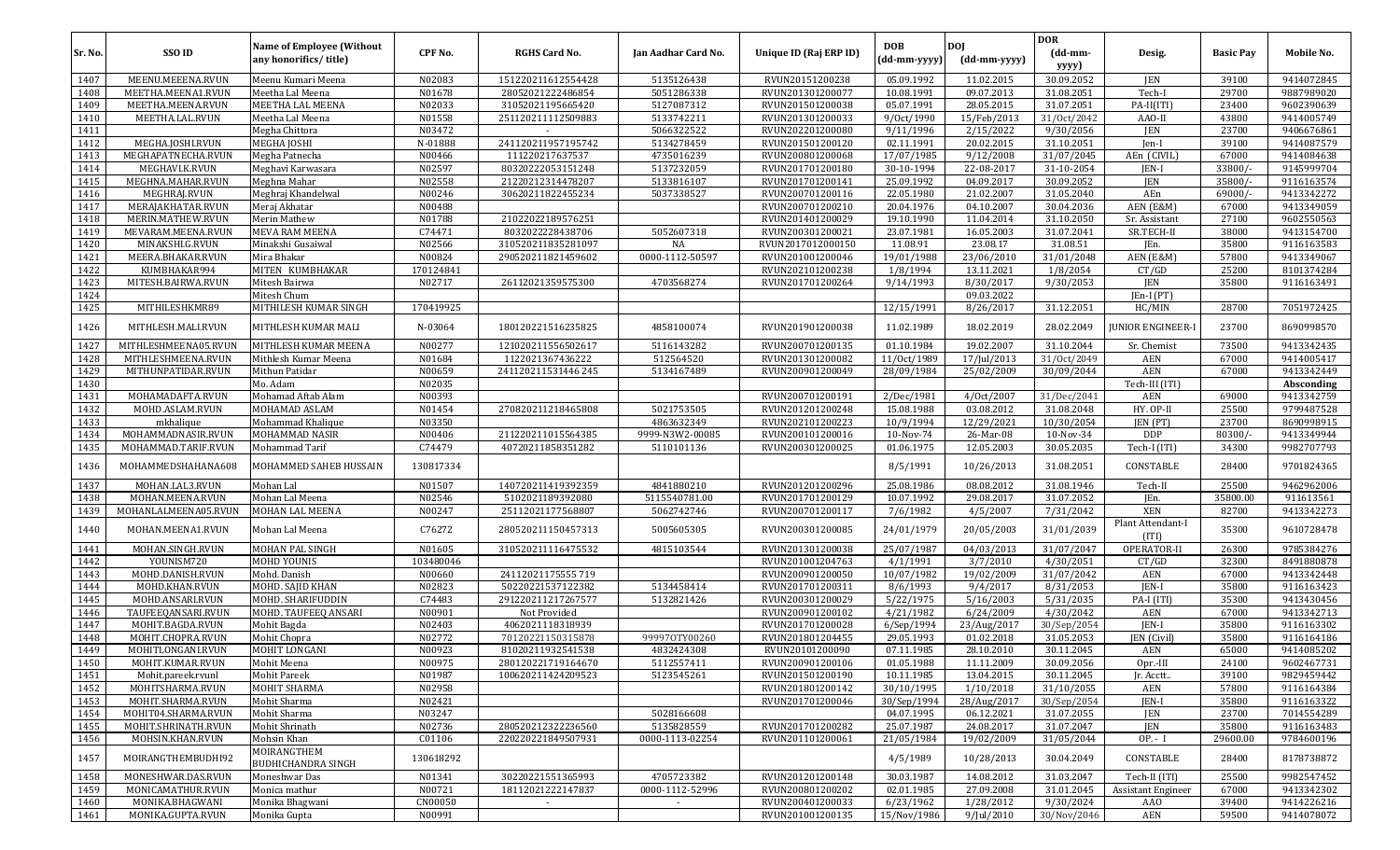|              |                                   |                                                                                                               |                     |                      |                     |                        |                            |                            | <b>DOR</b>               |                                                |                  |                          |
|--------------|-----------------------------------|---------------------------------------------------------------------------------------------------------------|---------------------|----------------------|---------------------|------------------------|----------------------------|----------------------------|--------------------------|------------------------------------------------|------------------|--------------------------|
| Sr. No.      | SSO ID                            | Name of Employee (Without<br>any honorifics/title)                                                            | CPF No.             | <b>RGHS Card No.</b> | Jan Aadhar Card No. | Unique ID (Raj ERP ID) | <b>DOB</b><br>(dd-mm-yyyy) | <b>DOI</b><br>(dd-mm-yyyy) | (dd-mm-<br>yyyy)         | Desig.                                         | <b>Basic Pay</b> | Mobile No.               |
| 1462         | monikaj harwal 2021               | MONIKA JHARWAL                                                                                                | Not Allotted        |                      | 9999-Q761-00025     | Not Allotted           | 30.03.1998                 | 21.01.2022                 | 31.03.2058               | Jr.Chemist (PT)                                | 23700            | 8905995024               |
| 1463         | MONNIKA.M.RVUN                    | Monika Maheshwari                                                                                             | N01129              | 18112021134563701    | 5122332706          | RVUN201101200072       | 27/Jul/1982                | 22/Jul/2011                | 31/Jul/2042              | AAO-II                                         | 45100            | 9116163521               |
| 1464         | MONIKA.MATHUR.RVUN                | <b>MONIKA MATHUR</b>                                                                                          | N00431              | 210320221134342000   | 9999-N8S5-00085     | RVUN200701200204       | 18.05.1986                 | 17.10.2007                 | 31.05.2046               | ASSTT.ADMO                                     | 34800            | 9636715114               |
| 1465         | MONIKA.UDAINIYA.RVUN              | Monika Udainiya                                                                                               | N02084              | 11020211712538703    | 5123272119          | RVUN201501200239       | 23.07.1991                 | 25.02.2015                 | 31.07.2051               | JEn                                            | 39100            | 9414073425               |
| 1466         | MONIKAYADAV.RVUN                  | MONIKA YADAV                                                                                                  | N03034              | 2112202117719952     | 4610647719          | RVUN201901200008       | 12.09.1997                 | 15.02.2019 (A/N)           | 30.09.2057               | JR.ASSTT                                       | 34800            | 8769158919               |
| 1467         | MOOLCHANDSAIN.RVUN                | MOOLCHAND SAIN                                                                                                | N01763              | 14082021192038719    | 5127557808          | RVUN201301200135       | 07/10/1990                 | 19/06/2013                 | 31/10/2050               | AEN (Civil)                                    | 67000/           | 9413342237               |
| 1468         | MONUAHIRWARP                      | MOUNU AHIRWAR                                                                                                 | 170838485           |                      |                     | RVUN202101200264       | 7/15/1991                  | 15.11.2021                 | 7/15/2051                | CT/GD                                          | 25200            | 9009854719               |
| 1469         | MRIGANKSINGH.RVUN                 | Mrigank Singh                                                                                                 | N02852              | 241120211433284367   | 5126547533          | RVUN201701200357       | 09.02.1990                 | 09.02.2017                 | 28.02.2050               | AEN                                            | 61300            | 9116163125               |
| 1470         | MRINALI.GUPTA.RVUN                | Mrinali Gupta                                                                                                 |                     | 170620212239329997   |                     | RVUN201801200082       | 20.09.1993                 | 30.01.2018                 | 30.09.2053               | JEn-I(MM)                                      | 35800/           | 9116164168               |
| 1471         |                                   | Mukesh Budania Shall be<br>submited in due course due to<br>some technical issues as<br>informed by incumbent |                     |                      | 0000-1112-94018     |                        |                            |                            |                          | AEn                                            |                  |                          |
| 1472         | MUKESH.BAIRWA1.RVUN               | MUKESH CHAND BAIRWA                                                                                           | N02257              | 13072021932368094    | 480561334           | RVUN201501200361       | 2/8/1985                   | 6/2/2015                   | 2/8/2045                 | PA-II                                          | 23400            | 9001309583               |
| 1473         | MUKESHCHANDRA.RVUN                | Mukesh Chandra Lohar                                                                                          | N00640              | 28052021 2030281783  | 4852118703          | RVUN200901200037       | 20.05.1984                 | 25-02-2009 (F/N)           | 5/31/2044                | AEN (E&M)                                      | 67000            | 9414025473               |
| 1474         | MUKESH.GURJAR.RVUN                | Mukesh Gurjar                                                                                                 | C-76087             | 80920211653389356    | 5128845472          | RVUN200301200074       | 3/9/1982                   | 5/17/2003                  | 3/31/2042                | PA-I                                           | 35300            | 9252536421               |
| 1475         | MUKESHSACHIN12                    | MUKESH GURJAR                                                                                                 | 084490522           |                      |                     |                        | 6/1/1988                   | 9/6/2008                   | 30.06.2048               | CONSTABLE                                      | 34300            | 7742532259               |
| 1476         | MUKESH.MALAV.RVUN                 | MUKESH KR. MALAV                                                                                              | N01371              | 20112021920326789    | 4615331781          | RVUN201201200170       | 08.07.1985                 | 20.07.2012                 | 31.07.2045               | PA-I                                           | 29600            | 9799791618               |
| 1477         | MUKESH.KUMAR.RVUN                 | MUKESH KUMAR                                                                                                  | C74482              | 13082021145013300    | 4843421060          | RVUN200301200028       | 24.09.1973                 | 16.5.2003                  | 30.09.2033               | Tech-I                                         | 34300            | 9460119884               |
| 1478         | MUKESH.KUMAR2.RVUN                | Mukesh Kumar                                                                                                  | N01357              | 26102021151496816    | 5115861212          | RVUN201201200159       | 8/13/1989                  | 8/4/2012                   | Aug.-2049                | PA-II                                          | 25500            | 8764024171               |
| 1479         | MUKESH.KUMAR4.RVUN                | <b>MUKESH KUMAR</b>                                                                                           | N02221              | 31052021102883058    | 5034444836          | RVUN201501200334       | 10/22/1982                 | 6/3/2015                   | 10/31/2042               | PA-II (ITI)                                    | 23400            | 9694088417               |
| 1480         | MUKESH.BIJARNIA.RVUN              | Mukesh Kumar Bijarnia                                                                                         | N01288              | 190420211137305065   | 4820726847          | RVUN201201200107       | 24/05/1989                 | 3/8/2012                   | 31/05/2049               | Tech-II                                        | 25500/           | 9667522523               |
| 1481         | MUKESH.JAT.RVUN                   | MUKESH KUMAR JAT                                                                                              | N01387              | 150120222314535118   | 5135317241          | RVUN201201200184       | 29.07.1982                 | 06.08.2012                 | 31.07.2042               | $OP-I$                                         | 29600            | 8003083047               |
| 1482         | MUKESHJHINGONIA.RVUN              | MUKESH KUMAR JHINGONIA                                                                                        | N00117              | 40620211-34265266    | 5046072075          | RVUN200601200041       | 03.05.1986                 | 22.06.2006                 | 31.05.2046               | Operator-I                                     | 30500            | 9414360057               |
| 1483         | MUKESH.KUMAWAT.RVUN               | MUKESH KUMAR KUMAWAT                                                                                          | N02312              | 280520211227428320   | 4678682054          | RVUN201501200398       | 12.04.1983                 | 21.05.2015                 | 30.05.2043               | OP-II                                          | 23400            | 9166141641               |
| 1484         | MUKESH.KUMAWAT1.RVUN              | MUKESH KUMAR KUMAWAT                                                                                          | N01970              | 270120221248234773   | 1248234773          | RVUN201501200178       | 3/5/1992                   | 2/26/2015                  | 3/31/2052                | <b>IEN-I</b>                                   | 39100            | 9414009862               |
| 1485         | MUKESH.MALAV1.RVUN                | Mukesh Kumar Malav                                                                                            | N-01427             | 270720211753426612   | 5126824352          | RVUN201201200223       | 05.12.1981                 | 13.08.2012                 | 31.12.41                 | Op.-IInd                                       | 26300            | 8952890775               |
| 1486         | MUKESH.MEENA.RVUN                 | MUKESH KUMAR MEENA                                                                                            | N01561              | 310520211654261899   | 4832118587          | RVUN201301200035       | 12-05-1987                 | 13-03-2013                 | 31-05-2047               | ASSISTANT<br>ACCOUNTS OFFICER-<br>$\mathbf{I}$ | 48,400           | 9413342744               |
| 1487         | MUKESH.MEENA3.RVUN                | Mukesh Kumar Meena                                                                                            | N03086              | 221020211614112288   | N/A                 | RVUN201901200060       | 03.06.1996                 | 19.02.2019                 | 30.06.1956               | Steno                                          | 34,800           | 9116164377               |
| 1488         | MUKESHMEENA.RVUN                  | Mukesh Kumar Meena                                                                                            | N00797              | 310520211229359980   | 5125351768          | RVUN200801200239       | 1/Jul/1976                 | 8/Sep/2008                 | 30/Jun/2036              | AEN                                            | 73200            | 9413348185               |
| 1489         | MUKESHMEENA06.RVUN                | Mukesh Kumar Meena                                                                                            | N00337              | 60720211344357828    | 5126480808          | RVUN200701200166       | 15/Mar/1982                | 21/Jul/2007                | 31/Mar/2042              | AA0                                            | 54500            | 9414071608               |
| 1490         | MUKESH.KUMAR3.RVUN                | Mukesh Kumar Meghwal                                                                                          | N01576              | 50720211536278810    | 4872752224          | RVUN201201200347       | 6/4/1983                   | 8/13/2012                  | 31/04/2043               | PA-I                                           | 27100            | 8764024171               |
| 1491         | MUKESH.SAINI.RVUN                 | MUKESH KUMAR SAINI                                                                                            | N01260              | 280520212020503783   | 5074483847          | RVUN201201200022       | 10.11.1991                 | 04.08.2012                 | 30.11.2051               | $PA-II(TI)$                                    | 25500            | 9509037510               |
| 1492         | MUKESHSEHARA.RVUN                 | MUKESH KUMAR SEHARA                                                                                           | N00220              |                      |                     | RVUN200701200095       | 26/08/1982                 | 03/02/2007                 | 31/08/2042               | <b>AEN</b>                                     | 77700            | 9413342279               |
| 1493         | MUKESHSHARMA.RVUN                 | MUKESH KUMAR SHARMA                                                                                           | N00858              | 2410202101-2545601   | 5122567309          | RVUN201001200059       | 12.01.1986                 | 30.06.2010                 | 31.01.2046               | <b>AEN</b>                                     | 65000.00         | 9414085266               |
| 1494         | MUKESH.SHARMA2.RVUN               | MUKESH KUMAR SHARMA                                                                                           | N01388              | 240620211932181184   | 5125487431          | RVUN201201200185       | 20.10.1986                 | 06.08.2012                 | 31.10.2046               | PA-I                                           | 29600            | 9887623515               |
| 1495         | MUKESH.SINGHOYA.RVUN              | Mukesh Kumar Singhoya                                                                                         | N02656              |                      |                     | RVUN201701200217       | 16/Feb/1990                | $4/$ Sep $/2017$           | 28/Feb/2050              | <b>AEN</b>                                     | 59500            | 9116163365               |
| 1496         | MUKESHTAPEN.RVUN                  | Mukesh Kumar Tapen                                                                                            | N00584              | 270320221240411486   | 9999-89SU-20988     | RVUN200801200145       | 03.09.1973                 | 11.09.2008                 | 30.09.2033               | AEn                                            | 67000/           | 9413342276               |
| 1497         | MUKESH.KUMAR.RVUNL                | MUKESH KUMAR VERMA                                                                                            | N03181              | 251120211415566348   | 5127851607          | RVUN201901202411       | 15.02.1994                 | 24.06.2019                 | 28.02.2054               | $H-II$                                         | 18400            | 8824774440               |
| 1498         | MUKESHVERMA.RVUN                  | Mukesh Kumar Verma                                                                                            | N-00321             | 110320221149128447   | 5126214884          | RVUN200701200153       | 24.11.1978                 | 10.07.2007                 | 30.11.38                 | AEN                                            | 71100            | 9413348145               |
| 1499         | MUKESHYADAV.RVUN                  | Mukesh Kumar Yadav                                                                                            | N01201              | 290520211317501863   | 5041313208          | RVUN201201200056       | 1/Dec/1986                 | 1/Feb/2012                 | 30/Nov/2046              | <b>AEN</b>                                     | 67000            | 9414005148               |
| 1500         | MUKESH.L.RVUN                     | Mukesh Lovevanshi                                                                                             | N01935              | 29052021132193506    | 4873233282          | RVUN201501200152       | 07/02/1990                 | 13/02/2015                 | 28/02/2050               | <b>JEN</b>                                     | 39100            | 9414009483               |
| 1501         | MUKESH.MEENA1.RVUN                | Mukesh Meena                                                                                                  | C-01546             | 901202216-1321516    | 5047138358          | RVUN201201200327       | 23.04.1981                 | 30.07.2012                 | 30.04.2041               | Opr-II                                         | 26300            | 9829248724               |
| 1502         | MUKESHMEENA05.RVUN                | Mukesh Meena                                                                                                  | N00888              |                      |                     | RVUN201001200071       | 09.05.1977                 | 07.07.2010                 | 31.05.2037               | XEN                                            | 78000            | 9414005146               |
| 1503         | MUKESH.MEENA2.RVUN                | <b>MUKESH MEENA</b>                                                                                           | N02085              | 121220211843478625   | 5134314838          | RVUN201501200240       | 15.07.1989                 | 20.02.2015                 | 31.07.2049               | AEN                                            | 59500            | 9414073534               |
| 1504         | MUKESHPARETA.RVUN                 | <b>MUKESH PARETA</b>                                                                                          | N00536              | 270720211942136672   | 4807460600          | RVUN200801200108       | 24.8.1982                  | 18.9.2008                  | 31.08.2042               | AEN                                            | 67000            | 9461148822               |
| 1505         | MUKESH.SAINI1.RVUN                | Mukesh Saini                                                                                                  | N01885              | 40620211258143444    | 5120802607          | RVUN201501200117       | 20.10.1992                 | 12.02.2015                 | 31.10.2052               | <b>JEN</b>                                     | 39100            | 9414085975               |
| 1506         | MUKESH.THANDANI.RVUN              | <b>MUKESH THADANI</b>                                                                                         | CN00051             | 27122021133614900    | 5135511109          | RVUN200401200034       | 30.09.1981                 | 08.01.2004                 | 30.09.2041               | Mech - I                                       | 36400            | 9829354955               |
| 1507         | MUKHTDEER.KHAN.RVUN               | Mukhtdeer Khan                                                                                                | N01439              | 261120211325533022   | 5128584057          | RVUN201201200234       | 14.09.85.                  | 03.08.12.                  | 30.09.2045               | Technician-II(ITI)                             | 25500            | 9166758521               |
| 1508         |                                   | Mukta Modi                                                                                                    | N00237              | 280520211            | 514206200           | RVUN200701200107       | 12/9/1979                  | 2/12/2007                  | 12/31/2039               | AEN                                            | 69000            | 9413342351               |
| 1509         | MUKUT.BIHARI.RVUN                 | Mukut Bihari Meena<br><b>MUNDE RAMRAO SURESH</b>                                                              | N00060              | 10062021113392838    | 5020510305          | RVUN200501200392       | 12/2/1973                  | 12/12/2005                 | 12/31/1933               | Opr. Ist                                       | 32300            | 9468573806               |
| 1510<br>1511 | RAMRAOMUNDE5<br>MUNESH.MEENA.RVUN | Munesh Kumar Meena                                                                                            | 170816313<br>N02699 | 280520211523374322   | 9999-89SU-09602     | RVUN201701200258       | 5/8/1993<br>06.07.1990     | 6/2/2017<br>23.08.2017     | 31.05.2053<br>31.07.2050 | CONSTABLE<br>JEn-I                             | 24500<br>35800   | 9682110832<br>9116163443 |
| 1512         | MUNESHMEENA.RVUN                  | Munesh Meena                                                                                                  | N00282              | 251120211618439311   | 5126480025          | RVUN200701200139       | 02.04.1982                 | 06.02.2007                 | 30.04.2042               | XEN                                            | 87800            | 9413342172               |
| 1513         | MURADALI.RVUN                     | Murad Ali                                                                                                     | N00342              | 160320221621315157   | 9999-QVAP-          | RVUN200701200171       | 08.06.1974                 | 27.04.2007                 | 30.06.2034               | AEN                                            | 69000            | 9413342280               |
|              |                                   |                                                                                                               |                     |                      | 00341               |                        |                            |                            |                          |                                                |                  |                          |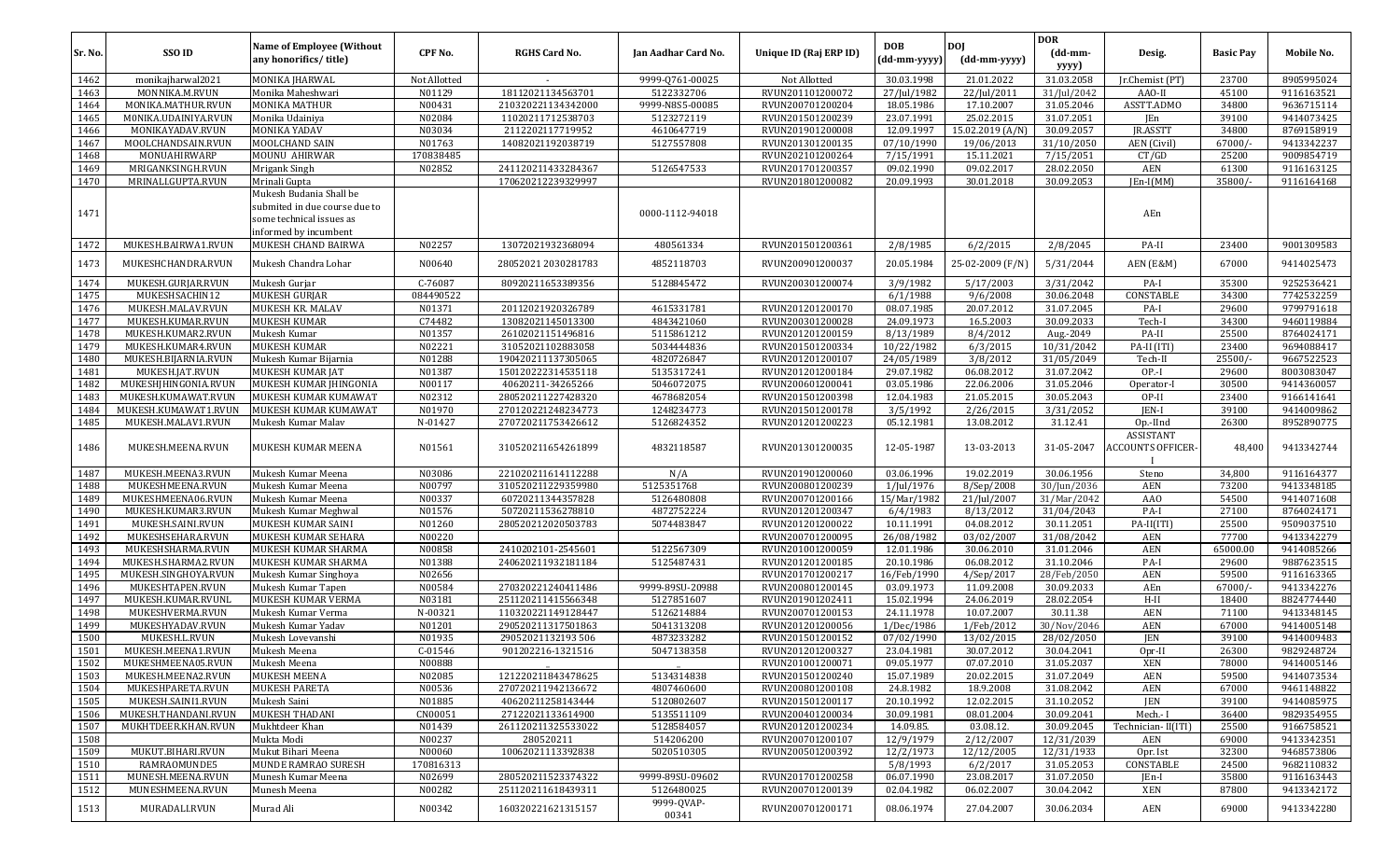| Sr. No.        | SSO ID                                     | Name of Employee (Without<br>any honorifics/title)                                                                   | CPF No.             | <b>RGHS Card No.</b>                    | <b>Ian Aadhar Card No.</b>         | Unique ID (Raj ERP ID)               | <b>DOB</b><br>(dd-mm-yyyy) | <b>DOI</b><br>(dd-mm-yyyy) | <b>DOR</b><br>$(dd{\text{-}\mathbf{mm}}$ | Desig.               | <b>Basic Pay</b> | Mobile No.               |
|----------------|--------------------------------------------|----------------------------------------------------------------------------------------------------------------------|---------------------|-----------------------------------------|------------------------------------|--------------------------------------|----------------------------|----------------------------|------------------------------------------|----------------------|------------------|--------------------------|
| 1514           | MURARI.GURJAR.RVUN                         | Murari Lal Gurjar                                                                                                    | N01142              | 310520211243174401                      | 4685404023                         | RVUN201101200083                     | 01.07.1972                 | 25.07.2011                 | yyyy)<br>30.06.2032                      | AAO-II               | 45100            | 9414019748               |
| 1515           | UDDHAVMURKUTE96                            | MURKUTE UDHAV DNYANOBA                                                                                               | 150703312           |                                         |                                    |                                      | 2/5/1989                   | 12/5/2015                  | 28.02.2049                               | CONSTABLE            | 26800            | 9149631990               |
| 1516           | MURLIDHAR.S.RVUN                           | MURLIDHAR SOLANKI                                                                                                    | N01346              | 101220211138293000                      | 5134736082                         | RVUN201201200153                     | 05.04.1980                 | 07.08.2012                 | 05.04.2040                               | Tech-II              | 25500            | 9166122986               |
| 1517           | NABARAY                                    | <b>NABA RAY</b>                                                                                                      | 130500063           |                                         |                                    | RVUN201301206334                     | 1/31/1993                  | 1/14/2013                  | 1/31/2053                                | CT/GD                | 28400            | 9079374997               |
| 1518           | NAGENDRASINGH.RVUN                         | <b>NAGENDRA SINGH</b>                                                                                                | N00924              | 22120211117506451                       | 5135551169                         | RVUN201001200091                     | 03.01.1987                 | 09.07.2010                 | 31.01.2047                               | AEN                  | 65000            | 9414085215               |
| 1519           | NAGESHWAR.K.RVUN                           | NAGESHWAR KUMAWAT                                                                                                    | N01641              | 280520211538386837                      | 5014058134                         | RVUN201201200384                     | 6/23/1980                  | 7/30/2012                  | 6/23/2040                                | OP II                | 26300            | 9462021024               |
| 1520           | NAHAR.MEENA1.RVUN                          | Nahar Singh Meena                                                                                                    | N02086              | 28052021161954298                       | 5118732106                         | RVUN201501200241                     | 7/15/1992                  | 2/13/2015                  | 7/31/2052                                | JEN                  | 39100            | 9414073285               |
| 1521           | NAHAR.MEENA.RVUN                           | NAHAR SINGH MEENA                                                                                                    | N01555              | 18022022213524751100                    | 5137434458                         | RVUN201201200232                     | 7/20/1980                  | 8/18/2012                  | 7/31/2040                                | PA-I (ITI)           | 30500            | 9785849948               |
| 1522           | NAINASHEKHAWAT.RVUN                        | Naina Shekhawat                                                                                                      | N02508              | 300520211713362912                      | 0000-1112-61715<br>(Enrollment ID) | RVUN201701200431                     | 26.09.1993                 | 27.06.2017                 | 30.09.2053                               | AEN                  | 61300/           | 9116163270               |
| 1523           | NAIN.SUKH.RVUN                             | Nainsukh kumawat                                                                                                     | N00918              | 10122021139349405                       | 5033232102                         | RVUN200801200243                     | 1/12/1987                  | 8/12/2008                  | 31.01.2047                               | MECH-II              | 28700            | 9649125603               |
| 1524           | NAKUMNAVNEETESH192                         | <b>NAKUM MAHESH</b>                                                                                                  | 170607830           |                                         |                                    |                                      | 8/5/1995                   | 4/4/2017                   | 31.08.2056                               | CONSTABLE            | 24500            | 9726481421               |
| 1525           | NAMAN.UPADHYAY.RVUN                        | Naman Upadhyay                                                                                                       | N02726              | 301020211547483327                      | 5132051513                         | RVUN201701200273                     | 1/26/1995                  | 8/26/2017                  | 1/31/1955                                | <b>JEN</b>           | 35800            | 9116163495               |
| 1526<br>1527   | NAMITA.03143.RVUNL<br>NAMRATA.BHATI.RVUN   | Namita Saini<br>Namrata Bhati                                                                                        | N03143<br>N-02288   | 50820211310417050<br>110120221245161000 | 5123142155<br>5135867424           | RVUN201901202399<br>RVUN201501200386 | 15.08.1995<br>28.08.1989   | 18.02.2019<br>11.03.2015   | 31.08.2055<br>31.08.49                   | Steno<br><b>JEN</b>  | 34800<br>39100   | 7725962618<br>9413313256 |
| 1528           | N/A                                        | Namrata Rathore                                                                                                      | N/A                 | N/A                                     | N/A                                | N/A                                  | 05.02.1988                 | 03.01.2011                 | 28.02.2048                               | AEN                  | 57,800           | 8875683527               |
| 1529           | NAMRTATRIVEDI.RVUN                         | Namrata Trivedi                                                                                                      | N01228              | 131220211247501312                      | 5134132600                         | RVUN201401200024                     | 05.10.1987                 | 30.11.2011                 | 31.10.2047                               | AEN                  | 69,000           | 9414063206               |
| 1530           | NAND.CHOUHAN.RVUN                          | Nand Kishor                                                                                                          | N02530              | 281120211451491000                      | NA                                 | RVUN201701200113                     | 03.12.1989                 | 01.09.2017                 | 31.12.2049                               | JEn.                 | 35800.00         | 8946815885               |
| 1531           | NANDKISHOR0024                             | Nand Kishor Dambiwal                                                                                                 | N03478              |                                         | 4857820354                         | RVUN202101200393                     | 30/Dec/2021                | 2/Apr/1998                 | 30/Apr/2058                              | JEN-I (PT)           | 23700            | 8690998894               |
| 1532           | NANDKISHOR.RVUN                            | Nand Kishor Panwar                                                                                                   | N00631              | 31052021<br>927165298                   | 4823056001                         | RVUN200801200172                     | 04.06.1981                 | 26.09.2008                 | 30.06.2041                               | AEn                  | 69000            | 9413342281               |
| 1533           | NANDLAL.KUMWAT.RVUN                        | Nand Lal Kumawat                                                                                                     | N02348              | 27112021 1634346710                     | 5038068345                         | RVUN201501200414                     | 10/05/1987                 | 5/29/2015                  | 5/31/2047                                | $H/O-II (ITI)$       | 23400            | 9694175717               |
| 1534           | PALNANKHU                                  | NANHAKOO PAL                                                                                                         | 170711160           |                                         |                                    | RVUN202101200260                     | 7/7/1992                   | 14.11.2021                 | 7/7/2052                                 | CT/GD                | 25200            | 9621253862               |
| 1535           | NAR.CHOUDHARY.RVUN                         | Nar Singh Choudhary                                                                                                  | N00480              | 21102021116308773                       | 4881164675                         | RVUN20070120025                      | 04.10.1981                 | 05.05.2007                 | 31.10.2041                               | <b>XEN</b>           | 85,200           | 9414085336               |
| 1536           | NARANCISF2017                              | NARAN MONDAL                                                                                                         | 170610940           |                                         |                                    | RVUN202101200251                     | 1/1/1994                   | 14.11.2021                 | 1/1/2054                                 | CT/GD                | 25200            | 9749383734               |
| 1537           | NARAYANJEN                                 | Narayan Datt                                                                                                         | N03347              | 8032022145115518                        | 5134871119                         | RVUN202201200031                     | 7/21/1994                  | 1/5/2022                   | 31.07.2054                               | JEN (PT)             | 23700            | 8690998916               |
| 1538           |                                            | NARENDRA BAIRWA                                                                                                      |                     |                                         | 49514266965                        |                                      | 29.07.1994                 | 10.01.2022                 | 31.07.2054                               | JEN (PT)             | 23700            | 8690998817               |
| 1539           | NARENDRAD.RVUN                             | Narendra Dhariwal                                                                                                    | N00837              | 201120211148277706                      | 5063144415                         | RVUN201001200047                     | 14.06.87.                  | 19.06.10.                  | 30.06.2047                               | AEN (E&M)            | 63100            | 9116164189               |
| 1540           | NARENDRA.K.RVUN                            | NARENDRA KHICHAD                                                                                                     | N01419              | 300520211222473229                      | 505468                             | RVUN201201200215                     | 11/7/1900                  | 8/16/2012                  | 31-11-2050                               | PA-II (ITI)          | 25500            | 9887910340               |
| 1541           | NARENDRA.MEENA.RVUN                        | NARENDRA KR. MEENA                                                                                                   | N01372              | 28052021121826568                       | 5058477225                         | RVUN201201200171                     | 13.06.1991                 | 07.08.2012                 | 30.06.2051                               | PA II                | 26300            | 9694598058               |
| 1542           | NARENDRA.KUMAR2.RVUN                       | Narendra Kumar                                                                                                       | N02276              | 20220221627527710                       | 4733426084                         | RVUN201501200377                     | 31.01.89.                  | 24.03.15.                  | 31.01.2049                               | Jr. Acctt.           | 39100            | 9782373454               |
| 1543           | NARENDRA.KUMAR.RVUN                        | Narendra Kumar                                                                                                       | N02018              |                                         |                                    | RVUN201501206118                     | 02.11.1989                 | 18.02.2015                 | 30.11.2049                               | $ EN-I(E&M) $        | 39100            | 9414094796               |
| 1544           | NARENDRAKUMAR14.RVUN                       | Narendra Kumar                                                                                                       | N00614              | 241120211122236001                      | 5133715161                         | RVUN200801200028                     | 3/Nov/1982                 | 8/Sep/2008                 | 30/Nov/2042                              | AEN                  | 67000            | 9413342212               |
| 1545           | $\sim$                                     | NARENDRA KUMAR BAJERIA                                                                                               | N03422              |                                         | $\overline{\phantom{a}}$           | $\sim$                               | 19.07.1994                 | 29.12.2021                 | 21.07.2054                               | JEN(PT)              | 23700 (FIXED)    | 9537739045               |
| 1546           | NARENDRA.D.RVUN                            | Narendra Kumar Dhandhu                                                                                               | N01675              | 180420211814473211                      | 5033737743                         | RVUN201301200074                     | 11.01.1986                 | 04.07.2013                 | 31.01.2046                               | JEN-I                | 40300            | 9414085470               |
| 1547           | NARENDRA.JANGID.RVUN                       | Narendra Kumar Jangid                                                                                                | N01929              | 240120221632383432                      | 4723778209                         | RVUN201501200147                     | 24.04.1989                 | 12.02.2015                 | 24.04.2049                               | JEn-I                | 39100            | 9414007813               |
| 1548<br>1549   | NARENDRAMEERWAL.RVUN<br>NARENDRA.PAL1.RVUN | <b>NARENDRA MEERWAL</b>                                                                                              | N01841<br>N02662    | 50320221345177782                       | 5136885861                         | RVUN201501200085<br>RVUN201701200223 | 13.06.1992<br>03.07.1993   | 01.01.2015<br>22.08.2017   | 30.06.2052<br>31.07.2053                 | AAO-II<br><b>JEN</b> | 43800<br>35800   | 9414072782<br>9116164136 |
| 1550           | NARENDRASINGH13.RVUN                       | NARENDRA PAL SARAN<br>Narendra Singh                                                                                 | N00940              | 1082021836117023<br>2852021182846723    | 5116446254<br>5020686511           | RVUN201001200103                     | 09.03.1983                 | 28.06.2010                 | 31.03.2043                               | AEN (C&I)            | 69000            | 9414025164               |
| 1551           |                                            | Narendra Singh Charan Shall be<br>submited in due course due to<br>some technical issues as<br>informed by incumbent |                     |                                         | NA                                 |                                      |                            |                            |                                          | AEn                  |                  |                          |
| $\boxed{1552}$ | NARENDRA.DEORA.RVUN                        | Narendra Singh deora                                                                                                 | N02523              | 280520211419315145                      | 5076116551                         | RVUN201701200106                     | 11.08.1989                 | 04.09.2017                 | 31.08.2049                               | <b>JEN</b>           | 35800            | 9116163537               |
| 1553           | NARENDRAGAUR.RVUN                          | Narendra Singh Gaur                                                                                                  | N00185              | 261120211 02155056                      | 5134181425                         | RVUN200701200075                     | 15/03/1983                 | 9/4/2007                   | 31/03/2043                               | XEN (CIVIL)          | 87500            | 9413342756               |
| 1554           | NARENDERSINGH08.RVUN                       | Narendra Singh Shekhawat                                                                                             | N00401 RVUN         | 280520211534338757                      | 5120454549                         | RVUN200701200195                     | 09.08.1980                 | 14.02.2007                 | 31.08.2040                               | Assistant Engineer   | 71100+DA         | 9413342328               |
| 1555           | NARENDRA.S.RVUN                            | NARENDRA SINGH SOLANKI                                                                                               | N01597              | 30052021172381543                       | 5124603236                         | RVUN201201200365                     | 6/23/1984                  | 8/7/2012                   | 6/30/2044                                | PA-II (ITI)          | 25500            | 8890645899               |
| 1556           |                                            | NARENDRA VERMA                                                                                                       | N03373              |                                         | $\blacksquare$                     | $\sim$                               | 30.07.1996                 | 07.01.2022                 | 31.07.2056                               | JEN(PT)              | 23700 (FIXED)    | 8690998802               |
| 1557           | NARESH.MEENA.RVUN                          | NARESH CHAND MEENA                                                                                                   | N01577              | 8062021113069660                        | 5121048274                         | RVUN201201200348                     | 12.02.1992                 | 13.08.2012                 | 29.02.2052                               | PA-II                | 26300            | 9667816393               |
| 1558           | NARESHCHANDRA.RVUN                         | Naresh Chandra Katija                                                                                                | N02056              | 23112021 225266769                      | 0000-1112-93834                    | RVUN201501200429                     | 04/09/1985                 | 3/25/2015                  | 30/09/2045                               | AEN(E&M)             | 61300            | 9414084863               |
| 1559           | NARESHGEHLOT.RVUN                          | Naresh Gehlot                                                                                                        | N00452              | 901 2022120494832                       | 5130871340                         | RVUN200801200058                     | 02.03.1979                 | 01.09.2008                 | 31.03.2039                               | AEN (E&M)            | 67000            | 9413342770               |
| 1560           | NARESH.GUPTA.RVUN                          | <b>NARESH GUPTA</b>                                                                                                  | N01067              | 270620212347311925                      | 5124354444                         | RVUN201101200050                     | 31.12.1984                 | 28.02.2011                 | 31.12.2044                               | AEN                  | 56100            | 9413349066               |
| 1561<br>1562   | LAKSHAYYADAV100114<br>NARESHMEENA02.RVUN   | <b>NARESH KUMAR</b><br>NARESH KUMAR MEENA                                                                            | 102856394<br>N01870 | 161220211453269757                      | 5134302833                         | RVUN201301200152                     | 11/12/1986<br>11.10.1991   | 5/31/2010<br>05.07.2013    | 30.11.2046<br>31.10.2051                 | CONSTABLE<br>AEN     | 32300<br>67000   | 9174805755<br>9414005387 |
|                |                                            |                                                                                                                      |                     |                                         |                                    |                                      |                            |                            |                                          |                      |                  |                          |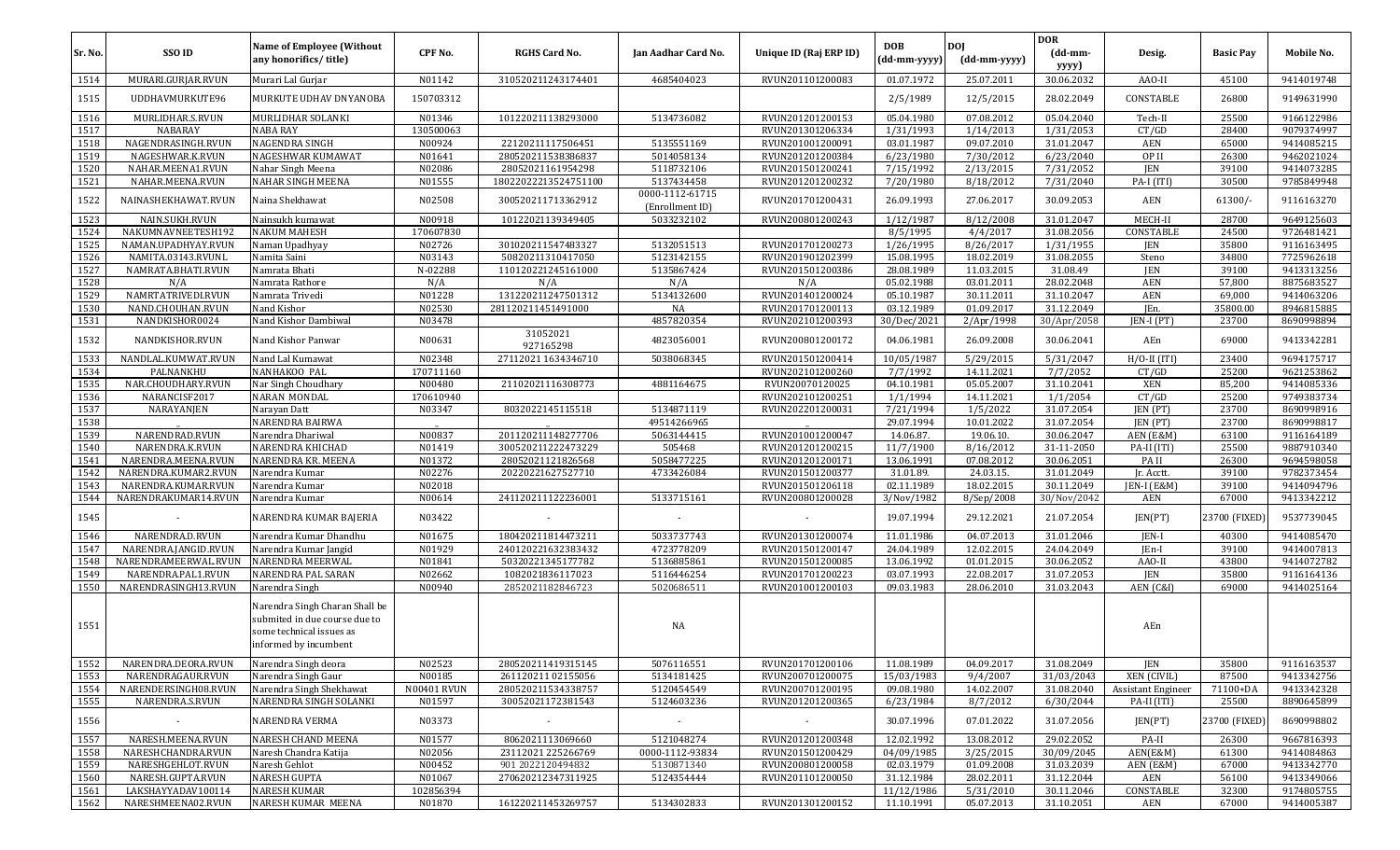|         |                      |                                                           |                    |                      |                            |                        |                            |                                              | <b>DOR</b>                            |                                       |                    |            |
|---------|----------------------|-----------------------------------------------------------|--------------------|----------------------|----------------------------|------------------------|----------------------------|----------------------------------------------|---------------------------------------|---------------------------------------|--------------------|------------|
| Sr. No. | SSO ID               | <b>Name of Employee (Without</b><br>any honorifics/title) | CPF No.            | <b>RGHS Card No.</b> | <b>Ian Aadhar Card No.</b> | Unique ID (Rai ERP ID) | <b>DOB</b><br>(dd-mm-yyyy) | <b>DOI</b><br>$(dd{\text{-}}\text{mm-}yyyy)$ | $(dd{\text{-}\mathbf{mm}}$ -<br>yyyy) | Desig.                                | <b>Basic Pay</b>   | Mobile No. |
| 1563    | NARESH.ARYA.RVUN     | Naresh kumar Arya                                         | N01666             | 171020211559381358   | 5131127265                 | RVUN201301200070       | 22.06.1991                 | 10.07.2013                                   | 30.06.2051                            | <b>JEN</b>                            | 41300              | 9414085478 |
| 1564    | NARESH.BAIRWA.RVUN   | <b>NARESH KUMAR BAIRWA</b>                                | N01389             | 27062021144578680    | 5118222722                 | RVUN201201200186       | 24.07.1987                 | 04.08.2012                                   | 04.08.2047                            | $OP-II$                               | 25900              | 8107421725 |
| 1565    | NARESH.MALAW.RVUN    | NARESH KUMAR MALAW                                        | N01471             | 106202196525617      | 5065856071                 | RVUN201201200265       | 09/07/1993                 | 07/08/2012                                   | 31/07/2053                            | OPERATOR-II                           | 25800              | 9610028622 |
| 1566    | NARESH.MEENA1.RVUN   | NARESH KUMAR MEENA                                        | N02087             | 291120211147511211   | 5130886501                 | RVUN201501200242       | 01.01.1990                 | 10.02.2015                                   | 01.01.2050                            | <b>JEN</b>                            | 39100              | 9414073136 |
| 1567    | NARESHMEGHWAL.RVUN   | NARESH KUMAR MEGHWAL                                      | N02265             | 2909202117728591     | 4683670468                 | RVUN201501200368       | 20.06.1977                 | 01.07.2015                                   | 30.06.2037                            | Sr. Asstt.                            | 27100              | 9001493535 |
| 1568    | NARESH.SAINI.RVUN    | Naresh Kumar Saini                                        | N01617             | 251120211629517628   | 5126800406                 | RVUN201201200380       | 01.07.1992                 | 03.08.2012                                   | 30.06.2052                            | Tech-II                               | 25500              | 7597364296 |
| 1569    | NARESHVAIRAGI.RVUN   | Naresh Kumar Vairagi                                      | N00151             | 280520211221512863   | 5125384602                 | RVUN200701200058       | 06.02.1985                 | 13.02.2007                                   | 28.02.2045                            | AEn                                   | 69000              | 9414005469 |
| 1570    | NARESH.NAGAR.RVUN    | Naresh Nagar                                              | N01514             | 28112021859408700    | 4761633346                 | RVUN201201200331       | 7/15/1991                  | 8/14/2012                                    | 7/31/1951                             | Opr. IInd                             | 26300              | 9799423723 |
| 1571    | NARESHNAGAR.RVUN     | Naresh Nagar                                              | N00863             | 120620211159587930   | 5125531848                 | RVUN201001200061       | 6/15/1977                  | 6/30/2010                                    | 6/30/2037                             | AEN                                   | 71100              | 9414005247 |
| 1572    | NARESH.PIDYAR.RVUN   | Naresh Pidyar                                             | N00902             | Under process        | Under process              | RVUN201001200079       | 26.10.1984                 | 03.03.2010                                   | 31.10.2044                            | AAO-II                                | 45100              | 9414085319 |
| 1573    | NAROTTAM.MEENA.RVUN  | Narottam Kumar Meena                                      | N02055             | 5135316572           | 28012022164303159          | RVUN201501200216       | 31/12/1989                 | 04/06/2015                                   | 31/12/2049                            | Plant Attendant-II<br>(ITI)           | 23400              | 9166318566 |
| 1574    | NARSIRAMKULDEEP.RVUN | Narsi Ram Kuldeep                                         | N00620             | 11012022105278414    | 5127242553                 | RVUN200801200163       | 10.12.1974                 | 01.09.2008                                   | 31.12.2034                            | AEN (E&M)                             | 69000              | 9413340653 |
| 1575    | NASSIR.HUSSAIN.RVUN  | Nassir Hussain                                            | CN-1727            | NA                   | 5040605040                 | RVUN201301200107       | 10/14/1992                 | 8/27/2013                                    | 31.10.2052                            | Operator-II                           | 24,800             | 9664285474 |
| 1576    | NAVALKISHOR.RVUN     | Naval Kishor Verma                                        | N01103             | 131020211143586880   | 5121021045                 | RVUN201001200164       | 9.3.1976                   | 23.06.2010                                   | 31/03/2036                            | <b>AEN</b>                            | 67000              | 9414085275 |
| 1577    | NAVASHEEN.01RVUNL    | Navasheen                                                 | N-03320            | Not Available        | Not Available              | RVUN202201200010       | 01.01.1993                 | 07.01.2022                                   | 31.01.2053                            | JEN (Mech-I)                          | 23700 (Fix<br>Pay) | 6307770331 |
| 1578    | NAVDEEP.CHOUHAN.RVUN | <b>NAVDEEP SINGH</b>                                      | N02918             | 290420211216144948   | 5024270347                 | RVUN201501200428       | 18.06.1989                 | 26.05.2015                                   | 30.06.2049                            | HY. OP.-II                            | 23400              | 9024442611 |
| 1579    | NAVEEN.BHAKAR.RVUN   | Naveen Bhakar                                             | N02615             | NA                   | NA                         | RVUN201701200198       | 29.04.1993                 | 25.08.2017                                   | 30.04.2053                            | JEn.                                  | 35800.00           | 9671305503 |
| 1580    | NAVEENGARG.RVUN      | Naveen Garg                                               | N01012             | 10072021949226070    | 5045352039                 | RVUN201001200149       | 12.08.1985                 | 07.07.2010                                   | 31.08.2045                            | <b>AEN</b>                            | 69,000             | 9414078041 |
| 1581    | NAVEENJAIN.RVUN      | Naveen Jain                                               | N02851             | 29052021120453592    | 5124031017                 | RVUN201701200433       | 7/1/1992                   | 2/13/2017                                    | 6/30/2052                             | <b>AEN</b>                            | 61300              | 9116163128 |
| 1582    |                      | <b>NAVEEN KHEDAR</b>                                      | N03370             |                      | 4832302629                 |                        | 15.11.1993                 | 04.01.2022                                   | 30.11.2053                            | JEN(PT)                               | 23700 (FIXED)      | 8690998869 |
| 1583    |                      | <b>NAVEEN KUMAR</b>                                       | <b>NOT ALLOTED</b> | <b>UNDER PROCESS</b> | <b>UNDER PROCESS</b>       | <b>NOT ALLOTED</b>     | 28.10.1993                 | 29.03.2022                                   | 31.10.2053                            | JR. ACCT.                             | 23700/-FIX         | 9772819636 |
| 1584    | NAVEEN.KUMAR.RVUN    | <b>NAVEEN KUMAR</b>                                       | N02010             | 40920211447589022    | 5130131321                 | RVUN201501200209       | 31/05/1988                 | 21/04/2015                                   | 31/05/2048                            | JR.ACCTT.                             | 39100              | 9887507231 |
| 1585    |                      | NAVEEN KUMAR JANGIR                                       | N03449             |                      |                            |                        | 26.08.1992                 | 27.12.2021                                   | 31.08.2052                            | JEN(PT)                               | 23700 (FIXED)      | 8690998906 |
| 1586    | NAVEEN.MAHAWAR.RVUN  | Naveen Kumar Mahawar                                      | N02443             | 270720211852542944   | 5125720534                 | RVUN201701200068       | 18/Feb/1990                | $1/$ Sep $/2017$                             | 28/Feb/2050                           | JEN-I                                 | 35800              | 9116163353 |
| 1587    | NAVEENSAINI.RVUN     | Naveen Kumar Saini                                        | N02138             | NIL                  | 4703750679                 | RVUN201801200018       | 30.10.1991                 | 11.03.2015                                   | 31.10.2051                            | AEn                                   | 63100              | 9414087608 |
| 1588    | NAVEEN.POONIA.RVUN   | Naveen Poonia                                             | N02532             | 120720211155565810   | NA                         | RVUN201701200115       | 10.01.94                   | 23.08.17                                     | 31.01.54                              | JEn.                                  | 35800              | 9116163546 |
| 1589    | NAVINKUMARJAIN.RVUN  | Navin Kumar Jain                                          | N00733             | 11220211619268170    | N/A                        | RVUN200801200208       | 10.07.1980                 | 16.09.2008                                   | 31.07.2040                            | <b>AEN</b>                            | 67000              | 9413348163 |
| 1590    | NAVNEET.KAUR.RVUN    | Navneet Kaur                                              | N01238             | 200120221910353822   | 5106565173                 | RVUN201201200081       | 01.06.1989                 | 09.08.2012                                   | 31.05.2049                            | Tech-II                               | 25500              | 9784472887 |
| 1591    | Not Allotted         | Navneet Kumar Garg                                        | Not Allotted       |                      | 4586570152                 | Not Allotted           | 18.08.1996                 | 28.03.2022                                   | 31.08.2056                            | Jr. Acctt. (PT)                       | 23700              | 9773325782 |
| 1592    | NAVNEET.NANDAN.RVUN  | Navneet Nandan                                            | N02954             |                      |                            | RVUN201801200138       | 12/Jan/1991                | 2/Nov/2018                                   | 31/Jan/2051                           | IEN-I                                 | 34800              | 9116164279 |
| 1593    | NAVODITAJAIN.RVUN    | Navodita jain                                             | N02500             | 250120221555-262883  | 0000-1112-38748            | RVUN201701200354       | 05.03.1994                 | 04.02.2017                                   | 31.03.2054                            | <b>AEN</b>                            | 61300/             | 9116163106 |
| 1594    | NAZNEEN.JAHAN.RVUN   | <b>NAZNEEN JAHAN</b>                                      | N01644             | 25112021739183091    | 5134100659                 | RVUN201301200056       | 28.03.1989                 | 01.08.2013                                   | 31.03.2049                            | <b>JEN</b>                            | 40300              | 9414025894 |
| 1595    | NEELAM.RATHORE.RVUN  | Neelam Rathore                                            | N01061             | 30102021231478052    |                            | RVUN201101200048       | 1/Jul/1986                 | 25/Feb/2011                                  | 30/Jun/2046                           | <b>AEN</b>                            | 56100              | 9414085358 |
| 1596    | NEERAJ30JULY86       | NEERAJ VERMA                                              | 092420157          |                      |                            | RVUN202101200273       | 7/30/1986                  | 14.11.2021                                   | 7/30/2046                             | CT/GD                                 | 34300              | 9412845217 |
| 1597    | NEERAJ.GAHLOT.RVUN   | Neeraj Gahlot                                             | N00922             | 90320221240309700    | NA                         | RVUN201001200089       | 03.07.1983                 | 21.06.2010                                   | 31.07.2043                            | AEn.                                  | 59500              | 3414085189 |
| 1598    | NEERAJ.KHANNA.RVUN   | Neeraj Khanna                                             | N01642             | 181120211712451883   | 4748784763                 | RVUN201201200385       | 27/11/1981                 | 6.08.2012                                    | 30.11.2041                            | $H.O-II$                              | 25500              | 9950364810 |
| 1599    | NEERAJ.KUMAR.RVUNL   | <b>NEERAJ KUMAR</b>                                       | N01438             | 290520211331452000   | 5075663601                 | RVUN20120100233        | 17.08.1985                 | 06.08.2012                                   | 31.082045                             | OP-II                                 | 26300              | 9785034602 |
| 1600    |                      | NEERAJ KUMAR                                              | N03403             | $\sim$               | $\sim$                     | $\sim$                 | 27.05.1992                 | 06.01.2022                                   | 31.05.2052                            | JEN(PT)                               | 23700 (FIXED)      | 8690998713 |
| 1601    | NEERAJ.BOHRA.RVUNL   | NEERAJ KUMAR BOHRA                                        | N01113             | 2032022105471823     | 0000-1113-03184            | RVUN201101200064       | 8/0ct/1987                 | 18-07-2011                                   | 31-08-2047                            | ASSISTANT<br><b>ACCOUNTS OFFICER-</b> | 45,100             | 9116163229 |
| 1602    | NEERAJ.KUMAR1.RVUN   | NEERAJ KUMAR MEENA                                        | N02661             | 240120221916459103   | 5136058277                 | RVUN201701200222       | 07.06.1993                 | 25.08.2017                                   | 30.07.2053                            | <b>JEN</b>                            | 35800              | 9116164133 |
| 1603    | NEERAJ.SHARMA1.RVUN  | Neeraj Sharma                                             | N01977             | 5121205568           | 280520211212493882         | RVUN201501200183       | 05/01/1986                 | 16/02/2015                                   | 31/01/2046                            | AEn (C&I)                             | 63100              | 9024835865 |
| 1604    | NEERAJ.SHARMA.RVUN   | NEERAJ SHARMA                                             | C76228             | 211020211128202578   | 5127257415                 | RVUN200301200080       | 6/8/1978                   | 5/20/2003                                    | 6/30/2038                             | PA-I (ITI)                            | 35300              | 9460101504 |
| 1605    | NEERAJ.VERMA.RVUN    | Neeraj Verma                                              | N02569             | N/A                  | 49287610027                | N/A                    | 14.03.1993                 | 23.08.2017                                   | 31.03.2053                            | <b>JEN</b>                            | 35800/             | 9116163585 |
| 1606    | NEERU.MEENA.RVUN     | Neeru Bala Meena                                          | N02417             |                      |                            | RVUN201701200042       | 24/Aug/1993                | 25/Aug/2017                                  | 31/Aug/2053                           | JEN-I                                 | 35800              | 9116163316 |
| 1607    | NEERU.SHARMA.RVUN    | Neeru Sharma                                              | N02148             | 25112021112331283    | 5134024340                 | RVUN201501200282       | 27.07.1988                 | 16.03.2015                                   | 31.07.2048                            | Ir. Accountant                        | 39100              | 9116163247 |
| 1608    | NEERU.YADAV.RVUN     | <b>NEERU YADAV</b>                                        | N02683             | Not Provided         |                            | RVUN201701200243       | 5/8/1995                   | 9/4/2017                                     | 5/31/2055                             | JEN-I                                 | 35800              | 9116163424 |
| 1609    | NEETA.SHARMA.RVUN    | NEETA SHARMA                                              | N00039             | 26112021152885133    | 5033126186                 | RVUN200401200008       | 01.01.1970                 | 19.08.2004                                   | 31.12.2030                            | <b>CLASS-IV</b>                       | 30200              | 8387951994 |
| 1610    |                      | Neetigya Rawal                                            | N03436             |                      | 4732463512                 | RVUN202101200286       | 16.01.1996                 | 23.12.2021                                   | 31.01.2056                            | JEN                                   | 23700              |            |
| 1611    | NEETU.RVUN           | Neetu                                                     | N02515             | 3072021111-0302897   | 4703374009                 | RVUN201701200098       | 15.07.1993                 | 22.08.2017                                   | 31.07.2053                            | JEN                                   | 35800/             | 9116163529 |
| 1612    | NEETU.MEER.RVUN      | Neetu Meerchandani                                        | N03132             | 100720211218508184   | 5052415162                 | RVUN201901200104       | 20.09.1996                 | 15.02.2019                                   | 30.09.2056                            | Steno                                 | 34,800             | 7791885688 |
| 1613    | MISS.NEHA.RVUN       | NEHA                                                      | N01191             | 71220211230333303    | 5126686618                 | RVUN201201200047       | 15.07.1989                 | 15.02.2012                                   | 31.07.2049                            | JEN                                   | 43800              | 7568671579 |
| 1614    | NEHA.AGRAWAL.RVUN    | NEHA AGRAWAL                                              | N02671             |                      |                            | RVUN201701200231       | 5/24/1994                  | 8/21/2017                                    | 5/31/2054                             | JEN-I                                 | 35800              | 9116163399 |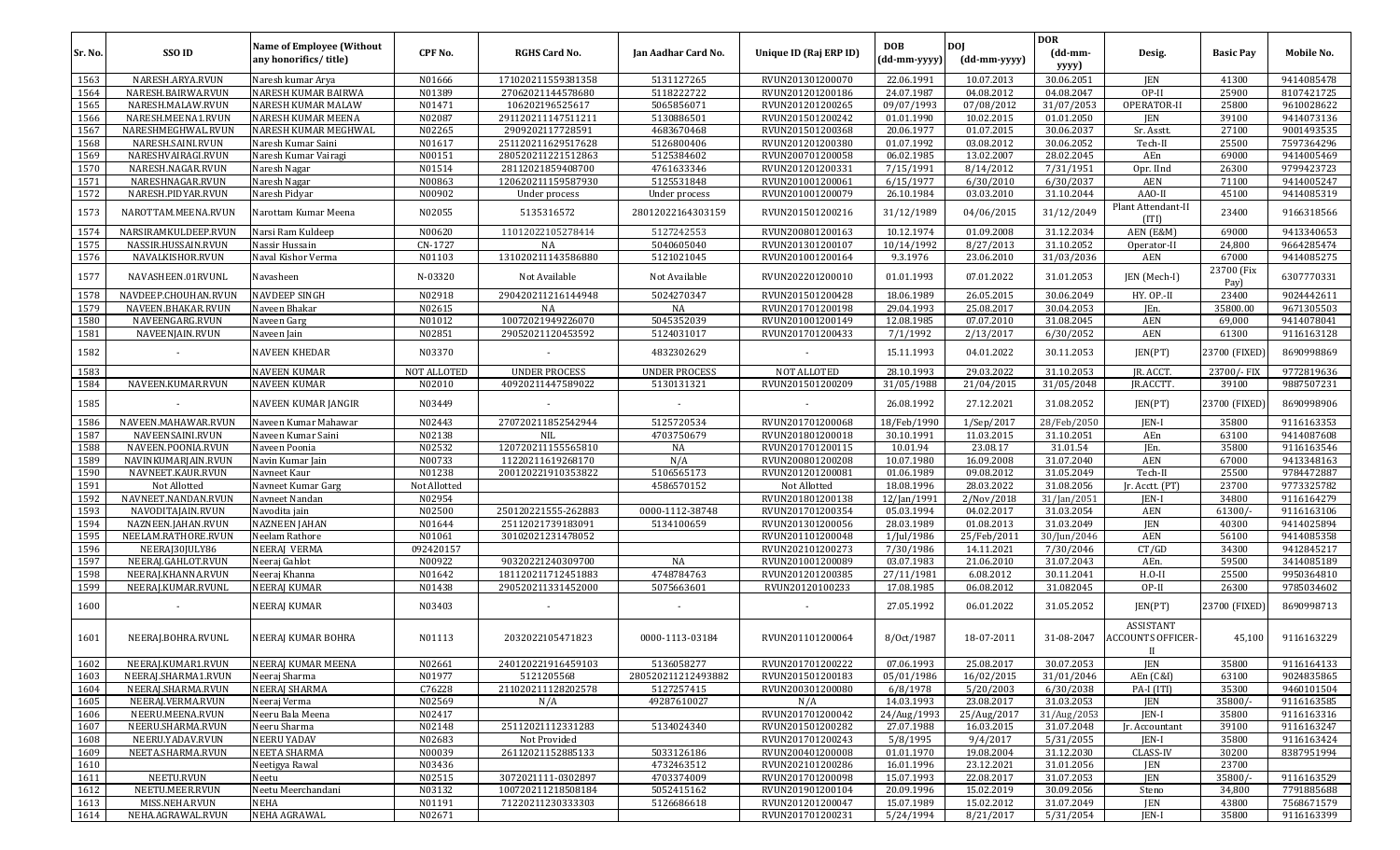|         |                      |                                                           |           |                        |                          |                        |                            |                            | <b>DOR</b>       |                                    |                  |            |
|---------|----------------------|-----------------------------------------------------------|-----------|------------------------|--------------------------|------------------------|----------------------------|----------------------------|------------------|------------------------------------|------------------|------------|
| Sr. No. | <b>SSO ID</b>        | <b>Name of Employee (Without</b><br>any honorifics/title) | CPF No.   | <b>RGHS Card No.</b>   | Jan Aadhar Card No.      | Unique ID (Raj ERP ID) | <b>DOB</b><br>(dd-mm-yyyy) | <b>DOJ</b><br>(dd-mm-yyyy) | (dd-mm-<br>yyyy) | Desig.                             | <b>Basic Pay</b> | Mobile No. |
| 1615    | NEHA.AVASTHI.RVUN    | Neha Avasthi                                              | N02089    |                        |                          | RVUN201501200244       | 20/Apr/1992                | 18/Feb/2015                | 30/Apr/2052      | AEN                                | 57800            | 9414072867 |
| 1616    | NEHA.GABA.RVUN       | Neha Gaba                                                 | N02529    | 201220212049119140     | 4618882666               | RVUN201701200112       | 10.01.1992                 | 30.08.2017                 | 10.01.2052       | Jen                                | 35800            | 9116163543 |
| 1617    | NEHA.GUPTA.RVUN      | Neha Gupta                                                | N02300    | 21112021721356525      | 5138057224               | RVUN201501200387       | 08.12.1991                 | 24.02.2015                 | 31.12.2051       | JEN                                | 39,100           | 9414073568 |
| 1618    | NEHA.MEENA.RVUN      | Neha Meena                                                | N01932    | :23112021153727331     | 5133704735               | RVUN201501200150       | 5-Nov-91                   | 12-Feb-15                  | 30-Nov-51        | JEn-I                              | 39,100           | 9414007368 |
| 1619    | Not Generated        | <b>NEHA MEHRA</b>                                         | N03390    |                        | 4615530560               |                        | 2/4/1998                   | 12/27/2021                 | 2/28/2058        | JEN-I                              | 23700            | 9521996364 |
| 1620    | NEHA.SHARMA.RVUN     | Neha Sharma                                               | N01091    | 221120211551472620     | 5117386671               | RVUN 201101200057      | 26.12.1986                 | 22.02.2011                 | 31.12.2046       | AEN                                | 56,100           | 9414078341 |
| 1621    | NEHASHARMA.RVUN      | Neha Sharma                                               | N02858    |                        |                          | RVUN201701200413       | 13.09.1993                 | 18.01.2017                 | 30.09.2053       | <b>AEN</b>                         | 61300            | 9116163176 |
| 1622    | NEHA.SHARMA1.RVUN    | Neha Sharma                                               | N02413    | 16032022208439822      | 0000-1112-95787          | RVUN201701200038       | 22/Feb/1995                | 25/Aug/2017                | 28/Feb/2055      | $IEN-I$                            | 35800            | 9116163312 |
| 1623    | NEHA.VISHNANI.RVUN   | Neha vishnani                                             | N02938    | 61220211743576029      | 5134765265               | RVUN201801200122       | 29.11.1989                 | 22.10.2018                 | 30.11.2049       | Ir. Accountant                     | 34800            | 9116164235 |
| 1624    | NEHALRATHORE.94.RVUN | Nehal Rathore                                             | N-03310   | New recruitment        | In process               | RVUN202201200005       | 02.07.1994                 | 03.01.2022                 | 31.07.54         | $IEN-I(PT)$                        |                  | 6350430127 |
| 1625    | NEKITA.BANSAL.RVUN   | Nekita Bansal                                             | N01926    | :20320221122307963     | 5137245086               | RVUN201501200144       | 2-Feb-91                   | 18-Feb-15                  | 28-Feb-51        | JEn-I                              | 39,100           | 9414007289 |
| 1626    |                      | Nemi Chand Mawari                                         | N03477    |                        |                          | RVUN202101200392       | 7/Dec/2021                 | 1/Jul/1993                 | 30/Jun/2053      | Jr. Chemist (PT)                   | 23700            | 8905995079 |
| 1627    | NEMI.KACHHAWA.RVUN   | NEMICHAND KACHHAWA                                        | C74470    | 12020211524193995      | 4837757887               | RVUN200301200020       | 14.07.1980                 | 14.05.2003                 | 31.07.2040       | TECH-I                             | 34300            | 9461107189 |
| 1628    | NEMICHAND.NAGAR.RVUN | NEMICHAND NAGAR                                           | N01850    | 251120211552501359     | 5134436132               | RVUN201501200092       | 10.08.1989                 | 18.03.2015                 | 31.08.2049       | Jr. Acctt.                         | 39100            | 9116163222 |
| 1629    | NEMTA.KUMARI.RVUN    | NEMTA KUMARI                                              | N01876    | 221020211313103567     | 5062686455               | RVUN201501200110       | 01.11.1989                 | 12.02.2015                 | 30.11.2049       | JEN                                | 39100            | 9414085982 |
| 1630    | biswasnibas90        | Nibas Biswas                                              | N03338    |                        |                          | RVUN202201200027       | 30-10-1995                 | 06-01-2022                 | 31.10.2055       | JEN (PT)                           | 23700            | 8690998956 |
| 1631    | NIDHI.CHHABRA.RVUN   | NIDHI CHHABRA                                             | N01920    | 29052021246303865      | 5121071620               | RVUN201501200140       | 07.12.1991                 | 19.02.2015                 | 31.12.2051       | AEN                                | 63100            | 9413313460 |
| 1632    | NIDHICHAURSIA.RVUN   | Nidhi Choursia                                            | N00742    | 3105202115369460       | 5125206208               | RVUN200801200212       | 7/27/1984                  | 9/16/2008                  | 7/31/2044        | <b>AEN</b>                         | 67000            | 9413348039 |
| 1633    | NIDHI.JAIN.RVUN      | Nidhi Jain                                                | N00310    | 25112021124264795      | 0000-1112-93455          | RVUN200901200031       | 01.01.1983                 | 05.04.2007                 | 31.12.2042       | AEN(E&M)                           | 65000            | 9413348286 |
| 1634    | NIDHI.K.RVUN         | Nidhi Khandelwal                                          | N01999    | 41220211125195363      | 5134757516               | RVUN201501200200       | 29.09.1988                 | 18.03.2015                 | 30.09.2048       | Jr. Accountant                     | 39100            | 9116163198 |
| 1635    | NIDHISHARMA.RVUN     | Nidhi Sharma                                              | N00998    | 5134117530             | 24112021164607594        | RVUN201001200140       | 13/06/1987                 | 05/07/2010                 | 30/06/2047       | AEn (C&I)                          | 67000            | 9414070156 |
| 1636    | NIDHIYADAV.RVUN      | Nidhi Yadav                                               | N00372    | 28052021185637843      | 5121017640               | RVUN200701200184       | 15.03.1988                 | 18.07.2007                 | 31.03.2048       | AAO-I                              | 52900            | 9414085316 |
| 1637    | NIKHILBHATIYACSCTPF  | Nikhil Bhatia                                             | N03287    |                        |                          | RVUN202101200183       | 28/Dec/2021                | 7/Jan/1998                 | 31/Jan/2058      | [EN-I (PT)                         | 23700            | 8690998942 |
| 1638    | NIKHILGARG.RVUN      | NIKHIL GARG                                               | N02711    | 91220211451503568      | 5133882348               | RVUN201701200345       | 21.04.1992                 | 06.02.2017                 | 30.04.2052       | <b>AEN</b>                         | 61300            | 9116163143 |
| 1639    | NIKHILMITTAL.RVUN    | Nikhil Mittal                                             | N00892    | 10120221111283916      | 0000111297729            | RVUN201001200031       | 27/10/1984                 | 7/3/2010                   | 31/10/2044       | AEN (E&M)                          | 65000            | 9414087103 |
| 1640    | NIKHIL.PANCHAL.RVUN  | Nikhil Panchal                                            | N02337    | 30620211159524018      | 4851532435               | RVUN201601200031       | 12.12.1997                 | 28.05.2016                 | 31.12.2057       | Class-IVth                         | 20200            | 7742357373 |
|         |                      |                                                           |           |                        |                          |                        |                            |                            |                  |                                    |                  |            |
| 1641    |                      | NIKHIL SHARMA                                             | N03462    |                        | $\overline{\phantom{a}}$ |                        | 17.09.1999                 | 14.01.2022                 | 30.09.2059       | JEN(PT)                            | 23700 (FIXED     | 9587853426 |
| 1642    | NIKHIL.SHARMA.RVUN   | Nikhil Sharma                                             | N00981    | 4062021913126596       | 5037231505               | RVUN201001200128       | 25.10.1985                 | 01.07.2010                 | 31.07.1945       | Aen                                | 59500            | 9414085167 |
| 1643    | NIKHIL.SHYARA.RVUNL  | Nikhil Shyara                                             | N02881    | Not Registered         | NIL                      | RVUN201501200051       | 29.03.1987                 | 07.03.2015                 | 31.03.1947       | Sr. AO                             | 71400/-          | 9414014522 |
| 1644    | Not Alloted          | Nikita Balotiya                                           | N03313    | 270420211540463330     | 5108874003               | RVUN202101200176       | 01.07.1996                 | 29.12.2021                 | 30.06.2056       | $[En-I (PT)]$                      | 23700/           | 8690998840 |
| 1645    | NIKITA.JAIN.RVUN     | NIKITA JAIN                                               | N01806    | 29052021112461114      | 5121222508               | RVUN201501200059       | 24.12.1991                 | 23.02.2015                 | 31.12.2051       | JEN                                | 39100            | 9414084675 |
| 1646    | NIKITA.MERTIYA.RVUN  | Nikita Mertiya                                            | N02936    | 121020211141172647     | 0000-1112-77650          | RVUN201801200120       | 19.09.1994                 | 11.10.2018                 | 31.10.2054       | Jr. Accountant                     | 34800            | 9116164230 |
| 1647    | NILAM.SINGH.RVUN     | Nilam Sanjiva Singh                                       | N02791    |                        |                          | RVUN201801200056       | 4/0ct/1993                 | 2/Feb/2018                 | 31/0ct/2053      | JEN-I                              | 35800            | 9116164161 |
| 1648    | NILESH.BHOI.RVUN     | Nilesh Kumar Bhoi                                         | N00844    | 12072021 1913418088    | 4831714257               | RVUN201001200052       | 09.04.1985                 | 23-06-2010 (F/N)           | 30.04.2045       | AEN (E&M)                          | 59500            | 9414025468 |
| 1649    | NILESHNAGORA.RVUN    | <b>NILESH NAGORA</b>                                      | N00941    | 4062021110196085       | 5103616566               | RVUN201001200104       | 01.05.1983                 | 03.07.2010                 | 30.04.2043       | AEN                                | 67000            | 9414025167 |
| 1650    | NILOFAR.RVUN         | <b>NILOFAR</b>                                            | N02363    | 221120211845131385     | 4850635401               | RVUN201601200036       | 5/Sep/1992                 | 14-12-2016                 | 31-05-2052       | <b>JUNIOR</b><br><b>ACCOUNTANT</b> | 36,900           | 9414088278 |
| 1651    | NIRMA.KUMARI.RVUN    | Nirma Meena                                               | N02090    | 26112021162403518      |                          | RVUN201501200245       | 01.07.1990                 | 24.02.2015                 | 30.06.2050       | JEN                                | 39100            | 9414073094 |
| 1652    | NIRMAL.SAINI.RVUN    | NIRMAL KUMAR SAINI                                        | N01990    | 80320222317588218      | 9999-0VAP-00334          | RVUN201501200192       | 05.01.1990                 | 23.03.2015                 | 31.01.2050       | JEN                                | 39100            | 9414085934 |
| 1653    | NIMALMINJ22          | NIRMAL MINJ                                               | 130110912 |                        |                          |                        | 11/24/1987                 | 10/28/2013                 | 30.11.2047       | CONSTABLE                          | 28400            | 8765355134 |
| 1654    | NIRMALA.FAUJDAR.RVUN | Nirmala Faujdar                                           |           | 28122021152857602      |                          | RVUN201701200270       | 20/07/1990                 | 23/08/2017                 | 31/07/2050       | JEn (E&M                           | 35800            | 9116163509 |
| 1655    | NIRMALA.J.RVUN       | NIRMALA JALUTHRIYA                                        | N01646    | 90120222016421286      | 5135812130               | RVUN201301200057       | 15.07.1988                 | 05.07.2013                 | 31.07.2048       | JEN                                | 40300            | 9413342391 |
| 1656    | NIRMLA.MEENA.RVUN    | Nirmala Meena                                             | N01527    | NIL                    | 33512247882              | RVUN201201200314       | 1/4/1991                   | 8/6/2012                   | 1/31/2051        | Opr-II                             | 25500            | 9982687795 |
| 1657    | NIRMLA.RVUN          | Nirmla                                                    | N01167    | 30920211230398296      | 00011276280              | RVUN20120120004        | 27.04.88                   | 04.02.2012                 | 30.04.2048       | $IEN-I$                            | 41500            | 9414085365 |
| 1658    | NISHA.BHARTI.RVUN    | <b>NISHA BHARTI</b>                                       | N02514    | 23012022104568087      | $\sim$                   | RVUN201701200097       | 05.04.1995                 | 30.08.2017                 | 30.04.2055       | JEN                                | 35800            | 9116163528 |
| 1659    | NISHAJHA.RVUN        | NISHA JHA                                                 | N00126    | 61220211140338883      | 5133607237               | RVUN200601200047       | 25.10.1981                 | 28.12.2006                 | 31.10.2041       | AEN                                | 71100            | 9413342434 |
| 1660    | NISHA.MEENA.RVUN     | Nisha Meena                                               | N02091    |                        |                          | RVUN201501200246       | 07.04.1988                 | 11.02.2015                 | 30.04.2048       | JEN                                | 39000            | 9414073217 |
| 1661    | NISHAMEENA06.RVUN    | Nisha Meena                                               | N01015    |                        | 9999-7BWZ-00018          | RVUN201401200023       | 21.01.1987                 | 30.06.2010                 | 31.01.2047       | AEn                                | $69000/-$        | 9414063240 |
| 1662    | NISHASHARMA.RVUN     | Nisha Sharma                                              | N00601    | 1911202119 15431800    | 5122578259               | RVUN200801200155       | 01.08.1981                 | 01.09.2008                 | 31.07.2041       | Chemist                            | 67000            | 9413342361 |
| 1663    | NISHANT.JAIN.RVUN    | Nishant Jain                                              | N01988    | 190420211-955528170    | 5083870837               | RVUN201501200191       | 07.09.1989                 | 25.03.2015                 | 30.09.2049       | Jr. $Acct(A/c's)$                  | 39100            | 9887796754 |
| 1664    | NISHANTSINHA.RVUN    | NISHANT KUMAR SINHA                                       | N01087    |                        |                          | RVUN200901200112       | 15.10.1985                 | 27.09.2009                 | 31.10.2045       | AEN                                | 67000            | 9413342817 |
| 1665    | NISHANTSHARMA.RVUN   | Nishant Sharma                                            | N00648    | 230420211158527811     | 5120678327               | RVUN200901200042       | 02.04.1986                 | 12.02.2009                 | 30.04.2046       | AEN                                | 67000            | 9413342234 |
|         |                      |                                                           |           |                        |                          |                        |                            |                            |                  |                                    |                  |            |
| 1666    | $\sim$               | NISHANT SINGH                                             | N03411    | $\sim$                 | $\blacksquare$           | $\sim$                 | 28.11.1996                 | 03.01.2022                 | 30.11.2056       | JEN(PT)                            | 23700 (FIXED)    | 8690998897 |
| 1667    | NITESHARVIND.RVUN    | Nitesh Kumar Arvind                                       | N00534    | 280520211<br>414478440 | 5114772654               | RVUN200801200106       | 19/08/1980                 | 16/09/2008                 | 31/08/2040       | AEn (CM&C)                         | 67000            | 9413348452 |
| 1668    | NITESHGUPTA.RVUN     | Nitesh Kumar Gupta                                        | N02373    | 14072021101745737      | 5126116021               | RVUN201701200427       | 4/Aug/1994                 | 22/Jun/2017                | 31/Aug/2054      | AEN                                | 61300            | 9116163293 |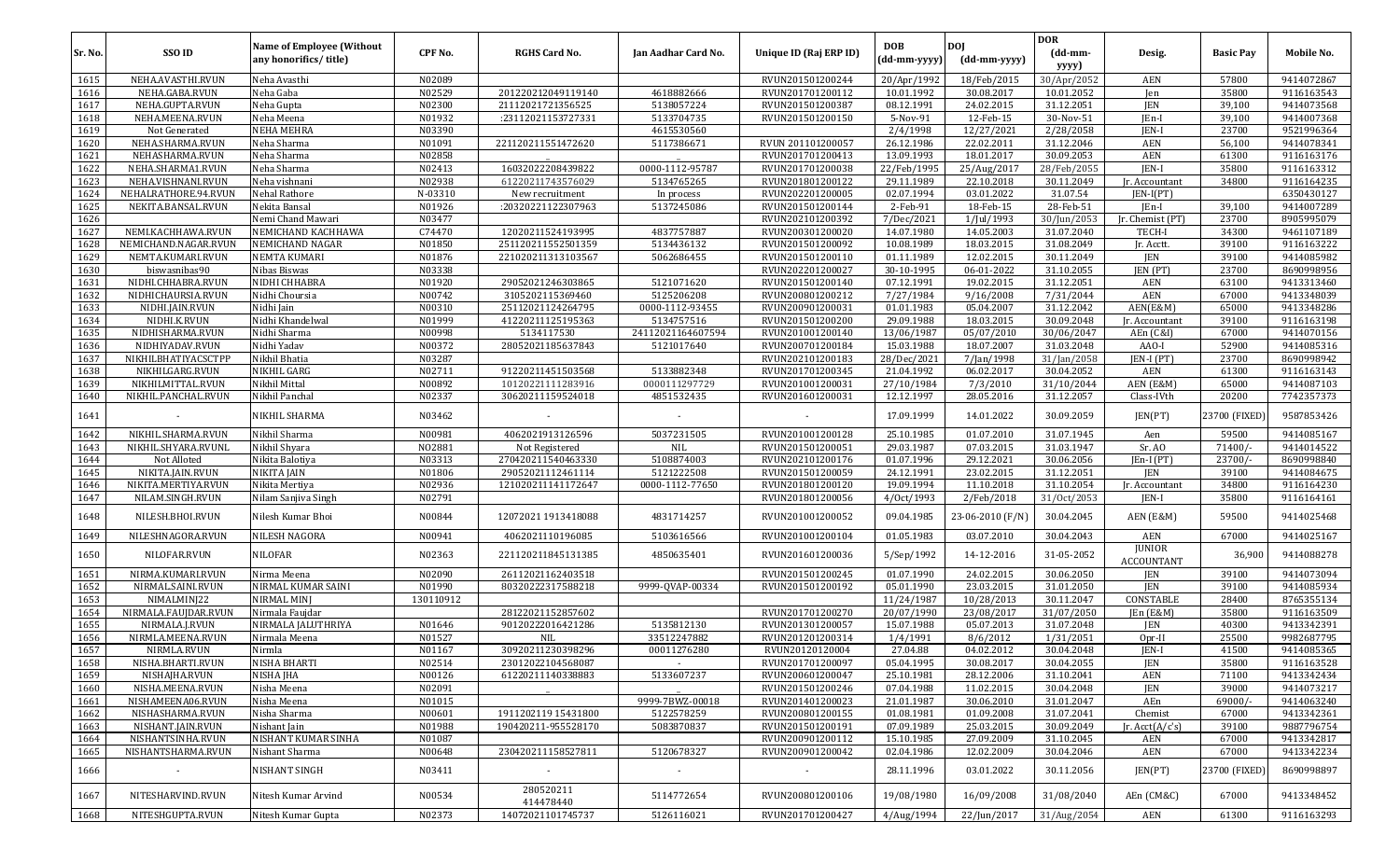| Sr. No. | SSO ID               | <b>Name of Employee (Without</b><br>any honorifics/title)     | CPF No.   | <b>RGHS Card No.</b>   | Jan Aadhar Card No. | Unique ID (Raj ERP ID) | <b>DOB</b><br>(dd-mm-yyyy) | <b>DOI</b><br>(dd-mm-yyyy) | <b>DOR</b><br>$(dd{\text{-}\mathbf{mm}}$ | Desig.                             | <b>Basic Pay</b> | Mobile No.                |
|---------|----------------------|---------------------------------------------------------------|-----------|------------------------|---------------------|------------------------|----------------------------|----------------------------|------------------------------------------|------------------------------------|------------------|---------------------------|
|         |                      |                                                               |           |                        |                     |                        |                            |                            | yyyy)                                    |                                    |                  |                           |
| 1669    | niteshrvunlje2021    | Nitesh Meena                                                  | N03256    |                        |                     | RVUN202101200203       | 10.04.1999                 | 17.12.2021                 | 30.04.2059                               | JEN (PT)                           | 23700            | 9982861297                |
| 1670    | NITESH.MUNDRA.RVUN   | Nitesh Mundra                                                 | N02790    | 3092021 1545284605     | 5124686436          | RVUN201801200055       | 11/Jul/1992                | 2/Feb/2018                 | 31/Jul/2052                              | JEN-I                              | 35800            | 9116164160                |
| 1671    | NITESH.SHARMA.RVUN   | Nitesh Sharma                                                 | N02192    | 21220212314478207      | 5133816107          | RVUN201501200312       | 15.05.1990                 | 24.04.2015                 | 31.05.2050                               | JR. ACCT                           | 39100            | 9414085913                |
| 1672    | NITINGUPTA.RVUN      | Nitin Gupta                                                   | N00621    | 300720211753302653     | 5125412646          | RVUN200801200164       | 03.08.1985                 | 01.09.2008                 | 31.08.2045                               | AEN                                | 67,000           | 9413340671                |
| 1673    | NITIN.DADHICH.RVUN   | Nitin Kumar Dadhich                                           | N02747    | 27122021951478094      | 5125200631          | RVUN201701200292       | 8/18/1991                  | 8/30/2017                  | 8/31/2051                                | JEN                                | 35800            | 8696281881                |
| 1674    | NITIN.MISHRA.RVUN    | NITIN MISHRA                                                  | N02366    | 30120221431356614      | 5135507604          | RVUN201601200037       | 25/11/1986                 | 28/05/2016                 | 31/11/2046                               | OPERATOR-II                        | 22700            | 7023642578                |
| 1675    | NITIN.SHARMA.RVUN    | Nitin Sharma                                                  | N01632    | 31052021 1625353668    | 4875013270          | RVUN201301200049       | 03.06.1985                 | 26-06-2013 (F/N)           | 6/30/2045                                | JEN-I (E&M)                        | 40300            | 9414093848                |
| 1676    | SINGHALNITIN.RVUN    | NITIN SINGHAL                                                 | N03093    |                        |                     | RVUN201901200067       | 1-Nov-91                   | 25-Feb-19                  | 31-Oct-51                                | JR.ASSTT                           | 21400            | 9717336736                |
| 1677    | NITINSINGHAL.RVUN    | Nitin Singhal                                                 | N00154    | 90720211145405961      | 5126752515          | RVUN200701200059       | 15.01.1981                 | 14.02.2007                 | 31.01.2041                               | <b>AEN</b>                         | 71,100           | 9413342390                |
| 1678    | NITIN3191.RVUNL      | Nitin Verma                                                   | N-03191   | 210320221158114041     | 5137848478          | RVUN201901202418       | 28.11.1989                 | 29.07.2019                 | 30.11.2049                               | Jr. Asstt.                         | 20800            | 9887772970                |
| 1679    | NIVEDITA.DAS.RVUN    | NIVEDITA B. DASS (On<br>deputation at ACE (PPMC&IT)<br>Jaipur | N01995    | 90120221541162136      |                     | RVUN201701200147       | 22.03.1991                 | 25.02.2015                 | 31.03.2051                               | JEN                                | 38600            | 9414085949                |
| 1680    | NIVEDITA.DIXIT.RVUN  | NIVEDITA DIXIT                                                | N01738    | 907020211723298709     | 5126162017          | RVUN201401200019       | 18.12.1988                 | 02.07.2013                 | 31.12.2048                               | JEN                                | 40300            | 9414038506                |
| 1681    | NUPURCHOUDHARY.RVUN  | Nupur Choudhary                                               | N02493    | 20920211539337483      | NA                  | RVUN201701200369       | 29.05.91                   | 09.02.17                   | 31.05.51                                 | AEn.                               | 61300            | 9116163154                |
| 1682    | NUPUR.GAUTAM.RVUN    | Nupur Gautam                                                  | N01893    | 70120221444126172      | 5136278028          | RVUN201501200122       | 8/7/1992                   | 3/16/2015                  | 8/31/2052                                | Jr. Acctt.                         | 39100            | 7742201602                |
| 1683    | OMPRAKASHMEENA.RVUN  | O.P. Meena                                                    | N00477    |                        |                     | RVUN200701200207       | 18.09.1981                 | 14.02.2007                 | 30.09.2041                               | SE                                 | 92600            | 9413340409                |
| 1684    | OMKAILASH05          | OM KAILASH                                                    | 093090351 |                        |                     | RVUN202101200274       | 5/5/1987                   | 14.11.2021                 | 5/5/2047                                 | CT/GD                              | 33300            | 9752197356                |
| 1685    | OM3919071            | OM PRAKASH                                                    | 061020014 |                        |                     | RVUN202001200422       | 7/5/1968                   | 20.12.2020                 | 7/5/2028                                 | CT/GD                              | 37500            | 8350922558                |
| 1686    | OMGUPTA.RVUN         | OM GUPTA                                                      | N02618    | 22102021175868033      | 5131172605          | RVUN201701200429       | 10/8/1990                  | 6/17/2017                  | 10/31/2050                               | <b>AEN</b>                         | 61300            | 9116163265                |
| 1687    | OM.PRAKASH.RVUN      | Om Prakash                                                    | N02020    | 14092021 154097197     | 5135388145          | RVUN201501206120       | 06.12.1984                 | 26.02.2015                 | 31.12.2044                               | JEN-I (E&M                         | 39100            | 9414094737                |
| 1688    | OM.FARAK.RVUN        | OM PRAKASH FARAK                                              | N01390    | 80620212155323091      | 468305714           | RVUN201201200187       | 3/3/1981                   | 8/3/2012                   | 3/31/2041                                | PA-II (ITI)                        | 25500            | 9602065455                |
| 1689    | OM.GOSSWAMI.RVUN     | Om Prakash Goswami                                            | N01445    | 280520211413553895     | 5084114427          | RVUN201201200239       | 10/04/1983                 | 13/08/2012                 | 30/04/2043                               | PA-II                              | 26300            | 7821093136                |
| 1690    | OM.PRAKASH1291       | OM PRAKASH MEENA                                              | N02050    | 270220221436295179     | 5137288013          | RVUN201501203356       | 05.12.1991                 | 27.02.2015                 | 31.12.2051                               | JEN (PT)                           | 23700            | 9358777068                |
| 1691    | OM.MEGHWAL.RVUN      | OM PRAKASH MEGHWAL                                            | N01363    | 140120221612343322     | 4825874818          | RVUN201201200164       | 31.10.1985                 | 08.08.2012                 | 31.10.2045                               | TECH-II                            | 25500            | 9982729204                |
| 1692    | OMMEGHWAL02.RVUN     | Om Prakash Meghwal                                            | N-00671   |                        |                     | RVUN200901200116       | 01.09.1986                 | 15.06.2009                 | 31.08.2046                               | <b>DDP</b>                         | 80000            | 9413349018                |
| 1693    | OM.RAJAK.RVUN        | OM PRAKASH RAJAK                                              | N02297    | 25112021179112176      | 9999-N8X4-00103     | RVUN201501200047       | 07.01.1987                 | 26.02.2015                 | 31.01.2047                               | <b>JEN</b>                         | 39100            | 9414054825                |
| 1694    | OMPRAKASHVERMA.RVUN  | Om Prakash Verma                                              | N00756    | 17042021 2257574278    |                     | RVUN200801200221       | 14/Sep/1976                | 22/Sep/2008                | 30/Sep/2036                              | AEN                                | 67000            | 9413348174                |
| 1695    | OM.SHANTI.RVUN       | Om Shanti                                                     | N02875    | 290120221151521438     | 0000-1113-00474     | RVUN20181200084        | 15.06.1993                 | 29.01.2018                 | 30.06.2053                               | Junior Engineer-I                  | 35800            | 9116164220                |
| 1696    | OMSHEKHAWAT.RVUN     | Om Singh                                                      | N00541    | 16012022118535884      | 4734580112          | RVUN200801200094       | 24.02.1985                 | 25.09.2008                 | 28.02.2045                               | <b>AEN</b>                         | 67,000           | 9413349064                |
| 1697    | OMA.RAM.RVUN         | Oma Ram                                                       | N02333    | 280520211933442718     | 5078767764          | RVUN2016012000475      | 2/4/1991                   | 19.05.2016                 | 30/04/2051                               | Tech-II (ITI)                      | 22700            | 9636582043                |
| 1698    | OMPRAKASH02.RVUN     | Omprakash                                                     | N00056    | 310520212328394986     | 5062004212          | RVUN200501200382       | 09.11.1984                 | 28.11.2005                 | 30.11.2044                               | Tech-I (ITI)                       | 32300            | 9610986104                |
| 1699    | OM.BAKOLIA.RVUN      | OMPRAKASH BAKOLIA                                             | N02258    | 25052021174525088      | 5128123427          | RVUN20151200362        | 01.01.1986                 | 29.05.2015                 | 31.12.2045                               | PA-II                              | 23400            | 9785705351                |
| 1700    | LAWRENCEPRIYA85      | P LAWRENCE                                                    | 130607904 |                        |                     | RVUN201301206344       | 7/17/1994                  | 9/21/2013                  | 7/31/2054                                | CT/COOK                            | 28400            | 7013043172                |
| 1701    | PREMSAWROOP.RVUN     | P. S. Bairwa                                                  | N00258    | 200720211154442852     | 5127211061          | RVUN200601200062       | 10.07.1981                 | 13.12.2006                 | 31.07.2041                               | AEn                                | 80000/           | 9413342724                |
| 1702    | PRITHVIRAJMEENA.RVUN | P.R.Meena                                                     | N00308    |                        |                     | RVUN200601200071       | 06.11.1972                 | 13.12.2006                 | 30.11.2032                               | SE                                 | 92600            | 9413348193                |
| 1703    | PADAMAAGARWAL.RVUN   | Padama Agarwal                                                | N00980    | 280520211<br>70534489  | 5121038342          | RVUN201001200127       | 18.03.1987                 | 02.07.2010                 | 31.03.2047                               | AEn                                | 57800            | 9414085169                |
| 1704    | PADMA.CHOUDHARY.RVUN | PADMA CHOUDHARY                                               | N02609    | 140320221533137049     | 4710435166          | RVUN201701200192       | 28/11/1994                 | 24/08/2017                 | 30/11/2054                               | JEN-I (Civil)                      | 35800/           | 9116164112                |
| 1705    | PALLAVI.SUWALKA.RVUN | Pallavi Suwalka                                               | N02676    | 18112021182<br>1557139 | 5128210805          | RVUN201701200236       | 21/08/1993                 | 25/08/2017                 | 31/08/2053                               | JEn-I                              | 35800            | 8529551795/<br>9116163407 |
| 1706    | PALWINDER.SINGH.RVUN | Palvinder Singh                                               | N01338    | 11220211423574342      | 5134574811          | RVUN201201200145       | 17.08.1993                 | 31.07.2012                 | 31.082053                                | Tech-II                            | 25500            | 8107168778                |
| 1707    | PANCHA.JAT.RVUN      | Pancha Ram Jat                                                | N01459    | 200620212014472397     | 5003680647          | RVUN201201200253       | 01.07.1989                 | 01.08.2012                 | 30.06.2049                               | Jr. Assistant                      | 24800            | 9610616140                |
| 1708    | PANCHAMSING1362      | PANCHAM SINGH KUSHWAH                                         | 170701835 |                        |                     |                        | 7/19/1993                  | 6/5/2017                   | 31.07.2053                               | CONSTABLE                          | 24500            | 8889301362                |
| 1709    | PANKAJ.CHOUHAN.RVUNL | Pankaj Chouhan                                                | N00437    | 21220211625341495      | 5123701645          | RVUN200801200053       | 05.09.1979                 | 03.10.2008                 | 30.09.2039                               | <b>APO</b>                         | 56100            | 9413349084                |
| 1710    | Pankajdukherai.rvun  | Pankaj Dukheria                                               | N00344    | 120720211417322969     | NA                  | RVUN201301200025       | 09.11.1969                 | 14.07.2007                 | 30.11.2029                               | AEn                                | $67000/-$        | 9413342763                |
| 1711    | PANKAJJANGID.RVUN    | PANKAJ JANGID                                                 | N00555    | 70320221453275200      | 5136885009          | RVUN200801204623       | 2/9/1985                   | 9/8/2008                   | 2/28/2045                                | <b>AEN</b>                         | 67000            | 9460659588                |
| 1712    | PANKAJKAVIYA.RVUN    | PANKAJ KAVIYA                                                 | N02489    |                        |                     | RVUN201701200383       | 6/1/1991                   | 9/2/2017                   | 31/01/2051                               | AEN                                | 61300            | 9116163160                |
| 1713    | PANKAJAGGARWAL.RVUN  | Pankaj Kr. Aggarwal                                           | N01226    | 2102021132787751       | 5124737856          | RVUN201201200074       | 13.07.1988                 | 03.02.2012                 | 31.07.2048                               | AEn                                | $67000/-$        | 9413342304                |
| 1714    | PANKAJ.KUMAR.RVUN    | PANKAJ KUMAR                                                  | N02284    | 30620211522106575      | 5114612107          | RVUN201501200382       | 24-10-1982                 | 19-05-2015                 | 31-10-2042                               | <b>JUNIOR</b><br><b>ACCOUNTANT</b> | 39,100           | 9414008716                |
| 1715    | PANKAJKUMARYADAV733  | PANKAJ KUMAR                                                  | 094690370 |                        |                     | RVUN200901200959       | 9/11/1988                  | 11/14/2009                 | 9/30/2048                                | CT/GD                              | 33300            | 9434215362                |
| 1716    | PANKAJ.KR.RVUN       | Pankaj Kumar Jakhar                                           | N02017    | 15032022133067717      | 5111300830          | RVUN201501206117       | 10.08.1988                 | 20.02.2015                 | 31.08.2048                               | JEN (E&M)                          | 39100            | 9414094732                |
| 1717    | PANKAJKUMARJHA.RVUN  | PANKAJ KUMAR JHA                                              | N00198    | 27112021165332200      | 9999-J300-00027     | RVUN200701200081       | 01.06.1980                 | 19.02.2007                 | 31.05.2040                               | Chemist                            | 69000            | 9413342701                |
| 1718    | PANKAJ.LOHAR.RVUN    | Pankaj Lohar                                                  | N02667    | 160220221911586254     | 5136782330          | RVUN201701200227       | 08/12/1993                 | 4/9/2017                   | 31/12/2053                               | $JEN-I$ $(E&M)$                    | 35800            | 9782058161                |
| 1719    | PANKAJMEENA.RVUN     | Pankaj Meena                                                  | N02379    |                        |                     | RVUN201701200384       | 1/Jul/1994                 | 9/Feb/2017                 | 30/Jun/2054                              | AEN                                | 61300            | 9116163159                |
| 1720    | PANKAJ.MEHRA.RVUN    | Pankaj Mehra                                                  | N001922   | 151220211-425396887    | 4858553172          | RVUN20151200141        | 07.08.89                   | 11.02.15                   | 07.08.49                                 | JEN                                | 39100            | 9414009643                |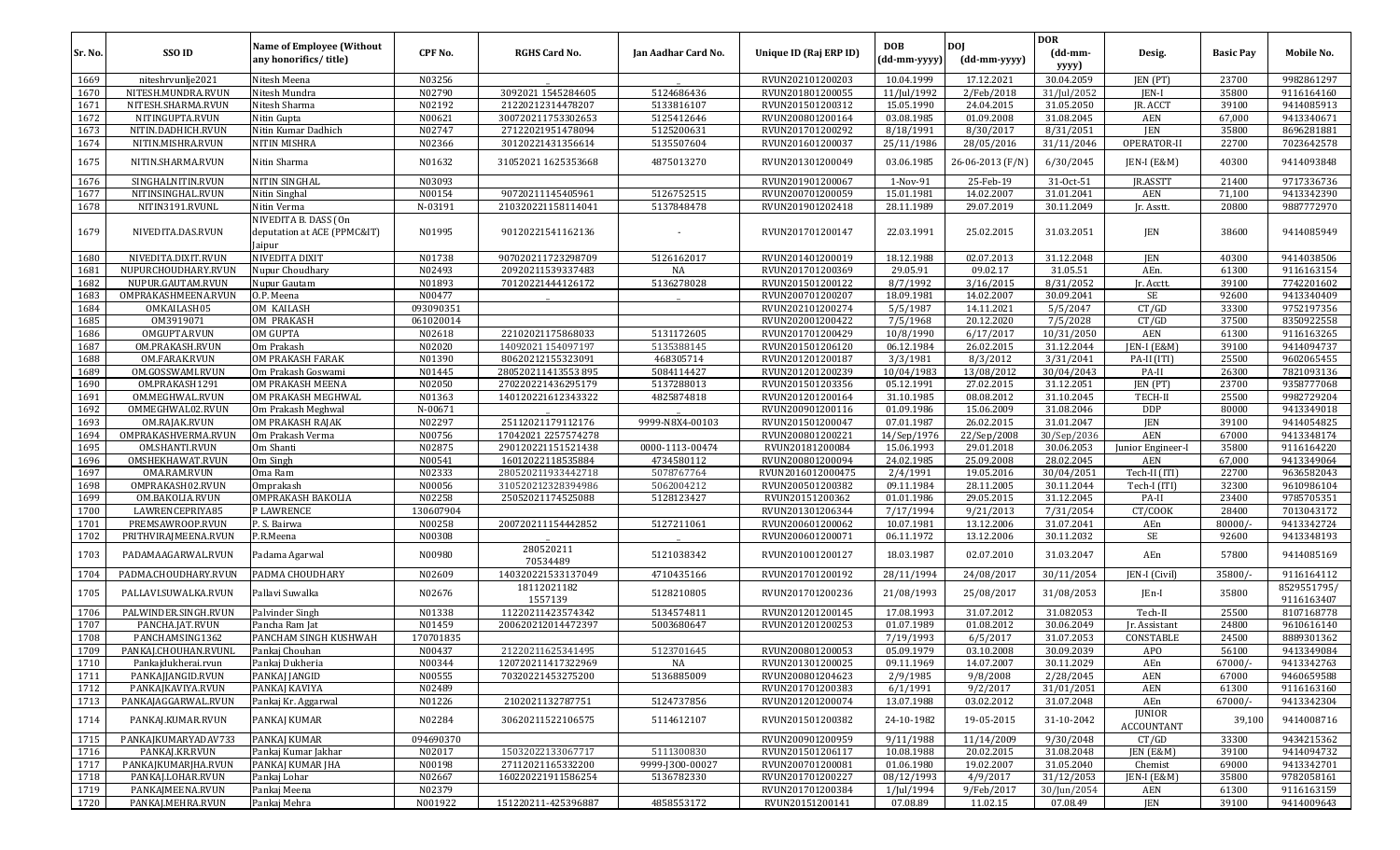| Sr. No.      | SSO ID                                    | <b>Name of Employee (Without</b><br>any honorifics/title) | CPF No.             | <b>RGHS Card No.</b>                    | Jan Aadhar Card No. | Unique ID (Raj ERP ID)               | <b>DOB</b><br>(dd-mm-yyyy) | <b>DOI</b><br>(dd-mm-yyyy) | <b>DOR</b><br>$(dd{\text{-}\mathbf{mm}}$<br>yyyy) | Desig.                           | <b>Basic Pay</b> | Mobile No.               |
|--------------|-------------------------------------------|-----------------------------------------------------------|---------------------|-----------------------------------------|---------------------|--------------------------------------|----------------------------|----------------------------|---------------------------------------------------|----------------------------------|------------------|--------------------------|
| 1721         | PANKAJMENARIA20.RVUN                      | Pankaj Menariya                                           | Not Available       | Not Available                           | 4777880745          | Not Available                        | 28/02/1994                 | 05-03-2022 (F/N)           | 2/28/2054                                         | APO-PT                           | 26500 (Fixed)    | 7014760886               |
| 1722         | PANKAJ.MHALAS.RVUN                        | Pankaj Mhalas                                             | N00766              | 310520211 631263471                     | Not Available       | RVUN200901200079                     | 03/12/1984                 | 4/3/2009                   | 12/31/2044                                        | SENIOR ASSISTANT<br>(U.D.C.)     | 35300            | 7737607211               |
| 1723         | PANKAJ.NAGAR.RVUN                         | PANKAJ NAGAR                                              | N01972              | 290520211117507990                      | 5038588827          | RVUN201501200179                     | 7/15/1988                  | 2/26/2015                  | 7/31/2048                                         | JEN-I                            | 39100            | 9414009859               |
| 1724         | PANKAJ.RATHORE.RVUN                       | PANKAJ RATHORE                                            | N02673              | 40120221232269762                       | 9999-CXZZ-00009     | RVUN201701200233                     | 12/20/1993                 | 8/23/2017                  | 12/31/2053                                        | IEN-I                            | 35800            | 9116163404               |
| 1725         | PANKAJ.SAINI.RVUN                         | PANKAJ SAINI                                              | N03090              | 10620211220575200                       | 4612173546          | RVUN201901200064                     | 06.04.1993                 | 18.02.2019                 | 30.04.2053                                        | STENOGRAPHER                     | 34800            | 9116164379               |
| 1726         | PANKAJSANKHLA.RVUN                        | Pankaj Sankhla                                            | N00577              | 14072021849231843                       | 5135276132          | RVUN200801200140                     | 07.01.1983                 | 22.09.2008                 | 31.01.2043                                        | AEN                              | 67000            | 9413342283               |
| 1727         | PANKAJ.SEN.RVUN                           | Pankaj Sen                                                | N01785              | 301120211041536637                      | 4831087320          | RVUN201401200028                     | 11.08.1988                 | 11.04.2014                 | 31.08.2048                                        | Sr. Asstt.                       | 27100            | 9929026444               |
| 1728         | PANNARAMYADAV.RVUNL                       | Panna Ram Yadav                                           | N00017              | N/A                                     | N/A                 | RVUN200601200030                     | 24.11.1976                 | 28.12.2006                 | 30.11.2036                                        | <b>AEN</b>                       | 71,100           | 9413349053               |
| 1729         | PAPINDER.PY                               | PAPINDER YADAV                                            | 180600331           |                                         |                     | RVUN201801204470                     | 12/30/1994                 | 6/2/2018                   | 12/31/2054                                        | CT/GD                            | 23800            | 9695686201               |
| 1730         | PAPPU.RAM.RVUN                            | PAPPU RAM MEENA                                           | CN02023             | 80720211957421019                       | 4680165058          | RVUN201501206122                     | 01.06.1989                 | 12.02.2015                 | 31.05.2049                                        | A.E.N                            | 59500            | 9414094792               |
| 1731         | PARAG.GUPTA.RVUN                          | Parag Gupta                                               | N02695              | 30320221410405494                       | 5136838639          | RVUN201701200254                     | 18.07.1991                 | 16.09.2017                 | 31.07.2051                                        | AEn(Civil)                       | 59500            | 9116163438               |
| 1732         | PARAKHKUMAR.RVUN                          | Parakh Kumar                                              | N02710              | 261120211643346299                      |                     | RVUN201701200391                     | 6/19/1991                  | 2/15/2017                  | 6/30/2051                                         | AEN                              | 61300            | 9116163172               |
| 1733         | PARMESHWAR.RVUN                           | Parameshwar                                               | N01452              | 110320221418424356                      | 0000-1113-04917     | RVUN201201200246                     | 07-05-1991                 | 31-07-2012                 | 07-05-2051                                        | Jr. Assistant                    | 25500            | 9667868040               |
| 1734         | PARAMJEET.VERMA.RVUN                      | Paramjeet Verma                                           | N03097              | 300620211529418488                      | 4753066843          | RVUN201901200071                     | 02-09-1987                 | 19-02-2019                 | 30-09-2047                                        | Jr. Assistant                    | 21400            | 9983417432               |
| 1735         |                                           | Paras Singhariya                                          |                     |                                         |                     |                                      |                            | 04.03.2022                 |                                                   | $[En-I (PT)]$                    |                  |                          |
| 1736         | PRADEEPMOR01                              | PARDEEP                                                   | 120206797           |                                         |                     | RVUN201201209428                     | 3/25/1988                  | 10/27/2012                 | 3/31/2048                                         | DC/EXE                           | 78500            | 9413340846               |
| 1737         | PARDEEPKUMAR.RVUN                         | Pardeep Kumar Badesara                                    | N00297              | <b>NIL</b>                              | <b>NIL</b>          | RVUN201201200033                     | 05.05.1973                 | 06.12.2006                 | 31.05.2033                                        | SE                               | 92600            | 9413349719               |
| 1738         | PRADEEP.YADAV1.RVUN                       | Pardeep Yadav                                             | N02228              | 51020211635518457                       | 5128854529          | RVUN201501200339                     | 02.10.1991                 | 24.02.2015                 | 31.10.2051                                        | JEn                              | 39100            | 9414073394               |
| 1739         | PARIKSHITRAJ.RVUN                         | Parikshit Raj Joshi                                       | N00865              | 5134438547                              | 91220211722361781   | RVUN201001200062                     | 14/07/1986                 | 07/07/2010                 | 31/07/2046                                        | AEn (C&I)                        | 71100            | 9414005046               |
| 1740         | PARMA.JAT.RVUN                            | Parma Ram Jat                                             | N01824              | 310520211019299278                      | 4870476501          | RVUN20150120070                      | 08.07.1987                 | 17.02.2015                 | 31.07.1947                                        | JEn                              | 39800            | 9413343423               |
| 1741<br>1742 | PARMANANDDHAKAD.RVUN<br>PPARMAR18759      | PARMANAND DHAKAD<br>PARMAR DHIRAJ BHARATBHAI              | N02173<br>170822721 | 2092021141627765                        | 5128743635          | RVUN201501200301                     | 27.02.1990<br>3/4/1992     | 06.04.2015<br>6/2/2017     | 28.02.2050<br>31.03.2052                          | <b>AEN</b><br>CONSTABLE          | 63100<br>24500   | 9414085306<br>9682363848 |
| 1743         | KUMARKETAN169                             | PARMAR KETANKUMAR                                         | 170815925           |                                         |                     |                                      | 6/1/1994                   | 6/4/2017                   | 30.06.2054                                        | CONSTABLE                        | 24500            | 9149980377               |
|              |                                           | PARMAR PAVAN KUMAR                                        |                     |                                         |                     |                                      |                            |                            |                                                   |                                  |                  |                          |
| 1744         | PAVANBINAL                                | HIRABHAI                                                  | 140400762           |                                         |                     |                                      | 10/21/1993                 | 9/6/2014                   | 31.10.2053                                        | CONSTABLE                        | 28400            | 9998269605               |
| 1745         | PARMESHWAR.B.RVUN                         | Parmeshwar Lal Bagari                                     | N02665              | 22112021 2335563426                     | 4686524831          | RVUN201701200339                     | 07.08.1992                 | 04.09.2017                 | 31.08.2052                                        | Ir.Chemist                       | 35800            | 9116164141               |
| 1746<br>1747 | PARTHGARGE.RVUNL<br>PARULDEORA.RVUN       | Parth Garge                                               | N03271<br>N02631    | 21122021188199567                       | 5134337709          | RVUN202101200163<br>RVUN201701200351 | 15.12.1995<br>1/17/1991    | 29.12.2021<br>2/7/2017     | 31.12.2055<br>1/31/2051                           | Jr. Assistant (PT)<br><b>AEN</b> | 14600<br>61300   | 8104533330<br>9116163114 |
| 1748         | PARVATI.DEVI.RVUN                         | Parul Deora<br>Parvati Devi                               | N02170              | 27112021                                | 5026372622          | RVUN201501200298                     | 01.01.1975                 | 15.04.2015                 | 31.12.2036                                        | Class-IV                         | 21400            | 9928854551               |
|              |                                           |                                                           |                     | 1827366742                              |                     |                                      |                            |                            |                                                   |                                  |                  |                          |
| 1749         | PARVEENBANO.RVUN                          | PARVEEN BANO                                              | N00326              | 5122021832317412                        | 5133605619          | RVUN200701200158                     | 08.12.1978                 | 06.02.2007                 | 31.12.2038                                        | AEN                              | 69000            | 9413340030               |
| 1750         | PRAVEENJAKHAD.RVUN                        | Parveen Kr. Jakhar                                        | N00553              | 22112021186284186                       | 5134080380          | RVUN20081200123                      | 01.07.1983                 | 15.09.2008                 | 31.07.2043                                        | <b>AEN</b>                       | 67000            | 9413342205               |
| 1751         |                                           | PARVEEN KUMAR                                             | N03468              |                                         |                     |                                      | 15.04.1996                 | 27.12.2021                 | 30.04.2056                                        | JEN(PT)                          | 23700 (FIXED)    | 8690998933               |
| 1752         | PARVEEN.SYED.RVUN                         | Parveen Syed                                              | N01856              | 2501202220344327                        | 5078801322          | RVUN201501200098                     | 05.01.1989                 | 25.03.2015                 | 31.08.2048                                        | Jr. Actt                         | 39100            | 9414085923               |
| 1753         | PARVEEN8900390055                         | <b>PARVEEN YADAV</b>                                      | 094370032           |                                         |                     | RVUN200901200967                     | 2/26/1989                  | 10/3/2009                  | 2/28/2049                                         | CT/GD                            | 33300            | 8900390055               |
| 1754         | PARWEJAKHTER.RVUN                         | Parwej Akhtar                                             | N00412              | 80220221630341143R                      | 5055881517          | RVUN200701200198                     | 15.01.1977                 | 06.08.2007                 | 31.01.2037                                        | AEn                              | 69000            | 9413342407               |
| 1755         | AASHIK.PATHAN21                           | PATHAN AASHIK KHAN                                        | 140802535           |                                         |                     | RVUN201401200413                     | 12/8/1988                  | 9/27/2014                  | 12/31/2048                                        | CT/GD                            | 27600            | 8000268181               |
| 1756         | GANESHPATIL902137963                      | PATIL GANESH RAMESH                                       | 120504778           |                                         |                     | RVUN201201209426                     | 9/15/1988                  | 4/16/2012                  | 9/30/2048                                         | CT/GD                            | 29300            | 9021379639               |
| 1757         | RAHULP44240                               | PATIL RAHUL MOHANRAO                                      | 170116037           |                                         |                     |                                      | 11/21/1993                 | 5/3/2017                   | 30.11.2053                                        | CONSTABLE                        | 24500            | 9730964637               |
| 1758         | PAWAN.BANSAL.RVUN                         | Pavan Bansal                                              | N02867              | N/A                                     | N/A                 | RVUN201501200425                     | 02.09.1989                 | 27.03.2015                 | 31.03.2049                                        | JEN                              | 38000            | 9414073569               |
| 1759         | PAVAN.GAUTAM.RVUN                         | PAVAN KUMAR GAUTAM                                        | N01578              | 301020211636374000                      | 5133345224          | RVUN100270660548                     | 22.08.1987                 | 27.07.2012                 | 31.08.2047                                        | OPRETOR SECOND                   | 25500/           | 9252790461               |
| 1760<br>1761 | PK31751                                   | PAVAN KUMAR M                                             | 140800449           |                                         |                     |                                      | 7/9/1988                   | 9/27/2014                  | 31.07.2048                                        | CONSTABLE                        | 27600            | 9966622901               |
| 1762         | PAVAN.KUMAR.RVUN<br>PAVAN.NAGAR.RVUN      | Pavan Kumar Meena                                         | N02917              | 150620211222408413<br>25102021829235902 | 4614018649          | RVUN201801200108                     | 18.05.1997                 | 08.10.2018                 | 31.05.2051                                        | JR. ACCT                         | 34800            | 9116164313               |
| 1763         |                                           | PAVAN NAGAR                                               | N01373              |                                         | 5116832862          | RVUN201201200172                     | 25.12.1990                 | 06.08.2012                 | 31.12.2050                                        | PA-I                             | 27100            | 9461443952               |
| 1764         | PAWAN.BOHARA.RVUN<br>PAWAN.CHOUDHARY.RVUN | PAWAN BOHARA<br>Pawan Choudhary                           | N03115<br>N02770    | 3122021100506195                        | 5134024386          | RVUN201901200087<br>RVUN201801200037 | 17-0ct-92<br>11/Mar/1990   | 16-Feb-19<br>22/Jan/2018   | 31-Oct-52<br>31/Mar/2050                          | JR.ASSTT<br>JEN-I                | 21400<br>35800   | 8952826288<br>9116164171 |
| 1765         | N/A                                       | Pawan Kr.Chouhan                                          | N/A                 | N/A                                     | N/A                 | N/A                                  | N/A                        | N/A                        | N/A                                               |                                  | N/A              | N/A                      |
| 1766         | PAWAN.KUMAR7.RVUN                         | Pawan Kumar                                               | N02913              | Under process                           | Under process       | RVUN201801200104                     | 26.09.1992                 | 08.10.2018                 | 30.09.2052                                        | JR. ACCT                         | 34800            | 9116164314               |
| 1767         | PAWAN.KUMAR4.RVUN                         | PAWAN KUMAR                                               | N02172              | 28052021142368230                       | 4825260757          | RVUN201501200300                     | 07.07.1985                 | 27.03.2015                 | 31.07.2045                                        | JEN                              | 39100            | 9461579893               |
| 1768         | PAWAN.KUMAR3.RVUN                         | Pawan Kumar                                               | N-01780             | NA                                      | 4747557413          | RVUN201201200398                     | 6/25/1988                  | 8/13/2012                  | 30.06.2048                                        | Plant Atendent-II                | 25,500           | 9636553952               |
| 1769         | PAWANKUMAR.RVUN                           | Pawan Kumar                                               | N-00732             | 291120211420146446                      | 5134208562          | RVUN200801200207                     | 10.10.1984                 | 25.09.2008                 | 31.10.2044                                        | Chemist                          | 69000            | 9413348278               |
| 1770         | PAWAN.KUMAR6.RVUN                         | Pawan Kumar Garg                                          | N02926              | 18112021152257669                       | 4611124425          | RVUN201801200111                     | 8/Sep/1993                 | 11/0ct/2018                | 30/Sep/2053                                       | Jr. Acctt.                       | 34800            | 9116164282               |
| 1771         | PAWAN.KUMAR5.RVUN                         | Pawan Kumar Kaushal                                       | N02944              |                                         |                     | RVUN201801200128                     | 14/Dec/1987                | 5/0ct/2018                 | 31/Dec/2047                                       | Jr. Chemist                      | 34800            | 9116164298               |
| 1772         | PAWAN.MALI.RVUN                           | PAWAN KUMAR MALI                                          | N02222              | 17092021141344487                       | 4887063475          | RVUN201501200335                     | 3/11/1987                  | 5/27/2015                  | 3/31/2047                                         | PA-II (ITI)                      | 23400            | 9950229691               |
| 1773         | PAWANKUMAROJHA.RVUN                       | Pawan Kumar Ojha                                          | N00290              | 170220221045514915                      | 9999-89SU-19354     | RVUN200601200066                     | 01.03.1978                 | 30.12.2006                 | 28.02.2038                                        | <b>Assistant Engineer</b>        | 71100            | 9413340003               |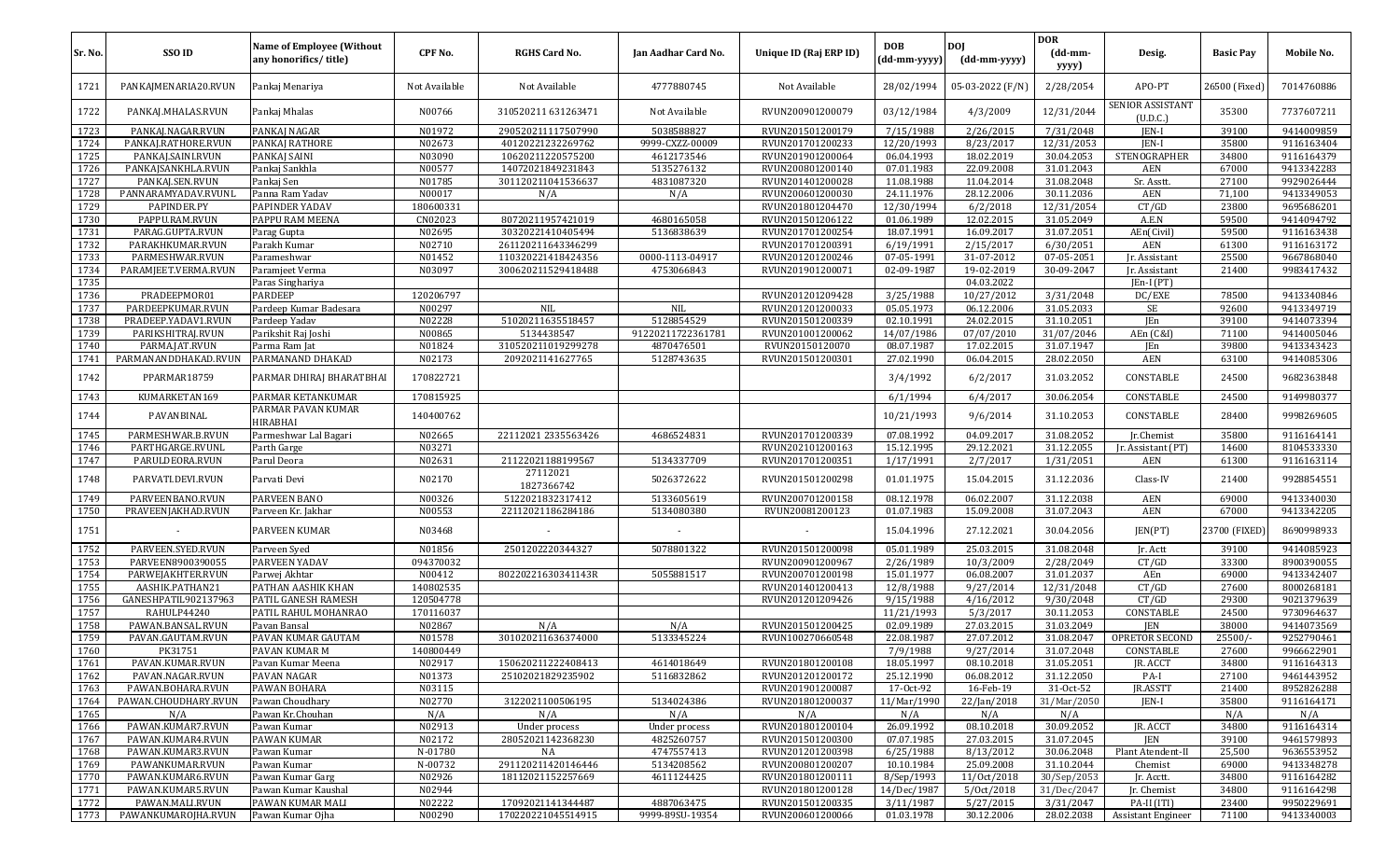|         |                      |                                                           |                    |                      |                          |                        |                            |                            | <b>DOR</b>                          |                            |                  |            |
|---------|----------------------|-----------------------------------------------------------|--------------------|----------------------|--------------------------|------------------------|----------------------------|----------------------------|-------------------------------------|----------------------------|------------------|------------|
| Sr. No. | SSO ID               | <b>Name of Employee (Without</b><br>any honorifics/title) | CPF No.            | <b>RGHS Card No.</b> | Jan Aadhar Card No.      | Unique ID (Raj ERP ID) | <b>DOB</b><br>(dd-mm-yyyy) | <b>DOI</b><br>(dd-mm-yyyy) | $(dd{\text{-}\mathbf{mm}}$<br>yyyy) | Desig.                     | <b>Basic Pay</b> | Mobile No. |
| 1774    | PAWAN.PANDAY.RVUN    | Pawan Kumar Panday                                        | N02259             |                      |                          | RVUN201501200363       | 12/1/1987                  | 5/28/2015                  | 11/30/2046                          | PA-II                      | 23400            | 9928619054 |
| 1775    | PAWANKUMARSAINI.RVUN | PAWAN KUMAR SAINI                                         | N00537             | 1701202282029266     | 5121313477               | RVUN200801200109       | 04.03.1982                 | 08.09.2008                 | 31.03.2042                          | AEN                        | 67000            | 9413348454 |
| 1776    | PAWAN.JOSHI RVUN     | PAWAN KUMAR SHARMA                                        | N01305             | 280520211525539200   |                          | RVUN201201200116       | 02.03.1992                 | 30.07.2012                 | 31.03.2052                          | TECH-II                    | 25500            | 9783142007 |
| 1777    | PAWAN.SUMAN.RVUN     | Pawan Kumar Suman                                         | C75924             | 61220211356426274    | 5134077721               | RVUN200301200057       | 18.07.1982                 | 12.05.2003                 | 31.07.2042                          | PA-I                       | 35300            | 9636260077 |
| 1778    | PKTANWAR.RREC        | PAWAN KUMAR TANWAR (On<br>deputation at RREC)             | N00576             |                      |                          | RVUN20081203542        | 24.01.1981                 | 23.08.2008                 | 31.01.2041                          | AEN                        | 67000            | 9414048554 |
| 1779    | PAWANKUMAR12.RVUN    | Pawan Kumar-II                                            | N00244             | 290520212223458603   | 4862735474               | RVUN200701200114       | 10/Jan/1981                | 14/Feb/2007                | 31/Jan/2041                         | <b>AEN</b>                 | 80000            | 9413342285 |
| 1780    | PAWANMEENA.RVUN      | Pawan Meena                                               | N02714             | NA                   |                          | RVUN201701200390       | 6/24/1993                  | 2/10/2017                  | 6/30/2053                           | <b>AEN</b>                 | 61300            | 9116163164 |
| 1781    | PAWAN.PARASHAR.RVUN  | Pawan Parashar                                            | N01645             | 1062021115341865     | 5137321019               | RVUN201301200015       | 31.08.1988                 | 06.07.2013                 | 31.08.2048                          | JEn                        | 40300            | 9413340022 |
| 1782    | PAWAN.SUMAN1.RVUN    | Pawan Suman                                               | CN-00422           | 71220211916582897    | 5134526142               | RVUN200701200203       | 6/2/1989                   | 10/30/2007                 | 6/30/1949                           | Operator-III               | 26600            | 9829162139 |
| 1783    | PAWANTIWARI.RVUN     | PAWAN TIWARI                                              | Not Provided       |                      |                          | RVUN201001200036       | 31353                      | 7/9/2010                   | 11/30/2045                          | AEN (F&S)                  | 71100            | 9414078064 |
| 1784    | PAWARVIJAY2177       | PAWAR VIJAY RAVINDRA                                      | 170123462          |                      |                          |                        | 10/3/1992                  | 5/12/2017                  | 31.10.2052                          | CONSTABLE                  | 24500            | 9067262725 |
| 1785    |                      | Payal Pareek                                              | N03438             |                      | 5011534442               |                        | 10.10.1998                 | 01.01.2022                 | 31.10.2058                          | JEN                        | 23700            |            |
| 1786    | PAYAL.SHARMA.RVUN    | PAYAL SHARMA                                              | N02778             |                      |                          | RVUN201801200043       | 08/11/1994                 | 31/01/2018                 | 30/11/2054                          | <b>JEN</b>                 | 35800            | 9116164303 |
| 1787    | PEETAMBER.A.RVUN     | Peetamber Agarwal                                         | N01265             | 2111202111 48547600  | 111293545                | RVUN201201200089       | 25.07.1982                 | 12.06.2012                 | 31.07.2042                          | Chemist                    | 57800            | 9414025654 |
| 1788    | PEEYUSH.KUMAR.RVUN   | Peeyush Kumar                                             | N01710             |                      |                          | RVUN201101200102       | 25/Jul/1986                | 25/Apr/2011                | 31/Jul/2046                         | AEN                        | 56100            | 9414078350 |
| 1789    | PEEYUSH.TRIPAHI.RVUN | PEEYUSH KUMAR TRIPATHI                                    | N02093             | 190620211633309155   | 0000-1112-52330          | RVUN201501200247       | 11.10.1990                 | 13.02.2015                 | 31.10.2050                          | <b>JEN</b>                 | 39100            | 9414072939 |
| 1790    | PUNAVAIPERIYASAMY    | PERIYASAMY R                                              | 150104742          |                      |                          | RVUN202001200406       | 7/30/1992                  | 19.12.2020                 | 7/30/2052                           | CT/GD                      | 26000            | 9655555034 |
| 1791    | PHOOL.NAGAR.RVUN     | PHOOL CHAND NAGAR                                         | N01374             | 180720211933522300   | 5107073373               | RVUN201201200173       | 19.12.1990                 | 03.08.2012                 | 31.12.2050                          | PA-I                       | 27100            | 9672119952 |
| 1792    | PHOOL.SINGH.RVUN     | Phool Singh                                               | N01960             | 161020211233447034   | 5130576065               | RVUN201501200171       | 30.12.1990                 | 19.02.2015                 | 30.12.2050                          | $[En-I]$                   | 39100            | 9414007836 |
| 1793    | PHOOL.MEENA.RVUN     | PHOOL SINGH MEENA                                         | N01677             |                      | 5015364115               | RVUN201301200076       | 12.11.1989                 | 03.07.2013                 | 30.11.2049                          | PA-I                       | 29600            | 9784816424 |
| 1794    | PIKASEE.GOYAL.RVUN   | Pikasee Goyal                                             | N02094             | 1111202171155363     | 5130126539               | RVUN201501200248       | 08.05.1992                 | 11.02.2015                 | 21.05.2052                          | <b>JEN</b>                 | 39100            | 9414073139 |
| 1795    | PINKY.SANKHLA.RVUN   | PINKY SANKHLA                                             | N01322             | 251120211610396084   | 5113156171               | RVUN201201200130       | 04.04.1981                 | 01.08.2012                 | 04.04.2041                          | TECH-I                     | 25500            | 9667070300 |
| 1796    | PINTU.KANWAR.RVUN    | Pintu Kanwar                                              | N02323             | 80120221420495273    | 9999-CGT9-00215          | RVUN201501206145       | 10.07.91                   | 01.06.15                   | 31.07.2051                          | Technician-II(ITI)         | 23400            | 9610562961 |
| 1797    | PIYUSH.GARG.RVUN     | Piyush Garg                                               | N02834             | 301120211114469473   | 5121261628               | RVUN201801200077       | 11/28/1992                 | 3/5/2018                   | 11/28/2052                          | <b>JEN</b>                 | 35800            | 9116164181 |
| 1798    | POKHARMALVERMA3      | POKHAR MAL VERMA                                          | 104383263          |                      |                          | RVUN201001204777       | 2/5/1990                   | 3/6/2010                   | 2/28/2050                           | CT/GD                      | 32300            | 9474142327 |
| 1799    | POLLINA.GOYAL.RVUNL  | POLLINA GOYAL                                             | N03203             | 140320221215295439   | 5123355787               | RVUN202001200220       | 11/10/1971                 | 06/07/2020                 | 31/10/2031                          | JR. ASSTT.                 | 14600            | 7340587355 |
| 1800    |                      | POOJA                                                     | N03409             |                      | $\overline{\phantom{a}}$ |                        | 15.01.1995                 | 29.12.2021                 | 31.01.2055                          | JEN(PT)                    | 23700 (FIXED     | 7791842064 |
| 1801    | POOJA.RVUN           | Pooja                                                     | N01308             | 280720211756286876   | 5126716686               | RVUN201201200119       | 10.08.1990                 | 03.08.2012                 | 31.08.2050                          | Tech.-II (ITI)             | 25500/           | 9950174709 |
| 1802    | POOJA.CHOUDHARY      | Pooja Choudhary                                           | N02513             | 10062021143323900    | 5042708748               | RVUN201701200096       | 17.12.93                   | 23.08.17                   | 31.12.53                            | JEn.                       | 35800            | 9116163527 |
| 1803    | POOJA.GOYAL.RVUN     | POOJA GOYAL                                               | N02528             | 25082021128121360    | 4783747361               | RVUN201701200111       | 11/10/1995                 | 9/4/2017                   | 11/30/2055                          | JEN                        | 35800            | 9116163542 |
| 1804    | POOJA.MAAN.RVUN      | Pooja Maan                                                | N03005             | 271120211041218756   | 4886743087               | RVUN201801200183       | 23.03.1994                 | 05.10.2018                 | 31.03.2054                          | Jr. Actt                   | 34800            | 9116164323 |
| 1805    | POOJA.PARIHAR.RVUN   | Pooja Parihar                                             | N01969             | 150620211339335935   | 5125721355               | RVUN201501200177       | 19.04.1990                 | 26.02.2015                 | 30.04.2050                          | JEN-I                      | 39100            | 9414013972 |
| 1806    | POOJA.PRAJAPAT.RVUN  | Pooja Prajapat                                            | N02810             | <b>NIL</b>           | 370163721272             | RVUN201701200299       | 7/2/1992                   | 8/11/2017                  | 7/31/2052                           | Opr-II                     | 20800            | 8107660464 |
| 1807    | POOJA.RANI.RVUN      | Pooja Rani                                                | N01266             | 2112021204519731     | 5048675637               | RVUN201201200090       | 15.07.1992                 | 01.08.2012                 | 31.07.2052                          | Tech-II (ITI)              | 25500            | 8094173447 |
| 1808    | POOJA.TRIPATHI.RVUN  | Pooja Tripathi                                            | N01967             | :261120211645186370  | 5133673668               | RVUN201501200176       | 10-Mar-91                  | 26-Feb-15                  | 31-Mar-51                           | JEn-I                      | 39,100           | 9414007468 |
| 1809    | POOJA.YADAV.RVUN     | POOJA YADAV                                               | N02582             |                      |                          | RVUN201701200163       | 26/01/92                   | 4/9/2017                   | 26/01/2052                          | <b>JEN</b>                 | 35800            | 9116163597 |
| 1810    | NA                   | Pooja Yadav                                               |                    | NA                   |                          | NA                     | NA                         | NA                         | NA                                  | <b>IEn</b>                 | NA               | NA         |
| 1811    | POONAM.GODHA.RVUN    | Poonam                                                    | <b>N01653 RVUN</b> | 310520211151411104   | 9999-307B-00012          | RVUN201301200062       | 22.11.1990                 | 03.07.2013                 | 30.11.2050                          | <b>JUNIOR ENGINEER</b>     | 40300+DA         | 9413342376 |
| 1812    | POONAMCHOUDHARY.RVUN | Poonam Chaudhary                                          | N00123             | 30052021170164505    | 5078822885               | RVUN200701200045       | 23.07.1981                 | 07.02.2007                 | 31.07.2041                          | <b>AEN</b>                 | 69,000           | 9413348303 |
| 1813    | POONAM.GAUR.RVUN     | Poonam Gaur                                               | N02399             | 28122021175395175    | 5135225511               | RVUN201701200024       | 18/Mar/1992                | 23/Aug/2017                | 31/Mar/2052                         | JEN-I                      | 35800            | 9116163298 |
| 1814    | Not Generated        | POONAM JATOLIA                                            | N03392             | Not Provided         |                          |                        | 8/29/1996                  | 12/27/2021                 | 8/31/2056                           | JEN-I (PT)                 | 23700            | 8690998630 |
| 1815    | POONAM.JANGID        | Poonam Kumari Jangid                                      | N01896             | 17112021145363072    | 5123282367               | RVUN201201200399       | 19.01.1985                 | 16.08.2012                 | 30.01.1945                          | Asst. Personnel<br>Officer | 38900            | 9358777038 |
| 1816    | POONAM.03149.RVUNL   | Poonam Kumawat                                            | N03149             | 270320222327161000   | 0000-1113-04809          | RVUN201901202405       | 27.03.1989                 | 27.02.2019                 | 31.03.2049                          | Ir. Asstt.                 | $20,800$ (L-5)   | 9929265904 |
| 1817    | POONAM.PILANIA.RVUN  | Poonam Pilania                                            | N02968             | 61220212246184476    | 4841870747               | RVUN201801200151       | 16.05.1995                 | 09.10.2018                 | 31.05.2055                          | JEN                        | 34800            | 9828528857 |
| 1818    | POONAM.SHARMA.RVUN   | Poonam Sharma                                             | N01058             |                      | 9999-N3W2-00125          | RVUN201101200045       | 19.09.1975                 | 14.01.2011                 | 31.09.2035                          | AEn                        | 57800/-          | 9414019705 |
| 1819    | POORANMAL.AR.RVUN    | POORAN MAL RAIGAR                                         | N01352             | 28052021160368805    | 5058661282               | RVUN201201200157       | 17.08.1986                 | 17.08.2012                 | 31.08.2046                          | TECH-II                    | 25500            | 9602658177 |
| 1820    | POORAN.MEENA.RVUN    | POORAN MEENA                                              | N02180             | 9012022143222690     | 4856575575               | RVUN201201200404       | 05.07.1986                 | 14.08.2012                 | 31.07.2046                          | PA II                      | 25500            | 8952071263 |
| 1821    | POORNIMA.RATHI.RVUN  | Poornima Rathi                                            | N02924             | 240320221112268716   | 5026806849               | RVUN201801200109       | 14.06.1994                 | 15.10.2018                 | 30.06.2054                          | JUNIOR ACCTT.              | 34800            | 7726944074 |
| 1822    | PRABAL.PRATAP.RVUN   | PRABAL PRATAP YADAV                                       | N02977             | 251120211030419656   | 0000-1112-93940          | RVUN201801200160       | 12.11.1992                 | 11.10.2018                 | 30.11.2052                          | JEN                        | 34800            | 9116164310 |
| 1823    | PRABHA.ANAND.RVUN    | Prabha Anand                                              | N00188             | 27122021121202183    | :5135217420              | RVUN200601200055       | 03.10.1962                 | 11.08.2006                 | 31.10.2022                          | Assistant Admo             | 34800            | 9460055907 |
| 1824    | PRABHASISODIYA.RVUN  | Prabha Sisodia                                            | N-00147            | 81220211118496300    | 5134525459               | RVUN200601200050       | 05.09.1980                 | 22.12.2006                 | 30.09.2040                          | Chemist                    | 71000            | 9413342359 |
| 1825    | PRABHAT.JAIN.RVUN    | Prabhat Jain                                              | N02947             | 28122021236234211    | 0000-1112-97490          | RVUN201801200131       | 4/0ct/1994                 | 8/0ct/2018                 | 31/0ct/2054                         | JEN-I                      | 34800            | 9116164292 |
| 1826    | PRABHAT.SINGH.RVUN   | Prabhat Shankar Singh                                     | N02096             | NA                   | NA                       | RVUN201501200249       | 15/03/1985                 | 18/02/2015                 | 31/03/2045                          | JEN-I                      | 39100.00         | 9414072958 |
| 1827    | PRABHULALVERMA.RVUN  | Prabhu lal Verma                                          | N00204             | 300520211945381860   | 4851016344               | RVUN200701200083       | 8/6/1977                   | 12/2/2007                  | 30.06.2037                          | XEN                        | 87800            | 9413348155 |
| 1828    | PRACHI.ACHARYA.RVUN  | PRACHI ACHARYA                                            | N00870             |                      |                          | RVUN201001200065       | 12/26/1984                 | 7/8/2010                   | 12/31/2044                          | AEN                        | 59500            | 9414087128 |
| 1829    | PRACHI.KASHYAP.RVUN  | Prachi Kashyap                                            | N02458             | 210220221052193410   | 4702555448               | RVUN201701200082       | 30/10/1992                 | 9/4/2017                   | 31/10/2052                          | JEN-I (E&M)                | 35800            | 9116163378 |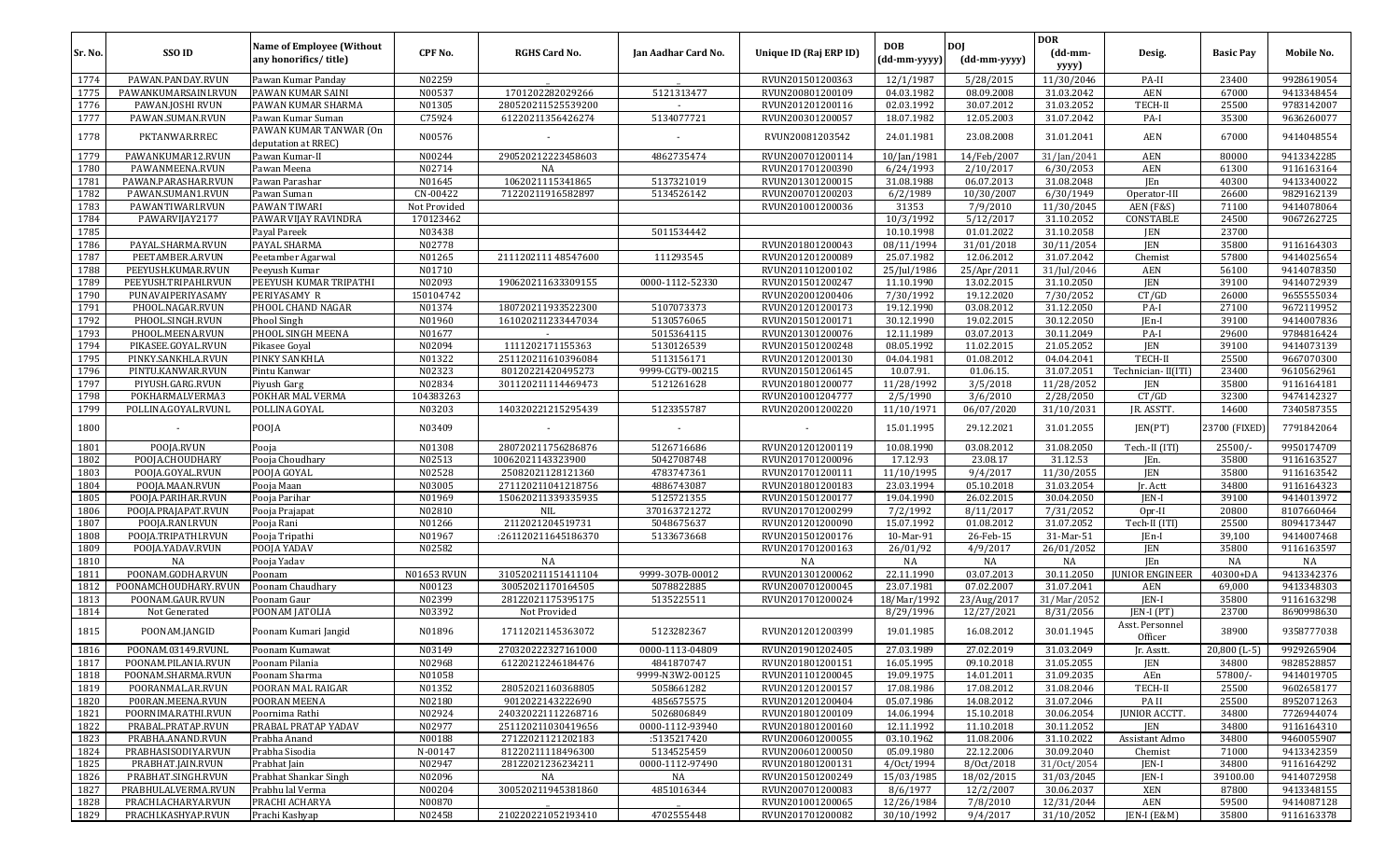|              |                                          | <b>Name of Employee (Without</b>        |                  |                              |                          |                                      | DOB                      | <b>DOI</b>               | <b>DOR</b>               |                                |                  |                          |
|--------------|------------------------------------------|-----------------------------------------|------------------|------------------------------|--------------------------|--------------------------------------|--------------------------|--------------------------|--------------------------|--------------------------------|------------------|--------------------------|
| Sr. No.      | SSO ID                                   | any honorifics/title)                   | CPF No.          | <b>RGHS Card No.</b>         | Jan Aadhar Card No.      | Unique ID (Raj ERP ID)               | (dd-mm-yyyy)             | (dd-mm-yyyy)             | (dd-mm-<br>yyyy)         | Desig.                         | <b>Basic Pay</b> | Mobile No.               |
| 1830         | PRACHI.PANEY.RVUN                        | Prachi pandey                           | N02245           |                              |                          | RVUN201201200405                     | 8/22/1988                | 2/10/2012                | 8/31/2048                | JEN                            | 43900            | 9414071628               |
| 1831         | PRADEEP02.RVUN                           | PRADEEP                                 | N02097           | 1003202219-2547490           | 111296098                | RVUN201501200250                     | 02.10.1992               | 23.02.2015               | 31.10.2052               | JEN-I                          | 39100.00         | 9414073469               |
| 1832         | PRADEEP1.RVUN                            | Pradeep                                 | N02697           |                              |                          | RVUN201701200256                     | 07.01.1989               | 28.08.2017               | 31.01.2049               | [En (C&I)                      | 35800            | 9116163441               |
| 1833         | PRADEEP.KUMAR.RVUN                       | Pradeep Kumar                           | N02541           | NA                           | NA                       | NA                                   | 04.11.93                 | 05.09.17                 | 30.11.53                 | JEn.                           | 35801            | 9116163556               |
| 1834         | PRADEEP.DUBEY.RVUN                       | Pradeep Kumar Dubey                     | NO2350           | A/F                          | A/F                      | RVUN201501200416                     | 10.08.1988               | 28.02.2015               | 31.08.2048               | Junior Engineer-I              | 39100            | 9414087967               |
| 1835         | PRADEEP.JAT.RVUN                         | PRADEEP KUMAR JAT                       | N01262           | 310520211018502303           | 5124037672               | RVUN201201200024                     | 01.01.1992               | 08.08.2012               | 31.12.2052               | $PA-II(ITI)$                   | 25500            | 9529441056               |
| 1836         | PRADEEPYADAV.RVUN                        | Pradeep Kumar Yadav                     | N00744           | 29052021134536015            | 5124603648               | RVUN200901200076                     | 18/06/1983               | 09/02/2009               | 30/06/2043               | AEN                            | 67000            | 9413348175               |
|              |                                          |                                         |                  | 120720211028413626           |                          |                                      |                          |                          |                          |                                |                  |                          |
| 1837         |                                          | Pradeep Nitharwal                       | N03236           | (RGHS Card in name of His    | 5030732073               |                                      | 25.08.1997               | 04.12.2021               | 31.08.2057               | JEn(civil-PT)                  | 23700            |                          |
|              |                                          |                                         |                  | Father, service in Rajasthan |                          |                                      |                          |                          |                          |                                |                  |                          |
|              |                                          |                                         |                  | Govt.)<br>220420212018469273 |                          |                                      |                          |                          |                          |                                |                  |                          |
| 1838<br>1839 | PRADEEP.SHARMA.RVUN<br>PRADEEPSINGH.RVUN | Pradeep Sharma<br>Pradeep Singh         | N02153<br>N00501 | 21082021181304171            | 5012068542<br>5024571001 | RVUN201501200286<br>RVUN200801200087 | 15.02.89.<br>7/20/1986   | 03.06.15.<br>9/2/2008    | 28.02.2049<br>7/31/2046  | Technician-II(ITI)<br>AEN      | 23400<br>67000   | 8107608949<br>9413342194 |
|              |                                          |                                         |                  |                              |                          |                                      |                          |                          |                          |                                |                  |                          |
| 1840         | PRADEEP.CH.RVUN                          | PRADEEP SINGH CHOUDHARY                 | Not Provided     | 140920211319535562           | Not Provided             | RVUN201201200232                     | 7/26/1981                | 8/4/2012                 | 7/31/2041                | PA-II (ITI)                    | 25500            | 9509550080               |
| 1841         | PRADEEP.SOHAL.RVUN                       | PRADEEP SINGH SOHAL                     | N01236           |                              |                          | RVUN201201200079                     | 16.02.1990               | 15.02.2012               | 28.02.2050               | <b>JEN</b>                     | 41000            | 9414085374               |
| 1842         | PRADEEP.YADAV.RVUN                       | PRADEEP YADAV                           | N02224           | 30052021192594875            | 4615426119               | RVUN201501200337                     | 6/7/1990                 | 6/1/2015                 | 31-06-2050               | PA-II (ITI)                    | 23400            | 9950536438               |
| 1843         | PRADHNYANAIK.88.RVUN                     | Pradhnya Naik                           | N03230           | NA                           | NA                       | RVUN202101200157                     | 29.04.1988               | 13.12.2021               | 30.04.2048               | JEN (Civil                     | 23700            | 8905995056               |
| 1844         | PRAHLADSHARMA.RVUN                       | Prahlad Kumar Sharma                    | N00180           | 29052021195454439            | 5121566219               | RVUN201301200024                     | 24.02.1984               | 05.02.2007               | 29.02.2044               | <b>AEN</b>                     | 71,100           | 9413349645               |
| 1845         | PRAKASHARYA.RRVUNI                       | PRAKASH ARYA                            | N00408           | 20720211725232358            | 4883810040               | RVUN200101200017                     | 19-Oct-74                | 26-Mar-08                | 31-Oct-34                | P <sub>O</sub>                 | 76800            | 9413385925               |
| 1846         | CHANDMEENA.RVUN                          | Prakash Chand Meena                     | N01084           | 5022022152096886R            | 5137066019               | RVUN200901200110                     | 11.08.1977               | 18.02.2009               | 31.08.2037               | AEn                            | 71000            | 9413342796               |
| 1847         | prakash.c.rvun                           | Prakash Chandraul                       | N02030<br>N03257 |                              |                          | RVUN201501206124<br>RVUN202101200204 | 15.01.1990               | 06.04.2015<br>21.12.2021 | 31.01.2050               | JEN-I (F&S)<br><b>JEN (PT)</b> | 39100<br>23700   | 9414032641<br>9610010774 |
| 1848<br>1849 | prakashdevasi591<br>PRAKASH.KUMAR.RVUN   | Prakash Devasi<br>Prakash Kumar Chouhan | N01957           | 23032022121367519            | 5137750238               | RVUN201501200169                     | 07.07.1998<br>05.03.1985 | 16.02.2015               | 31.07.2058<br>31.03.2045 | JEn (Security)                 | 39100            | 9414007843               |
| 1850         | PRAKASHNAGAR.RVUN                        | Prakash Nagar                           | N-00397          | 300520211-155537865          | 5125204515               | RVUN200701200193                     | 02.09.1979               | 01.10.2007               | 31.09.2039               | <b>AEN</b>                     | 67000            | 9413348158               |
| 1851         | PRAKASHSWARNKAR.RVUN                     | Prakash Swarnkar                        | N00207           | 300520211041422900           | 5060456389               | RVUN200701200085                     | 05/12/1977               | 08/02/2007               | 31/12/2037               | <b>AEN</b>                     | 71100.00         | 9413348152               |
| 1852         | PRAMOD.KUMAR.RVUN                        | Pramod Kumar                            | N01910           | 310520211734566748           | 0000111242255            | RVUN201501200132                     | 10/9/1990                | 16/02/2015               | 30/09/2050               | JEN-I                          | 39100            | 9414086857               |
| 1853         | CHOUDHRYPRAMOD92                         | PRAMOD KUMAR AHIRWAR                    | 170122588        |                              |                          |                                      | 7/5/1992                 | 6/5/2017                 | 31.07.2052               | CONSTABLE                      | 24500            | 9981407227               |
| 1854         | PROMODKUAMRJAIN.RVUN                     | Pramod Kumar Jain                       | N00322           | 280520211716521914           | 9829244767               | RVUN200701200154                     | 17/Sep/1981              | 12/Jul/2007              | 16/Sep/2041              | XEN                            | 85500            | 9413348156               |
| 1855         | PRAMODMEENA.RVUN                         | Pramod Kumar Meena                      | N01689           | 210420211355337508           | 5122354404               | RVUN201301200085                     | 12.06.1989               | 7/5/2013                 | 30.06.2049               | <b>AEN</b>                     | 67000            | 9414005376               |
| 1856         | PRAMODPAWAR.RVUN                         | PRAMOD PAWAR                            | N00712           | 2905202185421348             | 5125572846               | RVUN200901200065                     | 27.02.1985               | 27.06.2009               | 28.02.2045               | <b>AEN</b>                     | 67000            | 9414087190               |
| 1857         | PRAMOD.SAHU.RVUN                         | PRAMOD SAHU                             | N01230           | 130120221029174002           | 5135576344               | RVUN201201200076                     | 09.07.1985               | 13.02.2012               | 31.01.2045               | Sr. Asstt.                     | 27100            | 9782056168               |
| 1858         | PRAMODYADAV.RVUN                         | Pramod Yadav                            | N02886           | 310520211149594461           | 4606504753               | RVUN201801200208                     | 05.07.1995               | 12.10.2018               | 31.07.2055               | AEn                            | 57800/           | 9116164326               |
| 1859         | PRANABBARMAN372                          | PRANAB BARMAN                           | 140801943        |                              |                          | RVUN202001200399                     | 10/26/1992               | 19.12.2020               | 10/26/2052               | CT/GD                          | 27600            | 9401163975               |
| 1860         | PRANABMEDHI12345                         | PRANAB MEDHI                            | 210811418        |                              |                          |                                      | 12/31/1980               | 7/1/2021                 | 31.12.2040               | CONSTABLE                      | 21700            | 9101662332               |
| 1861         | PRANAV.GOUR.RVUN                         | Pranav Gour                             | N-02892          |                              |                          | RVUN201801204457                     | 18.09.1995               | 12.10.2018               | 30.09.2055               | <b>APO</b>                     | 38900            | 9116164221               |
| 1862         | PRANJALRAJ003                            | PRANJAL RAJ                             | 180206700        |                              |                          | RVUN201801204472                     | 7/9/1994                 | 1/12/2018                | 7/31/2054                | SI/EXE                         | 38700            | 8789555582               |
| 1863         | PRASANNAJEET.RVUN                        | PRASANNAJEET                            | N01261           | 29052021643392070            | 5065884702               | RVUN201201200023                     | 01.06.1989               | 09.08.2012               | 31.05.2049               | $PA-II(ITI)$                   | 25500            | 8875600152               |
| 1864         | PRASENJIT.PAUL7852                       | PRASENJIT PAUL                          | 130503732        |                              |                          | RVUN201301206332                     | 10/28/1988               | 1/14/2013<br>06.08.2012  | 10/31/2048               | CT/GD<br>PA-I                  | 28400<br>27900   | 7006077312               |
| 1865<br>1866 | PRASHANTKAPOOR.RVUN<br>Under process     | PRASHANT KAPOOR<br>Prashant Kumar       | N01528           | 28102021143558347            | 5035620053               | RVUN201201200315                     | 05.08.1987               |                          | 31.08.2047               | PA-II                          |                  | 9571436120               |
| 1867         | PRASHANT.JAIN.RVUN                       | Prashant Kumar Jain                     | N01746           | 231120211141312011           | 5068362780               | RVUN2013012000121                    | 5/28/1989                | 5/7/2013                 | 5/31/2049                | <b>JEN</b>                     | 40300            | 9414072535               |
| 1868         | PRASHANT.KUMAR.RVUN                      | PRASHANT KUMAR MEHRA                    | C-N00526         | 181220211520274895           | 5135218277               | RVUN200801200099                     | 14.10.1982               | 02.08.2008               | 31.10.2042               | Opr. I                         | 30500            | 9828151508               |
| 1869         | PRASANT.ROAT.RVUN                        | PRASHANT ROAT                           | N02946           | 231120211437359389           | 5132146232               | RVUN201801200130                     | 30.04.1989               | 08.10.2018               | 30.04.2049               | Jr.Chemist                     | 34800            | 9116164297               |
| 1870         | PRASHANTSHARMA.RVUN                      | Prashant Sharma                         | N02850           | 301120211054343833           | 5064682820               | RVUN201701200361                     | 07.07.1995               | 08.02.2017               | 31.07.2055               | <b>AEN</b>                     | 61300            | 9116163117               |
| 1871         | PRASHANT.RVUN                            | PRASHANT TAHILIANI                      | N02705           | 60920211621164880            | 5126822883               | RVUN201701200359                     | 17.12.1992               | 08.02.2017               | 31.12.2052               | AEN                            | 61300            | 9116163116               |
| 1872         | pratikved.rvun                           | Pratik Ved                              | N00821           | 10092021176365473            | 5128583009               | RVUN201001200044                     | 18.02.1983               | 07.07.2010               | 31.02.2043               | AEN (F&S)                      | 69000            | 9414087159               |
| 1873         | PRAVEEN GUPTA RVUN                       | PRAVEEN GUPTA                           | C76005           | 29052021115506900            |                          | RVUN200601200015                     | 26/10/79                 | 25/11/2006               | 31/10/2039               | AEN                            | 71100            | 9413342718               |
| 1874         | PRAVEEN.KUMAR02.RVUN                     | Praveen Kumar                           | N02145           | 280720211139527814           | 0000-1112-70280          | RVUN201501200280                     | 25.04.1984               | 30.03.2015               | 30.04.2044               | Junior Accountant              | 39100            | 9414057924               |
| 1875         | PRAVEEN.KUMARI.RVUN                      | Praveen Kumari                          | NO1323           | 14032022202582639            | 4747742143               | RVUN201201200131                     | 15.06.1984               | 30.07.2012               | 30.06.2044               | Tech-II                        | 24800            | 9460433605               |
| 1876         | PRAVEEN.MISHRA.RVUN                      | Praveen Mishra                          | N02146           | 60120221415108300            | 5135466760               | RVUN201501200281                     | 01.07.1988               | 28.04.2015               | 30.06.2048               | Jr. Accountant                 | 39100            | 9116163210               |
| 1877         | PRAVEEN.SHARMA.RVUN                      | Praveen Sharma                          | N01664           |                              |                          | RVUN201301200068                     | 17.11.1982               | 09.05.2013               | 30.11.2042               | Hel-I                          | 24800            | 9414729496               |
| 1878         | PRAVEENSHARMA05.RVUN                     | PRAVEEN SHARMA                          | N00985           | 30052021115172034            | 5124586374               | RVUN201001200321                     | 8/18/1977                | 6/28/2010                | 8/31/2037                | AEN                            | 65000            | 9414005439               |
| 1879         | PRAVENDRA.S.RVUN                         | Pravendra Singh Shekhawat               | N02422           |                              |                          | RVUN201701200047                     | 1/Jul/1993               | 28/Aug/2017              | 30/Jun/2053              | IEN-I                          | 35800            | 9116163323               |
| 1880         | PRAVIN.KUMAR.RVUN                        | Pravin Kumar                            | N02152           | 4062021640476818             | 5032442183               | RVUN201501200285                     | 15.05.92.                | 26.05.15.                | 31.05.2052               | Technician-II(ITI)             | 23400            | 9660729542               |
| 1881         | PRAVIN.MEENA.RVUN                        | PRAVIN KUMAR MEENA                      | N02120           | 20620211156332451            | 4803254059               | RVUN201501200271                     | 31-12-1991               | 17-03-2015               | 31-12-2051               | JUNIOR<br><b>ACCOUNTANT</b>    | 39,100           | 9414008432               |
| 1882         | PREETAMMEENA.RVUN                        | Preetam Kumar Meena                     | N01096           | 31052021121344414            | 5071208607               | RVUN201101200059                     | 5/6/1982                 | 23/02/2011               | 30.06.2042               | AEN                            | 67000            | 9414078346               |
| 1883         | PREETAM.MEGHWAL.RVUN                     | Preetam Meghwal                         | N01889           | 290520211 25565536           | 5116608754               | RVUN201501200121                     | 17/11/1987               | 3/12/2015                | 11/30/2047               | AAO-II                         | 41100            | 7597930890               |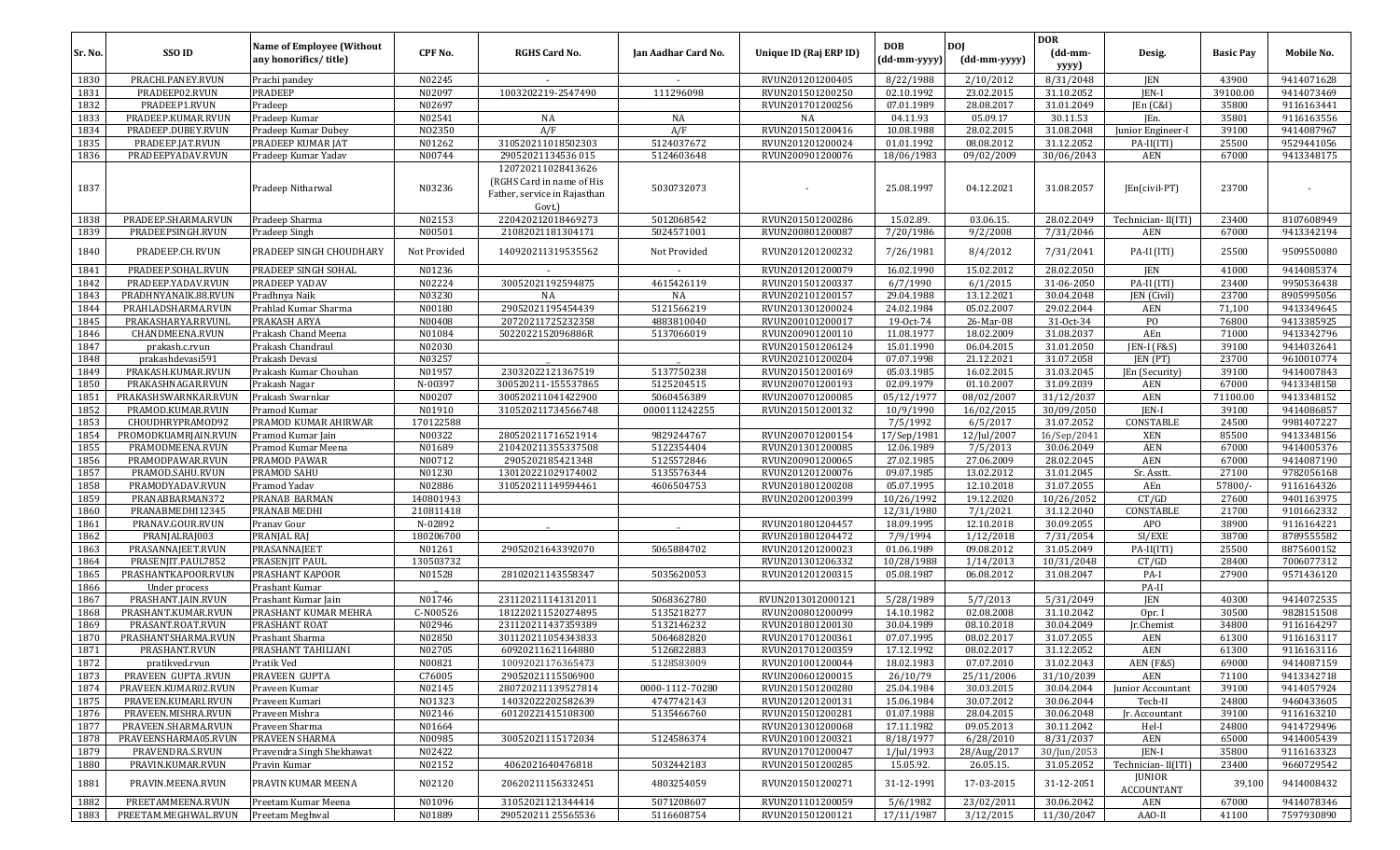| Sr. No.      | SSO ID                                     | <b>Name of Employee (Without</b><br>any honorifics/title) | CPF No.              | <b>RGHS Card No.</b>                    | Jan Aadhar Card No.           | Unique ID (Raj ERP ID)               | <b>DOB</b><br>(dd-mm-yyyy) | <b>DOI</b><br>(dd-mm-yyyy) | <b>DOR</b><br>$(dd{\text{-}\mathbf{mm}}$ | Desig.                    | <b>Basic Pay</b> | Mobile No.                 |
|--------------|--------------------------------------------|-----------------------------------------------------------|----------------------|-----------------------------------------|-------------------------------|--------------------------------------|----------------------------|----------------------------|------------------------------------------|---------------------------|------------------|----------------------------|
| 1884         | PREETI.GURJAR.RVUN                         | Preeti Gurjar                                             | N01723               | 11220211556357921                       | 4618276601                    | RVUN201301200104                     | 17.10.1991                 | 25.02.2013                 | yyyy)<br>25.02.2051                      | AAO-II                    | 42,500 (L-11)    | 9116163195                 |
|              |                                            |                                                           |                      |                                         |                               |                                      |                            |                            |                                          |                           |                  |                            |
| 1885         | PREETI.MAHWAR.RVUN                         | Preeti Mahawar                                            | N02098               | 81220212258137967                       | 5134072506                    | RVUN201501200251                     | 12/4/1988                  | 2/25/2015                  | 31.12.2048                               | JEN                       | 39,100           | 9414073362                 |
| 1886         | PREETI.YADAV.RVUN                          | PREETI YADAV -                                            | N02128               | 712202192005838                         | 0000-1112-95324               | RVUN201201200402                     | 25.09.1988                 | 13.02.2012                 | 30.09.2048                               | JEN                       | 41500            | 9414071563                 |
| 1887         | PREM.CHIMPA.RVUN                           | Prem kumar Chhimpa                                        | C75966               | 25102021124288012                       | 5124743584                    | RVUN200301200063                     | 7/1/1983                   | 5/8/2003                   |                                          | Tech.-I                   | 34300            | 9413883571                 |
| 1888         | PREM.MEENA1.RVUN                           | PREM RAJ MEENA                                            | N01612               | 2611202192447260                        | 5052213011                    | RVUN201201200375                     | 1.7.1989                   | 13.08.2012                 | 30.06.2049                               | OP-I                      | 29600            | 9785238760                 |
| 1889         | PREMRAJMEENA.RVUN                          | Prem Raj Meena                                            | N00221               |                                         |                               | RVUN200701200096                     | 20/Jul/1980                | 2/Apr/2007                 | 31/Jul/2040                              | <b>XEN</b>                | 87800            | 9413342291                 |
| 1890         | PREM.BAIRWA.RVUN                           | PREM SINGH BAIRAVA                                        | N01036               |                                         |                               | RVUN201001200153                     | 12.07.1985                 | 26.06.2010                 | 31.07.2045                               | AEN                       | 59500            | 9414070054                 |
| 1891         | PREMA.CHOUDHARY.RVUN                       | Prema Ram Choudhary                                       | N01829               |                                         |                               | RVUN201501200074                     | 9/Nov/1989                 | 28/Feb/2015                | 30/Nov/2049                              | JEN-I                     | 39100            | 9413341227                 |
| 1892         | PREMCHAND.P.RVUN                           | PREMCHAND PALIWAL                                         | N01595<br>N01375     | 16072021945536499                       | 5126520212                    | RVUN201201200263                     | 01.07.1980                 | 13.08.2012<br>31.07.2012   | 30.06.2040<br>30.04.2043                 | TECH-I                    | 25500<br>29600   | 9649441745                 |
| 1893<br>1894 | PRINCE.SHARMA.RVUN<br>PRITHVI.YADAV.RVUN   | PRINCE KUMAR SHARMA<br>PRITHVI PAL YADAV                  | C74498               | 271120211557106257<br>15072021143972503 | 4878536421<br>5022387368      | RVUN201201200174<br>RVUN200301200042 | 20.04.2083<br>25.07.1976   | 06.05.2003                 | 31.07.2036                               | $OP-I$<br>TECH-           | 33300            | 7340499868<br>9460101461   |
| 1895         | PRITHVILAKSHKAR.RVUN                       | Prithvi Raj Lakshkar                                      | N00069               | 5072556353                              | 280520211731212496            | RVUN200501200021                     | 01-07-1982                 | 15-12-2005                 | 30-06-2042                               | PA-I                      | 32300            | 9799853390                 |
| 1896         | PRITI.KAUR.RVUN                            | PRITI KAUR HORA                                           | N00409               |                                         |                               | RVUN200801200044                     | 06.05.1979                 | 28.03.2008                 | 31.05.2039                               | <b>APO</b>                | 56100            | 9413349770                 |
| 1897         | PRITIRATHOD.RVUN                           | Priti Rathod                                              | N01690               | 210320221722297824                      | 9999-VR2N-00007               | RVUN201301200086                     | 30.11.1990                 | 13.06.2013                 | 30.11.2050                               | AEn(Civil)                | 67000            | 9414005136                 |
| 1898         | PRITI.SHARMA.RVUN                          | Priti Sharma                                              | N01530               |                                         |                               | RVUN201201200317                     | 12-12-1992                 | 13-08-2012                 | 31-12-2052                               | Tech.-II                  | 25500            | 7734949952                 |
| 1899         |                                            | PRITI SIDANA (DEPUTED AT<br><b>HOUSING BOARD)</b>         |                      |                                         |                               |                                      |                            |                            |                                          |                           |                  |                            |
| 1900         | PRITI.SULOCHNA.RVUN                        | PRITI SULOCHANA                                           | N01997               | 20102021026258538                       | 0000-1112-64305               | RVUN201501200198                     | 12.02.1990                 | 18.02.2015                 | 29.02.2050                               | <b>JEN</b>                | 39100            | 9414085968                 |
| 1901         | PRIYAGUPTA.97RVUN                          | Priya                                                     | N03327               |                                         |                               | RVUN202201200017                     | 2/13/1997                  | 1/15/2022                  | 2/28/2057                                | JEN                       | 23700            | 8209261650                 |
| 1902         | Priyajain.17                               | Priya Kumari Jain                                         | N03403               |                                         | 4880582423                    |                                      | 17/06/1995                 | 30/12/2021                 | 30/06/2055                               | Jen-PT                    | 23700            | 8690998645                 |
| 1903         | PRIYA.MAHAWAR.RVUN                         | PRIYA MAHAWAR                                             | N02298               | 28022022201179952                       | 5137441179                    | RVUN201501200252                     | 8/11/1992                  | 2/19/2015                  | 8/31/2052                                | <b>JEN</b>                | 39100            | 9413344640                 |
| 1904         | PRIYA.S.RVUN                               | Priya Shrivastava                                         | N02644               | 180220221622384069                      | 0000111302591                 | RVUN201701200205                     | 28.06.1989                 | 04.09.2017                 | 30.06.2049                               | JEN-I (E&M)               | 35800            | 9116163385                 |
| 1905         | PRIYANKA.BAIRWA.RVUN                       | Priyanka Bairwa                                           | N002439              | 221120212246598648                      | 5133120533                    | RVUN201701200064                     | 29.12.90                   | 01.09.17                   | 29.12.50                                 | JEN                       | 35800            | 9116163346                 |
| 1906         | PRIYANKA.B.RVUN                            | Priyanka Barsaniyan                                       | N01092               | NA                                      | NA                            | RVUN201101200058                     | 6/4/1986                   | $\frac{1}{2}$ /28/2011     | 6/30/2046                                | <b>AEN</b>                | 56100            | 9414078361                 |
| 1907         | PRIYANKAGOYAL.RVUN                         | Priyanka Goyal                                            | N01622               | 18012022168516260                       | 0000-1112-95652               | RVUN201301200041                     | 05.07.1991                 | 06.06.2013                 | 31.07.2051                               | AEn(Civil)                | 67000            | 9414078044<br>(9358777064) |
| 1908         | PRIYANKA.GUPTA.RVUN                        | Priyanka Gupta                                            | N01493               | 2211202121828191                        | 5133627507                    | RVUN201201200284                     | 03.01.1989                 | 10.02.2012                 | 31.01.2049                               | <b>JEN</b>                | 43,800           | 9414071613                 |
| 1909         | PRIYANKA.JAIN.RVUN                         | Priyanka Jain                                             | N00988               | 2812202102285995                        | 5038682282                    | RVUN201001200133                     | 6/Feb/1988                 | 2/Jul/2010                 | 29/Feb/2048                              | AEN                       | 59500            | 9414087197                 |
| 1910         | PRIYANKAJAKHAR.RVUN                        | PRIYANKA JAKHAR                                           | N02494               | 310520211856579602                      | 4887037117                    | RVUN201701200348                     | 02.03.1992                 | 06.02.2017                 | 31.03.2052                               | <b>Assistant Engineer</b> | 61300            | 9116163140                 |
| 1911         | PRIYANKAJANGID.RVUN                        | PRIYANKA JANGID                                           | CN00396              | 180120221216408925                      | 0000-1112-99501               | RVUN200701200040                     | 20.11.1982                 | 18.08.2007                 | 30.11.2042                               | AEN                       | 67000            | 9413313703                 |
| 1912         | PRIYANKA.MEENA.RVUN                        | Priyanka Kumari Meena                                     | N02664               |                                         |                               | RVUN201701200225                     | 15/May/1994                | 28/Aug/2017                | 31/May/2054                              | JEN-I                     | 35800            | 9116164135                 |
| 1913         | PRIYANKAKUMAWAT.RVUN                       | Priyanka Kumawat                                          | N03226               | 1603202217789329                        | 5130426389                    | RVUN202101200345                     | 06.07.1997                 | 08.12.2021                 | 31.07.2057                               | A <sub>O</sub>            | 39300            | 8905994495                 |
| 1914         | PRIYANKA.M.87.RVUN                         | Priyanka Meena                                            | N03253               |                                         | :5131856252                   | RVUN202101200162                     | 12.06.1987                 | 20.12.2021                 | 30.06.2047                               | Jr. Assistant             | 14600            | 6375724231                 |
| 1915         |                                            | Priyanka Meena                                            | N003378              | $\sim$                                  |                               |                                      | 23.03.96                   | 29.12.21                   | $\sim$                                   | IEN(PT)                   | 23700            |                            |
| 1916         | PRIYANKA.MISHRA.RVUN                       | Priyanka Mishra                                           | N03023               |                                         |                               | RVUN201801200199                     | 10.09.1992                 | 09.10.2018                 | 30.09.2052                               | JEN                       | 33800            | 9116164198                 |
| 1917         | PRIYANKA.RAWAT.RVUN                        | PRIYANKA RAWAT                                            | N02302<br>N00379     | 251120211553421131                      | 5133607817                    | RVUN201501200389                     | 26.04.1992                 | 18.02.2015                 | 30.04.2052                               | <b>JEN</b><br>AO          | 39100            | 9694244126                 |
| 1918<br>1919 | PRIYANKASAINI.RVUN<br>PRIYANKA.SHARMA.RVUN | PRIYANKA SAINI<br>Priyanka Sharma                         | N01771               | 151220211253275652<br>40220221149105035 | 0000-1112-95988<br>5134217116 | RVUN200901200115<br>RVUN201201200397 | 11-Nov-85<br>18/02/1990    | 19-Jul-07<br>07/08/2012    | 30-Nov-45<br>18/02/2050                  | Operator-II (ITI)         | 61300/<br>25500  | 9414033488<br>9468680494   |
| 1920         | PRIYANKA.03150.RVUNL                       | Priyanka somra                                            | N03150               | 180220221525188254                      | 5136781327                    | RVUN201901202406                     | 21.06.1992                 | 18.02.2019                 | 30.06.2052                               | jr. assistant             | 21400            | 9358777078                 |
| 1921         | NA                                         | Priyanka Yadav                                            | N-03304              | NA                                      | 4788315459                    | RVUN202101200171                     | 9/5/1993                   | 12/28/2021                 | 30.09.2053                               | $IEN-I(PT)$               | 23,700           | 8690998644                 |
| 1922         | PRIYANKA.YADAV.RVUN                        | PRIYANKA YADAV                                            | N03066               | 23032022104825743                       | 4711878437                    | RVUN201901200040                     | 20-Aug-95                  | 18-Feb-19                  | 31-Aug-55                                | JR.ASSTT                  | 21400            | 7023201059                 |
| 1923         | PRIYANSHI.V.RVUN                           | Priyanshi Vishnoi                                         | N02647               | 23112021831118392                       | 0000-1112-93741               | RVUN201701200208                     | 13/0ct/1989                | 4/Sep/2017                 | 31/0ct/2049                              | JEN-I                     | 35800            | 9116163372                 |
| 1924         | <b>PMAHERA</b>                             | Pulkit Mahera                                             | N03479               |                                         |                               | RVUN202201200082                     | 5/Jan/2022                 | 5/Jan/1995                 | 31/Jan/2055                              | [EN-I (PT)                | 23700            | 8690998863                 |
| 1925         | PULKIMAURYA.RVUN                           | Pulkit Maurya                                             | N02941               |                                         |                               | RVUN201801200125                     | 9/Dec/1994                 | 10/Sep/2018                | 31/Dec/2054                              | <b>AEN</b>                | 57800            | 9116164285                 |
| 1926         | PUNEETDHAKA.RVUN                           | Puneet Dhaka                                              | N02468               | 130120221243524319                      | 5135852837                    | RVUN201701200373                     | 17.03.1991                 | 13.02.2017                 | 31.08.2051                               | AEN (Elect.)              | 61300            | 9116163131                 |
| 1927         | PUNEETMATHUR.RVUNL                         | PUNEET MATHUR                                             | N00857               | 20720211155511811                       | 5125682772                    | RVUN201001200058                     | 5-Jul-84                   | $25$ -Jun-10               | $31$ -Jul-44                             | AEN                       | $69000/-$        | 9413664865                 |
| 1928         | PURAN.MEENA.RVUN                           | PURAN MAL MEENA                                           | $\sim$               | 290520211158546159                      |                               | RVUN201601200022                     | 5/4/1995                   | 3/16/2022                  | 5/31/2055                                | Jr. Acctt. (PT)           | 23700/-FIX       | 9460534323                 |
| 1929         | PURANMALSHARMA2.RVUN                       | Puranmal sharma                                           | $C-76268$            | 1062021192457392                        | 5067048778                    | RVUN200301200083                     | 05.06.1983                 | 15.05.2003                 | 30.06.43                                 | OP-Ist                    | 34300            | 8058788383                 |
| 1930         | PURSHOTTAM.P.RVUN                          | Purushottam Potter                                        | N00033               | 201120211256592327                      | 5036132486                    | RVUN200501200039                     | 8/11/1971                  | 6/18/2005                  | 8/31/2031                                | Sr.Asstt.                 | 36400            | 6375570140                 |
| 1931         | PUSHPA.RVUN                                | Pushpa                                                    | N02603RVUN           | NA                                      | NA                            | RVUN201701200186                     | 28.04.1991                 | 04.09.2017                 | 30.04.2051                               | Jr.Chemist                | 35800/           | 9116164130                 |
| 1932         | PUSHPAC2003                                | PUSHPA                                                    | 062430148            |                                         |                               |                                      | 9/20/1981                  | 12/23/2006                 | 30.09.2041                               | INSP/EXE                  | 56900            | 9662187101                 |
| 1933         | PUSHPENDER.RVUN                            | Pushpender                                                | N02545               | 230320221052339336                      | 5127407817                    | RVUN201701200128                     | 4/1/1995                   | 8/30/2017                  | 8/31/2055                                | JEN                       | 35800            | 9460001116                 |
| 1934         | PUSHPENDERSINGH.RVUN                       | PUSHPENDER SINGH SAGAR                                    | $\overline{C00}$ 724 | 2905202192869331                        | 5124577383                    | RVUN200801200072                     | 13.02.1984                 | 28.02.2009                 | 28.02.2044                               | AEN                       | 67000            | 9413342805                 |
| 1935         | PUSHPENDRAKUMAR.RVUN                       | Pushpendra Kumar                                          | N00551               | 28052021178418188                       | 5046342480                    | RVUN200801200121                     | 05.01.1983                 | 26.09.2008                 | 31.01.2043                               | AEN                       | 67000            | 9413342197                 |
| 1936         | PUSHPENDRA.S.RVUN                          | Pushpendra Sharma                                         | N02534               | 170620211937202604                      | 5124806685                    | RVUN201701200117                     | 07.07.1992                 | 28.08.2017                 | 31.07.2052                               | Jen                       | 35800            | 9116163548                 |
| 1937         | PUSHPENDRA.K.RVUN                          | Pushpendra Singh Kushwah                                  | N02657               |                                         |                               | RVUN201701200218                     | 25/Dec/1988                | 28/Aug/2017                | 31/Dec/2048                              | JEN-I                     | 35800            | 9116163324                 |
| 1938         | PUSHPENDRA.P1.RVUN                         | Pushpendra Singh Pargi<br>PUSHPENDRA SINGH RAWAT          | N002825              | 17022022165086650                       | 9999-SLB3-00002               | RVUN201801200013                     | 10/12/1984                 | 1/18/2018                  | 12/31/2044                               | Class-IVth                | 19100            | 7568350081                 |
| 1939         | PUSHPENDRA.R.RVUN                          |                                                           | N02301               | 21120212355569795                       | 5131865270                    | RVUN201501200388                     | 10.03.1992                 | 18.02.2015                 | 31.03.2052                               | JEN                       | 39100            | 9571522702                 |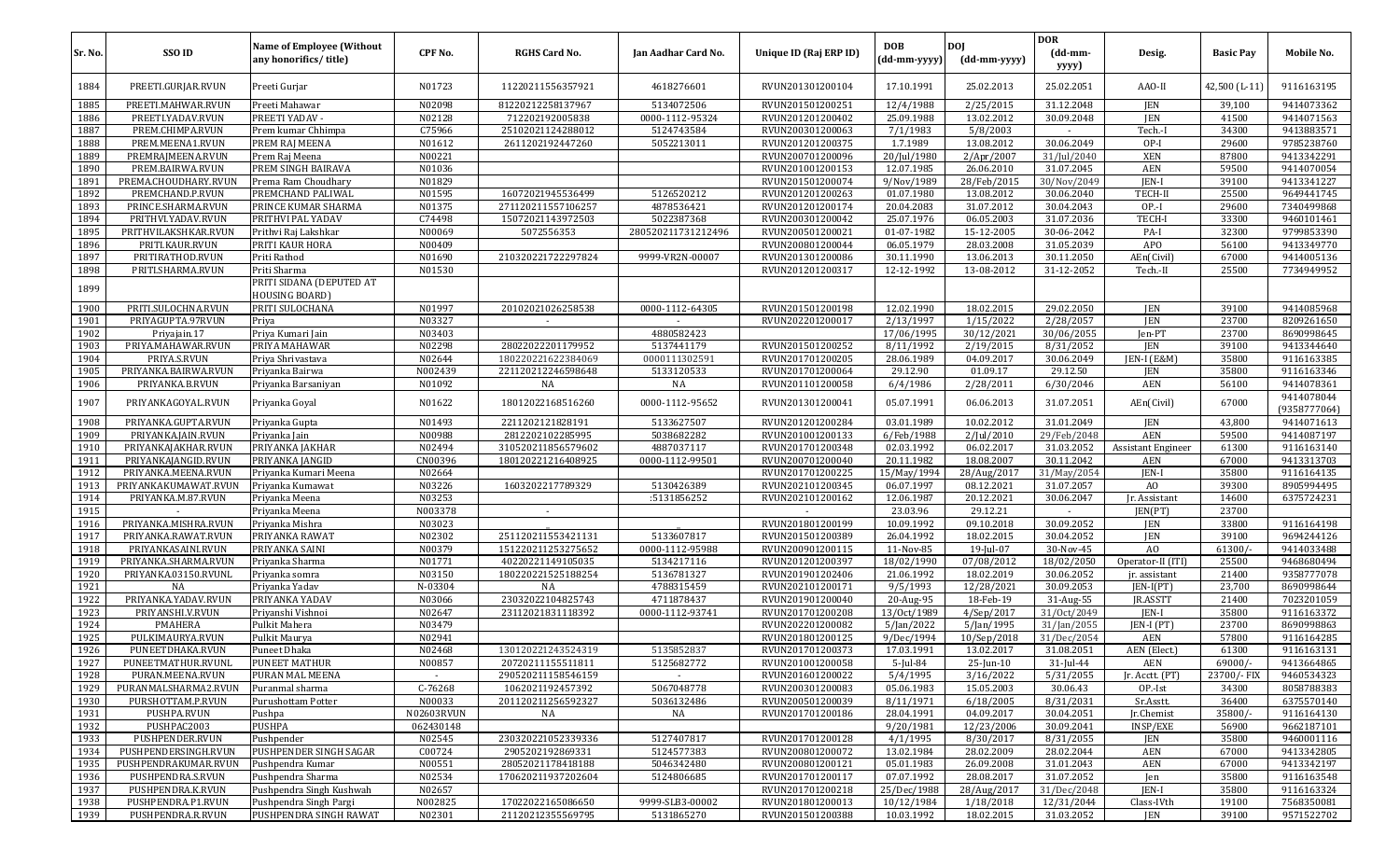|         | SSO ID               | <b>Name of Employee (Without</b> | CPF No.   | <b>RGHS Card No.</b> |                     |                        | <b>DOB</b>   | <b>DOJ</b>       | <b>DOR</b>       |                           |                  |            |
|---------|----------------------|----------------------------------|-----------|----------------------|---------------------|------------------------|--------------|------------------|------------------|---------------------------|------------------|------------|
| Sr. No. |                      | any honorifics/title)            |           |                      | Jan Aadhar Card No. | Unique ID (Raj ERP ID) | (dd-mm-yyyy) | (dd-mm-yyyy)     | (dd-mm-<br>yyyy) | Desig.                    | <b>Basic Pay</b> | Mobile No. |
| 1940    | RAMESH.KATARA.RVUN   | R.C Katara                       | N00001    | 26112021 1359141613  | 4740225130          | RVUN200401200017       | 12.07.1988   | 8/19/2004        | 7/31/2048        | Helper-I                  | 29900            | 9001646349 |
| 1941    | RAMDAYALBAIRWA.RVUN  | R.D. Bairwa                      | $C-76134$ | 300520211-845344499  | 991864297842        | RVUN200601200023       | 03.07.1975   | 25.11.2006       | 31.07.2035       | AEN                       | 80000            | 9413342316 |
| 1942    | R.D.YADAV.RVUN       | R.D. Yadav                       | N01124    | 9062021172603490     | 5118746319          | RVUN201101200069       | 02.03.1983   | 11.07.2011       | 31.03.2043       | AAO-II                    | 45100            | 9414085223 |
| 1943    | RAJENDRAMEENA06.RVUN | R.S. Meena                       | N00810    | 221220211235547178   | 5103521015          | RVUN200701200218       | 05.08.77     | 19.11.07         | 04.08.37         | AEN                       | 75400            | 9413348133 |
| 1944    | RACHANA.JAT.RVUN     | Rachana Jat                      | N02452    | 291120211556411235   | 4751781309          | RVUN201701200076       | 29/Mar/1992  | 4/Sep/2017       | 31/Mar/2052      | JEN-I                     | 35800            | 9116163368 |
| 1945    | RACHANAJAIN.RVUN     | RACHNA JAIN                      | N00674    | 261120211211376264   | 5104767860          | RVUN200801200183       | 31.08.1983   | 21.09.2008       | 31.03.2043       | AEN                       | 65000            | 9413342422 |
| 1946    | Radha.Parasar.RVUN   | Radha parashar                   | N00956    | 40620211442111216    | 0000-1112-68710     | RVUN201001200114       | 10.07.1986   | 24.06.2010       | 31.10.2046       | AEn                       | 57800/           | 9414085149 |
| 1947    |                      | Radhe Sisodia                    |           |                      |                     |                        |              | 08.03.2022       |                  | $[En-I (PT)]$             |                  |            |
| 1948    | RADHESHYAM.AEN       | Radheshyam Meena                 | N03224    |                      |                     | RVUN202101200347       | 01.11.1992   | 09.12.2021       | 31.10.2052       | AEN (PT)                  | 39300            | 9929031801 |
| 1949    | RSSWAMI88            | RADHESHYAM SWAMI                 | 104383148 |                      |                     | RVUN201001204776       | 12/8/1988    | 3/6/2010         | 12/31/2048       | CT/GD                     | 32300            | 9954064051 |
| 1950    | RADHEYSHYAM05.RVUN   | Radhey Shyam Meena               | N00315    | 30620211230457796    | 4822666306          | RVUN200701200015       | 01.08.1981   | 09.05.2007       | 31.07.2041       | XEN                       | 80,300           | 9413349058 |
| 1951    | RAFIQ.MOHD.RVUN      | Rafik Mohd.                      | CN00784   | 16032022125496336    | 5035127551          | RVUN200901200087       | 06.08.1990   | 20.02.2009       | 26.02.2050       | Operator-III              | 25800            | 8290957670 |
| 1952    | RAGHAVGUPTA.RVUN     | Raghav Gupta                     | N02386    |                      |                     | RVUN201701200418       | 25.01.1994   | 18.01.2017       | 31.01.2054       | AEN                       | 39300            | 9116163186 |
| 1953    | RAGHAVENDER.K.RVUN   | RAGHAVENDER KUSHWAH              | N01756    | 2912202114581477     | 5128200451          | RVUN201301200130       | 10/23/1987   | 6/28/2013        | 10/31/2047       | PA-III                    | 23600            | 9460345235 |
| 1954    | RAGHURAJMEENA.RVUN   | RAGHURAJ MEENA                   | N00325    | 140720211342348557   | 5081140630          | RVUN200701200157       | 16.03.1978   | 12.02.2007       | 31.03.2038       | XEN                       | 87800            | 9413342402 |
| 1955    | RAGHUVEERSINGH.RVUN  | RAGHUVEER SINGH                  | N00155    | 270720211528134102   | 5123636585          | RVUN200701200060       | 05.07.1978   | 15.03.2007       | 31.07.2038       | AEN                       | 71100            | 9413342354 |
| 1956    | RAGHUVIR.SWAMI.RVUN  | Raghuvir Swami                   | N01272    | 240120221147187933   | 5136056672          | RVUN201201200095       | 30.12.1993   | 06.08.2012       | 31.12.2053       | Tech-II (ITI)             | 25500            | 8741888958 |
| 1957    | RAGHVENDRA.S1.RVUN   | Raghvendra Kr. Singh             | N01116    | 28052021194638234    | 5120672430          | RVUN201301200029       | 11/07/1984   | 15/01/2011       | 31/07/2044       | AEN                       | 57800.00         | 9414078331 |
| 1958    | MBMRAGHVENDRA        | RAGHVENDRA SINGH<br>CHAUHAN      | N02299    | 160320221114359865   | 0000-1112-96802     | RVUN201501204577       | 15.09.1988   | 19.02.2015       | 30.09.2048       | JEN-I                     | 23700            | 8290499503 |
| 1959    | RAHIL.QURESHI.RVUN   | Rahil Qureshi                    | 76271     | 100920211428277081   | 4715626871          | RVUN200301200014       | 08.05.1983   | 19.05.2003       | 31.05.2043       | PA-I                      | 35300            | 9783806996 |
| 1960    | RAHUL.RVUN           | Rahul                            | N02334    | 251120211133362000   | 4780013615          | RVUN201601200029       | 11-08-1986   | 29-06-2016       | 31-08-2046       | Sr. Assistant             | 27900            | 7689057189 |
| 1961    | RAHUL.AGARWAL.RVUN   | Rahul Agrawal                    | N02832    | 280520211649228854   |                     | RVUN201801200075       | 28/Nov/1987  | 21/Feb/2018      | 30/Nov/2047      | JEN-I                     | 35800            | 9116164158 |
| 1962    | RAHUL.BANSAL.RVUN    | Rahul Bansal                     | N02765    | 25112021954246243    | 9999-QVAP-00183     | RVUN201801200032       | 29.04.1992   | 29.01.2018       | 30.04.2052       | JEN                       | 35800            | 7737136935 |
| 1963    | RAHUL.GOYAL.RVUN     | RAHUL GOYAL                      | N03046    | 31052021202231027    | 5137840823          | RVUN201901200020       | 19.12.1991   | 21.02.2019       | 31.12.2051       | JEN                       | 21400            | 8963050348 |
| 1964    | RAHUL.GUPTA.RVUN     | RAHUL GUPTA                      | N00942    | 9122021143532754     | 9999-89SU-16701     | RVUN201001200028       | 18.12.1984   | 30.06.2010       | 31.12.2044       | AEN                       | 59500            | 9414025166 |
| 1965    | SH.GURJAR.RVUN       | Rahul Gurjar                     | N02857    | 160620211334425886   | N/A                 | RVUN201701200430       | 11.03.1993   | 24.06.2017       | 31.03.2053       | AEN                       | 61300            | 9116163295 |
| 1966    | RAHUL.JANGID.RVUN    | Rahul Jangid                     | N01550    | 12112021143286467    | 5133715458          | RVUN201301200032       | 8/2/1987     | 7/22/2012        | 8/31/2047        | Hyd.Opr.-II ITI           | 25500            | 9413046800 |
| 1967    | RAHUL.JANWA.RVUN     | Rahul Janwa                      | N02798    | 41220211451481252    | 9999-31JT-00003     | RVUN201801200062       | 15/09/1992   | 24/01/2018       | 30/09/2052       | JEN-I (E&M)               | 35800            | 9116164190 |
| 1968    | RAHUL.KUMAR.RVUN     | Rahul Khatri                     | N02922    | 8062021172256910     | 5114866688          | RVUN201801200002       | 05.06.1990   | 05.10.2018       | 30.06.2050       | Jr. Acctt.                | 34800            | 9116164272 |
| 1969    | Newely Appointed     | Rahul Kumar                      | $\sim$    |                      | 5135818873          |                        | 18/08/1997   | 24/03/2022       | 31/08/2057       | JR.ACCTT.<br>(PT)         | 23700            | 9799420196 |
| 1970    | AMIT75254            | <b>RAHUL KUMAR</b>               | 170818384 |                      |                     |                        | 10/7/1994    | 6/5/2017         | 31.10.2054       | CONSTABLE                 | 24500            | 9110041210 |
| 1971    | RAHUL.GUPTA1.RVUN    | RAHUL KUMAR GUPTA                | N02828    | 90620211451246056    | 5128330143          | RVUN201801200071       | 13.09.1993   | 19.02.2018       | 30.09.2053       | <b>JEN</b>                | 35800            | 9116164169 |
| 1972    | RAHULSHARMA.RVUN     | Rahul Kumar Sharma               | N00852    | 280520211230394424   | 5118211001          | RVUN201001200056       | 24.03.1987   | 05.07.2010       | 31.03.47         | <b>Assistant Engineer</b> | 65000            | 9414085120 |
| 1973    | RAHUL.SHARMA.RVUN    | Rahul Kumar Sharma               | N02774    | 1808202212029347113  | 5134445114          | RVUN201801200040       | 21.07.1992   | 25.01.2018       | 31.07.2052       | Jen                       | 35800            | 9461822390 |
| 1974    | RAHUL.VERMA.RVUN     | Rahul Kumar Verma                | N02409    |                      |                     | RVUN201701200034       | 15/Jul/1985  | 24/Aug/2017      | 31/Jul/2045      | $JEN-I (PT)$              | 23700            | 9116163308 |
| 1975    | RAHUL3187.RVUNL      | <b>RAHUL MAHOR</b>               | N03187    | 251120211228361237   | 4615200737          | RVUN201901202415       | 26.11.1990   | 28.08.2019       | 30.11.2050       | Jr. Assistant             | 20800            | 9785020235 |
| 1976    | RAHULAE_CSCTPP       | Rahul Meena                      | N03298    |                      |                     | RVUN202101200146       | 17/May/1995  | 9/Dec/2021       | 31/May/2055      | AEN (PT)                  | 39300            | 8905994500 |
| 1977    | RAHUL.SAINI.RVUN     | <b>RAHUL SAINI</b>               | N01906    | 70120221014541136    | 5133448820          | RVUN201501200129       | 02.10.1990   | 10.02.2015       | 31.10.2050       | JEN                       | 39100            | 9413342259 |
| 1978    | RAHULSHUKLA.RVUN     | Rahul Shukla                     | N00757    | 91220211826551577    | 5134027822          | RVUN200801200222       | 27/07/1985   | 9/26/2008        | 7/31/2045        | AEN(E&M)                  | 67000            | 9413348167 |
| 1979    | RAHUL.SINGH1.RVUN    | Rahul Singh                      | N01125    | Under process        | 5134251309          | RVUN201101200070       | 15.08.1983   | 11.07.2011       | 31.08.2043       | AAO-I                     | 48400            | 9413342450 |
| 1980    | RAHUL.SINGHAL.RVUN   | Rahul Singhal                    | N01921    | 20320221122307 963   | 5137245086          | RVUN201301200153       | 09/11/1990   | 15/07/2013       | 30/11/2050       | JEN                       | 40300            | 9414005396 |
| 1981    | RAHUL.SOLANKI.RVUN   | Rahul Solanki                    | N03081    | 16022022123484210    | 5135626213          | RVUN201901200055       | 16/07/1990   | 21/02/2019       | 31/07/2050       | Ir. Assistant             | 21400            | 9983336693 |
| 1982    | RAHUL SONI RVUN      | RAHUL SONI                       | N02572    | NIL                  | <b>NIL</b>          | RVUN201701200155       | 15.01.1994   | 28.08.2017       | 31.08.2054       | Junior Engineer           | 35800            | 9116163589 |
| 1983    | WATRACSCTPPRAHUL     | Rahul Teli                       | N03289    |                      |                     | RVUN202101200185       | 30/Dec/2021  | 25/May/1992      | 31/May/2052      | $IEN-I (PT)$              | 23700            | 8690998901 |
| 1984    |                      | Rahul Upadhyay                   |           |                      |                     |                        |              | 14.03.2022       |                  | JEn-I (PT)                |                  |            |
| 1985    | RAHUL.VAISHNAV.RVUN  | Rahul Vaishnav                   | N00867    | 290520211036239555   | 488468068           | RVUN201001200063       | 15/Sep/1984  | $6/$ Jul $/2010$ | 30/Sep/2044      | AEN                       | 59500            | 9414087179 |
| 1986    | RAHUL.YADAV.RVUN     | RAHUL YADAV                      | N02100    | 231120211036281597   | 5127284555          | RVUN201501200253       | 08.08.1989   | 16.02.2015       | 31.08.2049       | JEN                       | 39100            | 9414073528 |
| 1987    | NA                   | Raina Kumari                     | N-03303   | NA                   | 4848023339          | RVUN202101200170       | 7/7/1991     | 12/27/2021       | 31.07.2051       | $IEN-I(PT)$               | 23,700           | 8905995054 |
| 1988    | RAJKUMAR1.RVUN       | Raj Kumar                        | N02865    | 27122021119523101    |                     | RVUN201801200080       | 5/11/1984    | 3/13/2018        | 5/31/2044        | Peon                      | 19000            | 9785191357 |
| 1989    | RAJ.AMETA.RVUN       | Raj kumar Ameta                  | N01437    | 281020211530519804   | 5131424537          | RVUN201301200031       | 7/8/1985     | 01.08.2012       | 31.08.2045       | Tech-II                   | 25500            | 8503017243 |
| 1990    | RAJKUMARBANSAL.RVUN  | RAJ KUMAR BANSAL                 | N00031    | 19012022145806648    | 5135275453          | RVUN200601200033       | 7/5/1975     | 11/25/2006       | 7/31/2035        | AEN                       | 71100            | 9413342384 |
| 1991    | RAJMEDATWAL.RVUN     | RAJ KUMAR MEDATWAL               | N00717    | 28052021164286920    | 5120680383          | RVUN200801200201       | 26.09.1975   | 08.09.2008       | 30.09.2035       | AEN                       | 67000            | 9413313492 |
| 1992    | RAJ.MEENA.RVUN       | Raj Kumar Meena                  | N02193    | A/F                  | A/F                 | RVUN201401200036       | 10.05.1988   | 14.10.2014       | 31.05.2048       | Junior Chemist            | 39100            | 9414072759 |
| 1993    | RAJSINGH56104        | RAJ KUMAR SINGH                  | 150101231 |                      |                     | RVUN201501206161       | 12/31/1993   | 3/9/2015         | 12/31/2053       | CT/GD                     | 26800            | 8409329879 |
| 1994    | RAJPATELUP8          | <b>RAJ PATEL</b>                 | 170710295 |                      |                     | RVUN201701201273       | 7/18/1996    | 5/1/2017         | 7/31/2056        | CT/GD                     | 24500            | 8127242729 |
| 1995    | RAJRAWAT.RVUN        | Raj Rawat                        | N00415    |                      |                     | RVUN200701200200       | 02.02.1983   | 15.02.2007       | 28.02.2043       | XEN (E&M)                 | 87800            | 9413342748 |
| 1996    | RAJ.SHARMA2.RVUN     | Raj Shekhar Sharma               | N02841    |                      |                     | RVUN201701200317       | 28/Jun/1991  | 4/0ct/2017       | 30/Jun/2051      | JEN-I                     | 35800            | 9116164151 |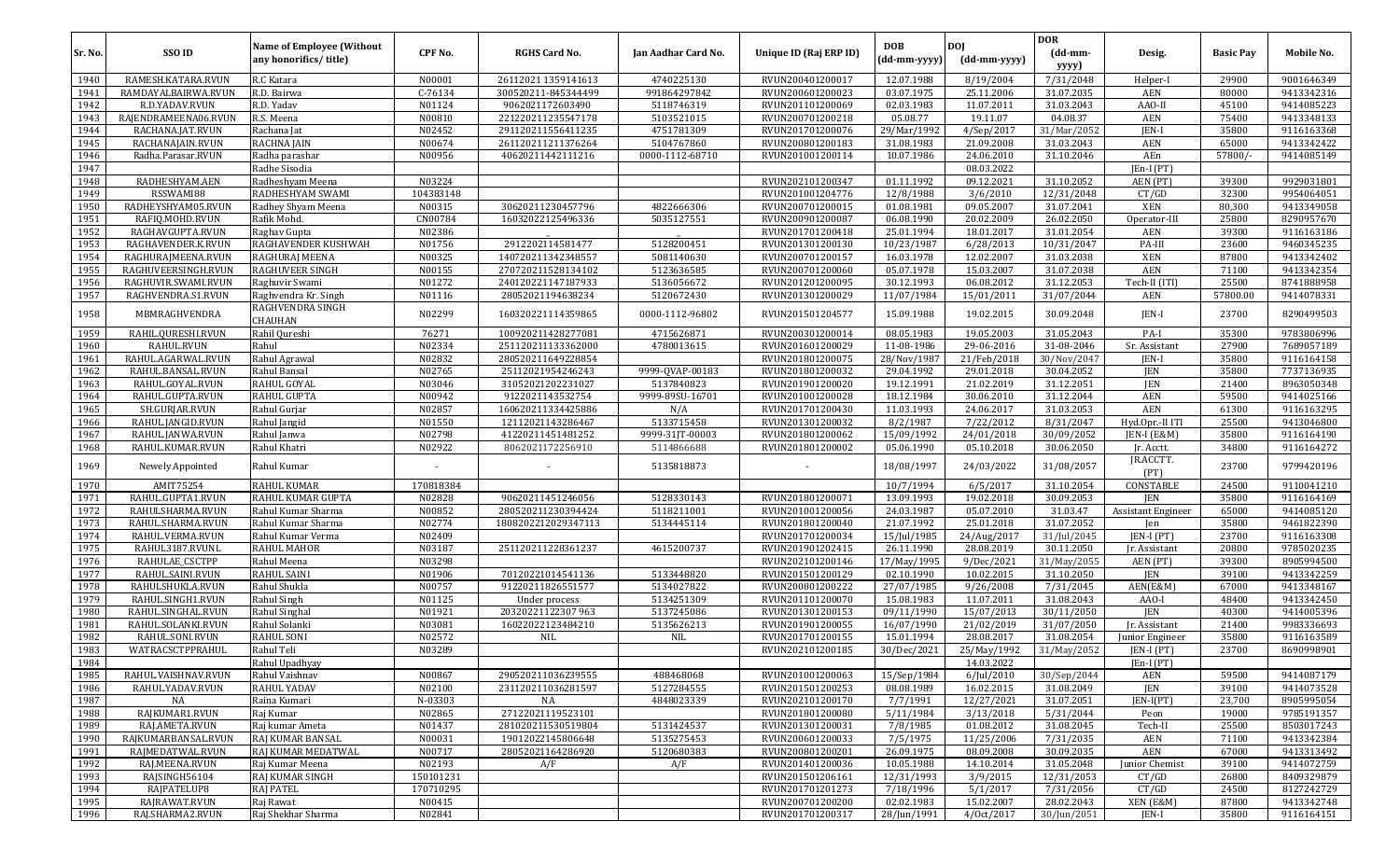| Sr. No.      | SSO ID                                  | <b>Name of Employee (Without</b><br>any honorifics/title) | CPF No.           | <b>RGHS Card No.</b>                     | Jan Aadhar Card No.      | Unique ID (Raj ERP ID)               | <b>DOB</b><br>(dd-mm-yyyy) | <b>DOI</b><br>(dd-mm-yyyy) | <b>DOR</b><br>$(dd{\text{-}\mathbf{mm}}$ | Desig.                     | <b>Basic Pay</b> | Mobile No.                |
|--------------|-----------------------------------------|-----------------------------------------------------------|-------------------|------------------------------------------|--------------------------|--------------------------------------|----------------------------|----------------------------|------------------------------------------|----------------------------|------------------|---------------------------|
|              |                                         |                                                           |                   |                                          |                          |                                      |                            |                            | yyyy)                                    |                            |                  |                           |
| 1997         | RAJA.MEENA.RVUN                         | Raja Ram Meena                                            | N01315            | NA                                       | 5072065502               | RVUN201201200123                     | 7/3/1984                   | 8/9/2012                   | 7/31/2044                                | PA-II                      | 25500            | 9602050531                |
| 1998         | PRAJIV201                               | RAJAGOUD PATIL                                            | 170137225         | 18022022656172222                        |                          | RVUN201701201265                     | 7/1/1993                   | 5/1/2017                   | 7/31/2053                                | CT/GD                      | 24500            | 9060667204                |
| 1999<br>2000 | RAJAN.PATEL.RVUN<br>RAJANI.CHUGH.RVUN   | <b>RAJAN PATEL</b><br>Rajani Chugh                        | CN00200<br>C76059 | 11012022145436543                        | 5137868064               | RVUN200601200431<br>RVUN200301200070 | 08.02.1986<br>17.12.1976   | 07.08.2006<br>17.05.2003   | 28.02.2046<br>31.12.2036                 | $OP-I$<br>Tech-I (ITI)     | 30500<br>31400   | 94604641138<br>9414904321 |
| 2001         | RAJANI.GOYAL.RVUN                       | RAJANI GOYAL                                              | N01224            | 2908202112-38194439                      | 5124744140               | RVUN201201200072                     | 06.07.1988                 | 28.01.2012                 | 31.07.2048                               | JEN-I                      | 41500.00         | 9413342362                |
|              |                                         |                                                           |                   |                                          |                          |                                      |                            |                            |                                          | <b>Assistant Engineer-</b> |                  |                           |
| 2002         | NIL                                     | RAJAT KAPOOR                                              | N03429            | NIL                                      | NIL                      | NIL                                  | 13.11.1996                 | 06.12.2021                 | 11/30/2056                               | PT                         | 39300            | 8905994485                |
| 2003         | RAJAT.SHARMA.RVUN                       | Rajat Kumar Sharma                                        | N03153            | Not Registered                           | Not Registered           | RVUN201901200109                     | 04.03.1995                 | 26.02.2019                 | 28.02.2055                               | AO                         | 57,800 (L-14)    | 9358777018                |
| 2004         | RAJAT.VERMA.RVUN                        | Rajat Kumar Verma                                         | N02446            |                                          |                          | RVUN201701200071                     | 7/Jan/1994                 | $1/$ Sep $/2017$           | 31/Jan/2054                              | JEN-I                      | 35800            | 9116163357                |
| 2005         | RAJAT.YADAV.RVUN                        | RAJAT YADAV                                               | N02715            | 21122021163706588                        | 4745676486               | RVUN201701200262                     | 01.08.1994                 | 25.08.2017                 | 31.08.2054                               | <b>JEN</b>                 | 35800            | 9116163504                |
| 2006         | RAJAYSHRI.RVUN                          | Rajay Shri                                                | N01327            | 181220211946577523                       | 9999-E745-00012          | RVUN201201200135                     | 9/14/1990                  | 8/7/2012                   | 31-09-2050                               | Tech.-II                   | 25500            | 9460742129                |
| 2007         | RAJEEVCHOUDHARY.RVUN                    | Rajeev Choudhary                                          | N00544            | 280520211856486092                       | 5077253101               | RVUN200801200116                     | 03.05.1977                 | 29.03.2008                 | 31.05.2037                               | Personnel Officer          | 67000            | 9413348401                |
| 2008         | RAJEEVMISHRA                            | Rajeev Mishra                                             | N03243            | 140320221332307605                       | 5137830723               | RVUN202101200161                     | 28.11.1993                 | 27.11.2021                 | 30.11.2053                               | AO(PT)                     | 39300(FIX)       | 8905994481                |
| 2009         | RAJEEV.SINGH.RVUNL                      | RAJEEV SINGH SHAKTAWAT                                    | N03180            | In Process                               | In Process               | RVUN201901202410                     | 25.05.1993                 | 24.06.2019                 | 31.05.2053                               | T. Helper-II               | 18400            | 9571128023                |
| 2010         | RAJEEV.UPADHYAY.RVUN                    | Rajeev Updhayay                                           | N00061            | 280520211811137147                       | 5068643270               | RVUN200501200385                     | 02/09/1983                 | 01/12/2005                 | 30/09/2043                               | Opr.-I                     | 32300.00         | 9460738549                |
| 2011         | RAJENDRA.KUMAR3.RVUN                    | <b>RAJENDER KUMAR</b>                                     | N01873<br>N02338  | 10620211626229412                        | 0000-1112-19590          | RVUN201501200107                     | 02.01.1987<br>15.11.1987   | 27.02.2015                 | 31.01.2047                               | JEN                        | 39100            | 9414087559                |
| 2012<br>2013 | RAJENDER.REGAR.RVUN                     | Rajender Regar                                            |                   | 291120211817151779                       |                          | RVUN201201200406                     |                            | 31.07.2012                 | 30.11.2047<br>28.02.2045                 | Tech-II(ITI)               | 25500            | 8824110003<br>9414072663  |
| 2014         | RAJENDRA.B.RVUN<br>RAIENDRADWIVEDI.RVUN | Rajendra Babu Baberwal<br>Rajendra Kr Dwivedi             | N01692<br>N02750  | 280520211334446562<br>150720211613157213 | 5124588680<br>5135550870 | RVUN20131200088<br>RVUN201801200019  | 02.02.1985<br>19.06.1986   | 04.07.2013<br>30.01.2018   | 30.06.2046                               | AAO-II<br>JEN              | 45100<br>35800   | 9116164207                |
| 2015         | RAJENDRA.KUMAR2.RVUN                    | Rajendra Kumar                                            | N01499            |                                          |                          | RVUN201201200289                     | 5/Mar/1987                 | 19/Jun/2012                | 31/Mar/2047                              | Chemist                    | 56100            | 9414071638                |
| 2016         | RAJENDRAKUMAR13.RVUN                    | Rajendra Kumar                                            | N00223            | 280520211445326645                       | 5121263251               | RVUN200701200098                     | 03.04.1982                 | 06.02.2007                 | 30.04.2042                               | <b>AEN</b>                 | 77700            | 9413342296                |
|              |                                         |                                                           |                   |                                          |                          |                                      |                            |                            |                                          |                            |                  |                           |
| 2017         | RAJENDRAMAHAWAR.RVUN                    | RAJENDRA KUMAR MAHAWAR                                    | N01418            | 2712021129377566                         | 5134446841               | RVUN201201200214                     | 6/15/1987                  | 8/6/2012                   | 6/30/2047                                | PA-II (ITI)                | 25500            | 7568849981                |
| 2018         | RAJENDRA.MEENA.RVUN                     | RAJENDRA KUMAR MEENA                                      | C-76090           | 310520211755482700                       | 5125207274               | RVUN200301200077                     | 12/11/1979                 | 5/20/2003                  | 12/31/2039                               | PA-I                       | 35300            | 9414073189                |
| 2019         | RAJENDRA.MEENA2.RVUN                    | Rajendra Kumar Meena                                      | N01407            | 110620211234495088                       | 5048253548               | RVUN201201200204                     | 7/5/1988                   | 7/28/2012                  | 7/31/2048                                | Plant Attendent-II         | 25500/           | 9799920032                |
| 2020         | RAJENDRA.MEENA4.RVUN                    | Rajendra Kumar Meena                                      | N01953            | 21112021167442843                        | 5134522350               | RVUN201501200165                     | 08.09.1991                 | 13.02.2015                 | 30.09.2051                               | JEn-I                      | 39100            | 9414008536                |
| 2021         | RAJENDRAMEENA.RVUN                      | Rajendra Kumar Meena                                      | C76004            | 160720211445463764                       | 5126435570               | RVUN200601200014                     | 15.05.1979                 | 26.11.2006                 | 31.05.2039                               | SE                         | 92,600           | 9413342715                |
| 2022         | RAJENDRA.POONIA.RVUN                    | RAJENDRA KUMAR POONIA                                     | N01186            | 220120221019105015                       | 5048348436               | RVUN201201200045                     | 10.05.1986                 | 09.02.2012                 | 31.05.2047                               | Junior Engineer            | 40300            | 9358777062                |
| 2023         | RAJENDRASHARMA.RVUN                     | RAJENDRA KUMAR SHARMA                                     | C00407            | 50720211528203501                        | 0000-1112-67873          | RVUN200801200016                     | $31$ -Jul-72               | 11-Apr-08                  | 31-Jul-32                                | PO.                        | $67000/-$        | 9413349699                |
| 2024         |                                         | Rajendra Kumar Suhalaka                                   | N03294            |                                          |                          | RVUN202201200022                     | 12/Jan/2022                | 7/May/1996                 | 31/May/2056                              | JEN-I (PT)                 | 23700            | 8690998872                |
| 2025         | RAJENDRAVERMA.RVUN                      | Rajendra Kumar Verma                                      | N00539            | 60120221941278300                        | 9999-7QAB-01206          | RVUN200801200111                     | 10/1/1973                  | 8/9/2008                   | 9/30/2033                                | <b>AEN</b>                 | 67000            | 9413348455                |
| 2026         | RAJENDRA.MEENA5.RVUN                    | RAJENDRA MEENA                                            | N02101            | 91220211026433670                        | 513386071                | RVUN201501200254                     | 02.08.1990                 | 11.02.2015                 | 31.08.2050                               | <b>JEN</b>                 | 39100            | 9414073189                |
| 2027<br>2028 | RAJENDRA.P.RVUN<br>RAJENDRA.P2.RVUN     | RAJENDRA PRASAD                                           | N01400<br>N01506  | 251120212226177781<br>24102021154393477  | 5056075253<br>4702686178 | RVUN201201200197<br>RVUN201201200295 | 24.06.1979<br>6/10/1983    | 01.01.2012<br>7/30/2012    | 30.06.2039<br>7/30/2043                  | TECH-II<br>PA-I            | 25500<br>27200   | 9166560601<br>8696362476  |
|              |                                         | Rajendra Prasad                                           |                   |                                          |                          |                                      |                            |                            |                                          |                            |                  |                           |
| 2029         | RAJENDRAPRASAD.RVUN                     | RAJENDRA PRASHAD SHARMA                                   | N00630            | 8072021228252140                         | 0000-1112-68656          | RVUN200801200171                     | 01.06.1983                 | 04.09.2008                 | 31.05.2043                               | AEN                        | 67000            | 9413342298                |
| 2030         | RAJENDRA.SAIN.RVUN                      | Rajendra Sain                                             | N01859            | 15032022840469009                        | 5136858638               | RVUN201301200150                     | 8/11/1993                  | 7/9/2013                   | 8/31/2053                                | Hyd.Opr.-II ITI            | 24800            | 9460682471                |
| 2031         | RAJENDER.SEVDA.RVUN                     | RAJENDRA SEVDA                                            | N01683            | 2072021121-7232665                       | 5118705280               | RVUN201301200081                     | 15.10.1989                 | 28.06.2013                 | 31.10.2049                               | JEN-I                      | 40300.00         | 9413342802                |
| 2032<br>2033 | RAJENDRA.SINGH2.RVUN                    | Rajendra Singh<br><b>RAJESH</b>                           | N-02345<br>N00168 | 230120221246542939                       | 5136612766               | RVUN201501200412                     | 01.01.1979                 | 24.06.2015                 | 30.06.2039                               | Helper-I<br>AEN            | 26300<br>75400   | 9460119584                |
| 2034         | RAJESH13.RVUN                           | Rajesh Choudhary                                          |                   | 9072021726428621                         | 4737555444               | RVUN200701200070                     | 8/2/1980<br>10.07.1996     | 2/12/2007<br>25.03.2022    | 8/31/2040<br>31.07.2056                  | Jr. Actt (PT)              | 23700            | 9413342309                |
| 2035         | NA                                      | Rajesh Gocher                                             | N-03204           | NA                                       | NA                       | RVUN202001200385                     | 12/12/1986                 | 8/26/2020                  | 31.12.2046                               | Helper-II                  | 12,600           | 9929079550                |
| 2036         | RAJESHGUJAR.RVUN                        | RAJESH GUJAR                                              | N00186            | NA                                       | NA                       | RVUN200701200076                     | 04/02/1983                 | 10/04/2007                 | 28/02/2043                               | XEN (Civil)                | 85200/           | 9413342757                |
| 2037         | RAJESHSHAKYWAL.RVUN                     | Rajesh Kr Shakywal                                        | N00693            | 191020211942442454                       | 5131331657               | RVUN200701200217                     | 05/07/1982                 | 03/02/2007                 | 31/07/2042                               | Aen                        | 75400.00         | 9413348502                |
| 2038         | RAJESHKUMAR15.RVUN                      | Rajesh Kumar                                              | N00599            | 2011202116 25429856                      | 5127008075               | RVUN 200801200153                    | 26.09.1984                 | 11.09.2008                 | 30.09.2044                               | Chemist                    | 67000            | 9413342365                |
| 2039         | RAJESH.KUMAR2.RVUN                      | <b>RAJESH KUMAR</b>                                       | N01594            | 1006202123828488                         | 5125531310               | RVUN201201200362                     | 06.04.1987                 | 01.08.2012                 | 31.04.2047                               | $Op-II$                    | 26300            | 8094824187                |
| 2040         | RAJESH.K.RVUN                           | Rajesh Kumar                                              | N-03225           |                                          |                          | RVUN202101200153                     | 01.05.1991                 | 29.11.2021                 | 30.04.2051                               | PO (PT)                    | 39300            | 8905994497                |
| 2041         | RAJESH.KUMAR.RVUN                       | Rajesh Kumar                                              | C-76279           | 300720211558288645                       | 4872140768               | RVUN200301200018                     | 7/13/1970                  | 5/19/2003                  | 7/31/2030                                | PA-I                       | 35300            | 9571498124                |
| 2042         | RAJESH.KUMAR4.RVUN                      | Rajesh Kumar                                              | N02464            | 280520211427365714                       |                          | RVUN201701200088                     | 20/Feb/1992                | 5/Sep/2017                 | 29/Feb/2052                              | JEN-I                      | 35800            | 9116163386                |
| 2043         |                                         | Rajesh Kumar                                              | N03225            |                                          |                          | RVUN202101200153                     | 1/May/1991                 | 29/Nov/2021                | 30/Apr/2051                              | PO (PT)                    | 39300            | 8905994497                |
| 2044         | RAJESHKARIR00                           | <b>RAJESH KUMAR</b>                                       | 104381946         |                                          |                          | RVUN201001204770                     | 3/3/1992                   | 3/6/2010                   | 3/31/2052                                | CT/GD                      | 32300            | 7002922765                |
| 2045         | RAJESH.KUMAR5.RVUN                      | <b>RAJESH KUMAR</b>                                       | N02660            | 70220221544496439                        | 5136116221               | RVUN201701200221                     | 06.04.1991                 | 01.09.2017                 | 30.04.2051                               | JEN                        | 35800            | 9116164132                |
| 2046         | RAJESHKUMARARYA.RVUN                    | Rajesh Kumar Arya                                         | N00362            | 71120211454577602                        | 5126740862               | RVUN200701200179                     | 07.09.1978                 | 05.02.2007                 | 30.09.2038                               | A.En                       | 77700/-          | 9413342161                |
| 2047         | RAJESH.GADHWAL.RVUN                     | RAJESH KUMAR GADHWAL                                      | N03055            | 150720211627367807                       | 4762881054               | RVUN201901200029                     | 20.06.1996                 | 18.02.2019                 | 30.06.2056                               | <b>STENO</b>               | 34800            | 9672767601                |
| 2048         | RAJESH.KUMAR3.RVUN                      | Rajesh Kumar Gehlot                                       | N01866            | 291020212338139212                       | 5126080062               | RVUN201501200103                     | 1/11/1989                  | 2/13/2015                  | 1/31/2049                                | JEN                        | 36900            | 9413313329                |
| 2049         | RAJESHMALAV.RVUN                        | Rajesh Kumar Malav                                        | N00273            | 100620212143101884                       | 5125531489               | RVUN200701200134                     | 7/18/1983                  | 12/2/2007                  | 7/31/2043                                | AEN                        | 67000            | 9413348505                |
| 2050         | RAJESH.MALI.RVUN                        | RAJESH KUMAR MALI                                         | N01239            | 290520211-79489405                       |                          | RVUN201201200082                     | 04.05.1985                 | 08.05.2012                 | 31.05.2045                               | Operator-III               | 23600            | 9660772723                |
| 2051         | RAJESHMEENAS.RVUN                       | RAJESH KUMAR MEENA                                        | N01203            | 280520211242129567                       | 5038670447               | RVUN201201200058                     | 28.06.1990                 | 01.02.2012                 | 30.06.2050                               | AEN                        | 67000            | 9414005209                |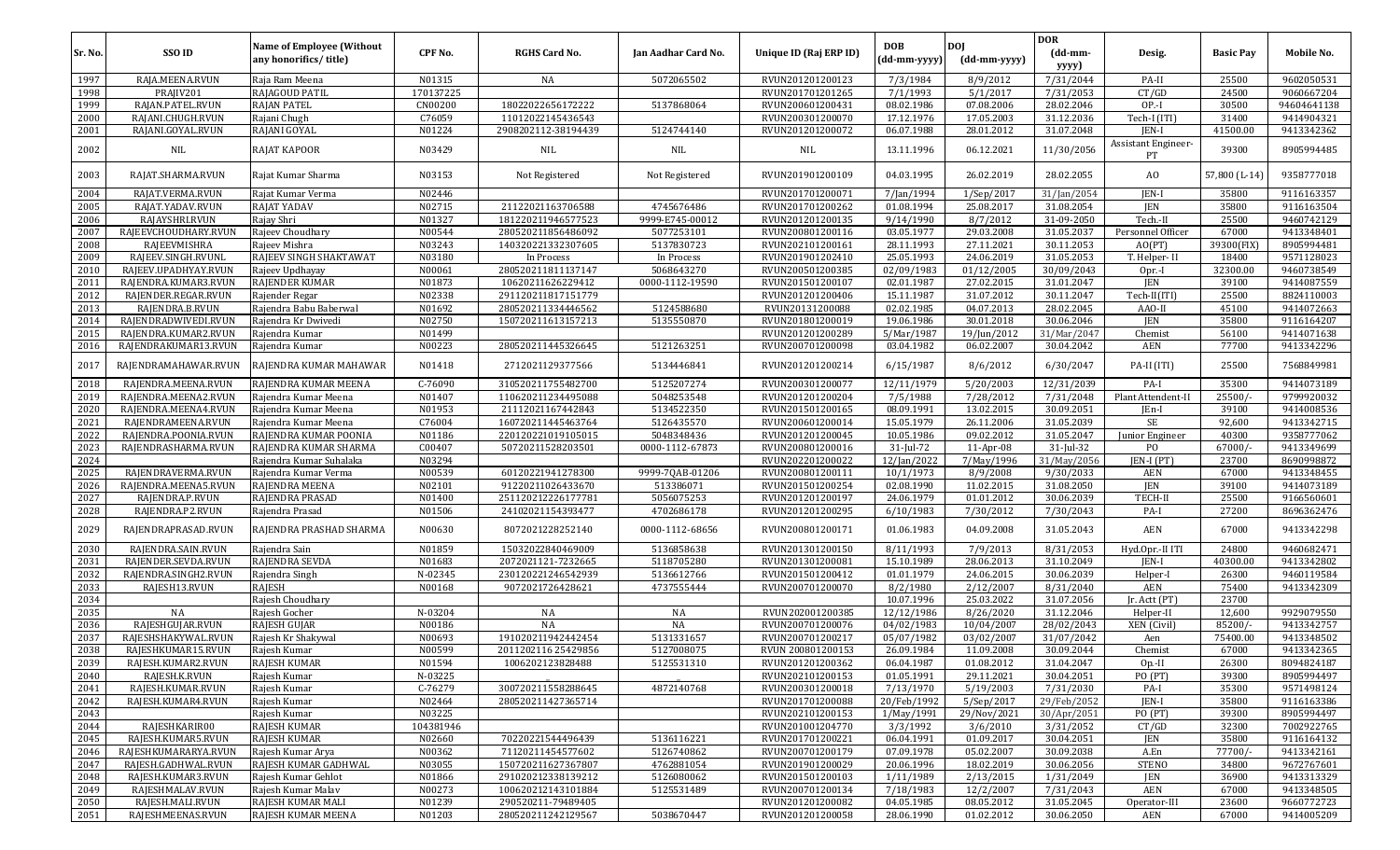| Sr. No.      | SSO ID               | <b>Name of Employee (Without</b><br>any honorifics/title)                                                   | CPF No.            | <b>RGHS Card No.</b> | Jan Aadhar Card No. | Unique ID (Raj ERP ID) | <b>DOB</b><br>(dd-mm-yyyy) | <b>DOJ</b><br>(dd-mm-yyyy) | <b>DOR</b><br>$(dd{\text{-}\mathbf{mm}}$ -<br>yyyy) | Desig.                        | <b>Basic Pay</b> | Mobile No.               |
|--------------|----------------------|-------------------------------------------------------------------------------------------------------------|--------------------|----------------------|---------------------|------------------------|----------------------------|----------------------------|-----------------------------------------------------|-------------------------------|------------------|--------------------------|
| 2052         | RAJESHMEENA06.RVUN   | Rajesh Kumar Meena                                                                                          | N01083             | 1062021814187625     | 4867631340          | RVUN201101200056       | 12/1/1985                  | 24/02/2011                 | 31.01.2045                                          | AEN                           | 69000            | 9414005078               |
| 2053         | RAJESHMEENA.RVUN     | Rajesh Kumar Meena                                                                                          | N00302             | 291020211957353398   | 5132672341          | RVUN200701200146       | 30/Dec/1978                | 13/Feb/2007                | 31/Dec/2038                                         | <b>XEN</b>                    | 85200            | 9413348191               |
| 2054         | RAJESHKMEENA.RVUN    | Rajesh Kumar Meena-I                                                                                        | N01204             | 170720211623532089   | 4881815461          | RVUN201201200059       | 7/1/1990                   | 1/2/2012                   | 07.01.2050                                          | AEN                           | 67000            | 9414005207               |
| 2055         | RAJESH SHARMA15.RVUN | RAJESH KUMAR SHARMA                                                                                         | N00691             | 22112021127183134    | 5133755275          | RVUN200801200198       | 04.08.1979                 | 27.09.2008                 | 31.08.2039                                          | AEN                           | 67000            | 9413342433               |
| 2056         | RAJESHSHARMA02.RVUN  | Rajesh Kumar Sharma                                                                                         | N01184             | 27042021162247553    | 111224194           | RVUN201201200044       | 01.07.1988                 | 08.02.2012                 | 30.06.2048                                          | AEN                           | 69,000           | 9414032623               |
| 2057         | RAJESH.MEENA1.RVUN   | <b>RAJESH MEENA</b>                                                                                         | N02125             | 29052021159237848    | 9999-RYYV-00016     | RVUN201501200276       | 15.07.1990                 | 18.03.2015                 | 31.07.2050                                          | AAO-II                        | 41300            | 9414008659               |
| 2058         | RAJESH.MEENA.RVUN    | <b>RAJESH MEENA</b>                                                                                         | N01475             | 201220221331168089   | 5135030320          | RVUN201201200269       | 6/8/1990                   | 8/6/2012                   | 6/30/2050                                           | PA-II (ITI)                   | 26300            | 9694765182               |
| 2059         |                      | Rajesh Meena Shall be submited<br>in due course due to some<br>technical issues as informed by<br>incumbent |                    |                      | NA                  |                        |                            |                            |                                                     | AEn                           |                  |                          |
| 2060         | RAJESH.POONIA.RVUN   | RAJESH POONIA                                                                                               | N02809             | 10032022114268513    | 0000-1112-89632     | RVUN201701200298       | 02.01.1993                 | 28.08.2017                 | 31.01.2053                                          | AEn                           | 57800            | 9116164146               |
| 2061         | RAJESH.RAO.RVUN      | RAJESH RAO                                                                                                  | N01800             | 10220222132576540    | 5136386437          | RVUN201301200149       | 05/03/1990                 | 09/05/2013                 | 31/03/2050                                          | SR.ASSTT                      | 27900            | 9887700212               |
| 2062         | RAJESH.SHARMA.RVUN   | Rajesh Sharma                                                                                               | N00004             | 3032022172347302     |                     | RVUN200401200018       | 16.07.1966                 | 18.08.2004                 | 31.07.2026                                          | Class-IV                      | 30200            | 7984888305               |
| 2063         | RAJESH.SHARMA3.RVUN  | <b>RAJESH SHARMA</b>                                                                                        | N01431             | 211020211038332054   | 5126827467          | RVUN201201200227       | 6/8/1983                   | 8/13/2012                  | 31-06-2043                                          | PA-II (ITI)                   | 25500            | 9928117065               |
| 2064         | RAJESH.SUMAN.RVUN    | Rajesh Suman                                                                                                | CPF-2339RVUNL      | 150120221942444066   | 5135866334          | RVUN201601200476       | 23.03.1980                 | 01.07.2016                 | 30.09.2040                                          | Tech.-II                      | 22700            | 9610687087               |
| 2065         | RAJGOPAL.RVUN        | Rajgopal                                                                                                    | N02804             | 2011202121 3496252   | 5134533882          | RVUN201701200295       | 10.06.1993                 | 01.09.2017                 | 30.06.2053                                          | Jr.Chemist                    | 35800            | 9116164140               |
| 2066         | RAJI.RAM.RVUN        | Raji Ram                                                                                                    | N00108             | 31052021195059306    | 5122582764          | RVUN200501200029       | 25.06.1980                 | 03.12.2005                 | 30.06.2040                                          | Tech-II                       | 32300            | 9079863383               |
| 2067         | RAJILESHVNML         | RAJILESH A P                                                                                                | 140803905          |                      |                     |                        | 3/26/1989                  | 9/27/2014                  | 31.03.2049                                          | CONSTABLE                     | 27600            | 9633837351               |
| 2068         | RAJIV.BAHUGUNA.RVUN  | RAJIV KUMAR BAHUGUNA                                                                                        | N01301             | 19012022135323463    | 5136672680          | RVUN201101200101       | 12.09.1984                 | 20.04.2011                 | 30.09.2044                                          | <b>AEN</b>                    | 56100            | 9413340918               |
| 2069         | RAJIVSINGH.RVUN      | Rajiv Singh                                                                                                 | N00639             | 130820211134476819   | 5126454251          | RVUN200901200036       | 13.08.1982                 | 19.02.2007                 | 31.02.2042                                          | AEN (E&M)                     | 69000            | 9413349068               |
| 2070         | RAJKUMAR.RVUN        | RAJKUMAR                                                                                                    | N02744             | 2412202116269141     | 9999-STE4-00014     | RVUN201701200289       | 02.04.1999                 | 13.09.2017                 | 30.04.2059                                          | <b>CLASS-IV</b>               | 19000            | 9549975652               |
| 2071         | RAJKUMAR.DHOVI.RVUN  | Rajkumar Dhovi                                                                                              | N02984             | 4781653030           | 270720211629361107  | RVUN201801200167       | 05/08/1991                 | 08/10/2018                 | 31/08/2051                                          | JEn (C&I)                     | 34800            | 9660992274               |
| 2072         | RAJKUMAR.J.RVUN      | RAJKUMAR JASOUNDA                                                                                           | N02260             | 30112021911454566    | 5133482388          | RVUN201501200364       | 10.10.1987                 | 17.06.2015                 | 31.10.2047                                          | PA-II                         | 23400            | 7023081878               |
| 2073         | RAJKUMARMAURYA.RVUN  | RajKumar Maurya                                                                                             | N00993             | 50520211846273913    | 5036837053          | RVUN201001200137       | 17.05.1975                 | 21.06.2010                 | 31.05.2035                                          | AEN                           | 67000            | 9414070026               |
| 2074         | RAJKUMARI.RVUN       | <b>RAIKUMARI</b>                                                                                            | N00464             | 28052021656184009    | 5055085147          | RVUN200801200246       | 28.12.1984                 | 04.07.2008                 | 31.12.2044                                          | SR.AO                         | 82700            | 9413349782               |
| 2075         | RAJ.GURJAR.RVUN      | Rajmal Gurjar                                                                                               | N01244             | 101220211411319061   | 4680134049          | RVUN201301200030       | 3/7/1988                   | 4/6/2013                   | 31/03/2048                                          | $H.O-II$                      | 25500            | 9667043840               |
| 2076         | RAJNEESHDADHICH.RVUN | RAJNEESH DADHICH                                                                                            | N00441             | 3072021183375177     | 5041442606          | RVUN201401200022       | 14/08/1980                 | 12/02/2007                 | 31/08/2040                                          | AEN                           | 69000            | 9413342742               |
| 2077         | RJGA200535037505     | RAJNI GARG                                                                                                  | 200510901819       | 100520211127536720   | 4776163469          | RJGA200535037505       | 3/15/1979                  | 2/19/2005                  | 3/31/2039                                           | <b>ANM</b>                    |                  | 9460487931               |
| 2078         | RAJNISHSHUKLA.RVUN   | RAJNISH KUMAR SHUKLA                                                                                        | N00754             | 60120221359345875    | 5135218157          | RVUN200801200219       | 12.01.1983                 | 25.09.2008                 | 31.01.2043                                          | A.En                          | 67000            | 9413348162               |
| 2079         | RAJPAL.S.RVUN        | Rajpal Singh Shekhawat                                                                                      | N01076             | 140720211516463874   | 9999-IUTN-00244     | RVUN201101200053       | 7/1/1987                   | 4/19/2011                  | 6/30/2047                                           | AEN                           | 56100            | 9414087152               |
| 2080<br>2081 | RAJPAL.TANWAR.RVUN   | RAJPAL SINGH TANWAR                                                                                         | N00571             | 41220211540316523    | 9999-1ELB-00184     | RVUN200801200135       | 17.07.1984                 | 04.09.2008                 | 31.07.2044                                          | <b>JEN</b>                    | 45200<br>67000   | 9694470337               |
| 2082         | RAJULALSONI.RVUN     | Raju Lal Soni<br><b>RAJU RATHORE</b>                                                                        | N00538<br>N03376   | 3005202116888289     |                     | RVUN200801200110       | 5/May/1980<br>15.02.1993   | 15/Sep/2008<br>03.01.2022  | 31/May/2040<br>28.02.2053                           | AEN<br>JEN(PT)                | 23700 (FIXED     | 9413348453<br>9509719240 |
| 2083         | RAJVEER.SINGH.RVUN   | Rajveer Singh Rathore                                                                                       | N03029             | 180220221732125920   | 4868856350          | RVUN201901200004       | 11.12.1993                 | 11.01.2019                 | 31.12.2053                                          | Jr. Acctt.                    | 34800            | 9358777016               |
| 2084         | ROUTRAKA46           | <b>RAKESH ROUT</b>                                                                                          | 170700614          |                      |                     | RVUN202101200256       | 10/20/1996                 | 13.11.2021                 | 10/20/2056                                          | CT/GD                         | 25200            | 7656065451               |
| 2085         | RAKESHBIJARANIA91    | RAKESH BIJARANIA                                                                                            | 093610368          |                      |                     | RVUN200901200965       | 7/15/1991                  | 10/3/2009                  | 7/31/2051                                           | CT/GD                         | 33300            | 9950809341               |
| 2086         | NA                   | Rakesh Bishnoi                                                                                              | <b>N03365 RVUN</b> | NA                   | NA                  | NA                     | 07.02.1993                 | 28.12.2021                 | 31.01.2053                                          | <b>JUNIOR</b><br>ENGINEER(PT) | 23700            | 8690998991               |
| 2087         | RAKESH.DAGDI.RVUN    | <b>RAKESH DAGDI</b>                                                                                         | N00122             | 29052021112131321    | 5121088305          | RVUN200601200046       | 12/14/1983                 | 6/21/2006                  | 12/31/2043                                          | PA-I (ITI)                    | 31400            | 9982602911               |
| 2088         | RAKESHGAUTAM.RVUN    | <b>RAKESH GAUTAM</b>                                                                                        | N00015             | 30042021224391007    | 5103254035          | RVUN200601200029       | 5/7/1976                   | 25/11/2006                 | 31/07/2036                                          | AEn                           | 71100            | 9413349051               |
| 2089         | RAKESH.GOYAL.RVUN    | Rakesh Goyal                                                                                                | N02246             | 100320221113407392   | 0000111304967       | RVUN201501200351       | 1/10/1990                  | 3/27/2015                  | 1/31/2050                                           | <b>JEN</b>                    | 39100            | 9414073582               |
| 2090         | RAKESHKHARRA.RVUN    | <b>RAKESH KHARRA</b>                                                                                        | N00224             | 160620211659271785   | 0000-1112-30278     | RVUN200801200043       | 02.09.1979                 | 07.02.2007                 | 30.09.2039                                          | XEN                           | 87800            | 9413342314               |
| 2091         | RAKESH.KUMAR.RVUN    | Rakesh Kumar                                                                                                | N02042             | 310520211549255411   | 4750504309          | RVUN201501206133       | 15.11.1987                 | 25.05.2015                 | 15.11.2047                                          | Tech-II (ITI)                 | 23400            | 9460092335               |
| 2092         | RAKESH.KUMAR1.RVUN   | <b>RAKESH KUMAR</b>                                                                                         | N01505             | 161020211125139719   | 5125556105          | RVUN201201200294       | 08.10.1991                 | 31.07.2012                 | 31.10.2051                                          | PA-I                          | 27900            | 7742180210               |
| 2093         | RAKESH.KUMAR4.RVUN   | <b>RAKESH KUMAR</b>                                                                                         | N02822             | Not Provided         |                     | RVUN201701200310       | 6/15/1992                  | 8/29/2017                  | 6/30/2052                                           | <b>JEN-I</b>                  | 35800            | 9116163418               |
| 2094         | RAKESHSHARMADGP19    | <b>RAKESH KUMAR</b>                                                                                         | 103250056          |                      |                     | RVUN201001204771       | 11/12/1987                 | 3/7/2010                   | 11/30/2047                                          | CT/GD                         | 32300            | 9682183182               |
| 2095         | RAKESH.KUMAR.RVUN    | Rakesh Kumar                                                                                                | N01615             | 160820211850285421   | 5126701380          | RVUN201201200378       | 01.01.1987                 | 07.08.2012                 | 31.12.2046                                          | Tech-II                       | 25500            | 9783151714               |
| 2096         | RAKESH.BANJARA.RVUN  | Rakesh Kumar Banjara                                                                                        |                    | 29052021192699 639   | 5072380519          | RVUN201201200231       | 20/10/1986                 | 27/07/2012                 | 31/10/2046                                          | PA-II                         | 26300            | 9887679548               |
| 2097         | RAKESH.JANGID.RVUN   | Rakesh Kumar Jangid                                                                                         | N-01580            | 29052021756308600    | 5047224508          | RVUN201201200351       | 18.07.1990                 | 03.08.2012                 | 18.07.2050                                          | $Op-I$                        | 29600            | 9001830044               |
| 2098         | RAKESH.KUMAR5.RVUN   | Rakesh Kumar Jangid                                                                                         | N01734             | 261120210-8357617    | 5134134059          | RVUN201301200112       | 24.05.1990                 | 30.09.2013                 | 31.05.2050                                          | AAO-I                         | 47000            | 9414085453               |
| 2099         | RAKESH.KHINCHI.RVUN  | RAKESH KUMAR KHINCHI                                                                                        | N01587             | 211220211435381661   | 5134212410          | RVUN201201200355       | 6/8/1983                   | 8/14/2012                  | 6/30/2043                                           | PA-III                        | 24300            | 9929888609               |
| 2100         |                      | Rakesh Kumar Meel                                                                                           | N03235             |                      |                     |                        | 06.10.1996                 | 02.12.2021                 | 30.06.2056                                          | JEn(civil-PT)                 | 23700            |                          |
| 2101         | RAKESHMEENA.RVUN     | Rakesh Kumar Meena                                                                                          | N00262             | 100720211633585725   |                     | RVUN200701200127       | 24/Jun/1982                | 5/Feb/2007                 | 30/Jun/2042                                         | XEN                           | 82700            | 9413342733               |
| 2102         | RAKESHMEHLA.RVUN     | <b>RAKESH MAHALA</b>                                                                                        | N00417             | 150320221552348993   | 5136248130          | RVUN200701200202       | 26/01/1976                 | 30/03/2007                 | 31/01/2036                                          | XEN (Civil)                   | 85200/-          | 9413340368               |
| 2103         | RAKESHMALAV.RVUN     | <b>RAKESH MALAV</b>                                                                                         | N00458             | 70620211939389739    | 5082810336          | RVUN200801200064       | 2/25/1979                  | 9/18/2008                  | 2/28/2039                                           | AEN                           | 67000            | 9413348470               |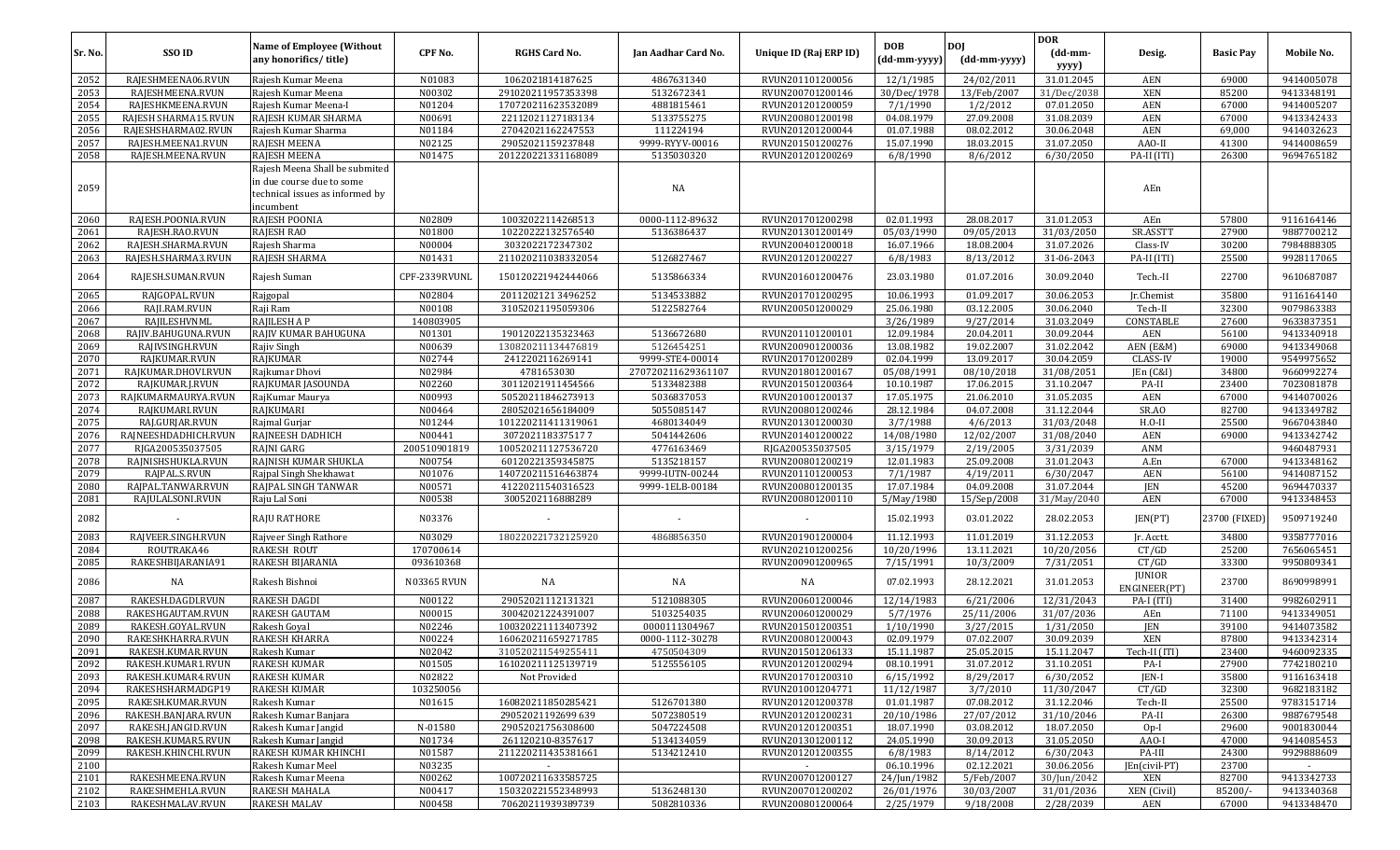|              |                                          |                                                           |                  |                                            |                          |                                      |                            |                            | <b>DOR</b>               |                               |                  |                          |
|--------------|------------------------------------------|-----------------------------------------------------------|------------------|--------------------------------------------|--------------------------|--------------------------------------|----------------------------|----------------------------|--------------------------|-------------------------------|------------------|--------------------------|
| Sr. No.      | SSO ID                                   | <b>Name of Employee (Without</b><br>any honorifics/title) | CPF No.          | <b>RGHS Card No.</b>                       | Jan Aadhar Card No.      | Unique ID (Raj ERP ID)               | <b>DOB</b><br>(dd-mm-yyyy) | <b>DOJ</b><br>(dd-mm-yyyy) | (dd-mm-<br>yyyy)         | Desig.                        | <b>Basic Pay</b> | Mobile No.               |
| 2104         | RAKESHMEENA06.RVUN                       | <b>RAKESH MEENA</b>                                       | N01747           | 2608202-145856614                          | 4860470409               | RVUN201301200122                     | 07.07.1991                 | 03.07.2013                 | 31.07.2051               | AEN                           | 67000            | 9414072530               |
| 2105         | RAKESH.NAGAR.RVUN                        | RAKESH NAGAR                                              | N01414           | 29052021185191703                          | 4838005542               | RVUN201201200210                     | 7/13/1988                  | 8/7/2012                   | 7/13/2048                | OP II                         | 26300            | 9680238105               |
| 2106         | RAKESHSALVI.RVUN                         | Rakesh Salvi                                              | N00419           | 290520211212513877                         | 5124677742               | RVUN200801200045                     | 09/07/1984                 | 11/04/2008                 | 30/04/2044               | Personnel Officer             | 71100            | 9413342813               |
| 2107         | RAKESHRAO.RVUN                           | RAKESH SINGH SODAWAT                                      | N00564           | 110620211-248556913                        | 5126731215               | RVUN200801200023                     | 04.07.1981                 | 18.09.2008                 | 31.07.2041               | AEN                           | 67000            | 9413342315               |
| 2108         | RAKESH.TAMBOLI.RVUN                      | Rakesh Tamboli                                            | N02347           | 250120222119298640                         | 5135573056               | RVUN201501200413                     | 01.04.1989                 | 27/05/2015 (A/N)           | 3/31/2039                | $H/O-II (ITI)$                | 23400            | 9166368757               |
| 2109         | RAKESHVISHNOI.RVUN                       | Rakesh Vishnoi                                            | NO2978           | NA                                         | NA                       | RVUN201801200161                     | 21.09.1994                 | 11.10.2018                 | 30.09.2054               | AEn                           | 57800/           | 8764130739               |
| 2110         | RAMAVTARSUNARTI.RVUN                     | Ram Avtar Sunarti                                         | N01205           | 21220211731189893                          | 5134526824               | RVUN201201200060                     | 9/Jun/1990                 | 1/Feb/2012                 | 30/Jun/2050              | AEN                           | 69000            | 9414005182               |
| 2111         | RAM.MEENA.RVUN                           | RAM BILAS MEENA                                           | Not Provided     | 311220211647305306                         | Not Provided             | RVUN201201200369                     | 32465                      | 8/9/2012                   | 11/30/2048               | PA-II (ITI)                   | 25500            | 8107490876               |
| 2112         | RAMBILASMEENA.RVUN                       | Ram Bilas Meena                                           | N00275           | 201120211750369214                         | 5134073115               | RVUN201201200010                     | 11/12/1982                 | 2/5/2007                   | 11/30/2042               | <b>Executive Engineer</b>     | 87800/           | 9413348446               |
| 2113         | RAMCHANDRAYADAV.RVUN                     | Ram Chandra Yadav                                         | N00374           | 28052021185637843                          | 5121017640               | RVUN200701200186                     | 05.12.1985                 | 16.07.2007                 | 31.12.2045               | AAO-II                        | 50800            | 9414085147               |
| 2114         | RAMHANSMEENA.RVUN                        | Ram Hans Meena                                            | N00309           | 271120211935136982                         | 0000-1112-65458          | RVUN200701200147                     | 06.07.1982                 | 05.04.2007                 | 31.07.2042               | AEN                           | 80000            | 9413342184               |
| 2115         | RAMHARIMEENA.RVUN                        | RAM HARI MEENA                                            | N00803           | 22122021947367598                          | 5134522769               | RVUN200901200096                     | 8/23/1976                  | 2/10/2009                  | 8/31/2036                | <b>AEN</b>                    | 79000            | 9413342732               |
| 2116         | RAM.DHOBI.RVUN                           | Ram Karan Dhobi                                           | N01494           | 1410202118565791105                        |                          | RVUN201201200285                     | 2/Aug/1988                 | 14/Feb/2012                | 31/Aug/2048              | <b>IEN-I</b>                  | 41300            | 9414071571               |
| 2117<br>2118 | RAMKHILADIMEENA.RVUN<br>RAM.KISHOR.RVUN  | Ram Khiladi Meena<br>Ram Kishore                          | N00492<br>N01487 | 211120211225555 903<br>310 520211522588406 | 5134445030<br>4736101721 | RVUN200801200080<br>RVUN201201209402 | 20/09/1981<br>05.06.1991   | 23/09/2008<br>17.08.2012   | 30/09/2041<br>05.06.2051 | AEN<br>Tech-II (ITI)          | 73200<br>25500   | 9413340934<br>8104211940 |
| 2119         | RAMLAKHANMEENA.RVUN                      | Ram Lakhan Meena                                          | N00225           | 90720211317278392                          | NA                       | RVUN200701200099                     | 08.08.1973                 | 07.02.2007                 | 31.08.2033               | XEn                           | 87800/           | 9413342317               |
| 2120         | RAMNIWASSAINI.RVUN                       | RAM NIWAS SAINI                                           | N00476           | NA                                         | NA                       | RVUN200801200076                     | 01/05/1984                 | 04/09/2008                 | 30/04/2044               | XEN (Civil)                   | 82700/           | 9413340490               |
| 2121         | RAMAHIRWAL.RVUN                          | Ram Prakash Ahirwal                                       | N01088           |                                            |                          | RVUN200901200113                     | 30/Jun/1981                | 29/Jun/2009                | 30/Jun/2041              | <b>AEN</b>                    | 67000            | 9413342765               |
|              |                                          |                                                           |                  |                                            |                          |                                      |                            |                            |                          | <b>ASSISTANT</b>              |                  |                          |
| 2122         | RAM.PRASAD02.RVUN                        | RAM PRASAD MEENA                                          | N01135           | 1207202112853167                           | 4808374339               | RVUN201101200077                     | 22-09-1989                 | 7/Dec/2011                 | 30-09-2049               | <b>ACCOUNTS OFFICER-</b><br>H | 46,500           | 9414072914               |
| 2123         | RAM.PRATAP.RVUN                          | <b>RAM PRATAP</b>                                         | N02150           | 81220211151237346                          | 5126244230               | RVUN201501200284                     | 10.08.1984                 | 04.06.2015                 | 31.08.2044               | $H.O-II$                      | 23400            | 9460372770               |
| 2124         | RAMSEVAKCHUNAR925                        | <b>RAM SEVAK</b>                                          | 180600289        |                                            |                          | RVUN201801204474                     | 4/3/1995                   | 6/2/2018                   | 4/30/2055                | CT/GD                         | 23800            | 8953739257               |
| 2125         | GURJARRAMSINGH44                         | RAM SINGH GURJAR                                          | 104500365        |                                            |                          | RVUN201001204766                     | 1/20/1989                  | 3/6/2010                   | 1/31/2049                | CT/GD                         | 32300            | 9928895244               |
| 2126         | RAM.MAIDA.RVUN                           | Ram Singh Maida                                           | N01638           | 24112021 1554128040                        | 9999-0Y6Q-00110          | RVUN201401200025                     | 05.12.1989                 | 4/24/2014                  | 12/31/2049               | Helper-I                      | 22900            | 9950605164               |
| 2127         | RAMSINGHMEENA.RVUN                       | Ram Singh Meena                                           | N00263           | Not Register                               | 9999-QVAP-00329          | RVUN200701200125                     | 08.06.1982                 | 05.02.2007                 | 30.06.2042               | XEN                           | 87200            | 9413342735               |
| 2128         | RAMSINGHYADAV71                          | <b>RAM SINGH YADAV</b>                                    | 104503821        |                                            |                          |                                      | 7/15/1985                  | 12/8/2010                  | 31.07.2045               | SI/EXE                        | 50500            | 8560861111               |
| 2129         | RAMSWAROOPYADAV.RVUN                     | RAM SWAROOP YADAV                                         | N00568           | 29052021144818640                          | 5126438784               | RVUN200801200133                     | 3/17/1985                  | 9/12/2008                  | 3/31/2045                | AEN                           | 67000            | 9413342166               |
| 2130         | RAMAVTARMEENA.RVUN                       | Ramavtar Meena                                            | N01538           | 2103202210411753585                        |                          | RVUN201201200323                     | 19/Jul/1981                | 13/Feb/2012                | 31/Jul/2041              | AEN                           | 69000            | 9414071641               |
| 2131         | POONIARAMAVTAR5163                       | RAMAVTAR POONIA (On<br>deputation at NAPTOL)              | N00979           |                                            | 5136103557               | RVUN201001204759                     | 26.07.1985                 | 01.07.2010                 | 31.07.2045               | AEN                           | 57800            | 9414085163               |
| 2132         | KULHARYRAMCSCTPP                         | Ramawatar Kulhary                                         | N03290           |                                            |                          | RVUN202101200186                     | 30/Dec/2021                | 5/Sep/1996                 | 30/Sep/2056              | JEN-I (PT)                    | 23700            | 8690998907               |
| 2133         | RAMAWTAR.KUMAWAT.RVUN                    | Ramawatar Kumawat                                         | N00222           | 16082021173186764                          | 4586712047               | RVUN200701200097                     | 07.01.1982                 | 06.02.2007                 | 31.01.2042               | Aen                           | 69000            | 9413342321               |
| 2134         | <b>RVIR64603</b>                         | RAMBIR SHARMA                                             | 041020098        |                                            |                          | RVUN202101200266                     | 7/15/1966                  | 01.02.2021                 | 7/15/2026                | CT/GD                         | 37500            | 9120875127               |
| 2135         | RAMDEV28.RJ                              | <b>RAMDEV JHURIA</b>                                      | 103610090        |                                            |                          | RVUN201001204769                     | 6/28/1989                  | 3/10/2010                  | 6/30/2049                | CT/GD                         | 32300            | 9085583956               |
| 2136         | RAMESH03.RVUN                            | Ramesh                                                    | N01267           | 241120211411331185                         | 5127371289               | RVUN201201200091                     | 07.4.1993                  | 04.08.2012                 | 30.04.2053               | Tech-II                       | 25500            | 9461386057               |
| 2137         | RAMESH CHAND.RVUN                        | Ramesh Chand                                              | N00279           | :100920211142324744                        | 5038674322               | RVUN200701200137                     | 30-Jun-75                  | 12-Feb-07                  | 30-Jun-35                | AEn                           | 77,100           | 9413342401               |
| 2138         | RAMESH.JATAV.RVUN                        | <b>RAMESH CHAND JATAV</b>                                 | N02102           | 301120211619192222                         | 5133507812               | RVUN201501200255                     | 06.05.1990                 | 18.02.2015                 | 31.05.2050               | JEN                           | 39100            | 9414073223               |
| 2139         | RAMESHCHAND06.RVUN                       | <b>RAMESH CHAND MEMROT</b><br><b>RAMESH DODDI</b>         | N00156           | 27122021105439388                          | 5134155673               | RVUN200701200061                     | 10.12.1983                 | 14.02.2007                 | 31.12.2043               | <b>AEN</b>                    | 80000            | 9413342388               |
| 2140<br>2141 | RAMESHDIDDI1989                          | <b>RAMESH GIRI</b>                                        | 140801697        |                                            | 5127170057               |                                      | 7/20/1989                  | 9/27/2014                  | 31.07.2049<br>31.01.2043 | CONSTABLE                     | 27600            | 9493822448<br>8290507310 |
| 2142         | RAMESH.GOSAWAMI.RVUN                     | Ramesh Kr. Kachhawa                                       | N00078<br>N00295 | 261120211146227938                         |                          | RVUN200901200028                     | 15.01.1983                 | 09.03.2006                 |                          | Tech.I                        | 30500<br>80000   |                          |
| 2143         | RAMESHKACHHAWA.RVUN<br>RAMESHBAIRWA.RVUN | RAMESH KUMAR BAIRWA                                       | N00014           | 270 520212228518318<br>211220211013128459  | 5125202456<br>5134106840 | RVUN201701200373<br>RVUN200601200028 | 10.05.1980<br>03.07.1978   | 18.12.2006<br>25.11.2006   | 31.05.2040<br>31.07.2038 | AEN (E&M)<br><b>AEN</b>       | 80000            | 9413342395<br>9413349048 |
| 2144         | RAMESH.SAINI.RVUN                        | RAMESH KUMAR SAINI                                        | C75880           | 261120212328345167                         | 5131574810               | RVUN200301200048                     | 10.08.1969                 | 19.05.2003                 | 10.08.2029               | TECH-I                        | 33300            | 9887594826               |
| 2145         | RAMESH.SAINI1.RVUN                       | RAMESH KUMAR SAINI                                        | N01463           | 261120211811107164                         | 5052534070               | RVUN201201200257                     | 12/10/1993                 | 8/6/2012                   | 12/31/2053               | PA-II (ITI)                   | 25500            | 9530073943               |
| 2146         |                                          | Ramesh Kumar Sharma                                       |                  |                                            |                          |                                      | 30.08.1993                 | 28.03.2022                 | 31.08.2053               | Jr. Actt (PT)                 | 23700            |                          |
| 2147         | RAMESH.PARETA.RVUN                       | RAMESH PARETA                                             | N00968           | 290520211039348000                         | 5052625059               | RVUN201001200120                     | 01.08.1986                 | 02.07.2010                 | 31.08.2046               | A.En                          | 59500            | 9414078032               |
| 2148         |                                          | <b>RAMESH SEPAT</b>                                       | N03461           |                                            | $\overline{\phantom{a}}$ | $\overline{\phantom{a}}$             | 15.09.1992                 | 24.12.2021                 | 30.09.2052               | JEN(PT)                       | 23700 (FIXED)    | 8690998959               |
| 2149         | RAMESHVERMA.RVUN                         | <b>RAMESH VERMA</b>                                       | N00206           | 301120211154532868                         | 5134524673               | RVUN200701200084                     | 30.09.1983                 | 08.02.2007                 | 30.09.2043               | AEN                           | 80000            | 9413348154               |
| 2150         | RAMESHYADAV.RVUN                         | Ramesh Yadav                                              | N00233           | 40920211227247799                          | 5130207724               | RVUN200701200104                     | 18.07.1983                 | 08.02.2007                 | 31.07.2043               | AEn                           | $71000/-$        | 9413342324               |
| 2151         | RAMESHWARDAYAL.RVUN                      | Rameshwar Dayal Nagar                                     | C76079           | 290520211150476982                         | 5060821040               | RVUN200601200019                     | 13.09.1976                 | 25.11.2006                 | 30.09.2036               | AEn                           | 71100            | 9413342168               |
| 2152         | RAMESHWAR.TELI.RVUN                      | RAMESHWAR LAL TELI                                        | N02313           | 11220211812295220                          | 4886342424               | RVUN201501200399                     | 01.07.1990                 | 29.05.2015                 | 31.12.2047               | $H.O-II$                      | 23400            | 9602228789               |
| 2153         | RAMESHWARVERMA.RVUN                      | Rameshwar Verma                                           | N00016           | 80720211738469760                          | 5122302023               | RVUN201201200032                     | 14/06/1977                 | 24/11/2006                 | 30/06/2037               | XEN                           | 78000            | 9413348450               |
| 2154         | RAMESWER.MEENA.RVUN                      | Rameswer Meena                                            | N01412           | 28062021214997474                          | 5126485373               | RVUN201200208                        | 10/08/1983                 | 28/07/2012                 | 31/08/2043               | P.A.-II                       | 25500.00         | 9928477283               |
| 2155         | RAMKESHMEENA.RVUN                        | <b>RAMKESH MEENA</b>                                      | N-01202          | 291120211910391528                         | 5134446422               | RVUN201201200057                     | 01.07.1982                 | 01.02.2012                 | 30.06.2042               | Aen                           | 67000            | 9414005079               |
| 2156         | RAMNATH.RVUN                             | RAMNATH                                                   | N01235           | 300420211517305690                         | 5085350050               | RVUN201201200078                     | 05.07.1988                 | 01.02.2012                 | 31.07.2048               | AEN                           | 67000            | 9414025653               |
| 2157         | RAMNIVAS.NAGAR.RVUN                      | Ramnivas Nagar                                            | N01391           | NA                                         | 467819166053             | RVUN201201200188                     | 8/15/1989                  | 7/28/2012                  | 31.08.2049               | PA-I                          | 29600            | 8290637658               |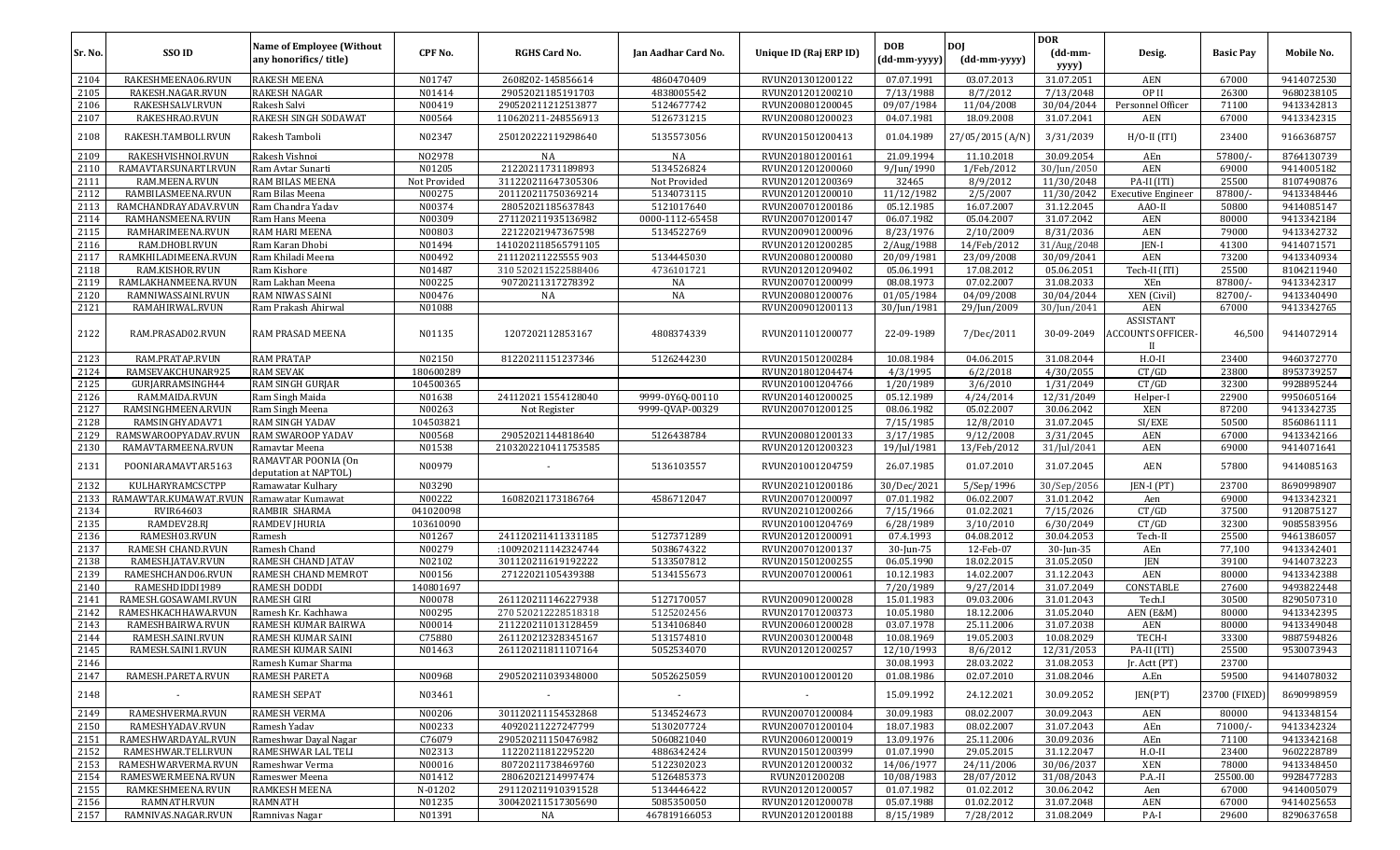|         | SSO ID               | <b>Name of Employee (Without</b>    |              |                      |                     |                        | <b>DOB</b>   | <b>DOI</b>   | <b>DOR</b>       |                           |                  |            |
|---------|----------------------|-------------------------------------|--------------|----------------------|---------------------|------------------------|--------------|--------------|------------------|---------------------------|------------------|------------|
| Sr. No. |                      | any honorifics/title)               | CPF No.      | <b>RGHS Card No.</b> | Jan Aadhar Card No. | Unique ID (Raj ERP ID) | (dd-mm-yyyy) | (dd-mm-yyyy) | (dd-mm-<br>yyyy) | Desig.                    | <b>Basic Pay</b> | Mobile No. |
| 2158    | RAM.MALAV.RVUN       | Ramniwas Malav                      | N01533       | 2907202116194721     | 4742236758          | RVUN201201200318       | 01.07.1988   | 28.07.2012   | 01.07.2048       | PA-II                     | 26300            | 9950576713 |
| 2159    | RAMNIWASMEENA.RVUN   | RAMNIWAS MEENA                      | N00134       | 31220211612269889    | 5134208035          | RVUN200701200050       | 26/07/1975   | 5/2/2007     | 31/07/2035       | <b>Executive Engineer</b> | 87000            | 9413340540 |
| 2160    | RAMOTAR.P.RVUN       | Ramovatar Parasher                  | N00086       | 70620211140317133    | 5126024820          | RVUN200501200390       | 15.06.1985   | 28.11.2005   | 30.06.2045       | Tech-I (ITI)              | 31400            | 9649099554 |
| 2161    | RAMPALMAILS          | RAMPAL SINGH                        | 064400415    |                      |                     |                        | 10/20/1987   | 9/2/2006     | 31.10.2047       | CONSTABLE                 | 36400            | 8987526232 |
| 2162    | RAMPAL.YADAV.RVUN    | Rampal Yadav                        | N01392       | 26122021163676416    | 5133275654          | RVUN201201200189       | 9/1/1985     | 8/3/2012     | 9/1/2045         | PA-II                     | 26300            | 8107670228 |
| 2163    | RAMPHOOLKHATIK.RVUN  | Ramphool Khatik                     | N00217       | 50620211128245206    | 5052624249          | RVUN200701200094       | 06.06.1971   | 29.01.2007   | 30.06.2031       | AEN                       | 80000            | 9413348139 |
| 2164    | RAMPRASAD.MEENA.RVUN | RAMPRASAD MEENA                     | N02605       | 210120221656574136   | 4801256327          | RVUN201701200188       | 19/09/1994   | 28/08/2017   | 30/09/2054       | JEN-I (Civil)             | 35800/-          | 9116164108 |
| 2165    | RAMRAJ.RVUN          | <b>RAMRAI</b>                       | N02261       | 300520211222204859   | 5053717472          | RVUN201501200365       | 9/21/1990    | 6/1/2015     | 9/30/2050        | PA-II (ITI)               | 23400            | 9672796954 |
| 2166    | RAMRJ.MEENA.RVUN     | Ramraj Meena                        | N02993       | 90220221840339674    | 5054656740          | U40102RJ2000SG6016484  | 15.06.1994   | 11.10.2018   | 30.06.2054       | $ EN-I (C&I)$             | 34800            | 9116164242 |
| 2167    | RAMROOP.SAINI.RVUN   | RAMROOP SAINI                       | Not Provided | 30052021105211087    | Not Provided        | RVUN201201200280       | 7/10/1990    | 8/16/2012    | 7/10/2050        | PA-II (ITI)               | 26300            | 9672103077 |
| 2168    | RAMSHWARUP.RVUN      | Ramshwarup Prajapat                 | N02601RVUN   | 21112021120451328    | 4858846427          | RVUN201701200184       | 05.01.1990   | 04.09.2017   | 31.01.2050       | Jr.Chemist                | 35800/           | 9116164128 |
| 2169    | SAHRAMU1043          | <b>RAMU KUMAR SAH</b>               | 104360493    |                      |                     | RVUN202101200225       | 5/5/1987     | 13.11.2021   | 5/5/2047         | CT/GD                     | 33300            | 7699522124 |
| 2170    | RBSSWAIN90           | RANA BHABANI SANKAR<br><b>SWAIN</b> | 097352718    |                      |                     |                        | 6/23/1990    | 7/22/2009    | 30.06.2050       | CONSTABLE                 | 33300            | 7976764811 |
| 2171    | 9752227145RANJAN     | RANJAN KUMAR                        | 110601948    |                      |                     | RVUN202101200231       | 3/1/1992     | 21.11.2021   | 3/1/2052         | CT/GD                     | 30500            | 9425587916 |
| 2172    | RANJANAJ.RVUN        | Ranjana Jalutharia                  | N02831       | 2011202114 55239696  | 5133103612          | RVUN201801200074       | 09.06.1989   | 28.02.2018   | 30.06.2049       | Jr.Chemist                | 35800            | 9116164309 |
| 2173    | RANJANA.KUMARI.RVUN  | Ranjana Kumari                      | N02599RVUN   | 25062021122921277    | 4745810155          | RVUN201701200182       | 07.07.1992   | 24.082017    | 31.07.2052       | Jr.Chemist                | 35800/           | 9116164126 |
| 2174    |                      | RANJANA PAL                         | N01640       |                      |                     |                        | 7/5/1979     | 13/08/12     | 13/08/2039       | TECH.                     | 25800            | 8432131120 |
| 2175    | RANJITAMALAV.RVUN    | Ranjita Malav                       | N02126       | 290420211545218279   | 5057732301          | RVUN201201200400       | 24.101985    | 01.02.2012   | 31.10.2045       | JEN                       | 43800            | 9414071534 |
| 2176    | RANVEERYADAV.RVUN    | Ranveer Prasad Yadav                | N00457       | 250620211414579582   | 0000-1112-67154     | RVUN200801200063       | 15/May/1980  | 25/Sep/2008  | 31/May/2040      | AEN                       | 67000            | 9413348499 |
| 2177    | RASHPAL.KAUR.RVUN    | Rashpal Kaur                        | C76037       | 251120211151422920   | 5118860853          | RVUN200301200068       | 01.01.1981   | 08.05.2003   | 31.08.2041       | Tech-I                    | 34300            | 8905824233 |
| 2178    | RATANLAL.RVUN        | Ratan Lal                           | N00730       | 5122071675           | 28112021205213276   | RVUN200801200205       | 30-01-1985   | 27-09-2008   | 31-01-2045       | Chemist                   | 67000            | 9413348279 |
| 2179    | RATAN.MEENA.RVUNL    | RATAN LAL MEENA                     | N01846       | 220120221028159440   | 5134474536          | RVUN201501200088       | 05.11.1989   | 17.03.2015   | 30.11.2049       | Jr. Acctt.                | 39100            | 9116163217 |
| 2180    | RATANLALMEENA.RVUN   | Ratan Lal Meena                     | N00893       | 1062021123812566     | 5118206438          | RVUN201001200074       | 14.12.1983   | 09.07.2010   | 31.12.2043       | AEn                       | 67000/           | 9414019447 |
| 2181    | RATAN.RAIGER.RVUN    | Ratan Lal Regar                     | C75965       |                      |                     |                        | 06/08/1969   | 18/05/2003   | 31.08.2029       |                           | 34300            | 9887318187 |
| 2182    | RATHODJAYESH21087    | RATHOD JAYESH BHAI                  | 140609804    |                      |                     |                        | 10/2/1987    | 9/29/2014    | 31.10.2047       | CONSTABLE                 | 27600            | 9724013853 |
| 2183    | RATHVARAJU2012       | RATHVA RAJUBHAI<br>SHANKARBHAI      | 120515844    |                      |                     | RVUN202101200232       | 6/1/1984     | 02.01.2021   | 6/1/2044         | CT/GD                     | 29300            | 7404459062 |
| 2184    | RATINDERJEET.RVUN    | Ratinder Jeet Singh                 | N00556       | Not Register         |                     | RVUN200801200125       | 01.08.1986   | 08.09.2008   | 31.07.2046       | AEN                       | 67000            | 9413342187 |
| 2185    | RATNESH.RATHI.RVUN   | Ratnesh Kumar Rathi                 | C-76085      | 28052021136473227    | 5042001208          | RVUN200301200012       | 08.06.2084   | 16.05.2003   | 30.06.2044       | PA-I                      | 35300            | 9461356976 |
| 2186    | RATNESHTHAKUR69      | <b>RATNESH SINGH</b>                | 170110936    |                      |                     | RVUN201701201272       | 8/15/1995    | 6/1/2017     | 8/31/2055        | CT/GD                     | 24500            | 7309374744 |
| 2187    |                      | Ratnesh Singh                       |              | NIL                  |                     | On Leave               |              |              |                  | AEN                       | 57800/           | 9414087157 |
| 2188    | RATTI.RAM.RVUN       | <b>RATTI RAM</b>                    | N01332       | 24022022914323883    | 5081636536          | RVUN201201200139       | 07.07.1987   | 07.08.2012   | 31.07.2047       | TECH-II                   | 25500            | 8279236969 |
| 2189    | RAVEENKUMAR.RVUN     | Raveen Kumar                        | N00642       | 31220211552432000    | NA                  | RVUN20081200175        | 28.07.1986   | 03.09.2008   | 31.07.2046       | AEn.                      | 67000.00         | 9413342325 |
| 2190    | RAVEETA.KUMARI.RVUN  | Raveeta Kumari                      | N02782       | 201220211627507815   | 5134585516          | RVUN201801200047       | 4/Jun/1995   | 22/Jan/2018  | 30/Jun/2055      | <b>IEN-I</b>              | 35800            | 9116164167 |
| 2191    | RAVI.RVUN            | <b>RAVI</b>                         | N0231        | 201120211834127396   | 5133116581          | RVUN201501200407       | 15/11/1990   | 12/02/2015   | 30/11/2050       | AEN                       | 59500            | 9414008718 |
| 2192    | RAVIBHURRE.RVUN      | Ravi Bhurre                         | N00718       |                      |                     | RVUN200901200070       | 20/Dec/1984  | 30/Jun/2009  | 31/Dec/2044      | AEN                       | 71100            | 9414087170 |
| 2193    |                      | Ravi Chowdhari                      | N03482       |                      | 5000520866          | RVUN202201200085       | 11/Jan/2022  | 2/Aug/1993   | 31/Aug/2053      | JEN-I (PT)                | 23700            | 8690998963 |
| 2194    | RAVI.DARGAN.RVUN     | <b>RAVI DARGAN</b>                  | N02681       | 18102021125403323    | 510170172           | RVUN201701200241       | 1/25/1992    | 9/1/2017     | 1/31/2052        | JEN-I                     | 35800            | 9116163427 |
| 2195    | RAVI.GAUTAM.RVUN     | <b>RAVI GAUTAM</b>                  | N00792       | 29052021133-3376844  | 5124568079          | RVUN200901200091       | 04.09.1984   | 18.12.2009   | 30.09.2044       | Operator-l                | 29600            | 7597078362 |
| 2196    | RAVI.SOLANKI.RVUN    | Ravi Kr Solanki                     | N02594       | 24112021115466664    | 4740674515          | RVUN201701200177       | 30.06.1988   | 24.08.2017   | 30.06.2048       | JEN                       | 35800            | 9116164121 |
| 2197    | RAVI.KUMAR1.RVUN     | <b>RAVI KUMAR</b>                   | N01449       | 280520211743585672   | 5118658685          | RVUN201201200243       | 12.03.1988   | 27.07.2012   | 31.03.2048       | $Op-II$                   | 26300            | 9799791384 |
| 2198    | RAVI.KUMAR.RVUN      | <b>RAVI KUMAR</b>                   | N01393       | 230920211559279153   | 5128406564          | RVUN201201200190       | 05.07.1990   | 01.08.2012   | 31.07.2050       | PA-II                     | 26300            | 9680926084 |
| 2199    | RAVI.KUMAR3.RVUN     | RAVI KUMAR GOYAL                    | N02930       | 290520211323205171   | 5064486512          | RVUN201801200115       | 17.01.1992   | 06.10.2018   | 31.01.2052       | Jr. Acctt                 | 34800            | 9116164227 |
| 2200    | RAVI.NAMA.RVUN       | RAVI KUMAR NAMA                     | N01863       | 80620211338231498    | 4756204424          | RVUN201501200101       | 29/12/1993   | 23/03/2015   | 31/12/2053       | JR.ACCTT                  | 39100            | 9116163258 |
| 2201    | RAVI.SHARMA1.RVUN    | RAVI KUMAR SHARMA                   | CN00028      | 29012022152247990    | 5025633621          | RVUN200401200024       | 15.12.1975   | 18.08.2004   | 31.12.2035       | OP-II                     | 31400            | 9414452836 |
| 2202    | RAVIMALIK.RVUN       | Ravi Malik                          | N02370       | 290520212316254720   | 5120553415          | RVUN201701200412       | 29/Sep/1992  | 7/Feb/2017   | 30/Sep/2052      | AEN                       | 61300            | 9116163113 |
| 2203    | RAVI.PRAKASH.RVUN    | <b>RAVI PRAKASH</b>                 | N01862       | 31052021152483931    | 5082322086          | RVUN201501200100       | 04/11/1983   | 30/03/2015   | 30/11/2043       | JR.ACCTT.                 | 39100            | 7014293710 |
| 2204    | $\sim$               | RAVI PRAKASH POONIA                 | N02559       | $\sim$               |                     | $\sim$                 | 15.08.1993   | 05.01.2018   | 31.08.2053       | JEN                       | 35800            | 9116163575 |
| 2205    | RAVI.MEENA.RVUN      | Ravi Raj Meena                      | N02724       |                      | 4810123643          | RVUN201701200271       | 15.08.1993   | 30.08.2017   | 31.08.2053       | JEN                       | 35800            | 9116163513 |
| 2206    | RAVISHANKARCISF99    | RAVI SHANKAR KUMAR VERMA            | 170132859    |                      |                     | RVUN202101200241       | 2/3/1994     | 24.11.2021   | 2/3/2054         | CT/GD                     | 25200            | 9931483701 |
| 2207    | RAVI.RATHORE.RVUN    | RAVI SHANKAR RATHORE                | N01593       | 150720211326293823   | 4780751075          | RVUN201201200361       | 10/31/1987   | 8/7/2012     | 10/31/2047       | PA-II (ITI)               | 25500            | 8955624941 |
| 2208    | RAVI.SHARMA.RVUN     | <b>RAVI SHARMA</b>                  | N01890       | 280520211310425968   | 5120348228          | RVUN201401200020       | 31.12.1992   | 31.12.2014   | 31.12.2052       | AAO-II                    | 43800            | 9414054803 |
| 2209    | RAVI.VERMA.RVUN      | Ravi Verma                          | N00955       | 27102021198435896    | 5133012360          | RVUN201001200113       | 15.08.1987   | 01.07.2010   | 15.08.2047       | AEN                       | 59500            | 9414085166 |
| 2210    | RAVIKANT.K.RVUN      | Ravikant Kaushik                    | N02698       | 5125143338           | 21012022105332254   | RVUN201701200257       | 19/03/1985   | 01/09/2017   | 31/03/2045       | [En (C&I)                 | 35800            | 9034345402 |
| 2211    | RAVINDRA.M.RVUN      | Ravinder Kr Meerwal                 | N01854       | 30620212125198690    | 5125664567          | RVUN201501200096       | 25.07.1991   | 25.03.2015   | 31.07.2051       | AAO-II                    | 41300            | 9314869112 |
| 2212    | RAVINDRAKUMAR05.RVUN | <b>RAVINDRA KUMAR</b>               | N01651       | 26112021170351644    | 5134574671          | RVUN201301200060       | 07.08.1986   | 22.06.2013   | 31.08.2046       | AEN                       | 67000            | 9414085318 |
| 2213    | RAVINDRA.RVUN        | Ravindra Kumar                      | N00773       |                      |                     | RVUN200801200232       | 27.05.1980   | 27.05.2008   | 31.05.2040       | AEN                       | 69000            | 9116163231 |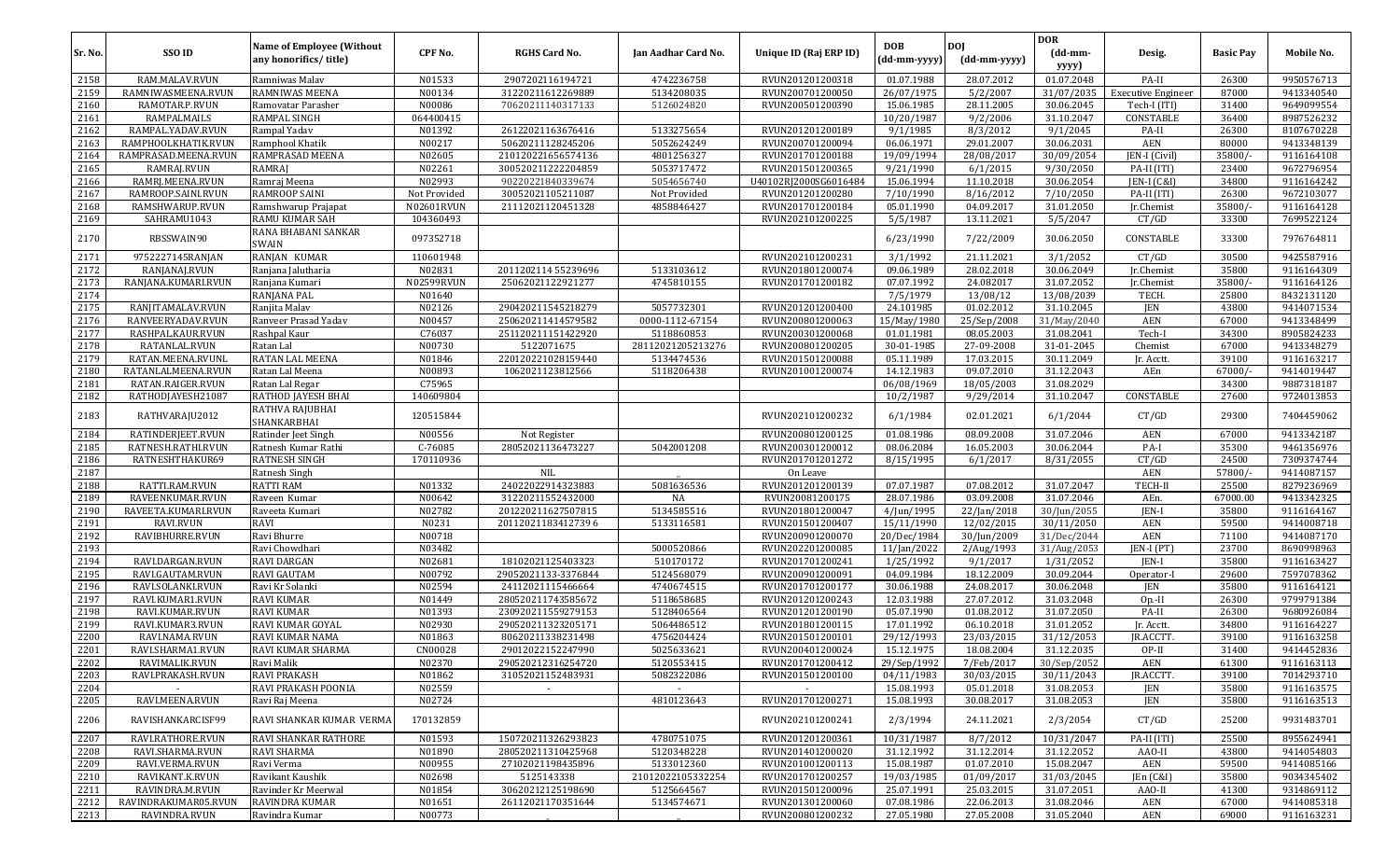| Sr. No.      | SSO ID                               | <b>Name of Employee (Without</b><br>any honorifics/title) | CPF No.              | <b>RGHS Card No.</b> | Jan Aadhar Card No. | Unique ID (Raj ERP ID)               | <b>DOB</b><br>(dd-mm-yyyy) | DOJ<br>$(dd{\text{-}\mathrm{mm\text{-}yyy}})$ | <b>DOR</b><br>$(dd{\text{-}\mathbf{mm}}$ | Desig.           | <b>Basic Pay</b>   | Mobile No.               |
|--------------|--------------------------------------|-----------------------------------------------------------|----------------------|----------------------|---------------------|--------------------------------------|----------------------------|-----------------------------------------------|------------------------------------------|------------------|--------------------|--------------------------|
|              |                                      |                                                           |                      |                      |                     |                                      |                            |                                               | yyyy)                                    |                  |                    |                          |
| 2214         |                                      | Ravindra Kumar Malav                                      | Applied              |                      |                     |                                      | 06.06.1993                 | 15.03.22                                      | 30.06.2053                               | Ir. Accountant   | 23700/             |                          |
| 2215         | RAVINDRA.MEENA.RVUN                  | Ravindra Kumar Meena                                      | N01706               | 100120221152503178   | 9999-13P8-00046     | RVUN201301200094                     | 05.12.89.                  | 13.02.13.                                     | 31.1220.49                               | AAO-II           | 43800              | 9413342772               |
| 2216<br>2217 | RAVINDRAKUMAR09.RVUN<br>YRAVINDER117 | RAVINDRA MAHAWAR<br>RAVINDRA NATH YADAV                   | N-00232<br>140411139 | 160720211722101076   | 5123004829          | RVUN200701200103<br>RVUN202101200235 | 05.05.1980<br>1/1/1990     | 07.02.2007<br>04.10.2021                      | 31.05.2040<br>1/1/2050                   | Aen<br>ASI/MIN   | 71100<br>31900     | 9413342327<br>9616329266 |
| 2218         | RAVINDRARATHOR1996                   | RAVINDRA RATHOR                                           | 170706061            |                      |                     |                                      | 4/15/1996                  | 6/5/2017                                      | 30.04.2056                               | CONSTABLE        | 24500              | 8966971480               |
| 2219         | RAVINDRA.SHARMA.RVUN                 | Ravindra Sharma                                           | N02931               | 100720211151503725   | 5034741641          | RVUN201801200116                     | 01.04.1991                 | 08.10.2018                                    | 31.03.2051                               | Jr. Accountant   | 34800              | 9116164228               |
| 2220         | RAVINDRA.SINGH.RVUN                  | Ravindra Singh                                            | N02749               | 210120221927152830   | 5135643822          | RVUN201701200294                     | 9/6/1995                   | 9/4/2017                                      | 9/30/2055                                | JEN              | 35800              | 9636083449               |
| 2221         | RAVITASINGH.95.RVUN                  | Ravita Singh                                              | N-03317              | Not Available        | Not Available       | RVUN202201200024                     | 21.11.1995                 | 05.01.2022                                    | 30.11.2055                               | JEN (Mech-I)     | 23700 (Fix<br>Pay) | 6377108919               |
| 2222         | RAWAT.RAM.RVUN                       | Rawat Ram                                                 | N02216               | Not applied yet      | Not applied yet     | RVUN201501200330                     | 07.03.1989                 | 17.04.2015                                    | 31.03.2049                               | Ir. Actt         | 39100              | 9413385623               |
| 2223         | RAWAT.CHAUDHARY.RVUN                 | Rawat Ram Chaudhary                                       | N03130               | 280520211719466078   | 5102215010          | RVUN201901200102                     | 22.06.1993                 | 18.02.2019                                    | 30.06.2053                               | JEN-I (Mech.)-PT | 21400              | 9166768967               |
| 2224         | RAY.SINGH.RVUN                       | <b>RAY SINGH</b>                                          | N01314               | 240120221511571966   | 9999-3Z2Z-00565     | RVUN201201200122                     | 21.09.1981                 | 13.08.2012                                    | 31.09.2041                               | TECH-I           | 25500              | 9694408720               |
| 2225         | REENA.RVUN                           | Reena                                                     | N02566               | 120720211155565810   | 5125331519          | RVUN201701200149                     | 15.08.1992                 | 23.08.2017                                    | 31.08.2052                               | JEN              | 35800/             | 9116163582               |
| 2226         | RITUAGARWAL.RVUN                     | REETU AGRAWAL                                             | N00333               | 28052021125337928    | 5118357265          | RVUN200701200163                     | 27.10.1981                 | 05.02.2007                                    | 31.10.2041                               | AEN              | 69000              | 9413342397               |
| 2227         | REGALLASATISH5                       | REGALLA SATISH                                            | 140607417            |                      |                     | RVUN201401200417                     | 6/10/1993                  | 9/29/2014                                     | 6/30/2053                                | CT/GD            | 27600              | 8610257646               |
| 2228         | REKHA.KUMARI.RVUN                    | Rekha Kumari                                              | N01278               | 1512202118367176     | 5134315569          | RVUN201201200101                     | 7/20/1983                  | 12/13/2012                                    | 7/31/2043                                | Tech.-I          | 28700              | 9929186126               |
| 2229         | REKHA.MEENA.RVUN                     | Rekha Meena                                               | N01320               | 290720211545369825   | 5126683068          | RVUN201201200128                     | 02.01.1991                 | 31.07.2012                                    | 31.01.2051                               | Operator-I       | 29600              | 8107956443               |
| 2230         | Under process                        | RekhaMeena                                                |                      |                      |                     |                                      | 12.07.1994                 | 03.01.2022                                    | 31.07.2054                               | $[En-I(MM)]$     |                    | 8690998602               |
| 2231         | RENU.RVUN                            | Renu                                                      | N03162               | 280720211414302171   | 5023537172          | RVUN201901200117                     | 06.11.1994                 | 20.02.2019                                    | 30.11.2054                               | Stenographer     | 34800              | 9116164382               |
| 2232         | Renu75896.RVUN                       | Renu Bhatnagar                                            | C75896               | 50120221158343608    |                     | RVUN200301200432                     | 15.07.1977                 | 17.05.2003                                    | 31.07.2037                               | Tech-II          | 29600              | 9214422532               |
| 2233         | RENU.KUMARI.RVUN                     | Renu Kumari                                               | N02232               |                      |                     | RVUN201501200342                     | 10.08.1994                 | 06.07.2015                                    | 31.08.2054                               | PA-II            | 23400              | 7877482876               |
| 2234         |                                      | RENU PAL                                                  | N03460               |                      |                     |                                      | 05.04.1994                 | 31.12.2021                                    | 30.04.2054                               | JEN(PT)          | 23700 (FIXED)      | 8690998568               |
| 2235         | RENUSRIWASAV.RVUN                    | Renu Srivastav                                            | N00175               | 241120211242427596   | 3123028078          | RVUN200701200072                     | 07.12.1975                 | 03.02.2007                                    | 31.12.2035                               | <b>XEN</b>       | 87,800             | 9413342353               |
| 2236         | RESHMA.PARMAR.RVUN                   | Reshma parmar                                             | N02393               | 171020211521451293   | 4878856171          | RVUN201701200018                     | 15/04/1995                 | 26/08/2017                                    | 30/04/2055                               | JEN-I (E&M)      | 35800              | 9116444884               |
| 2237         | RESHMA.BANO.RVUN                     | RESMA BANO                                                | N02355               | 101220212237108967   | 5134825684          | RVUN201501200421                     | 07.01.1992                 | 25.05.2015                                    | 31.01.2052                               | Hy.OP-II         | 23400              | 9571034554               |
| 2238         | RICHA.JAIN.RVUN                      | Richa Jain                                                | N00529               | 17122021155095230    | 5134823671          | RVUN201001200029                     | 14.02.1986                 | 29.09.2008                                    | 28.02.2046                               | AEN(PE&E)        | 67000              | 9413348137               |
| 2239         | RICHA.MALAV.RVUN                     | Richa Malav                                               | CN01951              | 120320221744485246   | 5137068617          | RVUN201501200163                     | 18-04-1990                 | 27-02-2015                                    | 30-04-2050                               | Jen              | 39,100/            | 9413313280               |
| 2240         | RICHAMEENA.RVUN                      | Richa Meena                                               | N00899               |                      |                     | RVUN201001200078                     | 9/12/1986                  | 6/7/2010                                      | 31/12/2046                               | <b>XEN</b>       | 78000              | 9414019446               |
| 2241         | RICHHPAL.RVUN                        | RICHHPAL                                                  | N01331               | 31220211216232580    | 5054878139          | RVUN201201200138                     | 18.10.1990                 | 03.08.2012                                    | 31.10.2050                               | TECH-II          | 25500              | 9672039901               |
| 2242         | $\overline{\phantom{a}}$             | RIDHIMA SIROHI                                            | N03421               |                      |                     | $\overline{\phantom{a}}$             | 31.01.1997                 | 27.12.2021                                    | 31.01.2057                               | JEN(PT)          | 23700 (FIXED)      | 8690998673               |
| 2243         |                                      | RINKU RAM MEENA                                           |                      |                      |                     | $\overline{\phantom{a}}$             | 10.03.1993                 | 12.01.2022                                    | 31.03.2053                               | JEN(PT)          | 23700 (FIXED)      | 9782926988               |
| 2244         | RINKU.MALI.RVUN                      | <b>RINKU MALI</b>                                         | Not Provided         |                      |                     |                                      | 5/17/1989                  | 8/22/2009                                     | 5/31/2049                                | HELPER-I         |                    | 9875796858               |
| 2245         | RINKU.MEENA.RVUN                     | Rinku Meena                                               | N01480               | NA                   | NA                  | RVUN201201200273                     | 13/09/1992                 | 30/07/2012                                    | 30/09/2052                               | OP-II            | 25500.00           | 7023663541               |
| 2246         | RJHA200816034366                     | RINKU MISHRA                                              | 110091726567         | 17012022182477353    | 5124015508          | RJHA200816034366                     | 8/5/1982                   | 2/1/2008                                      | 8/31/2042                                | ANM              |                    | 9431374591               |
| 2247         | RINKU.JANGID.RVUN                    | Rinku Prasad Jangid                                       | N01196               | 140620211031325735   | 5066418555          | RVUN201201200051                     | 07/07/1987                 | 28/01/2012                                    | 31/07/2047                               | <b>JEN</b>       | 45100              | 9414005194               |
| 2248         | <b>RINKU.RVUN</b>                    | Rinku Singh                                               | N01121               | 301220212223234899   | 5134251309          | RVUN201101200068                     | 28.08.1988                 | 19.07.2011                                    | 31.07.2048                               | AAO-II           | 45100              | 9414085308               |
| 2249         | RINKYMEENA.RVUN                      | RinkyMeena                                                |                      | 211020211121272631   |                     | RVUN201301200139                     | 02.05.1990                 | 26.06.2013                                    | 31.05.2050                               | AEn (MM)         | $67000/-$          | 9414072389               |
| 2250         | RIPIN.VERMA.RVUN                     | <b>RIPIN VERMA</b>                                        | N02753               |                      |                     | RVUN201801200022                     | 11.10.1995                 | 30.01.2018                                    | 31.10.2055                               | JEN              | 35800              | 9116164300               |
| 2251         | RISHABHGODARA.RVUN                   | RISHABH GODARA                                            | N02636               | 220120221125478498   | 5136853023          | RVUN201701200387                     | 04.07.1993                 | 09.02.2017                                    | 31.07.2053                               | AEN              | 61300              | 9116163156               |
| 2252         |                                      | RISHABH GODARA                                            | N03408               | 0000-1112-83490      |                     |                                      | 13.05.1995                 | 04.01.2022                                    | 30.05.2055                               | JEN(PT)          | 23700 (FIXED)      | 8690998936               |
| 2253         | RISHABH.SRI.RVUN                     | RISHABH KUMAR SRIVASTAVA                                  | N03172               | 29052021143121626    | 5126358807          | RVUN201901202409                     | 24.07.1987                 | 11.06.2019                                    | 31.07.2047                               | APO              | 37800              | 9358777019               |
| 2254         | $\sim$                               | RISHABH SHARMA                                            | N03466               |                      | $\sim$              | $\sim$                               | 25.08.1996                 | 07.01.2022                                    | 31.08.2056                               | JEN(PT)          | 23700 (FIXED)      | 8690998912               |
| 2255         | RISHABHDEV.SONI.RVUN                 | Rishanhdev Danwar Soni                                    | N02550               | 300520211145539419   | 4813681246          | RVUN201701200133                     | 11.01.1995                 | 23.08.2017                                    | 31.01.2055                               | Jen              | 35800              | 9116163566               |
| 2256         | RISHIKUMAR.RVUN                      | <b>RISHI KUMAR</b>                                        | N-00403              | 30092021105336072    | 5126481429          | RVUN200801200022                     | 9/17/1977                  | 3/29/2008                                     | 9/30/2037                                | PO.              | 67000              | 9413348504               |
| 2257         | RISHI.P.98.RVUN                      | Rishi Pancholi                                            | N03227               | NA                   | 5066320388          | RVUN202101200154                     | 23.02.1998                 | 04.12.2021                                    | 28.02.2058                               | JEN (Civil)      | 23700              | 8905995058               |
| 2258         | RITESHGUPTA.RVUN                     | Ritesh Gupta                                              | N00530               | 280520211349243095   | 4823002181          | RVUN200801200102                     | 17.06.1984                 | 22.09.2008                                    | 30.06.2044                               | AEN              | 67000              | 9413348188               |
| 2259         | RITESH.KUMAR.RVUN                    | Ritesh Kumar                                              | N02262               | NA                   | NA                  | RVUN201601200023                     | 2/25/1989                  | 5/29/2015                                     | 2/28/2049                                | Hyd.Opr.-IIITI   | 23400              | 9024942322               |
| 2260         | RITESH.SAHU.RVUN                     | <b>RITESH SAHU</b>                                        | N01109               |                      |                     | RVUN201001200166                     | 22.08.1984                 | 07.07.2010                                    | 31.08.2044                               | AEN              | 59500              | 9414070758               |
| 2261         | RITESH.RVUN                          | RITESH VIJAYWARGIYA                                       | CN-00439             | 271020211131319156   | 5128207420          | RVUN200701200206                     | 02.06.1979                 | 16.10.2007                                    | 30.06.2039                               | AEN              | 67000              | 9413348131               |
| 2262         | RITIKA.CHAUHAN.RVUN                  | Ritika Chauhan                                            | N01006               | 28082021132779745    | 5127602420          | RVUN201001200145                     | 16.12.1984                 | 09.07.2010                                    | 31.12.2044                               | AEn              | 57800/             | 9414085271               |
| 2263         | RITIKAYADAV.RVUN                     | Ritika Yadav                                              | N01705               | Not Available        | 4734436271          | RVUN201301200093                     | 29.06.1984                 | 20.06.2013                                    | 30.06.2044                               | AEN (Civil)      | 67000              | 9414087196               |
| 2264         |                                      | <b>RITU</b>                                               |                      |                      |                     |                                      | 27.08.1993                 | 16.03.2022                                    | 31.08.2053                               | [r. Actt(PT)]    | 23700              |                          |
| 2265         | RITU.PANDEY.RVUN                     | <b>Ritu Pandey</b>                                        | N02643               | 291120211050484412   | 0000-1112-94388     | RVUN201701200204                     | 02/05/1987                 | 26/08/2017                                    | 31/05/2047                               | JEN (E&M)        | 35800              | 9116163317               |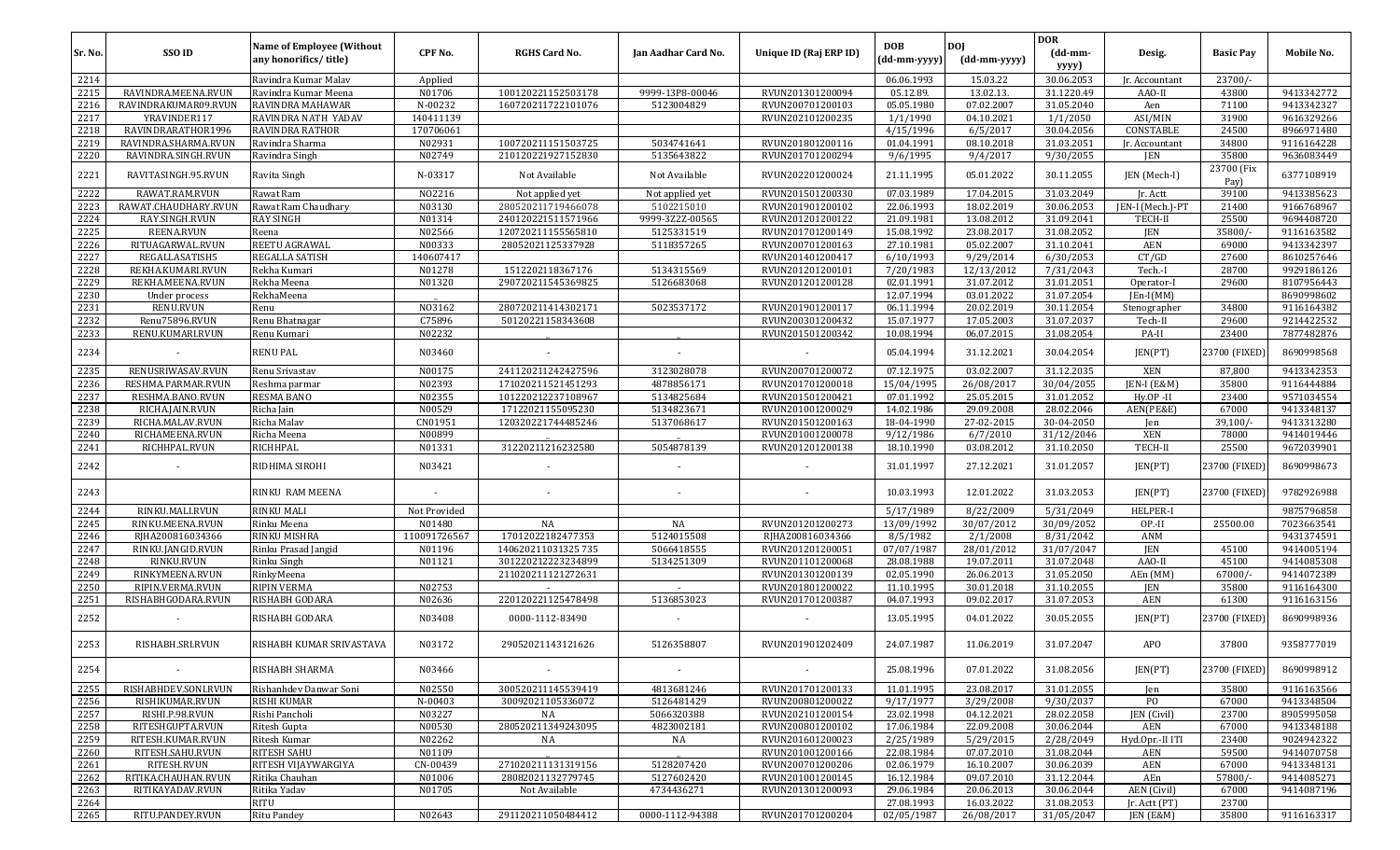|         |                      |                                                           |              |                      |                     |                        |                     |                            | <b>DOR</b>                          |                                    |                  |            |
|---------|----------------------|-----------------------------------------------------------|--------------|----------------------|---------------------|------------------------|---------------------|----------------------------|-------------------------------------|------------------------------------|------------------|------------|
| Sr. No. | SSO ID               | <b>Name of Employee (Without</b><br>any honorifics/title) | CPF No.      | <b>RGHS Card No.</b> | Jan Aadhar Card No. | Unique ID (Raj ERP ID) | DOB<br>(dd-mm-yyyy) | <b>DOI</b><br>(dd-mm-yyyy) | $(dd{\text{-}\mathbf{mm}}$<br>yyyy) | Desig.                             | <b>Basic Pay</b> | Mobile No. |
| 2266    | RIYAZ.TAZIK.RVUNL    | Riyaz Mohammed Tazik                                      | N01376       | 23102021115094485    | 5131327652          | RVUN201201200175       | 04.11.1979          | 14.08.2012                 | 30.11.2039                          | PA-I                               | 29600            | 9829345333 |
| 2267    | ROHEET.AHEER.RVUN    | Roheet Aheer                                              | N02390       | 301120212137307705   | 5133510861          | RVUN201701200015       | 5/26/1991           | 8/23/2017                  | 5/31/2051                           | <b>JEN</b>                         | 38300            |            |
| 2268    |                      | Rohin Kumar Parewa                                        | N03240       | 5013437073           | Not Available       | Not Available          | 01.12.1996          | 08.12.2021                 | 30-11-2056                          | Jr. Chemist (PT)                   | 23700            | 9829879778 |
| 2269    | ROHIT.AGRAWAL.RVUN   | Rohit Agarwal                                             | N02263       | 190720211712126705   | 4801668581          | RVUN201501200366       | 6/23/1990           | 6/5/2015                   | Jun.-2050                           | PA-II                              | 23400            | 9660768749 |
| 2270    | ROHIT.KUMAR.RVUN     | Rohit Kumar                                               | N02434       | 3092021 1712536944   | 5127808180          | RVUN201701200059       | 25/Sep/1992         | $1/$ Sep $/2017$           | 30/Sep/2052                         | JEN-I                              | 35800            | 9116163340 |
| 2271    | ROHIT.KUMAR1.RVUN    | ROHIT KUMAR MEENA                                         | N02872       |                      | Applied In Process  | RVUN201701200331       | 7/30/1994           | 8/30/2017                  | 7/31/2054                           | JEN-I                              | 35800            | 9116163396 |
| 2272    | ROHITMATHUR.RVUN     | <b>ROHIT MATHUR</b>                                       | N02505       | NA                   | NA                  | RVUN201701200421       | 15/03/1991          | 18/01/2017                 | 31/03/2051                          | AEN (Civil)                        | 61300/           | 9116163180 |
| 2273    | ROHITSINGH.RVUN      | ROHIT SINGH                                               | N02187       | 311220211149191759   | 4781108447          | RVUN201501200308       | 14-02-1993          | 22-04-2015                 | 28-02-2053                          | <b>JUNIOR</b><br><b>ACCOUNTANT</b> | 39,100           | 9414085890 |
| 2274    | ROHITASH.KUMAR.RVUN  | Rohitash Kumar                                            | N02162       | 3105202122240358888  | 5013786784          | RVUN201501206143       | 01.07.1990          | 05.06.2015                 | 01.07.2050                          | Tech-II (ITI)                      | 23400            | 9166338091 |
| 2275    | ROHTASH.KUMAR.RVUN   | ROHTASH KUMAR                                             | N01343       | 21042021920465088    | 5028473863          | RVUN201201200150       | 15.08.1986          | 01.08.2012                 | 31.08.2046                          | TECH-II                            | 25500            | 9460505293 |
| 2276    | R00P.MEENA.RVUN      | Roop Singh Meena                                          | N01817       | 140720211547545458   | 5123027164          | RVUN201501200066       | 12.05.1989          | 18.02.2015                 | 31.05.2049                          | <b>JEN</b>                         | 39100            | 9413344468 |
| 2277    | ROOPENDRASINGH.RVUN  | Roopendra Singh                                           | N01031       | 11122021100458518    | 5052081371          | RVUN201001200037       | 01.07.1983          | 05.07.2010                 | 30.06.2043                          | AEN                                | 67000            | 9414070176 |
| 2278    | ROOPENDRA.C.RVUN     | Roopendra Singh Chauhan                                   | N02104       | 90620211128303197    | 5124804850          | RVUN201501200257       | 26.05.1991          | 12.02.2015                 | 31.05.2051                          | <b>IEn</b>                         | 39100            | 9414073419 |
| 2279    | ROSHANKUMARCISF      | <b>ROSHAN KUMAR</b>                                       | 150106342    |                      |                     | RVUN202001200409       | 3/31/1989           | 19.12.2020                 | 3/31/2049                           | CT/GD                              | 26800            | 9458321715 |
| 2280    | ROSHAN.JAJORIA.RVUN  | Roshan Jajoria                                            | N02407       |                      |                     | RVUN201701200032       | 4/Dec/1991          | 23/Aug/2017                | 31/Dec/2051                         | JEN-I                              | 35800            | 9116163306 |
| 2281    | ROSHAN.MEENA.RVUN    | Roshan Lal Meena                                          | N03084       | 241120211119352193   | 4586683810          | RVUN201901200058       | 15/07/1995          | 19/02/2019                 | 31/07/2055                          | Stenographer                       | 34800            | 7742131369 |
| 2282    | RUCHETA.GUPTA.RVUN   | Rucheta Gupta                                             | N02801       |                      |                     | RVUN201801200065       | 13/Nov/1991         | 24/Jan/2018                | 30/Nov/2051                         | JEN-I                              | 35800            | 9116164186 |
| 2283    | Newely Appointed     | Ruchi Sharma                                              |              |                      | 4737384566          |                        | 05/10/1998          | 25/03/2022                 | 31/05/2057                          | JR.ACCTT.<br>(PT)                  | 23700            | 9782784669 |
| 2284    | RUCHISHARMA.RVUN     | Ruchi Sharma                                              | N00218       | 0000-1112-26784      | 71220211142376534   | RVUN200601200060       | 05-01-1983          | 01-12-2006                 | 31-01-2043                          | Senior Chemist                     | 73100            | 9413348277 |
| 2285    | RUCHI.VERMA.RVUN     | Ruchi Varma                                               | N01144       | 1082021166188350     | 5123607172          | RVUN201101200085       | 22.11.1987          | 12.07.2011                 | 30.11.2047                          | AAO-II                             | 45,100 (L-11)    | 9460620906 |
| 2286    | RUCHIKA.GANGWAL.RVUN | Ruchika Gangwal                                           | N02690       | 220320221413368620   | 5138057207          | RVUN201701200250       | 26.06.1993          | 26.08.2017                 | 30.06.2053                          | [En(Civil]                         | 35800            | 9116163432 |
| 2287    | RUDRAKASH.NAGAR      | Rudrakash Nagar                                           | N03279       |                      |                     | RVUN202101200166       | 24/Dec/2021         | 14/Jan/1996                | 31/Jan/2056                         | $IEN-I (PT)$                       | 23700            | 8690998967 |
| 2288    | RUKAMKESHMEEENA.RVUN | Rukamkesh Meena                                           | N01117       | 24062021143651648    | 4840842009          | RVUN201101200065       | 03.04.1984          | 05.01.2011                 | 03.04.2044                          | AEN (E&M)                          | 69000            | 9413343415 |
| 2289    | RUKHSARBANO.RVUN     | Rukhsar Bano Mansuri                                      | N02621       | 300520211141253336   | 4833686365          | RVUN201701200341       | 04/04/1991          | 02/07/2017                 | 30-04-2051                          | <b>AEN</b>                         | 61300            | 9116163111 |
| 2290    | Rumpa.samanta.RVUN   | Rumpa Samanta                                             | N03077       | 190320222237551957   | 5137277137          | RVUN201901200051       | 11/9/1991           | 2/26/2019                  | 11/30/2051                          | Junior Assistant                   | 21400/           | 7793844105 |
| 2291    | RUPENDRA0644         | RUPENDRA KUMAR                                            | 094470369    |                      |                     | RVUN202101200281       | 1/28/1987           | 15.11.2021                 | 1/28/2047                           | CT/GD                              | 34300            | 9434244446 |
| 2292    | RUPENDRA.BALAI.RVUN  | RUPENDRA KUMAR BALAI                                      | N03109       | 10620211229199821    | 4805774340          | RVUN201901200081       | 20.06.1995          | 27.02.2019                 | 30.06.2055                          | Stenographer                       | 34800            | 8306521929 |
| 2293    | RUPENDRAMEENA.RVUN   | Rupendra Kumar Meena                                      | N01496       |                      |                     | RVUN201201200287       | 1/Nov/1986          | 1/Feb/2012                 | 31/0ct/2046                         | AEN                                | 67000            | 9414071549 |
| 2294    | RUPENDRASINGH.RVUN   | Rupendra Singh                                            | N00679       |                      |                     | RVUN200801200188       | 20/Jul/1981         | 3/Sep/2008                 | 31/Jul/2041                         | AEN                                | 67000            | 9413342416 |
| 2295    | RUPESHVERMA.RVUN     | Rupesh Kumar                                              | N00579       | 280520211653357907   | 5121010517          | RVUN200801200142       | 13.03.1982          | 19.09.2008                 | 31.03.2042                          | <b>AEN</b>                         | 67000            | 9413342331 |
| 2296    | RUPESH.RATHORE.RVUN  | RUPESH KUMAR RATHORE                                      | N02821       | 22122021144531337    | 5134505040          | RVUN201701200309       | 5/4/1990            | 8/23/2017                  | 5/31/2050                           | JEN-I                              | 35800            | 9116163403 |
| 2297    | GOPIREDDYS38519      | S GOPI REDDY                                              | 130817732    |                      |                     | RVUN201301206337       | 7/1/1990            | 10/26/2013                 | 7/31/2050                           | CT/GD                              | 28400            | 9705610808 |
| 2298    | ARFAN1541994         | <b>SKARFAN</b>                                            | 170117957    |                      |                     | RVUN201701201269       | 4/15/1994           | 5/3/2017                   | 4/30/2054                           | CT/GD                              | 24500            | 7064132035 |
| 2299    | SATYENDRA05.RVUN     | S. K. Mishra                                              | N00658       | N/A                  | N/A                 | RVUN200901200048       | 25.10.1977          | 21.02.2009                 | 31.10.2037                          | AEN                                | 67000            | 9413342452 |
| 2300    | SHIVPARKASH.RVUN     | S.P. choudhary                                            | $C-76127$    | 241220211-37535828   | 5135224244          | RVUN200601200021       | 17.06.1977          | 23.11.2006                 | 30.06.2037                          | AEN                                | 71000            | 9413342340 |
| 2301    | SABIR.HUSSAIN.RVUN   | <b>SABIR HUSAIN</b>                                       | N00088       | 1062021111908571     | 4864740803          | RVUN200801200041       | 14.03.1983          | 17.12.2005                 | 31.03.2043                          | OP-I                               | 31400            | 9461283786 |
| 2302    | RJBI201609033628     | SACHIN CHAUHAN                                            | 110102884739 | 51220219062947       | 5082133179          | RJBI201609033628       | 6/7/1983            | 2/11/2016                  | 6/30/2043                           | Nurse Grade-2                      |                  | 9571959310 |
| 2303    | Not Allotted         | Sachin Dev Tomar                                          | Not Allotted |                      |                     | Not Allotted           | 7/27/1993           | 2/1/2022                   | 7/31/2053                           | JEN (PT)                           | 23700            |            |
| 2304    | $\sim$               | Sachin Kumar                                              | $\sim$       | $\sim$               | $\sim$              | $\sim$                 | $\sim$              | $\sim$                     | $\sim$                              | $\sim$                             | $\sim$           |            |
| 2305    | sachinmeenajen       | Sachin Kumar Meena                                        | N03255       |                      |                     | RVUN202101200202       | 08.07.1998          | 20.12.2021                 | 31.07.2058                          | JEN (PT)                           | 23700            | 9979006064 |
| 2306    | SACHINSHARMA.RVUN    | Sachin Sharma                                             | N02704       | 140620212218363883   | 4684367342          | RVUN201701200358       | 2/5/1995            | 2/8/2017                   | 28.02.2055                          | <b>AEN</b>                         | 61300            | 9116163115 |
| 2307    | SAD.RAM.RVUN         | Sad Ram                                                   | N02144       | 311220211458312314   | 4887360350          | RVUN201501200279       | 20.01.78.           | 26.03.15.                  | 31.01.2038                          | Jr. Acctt.(PT)                     | 23700            | 9928670857 |
| 2308    | SAGAR.BALECHA.RVUN   | Sagar Balecha                                             | N02349       | 71220211135425639    | 5133578650          | RVUN201501200415       | 14.03.1988          | 19.02.2015                 | 31.03.2048                          | AEN                                | 63100            | 9414087896 |
| 2309    | SAGARRATHOR.RVUN     | Sagar Rathor                                              | N02369       |                      |                     | RVUN201701200367       | 8/Apr/1992          | 9/Feb/2017                 | 30/Apr/2052                         | AEN                                | 61300            | 9116163123 |
| 2310    | not available        | Sagar Soni                                                | N02907       | not available        | not available       | not available          | 20.06.1996          | 11.10.2018                 | 30.06.2056                          | Accounts Officer                   | 57800            | 9116164350 |
| 2311    | SAHDEV.SIYAG.RVUN    | Sahdev Siyag                                              | N02524       | 70220221943283686    | 5136375688          | RVUN201701200107       | 3/21/1992           | 9/4/2017                   | 9/30/2052                           | JEN                                | 35800            | 9116163538 |
| 2312    | SAHILRATURI.RVUN     | Sahil Raturi                                              | N03329       | NIL                  | NIL                 | NIL                    | 12.07.1997          | 23.12.2021                 | 31.07.2057                          | JEn-I (PT)                         | 23700            | 8905995071 |
| 2313    | SHAILESHKUMAR34191   | SAILESH KUAMR                                             | 179801147    |                      |                     | RVUN202201200034       | 10/18/1992          | 06.01.2022                 | 10/18/2052                          | CT/GD                              | 24500            | 7542057674 |
| 2314    | SAKETCHAUDHARY.RVUN  | <b>SAKET SINGH CHAUDHARY</b>                              | N01648       | 261120211541369676   | 5041784723          | RVUN201301200016       | 06.05.1989          | 25.06.2013                 | 31.05.2049                          | JEN                                | 40100            | 9414025892 |
| 2315    | SAKSHI.GANDHI.RVUN   | Sakshi Gandhi                                             | N03003       | 290520211425526973   | 5121626517          | RVUN201801200181       | 08.02.1997          | 18.02.2019                 | 28.02.2057                          | Stenographer                       | 34,800 (L-10)    | 7793017698 |
| 2316    | SAKSHI.SINGH.RVUN    | Sakshi Singh                                              | N02453       | 106202100465267      |                     | RVUN201701200076       | 24/Jul/1992         | 4/Sep/2017                 | 31/Jul/2052                         | JEN-I                              | 35800            | 9116163370 |
| 2317    | VINOD601701          | SALI VINOD KUMAR                                          | 170823270    |                      |                     |                        | 8/27/1994           | 6/1/2017                   | 31.08.2054                          | CONSTABLE                          | 24500            | 9682308204 |
| 2318    | SALMA.B.RVUN         | SALMA.B                                                   | N01582       | 23112021145999922    | 9999-0EQ0-00008     | RVUN201201200407       | 15.06.1990          | 08.08.2012                 | 30.06.2050                          | $H.O-II$                           | 23400            | 9057571406 |
| 2319    | SAMAYSINGHGURJARNDRF | <b>SAMAY SINGH GURJAR</b>                                 | 130718194    |                      |                     | RVUN201301206339       | 7/8/1986            | 12/28/2013                 | 7/31/2046                           | CT/DVR                             | 28400            | 8387838829 |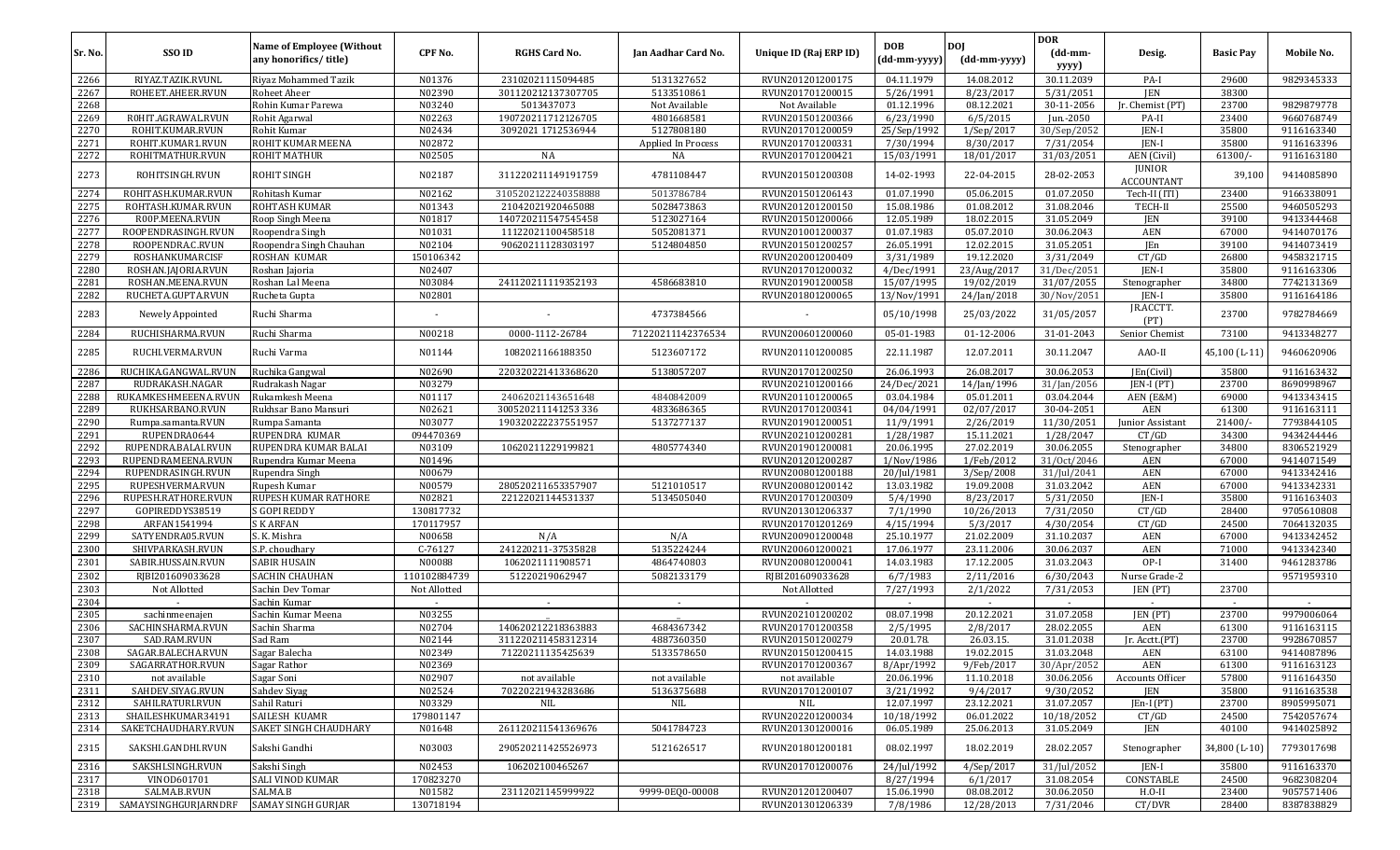| Sr. No. | SSO ID               | <b>Name of Employee (Without</b><br>any honorifics/title) | CPF No.   | <b>RGHS Card No.</b> | Jan Aadhar Card No.  | Unique ID (Raj ERP ID) | <b>DOB</b><br>(dd-mm-yyyy) | <b>DOI</b><br>(dd-mm-yyyy) | <b>DOR</b><br>(dd-mm-<br>yyyy) | Desig.                                     | <b>Basic Pay</b> | Mobile No. |
|---------|----------------------|-----------------------------------------------------------|-----------|----------------------|----------------------|------------------------|----------------------------|----------------------------|--------------------------------|--------------------------------------------|------------------|------------|
| 2320    | SAMAY.SINGH.RVUN     | Samay Singh Meena                                         | N01838    | 31052021169253825    | 9999-4H2I-00032      | RVUN201501200082       | 5/25/1992                  | 2/16/2015                  | 5/31/2052                      | JEN                                        | 39100            | 9413346330 |
| 2321    | SAMAYSINGHMEENA.RVUN | Samay Singh Meena                                         | N02185    | 110202212132274944   | 5128075122           | RVUN201501200307       | 10.06.1990                 | 18.03.2015                 | 30.06.2050                     | AEN                                        | 65000            | 9414072891 |
| 2322    | SAMEER.MOURYA.RVUN   | Sameer Maurya                                             | N01055    | 310520212039422256   |                      | RVUN201101200043       | 9/6/1987                   | 1/3/2011                   | 30.09.2047                     | AEN                                        | 57800            | 9414085103 |
| 2323    | SAMRIDDHI.S.RVUN     | Samriddhi Sharma                                          | N00894    | 15022022225173461    | 111302285            | RVUN201001200075       | 17/Mar/1986                | 7/Jul/2010                 | 31/Mar/2046                    | AEN                                        | 59500            | 9414087148 |
| 2324    | SANA.ANSARI.RVUN     | Sana Ansari                                               | N02450    |                      |                      | RVUN201701200075       | 26/Jan/1993                | 4/Sep/2017                 | 31/Jan/2053                    | JEN-I                                      | 35800            | 9116163364 |
| 2325    | SANAT.KR.RVUN        | SANAT KUMAR SESAMAN                                       | N02016    | 29122021102117731    | 5134772662           | RVUN201501206116       | 01/01/1990                 | 20/02/2015                 | 31/12/2049                     | Junior Engineer                            | 39100            | 9414094709 |
| 2326    | SANAVVAR.RVUN        | Sanavvar -                                                | N01138    | 221220211235182504   | 5134822317           | RVUN201101200079       | 16.11.1983                 | 01.03.2011                 | 30.11.2043                     | Sr. Assistant                              | 31400            | 9783616107 |
| 2327    | Sandeep02.rvun       | Sandeep                                                   | N00817    | 261120211325542245   | 5046143361           | RVUN201001200041       | 15.10.86                   | 28.06.10                   | 31.10.46                       | AEn                                        | 57800            | 9414085238 |
| 2328    | SANDEEPKUMAR34432    | <b>SANDEEP KUAMR</b>                                      | 094320259 |                      |                      | RVUN202101200277       | 1/1/1987                   | 14.11.2021                 | 1/1/2047                       | CT/GD                                      | 33300            | 8889968645 |
| 2329    | DEEPUSK394           | <b>SANDEEP KUMAR</b>                                      | 150105732 |                      |                      | RVUN202001200408       | 4/1/1989                   | 19.12.2020                 | 4/1/2049                       | CT/GD                                      | 26800            | 9343282253 |
| 2330    | SANDEEP.RVUN         | SANDEEP CHAUDHARY                                         | N00532    | 241120211842299730   | 9999-VULC-00139      | RVUN200801200104       | 10.10.1985                 | 19.09.2008                 | 30.09.2045                     | AEN                                        | 6700             | 9413342429 |
| 2331    | SANDEEP.CHHIPA.RVUN  | Sandeep Chhipa                                            | N01624    | 3122021142839560     | 5132474782           | RVUN201301200043       | 15.09.1990                 | 11/07/2013 (F/N)           | 9/30/2050                      | JEN-I (E&M)                                | 40300            | 9414084637 |
| 2332    | SANDEEP.JONWAL.RVUN  | SANDEEP JONWAL                                            | N01209    |                      | Applied In Process   | RVUN201201200064       | 10/15/1987                 | 2/3/2012                   | 10/30/2047                     | JEN-I                                      | 40500            | 9024119783 |
| 2333    | SANDEEPKUMAR03.RVUN  | Sandeep Kumar                                             | N02630    | 310520211356588360   | 5033303525           | RVUN201701200365       | 6/30/1985                  | 2/9/2017                   | 6/30/2045                      | AEN                                        | 61300            | 9116163121 |
| 2334    |                      | <b>SANDEEP KUMAR</b>                                      | N03487    |                      |                      |                        | 15/07/1996                 | 27/12/2021                 | 31/07/2056                     | <b>JEN PT</b>                              | 23700            | 8690998699 |
| 2335    | SANDEEP.KUMAR2.RVUN  | <b>SANDEEP KUMAR</b>                                      | N02105    | 26112021222119138    | 4776734428           | RVUN201501200258       | 02.06.1990                 | 12.02.2015                 | 31.05.2050                     | JEN                                        | 39100            | 9414072997 |
| 2336    | SANDEEP.KUMAR3.RVUN  | <b>SANDEEP KUMAR</b>                                      | N03120    | 50620211054213965    | 4774686529           | RVUN201901200092       | 7/13/1993                  | 2/19/2019                  | 7/31/2053                      | Jr. Asstt.                                 | 21400            | 9983840494 |
| 2337    | SANDEEPDHANKHARRA]   | <b>SANDEEP KUMAR</b>                                      | 082301899 |                      |                      | RVUN200801204628       | 7/1/1986                   | 9/6/2008                   | 7/31/2046                      | CT/GD                                      | 34300            | 9445338901 |
| 2338    | SANDEEP.KUMAR.RVUN   | <b>SANDEEP KUMAR</b>                                      | N01274    | 19072021114558738    | 47934118992          | RVUN201201200097       | 09.06.1989                 | 08.02.2012                 | 30.06.2049                     | JEN                                        | 43800            | 9414085367 |
| 2339    | SANDEEP.KUMAR1.RVUN  | <b>SANDEEP KUMAR</b>                                      | N01330    | 61020211834286365    | 5115750806           | RVUN201201200137       | 02.11.1992                 | 03.08.2012                 | 31.08.2052                     | TECH-II                                    | 25500            | 9667057146 |
| 2340    | SANDEEP.BAGARIA.RVUN | Sandeep Kumar Bagaria                                     | N02181    |                      | 5136355737           | RVUN201301200156       | 08.07.1992                 | 03.07.2013                 | 31.07.2052                     | PA-II (ITI)                                | 24800            | 9667959899 |
| 2341    | SANDEEP.GURU.RVUN    | Sandeep Kumar Guru                                        | N02759    | 231120211252449253   | 5133531069           | RVUN201801200027       | 20.12.1994                 | 27.01.2018                 | 31.12.2054                     | JEn                                        | 35800            | 9116164208 |
| 2342    | SANDEEP.SHARMA2.RVUN | SANDEEP KUMAR SHARMA                                      | N02677    | 70820211956587592    | 5133307745           | RVUN201701200237       | 4/15/1988                  | 9/1/2017                   | 31-04-2048                     | JEN-I                                      | 35800            | 9116163910 |
| 2343    | SANDEEPNAIR.RVUN     | <b>SANDEEP NAIR</b>                                       | N00617    | 150320222215472628   | 4832232530           | RVUN200901200033       | 26.08.1986                 | 05.02.2009                 | 31.08.2046                     | AEN                                        | 67000            | 9414011512 |
| 2344    | SANDEEP.SHARMA.RVUN  | <b>SANDEEP SHARMA</b>                                     | N00705    | 290520211538537419   | 5120665651           | RVUN200901200061       | 07/09/1976                 | 21/02/2009                 | 30/09/2036                     | SR.ASSTT                                   | 31400            | 9468959101 |
| 2345    | SANDEEP.SHARMA1.RVUN | Sandeep Sharma                                            | N02285    | 19012022113186350    | 5135642651           | RVUN201501200383       | 20.09.1991                 | 12.08.2015                 | 31.08.2051                     | JEN-I                                      | 39100            | 9414085974 |
| 2346    | SANDEEPJADON.RVUN    | Sandeep Singh Jadon                                       | N00789    | 290520211241226411   | 5124587635           | RVUN200901200088       | 12/16/1981                 | 2/26/2009                  | 12/31/2041                     | AEN                                        | 67000            | 9414071050 |
| 2347    | SANDHYA.RVUN         | Sandhya                                                   | N02106    |                      |                      | RVUN201501200259       | 05.01.1987                 | 19.02.2015                 | 31.01.2047                     | JEN                                        | 39100            | 9414073532 |
| 2348    | NAGARAJUSANGA8       | SANGA NAGARAJU                                            | 170802675 |                      |                      |                        | 8/3/1993                   | 20.02.2022                 | 8/3/2053                       | CT/GD                                      | 24500            | 8790797766 |
| 2349    | SANGEETA.RAJPUT.RVUN | Sangeeta Rajput                                           | C75898    | 10620212135467082    | 4732334177           | RVUN200301200053       | 31.10.1974                 | 05.06.2003                 | 31.10.2034                     | PA-I                                       | 35300            | 9413713738 |
| 2350    | SANJAYPBA05          | SANJAY BABU A                                             | 170160649 |                      |                      | RVUN201701201267       | 5/30/1995                  | 6/1/2017                   | 5/30/2055                      | CT/GD                                      | 24500            | 8606412625 |
| 2351    | SANJAY.03152.RVUNL   | Sanjay Bhamu                                              | N03152    | Not Registered       | Not Registered       | RVUN201901202408       | 01.07.1996                 | 21.02.2019                 | 31.07.2056                     | Jr. Asstt.                                 | $20,800$ (L-5)   | 9610231479 |
| 2352    | SANJAY.JAIN.RVUNL    | SANJAY JAIN                                               | N01660    |                      | 5024432714           | RVUN201301200019       | 25-03-1984                 | 15-02-2013                 | 31-03-2044                     | ASSISTANT<br><b>ACCOUNTS OFFICER-</b><br>П | 42,500           | 9414042021 |
| 2353    | SANJAYJAIN.RVUN      | SANJAY JAIN                                               | N00565    | 41220212029279378    | 5125575041           | RVUN200801200132       | 01.07.1975                 | 12.09.2008                 | 30.06.2035                     | AEN                                        | 67000            | 9413342332 |
| 2354    | SANJAY.JAKHAR.RVUN   | Sanjay Jakhar                                             | N01744    | 290520211747218503   | 5102238021           | RVUN201301200119       | 15.01.1990                 | 28.06.2013                 | 31.01.50                       | Junior Engineer                            | 40300            | 9414072419 |
| 2355    | SANJAY.KUMAR2.RVUN   | Sanjay Kumar                                              | N00111    | 28062021115384821    | 9999-QVAP-00020      | RVUN200501200032       | 03.07.1984                 | 03.12.2005                 | 31.07.2044                     | Tech-I                                     | 32300            | 9660147242 |
| 2356    | SANJAYKUMAR04.RVUN   | Sanjay Kumar                                              | N00341    | 16032022165698090    | 9999-0VAP-00336      | RVUN200701200170       | 10.12.1982                 | 02.05.2007                 | 31.12.2042                     | <b>AEN</b>                                 | 71100            | 9413342282 |
| 2357    | SANJAY.KUMAR3.RVUN   | Sanjay Kumar                                              | N02573    | 6072021171878023     | 4742006335           | RVUN201701200156       | 03.08.1992                 | 30.08.2017                 | 31.08.2052                     | JEN                                        | 35800            | 9116163590 |
| 2358    | SANJAYKUMAR05.RVUN   | Sanjay Kumar                                              | N00632    | 280920211714287000   | 5130203016           | RVUN200801200173       | 7/5/1985                   | 9/15/2008                  | 7/31/2045                      | AEn.                                       | 67000            | 9413342337 |
| 2359    | SANJAY8158993325     | SANJAY KUMAR                                              | 104170012 |                      |                      | RVUN201001204765       | 5/15/1989                  | 3/8/2010                   | 5/31/2049                      | CT/GD                                      | 32300            | 9149784767 |
| 2360    | SK7286119            | SANJAY KUMAR                                              | 170161082 |                      |                      | RVUN201701201274       | 10/10/1996                 | 5/1/2017                   | 10/31/2056                     | CT/GD                                      | 24500            | 9507278805 |
| 2361    | SANJAYKUMAR.RVUN     | Sanjay Kumar                                              | N00761    | 90320221943417749    | 0000-1113-04715      | RVUN200801200225       | 2/20/1979                  | 9/24/2008                  | 2/28/2039                      | AEN                                        | 67000            | 9413348187 |
| 2362    | SANIAYKUMAR14.RVUN   | Sanjay Kumar                                              | N00557    | 280520211145554382   | 5121206451           | RVUN200801200126       | 23.03.1981                 | 08.09.2008                 | 31.03.2041                     | Aen.                                       | 67000            | 9413342195 |
| 2363    | NA                   | Sanjay Kumar Bairwa                                       | N03476    | NA                   | NA                   | NA                     | NA                         | NA                         | NA                             | JEn.I<br>(PT)                              | NA               | NA         |
| 2364    | SANJAYKSHARMA.RVUN   | Sanjay Kumar Sharma                                       | N03330    | <b>NIL</b>           | <b>NIL</b>           | NIL                    | 05.03.1998                 | 14.12.2021                 | 31.03.2058                     | $[En-I (PT)]$                              | 23700            | 8905995070 |
| 2365    | SANJAYSHARMA.RVUN    | SANJAY KUMAR SHARMA                                       | N00413    | 290520211132204536   | 5120662736           | RVUN200701200199       | 25.03.1982                 | 06.10.2007                 | 31.03.2042                     | AEN                                        | 67000            | 9413342408 |
| 2366    | SANJAY.MALAV.RVUN    | SANJAY MALAV                                              | N01379    | 22112021145677891    | 5024302215           | RVUN201201200177       | 18.07.1992                 | 07.08.2012                 | 31.07.2052                     | $Hy.$ Op.-II                               | 25500            | 9571276205 |
| 2367    | BHATI.9896           | Sanjay S. Bhati                                           | N03249    |                      |                      | not yet created        | 09.08.1996                 | 07.12.2021                 | 31.08.2056                     | Ir. Chemist-PT                             | 23700            | 8905995062 |
| 2368    | SANJAYSAXENA.RVUN    | SANJAY SAXENA                                             | N00547    | 201120211314213822   | 0000-1112-93454      | RVUN200801200020       | 31.12.1973                 | 15.04.2008                 | 31.12.2033                     | DDP                                        | 78000            | 9413349515 |
| 2369    | SANJAY.SHARMA1.RVUN  | SANJAY SHARMA                                             | N00898    |                      | <b>Under Process</b> | RVUN201001200077       | 01.12.1980                 | 05.07.2010                 | 30.11.2040                     | AEN                                        | 59500            | 9414005249 |
| 2370    | SANJAY.SHARMA2.RVUN  | Sanjay Sharma                                             | N01145    | 160720211059267414   | 5126416205           | RVUN201101200086       | 07.10.1988                 | 06.07.2011                 | 31.10.2048                     | AAO-II                                     | 45,100 (L-11)    | 9414019749 |
| 2371    | SANJAY.SOGRA.RVUN    | SANJAY SOGRA                                              | N01046    | 2012202112-44154422  | 5134758218           | RVUN201101200042       | 07.09.1987                 | 10.01.2011                 | 30.09.2047                     | AEN                                        | 57800.00         | 9414085204 |
| 2372    | SANJEEV.03151.RVUNL  | Sanjeev Garg                                              | N03151    | 170220221420281238   | 5136781520           | RVUN201901202407       | 21.01.1992                 | 21.02.2019                 | 31.01.2052                     | Jr. Assistant                              | 21400            | 9358777069 |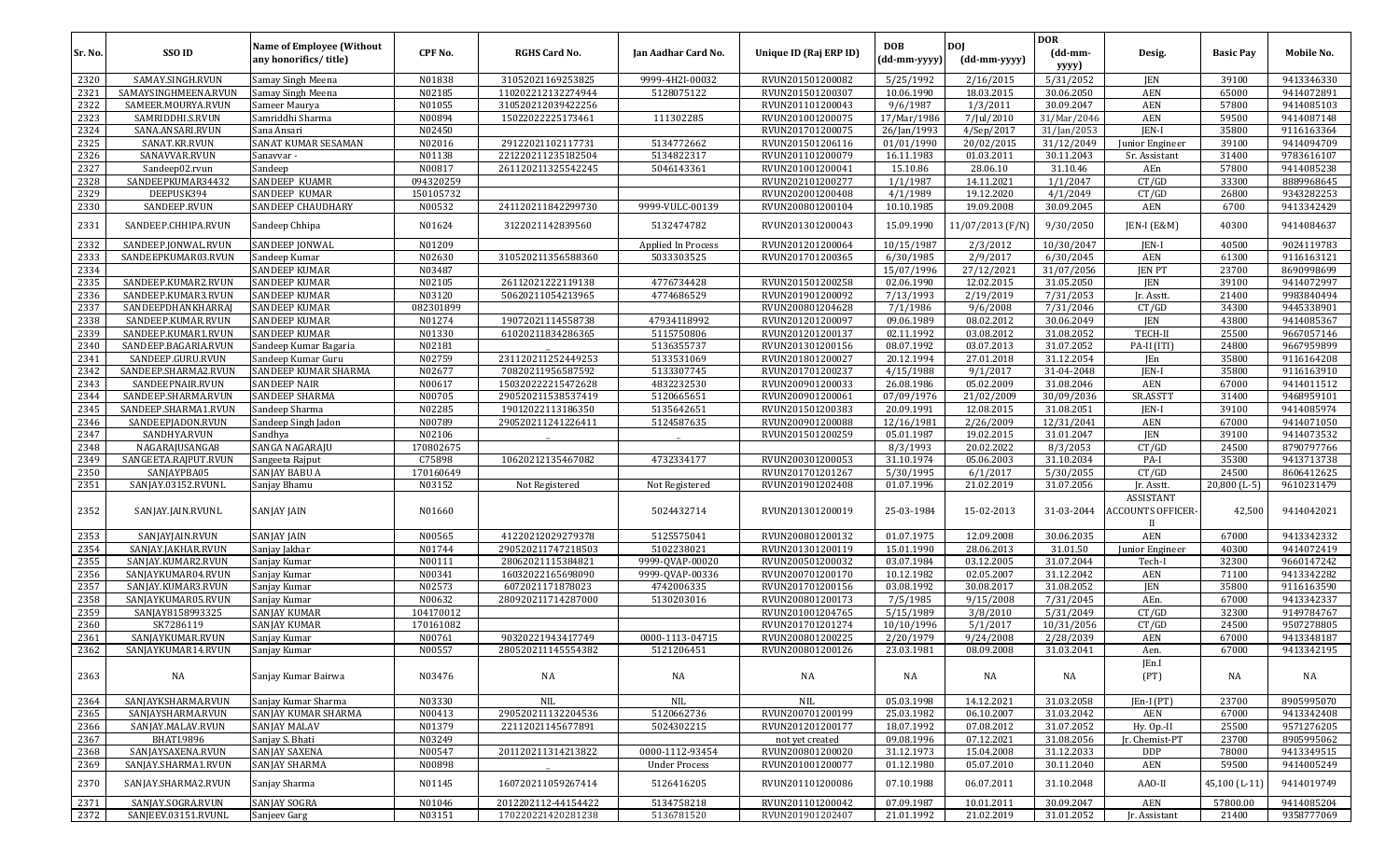|         |                      |                                                           |            |                      |                     |                        |                            |                            | <b>DOR</b>       |                             |                  |            |
|---------|----------------------|-----------------------------------------------------------|------------|----------------------|---------------------|------------------------|----------------------------|----------------------------|------------------|-----------------------------|------------------|------------|
| Sr. No. | SSO ID               | <b>Name of Employee (Without</b><br>any honorifics/title) | CPF No.    | <b>RGHS Card No.</b> | Jan Aadhar Card No. | Unique ID (Raj ERP ID) | <b>DOB</b><br>(dd-mm-yyyy) | <b>DOI</b><br>(dd-mm-yyyy) | (dd-mm-<br>yyyy) | Desig.                      | <b>Basic Pay</b> | Mobile No. |
| 2373    | SANJEEVKUMAR52260    | <b>SANJEEV KUMAR</b>                                      | 130602893  |                      |                     | RVUN201301206341       | 1/5/1990                   | 2/5/2013                   | 1/31/2050        | CT/GD                       | 28400            | 8825326887 |
| 2374    | SANJIVKUMAR.RUVN     | Sanjiv Kumar                                              | N00692RVUN | 28052021160583828    | 9999-QVAP-00076     | RVUN200801200199       | 14.12.1978                 | 24.09.2008                 | 31.12.2038       | Chemist                     | 67000/           | 9413342441 |
| 2375    | SANJIV.B.RVUN        | SANJIV SHAY BHATNAGAR                                     | CN00029    | 290520211219287964   | 4877412335          | RVUN200401200025       | 15.12.1974                 | 16.08.2004                 | 31.12.2034       | OP.-I                       | 36400            | 9460568760 |
| 2376    | SANJOYGHOSH1792      | <b>SANJOY GHOSH</b>                                       | 170600916  |                      |                     | RVUN202101200250       | 3/4/1992                   | 14.11.2021                 | 3/4/2052         | CT/GD                       | 25200            | 9593342162 |
| 2377    | SANJU1.RVUN          | Sanju                                                     | N03073     | 26032022105 2453828  | 5138140323          | RVUN201901200047       | 02.07.1991                 | 20.02.2019                 | 31.07.2051       | Junior Assistant            | 21400            | 9667607626 |
| 2378    | SANJU.RVUN           | SANJU                                                     | N02503     | 310520212012253000   |                     | RVUN201701200389       | 9/11/1992                  | 10/2/2017                  | 30/11/2052       | AEN                         | 61300            | 9116163162 |
| 2379    | Not Generated        | SANJU BIJARNIYA                                           | N03397     | Not Provided         | 4680483160          | Not Provided           | 9/14/1996                  | 12/28/2021                 | 9/30/2056        | JEN-I (PT)                  | 23700            | 8690998612 |
| 2380    | SANSKRITI.M.RVUN     | Sanskriti Mathur                                          | N02436     |                      |                     | RVUN201701200061       | 17/Jan/1994                | $1/$ Sep $/2017$           | 31/Jan/2054      | JEN-I                       | 35800            | 9116163342 |
| 2381    | SANTDASSSWAMI198     | SANT DAS SWAMI                                            | 110410355  |                      |                     | RVUN202101200230       | 5/9/1989                   | 15.11.2021                 | 5/9/2049         | SI/EXE                      | 43600            | 9491605194 |
| 2382    | SANT635              | <b>SANT KUMAR PAIKRA</b>                                  | 120511608  |                      |                     |                        | 1/12/1991                  | 4/16/2012                  | 31.01.2051       | CONSTABLE                   | 29300            | 9009760481 |
| 2383    | SANTANU.DEB.RVUN     | Santanu Deb                                               | N02247     | A/F                  | A/F                 | RVUN201501200352       | 05.09.1986                 | 04.03.2015                 | 30.09.2046       | Junior Engineer-I           | 39100            | 9414073541 |
| 2384    | SANTANUNAYAK1234     | SANTANU KUMAR NAYAK                                       | 170130125  |                      |                     | RVUN201701201268       | 6/14/1991                  | 6/4/2017                   | 6/30/2051        | CT/GD                       | 24500            | 7631126198 |
| 2385    | SANTANUNAYAK966      | SANTANU NAYAK                                             | 170815855  |                      |                     |                        | 4/10/1994                  | 6/3/2017                   | 30.04.2054       | CONSTABLE                   | 24500            | 9149535350 |
| 2386    | SANTOSH.GEDHA R.RVUN | Santosh                                                   | N00102     | 21102021105264109    | 5131775485          | 47-0546-0564-<br>4725  | 10-09-1980                 | 27-12-2005                 | 30-09-2040       | Tech-I                      | 32300            | 9024704525 |
| 2387    | SANTOSH.GUPTA.RVUNL  | Santosh Gupta                                             | N01011     | 100720211151503725   | 5118472562          | RVUN201001200148       | 25.02.1981                 | 29.03.2010                 | 28.02.1941       | AAO-II                      | 46500            | 9414019742 |
| 2388    | SANTOSH.KUMAR1.RVUN  | Santosh Kumar                                             | N03129     | 310520212036509267   | 9999322V00006       | RVUN201901200101       | 30.06.1996                 | 21.02.2019                 | 30.06.2056       | <b>STENO</b>                | 34800            | 9358777017 |
| 2389    | SANTOSHGOND@77177    | SANTOSH KUMAR GOND                                        | 130102694  |                      |                     |                        | 2/11/1991                  | 1/14/2013                  | 28.02.2051       | CONSTABLE                   | 28400            | 7717748981 |
| 2390    | VIKRAMNAITAM750      | SANTOSH NANJI NAITAM                                      | 170823580  |                      |                     |                        | 11/21/1991                 | 6/1/2017                   | 30.11.2051       | CONSTABLE                   | 24500            | 9797522676 |
| 2391    | SANVARIYA.MEENA.RVUN | SANVARIYA MEENA                                           | N01503     | 290620211750468869   | 5105105849          | RVUN201201200093       | 01.07.1992                 | 13.08.2012                 | 30.06.2052       | PA-II                       | 26300            | 9785411818 |
| 2392    | SAPANA.KUMARI.RVUN   | SAPANA KUMARI                                             | N02608     | 150220221118294066   | 5136711879          | RVUN201701200191       | 25/03/1995                 | 21/08/2017                 | 31/03/2055       | JEN-I (Civil                | 35800/           | 9116164111 |
| 2393    | SAPANASHARMA.RVUN    | SAPANA SHARMA                                             | N00610     | 2905202122-1089029   | 5124574288          | RVUN200801200026       | 04.01.1983                 | 03.09.2008                 | 31.01.2043       | AEN                         | 67000            | 9413342206 |
| 2394    | Sapanasharma06.RVUN  | Sapna Sharma                                              | N01208     | 290520211333189535   | 0000-1112-58180     | RVUN201201200063       | 01.08.1986                 | 02.02.2012                 | 31.07.2046       | AEn                         | $67000/-$        | 9414005069 |
| 2395    | SARAVJEET.KAUR.RVUN  | SARAVJEET                                                 | N01500     | 112202114-33335506   | 5134280530          | RVUN201201200290       | 05.11.1992                 | 14.08.2012                 | 30.11.2052       | TECH-II                     | 27500.00         | 8949365995 |
| 2396    | SARFARAJ.AHAMAD.RVUN | SARFARAJ AHAMAD                                           | N01059     | 91220211237521085    | 5135275843          | RVUN201101200046       | 14.01.1986                 | 12.01.2011                 | 31.01.2046       | <b>AEN</b>                  | 57800            | 9414085233 |
| 2397    | SARIKAMITTAL.RVUN    | Sarika Mittal                                             | N00677     | 7062021172537283     |                     | RVUN200801200186       | 15/Apr/1986                | 6/Sep/2008                 | 30/Apr/2046      | <b>XEN</b>                  | 78000            | 9413342417 |
| 2398    | BALUMAHENDRANUSHA    | SARIKI BALAKRISHNA                                        | 170816252  |                      |                     |                        | 6/7/1994                   | 6/2/2017                   | 30.06.2054       | CONSTABLE                   | 24500            | 9906282925 |
| 2399    | SARITA.RVUN          | Sarita                                                    |            | 23112021103724570    |                     | RVUN201501200052       | 15.08.1992                 | 18.02.2015                 | 31.08.2052       | $[En-I(MM)]$                | 39100/           | 9414009439 |
| 2400    |                      | SARITA KUMARI                                             | N03424     |                      |                     |                        | 10.04.1996                 | 24.12.2021                 | 30.04.2056       | JEN(PT)                     | 23700 (FIXED)    | 8690998672 |
| 2401    | SARJEET.SAINI.RVUN   | Sarjeet Kumar Saini                                       | N01589     | 280520211915583420   | 999989SU09664       | RVUN201201200357       | 8/14/1986                  | 8/6/2012                   | 8/31/2046        | Plant Attendent-II          | 25500/           | 9950153692 |
| 2402    | SARLAMEENA.RVUN      | Sarla Meena                                               | N02895     |                      |                     | RVUN201701200337       | 08.07.1992                 | 23.08.2017                 | 31.08.2052       | JEN                         | 34800            | 9116163497 |
| 2403    | Saroj.namoriya.rvun  | <b>SAROI</b>                                              | N02307     | 7122021135385040     | 5134810524          | RVUN201501200393       | 15.06.1980                 | 25.05.2015                 | 30.06.2040       | $H.O-II$                    | 23400            | 9413484958 |
| 2404    | SAR0J.KUMAR.RVUN     | Saroj Kumar                                               | N02108     | N/A                  | N/A                 | RVUN201501200260       | 31.08.1988                 | 25.02.2015                 | 31.08.2048       | JEN                         | 39100            | 9414073069 |
| 2405    | SARVESH0208.RVUN     | SARVESH KUMAR MEENA                                       | N03380     |                      | 4622201283          | RVUN202201200052       | 2/8/1998                   | 7/1/2022                   | 31/08/2058       | JEN (PT)                    | 23700            | 6376875073 |
| 2406    | ARCHANASIKARWAR11    | SATENDRA SINGH SIKARWAR                                   | 210808399  |                      |                     | RVUN202101200196       | 3/3/1977                   | 7/1/2021                   | 3/31/2037        | CT/GD                       | 21700            | 7415928370 |
| 2407    | SATISHCHAND.RVUN     | Satish Chand Garodia                                      | N00749     | 11062021111388436    | 5126230364          | RVUN200801200214       | 8/May/1983                 | 10/Sep/2008                | 31/May/2043      | AEN                         | 67000            | 9413348309 |
| 2408    | SATISH.BAIRWA.RVUN   | Satish Chandra Bairwa                                     | N03095     | 160620211418548137   | 5051420223          | RVUN201901200069       | 01.07.1980                 | 16.01.2019                 | 30.06.2040       | JR. ACCT                    | 34800            | 9358777051 |
| 2409    | SATISH.GOCHAR.RVUN   | Satish Gochar                                             | N02340     | 5124854577           | 1072021105355517    | RVUN201601200032       | 10-05-1991                 | 17-05-2016                 | 31-05-2051       | PA-II                       | 22700            | 9784694808 |
| 2410    | SATISHVIDHURI.RVUN   | Satish Kumar Vidhuri                                      | N00680     | 8122021164243938     | 5121260627          | RVUN200801200189       | 15.07.1983                 | 26.09.2008                 | 31.07.2043       | AEN                         | 67000            | 9413342431 |
| 2411    | SATISH.YADAV.RVUN    | Satish Kumar Yadav                                        | N02535     | 25122021104849713    | 5134357444          | RVUN201801200053       | 03.08.1991                 | 05.09.2017                 | 31.08.2051       | JEn                         | 35800            | 9116163549 |
| 2412    | SATPAL1.RVUN         | Satpal                                                    | N01270     | 90820211748438260    | 4824864087          | RVUN201201200093       | 01.01.1991                 | 31.07.2012                 | 31.01.2051       | Tech-II                     | 25500            | 9672569061 |
| 2413    | SATPALSINGHEVER59    | SATPAL SINGH                                              | 064481155  |                      |                     | RVUN202101200267       | 2/10/1984                  | 15.11.2021                 | 2/10/2044        | CT/GD                       | 37500            | 8250201028 |
| 2414    | SATPAL.GODARA.RVUN   | Satpal Godara                                             | N02522     | 2611202184134817     | 5133457632          | RVUN201701200105       | 8/2/1991                   | 8/29/2017                  | 8/31/1951        | <b>JEN</b>                  | 35800            | 7597575222 |
| 2415    | SATVEER.RVUN         | <b>SATVEER CHOUDHARY</b>                                  | N02499     | 260120221628506512   | 5136068607          | RVUN201701200398       | 30.09.1991                 | 13.02.2017                 | 30.09.2051       | <b>AEN</b>                  | 61300            | 9116163129 |
| 2416    | SATYA.MEENA.RVUN     | Satya Narayan Meena                                       | N02168     | 280520211038276516   | 5033134448          | RVUN201501200297       | 25.11.1988                 | 30.05.2015                 | 25.11.2048       | PA-II                       | 23400            | 9887994788 |
| 2417    | SATAYNARAYAN.RVUN    | Satya Narayan Suman                                       | N00747     | 290520211110562334   |                     | RVUN200801200030       | 1/Jul/1979                 | $1/$ Sep $/2008$           | 30/Jun/2039      | <b>XEN</b>                  | 78000            | 9413348311 |
| 2418    | SATYANARAYAN.RVUN    | SATYA NARAYAN VYAS                                        | N00589     | 27072021-1626159162  | 5127716523          | RVUN200801200025       | 02.06.1982                 | 08.09.2008                 | 30.06.2042       | AEN                         | 67000            | 9413342338 |
| 2419    | SATYA.RVUN           | SATYABHADR S PARIDA                                       | N00550     | 30112021133-2203037  | 5134212583          | RVUN200801200120       | 10.08.1979                 | 26.09.2008                 | 31.08.2039       | AEN                         | 67000            | 9413342198 |
| 2420    | SATYANARAYAN.M.RVUN  | Satyanarayan Meena                                        | N01456     | 5085045566           | 24062021110178357   | RVUN201201200250       | 10/05/1987                 | 30/07/2012                 | 30/05/2047       | Plant Attendant-II<br>(ITI) | 25500            | 9799747915 |
| 2421    | SATYA.SHARMA.RVUN    | SATYANARAYAN SHARMA                                       | C75969     | 28052021104905942    | 4832884110          | RVUN200301200066       | 08.05.1974                 | 19.05.2003                 | 31.05.2034       | PA-I                        | 35300            | 9413513776 |
| 2422    | SATYANARAYAN.S.RVUN  | Satyanarayan Sharma                                       | N01455     | 280520211610208483   | 5024020451          | RVUN201201200249       | 10/07/1989                 | 01/08/2012                 | 31/07/2049       | PA-II                       | 25500            | 9667399122 |
| 2423    | SATYANDRA.SINGH.RVUN | Satyandra Singh                                           | N02398     | 160720211252383090   | 5102875005          | RVUN201701200023       | 15/Aug/1990                | 23/Aug/2017                | 31/Aug/2050      | JEN-I                       | 35800            | 9116163297 |
| 2424    | SBHASKAR.RVUN        | Satyendra Bhaskar                                         | N01004     | 16072021211115324    | 5123823876          | RVUN201001200143       | 18.08.1987                 | 07.07.2010                 | 31.08.2047       | AEN                         | 59500            | 9414085228 |
| 2425    | SATYENDRA.RVUN       | SATYENDRA KUMAR SHARMA                                    | N01540     | 30112021177445577    | 5086535735          | RVUN201201200325       | 18.07.1989                 | 15.02.2012                 | 31.07.2049       | AEN                         | 67000            | 9414005219 |
| 2426    | SATYENDRAKUMAR.RVUN  | Satyendra Vaishnav                                        | N00353     | 1712202-11230473555  | 5103256489          | RVUN200701200037       | 02.06.1973                 | 03.04.2007                 | 30.06.2033       | XEN (Civil)                 | 85200            | 9413348198 |
| 2427    | SATYENDRAYADAV.RVUN  | Satyendra Yadav                                           | N00460     | 161220211853469152   | 0000-1112-76186     | RVUN200801200066       | 30/Mar/1985                | 12/Sep/2008                | 31/Mar/2045      | AEN                         | 67000            | 9413348501 |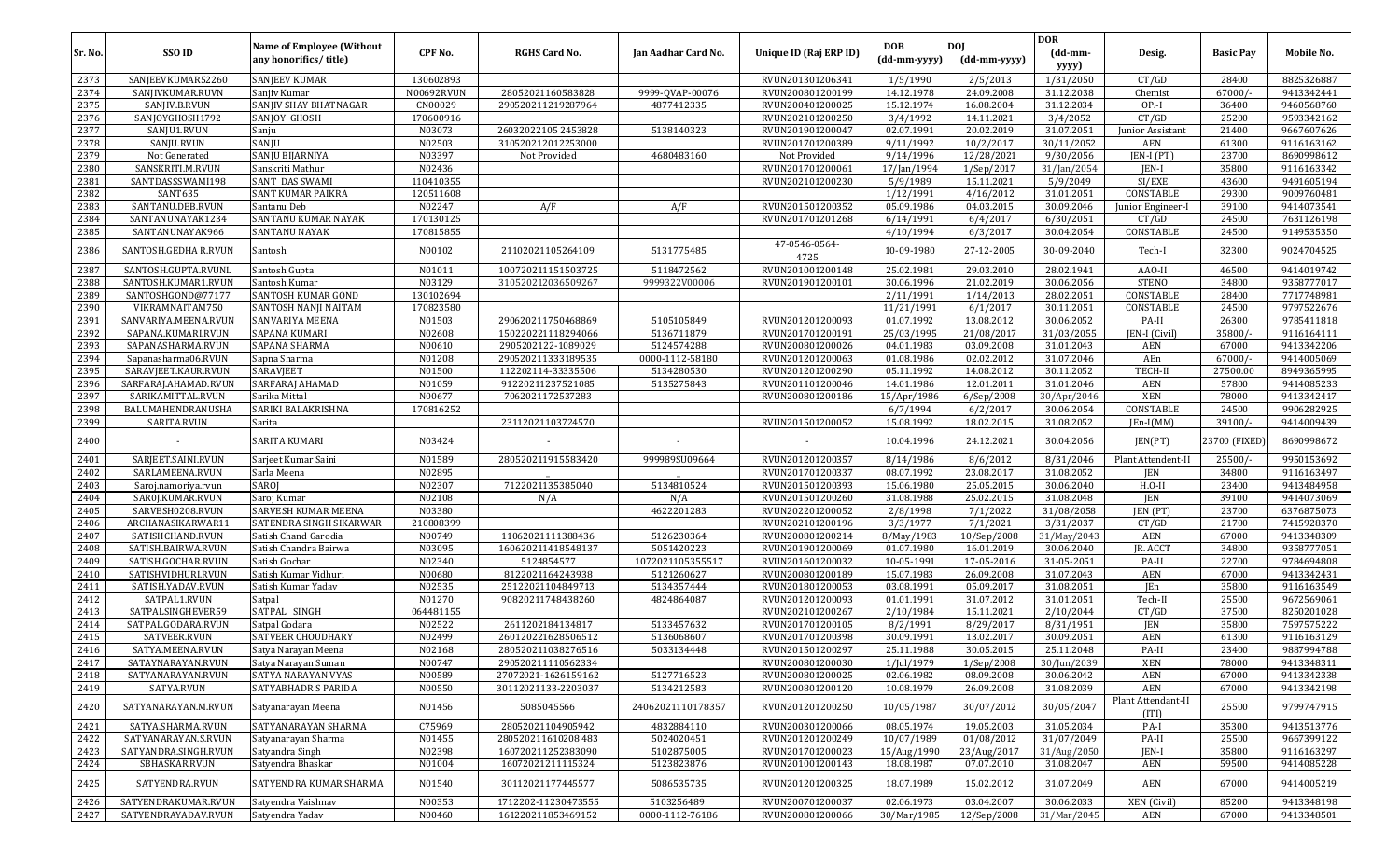| Sr. No. | SSO ID               | Name of Employee (Without | CPF No.      | <b>RGHS Card No.</b> | Jan Aadhar Card No. | Unique ID (Raj ERP ID) | <b>DOB</b>   | DOI              | <b>DOR</b><br>(dd-mm- | Desig.                      | <b>Basic Pay</b> | Mobile No. |
|---------|----------------------|---------------------------|--------------|----------------------|---------------------|------------------------|--------------|------------------|-----------------------|-----------------------------|------------------|------------|
|         |                      | any honorifics/title)     |              |                      |                     |                        | (dd-mm-yyyy) | (dd-mm-yyyy)     | yyyy)                 |                             |                  |            |
| 2428    | SAUMYA3186.RVUNL     | SAUMYA SHARMA             | N03186       | 230320221442558035   | 9999-5Y46-00080     | RVUN201901202414       | 21-Mar-95    | 29-Aug-19        | 31-Mar-55             | <b>STENO</b>                | 33800            | 9998983445 |
| 2429    | SAURABH.DUBEY.RVUN   | Saurabh Dubey             | N01700       |                      |                     | RVUN201301206313       | 01.07.1989   | 20.07.2013       | 30.06.2049            | JEN-I (E&M)                 | 40300            | 9414032640 |
| 2430    | SAURABH.PARIHAR.RVUN | <b>SAURABH PARIHAR</b>    | N00081       | 25112021154871047    | 5132117614          | RVUN200901200029       | 07.10.1984   | 15.06.2006       | 30.10.2044            | Tech.I                      | 30500            | 9414735357 |
| 2431    | SAURABH.SAINI.RVUN   | Saurabh Saini             | N01796       | 4585320824           | 112202101671375     | RVUN201401200032       | 01-07-1985   | 27-09-2014       | 30-06-2045            | Jr. Chemist                 | 39100            | 9414008769 |
| 2432    | SAURABH.SHARMA.RVUN  | Saurabh Sharma            | N02423       |                      |                     | RVUN201701200048       | 12/Dec/1992  | 29/Aug/2017      | 31/Dec/2052           | AEN                         | 59500            | 9116163325 |
| 2433    | SAVITA.MAIDA1.RVUN   | Savita                    | N02666       | Not Available        | Not Available       | RVUN201701200226       | 01.01.1973   | 13.09.2017       | 12/31/2033            | Class-IVth                  | 18400            | 9602725965 |
| 2434    | SAVITA.DADHICH.RVUN  | Savita Dadhich            | N02727       | 6012022131588669     | 5135217227          | RVUN201701200274       | 24/Jan/1994  | 25/Aug/2017      | 31/Jan/2054           | JEN-I                       | 35800            | 9116163510 |
| 2435    | SAYANBANERJEE536     | SAYAN BANERJEE            | 170700146    |                      |                     | RVUN202101200254       | 8/7/1996     | 25.11.2021       | 8/7/2056              | CT/GD                       | 25200            | 8899301671 |
| 2436    | SEEMA.GIRI.RVUN      | <b>SEEMA GIRI</b>         | N02308       |                      |                     | RVUN201501200394       | 17.11.1993   | 29.05.2015       | 30.11.2053            | $H.O-II$                    | 23400            | 9672298460 |
| 2437    | SEEMAGUPTA.90.RVUN   | SEEMA GUPTA               | N-03321      | 120320221016559967   | 5120204333          | RVUN202201200011       | 22.10.1990   | 10.01.2022       | 31.10.2050            | UNIOR ENGINEER-I            | 23701            | 7976125778 |
| 2438    | Rafik Mohd.          | Seema Kr. Nagar           | N01943       | 310520211653589664   | 4682067379          | RVUN201501200158       | 08.07.1992   | 19.02.2015       | 31.07.2052            | $IEN-I$                     | 39100            | 9413313267 |
| 2439    | SEEMA.KUMARI.RVUN    | <b>SEEMA KUMARI</b>       | N02360       | 120320221938346344   | 9999-6J4X-00049     | RVUN201601200035       | 08.10.1993   | 13.05.2016       | 31.10.2053            | Operator II                 | 22700            | 8503072118 |
| 2440    | SEEMAMEENA.77.RVUN   | <b>SEEMA MEENA</b>        | N03216       | 90320221451384747    | 4832888477          | RVUN202101200149       | 12/06/1977   | 12/07/2021       | 30/06/2037            | JR. ASSTT.                  | 14600            | 9461702733 |
| 2441    | SEEMAMEENA.RVUN      | Seema Meena               | N01711       | 30102021959451008    | 5131815324          | RVUN201201200389       | 30.01.1989   | 01.02.2012       | 31.01.2049            | AEn                         | 67,000/          | 9414071573 |
| 2442    | SEEMA.M.RVUN         | Seema Mulchandani         | N00383       | 20720211557511537    | 5125042656          | RVUN200701200222       | 05.03.1981   | 25.08.2007       | 31.03.2041            | AAO-II                      | 50,800 (L-11)    | 9414019753 |
| 2443    | SEEMASAXENA.RVUN     | <b>SEEMA SAXENA</b>       | N00363       | 200720211122519551   | 5126133629          | RVUN200701200224       | 29/05/1978   | 25/07/2007       | 31/05/2038            | AO                          | 63100            | 9414011513 |
| 2444    | SEEMA.SHARMA.RVUN    | Seema Sharma              | N01465       | 5134043034           | 251120211026211728  | RVUN201201200259       | 15/10/1982   | 30/07/2012       | 15/10/2042            | Plant Attendant-II<br>(TTI) | 25500            | 8426975228 |
| 2445    | SELVAGANESH589       | SELVAGANESAN S.           | 150103752    |                      |                     | RVUN201501206164       | 5/5/1989     | 3/9/2015         | 5/31/2049             | CT/GD                       | 26800            | 8940401314 |
| 2446    | GOLDASELVAN22        | <b>SELVANT</b>            | 170111971    |                      |                     | RVUN201701201277       | 11/5/1992    | 6/5/2017         | 11/30/2052            | CT/GD                       | 24500            | 7373456269 |
| 2447    | SENKAMLESH1996       | Sen Kamlesh               | N03286       |                      | 4880317427          | RVUN202101200182       | 27/Dec/2021  | 9/Sep/1996       | 30/Sep/2056           | $IEN-I (PT)$                | 23700            | 8690998871 |
| 2448    | PRAVEENKUMARSETTIPAL | SETTIPALLI PRAVEEN KUMAR  | 170508292    |                      |                     |                        | 5/12/1997    | 5/1/2017         | 31.05.2057            | CONSTABLE                   | 24500            | 8897878917 |
| 2449    | SHIV.MEENA.RVUN      | Sh. Shiv Lal Meena        | N02155       | 300320221024497881   | 5138415027          | RVUN201501200287       | 12/7/1994    | 5/25/2015        | 12/31/1954            | Opr.II                      | 23400            | 8503097842 |
| 2450    | SHABNAM.BANO.RVUN    | <b>SHABNAM BANO</b>       | N02800       |                      |                     | RVUN201801200064       | 16.06.1993   | 29.01.2018       | 30.06.2053            | JEN                         | 35800            | 9116164301 |
| 2451    | SHAILENDRA.K.RVUN    | SHAILENDAR KUMAR          | C74495       | 1210202115109347     | 5110331211          | RVUN200301200040       | 21.07.1982   | 05.05.2003       | 31.07.2042            | TECH-I                      | 34300            | 6376157423 |
| 2452    | SHAILENDRA1503.RVUN  | Shailendra Saini          | N01883       | 230220222132112071   | 5124354812          | RVUN201501200116       | 15.03.1991   | 11.02.2015       | 31.03.2051            | JEN                         | 39100            | 9414087618 |
| 2453    | SHAILENDRAOS.RVUN    | Shailendra Singh-I        | N00696       | 291120211948526899   | 5134700111          | RVUN200901200057       | 27.08.1983   | 25.02.2009       | 31.08.1943            | Aen                         | 67000            | 9413342818 |
| 2454    | SHAILESH.BANSAL.RVUN | <b>SHAILESH BANSAL</b>    | N00058       | 28022022917409594    | 5137615327          | RVUN200501200020       | 2/10/1982    | 12/3/2005        | 2/28/2042             | PA-I (ITI)                  | 32300            | 8432125474 |
| 2455    | SHAILESH.GUPTA.RVUN  | Shailesh Gupta            | N02013       | 20620211811351760    | 0000111264460       | RVUN201501206115       | 4/3/1992     | 20.02.2015       | 31/03/2052            | <b>JEN-I (E&amp;M)</b>      | 39100            | 9414094804 |
| 2456    | SHAILESH.JAIN.RVUN   | Shailesh Jain             | N01560       | 140620211054457860   | 5124766871          | RVUN201301200034       | 21.03.1989   | 22.02.2013       | 31.03.2049            | AAO-II                      | 42500            | 9251650456 |
| 2457    | SHAILESHKUMAR06.RVUN | Shailesh kumar            | N00508       | 310520211912113000   | 5113472749          | RVUN200801200092       | 10.04.1983   | 27.09.2008       | 30.04.2043            | A.En.                       | 67000/           | 9413349076 |
| 2458    | SHAILJA.VERMA.RVUN   | Shailja Verma             | N02412       | 2805202111358364     | 5118246273          | RVUN201701200037       | 10/Aug/1989  | 24/Aug/2017      | 31/Aug/2049           | JEN-I                       | 35800            | 9116163311 |
| 2459    | SHAILY.SHARMA.RVUNI  | Shaily Sharma             | N01787       |                      | 5133273000          | RVUN201301200148       | 29.09.1993   | 15.02.2013       | 30.09.2053            | Jr. Acctt.                  | 42500            | 9116163230 |
| 2460    | SHAKTI.SAKTAWAT.RVUN | Shakti Singh Shaktawat    | C76089       | 28052021111369479    | 5134643033          | RVUN200301200076       | 09.05.1977   | 20.05.2003       | 09.05.2037            | PA-I                        | 35300            | 9414516927 |
| 2461    | SHAKUNTALAMEENA.RVUN | Shakuntala Meena          | N02109       | 28072021 1049244879  | 0000-1112-71543     | RVUN201501200261       | 29.11.1990   | 23/02/2015 (F/N) | 11/30/2050            | JEN-I (E&M)                 | 39100            | 9414073560 |
| 2462    | SHAKUNTALAS.RVUN     | SHAKUNTALA SHUKLA         | $C-0663$     |                      |                     | RVUN200701200216       | 01.12.1965   | 10.10.2007       | 30.11.2025            | <b>CLASS-IV</b>             | 26800            | 9929029057 |
| 2463    | SHALINICHAUHAN.RVUN  | Shalini Chauhan           | N03078       | :130120221749257233  | 5135581502          | RVUN201901200052       | 12-Jul-90    | 21-Feb-19        | $31$ -Jul-50          | Jr.Asstt.                   | 20,800           | 7300367774 |
| 2464    | Not Generated        | SHALINI GOCHER            | Not Provided |                      |                     |                        |              |                  |                       |                             |                  |            |
| 2465    | SHALINI.SHARMA.RVUN  | Shalini Sharma            | N00895       | 131220211153166819   | 5134524832          | RVUN201001204746       | 26.05.1987   | 22.06.2020       | 26.05.2047            | AEN (Comml.)                | 59500            | 9414087120 |
| 2466    | SHALINI.VYAS.RVUN    | Shalini Vyas              | N02470       | 291020211823358776   | 9999V0C800017       | RVUN201701201248       | 08.10.1992   | 01.09.2017       | 31.10.2052            | $IEN$ (E&M)                 | 35800            | 9116163282 |
| 2467    | SHALLU.MALHAN.RVUN   | Shallu Malhan             | N02840       |                      |                     | RVUN201701200316       | 20/Sep/1992  | 4/0ct/2017       | 30/Sep/2052           | JEN-I                       | 35800            | 9116164150 |
| 2468    | SHAN.MOHAMMED.RVUN   | Shan Mohammad             | N00172       | 31052021212637 111   | 5125234576          | RVUN200601200051       | 31/03/1979   | 21/08/2006       | 31/08/2039            | PA-I                        | 31400            | 7891328427 |
| 2469    | SHANKAR.KUMHAR.RVUN  | SHANKAR LAL KUMHAR        | Not Provided |                      |                     | RVUN201701200307       | 9/21/1992    | 9/4/2017         | 31-09-2052            | JEN-I                       | 35800            | 9116163422 |
| 2470    | SHANKAR.SHARMA.RVUN  | SHANKAR LAL SHARMA        | N01448       | 291120211210145057   | 5040437653          | RVUN201201200242       | 4/7/1988     | 8/6/2012         | 31-04-2048            | PA-II (ITI)                 | 26300            | 9950865649 |
| 2471    | $\sim$               | SHANKAR SINGH             | N01519       |                      |                     | $\sim$                 | 20.04.1991   | 13.08.2012       | 31.04.2051            | TECH-II                     | 25500            | 9680385948 |
| 2472    | SHANTI.RVUN          | Shanti                    | N02526       | NIL                  | 58452947817         | RVUN201701200109       | 16.04.1994   | 23.08.2017       | 30.04.2054            | JEN                         | 35800/-          | 9116163540 |
| 2473    | SHARAD.DIXIT.RVUN    | Sharad Dixit              | N00842       | 29052021 2027227689  | 0000-1112-60155     | RVUN201001200051       | 12.09.1987   | 22-06-2010 (F/N) | 30.09.2047            | AEN (E&M)                   | 65000            | 9414025470 |
| 2474    | SHARADGUPTA.RVUN     | Sharad Gupta              | N-00615      | Not Available        | 99996V8F00006       | RVUN200801200161       | 09.07.1983   | 25.09.2008       | 31.07.2043            | AEN                         | 67000            | 9413342326 |
| 2475    | SHARADMOHAN.RVUN     | SHARAD MOHAN SHRIVASTAVA  | N00328       | 17072021130389113    | 9991DR00089         | RVUN200701200159       | 8/24/1980    | 4/5/2007         | 8/31/2040             | AEN                         | 69000            | 9413340069 |
| 2476    | SHARAD.PRAKASH.RVUN  | Sharad Prakash            | N01068       |                      |                     | RVUN201101200051       | 14.07.1981   | 12.01.2011       | 31.07.2041            | AEN (E&M)                   | 57800            | 9414085338 |
| 2477    | SHARDA.RVUN          | Sharda                    | N02324       | 310520211835102662   | 4614210270          | RVUN201601200474       | 12.06.91.    | 12.05.16.        | 30.06.2051            | Technician-II(ITI)          | 22700            | 9636969535 |
| 2478    | SARDADEVI.RVUN       | SHARDA DEVI               | N01294       | 13092021167396473    | 5128341230          | RVUN201201200111       | 10.08.1987   | 31.07.2012       | 31.07.2047            | TECH-II                     | 25500            | 9549857072 |
|         |                      |                           |              |                      |                     |                        |              |                  |                       |                             |                  |            |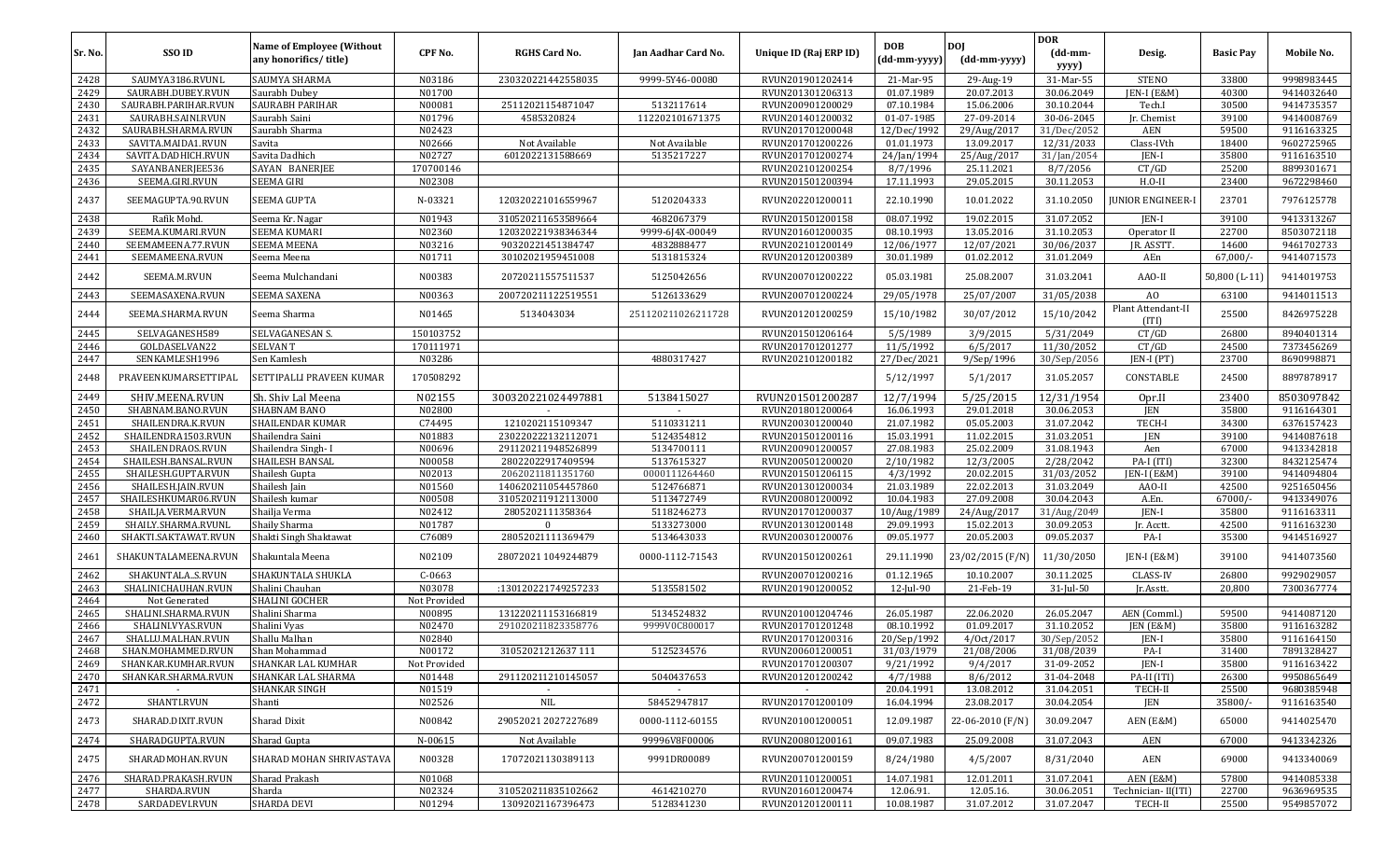| Sr. No.      | SSO ID                                    | <b>Name of Employee (Without</b>      | CPF No.          | <b>RGHS Card No.</b>                                         | Jan Aadhar Card No.                | Unique ID (Raj ERP ID)               | <b>DOB</b>               | <b>DOI</b>               | <b>DOR</b><br>$(dd{\text{-}\mathbf{mm}}$ | Desig.            | <b>Basic Pay</b> | Mobile No.               |
|--------------|-------------------------------------------|---------------------------------------|------------------|--------------------------------------------------------------|------------------------------------|--------------------------------------|--------------------------|--------------------------|------------------------------------------|-------------------|------------------|--------------------------|
|              |                                           | any honorifics/title)                 |                  |                                                              |                                    |                                      | (dd-mm-yyyy)             | (dd-mm-yyyy)             | yyyy)                                    |                   |                  |                          |
| 2479         | SHARIFMOHAMMAD069                         | <b>SHARIF MOHMMAD</b>                 | 094670224        |                                                              |                                    | RVUN200901200963                     | 7/2/1988                 | 10/3/2009                | 7/31/2048                                | CT/GD             | 33300            | 8159002736               |
| 2480         | SHASHANK.RVUN                             | Shashank                              | 1712             | 1206-2021-1610-2054-14                                       | 5043-5661-83                       | 1008-5526-8126                       | 27.02.1986               | 18.07.2013               | 28.02.2046                               | <b>AEN</b>        | 63100            | 9636768054               |
| 2481         | SHASHI.BALA.RVUN                          | Shashi Bala Saini                     | N00096           | 25112021176261294                                            | 0000-1112-93507                    | RVUN200501200393                     | 19/12/1975               | 2/12/2005                | 31/12/2035                               | Tech.-I           | 31400.00         | 9667430987               |
| 2482         | SHASHI.KALA.RVUN                          | Shashi Kala                           | N00097           | 280520211953259082                                           | 5117788170                         | RVUN200501200391                     | 14.12.1981               | 14.12.2005               | 31.12.2041                               | Tech-I (ITI)      | 31400            | 9461148193               |
| 2483         | SHASHIKANT.RVUN                           | Shashi Kant Jangir                    | N00251           | 211120211521146570                                           | 0000111293569<br>000-1112-75388    | RVUN200701200120                     | 23/03/1984               | 7/4/2007                 | 31/03/2044                               | <b>AEN</b><br>AEN | 69000            | 9413342442<br>9828456128 |
| 2484<br>2485 | SHASHI.MAHAR.RVUN<br>SHASHIKHANGAROT.RVUN | SHASHI KANT MAHAR<br>Shashi Khangarot | N01079<br>N02003 | 241120212024359315<br>260320222013132512                     | 9999-5KUB-00013                    | RVUN201101200054<br>RVUN201501200203 | 26.01.1974<br>04.09.1990 | 12.01.2011<br>27.03.2015 | 26.01.2034<br>30.09.2050                 | Jr. Accountant    | 57800<br>39100   | 9116163290               |
| 2486         | SHASHIMISHRA.RVUN                         | SHASHI SHEKHAR MISHRA                 | N00946           | 310520212334248107                                           | 5125201301                         | RVUN201701200009                     | 20.03.1988               | 02.07.2010               | 31.03.1948                               | <b>AEN</b>        | 65000            | 9414025472               |
| 2487         | SHASHISHEKHAWAT.RVUN                      | SHASHI SHEKHAWAT                      | N00298           | 806202185704872                                              | 5114304315                         | RVUN200701200143                     | 17.08.1981               | 19.02.2007               | 31.08.2041                               | Chemist           | 71100            | 9413342437               |
|              |                                           |                                       |                  |                                                              |                                    |                                      |                          |                          |                                          |                   |                  |                          |
| 2488         | SHASHI.KUMAWAT.RVUN                       | Shashikant Kumawat                    | N01143           | 280620211322394453                                           | 5123634830                         | RVUN201101200084                     | 22.10.1989               | 13.07.2011               | 30.10.2049                               | AAO-II            | 45,100 (L-11)    | 9929795526               |
| 2489         | SHATRUGHANA.V.RVUN                        | Shatrughna Vyas                       | N01176           |                                                              |                                    | NIL                                  | 18.07.2012               | 31.01.2012               | 31.07.2049                               | JEN (E&M)         | 41500            | 9414085340               |
| 2490         | SHAUNAKDUBEY.RVUN                         | <b>SHAUNAK DUBEY</b>                  | N03092           |                                                              |                                    | RVUN201901200066                     | 1-Apr-92                 | 28-Feb-19                | 31-Mar-52                                | JR.ASSTT          | 21400            | 9415220062               |
| 2491         | SHEETAL.KUMAR.RVUN                        | Sheetal Kuamr Jain                    |                  | 221220211153453000                                           |                                    | RVUN201001200076                     | 08/02/1986               | 30/06/2010               | 28/02/2046                               | AEN               | 63100            | 9414005178               |
| 2492         | SHEETALMISHRA.RVUN                        | Sheetal Mishra                        | N02375           | 24122021223033144                                            | 5135826474                         | RVUN201701200425                     | 5/Jan/1993               | 8/Feb/2017               | $31/$ Jan $/2053$                        | <b>AEN</b>        | 61300            | 9116163148               |
| 2493         | SHEETENDRA.J.RVUN                         | SHEETENDRA PAL JADOUN                 | N01405           | 310520211725123377                                           | 5078355889                         | RVUN201201200202                     | 01.07.1988               | 03.08.2012               | 30.06.2048                               | Operator II       | 26300            | 9610086861               |
| 2494         | SUMITSHEKHAWAT750                         | SHEKHAWAT AMIT SINGH<br>INDRASINGH    | 170109541        |                                                              |                                    |                                      | 8/20/1996                | 5/5/2017                 | 31.08.2056                               | CONSTABLE         | 24500            | 8674074310               |
| 2495         |                                           | SHER SINGH ARYA                       | N03412           |                                                              |                                    |                                      | 02.07.1997               | 24.12.2021               | 31.07.2057                               | JEN(PT)           | 23700 (FIXED)    | 8690998826               |
| 2496         | SHER.GURJAR.RVUN                          | Sher Singh Gurjar                     | N01415           | 280620212043381254                                           | 5028325282                         | RVUN201201200211                     | 16/06/1992               | 31/07/2012               | 30/06/2052                               | PA-II             | 25500            | 9414236534               |
| 2497         | SHIKHA.RAWAT.RVUN                         | SHIKHA RAWAT                          | N03054           | 210320221054595439                                           | 5136435201                         | RVUN201901200028                     | 04.09.1994               | 18.02.2019               | 30.09.2054                               | <b>STENO</b>      | 34800            | 9950797822               |
| 2498         | SHIKHASHARMA.RVUN                         | Shikha Sharma                         | N02706           | 91220211348188886                                            | 5122317584                         | RVUN201701200405                     | 23.07.1994               | 04.02.2017               | 31.07.2054                               | <b>AEN</b>        | 61300            | 9116163105               |
| 2499         | SHILPE.SHARMA.RVUN                        | SHILPE SHARMA                         | N01954           | 3105202117-697738                                            | 0000-1112-62991                    | RVUN201501200166                     | 08.02.1989               | 16.02.2015               | 27.02.2049                               | JEN-I             | 39100            | 9414007164               |
| 2500         | SHILPIRATHORE.RVUN                        | Shilpi Rathore                        | N-00323          | 7122021164551521                                             | 0000-1112-95354                    | RVUN200701200155                     | 6/11/1982                | 4/5/2007                 | 6/30/1942                                | AEn               | 69000            | 94133-48098              |
| 2501         |                                           | SHIPRA SONI(DEPUTED AT<br>PHED)       |                  |                                                              |                                    |                                      |                          |                          |                                          |                   |                  |                          |
| 2502         | VISHALSHEERA1993                          | SHIRA RANAPRATAP SINH<br>VITHALSINH   | 170820015        |                                                              |                                    | RVUN202101200262                     | 5/13/1993                | 24.11.2021               | 5/13/2053                                | CT/GD             | 25200            | 7620706003               |
| 2503         | SHISHRAM.RVUN                             | Shish Ram                             | N00634           | 120820211436106737                                           | 5126746619                         | RVUN200801200174                     | 14.07.1983               | 05.09.2008               | 31.07.1943                               | AEN               | 67,000           | 9413342339               |
| 2504         |                                           | Shishir                               |                  |                                                              |                                    |                                      | 23.06.1992               | 21.03.2022               | 30.06.2052                               | Jr. Actt (PT)     | 23700            |                          |
| 2505         | SHISHPAL.RVUN                             | Shishpal                              | N00978           | 11112021189298181                                            | 0000111276440                      | RVUN201001200126                     | 7.01.1987                | 2.7.2010                 | 31.01.2047                               | <b>AEN</b>        | 67000            | 9414085179               |
| 2506         | SHIVKARANMEENA.RVUN                       | Shiv Karan Meena                      | N02179           | 30122021172493909                                            | 5134545080                         | RVUN201301200159                     | 15/07/1990               | 01/07/2013               | 31/07/2050                               | Aen               | 67000.00         | 9414072464               |
| 2507         | SHIV.KUMAR.RVUN                           | Shiv Kumar                            | N01334           | 290520211052483148                                           | 5055677100                         | RVUN201201200141                     | 04.06.1984               | 01.08.2012               | 31.06.2044                               | Tech-II           | 25500            | 8005672296               |
| 2508         | SHIV.CHOUDHARY.RVUN                       | <b>SHIV KUMAR CHOUDHARY</b>           | C74492           | 251120211727165947                                           | 5106784847                         | RVUN200301200037                     | 25.01.1982               | 20.05.2003               | 31.01.2042                               | TECH-I            | 34300            | 7597287684               |
| 2509         | Not Allotted                              | Shiv Kumar Kaushal                    | Not Allotted     |                                                              | 9999-CAG1-00063                    | Not Allotted                         | 01.09.2091               | 23.03.2022               | 31.08.2051                               | Jr. Acctt. (PT)   | 23700            | 9636760299               |
| 2510         | SHIV.SAIN.RVUN                            | Shiv Kumar Sain                       | N01786           | 23032022-1457308198                                          | 0000-1113-06299<br>(Enrolment no.) | RVUN201301200147                     | 03.09.1984               | 08.07.2013               | 30.09.2044                               | $AAO-II(A/c's)$   | 45100            | 9413342721               |
| 2511         | SHIVLALMEENA.RVUN                         | Shiv Lal Meena                        | N00208           | 14072021123075043                                            | 5052510406                         | RVUN200701200086                     | 02.04.1980               | 05.02.2007               | 30.04.2040                               | XEn               | 87800            | 9413348305               |
| 2512         | SHIVPALKHATEEK.RVUN                       | Shiv Pal Khateek                      | N00164           | Not Register                                                 |                                    | RVUN200701200067                     | 15.08.1976               | 12.02.2007               | 31.08.2036                               | <b>AEN</b>        | 80000            | 9413342208               |
| 2513         | SHIV.RVUN                                 | Shiv Prakash Sharma                   | N00952           | 160320221052467587                                           | 9999-UIEC-00152                    | RVUN201001200110                     | 19/Jan/1988              | 24/Jun/2010              | 31/Jan/2048                              | <b>AEN</b>        | 67000            | 9414014402               |
| 2514         | S.S.GUPTA.RVUN                            | <b>SHIV SHANKAR GUPTA</b>             | N00008           | 241120211839247546                                           | 9999-N8X4-00101                    | RVUN200401200019                     | 05.03.1963               | 30.10.2004               | 31.03.2023                               | <b>AEN</b>        | 77700            | 9413349044               |
| 2515         | Not Generated                             | <b>SHIV SINGH</b>                     | N03402           | RGHS CARD IN NAME OF WIFE<br>IN SERVICE (RAJASTHAN<br>GOVT.) | 5136113681                         |                                      | 1/4/1992                 | 12/29/2021               | 1/31/2052                                | JEN-I             | 23700            | 7734050558               |
| 2516         | SHIVANGI.C.RVUN                           | SHIVANGI CHAUHAN                      | N02226           | 280520211341164018                                           | 5120345858                         | RVUN201501200338                     | 23.12.1991               | 23.02.2015               | 31.12.2051                               | <b>JEN</b>        | 38000            | 9414072917               |
| 2517         | SHIVANIBHARDWAJ.RVUN                      | SHIVANI BHARDWAJ                      | N03052           | 13122021114299330                                            | 4605107739                         | RVUN201901200026                     | 19.02.1996               | 18.02.2019               | 29.02.1956                               | <b>STENO</b>      | 34800            | 6377642900               |
| 2518         | SHIVANIMEENA04.RVUN                       | Shivani Meena                         | N03136           |                                                              |                                    | NIL                                  | 04.01.1996               | 18.02.2019               | 31.01.2056                               | Steno             | 34,800           | 9116164373               |
| 2519         | SHIVENDRAVASISTHA                         | Shivendra Vasistha                    | N03337           |                                                              |                                    | RVUN202101200216                     | 4/30/1993                | 12/29/2021               | 30.04.2053                               | JEN (PT)          | 23700            | 8690998957               |
| 2520         | SHIVKANT.SHARMA.RVUN                      | Shivkant Sharma                       | N02341           | 80620211558295722                                            | 5118881745                         | RVUN201501200035                     | 15.06.1992               | 28.02.2015               | 30.06.2052                               | JEN               | 39100            | 9413344821               |
| 2521         | SHIVOM.MEENA.RVUN                         | Shivom Meena                          | N02110           | 290620021203174789                                           | 5125736370                         | RVUN201501200262                     | 7/5/1990                 | 2/16/2015                | 7/31/2050                                | JEN               | 39100            | 6414073286               |
| 2522         | SHIVRAJ.RVUN                              | Shivraj -                             | N01171           |                                                              |                                    | RVUN201101200096                     | 18.08.1991               | 08.07.2011               | 31.08.2051                               | HELPER-II         | 22700            | 9653985010               |
| 2523         | SHIVRAJ.LODHA.RVUN                        | SHIVRAJ LODHA                         | N01601           | 2010202116036170                                             | 5086117006                         | RVUN201201200368                     | 15.07.1991               | 09.08.2012               | 31.07.2051                               | PA-II (ITI)       | 25000            | 9166241232               |
| 2524         | SHIV.SHARMA.RVUN                          | Shivraj Sharma                        | N02264           | 7122021188427898                                             | 5133864615                         | RVUN201501200367                     | 2/3/1992                 | 5/21/2015                | 1/31/2052                                | PA-II             | 23400            | 9166065467               |
| 2525         | SHIV.SINGH1.RVUN                          | Shivraj Singh                         | N01830           |                                                              |                                    | RVUN201501200075                     | 9/0ct/1991               | 13/Feb/2015              | 31/0ct/2051                              | JEN-I             | 39100            | 9413346312               |
| 2526         | SHIVRAM.BAIRVA.RVUN                       | Shivram Bairwa                        | N02352           | 241120211118209 576                                          | 5127048042                         | RVUN201501200418                     | 28/06/1991               | 16/02/2015               | 30/06/2051                               | JEN               | 39100            | 9358777073               |
| 2527         | SHIVRAM.MEENA.RVUN                        | SHIVRAM Meena                         | N01535           | 2011020211714320000                                          | 4611003179                         | RVUN201201200320                     | 06.04.1990               | 08.08.2012               | 31.08.2050                               | PA-I              | 29600            | 9166583887               |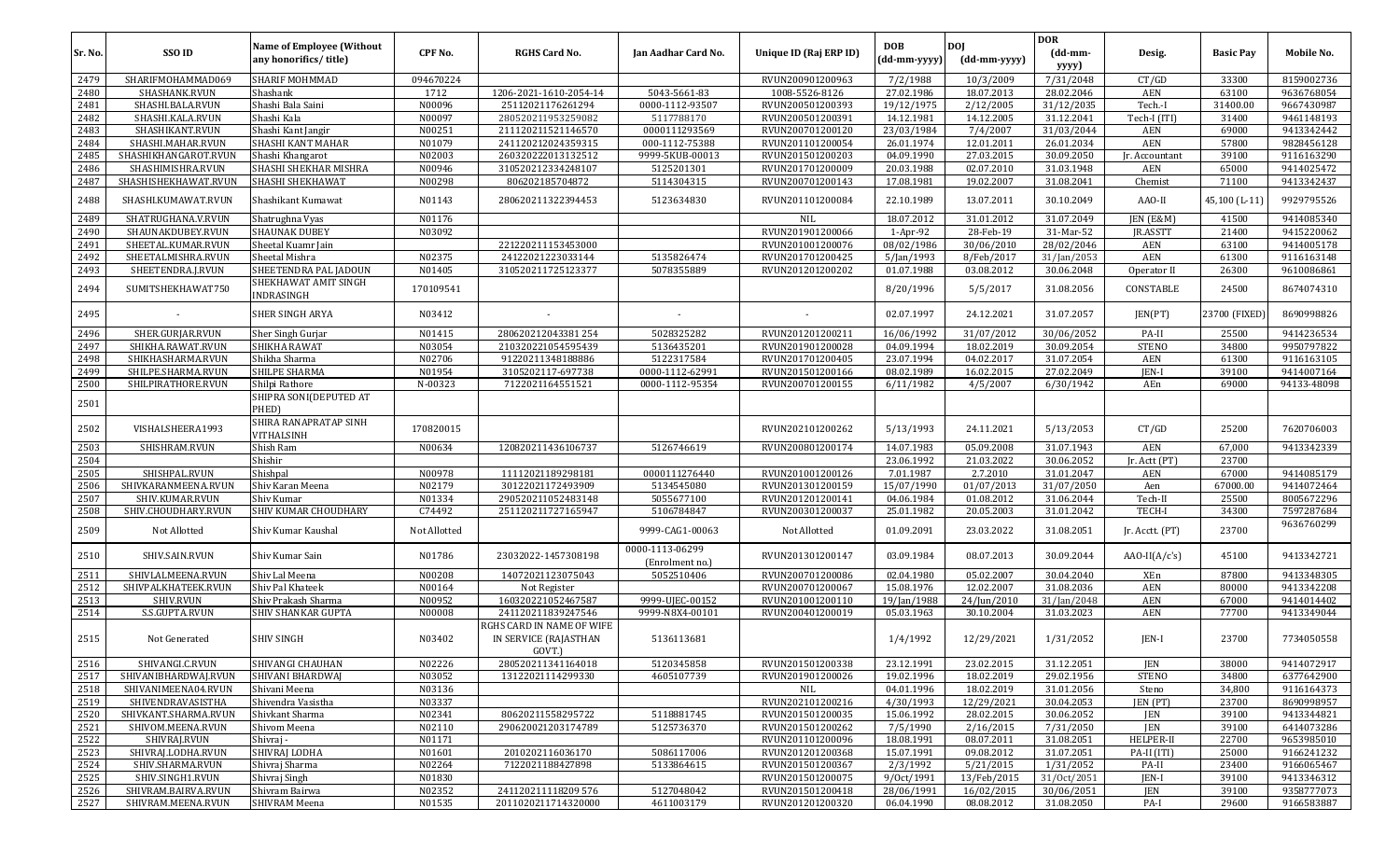| 2528<br>Sho Prakash Meena<br>N-00427<br>4882602583<br>RVUN200801200048<br>22.05.2008<br>31.07.2039<br>PO.<br>67000<br>SHOPRAKASHMEENA.RVUN<br>40820211736182601<br>02.07.1979<br>N03017<br>2529<br>SHOBHA.DEWASI.RVUN<br>Shobha Dewasi<br>1811202193272839<br>5132801135<br>RVUN201801200014<br>10.09.89.<br>03.10.18.<br>30.09.2049<br>Jr. Chemist<br>34800<br>2530<br>SHOBIT.AEN<br>Shobhit Yadav<br>N03222<br>RVUN202101200346<br>16.12.1997<br>11/26/2021<br>12/31/2057<br>AEN (PT)<br>39300<br>N02327<br>27/03/2015<br>2531<br>SHRADDHA.JAIN.RVUN<br>SHRADDHA JAIN<br>27112021114267508<br>4838103227<br>RVUN201501200406<br>22/04/1986<br>30/04/2046<br>JR.ACCTT.<br>39100<br>2532<br>SHRAVANARTHORE.RVUN<br>N00769<br>310520211933342505<br>5060432014<br>RVUN20080120022<br>11.07.1980<br>08.09.2008<br>31.07.2040<br>67000<br>Shravan Singh Rathore<br>Chemist<br><b>JUNIOR</b><br>2533<br>SHREYANS.JAIN.RVUN<br>SHREYANS JAIN<br>N03014<br>29052021720129317<br>4736533000<br>RVUN201801200192<br>13-10-1994<br>18-10-2018<br>31-10-2054<br>34,800<br><b>ACCOUNTANT</b><br>2534<br>SHREYANSHMEENA.RVUN<br>N02626<br>RVUN201701200422<br>06.11.1990<br>18.01.2017<br>30.11.2050<br>9116163181<br>Shreyansh Meena<br>AEn(Civil)<br>61300<br>$\sim$<br>$\sim$<br>2535<br>CHAHARSHRIPAL08<br>SHRIPAL SINGH CHAHAR<br>085273463<br>RVUN202001200425<br>1/3/1988<br>18.12.2020<br>35300<br>8895202176<br>1/3/2048<br>CT/GD<br>2536<br>RSHRISHAIL687<br>SHRISHAIL RAJPUT<br>150109446<br>RVUN202001200413<br>6/14/1986<br>19.12.2020<br>6/14/2046<br>CT/GD<br>26800<br>7348469159<br>2537<br>SHRIYA.JAISWAL.RVUN<br>SHRIYA JAISWAL<br>N02891<br>30120221727552270<br>0000-1112-97429<br>RVUN201801200089<br>18.01.1994<br>11.10.2018<br>31.01.2054<br>APO<br>38900<br>9116164223<br>2538<br>N02381<br>AEN<br>SHUBHAM.RVUN<br>201020211456512530<br>1112843396<br>RVUN201701200407<br>$18$ /May/1991<br>28/Feb/2017<br>31/May/2051<br>61300<br>9116163190<br>Shubham Chaturvedi<br><b>JUNIOR</b><br>2539<br>N03001<br>SHUBHAMC.RVUN<br>SHUBHAM CHAUDHARY<br>311220211240424369<br>RVUN201801200179<br>10/Nov/1992<br>9/0ct/2018<br>30/Nov/2052<br>34,800<br><b>ACCOUNTANT</b><br><b>JUNIOR</b><br>2540<br>N03011<br>5134827305<br>31-01-2054<br>34,800<br>SHUBHAN.JAIN.RVUN<br>SHUBHAM JAIN<br>31122021129314869<br>RVUN201801200189<br>23-01-1994<br>10/Dec/2018<br><b>ACCOUNTANT</b><br>N02896<br>04.09.2017<br>2541<br>SHUBHAM.KUMAR.RVUN<br>Shubham Kumar<br><b>APPLIED</b><br>RVUN201701200338<br>09.05.1995<br>31.05.2053<br>AEN (Civill)<br>56100<br>2542<br>N02394<br>202202212413769<br>35800<br>SHUBHAM.TELI.RVUN<br>Shubham Teli<br>0000-1113-00733<br>23/08/1994<br>23/08/2017<br>31/08/2054<br>$ EN-I (E&M)$<br>RVUN201701200019<br>2543<br>N02111<br>SHUBHAM.TOMAR.RVUN<br>SHUBHAM TOMAR<br>Not Allotted<br>RVUN201501200263<br>11.01.1989<br>11.02.2015<br>31.01.2049<br>JEN<br>39100<br>9414073138<br>2544<br>N02708<br>SHUBHAMVERMA.RVUN<br>SHUBHAM VERMA<br>160320221227484486<br>5137867648<br>RVUN201701200353<br>10.12.1991<br>04.02.2017<br>31.12.2051<br>AEN<br>61300<br>9116163107<br>2545<br>N01010<br>HELPER-I<br>9929721530<br>SHUBHENDRA.ATAL.RVUN<br>SHUBHENDRA KUMAR ATAL<br>RVUN201001200147<br>09.01.1992<br>13.10.2010<br>31.01.2052<br>27100<br>N00292<br>9413342405<br>2546<br>280520211517185654<br>5124601609<br>RVUN200701200142<br>30.03.1978<br>14.02.2007<br>31.03.2038<br>AEN<br>71100<br>SHUBHENDUDIXIT.RVUN<br>Shubhendu Dixit<br>2547<br>N01827<br>23.02.15.<br>39100<br>SHUCHI.PANDEY.RVUN<br>23112021153156932<br>5126018825<br>RVUN201501200072<br>16.09.89<br>30.09.2049<br>JEN (E&M)<br>9413340269<br>Shuchi Pandey<br>2548<br>SHWETABAGHEL.RVUN<br>SHWETA BAGHEL<br>N00190<br>200420211151238702<br>4736452666<br>RVUN200701200077<br>16.02.1981<br>15.02.2007<br>28.02.2041<br>AEN<br>71100<br>9413342406<br>N01805<br>16.02.2015<br><b>JEN</b><br>39,100<br>2549<br>SHWETA.MEENA.RVUNL<br>80320221219509898<br>N/A<br>RVUN201501200058<br>12.09.1985<br>30.09.2045<br>9414093849<br>Shweta Meena<br>2550<br>SHWETA.YAGNIK.RVUN<br>N02274<br>181120211152309916<br>5121586389<br>RVUN201501200375<br>01.10.1982<br>16.03.2015<br>30.09.2042<br>39100<br>9116163208<br>Shweta Yagnik<br>Jr. Accountant<br>N02112<br>23.02.2015<br>9414073416<br>2551<br>SHWETAMBARAM.RVUN<br>181120211630209477<br>0000-1112-93143<br>RVUN201501200264<br>04.05.1988<br>31.05.2048<br>JEN<br>39100<br>Shwetambaram<br>2552<br>SHYAMGARG.RVUN<br>N00944<br>6122021103492002<br>9999-89SU-16777<br>RVUN201001200105<br>07.07.1987<br>24.06.2010<br>31.07.2047<br>AEn<br>63100/<br>9414025149<br>Shyam Sundar Garg<br>2553<br>SHYAM.SUNDER.RVUN<br>N01335<br>28052021175876804<br>4771573155<br>RVUN201201200142<br>02.04.1989<br>31.07.2012<br>02.04.1949<br>Tech-II<br>25500<br>9001261969<br>Shyam Sunder<br>2554<br>C75881<br>SR. TECH-II<br>38000<br>SHYAM.MEENA.RVUN<br>SHYAM SUNDER MEENA<br>261120211219599029<br>4866832702<br>RVUN200301200049<br>08.08.1972<br>19.05.2003<br>31.08.2032<br>9460948258<br>2555<br>N02391<br>8/28/2017<br>23700<br>SIDDHARTHCHASTA.RVUN<br>Siddharth Chasta<br>RVUN201701200899<br>10/4/1991<br>10/30/2051<br>JEN<br>2556<br>SIDHARTH.NALKAR.RVUN<br>SIDHARTH NALKAR<br>N02771<br>26112021171145690<br>5134101672<br>RVUN201801200006<br>30.09.1994<br>02.02.2018<br>28.02.2054<br>JEN<br>35800<br>2557<br>N02745<br>04/09/2017<br>JR. ASSTT.<br>SIKANDER.H.RVUN<br>SIKANADAR HUSSAIN<br>290520211213381965<br><b>UNDER PROCESS</b><br>RVUN201701200290<br>05/08/1980<br>31/08/2040<br>20800<br>2558<br>SIKANDERMEGHWAL.RVUN<br>N1635<br>151220211059436047<br>RVUN201301200052<br>09.05.2013<br>34800<br>Sikander Kr. Meghwal<br>:5008164768<br>25.11.1983<br>30.11.2043<br>Assistant Admo<br>2559<br>N01325<br>27500.00<br>SEEMA.RANI.RVUN<br><b>SIMA RANI</b><br>1706202114-44275236<br>5048170151<br>RVUN201201200133<br>24.10.1991<br>08.08.2012<br>31.10.2051<br>TECH-II<br>Sita Kumari Shall be submited<br>in due course due to some<br>2560<br>NA<br>XEn<br>technical issues as informed by<br>incumbent<br>Plant Attendant-I<br>C75928<br>2561<br>SITA.RAM.RVUN<br>Sita Ram<br>280520211155588024<br>5035538137<br>RVUN200301200061<br>01/07/1983<br>21/05/2003<br>31/07/2043<br>35300<br>(ITI)<br>2562<br>N01699<br>20.06.2013<br>SITAMEENA.RVUN<br>1001202212244373833<br>5135348220<br>RVUN201801200015<br>01.07.1987<br>31.07.2047<br>AEN (C&I)<br>63000<br>Sita Ram Meena<br>2563<br>N02266<br>01.06.1991<br>27.02.2015<br>31.05.2051<br>AEN<br>59500<br>SITA.MEENA1.RVUN<br><b>SITA RAM MEENA</b><br>RVUN201501200369<br>2564<br>N00753<br>60920211120215231<br>5126851589<br>02.09.2008<br><b>AEN</b><br>73200<br>SITARAMMEENA.RVUN<br>RVUN200801200218<br>13.07.1985<br>30.07.2045<br>9413348186<br>Sitaram Meena<br>2565<br>SITARAMMEENA08.RVUN<br>N02860<br>NA<br>RVUN201701200402<br>10/7/1993<br>2/15/2017<br>10/31/2053<br>AEN<br>61300<br>9116163173<br>Sitaram Meena<br>NA<br>2566<br>N00178<br>5127160868<br><b>AEN</b><br>80000<br>9413342177<br>SITARAMSIROHI.RVUN<br><b>SITARAM SIROHI</b><br>290720121910193630<br>RVUN200701200073<br>06.11.1981<br>03.02.2007<br>30.11.2041<br>2567<br>SNEHA.YADAV.RVUN<br>Sneha Yadav<br>N00989<br>251120211218593565<br>5134215761<br>RVUN201001200134<br>26.07.1987<br>05.07.2010<br>31.07.2047<br>AEN<br>57800<br>9414070168<br>2568<br>SNEHASIS.MANDAL67<br><b>SNEHASIS MANDAL</b><br>130103277<br>RVUN201301206333<br>5/8/1990<br>1/14/2013<br>5/31/2050<br>CT/GD<br>28400<br>8492064370<br>2569<br>SONUMANMAR<br>SOHAN LAL<br>074490231<br>RVUN202101200271<br>2/15/1984<br>14.11.2021<br>2/15/2044<br>CT/GD<br>36400<br>9470572217<br>2570<br>SONU6554<br><b>SOHAN RAM</b><br>094460104<br>RVUN202101200279<br>8/3/1990<br>19.11.2021<br>8/3/2050<br>CT/GD<br>33300<br>8602061105<br>2571<br>SOHAN.LAL.RVUN<br>N02982<br>140620211059291872<br>RVUN201801200165<br>30/06/2048<br>38900<br>Sohan Lal<br>23/06/1988<br>05/11/2018<br>APO<br>9116164251<br>2572<br>SOHANLALMEENA.RVUN<br>Sohan Lal Meena<br>N01016<br>1062021134207966<br>NA<br>RVUN201001200150<br>04.02.1984<br>07.07.2010<br>01.02.2044<br>XEn<br>73500/<br>9414078046<br>2573<br>KUMARSONPRAJAPATI21<br><b>SON KUMAR</b><br>150104414<br>10/21/1991<br>20.12.2020<br>10/21/2051<br>CT/GD<br>26800<br>9639988860<br>2574<br>N02701<br>4773863015<br>241120211854318213<br>RVUN201701200259<br>SONA.MEENA.RVUN<br>27.05.1991<br>28.08.2017<br>31.05.2051<br>Jr. Chemist<br>35800<br>9116163445<br>Sona Meena<br>1072021352233371<br>2575<br>SONAL.PANWAR.RVUN<br><b>SONAL PANWAR</b><br>N01918<br>0000111267373<br>RVUN201501200139<br>25.03.1985<br>30.01.2015<br>31.01.2045<br>63100<br>AEN<br>9413313431<br>N02521<br>280520211426154353<br>35800<br>2576<br>SONAL.PARIHAR.RVUN<br>Sonal Parihar<br>5123647816<br>RVUN201701200104<br>17.07.1995<br>25.08.2017<br>31.07.2055<br>JEN<br>9116163535<br>2577<br>SONALI.MATHUR.RVUN<br>Sonali Mathur<br>N02845<br>0000-1113-06533<br>RVUN201701200321<br>24.03.2017<br>7/31/2057<br>NIL<br>7/15/1997<br>UDC<br>27100<br>7976392607<br>N02414<br>RVUN201701200039<br>2578<br>SONAM.POONIA.RVUN<br>Sonam Poonia<br>15/May/1993<br>25/Aug/2017<br>31/May/2053<br><b>JEN-I</b><br>35800<br>9116163313 | Sr. No. | SSO ID           | <b>Name of Employee (Without</b><br>any honorifics/title) | CPF No. | <b>RGHS Card No.</b> | Jan Aadhar Card No. | Unique ID (Raj ERP ID) | <b>DOB</b><br>(dd-mm-yyyy) | <b>DOJ</b><br>(dd-mm-yyyy) | <b>DOR</b><br>$(dd{\text{-}\mathbf{mm}}$ -<br>yyyy) | Desig.  | <b>Basic Pay</b> | Mobile No. |
|--------------------------------------------------------------------------------------------------------------------------------------------------------------------------------------------------------------------------------------------------------------------------------------------------------------------------------------------------------------------------------------------------------------------------------------------------------------------------------------------------------------------------------------------------------------------------------------------------------------------------------------------------------------------------------------------------------------------------------------------------------------------------------------------------------------------------------------------------------------------------------------------------------------------------------------------------------------------------------------------------------------------------------------------------------------------------------------------------------------------------------------------------------------------------------------------------------------------------------------------------------------------------------------------------------------------------------------------------------------------------------------------------------------------------------------------------------------------------------------------------------------------------------------------------------------------------------------------------------------------------------------------------------------------------------------------------------------------------------------------------------------------------------------------------------------------------------------------------------------------------------------------------------------------------------------------------------------------------------------------------------------------------------------------------------------------------------------------------------------------------------------------------------------------------------------------------------------------------------------------------------------------------------------------------------------------------------------------------------------------------------------------------------------------------------------------------------------------------------------------------------------------------------------------------------------------------------------------------------------------------------------------------------------------------------------------------------------------------------------------------------------------------------------------------------------------------------------------------------------------------------------------------------------------------------------------------------------------------------------------------------------------------------------------------------------------------------------------------------------------------------------------------------------------------------------------------------------------------------------------------------------------------------------------------------------------------------------------------------------------------------------------------------------------------------------------------------------------------------------------------------------------------------------------------------------------------------------------------------------------------------------------------------------------------------------------------------------------------------------------------------------------------------------------------------------------------------------------------------------------------------------------------------------------------------------------------------------------------------------------------------------------------------------------------------------------------------------------------------------------------------------------------------------------------------------------------------------------------------------------------------------------------------------------------------------------------------------------------------------------------------------------------------------------------------------------------------------------------------------------------------------------------------------------------------------------------------------------------------------------------------------------------------------------------------------------------------------------------------------------------------------------------------------------------------------------------------------------------------------------------------------------------------------------------------------------------------------------------------------------------------------------------------------------------------------------------------------------------------------------------------------------------------------------------------------------------------------------------------------------------------------------------------------------------------------------------------------------------------------------------------------------------------------------------------------------------------------------------------------------------------------------------------------------------------------------------------------------------------------------------------------------------------------------------------------------------------------------------------------------------------------------------------------------------------------------------------------------------------------------------------------------------------------------------------------------------------------------------------------------------------------------------------------------------------------------------------------------------------------------------------------------------------------------------------------------------------------------------------------------------------------------------------------------------------------------------------------------------------------------------------------------------------------------------------------------------------------------------------------------------------------------------------------------------------------------------------------------------------------------------------------------------------------------------------------------------------------------------------------------------------------------------------------------------------------------------------------------------------------------------------------------------------------------------------------------------------------------------------------------------------------------------------------------------------------------------------------------------------------------------------------------------------------------------------------------------------------------------------------------------------------------------------------------------------------------------------------------------------------------------------------------------------------------------------------------------------------------------------------------------------------------------------------------------------------------------------------------------------------------------------------------------------------------------------------------------------------------------------------------------------------------------------------------------------------------------------------------------------------------------------------------------------------------------------------------------------------------------------------------------------------------------------------------------------------------------------------------------------------------------------------------------------------------------------------------------------------------------------------------------------------------------------------------------------------------------------------------------------------------------------------------------------------------------------------------------------------------------------------------------------------------------------------------------------------------------------------------------------------------------------------------------------------------------------------------------------------------------------------------------------------------------------------------------------------------------------------------------------------------------------------------------------------------------------------------------------------------------------------------------------------------------------------------------------------------------------------------------------------------------------------------------------------------------------------------------------------------------------------------------------------------|---------|------------------|-----------------------------------------------------------|---------|----------------------|---------------------|------------------------|----------------------------|----------------------------|-----------------------------------------------------|---------|------------------|------------|
|                                                                                                                                                                                                                                                                                                                                                                                                                                                                                                                                                                                                                                                                                                                                                                                                                                                                                                                                                                                                                                                                                                                                                                                                                                                                                                                                                                                                                                                                                                                                                                                                                                                                                                                                                                                                                                                                                                                                                                                                                                                                                                                                                                                                                                                                                                                                                                                                                                                                                                                                                                                                                                                                                                                                                                                                                                                                                                                                                                                                                                                                                                                                                                                                                                                                                                                                                                                                                                                                                                                                                                                                                                                                                                                                                                                                                                                                                                                                                                                                                                                                                                                                                                                                                                                                                                                                                                                                                                                                                                                                                                                                                                                                                                                                                                                                                                                                                                                                                                                                                                                                                                                                                                                                                                                                                                                                                                                                                                                                                                                                                                                                                                                                                                                                                                                                                                                                                                                                                                                                                                                                                                                                                                                                                                                                                                                                                                                                                                                                                                                                                                                                                                                                                                                                                                                                                                                                                                                                                                                                                                                                                                                                                                                                                                                                                                                                                                                                                                                                                                                                                                                                                                                                                                                                                                                                                                                                                                                                                                                                                                                                                                                                                                                                                                                                                                                                                                                                                                                                                                                                                                                                                                                                                                                                                                                                                                                                                                                                                                                                                                                                                                                                                                                                                                                                    |         |                  |                                                           |         |                      |                     |                        |                            |                            |                                                     |         |                  | 9414005265 |
|                                                                                                                                                                                                                                                                                                                                                                                                                                                                                                                                                                                                                                                                                                                                                                                                                                                                                                                                                                                                                                                                                                                                                                                                                                                                                                                                                                                                                                                                                                                                                                                                                                                                                                                                                                                                                                                                                                                                                                                                                                                                                                                                                                                                                                                                                                                                                                                                                                                                                                                                                                                                                                                                                                                                                                                                                                                                                                                                                                                                                                                                                                                                                                                                                                                                                                                                                                                                                                                                                                                                                                                                                                                                                                                                                                                                                                                                                                                                                                                                                                                                                                                                                                                                                                                                                                                                                                                                                                                                                                                                                                                                                                                                                                                                                                                                                                                                                                                                                                                                                                                                                                                                                                                                                                                                                                                                                                                                                                                                                                                                                                                                                                                                                                                                                                                                                                                                                                                                                                                                                                                                                                                                                                                                                                                                                                                                                                                                                                                                                                                                                                                                                                                                                                                                                                                                                                                                                                                                                                                                                                                                                                                                                                                                                                                                                                                                                                                                                                                                                                                                                                                                                                                                                                                                                                                                                                                                                                                                                                                                                                                                                                                                                                                                                                                                                                                                                                                                                                                                                                                                                                                                                                                                                                                                                                                                                                                                                                                                                                                                                                                                                                                                                                                                                                                                    |         |                  |                                                           |         |                      |                     |                        |                            |                            |                                                     |         |                  | 9929074570 |
|                                                                                                                                                                                                                                                                                                                                                                                                                                                                                                                                                                                                                                                                                                                                                                                                                                                                                                                                                                                                                                                                                                                                                                                                                                                                                                                                                                                                                                                                                                                                                                                                                                                                                                                                                                                                                                                                                                                                                                                                                                                                                                                                                                                                                                                                                                                                                                                                                                                                                                                                                                                                                                                                                                                                                                                                                                                                                                                                                                                                                                                                                                                                                                                                                                                                                                                                                                                                                                                                                                                                                                                                                                                                                                                                                                                                                                                                                                                                                                                                                                                                                                                                                                                                                                                                                                                                                                                                                                                                                                                                                                                                                                                                                                                                                                                                                                                                                                                                                                                                                                                                                                                                                                                                                                                                                                                                                                                                                                                                                                                                                                                                                                                                                                                                                                                                                                                                                                                                                                                                                                                                                                                                                                                                                                                                                                                                                                                                                                                                                                                                                                                                                                                                                                                                                                                                                                                                                                                                                                                                                                                                                                                                                                                                                                                                                                                                                                                                                                                                                                                                                                                                                                                                                                                                                                                                                                                                                                                                                                                                                                                                                                                                                                                                                                                                                                                                                                                                                                                                                                                                                                                                                                                                                                                                                                                                                                                                                                                                                                                                                                                                                                                                                                                                                                                                    |         |                  |                                                           |         |                      |                     |                        |                            |                            |                                                     |         |                  | 8459803355 |
|                                                                                                                                                                                                                                                                                                                                                                                                                                                                                                                                                                                                                                                                                                                                                                                                                                                                                                                                                                                                                                                                                                                                                                                                                                                                                                                                                                                                                                                                                                                                                                                                                                                                                                                                                                                                                                                                                                                                                                                                                                                                                                                                                                                                                                                                                                                                                                                                                                                                                                                                                                                                                                                                                                                                                                                                                                                                                                                                                                                                                                                                                                                                                                                                                                                                                                                                                                                                                                                                                                                                                                                                                                                                                                                                                                                                                                                                                                                                                                                                                                                                                                                                                                                                                                                                                                                                                                                                                                                                                                                                                                                                                                                                                                                                                                                                                                                                                                                                                                                                                                                                                                                                                                                                                                                                                                                                                                                                                                                                                                                                                                                                                                                                                                                                                                                                                                                                                                                                                                                                                                                                                                                                                                                                                                                                                                                                                                                                                                                                                                                                                                                                                                                                                                                                                                                                                                                                                                                                                                                                                                                                                                                                                                                                                                                                                                                                                                                                                                                                                                                                                                                                                                                                                                                                                                                                                                                                                                                                                                                                                                                                                                                                                                                                                                                                                                                                                                                                                                                                                                                                                                                                                                                                                                                                                                                                                                                                                                                                                                                                                                                                                                                                                                                                                                                                    |         |                  |                                                           |         |                      |                     |                        |                            |                            |                                                     |         |                  | 9414084864 |
|                                                                                                                                                                                                                                                                                                                                                                                                                                                                                                                                                                                                                                                                                                                                                                                                                                                                                                                                                                                                                                                                                                                                                                                                                                                                                                                                                                                                                                                                                                                                                                                                                                                                                                                                                                                                                                                                                                                                                                                                                                                                                                                                                                                                                                                                                                                                                                                                                                                                                                                                                                                                                                                                                                                                                                                                                                                                                                                                                                                                                                                                                                                                                                                                                                                                                                                                                                                                                                                                                                                                                                                                                                                                                                                                                                                                                                                                                                                                                                                                                                                                                                                                                                                                                                                                                                                                                                                                                                                                                                                                                                                                                                                                                                                                                                                                                                                                                                                                                                                                                                                                                                                                                                                                                                                                                                                                                                                                                                                                                                                                                                                                                                                                                                                                                                                                                                                                                                                                                                                                                                                                                                                                                                                                                                                                                                                                                                                                                                                                                                                                                                                                                                                                                                                                                                                                                                                                                                                                                                                                                                                                                                                                                                                                                                                                                                                                                                                                                                                                                                                                                                                                                                                                                                                                                                                                                                                                                                                                                                                                                                                                                                                                                                                                                                                                                                                                                                                                                                                                                                                                                                                                                                                                                                                                                                                                                                                                                                                                                                                                                                                                                                                                                                                                                                                                    |         |                  |                                                           |         |                      |                     |                        |                            |                            |                                                     |         |                  | 9413342706 |
|                                                                                                                                                                                                                                                                                                                                                                                                                                                                                                                                                                                                                                                                                                                                                                                                                                                                                                                                                                                                                                                                                                                                                                                                                                                                                                                                                                                                                                                                                                                                                                                                                                                                                                                                                                                                                                                                                                                                                                                                                                                                                                                                                                                                                                                                                                                                                                                                                                                                                                                                                                                                                                                                                                                                                                                                                                                                                                                                                                                                                                                                                                                                                                                                                                                                                                                                                                                                                                                                                                                                                                                                                                                                                                                                                                                                                                                                                                                                                                                                                                                                                                                                                                                                                                                                                                                                                                                                                                                                                                                                                                                                                                                                                                                                                                                                                                                                                                                                                                                                                                                                                                                                                                                                                                                                                                                                                                                                                                                                                                                                                                                                                                                                                                                                                                                                                                                                                                                                                                                                                                                                                                                                                                                                                                                                                                                                                                                                                                                                                                                                                                                                                                                                                                                                                                                                                                                                                                                                                                                                                                                                                                                                                                                                                                                                                                                                                                                                                                                                                                                                                                                                                                                                                                                                                                                                                                                                                                                                                                                                                                                                                                                                                                                                                                                                                                                                                                                                                                                                                                                                                                                                                                                                                                                                                                                                                                                                                                                                                                                                                                                                                                                                                                                                                                                                    |         |                  |                                                           |         |                      |                     |                        |                            |                            |                                                     |         |                  | 9116164247 |
|                                                                                                                                                                                                                                                                                                                                                                                                                                                                                                                                                                                                                                                                                                                                                                                                                                                                                                                                                                                                                                                                                                                                                                                                                                                                                                                                                                                                                                                                                                                                                                                                                                                                                                                                                                                                                                                                                                                                                                                                                                                                                                                                                                                                                                                                                                                                                                                                                                                                                                                                                                                                                                                                                                                                                                                                                                                                                                                                                                                                                                                                                                                                                                                                                                                                                                                                                                                                                                                                                                                                                                                                                                                                                                                                                                                                                                                                                                                                                                                                                                                                                                                                                                                                                                                                                                                                                                                                                                                                                                                                                                                                                                                                                                                                                                                                                                                                                                                                                                                                                                                                                                                                                                                                                                                                                                                                                                                                                                                                                                                                                                                                                                                                                                                                                                                                                                                                                                                                                                                                                                                                                                                                                                                                                                                                                                                                                                                                                                                                                                                                                                                                                                                                                                                                                                                                                                                                                                                                                                                                                                                                                                                                                                                                                                                                                                                                                                                                                                                                                                                                                                                                                                                                                                                                                                                                                                                                                                                                                                                                                                                                                                                                                                                                                                                                                                                                                                                                                                                                                                                                                                                                                                                                                                                                                                                                                                                                                                                                                                                                                                                                                                                                                                                                                                                                    |         |                  |                                                           |         |                      |                     |                        |                            |                            |                                                     |         |                  |            |
|                                                                                                                                                                                                                                                                                                                                                                                                                                                                                                                                                                                                                                                                                                                                                                                                                                                                                                                                                                                                                                                                                                                                                                                                                                                                                                                                                                                                                                                                                                                                                                                                                                                                                                                                                                                                                                                                                                                                                                                                                                                                                                                                                                                                                                                                                                                                                                                                                                                                                                                                                                                                                                                                                                                                                                                                                                                                                                                                                                                                                                                                                                                                                                                                                                                                                                                                                                                                                                                                                                                                                                                                                                                                                                                                                                                                                                                                                                                                                                                                                                                                                                                                                                                                                                                                                                                                                                                                                                                                                                                                                                                                                                                                                                                                                                                                                                                                                                                                                                                                                                                                                                                                                                                                                                                                                                                                                                                                                                                                                                                                                                                                                                                                                                                                                                                                                                                                                                                                                                                                                                                                                                                                                                                                                                                                                                                                                                                                                                                                                                                                                                                                                                                                                                                                                                                                                                                                                                                                                                                                                                                                                                                                                                                                                                                                                                                                                                                                                                                                                                                                                                                                                                                                                                                                                                                                                                                                                                                                                                                                                                                                                                                                                                                                                                                                                                                                                                                                                                                                                                                                                                                                                                                                                                                                                                                                                                                                                                                                                                                                                                                                                                                                                                                                                                                                    |         |                  |                                                           |         |                      |                     |                        |                            |                            |                                                     |         |                  |            |
|                                                                                                                                                                                                                                                                                                                                                                                                                                                                                                                                                                                                                                                                                                                                                                                                                                                                                                                                                                                                                                                                                                                                                                                                                                                                                                                                                                                                                                                                                                                                                                                                                                                                                                                                                                                                                                                                                                                                                                                                                                                                                                                                                                                                                                                                                                                                                                                                                                                                                                                                                                                                                                                                                                                                                                                                                                                                                                                                                                                                                                                                                                                                                                                                                                                                                                                                                                                                                                                                                                                                                                                                                                                                                                                                                                                                                                                                                                                                                                                                                                                                                                                                                                                                                                                                                                                                                                                                                                                                                                                                                                                                                                                                                                                                                                                                                                                                                                                                                                                                                                                                                                                                                                                                                                                                                                                                                                                                                                                                                                                                                                                                                                                                                                                                                                                                                                                                                                                                                                                                                                                                                                                                                                                                                                                                                                                                                                                                                                                                                                                                                                                                                                                                                                                                                                                                                                                                                                                                                                                                                                                                                                                                                                                                                                                                                                                                                                                                                                                                                                                                                                                                                                                                                                                                                                                                                                                                                                                                                                                                                                                                                                                                                                                                                                                                                                                                                                                                                                                                                                                                                                                                                                                                                                                                                                                                                                                                                                                                                                                                                                                                                                                                                                                                                                                                    |         |                  |                                                           |         |                      |                     |                        |                            |                            |                                                     |         |                  |            |
|                                                                                                                                                                                                                                                                                                                                                                                                                                                                                                                                                                                                                                                                                                                                                                                                                                                                                                                                                                                                                                                                                                                                                                                                                                                                                                                                                                                                                                                                                                                                                                                                                                                                                                                                                                                                                                                                                                                                                                                                                                                                                                                                                                                                                                                                                                                                                                                                                                                                                                                                                                                                                                                                                                                                                                                                                                                                                                                                                                                                                                                                                                                                                                                                                                                                                                                                                                                                                                                                                                                                                                                                                                                                                                                                                                                                                                                                                                                                                                                                                                                                                                                                                                                                                                                                                                                                                                                                                                                                                                                                                                                                                                                                                                                                                                                                                                                                                                                                                                                                                                                                                                                                                                                                                                                                                                                                                                                                                                                                                                                                                                                                                                                                                                                                                                                                                                                                                                                                                                                                                                                                                                                                                                                                                                                                                                                                                                                                                                                                                                                                                                                                                                                                                                                                                                                                                                                                                                                                                                                                                                                                                                                                                                                                                                                                                                                                                                                                                                                                                                                                                                                                                                                                                                                                                                                                                                                                                                                                                                                                                                                                                                                                                                                                                                                                                                                                                                                                                                                                                                                                                                                                                                                                                                                                                                                                                                                                                                                                                                                                                                                                                                                                                                                                                                                                    |         |                  |                                                           |         |                      |                     |                        |                            |                            |                                                     |         |                  |            |
|                                                                                                                                                                                                                                                                                                                                                                                                                                                                                                                                                                                                                                                                                                                                                                                                                                                                                                                                                                                                                                                                                                                                                                                                                                                                                                                                                                                                                                                                                                                                                                                                                                                                                                                                                                                                                                                                                                                                                                                                                                                                                                                                                                                                                                                                                                                                                                                                                                                                                                                                                                                                                                                                                                                                                                                                                                                                                                                                                                                                                                                                                                                                                                                                                                                                                                                                                                                                                                                                                                                                                                                                                                                                                                                                                                                                                                                                                                                                                                                                                                                                                                                                                                                                                                                                                                                                                                                                                                                                                                                                                                                                                                                                                                                                                                                                                                                                                                                                                                                                                                                                                                                                                                                                                                                                                                                                                                                                                                                                                                                                                                                                                                                                                                                                                                                                                                                                                                                                                                                                                                                                                                                                                                                                                                                                                                                                                                                                                                                                                                                                                                                                                                                                                                                                                                                                                                                                                                                                                                                                                                                                                                                                                                                                                                                                                                                                                                                                                                                                                                                                                                                                                                                                                                                                                                                                                                                                                                                                                                                                                                                                                                                                                                                                                                                                                                                                                                                                                                                                                                                                                                                                                                                                                                                                                                                                                                                                                                                                                                                                                                                                                                                                                                                                                                                                    |         |                  |                                                           |         |                      |                     |                        |                            |                            |                                                     |         |                  |            |
|                                                                                                                                                                                                                                                                                                                                                                                                                                                                                                                                                                                                                                                                                                                                                                                                                                                                                                                                                                                                                                                                                                                                                                                                                                                                                                                                                                                                                                                                                                                                                                                                                                                                                                                                                                                                                                                                                                                                                                                                                                                                                                                                                                                                                                                                                                                                                                                                                                                                                                                                                                                                                                                                                                                                                                                                                                                                                                                                                                                                                                                                                                                                                                                                                                                                                                                                                                                                                                                                                                                                                                                                                                                                                                                                                                                                                                                                                                                                                                                                                                                                                                                                                                                                                                                                                                                                                                                                                                                                                                                                                                                                                                                                                                                                                                                                                                                                                                                                                                                                                                                                                                                                                                                                                                                                                                                                                                                                                                                                                                                                                                                                                                                                                                                                                                                                                                                                                                                                                                                                                                                                                                                                                                                                                                                                                                                                                                                                                                                                                                                                                                                                                                                                                                                                                                                                                                                                                                                                                                                                                                                                                                                                                                                                                                                                                                                                                                                                                                                                                                                                                                                                                                                                                                                                                                                                                                                                                                                                                                                                                                                                                                                                                                                                                                                                                                                                                                                                                                                                                                                                                                                                                                                                                                                                                                                                                                                                                                                                                                                                                                                                                                                                                                                                                                                                    |         |                  |                                                           |         |                      |                     |                        |                            |                            |                                                     |         |                  | 9116164267 |
|                                                                                                                                                                                                                                                                                                                                                                                                                                                                                                                                                                                                                                                                                                                                                                                                                                                                                                                                                                                                                                                                                                                                                                                                                                                                                                                                                                                                                                                                                                                                                                                                                                                                                                                                                                                                                                                                                                                                                                                                                                                                                                                                                                                                                                                                                                                                                                                                                                                                                                                                                                                                                                                                                                                                                                                                                                                                                                                                                                                                                                                                                                                                                                                                                                                                                                                                                                                                                                                                                                                                                                                                                                                                                                                                                                                                                                                                                                                                                                                                                                                                                                                                                                                                                                                                                                                                                                                                                                                                                                                                                                                                                                                                                                                                                                                                                                                                                                                                                                                                                                                                                                                                                                                                                                                                                                                                                                                                                                                                                                                                                                                                                                                                                                                                                                                                                                                                                                                                                                                                                                                                                                                                                                                                                                                                                                                                                                                                                                                                                                                                                                                                                                                                                                                                                                                                                                                                                                                                                                                                                                                                                                                                                                                                                                                                                                                                                                                                                                                                                                                                                                                                                                                                                                                                                                                                                                                                                                                                                                                                                                                                                                                                                                                                                                                                                                                                                                                                                                                                                                                                                                                                                                                                                                                                                                                                                                                                                                                                                                                                                                                                                                                                                                                                                                                                    |         |                  |                                                           |         |                      |                     |                        |                            |                            |                                                     |         |                  | 9116164245 |
|                                                                                                                                                                                                                                                                                                                                                                                                                                                                                                                                                                                                                                                                                                                                                                                                                                                                                                                                                                                                                                                                                                                                                                                                                                                                                                                                                                                                                                                                                                                                                                                                                                                                                                                                                                                                                                                                                                                                                                                                                                                                                                                                                                                                                                                                                                                                                                                                                                                                                                                                                                                                                                                                                                                                                                                                                                                                                                                                                                                                                                                                                                                                                                                                                                                                                                                                                                                                                                                                                                                                                                                                                                                                                                                                                                                                                                                                                                                                                                                                                                                                                                                                                                                                                                                                                                                                                                                                                                                                                                                                                                                                                                                                                                                                                                                                                                                                                                                                                                                                                                                                                                                                                                                                                                                                                                                                                                                                                                                                                                                                                                                                                                                                                                                                                                                                                                                                                                                                                                                                                                                                                                                                                                                                                                                                                                                                                                                                                                                                                                                                                                                                                                                                                                                                                                                                                                                                                                                                                                                                                                                                                                                                                                                                                                                                                                                                                                                                                                                                                                                                                                                                                                                                                                                                                                                                                                                                                                                                                                                                                                                                                                                                                                                                                                                                                                                                                                                                                                                                                                                                                                                                                                                                                                                                                                                                                                                                                                                                                                                                                                                                                                                                                                                                                                                                    |         |                  |                                                           |         |                      |                     |                        |                            |                            |                                                     |         |                  | 9116163499 |
|                                                                                                                                                                                                                                                                                                                                                                                                                                                                                                                                                                                                                                                                                                                                                                                                                                                                                                                                                                                                                                                                                                                                                                                                                                                                                                                                                                                                                                                                                                                                                                                                                                                                                                                                                                                                                                                                                                                                                                                                                                                                                                                                                                                                                                                                                                                                                                                                                                                                                                                                                                                                                                                                                                                                                                                                                                                                                                                                                                                                                                                                                                                                                                                                                                                                                                                                                                                                                                                                                                                                                                                                                                                                                                                                                                                                                                                                                                                                                                                                                                                                                                                                                                                                                                                                                                                                                                                                                                                                                                                                                                                                                                                                                                                                                                                                                                                                                                                                                                                                                                                                                                                                                                                                                                                                                                                                                                                                                                                                                                                                                                                                                                                                                                                                                                                                                                                                                                                                                                                                                                                                                                                                                                                                                                                                                                                                                                                                                                                                                                                                                                                                                                                                                                                                                                                                                                                                                                                                                                                                                                                                                                                                                                                                                                                                                                                                                                                                                                                                                                                                                                                                                                                                                                                                                                                                                                                                                                                                                                                                                                                                                                                                                                                                                                                                                                                                                                                                                                                                                                                                                                                                                                                                                                                                                                                                                                                                                                                                                                                                                                                                                                                                                                                                                                                                    |         |                  |                                                           |         |                      |                     |                        |                            |                            |                                                     |         |                  | 9530480932 |
|                                                                                                                                                                                                                                                                                                                                                                                                                                                                                                                                                                                                                                                                                                                                                                                                                                                                                                                                                                                                                                                                                                                                                                                                                                                                                                                                                                                                                                                                                                                                                                                                                                                                                                                                                                                                                                                                                                                                                                                                                                                                                                                                                                                                                                                                                                                                                                                                                                                                                                                                                                                                                                                                                                                                                                                                                                                                                                                                                                                                                                                                                                                                                                                                                                                                                                                                                                                                                                                                                                                                                                                                                                                                                                                                                                                                                                                                                                                                                                                                                                                                                                                                                                                                                                                                                                                                                                                                                                                                                                                                                                                                                                                                                                                                                                                                                                                                                                                                                                                                                                                                                                                                                                                                                                                                                                                                                                                                                                                                                                                                                                                                                                                                                                                                                                                                                                                                                                                                                                                                                                                                                                                                                                                                                                                                                                                                                                                                                                                                                                                                                                                                                                                                                                                                                                                                                                                                                                                                                                                                                                                                                                                                                                                                                                                                                                                                                                                                                                                                                                                                                                                                                                                                                                                                                                                                                                                                                                                                                                                                                                                                                                                                                                                                                                                                                                                                                                                                                                                                                                                                                                                                                                                                                                                                                                                                                                                                                                                                                                                                                                                                                                                                                                                                                                                                    |         |                  |                                                           |         |                      |                     |                        |                            |                            |                                                     |         |                  |            |
|                                                                                                                                                                                                                                                                                                                                                                                                                                                                                                                                                                                                                                                                                                                                                                                                                                                                                                                                                                                                                                                                                                                                                                                                                                                                                                                                                                                                                                                                                                                                                                                                                                                                                                                                                                                                                                                                                                                                                                                                                                                                                                                                                                                                                                                                                                                                                                                                                                                                                                                                                                                                                                                                                                                                                                                                                                                                                                                                                                                                                                                                                                                                                                                                                                                                                                                                                                                                                                                                                                                                                                                                                                                                                                                                                                                                                                                                                                                                                                                                                                                                                                                                                                                                                                                                                                                                                                                                                                                                                                                                                                                                                                                                                                                                                                                                                                                                                                                                                                                                                                                                                                                                                                                                                                                                                                                                                                                                                                                                                                                                                                                                                                                                                                                                                                                                                                                                                                                                                                                                                                                                                                                                                                                                                                                                                                                                                                                                                                                                                                                                                                                                                                                                                                                                                                                                                                                                                                                                                                                                                                                                                                                                                                                                                                                                                                                                                                                                                                                                                                                                                                                                                                                                                                                                                                                                                                                                                                                                                                                                                                                                                                                                                                                                                                                                                                                                                                                                                                                                                                                                                                                                                                                                                                                                                                                                                                                                                                                                                                                                                                                                                                                                                                                                                                                                    |         |                  |                                                           |         |                      |                     |                        |                            |                            |                                                     |         |                  |            |
|                                                                                                                                                                                                                                                                                                                                                                                                                                                                                                                                                                                                                                                                                                                                                                                                                                                                                                                                                                                                                                                                                                                                                                                                                                                                                                                                                                                                                                                                                                                                                                                                                                                                                                                                                                                                                                                                                                                                                                                                                                                                                                                                                                                                                                                                                                                                                                                                                                                                                                                                                                                                                                                                                                                                                                                                                                                                                                                                                                                                                                                                                                                                                                                                                                                                                                                                                                                                                                                                                                                                                                                                                                                                                                                                                                                                                                                                                                                                                                                                                                                                                                                                                                                                                                                                                                                                                                                                                                                                                                                                                                                                                                                                                                                                                                                                                                                                                                                                                                                                                                                                                                                                                                                                                                                                                                                                                                                                                                                                                                                                                                                                                                                                                                                                                                                                                                                                                                                                                                                                                                                                                                                                                                                                                                                                                                                                                                                                                                                                                                                                                                                                                                                                                                                                                                                                                                                                                                                                                                                                                                                                                                                                                                                                                                                                                                                                                                                                                                                                                                                                                                                                                                                                                                                                                                                                                                                                                                                                                                                                                                                                                                                                                                                                                                                                                                                                                                                                                                                                                                                                                                                                                                                                                                                                                                                                                                                                                                                                                                                                                                                                                                                                                                                                                                                                    |         |                  |                                                           |         |                      |                     |                        |                            |                            |                                                     |         |                  |            |
|                                                                                                                                                                                                                                                                                                                                                                                                                                                                                                                                                                                                                                                                                                                                                                                                                                                                                                                                                                                                                                                                                                                                                                                                                                                                                                                                                                                                                                                                                                                                                                                                                                                                                                                                                                                                                                                                                                                                                                                                                                                                                                                                                                                                                                                                                                                                                                                                                                                                                                                                                                                                                                                                                                                                                                                                                                                                                                                                                                                                                                                                                                                                                                                                                                                                                                                                                                                                                                                                                                                                                                                                                                                                                                                                                                                                                                                                                                                                                                                                                                                                                                                                                                                                                                                                                                                                                                                                                                                                                                                                                                                                                                                                                                                                                                                                                                                                                                                                                                                                                                                                                                                                                                                                                                                                                                                                                                                                                                                                                                                                                                                                                                                                                                                                                                                                                                                                                                                                                                                                                                                                                                                                                                                                                                                                                                                                                                                                                                                                                                                                                                                                                                                                                                                                                                                                                                                                                                                                                                                                                                                                                                                                                                                                                                                                                                                                                                                                                                                                                                                                                                                                                                                                                                                                                                                                                                                                                                                                                                                                                                                                                                                                                                                                                                                                                                                                                                                                                                                                                                                                                                                                                                                                                                                                                                                                                                                                                                                                                                                                                                                                                                                                                                                                                                                                    |         |                  |                                                           |         |                      |                     |                        |                            |                            |                                                     |         |                  |            |
|                                                                                                                                                                                                                                                                                                                                                                                                                                                                                                                                                                                                                                                                                                                                                                                                                                                                                                                                                                                                                                                                                                                                                                                                                                                                                                                                                                                                                                                                                                                                                                                                                                                                                                                                                                                                                                                                                                                                                                                                                                                                                                                                                                                                                                                                                                                                                                                                                                                                                                                                                                                                                                                                                                                                                                                                                                                                                                                                                                                                                                                                                                                                                                                                                                                                                                                                                                                                                                                                                                                                                                                                                                                                                                                                                                                                                                                                                                                                                                                                                                                                                                                                                                                                                                                                                                                                                                                                                                                                                                                                                                                                                                                                                                                                                                                                                                                                                                                                                                                                                                                                                                                                                                                                                                                                                                                                                                                                                                                                                                                                                                                                                                                                                                                                                                                                                                                                                                                                                                                                                                                                                                                                                                                                                                                                                                                                                                                                                                                                                                                                                                                                                                                                                                                                                                                                                                                                                                                                                                                                                                                                                                                                                                                                                                                                                                                                                                                                                                                                                                                                                                                                                                                                                                                                                                                                                                                                                                                                                                                                                                                                                                                                                                                                                                                                                                                                                                                                                                                                                                                                                                                                                                                                                                                                                                                                                                                                                                                                                                                                                                                                                                                                                                                                                                                                    |         |                  |                                                           |         |                      |                     |                        |                            |                            |                                                     |         |                  |            |
|                                                                                                                                                                                                                                                                                                                                                                                                                                                                                                                                                                                                                                                                                                                                                                                                                                                                                                                                                                                                                                                                                                                                                                                                                                                                                                                                                                                                                                                                                                                                                                                                                                                                                                                                                                                                                                                                                                                                                                                                                                                                                                                                                                                                                                                                                                                                                                                                                                                                                                                                                                                                                                                                                                                                                                                                                                                                                                                                                                                                                                                                                                                                                                                                                                                                                                                                                                                                                                                                                                                                                                                                                                                                                                                                                                                                                                                                                                                                                                                                                                                                                                                                                                                                                                                                                                                                                                                                                                                                                                                                                                                                                                                                                                                                                                                                                                                                                                                                                                                                                                                                                                                                                                                                                                                                                                                                                                                                                                                                                                                                                                                                                                                                                                                                                                                                                                                                                                                                                                                                                                                                                                                                                                                                                                                                                                                                                                                                                                                                                                                                                                                                                                                                                                                                                                                                                                                                                                                                                                                                                                                                                                                                                                                                                                                                                                                                                                                                                                                                                                                                                                                                                                                                                                                                                                                                                                                                                                                                                                                                                                                                                                                                                                                                                                                                                                                                                                                                                                                                                                                                                                                                                                                                                                                                                                                                                                                                                                                                                                                                                                                                                                                                                                                                                                                                    |         |                  |                                                           |         |                      |                     |                        |                            |                            |                                                     |         |                  |            |
|                                                                                                                                                                                                                                                                                                                                                                                                                                                                                                                                                                                                                                                                                                                                                                                                                                                                                                                                                                                                                                                                                                                                                                                                                                                                                                                                                                                                                                                                                                                                                                                                                                                                                                                                                                                                                                                                                                                                                                                                                                                                                                                                                                                                                                                                                                                                                                                                                                                                                                                                                                                                                                                                                                                                                                                                                                                                                                                                                                                                                                                                                                                                                                                                                                                                                                                                                                                                                                                                                                                                                                                                                                                                                                                                                                                                                                                                                                                                                                                                                                                                                                                                                                                                                                                                                                                                                                                                                                                                                                                                                                                                                                                                                                                                                                                                                                                                                                                                                                                                                                                                                                                                                                                                                                                                                                                                                                                                                                                                                                                                                                                                                                                                                                                                                                                                                                                                                                                                                                                                                                                                                                                                                                                                                                                                                                                                                                                                                                                                                                                                                                                                                                                                                                                                                                                                                                                                                                                                                                                                                                                                                                                                                                                                                                                                                                                                                                                                                                                                                                                                                                                                                                                                                                                                                                                                                                                                                                                                                                                                                                                                                                                                                                                                                                                                                                                                                                                                                                                                                                                                                                                                                                                                                                                                                                                                                                                                                                                                                                                                                                                                                                                                                                                                                                                                    |         |                  |                                                           |         |                      |                     |                        |                            |                            |                                                     |         |                  |            |
|                                                                                                                                                                                                                                                                                                                                                                                                                                                                                                                                                                                                                                                                                                                                                                                                                                                                                                                                                                                                                                                                                                                                                                                                                                                                                                                                                                                                                                                                                                                                                                                                                                                                                                                                                                                                                                                                                                                                                                                                                                                                                                                                                                                                                                                                                                                                                                                                                                                                                                                                                                                                                                                                                                                                                                                                                                                                                                                                                                                                                                                                                                                                                                                                                                                                                                                                                                                                                                                                                                                                                                                                                                                                                                                                                                                                                                                                                                                                                                                                                                                                                                                                                                                                                                                                                                                                                                                                                                                                                                                                                                                                                                                                                                                                                                                                                                                                                                                                                                                                                                                                                                                                                                                                                                                                                                                                                                                                                                                                                                                                                                                                                                                                                                                                                                                                                                                                                                                                                                                                                                                                                                                                                                                                                                                                                                                                                                                                                                                                                                                                                                                                                                                                                                                                                                                                                                                                                                                                                                                                                                                                                                                                                                                                                                                                                                                                                                                                                                                                                                                                                                                                                                                                                                                                                                                                                                                                                                                                                                                                                                                                                                                                                                                                                                                                                                                                                                                                                                                                                                                                                                                                                                                                                                                                                                                                                                                                                                                                                                                                                                                                                                                                                                                                                                                                    |         |                  |                                                           |         |                      |                     |                        |                            |                            |                                                     |         |                  |            |
|                                                                                                                                                                                                                                                                                                                                                                                                                                                                                                                                                                                                                                                                                                                                                                                                                                                                                                                                                                                                                                                                                                                                                                                                                                                                                                                                                                                                                                                                                                                                                                                                                                                                                                                                                                                                                                                                                                                                                                                                                                                                                                                                                                                                                                                                                                                                                                                                                                                                                                                                                                                                                                                                                                                                                                                                                                                                                                                                                                                                                                                                                                                                                                                                                                                                                                                                                                                                                                                                                                                                                                                                                                                                                                                                                                                                                                                                                                                                                                                                                                                                                                                                                                                                                                                                                                                                                                                                                                                                                                                                                                                                                                                                                                                                                                                                                                                                                                                                                                                                                                                                                                                                                                                                                                                                                                                                                                                                                                                                                                                                                                                                                                                                                                                                                                                                                                                                                                                                                                                                                                                                                                                                                                                                                                                                                                                                                                                                                                                                                                                                                                                                                                                                                                                                                                                                                                                                                                                                                                                                                                                                                                                                                                                                                                                                                                                                                                                                                                                                                                                                                                                                                                                                                                                                                                                                                                                                                                                                                                                                                                                                                                                                                                                                                                                                                                                                                                                                                                                                                                                                                                                                                                                                                                                                                                                                                                                                                                                                                                                                                                                                                                                                                                                                                                                                    |         |                  |                                                           |         |                      |                     |                        |                            |                            |                                                     |         |                  |            |
|                                                                                                                                                                                                                                                                                                                                                                                                                                                                                                                                                                                                                                                                                                                                                                                                                                                                                                                                                                                                                                                                                                                                                                                                                                                                                                                                                                                                                                                                                                                                                                                                                                                                                                                                                                                                                                                                                                                                                                                                                                                                                                                                                                                                                                                                                                                                                                                                                                                                                                                                                                                                                                                                                                                                                                                                                                                                                                                                                                                                                                                                                                                                                                                                                                                                                                                                                                                                                                                                                                                                                                                                                                                                                                                                                                                                                                                                                                                                                                                                                                                                                                                                                                                                                                                                                                                                                                                                                                                                                                                                                                                                                                                                                                                                                                                                                                                                                                                                                                                                                                                                                                                                                                                                                                                                                                                                                                                                                                                                                                                                                                                                                                                                                                                                                                                                                                                                                                                                                                                                                                                                                                                                                                                                                                                                                                                                                                                                                                                                                                                                                                                                                                                                                                                                                                                                                                                                                                                                                                                                                                                                                                                                                                                                                                                                                                                                                                                                                                                                                                                                                                                                                                                                                                                                                                                                                                                                                                                                                                                                                                                                                                                                                                                                                                                                                                                                                                                                                                                                                                                                                                                                                                                                                                                                                                                                                                                                                                                                                                                                                                                                                                                                                                                                                                                                    |         |                  |                                                           |         |                      |                     |                        |                            |                            |                                                     |         |                  |            |
|                                                                                                                                                                                                                                                                                                                                                                                                                                                                                                                                                                                                                                                                                                                                                                                                                                                                                                                                                                                                                                                                                                                                                                                                                                                                                                                                                                                                                                                                                                                                                                                                                                                                                                                                                                                                                                                                                                                                                                                                                                                                                                                                                                                                                                                                                                                                                                                                                                                                                                                                                                                                                                                                                                                                                                                                                                                                                                                                                                                                                                                                                                                                                                                                                                                                                                                                                                                                                                                                                                                                                                                                                                                                                                                                                                                                                                                                                                                                                                                                                                                                                                                                                                                                                                                                                                                                                                                                                                                                                                                                                                                                                                                                                                                                                                                                                                                                                                                                                                                                                                                                                                                                                                                                                                                                                                                                                                                                                                                                                                                                                                                                                                                                                                                                                                                                                                                                                                                                                                                                                                                                                                                                                                                                                                                                                                                                                                                                                                                                                                                                                                                                                                                                                                                                                                                                                                                                                                                                                                                                                                                                                                                                                                                                                                                                                                                                                                                                                                                                                                                                                                                                                                                                                                                                                                                                                                                                                                                                                                                                                                                                                                                                                                                                                                                                                                                                                                                                                                                                                                                                                                                                                                                                                                                                                                                                                                                                                                                                                                                                                                                                                                                                                                                                                                                                    |         |                  |                                                           |         |                      |                     |                        |                            |                            |                                                     |         |                  |            |
|                                                                                                                                                                                                                                                                                                                                                                                                                                                                                                                                                                                                                                                                                                                                                                                                                                                                                                                                                                                                                                                                                                                                                                                                                                                                                                                                                                                                                                                                                                                                                                                                                                                                                                                                                                                                                                                                                                                                                                                                                                                                                                                                                                                                                                                                                                                                                                                                                                                                                                                                                                                                                                                                                                                                                                                                                                                                                                                                                                                                                                                                                                                                                                                                                                                                                                                                                                                                                                                                                                                                                                                                                                                                                                                                                                                                                                                                                                                                                                                                                                                                                                                                                                                                                                                                                                                                                                                                                                                                                                                                                                                                                                                                                                                                                                                                                                                                                                                                                                                                                                                                                                                                                                                                                                                                                                                                                                                                                                                                                                                                                                                                                                                                                                                                                                                                                                                                                                                                                                                                                                                                                                                                                                                                                                                                                                                                                                                                                                                                                                                                                                                                                                                                                                                                                                                                                                                                                                                                                                                                                                                                                                                                                                                                                                                                                                                                                                                                                                                                                                                                                                                                                                                                                                                                                                                                                                                                                                                                                                                                                                                                                                                                                                                                                                                                                                                                                                                                                                                                                                                                                                                                                                                                                                                                                                                                                                                                                                                                                                                                                                                                                                                                                                                                                                                                    |         |                  |                                                           |         |                      |                     |                        |                            |                            |                                                     |         |                  | 7737413656 |
|                                                                                                                                                                                                                                                                                                                                                                                                                                                                                                                                                                                                                                                                                                                                                                                                                                                                                                                                                                                                                                                                                                                                                                                                                                                                                                                                                                                                                                                                                                                                                                                                                                                                                                                                                                                                                                                                                                                                                                                                                                                                                                                                                                                                                                                                                                                                                                                                                                                                                                                                                                                                                                                                                                                                                                                                                                                                                                                                                                                                                                                                                                                                                                                                                                                                                                                                                                                                                                                                                                                                                                                                                                                                                                                                                                                                                                                                                                                                                                                                                                                                                                                                                                                                                                                                                                                                                                                                                                                                                                                                                                                                                                                                                                                                                                                                                                                                                                                                                                                                                                                                                                                                                                                                                                                                                                                                                                                                                                                                                                                                                                                                                                                                                                                                                                                                                                                                                                                                                                                                                                                                                                                                                                                                                                                                                                                                                                                                                                                                                                                                                                                                                                                                                                                                                                                                                                                                                                                                                                                                                                                                                                                                                                                                                                                                                                                                                                                                                                                                                                                                                                                                                                                                                                                                                                                                                                                                                                                                                                                                                                                                                                                                                                                                                                                                                                                                                                                                                                                                                                                                                                                                                                                                                                                                                                                                                                                                                                                                                                                                                                                                                                                                                                                                                                                                    |         |                  |                                                           |         |                      |                     |                        |                            |                            |                                                     |         |                  | 8827344748 |
|                                                                                                                                                                                                                                                                                                                                                                                                                                                                                                                                                                                                                                                                                                                                                                                                                                                                                                                                                                                                                                                                                                                                                                                                                                                                                                                                                                                                                                                                                                                                                                                                                                                                                                                                                                                                                                                                                                                                                                                                                                                                                                                                                                                                                                                                                                                                                                                                                                                                                                                                                                                                                                                                                                                                                                                                                                                                                                                                                                                                                                                                                                                                                                                                                                                                                                                                                                                                                                                                                                                                                                                                                                                                                                                                                                                                                                                                                                                                                                                                                                                                                                                                                                                                                                                                                                                                                                                                                                                                                                                                                                                                                                                                                                                                                                                                                                                                                                                                                                                                                                                                                                                                                                                                                                                                                                                                                                                                                                                                                                                                                                                                                                                                                                                                                                                                                                                                                                                                                                                                                                                                                                                                                                                                                                                                                                                                                                                                                                                                                                                                                                                                                                                                                                                                                                                                                                                                                                                                                                                                                                                                                                                                                                                                                                                                                                                                                                                                                                                                                                                                                                                                                                                                                                                                                                                                                                                                                                                                                                                                                                                                                                                                                                                                                                                                                                                                                                                                                                                                                                                                                                                                                                                                                                                                                                                                                                                                                                                                                                                                                                                                                                                                                                                                                                                                    |         |                  |                                                           |         |                      |                     |                        |                            |                            |                                                     |         |                  | 9352604223 |
|                                                                                                                                                                                                                                                                                                                                                                                                                                                                                                                                                                                                                                                                                                                                                                                                                                                                                                                                                                                                                                                                                                                                                                                                                                                                                                                                                                                                                                                                                                                                                                                                                                                                                                                                                                                                                                                                                                                                                                                                                                                                                                                                                                                                                                                                                                                                                                                                                                                                                                                                                                                                                                                                                                                                                                                                                                                                                                                                                                                                                                                                                                                                                                                                                                                                                                                                                                                                                                                                                                                                                                                                                                                                                                                                                                                                                                                                                                                                                                                                                                                                                                                                                                                                                                                                                                                                                                                                                                                                                                                                                                                                                                                                                                                                                                                                                                                                                                                                                                                                                                                                                                                                                                                                                                                                                                                                                                                                                                                                                                                                                                                                                                                                                                                                                                                                                                                                                                                                                                                                                                                                                                                                                                                                                                                                                                                                                                                                                                                                                                                                                                                                                                                                                                                                                                                                                                                                                                                                                                                                                                                                                                                                                                                                                                                                                                                                                                                                                                                                                                                                                                                                                                                                                                                                                                                                                                                                                                                                                                                                                                                                                                                                                                                                                                                                                                                                                                                                                                                                                                                                                                                                                                                                                                                                                                                                                                                                                                                                                                                                                                                                                                                                                                                                                                                                    |         |                  |                                                           |         |                      |                     |                        |                            |                            |                                                     |         |                  | 8104241467 |
|                                                                                                                                                                                                                                                                                                                                                                                                                                                                                                                                                                                                                                                                                                                                                                                                                                                                                                                                                                                                                                                                                                                                                                                                                                                                                                                                                                                                                                                                                                                                                                                                                                                                                                                                                                                                                                                                                                                                                                                                                                                                                                                                                                                                                                                                                                                                                                                                                                                                                                                                                                                                                                                                                                                                                                                                                                                                                                                                                                                                                                                                                                                                                                                                                                                                                                                                                                                                                                                                                                                                                                                                                                                                                                                                                                                                                                                                                                                                                                                                                                                                                                                                                                                                                                                                                                                                                                                                                                                                                                                                                                                                                                                                                                                                                                                                                                                                                                                                                                                                                                                                                                                                                                                                                                                                                                                                                                                                                                                                                                                                                                                                                                                                                                                                                                                                                                                                                                                                                                                                                                                                                                                                                                                                                                                                                                                                                                                                                                                                                                                                                                                                                                                                                                                                                                                                                                                                                                                                                                                                                                                                                                                                                                                                                                                                                                                                                                                                                                                                                                                                                                                                                                                                                                                                                                                                                                                                                                                                                                                                                                                                                                                                                                                                                                                                                                                                                                                                                                                                                                                                                                                                                                                                                                                                                                                                                                                                                                                                                                                                                                                                                                                                                                                                                                                                    |         |                  |                                                           |         |                      |                     |                        |                            |                            |                                                     |         |                  | 9649976178 |
|                                                                                                                                                                                                                                                                                                                                                                                                                                                                                                                                                                                                                                                                                                                                                                                                                                                                                                                                                                                                                                                                                                                                                                                                                                                                                                                                                                                                                                                                                                                                                                                                                                                                                                                                                                                                                                                                                                                                                                                                                                                                                                                                                                                                                                                                                                                                                                                                                                                                                                                                                                                                                                                                                                                                                                                                                                                                                                                                                                                                                                                                                                                                                                                                                                                                                                                                                                                                                                                                                                                                                                                                                                                                                                                                                                                                                                                                                                                                                                                                                                                                                                                                                                                                                                                                                                                                                                                                                                                                                                                                                                                                                                                                                                                                                                                                                                                                                                                                                                                                                                                                                                                                                                                                                                                                                                                                                                                                                                                                                                                                                                                                                                                                                                                                                                                                                                                                                                                                                                                                                                                                                                                                                                                                                                                                                                                                                                                                                                                                                                                                                                                                                                                                                                                                                                                                                                                                                                                                                                                                                                                                                                                                                                                                                                                                                                                                                                                                                                                                                                                                                                                                                                                                                                                                                                                                                                                                                                                                                                                                                                                                                                                                                                                                                                                                                                                                                                                                                                                                                                                                                                                                                                                                                                                                                                                                                                                                                                                                                                                                                                                                                                                                                                                                                                                                    |         |                  |                                                           |         |                      |                     |                        |                            |                            |                                                     |         |                  |            |
|                                                                                                                                                                                                                                                                                                                                                                                                                                                                                                                                                                                                                                                                                                                                                                                                                                                                                                                                                                                                                                                                                                                                                                                                                                                                                                                                                                                                                                                                                                                                                                                                                                                                                                                                                                                                                                                                                                                                                                                                                                                                                                                                                                                                                                                                                                                                                                                                                                                                                                                                                                                                                                                                                                                                                                                                                                                                                                                                                                                                                                                                                                                                                                                                                                                                                                                                                                                                                                                                                                                                                                                                                                                                                                                                                                                                                                                                                                                                                                                                                                                                                                                                                                                                                                                                                                                                                                                                                                                                                                                                                                                                                                                                                                                                                                                                                                                                                                                                                                                                                                                                                                                                                                                                                                                                                                                                                                                                                                                                                                                                                                                                                                                                                                                                                                                                                                                                                                                                                                                                                                                                                                                                                                                                                                                                                                                                                                                                                                                                                                                                                                                                                                                                                                                                                                                                                                                                                                                                                                                                                                                                                                                                                                                                                                                                                                                                                                                                                                                                                                                                                                                                                                                                                                                                                                                                                                                                                                                                                                                                                                                                                                                                                                                                                                                                                                                                                                                                                                                                                                                                                                                                                                                                                                                                                                                                                                                                                                                                                                                                                                                                                                                                                                                                                                                                    |         |                  |                                                           |         |                      |                     |                        |                            |                            |                                                     |         |                  | 9413883545 |
|                                                                                                                                                                                                                                                                                                                                                                                                                                                                                                                                                                                                                                                                                                                                                                                                                                                                                                                                                                                                                                                                                                                                                                                                                                                                                                                                                                                                                                                                                                                                                                                                                                                                                                                                                                                                                                                                                                                                                                                                                                                                                                                                                                                                                                                                                                                                                                                                                                                                                                                                                                                                                                                                                                                                                                                                                                                                                                                                                                                                                                                                                                                                                                                                                                                                                                                                                                                                                                                                                                                                                                                                                                                                                                                                                                                                                                                                                                                                                                                                                                                                                                                                                                                                                                                                                                                                                                                                                                                                                                                                                                                                                                                                                                                                                                                                                                                                                                                                                                                                                                                                                                                                                                                                                                                                                                                                                                                                                                                                                                                                                                                                                                                                                                                                                                                                                                                                                                                                                                                                                                                                                                                                                                                                                                                                                                                                                                                                                                                                                                                                                                                                                                                                                                                                                                                                                                                                                                                                                                                                                                                                                                                                                                                                                                                                                                                                                                                                                                                                                                                                                                                                                                                                                                                                                                                                                                                                                                                                                                                                                                                                                                                                                                                                                                                                                                                                                                                                                                                                                                                                                                                                                                                                                                                                                                                                                                                                                                                                                                                                                                                                                                                                                                                                                                                                    |         |                  |                                                           |         |                      |                     |                        |                            |                            |                                                     |         |                  | 9414085324 |
|                                                                                                                                                                                                                                                                                                                                                                                                                                                                                                                                                                                                                                                                                                                                                                                                                                                                                                                                                                                                                                                                                                                                                                                                                                                                                                                                                                                                                                                                                                                                                                                                                                                                                                                                                                                                                                                                                                                                                                                                                                                                                                                                                                                                                                                                                                                                                                                                                                                                                                                                                                                                                                                                                                                                                                                                                                                                                                                                                                                                                                                                                                                                                                                                                                                                                                                                                                                                                                                                                                                                                                                                                                                                                                                                                                                                                                                                                                                                                                                                                                                                                                                                                                                                                                                                                                                                                                                                                                                                                                                                                                                                                                                                                                                                                                                                                                                                                                                                                                                                                                                                                                                                                                                                                                                                                                                                                                                                                                                                                                                                                                                                                                                                                                                                                                                                                                                                                                                                                                                                                                                                                                                                                                                                                                                                                                                                                                                                                                                                                                                                                                                                                                                                                                                                                                                                                                                                                                                                                                                                                                                                                                                                                                                                                                                                                                                                                                                                                                                                                                                                                                                                                                                                                                                                                                                                                                                                                                                                                                                                                                                                                                                                                                                                                                                                                                                                                                                                                                                                                                                                                                                                                                                                                                                                                                                                                                                                                                                                                                                                                                                                                                                                                                                                                                                                    |         |                  |                                                           |         |                      |                     |                        |                            |                            |                                                     |         |                  | 9414657763 |
|                                                                                                                                                                                                                                                                                                                                                                                                                                                                                                                                                                                                                                                                                                                                                                                                                                                                                                                                                                                                                                                                                                                                                                                                                                                                                                                                                                                                                                                                                                                                                                                                                                                                                                                                                                                                                                                                                                                                                                                                                                                                                                                                                                                                                                                                                                                                                                                                                                                                                                                                                                                                                                                                                                                                                                                                                                                                                                                                                                                                                                                                                                                                                                                                                                                                                                                                                                                                                                                                                                                                                                                                                                                                                                                                                                                                                                                                                                                                                                                                                                                                                                                                                                                                                                                                                                                                                                                                                                                                                                                                                                                                                                                                                                                                                                                                                                                                                                                                                                                                                                                                                                                                                                                                                                                                                                                                                                                                                                                                                                                                                                                                                                                                                                                                                                                                                                                                                                                                                                                                                                                                                                                                                                                                                                                                                                                                                                                                                                                                                                                                                                                                                                                                                                                                                                                                                                                                                                                                                                                                                                                                                                                                                                                                                                                                                                                                                                                                                                                                                                                                                                                                                                                                                                                                                                                                                                                                                                                                                                                                                                                                                                                                                                                                                                                                                                                                                                                                                                                                                                                                                                                                                                                                                                                                                                                                                                                                                                                                                                                                                                                                                                                                                                                                                                                                    |         |                  |                                                           |         |                      |                     |                        |                            |                            |                                                     |         |                  |            |
|                                                                                                                                                                                                                                                                                                                                                                                                                                                                                                                                                                                                                                                                                                                                                                                                                                                                                                                                                                                                                                                                                                                                                                                                                                                                                                                                                                                                                                                                                                                                                                                                                                                                                                                                                                                                                                                                                                                                                                                                                                                                                                                                                                                                                                                                                                                                                                                                                                                                                                                                                                                                                                                                                                                                                                                                                                                                                                                                                                                                                                                                                                                                                                                                                                                                                                                                                                                                                                                                                                                                                                                                                                                                                                                                                                                                                                                                                                                                                                                                                                                                                                                                                                                                                                                                                                                                                                                                                                                                                                                                                                                                                                                                                                                                                                                                                                                                                                                                                                                                                                                                                                                                                                                                                                                                                                                                                                                                                                                                                                                                                                                                                                                                                                                                                                                                                                                                                                                                                                                                                                                                                                                                                                                                                                                                                                                                                                                                                                                                                                                                                                                                                                                                                                                                                                                                                                                                                                                                                                                                                                                                                                                                                                                                                                                                                                                                                                                                                                                                                                                                                                                                                                                                                                                                                                                                                                                                                                                                                                                                                                                                                                                                                                                                                                                                                                                                                                                                                                                                                                                                                                                                                                                                                                                                                                                                                                                                                                                                                                                                                                                                                                                                                                                                                                                                    |         |                  |                                                           |         |                      |                     |                        |                            |                            |                                                     |         |                  |            |
|                                                                                                                                                                                                                                                                                                                                                                                                                                                                                                                                                                                                                                                                                                                                                                                                                                                                                                                                                                                                                                                                                                                                                                                                                                                                                                                                                                                                                                                                                                                                                                                                                                                                                                                                                                                                                                                                                                                                                                                                                                                                                                                                                                                                                                                                                                                                                                                                                                                                                                                                                                                                                                                                                                                                                                                                                                                                                                                                                                                                                                                                                                                                                                                                                                                                                                                                                                                                                                                                                                                                                                                                                                                                                                                                                                                                                                                                                                                                                                                                                                                                                                                                                                                                                                                                                                                                                                                                                                                                                                                                                                                                                                                                                                                                                                                                                                                                                                                                                                                                                                                                                                                                                                                                                                                                                                                                                                                                                                                                                                                                                                                                                                                                                                                                                                                                                                                                                                                                                                                                                                                                                                                                                                                                                                                                                                                                                                                                                                                                                                                                                                                                                                                                                                                                                                                                                                                                                                                                                                                                                                                                                                                                                                                                                                                                                                                                                                                                                                                                                                                                                                                                                                                                                                                                                                                                                                                                                                                                                                                                                                                                                                                                                                                                                                                                                                                                                                                                                                                                                                                                                                                                                                                                                                                                                                                                                                                                                                                                                                                                                                                                                                                                                                                                                                                                    |         |                  |                                                           |         |                      |                     |                        |                            |                            |                                                     |         |                  |            |
|                                                                                                                                                                                                                                                                                                                                                                                                                                                                                                                                                                                                                                                                                                                                                                                                                                                                                                                                                                                                                                                                                                                                                                                                                                                                                                                                                                                                                                                                                                                                                                                                                                                                                                                                                                                                                                                                                                                                                                                                                                                                                                                                                                                                                                                                                                                                                                                                                                                                                                                                                                                                                                                                                                                                                                                                                                                                                                                                                                                                                                                                                                                                                                                                                                                                                                                                                                                                                                                                                                                                                                                                                                                                                                                                                                                                                                                                                                                                                                                                                                                                                                                                                                                                                                                                                                                                                                                                                                                                                                                                                                                                                                                                                                                                                                                                                                                                                                                                                                                                                                                                                                                                                                                                                                                                                                                                                                                                                                                                                                                                                                                                                                                                                                                                                                                                                                                                                                                                                                                                                                                                                                                                                                                                                                                                                                                                                                                                                                                                                                                                                                                                                                                                                                                                                                                                                                                                                                                                                                                                                                                                                                                                                                                                                                                                                                                                                                                                                                                                                                                                                                                                                                                                                                                                                                                                                                                                                                                                                                                                                                                                                                                                                                                                                                                                                                                                                                                                                                                                                                                                                                                                                                                                                                                                                                                                                                                                                                                                                                                                                                                                                                                                                                                                                                                                    |         |                  |                                                           |         |                      |                     |                        |                            |                            |                                                     |         |                  |            |
|                                                                                                                                                                                                                                                                                                                                                                                                                                                                                                                                                                                                                                                                                                                                                                                                                                                                                                                                                                                                                                                                                                                                                                                                                                                                                                                                                                                                                                                                                                                                                                                                                                                                                                                                                                                                                                                                                                                                                                                                                                                                                                                                                                                                                                                                                                                                                                                                                                                                                                                                                                                                                                                                                                                                                                                                                                                                                                                                                                                                                                                                                                                                                                                                                                                                                                                                                                                                                                                                                                                                                                                                                                                                                                                                                                                                                                                                                                                                                                                                                                                                                                                                                                                                                                                                                                                                                                                                                                                                                                                                                                                                                                                                                                                                                                                                                                                                                                                                                                                                                                                                                                                                                                                                                                                                                                                                                                                                                                                                                                                                                                                                                                                                                                                                                                                                                                                                                                                                                                                                                                                                                                                                                                                                                                                                                                                                                                                                                                                                                                                                                                                                                                                                                                                                                                                                                                                                                                                                                                                                                                                                                                                                                                                                                                                                                                                                                                                                                                                                                                                                                                                                                                                                                                                                                                                                                                                                                                                                                                                                                                                                                                                                                                                                                                                                                                                                                                                                                                                                                                                                                                                                                                                                                                                                                                                                                                                                                                                                                                                                                                                                                                                                                                                                                                                                    |         |                  |                                                           |         |                      |                     |                        |                            |                            |                                                     |         |                  |            |
|                                                                                                                                                                                                                                                                                                                                                                                                                                                                                                                                                                                                                                                                                                                                                                                                                                                                                                                                                                                                                                                                                                                                                                                                                                                                                                                                                                                                                                                                                                                                                                                                                                                                                                                                                                                                                                                                                                                                                                                                                                                                                                                                                                                                                                                                                                                                                                                                                                                                                                                                                                                                                                                                                                                                                                                                                                                                                                                                                                                                                                                                                                                                                                                                                                                                                                                                                                                                                                                                                                                                                                                                                                                                                                                                                                                                                                                                                                                                                                                                                                                                                                                                                                                                                                                                                                                                                                                                                                                                                                                                                                                                                                                                                                                                                                                                                                                                                                                                                                                                                                                                                                                                                                                                                                                                                                                                                                                                                                                                                                                                                                                                                                                                                                                                                                                                                                                                                                                                                                                                                                                                                                                                                                                                                                                                                                                                                                                                                                                                                                                                                                                                                                                                                                                                                                                                                                                                                                                                                                                                                                                                                                                                                                                                                                                                                                                                                                                                                                                                                                                                                                                                                                                                                                                                                                                                                                                                                                                                                                                                                                                                                                                                                                                                                                                                                                                                                                                                                                                                                                                                                                                                                                                                                                                                                                                                                                                                                                                                                                                                                                                                                                                                                                                                                                                                    |         |                  |                                                           |         |                      |                     |                        |                            |                            |                                                     |         |                  |            |
|                                                                                                                                                                                                                                                                                                                                                                                                                                                                                                                                                                                                                                                                                                                                                                                                                                                                                                                                                                                                                                                                                                                                                                                                                                                                                                                                                                                                                                                                                                                                                                                                                                                                                                                                                                                                                                                                                                                                                                                                                                                                                                                                                                                                                                                                                                                                                                                                                                                                                                                                                                                                                                                                                                                                                                                                                                                                                                                                                                                                                                                                                                                                                                                                                                                                                                                                                                                                                                                                                                                                                                                                                                                                                                                                                                                                                                                                                                                                                                                                                                                                                                                                                                                                                                                                                                                                                                                                                                                                                                                                                                                                                                                                                                                                                                                                                                                                                                                                                                                                                                                                                                                                                                                                                                                                                                                                                                                                                                                                                                                                                                                                                                                                                                                                                                                                                                                                                                                                                                                                                                                                                                                                                                                                                                                                                                                                                                                                                                                                                                                                                                                                                                                                                                                                                                                                                                                                                                                                                                                                                                                                                                                                                                                                                                                                                                                                                                                                                                                                                                                                                                                                                                                                                                                                                                                                                                                                                                                                                                                                                                                                                                                                                                                                                                                                                                                                                                                                                                                                                                                                                                                                                                                                                                                                                                                                                                                                                                                                                                                                                                                                                                                                                                                                                                                                    |         |                  |                                                           |         |                      |                     |                        |                            |                            |                                                     |         |                  |            |
|                                                                                                                                                                                                                                                                                                                                                                                                                                                                                                                                                                                                                                                                                                                                                                                                                                                                                                                                                                                                                                                                                                                                                                                                                                                                                                                                                                                                                                                                                                                                                                                                                                                                                                                                                                                                                                                                                                                                                                                                                                                                                                                                                                                                                                                                                                                                                                                                                                                                                                                                                                                                                                                                                                                                                                                                                                                                                                                                                                                                                                                                                                                                                                                                                                                                                                                                                                                                                                                                                                                                                                                                                                                                                                                                                                                                                                                                                                                                                                                                                                                                                                                                                                                                                                                                                                                                                                                                                                                                                                                                                                                                                                                                                                                                                                                                                                                                                                                                                                                                                                                                                                                                                                                                                                                                                                                                                                                                                                                                                                                                                                                                                                                                                                                                                                                                                                                                                                                                                                                                                                                                                                                                                                                                                                                                                                                                                                                                                                                                                                                                                                                                                                                                                                                                                                                                                                                                                                                                                                                                                                                                                                                                                                                                                                                                                                                                                                                                                                                                                                                                                                                                                                                                                                                                                                                                                                                                                                                                                                                                                                                                                                                                                                                                                                                                                                                                                                                                                                                                                                                                                                                                                                                                                                                                                                                                                                                                                                                                                                                                                                                                                                                                                                                                                                                                    |         |                  |                                                           |         |                      |                     |                        |                            |                            |                                                     |         |                  |            |
|                                                                                                                                                                                                                                                                                                                                                                                                                                                                                                                                                                                                                                                                                                                                                                                                                                                                                                                                                                                                                                                                                                                                                                                                                                                                                                                                                                                                                                                                                                                                                                                                                                                                                                                                                                                                                                                                                                                                                                                                                                                                                                                                                                                                                                                                                                                                                                                                                                                                                                                                                                                                                                                                                                                                                                                                                                                                                                                                                                                                                                                                                                                                                                                                                                                                                                                                                                                                                                                                                                                                                                                                                                                                                                                                                                                                                                                                                                                                                                                                                                                                                                                                                                                                                                                                                                                                                                                                                                                                                                                                                                                                                                                                                                                                                                                                                                                                                                                                                                                                                                                                                                                                                                                                                                                                                                                                                                                                                                                                                                                                                                                                                                                                                                                                                                                                                                                                                                                                                                                                                                                                                                                                                                                                                                                                                                                                                                                                                                                                                                                                                                                                                                                                                                                                                                                                                                                                                                                                                                                                                                                                                                                                                                                                                                                                                                                                                                                                                                                                                                                                                                                                                                                                                                                                                                                                                                                                                                                                                                                                                                                                                                                                                                                                                                                                                                                                                                                                                                                                                                                                                                                                                                                                                                                                                                                                                                                                                                                                                                                                                                                                                                                                                                                                                                                                    |         |                  |                                                           |         |                      |                     |                        |                            |                            |                                                     |         |                  |            |
|                                                                                                                                                                                                                                                                                                                                                                                                                                                                                                                                                                                                                                                                                                                                                                                                                                                                                                                                                                                                                                                                                                                                                                                                                                                                                                                                                                                                                                                                                                                                                                                                                                                                                                                                                                                                                                                                                                                                                                                                                                                                                                                                                                                                                                                                                                                                                                                                                                                                                                                                                                                                                                                                                                                                                                                                                                                                                                                                                                                                                                                                                                                                                                                                                                                                                                                                                                                                                                                                                                                                                                                                                                                                                                                                                                                                                                                                                                                                                                                                                                                                                                                                                                                                                                                                                                                                                                                                                                                                                                                                                                                                                                                                                                                                                                                                                                                                                                                                                                                                                                                                                                                                                                                                                                                                                                                                                                                                                                                                                                                                                                                                                                                                                                                                                                                                                                                                                                                                                                                                                                                                                                                                                                                                                                                                                                                                                                                                                                                                                                                                                                                                                                                                                                                                                                                                                                                                                                                                                                                                                                                                                                                                                                                                                                                                                                                                                                                                                                                                                                                                                                                                                                                                                                                                                                                                                                                                                                                                                                                                                                                                                                                                                                                                                                                                                                                                                                                                                                                                                                                                                                                                                                                                                                                                                                                                                                                                                                                                                                                                                                                                                                                                                                                                                                                                    |         |                  |                                                           |         |                      |                     |                        |                            |                            |                                                     |         |                  |            |
|                                                                                                                                                                                                                                                                                                                                                                                                                                                                                                                                                                                                                                                                                                                                                                                                                                                                                                                                                                                                                                                                                                                                                                                                                                                                                                                                                                                                                                                                                                                                                                                                                                                                                                                                                                                                                                                                                                                                                                                                                                                                                                                                                                                                                                                                                                                                                                                                                                                                                                                                                                                                                                                                                                                                                                                                                                                                                                                                                                                                                                                                                                                                                                                                                                                                                                                                                                                                                                                                                                                                                                                                                                                                                                                                                                                                                                                                                                                                                                                                                                                                                                                                                                                                                                                                                                                                                                                                                                                                                                                                                                                                                                                                                                                                                                                                                                                                                                                                                                                                                                                                                                                                                                                                                                                                                                                                                                                                                                                                                                                                                                                                                                                                                                                                                                                                                                                                                                                                                                                                                                                                                                                                                                                                                                                                                                                                                                                                                                                                                                                                                                                                                                                                                                                                                                                                                                                                                                                                                                                                                                                                                                                                                                                                                                                                                                                                                                                                                                                                                                                                                                                                                                                                                                                                                                                                                                                                                                                                                                                                                                                                                                                                                                                                                                                                                                                                                                                                                                                                                                                                                                                                                                                                                                                                                                                                                                                                                                                                                                                                                                                                                                                                                                                                                                                                    |         |                  |                                                           |         |                      |                     |                        |                            |                            |                                                     |         |                  |            |
|                                                                                                                                                                                                                                                                                                                                                                                                                                                                                                                                                                                                                                                                                                                                                                                                                                                                                                                                                                                                                                                                                                                                                                                                                                                                                                                                                                                                                                                                                                                                                                                                                                                                                                                                                                                                                                                                                                                                                                                                                                                                                                                                                                                                                                                                                                                                                                                                                                                                                                                                                                                                                                                                                                                                                                                                                                                                                                                                                                                                                                                                                                                                                                                                                                                                                                                                                                                                                                                                                                                                                                                                                                                                                                                                                                                                                                                                                                                                                                                                                                                                                                                                                                                                                                                                                                                                                                                                                                                                                                                                                                                                                                                                                                                                                                                                                                                                                                                                                                                                                                                                                                                                                                                                                                                                                                                                                                                                                                                                                                                                                                                                                                                                                                                                                                                                                                                                                                                                                                                                                                                                                                                                                                                                                                                                                                                                                                                                                                                                                                                                                                                                                                                                                                                                                                                                                                                                                                                                                                                                                                                                                                                                                                                                                                                                                                                                                                                                                                                                                                                                                                                                                                                                                                                                                                                                                                                                                                                                                                                                                                                                                                                                                                                                                                                                                                                                                                                                                                                                                                                                                                                                                                                                                                                                                                                                                                                                                                                                                                                                                                                                                                                                                                                                                                                                    |         |                  |                                                           |         |                      |                     |                        |                            |                            |                                                     |         |                  |            |
|                                                                                                                                                                                                                                                                                                                                                                                                                                                                                                                                                                                                                                                                                                                                                                                                                                                                                                                                                                                                                                                                                                                                                                                                                                                                                                                                                                                                                                                                                                                                                                                                                                                                                                                                                                                                                                                                                                                                                                                                                                                                                                                                                                                                                                                                                                                                                                                                                                                                                                                                                                                                                                                                                                                                                                                                                                                                                                                                                                                                                                                                                                                                                                                                                                                                                                                                                                                                                                                                                                                                                                                                                                                                                                                                                                                                                                                                                                                                                                                                                                                                                                                                                                                                                                                                                                                                                                                                                                                                                                                                                                                                                                                                                                                                                                                                                                                                                                                                                                                                                                                                                                                                                                                                                                                                                                                                                                                                                                                                                                                                                                                                                                                                                                                                                                                                                                                                                                                                                                                                                                                                                                                                                                                                                                                                                                                                                                                                                                                                                                                                                                                                                                                                                                                                                                                                                                                                                                                                                                                                                                                                                                                                                                                                                                                                                                                                                                                                                                                                                                                                                                                                                                                                                                                                                                                                                                                                                                                                                                                                                                                                                                                                                                                                                                                                                                                                                                                                                                                                                                                                                                                                                                                                                                                                                                                                                                                                                                                                                                                                                                                                                                                                                                                                                                                                    |         |                  |                                                           |         |                      |                     |                        |                            |                            |                                                     |         |                  |            |
|                                                                                                                                                                                                                                                                                                                                                                                                                                                                                                                                                                                                                                                                                                                                                                                                                                                                                                                                                                                                                                                                                                                                                                                                                                                                                                                                                                                                                                                                                                                                                                                                                                                                                                                                                                                                                                                                                                                                                                                                                                                                                                                                                                                                                                                                                                                                                                                                                                                                                                                                                                                                                                                                                                                                                                                                                                                                                                                                                                                                                                                                                                                                                                                                                                                                                                                                                                                                                                                                                                                                                                                                                                                                                                                                                                                                                                                                                                                                                                                                                                                                                                                                                                                                                                                                                                                                                                                                                                                                                                                                                                                                                                                                                                                                                                                                                                                                                                                                                                                                                                                                                                                                                                                                                                                                                                                                                                                                                                                                                                                                                                                                                                                                                                                                                                                                                                                                                                                                                                                                                                                                                                                                                                                                                                                                                                                                                                                                                                                                                                                                                                                                                                                                                                                                                                                                                                                                                                                                                                                                                                                                                                                                                                                                                                                                                                                                                                                                                                                                                                                                                                                                                                                                                                                                                                                                                                                                                                                                                                                                                                                                                                                                                                                                                                                                                                                                                                                                                                                                                                                                                                                                                                                                                                                                                                                                                                                                                                                                                                                                                                                                                                                                                                                                                                                                    |         |                  |                                                           |         |                      |                     |                        |                            |                            |                                                     |         |                  |            |
|                                                                                                                                                                                                                                                                                                                                                                                                                                                                                                                                                                                                                                                                                                                                                                                                                                                                                                                                                                                                                                                                                                                                                                                                                                                                                                                                                                                                                                                                                                                                                                                                                                                                                                                                                                                                                                                                                                                                                                                                                                                                                                                                                                                                                                                                                                                                                                                                                                                                                                                                                                                                                                                                                                                                                                                                                                                                                                                                                                                                                                                                                                                                                                                                                                                                                                                                                                                                                                                                                                                                                                                                                                                                                                                                                                                                                                                                                                                                                                                                                                                                                                                                                                                                                                                                                                                                                                                                                                                                                                                                                                                                                                                                                                                                                                                                                                                                                                                                                                                                                                                                                                                                                                                                                                                                                                                                                                                                                                                                                                                                                                                                                                                                                                                                                                                                                                                                                                                                                                                                                                                                                                                                                                                                                                                                                                                                                                                                                                                                                                                                                                                                                                                                                                                                                                                                                                                                                                                                                                                                                                                                                                                                                                                                                                                                                                                                                                                                                                                                                                                                                                                                                                                                                                                                                                                                                                                                                                                                                                                                                                                                                                                                                                                                                                                                                                                                                                                                                                                                                                                                                                                                                                                                                                                                                                                                                                                                                                                                                                                                                                                                                                                                                                                                                                                                    | 2579    | SONAM.VERMA.RVUN | <b>SONAM VERMA</b>                                        | N-01279 | 191120212128386590   | 5133778702          | RVUN201201200102       | 13.01.1993                 | 06.08.2012                 | 31.01.2053                                          | Tech-ll | 25800            | 8442080741 |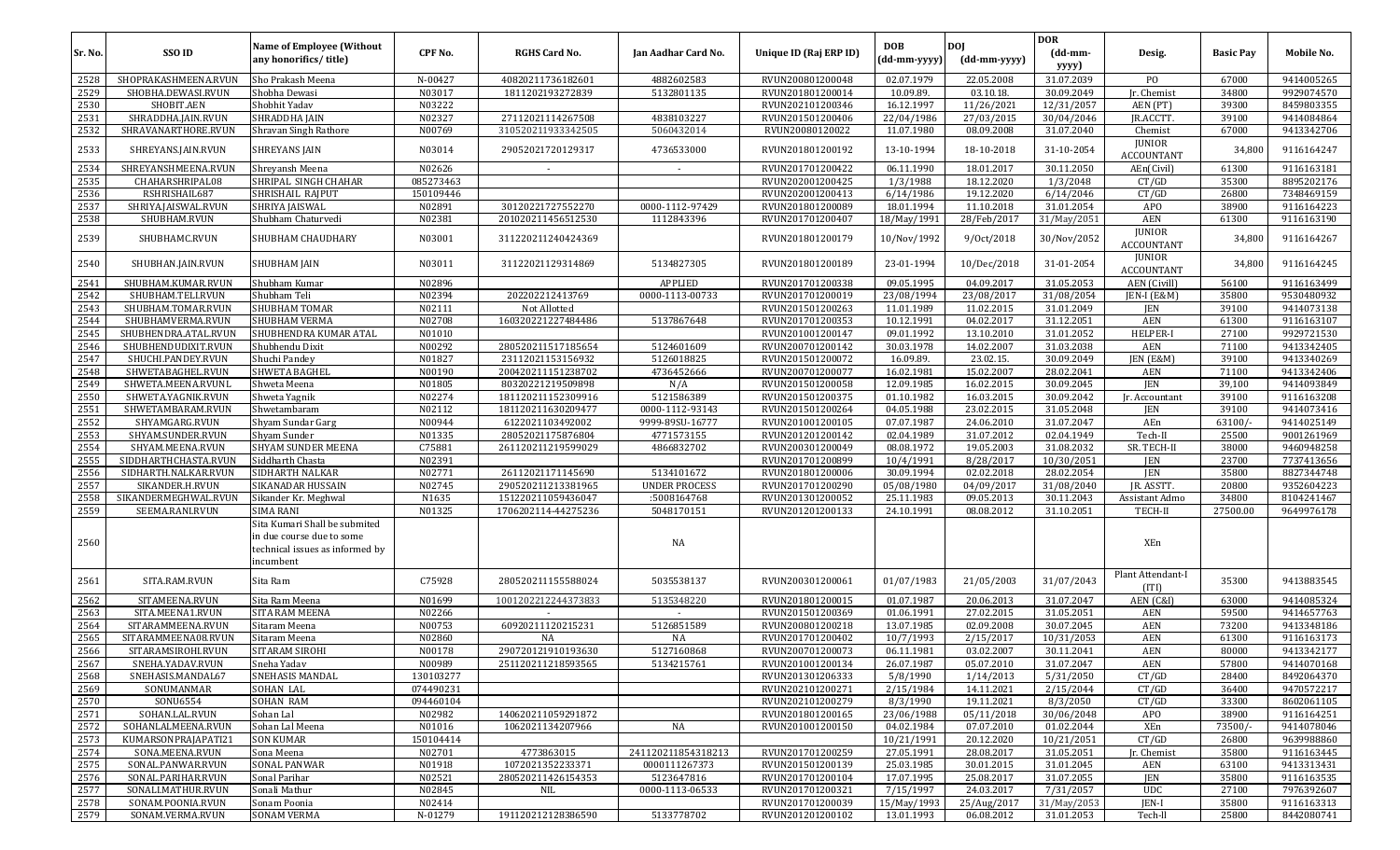|         |                      |                                                           |              |                      |                     |                        |                            |                            | <b>DOR</b>                            |                   |                  |            |
|---------|----------------------|-----------------------------------------------------------|--------------|----------------------|---------------------|------------------------|----------------------------|----------------------------|---------------------------------------|-------------------|------------------|------------|
| Sr. No. | SSO ID               | <b>Name of Employee (Without</b><br>any honorifics/title) | CPF No.      | <b>RGHS Card No.</b> | Jan Aadhar Card No. | Unique ID (Raj ERP ID) | <b>DOB</b><br>(dd-mm-yyyy) | <b>DOJ</b><br>(dd-mm-yyyy) | $(dd{\text{-}\mathbf{mm}}$ -<br>yyyy) | Desig.            | <b>Basic Pay</b> | Mobile No. |
| 2580    | SONIAVERMA.RVUN      | Sonia Verma                                               | N01008       | NA                   | NA                  | RVUN201001200172       | 02.01.1980                 | 03.02.2017                 | 31.01.2040                            | AEN               | 61300            | 9414085268 |
| 2581    | SONIYA.SINGH.RVUN    | SONIYA SINGH                                              | N02802       | 29052021115509324    | 0000-1112-61017     | RVUN201801200066       | 22.01.1993                 | 02.02.2018                 | 31.01.2053                            | <b>JEN</b>        | 35800            | 9116164305 |
| 2582    | SONU.MALAV.RVUN      | Sonu Kumar Malav                                          | N01536       | 29052021812411364    | 5018036504          | RVUN201201200321       | 6/8/1991                   | 7/28/2012                  | 6/30/2051                             | PA-I              | 27200            | 9166734490 |
| 2583    | SONUY2724            | SONU KUMAR YADAV                                          | 150101037    |                      |                     | RVUN202001200402       | 3/3/1993                   | 20.12.2020                 | 3/3/2053                              | CT/GD             | 26800            | 8126090052 |
| 2584    | SONUMEENA.RVUN       | Sonu Meena                                                | N-02619      | 13012022131-2254459  | 5136280034          | RVUN201701200388       | 10.06.1992                 | 09.02.2017                 | 30.06.2052                            | AEN               | 61300            | 9116163155 |
| 2585    | SONY.KUMARI.RVUN     | Sony Kumari                                               | N01636       | 25012022127385553    | 0000-1113-00199     | RVUN201301200053       | 31.12.1987                 | 15.07.2013                 | 31.12.2047                            | Junior Engineer-I | 40300            | 9413342731 |
| 2586    | SOOJI.RAIGAR.RVUN    | SOOJI LAL RAIGAR                                          | N01395       | 280520211516417151   | 5061212055          | RVUN201201200192       | 08.08.1990                 | 08.08.2012                 | 31.08.2050                            | PA-I              | 27100            | 8952829372 |
| 2587    | SORABHSHARMA.RVUN    | <b>SORABH SHARMA</b>                                      | N00686       | 22112021114141710    | 5133554660          | RVUN200801200194       | 04.01.1981                 | 01.09.2008                 | 31.01.2041                            | AEN               | 67000            | 9413342411 |
| 2588    | SOURABH.JAIN.RVUN    | <b>SOURABH KUMAR JAIN</b>                                 | C-N00846     | 25112021173506599    | 5134212803          | RVUN201101200038       | 30.06.1986                 | 09.07.2009                 | 30.06.2046                            | AEN               | 57800            | 9414085248 |
| 2589    | SAURABHPANDEY.RVUN   | Sourabh Pandey                                            | N02859       | NA                   |                     | RVUN201701200415       | 03.02.1990                 | 18.01.2017                 | 28.02.2050                            | AEN               | 61300            | 9116163187 |
| 2590    | SHRI.SAINI.RVUN      | <b>SRI RAM SAINI</b>                                      | C75878       | 14082021187372173    | $\sim$              | RVUN200301200046       | 20.03.1972                 | 14.05.2003                 | 31.03.2032                            | TECH-I            | 34300            | 6377264934 |
| 2591    | STUTI.JAIN.RVUN      | <b>STUTI JAIN</b>                                         | N02584       |                      |                     | RVUN201701200167       | 30/09/1992                 | 04/09/2017                 | 30/09/2052                            | <b>JEN</b>        | 35800            | 9116164101 |
| 2592    | SUBAYSINGH.RVUN      | <b>SUBAY SINGH</b>                                        | N00623       | 271220211827407604   | 5067565865          | RVUN200801200166       | 14.10.1981                 | 01.08.2008                 | 31.10.2041                            | AEN               | 67000            | 9413340589 |
| 2593    | SUBHAMMISHRA612      | <b>SUBHAM MISHRA</b>                                      | 170136299    |                      |                     | RVUN201701201276       | 1/14/1995                  | 5/2/2017                   | 1/31/2055                             | CT/GD             | 24500            | 9564285602 |
| 2594    | SUBHASHVIJAYKAR08    | <b>SUBHASH</b>                                            | 170521017    |                      |                     | RVUN202101200248       | 11/24/1994                 | 14.11.2021                 | 11/24/2054                            | CT/GD             | 25200            | 8962136985 |
| 2595    | SUBHASH.CHAND1.RVUN  | SUBHASH CHAND SHARMA                                      | N02919       | 20112021197323293    | 5027206730          | RVUN201801200001       | 16.04.1990                 | 18.10.2018                 | 30.04.2050                            | JR. ACTT          | 34800            | 9116164238 |
| 2596    |                      | Subhash Chander                                           | N03334       |                      |                     |                        | 13.08.1996                 | 15.12.2021                 | 31.08.2056                            | Jr.Chemist (PT)   | 23700            | 8905995072 |
| 2597    | SUBHASH.C.RVUN       | Subhash Chander                                           | N01520       | 7062021195449621     | 4821088638          | RVUN201201200308       | 02.10.1986                 | 31.07.2012                 | 31.10.2046                            | Ir. Assistant     | 25500            | 9928473088 |
| 2598    | SUBHASH.CHANDRA.RVUN | Subhash Chandra                                           | N01283       | 301020211321491084   | 4810467532          | RVUN201201200104       | 29-07-1979                 | 14-08-2012                 | 31-07-2039                            | TECH.II           | 25500/           | 9875195265 |
| 2599    | SUBHASHDADHICH.RVUN  | Subhash Dadhich                                           | N00977       | 290720211717319606   | 9999-U7HY-00104     | RVUN201001200125       | 07.02.1982                 | 26.06.2010                 | 28.02.2042                            | AEN               | 65000/           | 9414085154 |
| 2600    | SUBHASH.SAMOTA.RVUN  | Subhash Samota                                            | N01749       | 11120212124507843    | 5132355703          | RVUN201301200124       | 6/8/1989                   | 6/26/2013                  | 6/30/2049                             | PA-II             | 24800            | 9929161387 |
| 2601    | RJBI200909006670     | SUBHITA KUMARI                                            | 110072006651 | 240120221729351128   | 4774826017          | RJBI200909006670       | 9/5/1981                   | 10/30/2009                 | 9/30/2041                             | ANM               |                  | 9664223291 |
| 2602    | SUCHITA.T.74.RVUUNL  | Sucheta Tiwari                                            | N03220       | <b>NIL</b>           | 5056130643          | RVUN202101200189       | 1/1/1974                   | 7/12/2021                  | 12/31/1934                            | <b>LDC</b>        | 14000            | 9460184894 |
| 2603    | SUDESH.KUMARI.RVUN   | SUDESH KUMARI                                             | N01223       | 301120211248447232   | 5072772758          | RVUN201201200071       | 28.01.1988                 | 06.02.2012                 | 31.01.2048                            | <b>JEN</b>        | 40300            | 9414085252 |
| 2604    | SUDHIR.GODARA.RVUN   | SUDHIR GODARA                                             | N02614       | 80320222053151248    | 5137232059          | RVUN201701200197       | 26/04/1992                 | 24/08/2017                 | 30/04/2052                            | JEN-I (Civil)     | 35800/           | 9729147579 |
| 2605    | SUDHIR.MANKAD.RVUN   | SUDHIR MANKAD                                             | C74487       | 191020211250521891   | 4816544039          | RVUN200301200032       | 16.01.1975                 | 07.05.2003                 | 31.05.2036                            | TECH-I            | 33300            | 8104816423 |
| 2606    | SUGNA.RAM.RVUN       | Sugna Ram                                                 | N01179       | 310520211246113186   | 5000702819          | RVUN201201209399       | 05.02.1990                 | 06.02.2021                 | 28.02.2050                            | EN-I (E&M)        | 43800            | 9414085326 |
| 2607    | SUHELJAWED.RVUN      | Suhel Javed                                               | N00366       | 2404202164933980     | 5075088340          | RVUN200701200038       | 1/5/1977                   | 3/10/2007                  | 1/31/2037                             | AEN               | 67000            | 9413348465 |
| 2608    | SUJAYSINGHA130401656 | <b>SUJAY SINGHA</b>                                       | 130401656    |                      |                     | RVUN201301206335       | 7/2/1989                   | 1/12/2013                  | 7/31/2049                             | CT/GD             | 28400            | 7797019690 |
| 2609    | SUKHDEV.SINGH1.RVUN  | Sukhdev Singh                                             | N01406       | 4575110124           | 28052021181118229   | RVUN201201200203       | 10-04-1980                 | 14-08-2012                 | 30-04-2040                            | PA-II             | 26300            | 9214881776 |
| 2610    | SUKHJEETKAUR.RVUN    | <b>SUKHJEET KAUR</b>                                      | N00552       | 1811202113-17396456  | 5048051712          | RVUN200801200122       | 26.04.1980                 | 25.09.2008                 | 30.04.2040                            | AEN               | 67000.00         | 9413342196 |
| 2611    | RJGA201635002821     | <b>SUKHVEER</b>                                           | 110182268100 | 200420211924416102   | 5077631228          | RJGA201635002821       | 3/25/1984                  | 2/11/2016                  | 3/31/2044                             | Nurse Grade-2     |                  | 8114473207 |
| 2612    | SUKHVINDERKOUR.RVUN  | <b>SUKHVINDER KOUR</b>                                    | N00239       | 231120211683775709   | 9999-EWFX-00043     | RVUN200701200109       | 11/07/1984                 | 14/02/2007                 | 31/07/2044                            | AEN               | 69000            | 9413340813 |
| 2613    | SULESHTA.DEVI.RVUN   | Suleshta Devi                                             | N01613RVUN   | NA                   | NA                  | RVUN201201200376       | 05.03.1993                 | 04.08.2012                 | 31.03.2053                            | Tech-II           | 25500/           | 8949031048 |
| 2614    | SULOCHANA.RVUN       | Sulochana                                                 | N02140       | 290720211556172657   | 4747712351          | RVUN201401200035       | 25.12.1979                 | 16.04.2014                 | 31.12.2039                            | Jr. Assistant     | 22700            | 7597593948 |
| 2615    | SULTANSINGH1896      | <b>SULTAN SINGH</b>                                       | 061735727    |                      |                     | RVUN202001200423       | 5/17/1968                  | 20.12.2020                 | 5/17/2028                             | CT/GD             | 37500            | 9459251896 |
| 2616    | SULTAN.TARIQ.RVUN    | <b>SULTAN ABDUL TARIQ</b>                                 | N01081       | 190720211555287266   | 5126484611          | RVUN201101200055       | 05/01/1979                 | 03/03/2011                 | 31/01/2039                            | SR.ASSTT          | 31400            | 9887531565 |
| 2617    | SULTANSINGH.RVUN     | Sultan Singh                                              | N0389        | 29052021141951298    | 5124031637          | RVUN200701200189       | 17.02.1985                 | 13.02.2007                 | 28.02.2045                            | XEn               | 87800            | 9413342743 |
| 2618    | SUMAN2.RVUN          | Suman                                                     | N01328       | 280520211612342883   | 4774718562          | RVUN201201200136       | 04.01.1984                 | 30.07.2012                 | 31.07.2044                            | Tech-II           | 25500            | 9875063450 |
| 2619    | SUMAN.RVUN           | Suman                                                     | N01461       | 8032022142131419     | 5105132789          | RVUN201201200255       | 4/6/1990                   | 8/13/2012                  | 4/30/2050                             | Tech-II           | 25500            | 8696681537 |
| 2620    | SUMAN.ACHERA.RVUN    | Suman Achera                                              | N02807       |                      |                     | RVUN201701200296       | 14.07.1992                 | 05.10.2017                 | 31.07.2052                            | <b>JEN</b>        | 35,800           | 9116164147 |
| 2621    | SUMAN.DEWAT.RVUN     | <b>SUMAN DEWAT</b>                                        | N00360       | 2907202149487038     | 999-CE06-00408      | RVUN200701200178       | 2-Nov-84                   | 29-Oct-07                  | 2-Nov-44                              | AAO-I             | 52900/           | 9414019762 |
| 2622    | SUMANKUMAR.RVUN      | <b>SUMAN KUMAR</b>                                        | N00523       | 7012022196204445     | 5136246319          | RVUN200701200213       | 07.02.1983                 | 06.10.2007                 | 28.02.2043                            | AEn               | 67000            | 9413349060 |
| 2623    | SUMAN.MEENA.RVUN     | Suman Meena                                               | N00114       | Not Register         |                     | RVUN200501200035       | 30.11.1983                 | 15.12.2005                 | 30.11.2043                            | Sr. Tech-II       | 38000            | 7597516159 |
| 2624    |                      | Suman Pensia                                              |              |                      |                     |                        | 17.08.1995                 | 16.03.2022                 | 31.08.2053                            | [r. Actt(PT)]     | 23700            |            |
| 2625    | BHASKARSUMER232      | <b>SUMER BHASKAR</b>                                      | 104383184    |                      |                     | RVUN202101200227       | 2/21/1990                  | 13.11.2021                 | 2/21/2050                             | CT/GD             | 33300            | 8905405939 |
| 2626    | SUMITSE.RVUN         | Sumit                                                     | N03299       |                      |                     | RVUN202101200147       | 19/Jun/1997                | 24/Dec/2021                | 30/Jun/2057                           | AEN (PT)          | 39300            | 8905994498 |
| 2627    | SUMIT.FAGNA.RVUN     | Sumit Fagna                                               | N02616       | NA                   | NA                  | RVUN201701200199       | 31.12.93                   | 23.08.17                   | 31.12.53                              | JEn.              | 35800            | 9116163550 |
| 2628    | SUMIT08.GUPTA.RVUN   | Sumit Kumar Gupta                                         | N03265       | NA                   | $_{\rm NA}$         |                        | 08.04.1994                 | 07.01.2022                 | 30.04.2054                            | JEN               | 23700            | 8949738694 |
| 2629    | SUMIT.JAIN.RVUN      | <b>SUMIT KUMAR JAIN</b>                                   | N02113       | 280520212341594231   | 0000111260818       | RVUN201501200265       | 23.11.1991                 | 27.02.2015                 | 30.11.2051                            | JEN               | 39100            | 9414072978 |
| 2630    | SUMIT.MAHAWAR.RVUN   | Sumit Kumar Mahavar                                       | N01544       | 1301202210391610335  |                     | RVUN201201200326       | 14/May/1982                | 19/Mar/2012                | 31/May/2042                           | Chemist           | 59500            | 9414005174 |
| 2631    | SUMIT.PATIL.RVUNL    | <b>SUMIT PATIL</b>                                        | N03202       |                      | 5108602638          | RVUN202001200219       | 14.12.1992                 |                            | 31.12.2052                            | JR.ASSTT.         | 14600            | 9462846430 |
| 2632    | SUMITSHARMA.RVUN     | Sumit Sharma                                              | N00612       | 290520211251399707   | 5060443877          | RVUN200801200160       | 16/Nov/1985                | 12/Sep/2008                | 30/Nov/2045                           | AEN               | 67000            | 9413313496 |
| 2633    | SUMITSUTHAR.RVUN     | Sumit Suthar                                              | N00500       | 161220211338351046   | 9999-093D00520      | RVUN200801200086       | 05.06.1986                 | 30.08.2008                 | 30.06.2046                            | AEn               | $67000/-$        | 9413349041 |
| 2634    | SUMITRA.MEENA.RVUN   | Sumitra Meena                                             | N01326       | NA                   | NA                  | RVUN201201200134       | 14.06.1991                 | 12.07.2012                 | 30.06.2051                            | Tech-I            | $29000/-$        | 9672913815 |
| 2635    | SUMNESHMATHUR.RVUN   | Sumnesh Mathur                                            | C76024       | 280520211735429779   | 5125045254          | RVUN200601200017       | 30.01.1977                 | 23.11.2006                 | 31.01.2037                            | AEN               | 71,100           | 9413340528 |
| 2636    | SUNDAR.MEENA.RVUN    | Sundar lal Meena                                          | N01962       | 20620211923513958    | 5133145066          | RVUN201501200173       | 15/04/1992                 | 18/02/2015                 | 30/04/2052                            | Jen               | 39100.00         | 9414008173 |
| 2637    | SUNDERPALSINGHRAWAT1 | SUNDER PAL SINGH RAWAT                                    | 071732242    |                      |                     | RVUN200701203960       | 8/19/1966                  | 6/11/2007                  | 8/31/2026                             | CT/GD             | 35300            | 8491077480 |
| 2638    | SUNDER.DAGUR.RVUN    | <b>SUNDER SINGH DAGUR</b>                                 | N01250       | 280520211316446515   | 4835626070          | RVUN201201200014       | 30.06.1990                 | 08.08.2012                 | 30.06.2050                            | PA-II(ITI)        | 25500            | 9414515590 |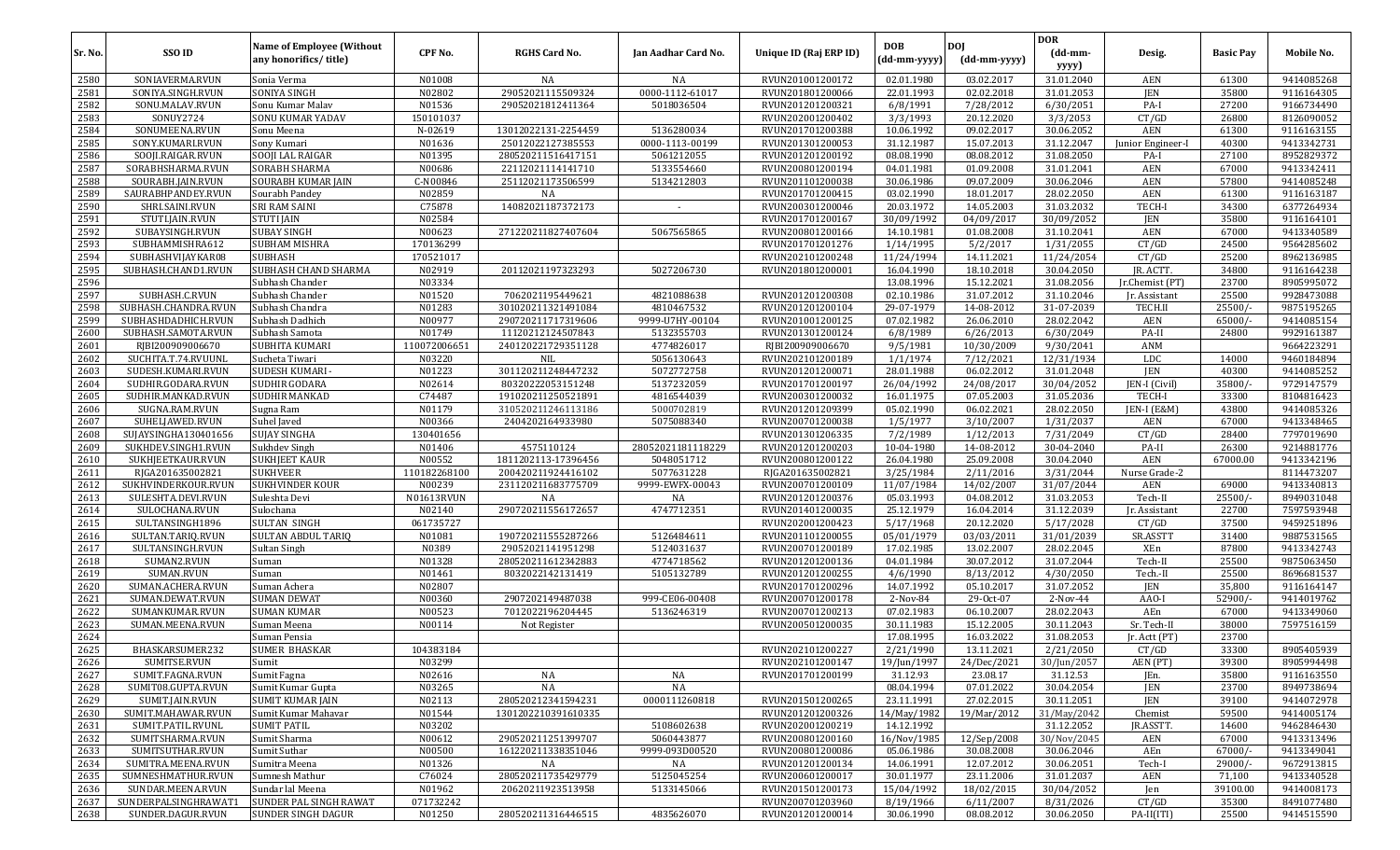| Sr. No.      | SSO ID                        | <b>Name of Employee (Without</b><br>any honorifics/title) | CPF No.           | <b>RGHS Card No.</b>     | Jan Aadhar Card No.               | Unique ID (Raj ERP ID) | <b>DOB</b><br>(dd-mm-yyyy) | <b>DOI</b><br>(dd-mm-yyyy) | <b>DOR</b><br>$(dd{\text{-}\mathbf{mm}}$<br>yyyy) | Desig.                                          | <b>Basic Pay</b> | Mobile No.               |
|--------------|-------------------------------|-----------------------------------------------------------|-------------------|--------------------------|-----------------------------------|------------------------|----------------------------|----------------------------|---------------------------------------------------|-------------------------------------------------|------------------|--------------------------|
| 2639         | SUNIL.GOUTAM.RVUN             | Sunil                                                     | N02277            | 110320221513294822       | 5120683876                        | 803338034601           | 09-11-1979                 | 27.03.2015                 | 30.11.2039                                        | Senior Assistant                                | 30500+DA         | 9460567835               |
| 2640         | SUNIL.RVUN                    | <b>SUNIL</b>                                              | N01537            | 28052021144401580        | 5043372826                        | RVUN201201200322       | 05.10.1990                 | 13.08.2012                 | 31.10.2050                                        | PA-II                                           | 26300            | 9784809318               |
| 2641         |                               | Sunil Choudhary                                           | N03333            |                          |                                   |                        | 26.06.1997                 | 16.12.2021                 | 30.06.2057                                        | Jr.Chemist (PT)                                 | 23700            | 8905995073               |
| 2642         | SUNIL.JOHN.RVUN               | Sunil John                                                | N00065            |                          |                                   | RVUN200501200388       | 30.08.1984                 | 29.12.2005                 | 30.08.2045                                        | Tech-I (ITI)                                    | 32300            | 9461208644               |
| 2643         | SUNIL.SINGH.RVUN              | Sunil Kumar                                               | N00525            |                          |                                   | RVUN198801200227       | 01.04.87.                  | 02.08.08                   | 31.03.2047                                        | $Op-II$                                         | 28700            | 9079721350               |
| 2644         | SUNILKUMAR05.RVUN             | Sunil Kumar                                               | N00506            | 280520211317599639       | 5121304861                        | RVUN200801200090       | 12.05.1985                 | 18.09.2008                 | 31.05.2045                                        | <b>AEN</b>                                      | 67000            | 9414085468               |
| 2645         | SUNILBAINSLA28.RVUN           | Sunil Kumar                                               | N03285            |                          |                                   | RVUN202101200142       | 27/Dec/2021                | 28/Jun/1997                | 30/Jun/2057                                       | JEN-I (PT)                                      | 23700            | 8690998849               |
| 2646         | SUNIL032010                   | <b>SUNIL KUMAR</b>                                        | 104382787         |                          |                                   | RVUN201001204767       | 8/10/1990                  | 3/6/2010                   | 8/31/2050                                         | CT/GD                                           | 32300            | 9461660904               |
| 2647         | SUNIL.KR.RVUN                 | Sunil Kumar Bishnoi                                       | N02901            | 241120211131477392       | 0000111293737<br>(Enrollment No.) | RVUN201801200094       | 16.07.1991                 | 11.10.2018                 | 31.07.2051                                        | A <sub>O</sub>                                  | 57800            | 9116164374               |
| 2648         | SUNIL.DEVATWAL.RVUN           | SUNIL KUMAR DEVATWAL                                      | Not Provided      |                          |                                   | RVUN201501200168       | 6/3/1989                   | 2/16/2015                  | 6/30/2049                                         | JEN-I                                           | 39100            | 9414009836               |
| 2649         | SUNILDHAKER.RVUN              | SUNIL KUMAR DHAKED                                        | N00163            | 1407202185863153         | 4887382774                        | RVUN200701200066       | 20.07.1980                 | 12.02.2007                 | 31.07.2040                                        | AEN                                             | 69000            | 9413342343               |
| 2650         | SUNIL.KUMAR.RVUN              | <b>SUNIL KUMAR MALAV</b>                                  | N01842            | 71220212250375751        | 0000-1112-91437                   | RVUN201401200034       | 10/Apr/1991                | 30/Dec/2014                |                                                   | ASSISTANT<br>30/Apr/2051 ACCOUNTS OFFICER-<br>H | 43,800           | 9414072862               |
| 2651         | SUNILKUMARMEENA.RVUN          | <b>SUNIL KUMAR MEENA</b>                                  | N02709            | 161120211052377101       | 5133370765                        | RVUN201701200403       | 6/22/1992                  | 2/15/2017                  | 6/30/2052                                         | <b>AEN</b>                                      | 61300            | 9116163134               |
| 2652         | SUNIL.SANKHALA.RVUNI          | SUNIL KUMAR SANKHALA                                      | N00914            | 28052021134579072        | 4740161756                        | RVUN201001200086       | 10/07/1984                 | 05/03/2010                 | 31/07/2044                                        | A <sub>0</sub>                                  | 61300            | 9414070015               |
| 2653         | SUNILKVERMA.RVUN              | Sunil Kumar Verma                                         | N03474            |                          | 4773413040                        | RVUN202101200390       | 08.03.1996                 | 06.12.2021                 | 31/03/2056                                        | AEn (PT)                                        | 39300            | 8905994480               |
| 2654         | SUNILMEENA.RVUN               | Sunil Meena                                               | N01207            | 251120211027262559       | N/A                               | RVUN201201200062       | 05.07.1983                 | 01.02.2012                 | 31.07.2043                                        | AEN                                             | 67000            | 9414005147               |
| 2655         | SUNIL.SAINI.RVUN              | <b>SUNIL SAINI</b>                                        | N02587            | 100220221956464502       | 5136350205                        | RVUN201701200170       | 16.01.1993                 | 01.09.2017                 | 16.01.2053                                        | <b>JEN</b>                                      | 35800            | 9116164104               |
| 2656         | SUNILSHARMA04.RVUN            | Sunil Sharma                                              | N00377            | 16102021546281514        | 5130674823                        | RVUN200701200187       | 24.06.1982                 | 14.02.2007                 | 30.06.2042                                        | AEN                                             | 71100            | 9413340388               |
| 2657         | SUNILSHEKHAWAT.RVUN           | Sunil Shekhawat                                           | N01650            | 60120221343307796        | 5133877549                        | RVUN201301200059       | 11.05.1990                 | 18.06.2013                 | 31.05.2050                                        | AEN (C&I)                                       | 67000            | 9414085246               |
| 2658         | SUNIT.RAO.RVUN                | Sunit Rao                                                 | N02563            | 28052021956404147        | 5121765289                        | RVUN201701200146       | 02.07.1986                 | 23.08.2017                 | 31.07.2046                                        | Junior Engineer-I                               | 35800/           | 9116163579               |
| 2659         | SUNITA3.RVUN                  | <b>SUNITA</b>                                             | N01276            | Under process            | Under process                     | RVUN201201200099       | 8/7/1992                   | 4/8/2012                   | 31/07/2052                                        | TECH-I                                          | 25500            | 8209515536               |
| 2660         | SUNITA1.RVUN                  | Sunita                                                    | N00052            | 240120221632239288       | 5136673247                        | RVUN.20050120 0017     | 07-05-1984                 | 29-11-2005                 | 31-05-2044                                        | Tech-I                                          | 32300            | 9461675256               |
| 2661         | SUNITA.RVUN                   | Sunita                                                    | N01397            | 26112021167591723        | 5035118584                        | RVUN201201200194       | 12.08.1986                 | 13.08.2012<br>26.11.2005   | 30.08.2045                                        | Opr-II                                          | 25500            | 8233987484               |
| 2662<br>2663 | SUNITA2.RVUN<br>SUNITA.B.RVUN | Sunita kumari                                             | N002513<br>N02281 | NA<br>271120211255102423 | <b>NA</b><br>5133470345           | NA<br>RVUN201501200380 | 10.01.1987<br>7/7/1990     | 13/02/2015                 | NA<br>31/07/2050                                  | Tech. -<br>JEN-I                                | 30500<br>39100   | 9828384890<br>9414085983 |
| 2664         | SUNITA.CH.RVUN                | Sunita Bardodiya<br>Sunita Choudhary                      | N01868            | 11122021177281080        | 9999-VALV-00269                   | RVUN201501200104       | 7/31/1992                  | 3/24/2015                  | 7/31/2052                                         | <b>JEN</b>                                      | 39100            | 9413313343               |
| 2665         | SUNITA.DEVI1.RVUN             | Sunita devi                                               | N01275            | 31052021173328017        | 5055678152                        | RVUN199301200090       | 19.5.1989                  | 06.08.2012                 | 31.05.2049                                        | Tech-II                                         | 25500            | 8233003638               |
| 2666         | sunitakhaka2032               | <b>SUNITA DHAKA</b>                                       | N03261            |                          | 5023225881                        | RVUN202101200206       | 31.12.1996                 | 08.12.2021                 | 31.12.2056                                        | Jr.Chemist (PT)                                 | 23700            | 8905995032               |
| 2667         | SUNITA.JAIN.RVUN              | <b>SUNITA JAIN</b>                                        | N00336            | 280520211443162165       | 5122305361                        | RVUN200701200165       | 30/06/1975                 | 12/07/2007                 | 30/06/2035                                        | AAO-II                                          | 50800            | 9460941130               |
| 2668         | SUNITAJAIN.RVUN               | Sunita Jain                                               | N00306            | 2403202-2112093598       | 5132827853                        | RVUN200701200174       | 10.04.1976                 | 01.02.2007                 | 30.04.2036                                        | XEN (Civil)                                     | 87800            | 9413348268               |
| 2669         | SUNITA.KUMARI2.RVUN           | Sunita Kumari                                             | N02878            | 17022022111503209        | 5133470711                        | RVUN201701200333       | 01.01.1993                 | 26.08.2017                 | 31.12.2052                                        | $ En-I $                                        | 35800            | 9116164145               |
| 2670         | SUNITA.KUMARI1.RVUN           | Sunita kumari                                             | N01466            | NA                       | 9999-2WBQ-00038                   | NA                     | 01.07.1991                 | 13.08.2012                 | 31.07.2051                                        | Tech. -II                                       | 25500            | 9413277246.00            |
| 2671         | SUNITA.KUMARI.RVUN            | SUNITA KUMARI                                             | N01442            | 111202112-54393726       | 5075734153                        | RVUN201201200237       | 19.08.1988                 | 13.08.2012                 | 31.08.2048                                        | OPERATOR-II                                     | 25500            | 8824805720               |
| 2672         | SUNITA.MEENA1.RVUN            | Sunita Kumari Meena                                       | N02316            | NA                       | NA                                | RVUN201501200402       | 02/05/1990                 | 14/02/2015                 | 31/05/2050                                        | JEN-I                                           | 39800.00         | 9414010849               |
| 2673         | SUNITAMEENA.RVUN              | Sunita Meena                                              | N00666            |                          |                                   | RVUN200801200180       | 17.11.1986                 | 23.08.2008                 | 30.11.2046                                        | XEN                                             | 78000            | 9413348270               |
| 2674         | SUNITA.MEENA.RVUN             | Sunita Meena                                              | N02115            | 80620211049185550        | 5125202425                        | RVUN201501200267       | 27.05.1989                 | 18.02.2015                 | 31.05.2049                                        | <b>JEN</b>                                      | 39100            | 7877869593               |
| 2675         | SUNITA.RANI.RVUN              | <b>SUNITA RANI</b>                                        | N02034            | 50220221239132881        | 4575552034                        | RVUN201501206127       | 09.07.1978                 | 22.05.2015                 | 31.07.2038                                        | TECH-II                                         | 23400            | 9414657772               |
| 2676         | SUNITA.TILWANI.RVUN           | Sunita Tilwani                                            | C75895            | 221120211615121592       | 5117575087                        | RVUN200301200052       | 01.01.1975                 | 16.05.2003                 | 01.01.2035                                        | Tech-I                                          | 34300            | 8502962995               |
| 2677         | SUNITA.YADAV.RVUN             | <b>SUNITA YADAV</b>                                       | N01871            | 21220211121368930        | 5134573053                        | RVUN201501200105       | 19.12.1990                 | 27.02.2015                 | 31.12.2050                                        | Junior Engineer                                 | 38000            | 9414085925               |
| 2678         | MEHTASUNNY164                 | <b>SUNNY MEHTA</b>                                        | 102710199         |                          |                                   | RVUN201001204773       | 7/18/1990                  | 3/6/2010                   | 7/31/2050                                         | CT/GD                                           | 32300            | 6005767641               |
| 2679         | SUNNY.TAK.RVUN                | Sunny Tak                                                 | N02442            | 15072021231093791        | 4720748584                        | RVUN201701200067       | 27/Aug/1993                | 1/Sep/2017                 | 31/Aug/2053                                       | <b>IEN-I</b>                                    | 35800            | 9116163351               |
| 2680         | SUPRABHA.CH.RVUN              | SUPRABHA CHOUDHARY                                        | N01835            | 280520212341594231       | 0000111260818                     | RVUN201501200079       | 09.01.1992                 | 20.02.2015                 | 31.01.2052                                        | <b>JEN</b>                                      | 39100            | 9413340291               |
| 2681         | SURAJSURAJ8658                | SURAJ KISAN                                               | 170128351         |                          |                                   | RVUN202101200239       | 2/5/1993                   | 14.11.2021                 | 2/5/2053                                          | CT/GD                                           | 25200            | 7750992027               |
| 2682         | SURAJSURAJ8658                | <b>SURAJ PAL</b>                                          | 104500958         |                          |                                   | RVUN202101200229       | 5/27/1985                  | 15.11.2021                 | 5/27/2045                                         | CT/GD                                           | 33300            | 9567615799               |
| 2683         | SURAJ.BUJH.RVUN               | Suraj Bujh                                                | N02336            | 26112021 1537407996      | 4864733873                        | RVUN201601200030       | 06/05/1992                 | 5/26/2016                  | 31/05/2052                                        | SR. ASSISTANT                                   | 27900            | 9001875846               |
| 2684         | SURAJ.MATHURIYA.RVUN          | Suraj Pal Singh Mathuriya                                 | N00969            | 280520211420299000       | 5118248430                        | RVUN201001200121       | 20.01.1988                 | 28.06.2010                 | 31.01.2048                                        | AEn.                                            | 59500            | 9414070102               |
| 2685         | NA                            | <b>SURAJBHAN</b>                                          | N01764            | NA                       | NA                                | NA                     | 07/11/1989                 | 21/06/2013                 | 30/11/2049                                        | AEN (Civil)                                     | $67000/-$        | 9414085218               |
| 2686         | SURBHICHAUHAN.17.RVUN         | <b>SURBHI CHAUHAN</b>                                     | N03314            |                          | 4703501323                        | RVUN202101200190       | 17.01.1998                 | 29.12.2021                 | 31.01.2058                                        | JEN-PT                                          | 33800            | 8690998828               |
| 2687         | SURBHI.TINNA.RVUN             | Surbhi Tinna                                              | N02780            | 26102021<br>151378182    | 5125574137                        | RVUN201801200045       | 01.02.1993                 | 31.01.2018                 | 31.01.2053                                        | Jen                                             | 35800            | 9116164304               |
| 2688         | SURENDRA.CH.RVUN              | Surender Choudhary                                        | N01703            | 250820212029204733       | 5068728619                        | RVUN201301206314       | 11.07.1989                 | 19.07.2013                 | 31.07.2049                                        | JEN (E&M)                                       | 40300            | 9460893021               |
| 2689         | SURENDER.KUMAR1.RVUN          | <b>SURENDER KUMAR</b>                                     | N00101            | 141220211237153250       | 5134282868                        | RVUN200501200026       | 07.12.1981                 | 01.12.2005                 | 31.12.2041                                        | TECH-II                                         | 31400            | 9460391206               |
| 2690         | SURENDER.KUMAR.RVUN           | Surender Kumar                                            | N02116            | 141020212153375664       | 5035001861                        | RVUN201501200268       | 10.08.1977                 | 21.02.2015                 | 31.08.2037                                        | JEN                                             | 39100            | 9414073539               |
| 2691         | SURENDRA.SONI.RVUN            | Surender Soni                                             | N01991            | NIL                      |                                   | RVUN201501200193       | 28.05.1989                 | 16.2.2015                  | 31.05.2049                                        | <b>JEN</b>                                      | $39100/-$        | 9413466680               |
| 2692         | SURENDER.YADAV.RVUN           | Surender Yadav                                            | N02539            | 2411202121017989         | 5134124287                        | RVUN201701200122       | 21.06.1992                 | 25.08.2017                 | 30.06.2052                                        | <b>JEN</b>                                      | 35800            | 9116163554               |
| 2693         | NIL                           | SURENDRA KHADIYA                                          | N03431            | <b>NIL</b>               | NIL                               | NIL                    | 04.08.1996                 | 29.12.2021                 | 8/31/2056                                         | Junior Engineer-PT                              | 23700            | 8690998698               |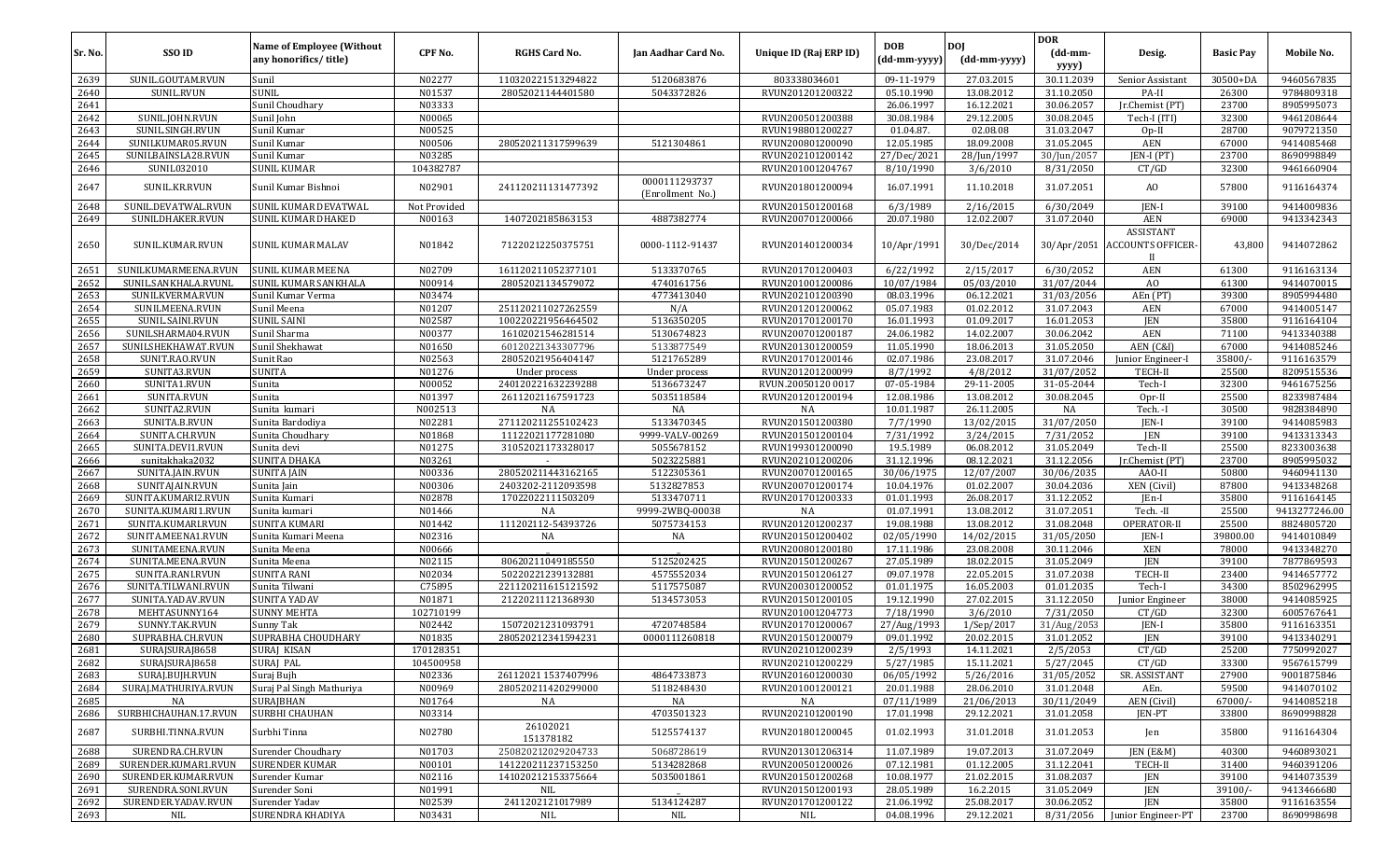| Sr. No. | SSO ID               | <b>Name of Employee (Without</b><br>any honorifics/title) | CPF No.         | <b>RGHS Card No.</b> | Jan Aadhar Card No. | Unique ID (Raj ERP ID) | <b>DOB</b><br>(dd-mm-yyyy) | <b>DOI</b><br>(dd-mm-yyyy) | <b>DOR</b><br>$(dd{\text{-}\mathbf{mm}}$<br>yyyy) | Desig.                      | <b>Basic Pay</b> | Mobile No. |
|---------|----------------------|-----------------------------------------------------------|-----------------|----------------------|---------------------|------------------------|----------------------------|----------------------------|---------------------------------------------------|-----------------------------|------------------|------------|
| 2694    | SURENDRAKUMAR.RVUN   | Surendra Kumar                                            | N 00197         | 290720211638405251   | 5124044676          | RVUN200701200080       | 15.01.1981                 | 19.02.2007                 | 31.01.2041                                        | Chemist                     | 71100            | 9413342702 |
| 2695    | SURENDRA.KUMAR.RVUN  | Surendra Kumar                                            | N03206          |                      |                     | RVUN202001200387       | 03.10.1992                 | 13.07.2020                 | 31.10.2052                                        | Hel-II                      | 12600            | 6375648690 |
| 2696    | SURENDRA.KUMAR.RVUN  | <b>SURENDRA KUMAR</b>                                     | C74500          | 2411202116357320     | 4888438456          | RVUN200301200044       | 05.04.1980                 | 12.05.2003                 | 30.04.2040                                        | TECH-I                      | 34300            | 8432218878 |
| 2697    | SURENDRAKUMAR.RVUN   | Surendra Kumar-II                                         | N00226          | 29052021626175752    | 5072843643          | RVUN200701200100       | 08.10.1973                 | 07.02.2007                 | 31.10.2033                                        | AEn                         | 77700/           | 9413342349 |
| 2698    | SURENDRA.JAT.RVUN    | Surendra Kumar Jat                                        | N-01497         | 300520211528269118   | 4622418140          | RVUN201201200288       | 15.01.1988                 | 08.02.2012                 | 31.01.48                                          | AEN                         | 56100            | 9414071603 |
| 2699    | SURENDERA.SHILA.RVUN | Surendra Kumar Shila                                      | N00109          | 211020211945497387   | 4840875334          | RVUN200501200030       | 10.08.2083                 | 29.11.2005                 | 31.08.2043                                        | Tech-I                      | 32300            | 9413666894 |
| 2700    | GABRVUN.RVUL         | SURENDRA KUMAR VYAS                                       | C <sub>01</sub> | 20072021114598051    | 0000-1112-70478     | RVUN200801200018       | 26-Jul-72                  | $1-Apr-08$                 | 31-Jul-32                                         | <b>DDP</b>                  | 82700            | 9413385967 |
| 2701    | SURENDRAKUMAR05.RVUN | Surendra Kumar-III                                        | N00214          | 300520211440243578   |                     | RVUN200701200091       | 9/May/1982                 | 7/Feb/2007                 | 31/May/2042                                       | AEN                         | 69000            | 9413348140 |
| 2702    | SURENDRA.SINGH1.RVUN | Surendra Singh                                            | N01233          | 201120211317118074   |                     | RVUN201201200012       | $4/\text{Aug}/1984$        | 22/Mar/2012                | 31/Aug/2044                                       | Chemist                     | 59500            | 9414025658 |
| 2703    | SURENDRA.RATHOR.RVUN | Surendra Singh Rathore                                    | N02161          | 190120221441159497   | 5127062177          | RVUN201501200293       | 02.10.86.                  | 03.06.15                   | 31.10.2046                                        | Technician-II(ITI)          | 23400            | 8890752936 |
| 2704    | SURESH.AWASTHI.RVUN  | SURESH CHAND AWASTHI                                      | C76113          | 10062021528403578    | 5122074733          | RVUN200301200079       | 8/4/1975                   | $\frac{1}{5}/16/2003$      | 8/31/2035                                         | PA-I (ITI)                  | 34300            | 8905449892 |
| 2705    |                      | SURESH GODARA                                             | N03425          |                      |                     |                        | 01.08.1997                 | 17.01.2020                 | 31.08.2057                                        | JEN(PT)                     | 23700 (FIXED)    | 7976650452 |
| 2706    | SURESH.KANDOY.RVUN   | <b>SURESH KANDOI</b>                                      | N02957          | 181120211644474000   | 5130771517          | RVUN201801200141       | 13.07.1994                 | 12.11.2018                 | 31.07.2054                                        | Jr.Chemist                  | 34800            | 9587168003 |
| 2707    | SURESH.S.RVUN        | Suresh Kr. Sonkariya                                      | N01447          | 4847284051           | 280520211145193006  | RVUN201201200241       | 10/09/1987                 | 30/07/2012                 | 30/09/2047                                        | Plant Attendant-II<br>(TTI) | 25500            | 9660954031 |
| 2708    | Suresh.kumars.RVUN   | Suresh Kumar                                              | N00812          | 221120211658439670   | 5135204744          | RVUN201001200169       | 15.04.1987                 | 31.03.2010                 | 31.04.2047                                        | AAO-II                      | 46500            | 9413342710 |
| 2709    | SURESH.KUMAR6.RVUN   | <b>SURESH KUMAR</b>                                       | N01486          | 81220211048293493    |                     | RVUN201201200279       | 01.07.1991                 | 13.08.2012                 | 01.07.2051                                        | TECH-II                     | 25500            | 9667564126 |
| 2710    | SURESH.KUMAR7.RVUN   | <b>SURESH KUMAR</b>                                       | N01900          | 3105202116737331     |                     | RVUN201501200126       | 20.10.1988                 | 25.02.2015                 | 31.10.2048                                        | JEN                         | 39100            | 9414087691 |
| 2711    | SURESH.KUMAR5.RVUN   | <b>SURESH KUMAR</b>                                       | N01245          | 211120211621135206   | 5128101118          | RVUN201201200086       | 10.06.1984                 | 13.08.2012                 | 30.06.2044                                        | TECH-II                     | 25500            | 9462690990 |
| 2712    | KUMARSURESH2275      | <b>SURESH KUMAR (On deputation</b><br>at NAPTOL)          | N01858          |                      | 5030176821          | $\sim$                 | 03.12.1989                 | 02.02.2015                 | 03.12.2049                                        | AEN                         | 59500            | 9783722275 |
| 2713    | SURESH.ALURIYA.RVUN  | Suresh Kumar Aluriya                                      | N02117          | 15072021105481114    | 5126115083          | RVUN201501200269       | 02.06.1988                 | 13.02.2015                 | 30.06.2048                                        | JEn                         | 39100            | 9414073519 |
| 2714    | SURESH.GORA.RVUN     | Suresh Kumar Gora                                         | N00951          | 280520211650447242   | 5125446513          | RVUN201001200109       | 02.02.1987                 | 06.07.2010                 | 28.02.2047                                        | AEN                         | 59500            | 9414085255 |
| 2715    | SURESHJATAV.RVUN     | <b>SURESH KUMAR JATAV</b>                                 | N00684          | 11220211154253667    | 5134034416          | RVUN200901200054       | 12.09.1974                 | 16.2.2009                  | 30.09.2034                                        | AEN                         | 67000            | 9413342828 |
| 2716    | SURESH.MEENA.RVUN    | <b>SURESH KUMAR MEENA</b>                                 | N01358          | 2062021824304570     | 5130285241          | RVUN201201200160       | 08.07.1990                 | 30.07.2012                 | 31.07.2050                                        | OP-II                       | 25500            | 9636063316 |
| 2717    | SURESHMEENA04.RVUN   | Suresh Kumar Meena                                        | N00796          | 170820211213338703   | 5127284540          | RVUN200801200238       | 02.06.1980                 | 09.09.2008                 | 31.05.2040                                        | AEN                         | 73200            | 9413348170 |
| 2718    | SURESH.KUMAR.RVUN    | SURESH KUMAR MEENA                                        | 76269           | 310720211936278741   | 5126481312          | RVUN200301200013       | 12.07.1979                 | 13.05.2003                 | 31.07.2039                                        | PA-I                        | 35300            | 9460559806 |
| 2719    | SURESHMENA.RVUN      | Suresh Kumar Meena                                        | N00150          | 120720211644533116   | 5061048763          | RVUN200701200057       | 10/Sep/1979                | 2/Feb/2007                 | 30/Sep/2039                                       | <b>XEN</b>                  | 87800            | 9413348463 |
| 2720    | SURESHMEENA05.RVUN   | Suresh Kumar Meena                                        | N00731          | 29052021133326680    |                     | RVUN200801200206       | 13/Nov/1984                | 27/Sep/2008                | 30/Nov/2044                                       | Chemist                     | 67000            | 9460110909 |
| 2721    | SURESHKUMAR.RVUN     | Suresh kumar<br>Parjapati                                 | N00245          | 29052021114185347    | 5040323472          | RVUN200701200115       | 09.06.1979                 | 15.02.2007                 | 30.06.2039                                        | AEN                         | 69000            | 9413342370 |
| 2722    |                      | <b>SURESH PATEL</b>                                       | N03418          |                      |                     | $\sim$                 | 03.02.1995                 | 15.01.2022                 | 28.02.2055                                        | JEN(PT)                     | 23700 (FIXED)    | 8690998978 |
| 2723    | SURESH.NEGIRUCHI     | <b>SURESH SINGH NEGI</b>                                  | 073570105       |                      |                     | RVUN202101200268       | 7/1/1987                   | 14.11.2021                 | 7/1/2047                                          | CT/GD                       | 36400            | 7253901205 |
| 2724    | SURJEETSINGH.RVUN    | Surjeet Singh                                             | N00755          | A/F                  | A/F                 | RVUN200801200220       | 14.05.1982                 | 20.09.2008                 | 31.05.2042                                        | Assistant Engineer          | 67000            | 9413348307 |
| 2725    | SURYA.PRAKASH1.RVUN  | Surya Prakash                                             | N02882          | 161220211443477190   | 5025675260          | RVUN201601200038       | 13/07/1993                 | 25/05/2016                 | 31/07/2053                                        | Class-IV                    | 20200            | 8955676845 |
| 2726    | SUSHIL.GUPTA.RVUN    | SUSHIL KUMAR GUPTA                                        | N01468          | 280520211234572871   | 5102262544          | RVUN201201200262       | 02.06.1986                 | 31.07.2012                 | 30.06.2046                                        | OP-II                       | 25500            | 9667978400 |
| 2727    | SUSHILGAUTAM.RVUN    | SUSHIL GAUTAM                                             | N01600          | 250920211721399265   | 5125723176          | RVUN201201200367       | 8/12/1988                  | 7/30/2012                  | 8/31/2048                                         | PA-II (ITI)                 | 25500            | 9024740460 |
| 2728    | SUSHILKUMAR.RVUN     | Sushil Kumar                                              | N00478          | 221120211629194794   | 0000-1112-88940     | RVUN200701200208       | 28.08.1970                 | 07.04.2007                 | 31.08.2030                                        | XEn                         | 85200            | 9413340477 |
| 2729    | SUSHILKUMAR06.RVUN   | <b>SUSHIL KUMAR</b>                                       | N00570          | 240420211751382957   | 5122100066          | RVUN200801200134       | 19.11.1984                 | 04.09.2008                 | 30.11.2044                                        | AEN                         | 67000            | 9413342371 |
| 2730    | SUYASH.DIXIT.RVUN    | <b>SUYASH DIXIT</b>                                       | N03068          | 1022022139377967     | 0000-1113-00901     | RVUN201901200042       | 14-Aug-97                  | 26-Feb-19                  | 31-Aug-57                                         | <b>STENO</b>                | 34800            | 6394039987 |
| 2731    | SWAROOP.CHAND.RVUN   | Swaroop Chand                                             | N00071          | 231220211446212836   | 5135087704          | RVUN200801200037       | 21.10.81.                  | 26.11.05.                  | 31.10.2041                                        | Technician-I(ITI)           | 31400            | 9001230142 |
| 2732    | SWASTIK.MEHTA.RVUN   | Swastik Mehta                                             | N02459          |                      |                     | RVUN201701200083       | 30/Dec/1990                | 4/Sep/2017                 | 31/Dec/2050                                       | JEN-I                       | 35800            | 9116163379 |
| 2733    |                      | SWATI                                                     | N03372          |                      |                     |                        | 02.11.1997                 | 27.12.2021                 | 30.11.2057                                        | JEN(PT)                     | 23700 (FIXED)    | 8690998646 |
| 2734    | SWATI.03189.RVUNL    | Swati Chauhan                                             | N03189          | 1122021133352060     | 5134123527          | RVUN201901202416       | 10.10.1990                 | 26.08.2019                 | 31.10.2050                                        | Jr. Assistant               | 20800            | 8949179059 |
| 2735    | SWATI.MEENA.RVUN     | Swati Meena                                               | N02642          | 9012022204372783     | 5136278457          | RVUN201701200203       | 5/May/1993                 | $1/$ Sep $/2017$           | 31/May/2053                                       | JEN-I                       | 35800            | 9116163358 |
| 2736    | SWATI.SINGH.RVUN     | Swati Singh                                               | N02356          | 231120211528208912   | 5128566586          | RVUN201501200422       | 17.10.1991                 | 25.03.2016                 | 31.10.2051                                        | JEN                         | 38000            | 9414085926 |
| 2737    | SWETA.JOSHI.RVUN     | Sweta Joshi                                               |                 | N/A                  | N/A                 | RVUN201701200108       | 12.09.1992                 | 01.09.2017                 | 30.09.2052                                        | JEN                         | 35,800           | 9116163539 |
| 2738    | SYEDSAJJADALI.RVUN   | Syed Sajjad Ali                                           | N00804          | 251120211010249954   | 5127637874          | RVUN200901200097       | 18.10.73.                  | 10.02.09.                  | 31.10.2033                                        | AEN (E&M)                   | 67000            | 9413342764 |
| 2739    | TADAVI25790          | <b>TADAVI JAVED SIRAJ</b>                                 | 120106691       |                      |                     |                        | 7/25/1990                  | 4/16/2012                  | 31.07.2050                                        | CONSTABLE                   | 29300            | 7066998844 |
| 2740    | TAJENDER.SINGH.RVUN  | <b>TAJENDER SINGH</b>                                     | N02543          | 310520211555545777   | 5120368368          | RVUN201701200126       | 11/14/1993                 | 8/22/2017                  | 11/30/2053                                        | JEN                         | 35800            | 9116163558 |
| 2741    |                      | Tanishq Kumar                                             | Applied         |                      |                     |                        | 25.08.1999                 | 21.03.22                   | 31.08.2059                                        | Jr. Accountant              | 23700/           |            |
| 2742    | TANUMONGA.RVUN       | Tanu Monga                                                | N00455          | 23112021125291430    | 5044874046          | RVUN200801200061       | 2/8/1973                   | 4/11/2008                  | 2/28/2033                                         | DDP                         | 80300            | 9413349659 |
| 2743    | TANUVI .AGRAWAL RVUN | Tanuvi Agarwal                                            | N02722          | 140720212249182396   | 4741756702          | RVUN201701200269       | 10.06.1994                 | 31.08.2017                 | 30/06/2054                                        | JEN                         | 35800            | 9116163481 |
| 2744    | TANWAR.CHOUHAN.RVUN  | TANWAR SINGH CHOUHAN                                      | N01377          | 3062021101852344     | 5124581116          | RVUN201201200176       | 23.03.1984                 | 27.07.2012                 | 31.03.2044                                        | $Op-I$                      | 29600            | 9649939144 |
| 2745    | TAPANCHAVADA.RVUN    | Tapan Chavada                                             | N00641          | 24032022153316164    | 9999-V8FD-00302     | RVUN200901200038       | 05.05.1985                 | 26.02.2009                 | 31.05.2045                                        | AEN (E&M)                   | 67000            | 9414025475 |
| 2746    | TARA.DEVI.RVUN       | Tara Devi                                                 | CN00423         | 31012022-1022345607  | 5071225479          | RVUN200501200038       | 10.12.1964                 | 08.06.2005                 | 31.12.2024                                        | Peon                        | 30200            | 9413941384 |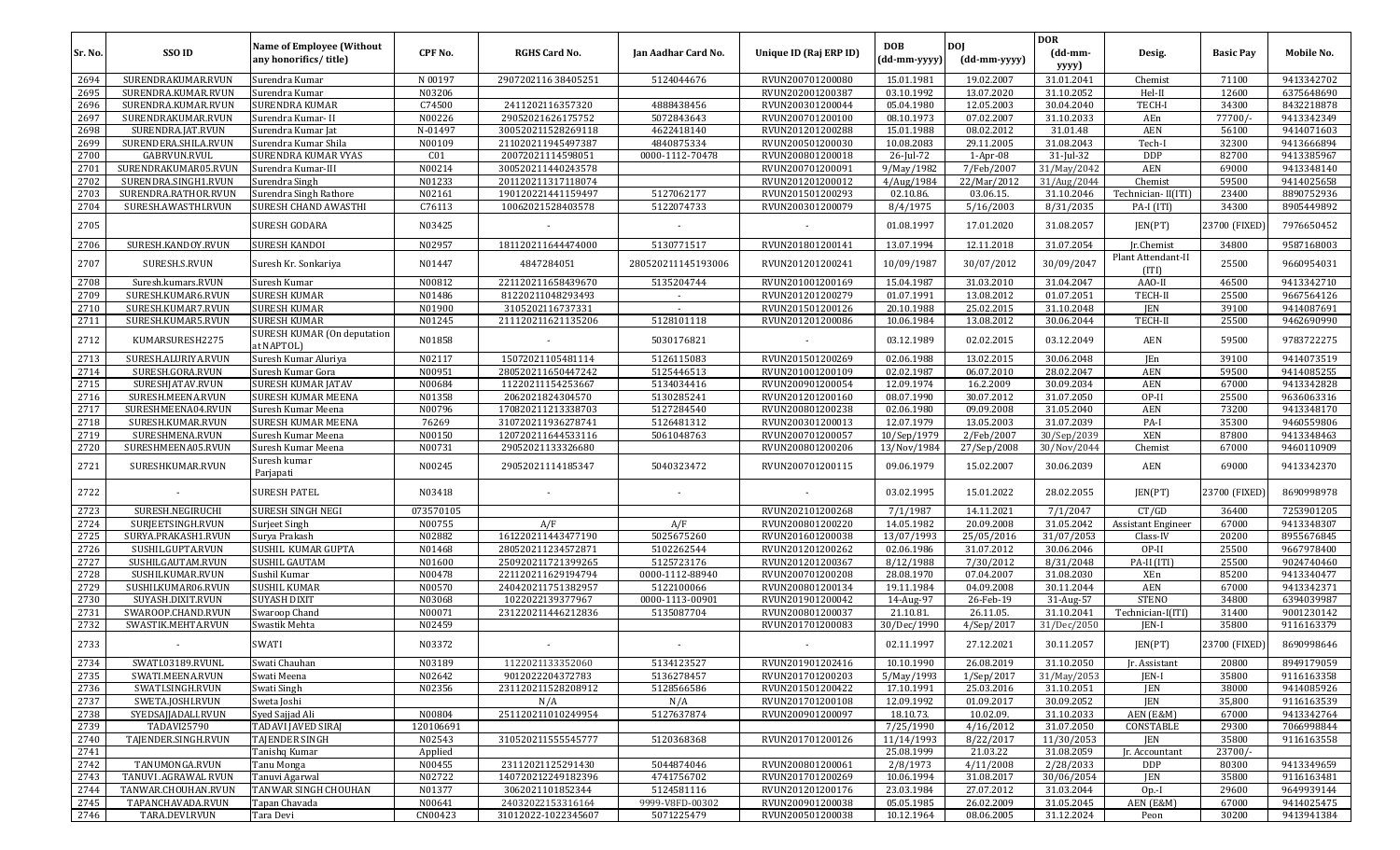|              |                                      |                                                           |                     |                      |                                   |                                      |                            |                            | <b>DOR</b>                            |                             |                   |                          |
|--------------|--------------------------------------|-----------------------------------------------------------|---------------------|----------------------|-----------------------------------|--------------------------------------|----------------------------|----------------------------|---------------------------------------|-----------------------------|-------------------|--------------------------|
| Sr. No.      | SSO ID                               | <b>Name of Employee (Without</b><br>any honorifics/title) | CPF No.             | <b>RGHS Card No.</b> | Jan Aadhar Card No.               | Unique ID (Raj ERP ID)               | <b>DOB</b><br>(dd-mm-yyyy) | <b>DOJ</b><br>(dd-mm-yyyy) | $(dd{\text{-}\mathbf{mm}}$ -<br>yyyy) | Desig.                      | <b>Basic Pay</b>  | Mobile No.               |
| 2747         | TARA.YADAV.RVUN                      | Tarachand Yadav                                           | N01908              | 280520211432243576   | 4722382755                        | RVUN201501200130                     | 19/12/1989                 | 13/02/2015                 | 31/12/2049                            | JEN-I                       | 39100             | 9414085954               |
| 2748         | MANDALTARAK73                        | TARAK MANDAL                                              | 150109224           |                      |                                   | RVUN202001200411                     | 2/12/1994                  | 19.12.2020                 | 2/12/2054                             | CT/GD                       | 26800             | 7602403049               |
| 2749         | TARESH.MITTAL.RVUN                   | TARESH KUMAR MITTAL                                       | N01056              | 280520211354489120   | 5120203607                        | RVUN201101200034                     | 7/7/1986                   | 1/4/2011                   | 7/31/2046                             | AEN                         | 57800             | 9414085127               |
| 2750         | TARSEM.SAIN.RVUN                     | Tarsem Kumar sain                                         | C75967              | 201120211537362703   | 4844664873                        | RVUN200301200064                     | 05.06.1973                 | 17.05.2003                 | 30.06.2033                            | Tech-I (ITI)                | 34300             | 9785319903               |
| 2751         |                                      | <b>TARUN BAGORIA</b>                                      | N03467              |                      | 4605575374                        |                                      | 14.04.1998                 | 14.04.1998                 | 12.01.2022                            | JEN(PT)                     | 23700 (FIXED      | 8690998827               |
| 2752         | TARUNDADHICH.RVUN                    | Tarun Dadhich                                             | N01194              | 25112021131702805    | 5122225315                        | RVUN201201200049                     | 15.04.1988                 | 30.01.2012                 | 30.04.2048                            | AEn                         | $67000/-$         | 9413342767               |
| 2753         | TARUN.KUMAWAT.RVUN                   | TARUN KUMAWAT                                             | N02123              | 40620211551364360    | 5033316265                        | RVUN201501200274                     | 29-09-1990                 | 25-03-2015                 | 30-09-2050                            | JUNIOR<br><b>ACCOUNTANT</b> | 39,100            | 9414008973               |
| 2754         | TARUN.YADAV.RVUN                     | Tarun Yadav                                               | N02549              | 11032022121418819    | 0000111305175                     | RVUN201701200132                     | 19.12.1993                 | 24.08.2017                 | 31.12.2053                            | JEN                         | 35800             | 9116163565               |
| 2755         | TAUSEEF44                            | TAUSEEF                                                   | 093200541           |                      |                                   | RVUN200901200968                     | 7/7/1988                   | 11/14/2009                 | 7/31/2048                             | CT/GD                       | 33300             | 9435442813               |
| 2756         | TEJPRAKASHMEENA.RVUN                 | <b>TEJ PRAKASH MEENA</b>                                  | N01878              | 29052021054452862    | 5125428378                        | RVUN201501200112                     | 05.07.1989                 | 18.02.2015                 | 31.07.2049                            | AEN                         | 65100             | 9414085178               |
| 2757         | TEJA.RAM.RVUN                        | Teja Ram                                                  | N01089              | 25082021162401138    | 5136472115                        | RVUN201001204742                     | 4/15/1986                  | 6/19/2010                  | 30.04.2046                            | AEN (E&M)                   | 59500             | 9166905696               |
| 2758         |                                      | TEJENDER                                                  | N03375              |                      |                                   |                                      | 11.12.1993                 | 07.01.2022                 | 31.12.2053                            | JEN(PT)                     | 23700 (FIXED      | 9782535251               |
| 2759         | TEJPAL.KANTIWAL.RVUN                 | Tejpal Kantiwal                                           | N01782              | 26112021141763750    | 5133458687                        | RVUN201301200146                     | 12/28/1986                 | 7/9/2013                   | Dec.-2046                             | PA-II                       | 24800             | 8094828688               |
| 2760         | SANJAY41008                          | THAKARIYA SANJAY                                          | 150104335           |                      |                                   | RVUN202001200405                     | 7/30/1991                  | 18.12.2020                 | 7/30/2051                             | CT/GD                       | 26800             | 9909141008               |
| 2761         | TKHONGSAI@123                        | THANGTINLAM KHONGSAI                                      | 130404228           |                      |                                   |                                      | 2/13/1984                  | 2/7/2013                   | 28.02.2044                            | CONSTABLE                   | 28400             | 8107162303               |
| 2762         | RAJESHTHERAVINTI1990                 | <b>THERAVINTI RAJESH</b>                                  | 140611988           |                      |                                   | RVUN201401200416                     | 7/10/1990                  | 9/29/2014                  | 7/31/2050                             | CT/GD                       | 27600             | 9966478882               |
| 2763         | tikamchanddeora.rvun                 | Tikam Chand Deora                                         | N00606              | 27042021845219505    | 4734547878                        | RVUN200801200157                     | 21.09.1981                 | 20.09.2008                 | 30.09.2041                            | XEN (Civil)                 | 78000             | 9413342810               |
| 2764         | Under process                        | Tina KumariMeena                                          |                     |                      |                                   |                                      |                            |                            |                                       | $[En-I(MM)]$                |                   |                          |
| 2765         | TONY.RVUN                            | Toni                                                      | N02346              | Not Register         |                                   | RVUN201601200033                     | 10.10.1994                 | 03.06.2016                 | 30.06.2054                            | Class-IV                    | 20200             | 8955854883               |
| 2766         | T0TA.RAM.RVUN                        | TOTA RAM TYAGI                                            | N01396              | 2112021152746604     | 5133233788                        | RVUN201201200193                     | 05.12.1986                 | 01.08.2012                 | 31.12.2046                            | Operator I                  | 29600             | 8696010359               |
| 2767         | TRAPTIDUBEY.RVUNL                    | Trapti Dubey                                              | N00739              |                      |                                   | RVUN200801200210                     | 30/0ct/1984                | 9/Sep/2008                 | 31/0ct/2044                           | XEN                         | 78000             | 9413348135               |
| 2768         | TRILOK.KUMAR.RVUN                    | Trilok Kr.Meena                                           | N03006              | 211020212236381127   | 0000111286400(Enrollme<br>nt No.) | RVUN201801200184                     | 01.11.1989                 | 09.10.2018                 | 30.11.2049                            | Jr. Actt                    | 34800             | 9116164324               |
| 2769         | TRILOKSINGHAL.RVUN                   | TRILOK SINGHAL                                            | N00299              | 23122021136579386    | 4733307232                        | RVUN200701200144                     | 28.07.1982                 | 12.02.2007                 | 31.07.2042                            | XEn (Civil)                 | 85200             | 9413340041               |
| 2770         | TRIPTA.MEWARA.RVUN                   | Tripta Mewara                                             | N00095              | 27102021124662925R   | 5126480854                        | RVUN200501200023                     | 20.11.1981                 | 03.12.2005                 | 30.11.2041                            | PA-I                        | 30500             | 9660468483               |
| 2771         |                                      | Tulchha Ram                                               |                     |                      |                                   |                                      |                            | 22.03.2022                 |                                       | $[En-I (PT)]$               |                   |                          |
| 2772         | TUSHAR.JOSHI.RVUNL                   | Tushar Joshi                                              | N03217              |                      |                                   | RVUN202101200150                     | 14.07.1991                 | $\overline{07.07.2021}$    | 31.07.2051                            | Jr. Assistant (PT)          | 14600             | 7009734571               |
| 2773         | TUSHARRATHORE.96.RVUN                | <b>TUSHAR RATHORE</b>                                     | N03300              |                      | 4785471488                        | RVUN202101200167                     | 21.08.1996                 | 24.12.2021                 | 31.08.2056                            | JEN-PT                      | 33800             | 8690998679               |
| 2774         | UDAI.BAIRWA.RVUN                     | Udai Lal Bairwa                                           | C76091              | 280520211851146173   | 5028574163                        | RVUN200301200078                     | 15.07.1979                 | 16.05.2003                 | 31.07.2039                            | PA-I                        | 35300             | 9413883455               |
| 2775         | UDAYSINGHMEENA.RVUN                  | <b>UDAI SINGH MEENA</b>                                   | N00339              | 290720211615598453   | 5127370285                        | RVUN200701200168                     | 15.10.1979                 | 18.07.2007                 | 31.10.2039                            | AEN                         | 77700             | 9413342373               |
| 2776         | UDAIVEER.SINGH.RVUN                  | <b>UDAIVEER SINGH</b>                                     | N01498              | 16062021825388305    | 5122845046                        | RVUN201401200018                     | 02.08.1986                 | 02.02.2012                 | 31.08.2046                            | JEN                         | 41500             | 9414071582               |
| 2777         | UDAYBHANVERMA.RVUN                   | <b>UDAY BHAN VERMA</b>                                    | N02624              | 16032022193057530    | 9999-Q9YY-00078                   | RVUN201701200355                     | 8/28/1994                  | 2/4/2017                   | 8/31/2054                             | AEN                         | 61300             | 9116163202               |
| 2778         | UDAYSINGH.RVUN                       | <b>UDAY SINGH</b>                                         | N00284              | 240820211041586761   | 5128016500                        | RVUN200701200140                     | 25.07.1978                 | 31.07.2007                 | 31.07.2038                            | A.EN                        | 80000             | 9413342398               |
|              |                                      | <b>UDAYBHAN SINGH</b>                                     |                     |                      |                                   |                                      |                            |                            |                                       |                             |                   |                          |
| 2779<br>2780 | UDAYBHANSINGH.RVUN<br>UDITNARAYAN364 | SHEKHAWAT<br><b>UDIT NARAYAN</b>                          | N00818<br>170521725 | 2303202220-3049513   | 5138064687                        | RVUN201001200042<br>RVUN202101200249 | 05.07.1982<br>3/1/1992     | 26.06.2010<br>14.11.2021   | 31.07.2042<br>3/1/2052                | AEN<br>CT/GD                | 65000.00<br>25200 | 9414085235<br>9644419631 |
| 2781         | UMA.GAUR.RVUN                        | <b>UMA GAUR</b>                                           | N03057              | 210320221052553911   | 0000-1113-05369                   | RVUN201901200031                     | 23.08.1989                 | 19.02.2019                 | 31.08.2049                            | JR.ASSTT                    | 21400             | 9694440900               |
| 2782         | <b>UMA.SHANKAR.RVUN</b>              | Uma Shankar                                               | N01317              | 10072021121547524    |                                   |                                      | 04.08.1992                 | 08.08.2012                 | 04.08.2052                            |                             | 29500             | 7891896672               |
| 2783         |                                      |                                                           |                     |                      | 5113600088                        | RVUN201201200125                     |                            |                            |                                       | Tech-II                     |                   |                          |
| 2784         | URBAGAN137                           | UMAIYORUBAGAN R                                           | 120721117<br>N03295 |                      |                                   |                                      | 7/13/1989                  | 12/22/2012                 | 31.07.2049<br>31/Dec/2057             | CONSTABLE                   | 29300<br>39300    | 9786640461               |
|              | UMANGMITTAL.RVUN                     | <b>Umang Mittal</b>                                       |                     |                      |                                   | RVUN202101200143                     | 15/Dec/1997                | 29/Nov/2021                |                                       | AEN (PT)                    |                   | 8905994505               |
| 2785<br>2786 | UMESHRAJ171                          | UMESH KUMAR                                               | 150109321           |                      |                                   | RVUN202001200412                     | 10/15/1994                 | 19.12.2020                 | 10/15/2054                            | CT/GD                       | 26800<br>23700    | 8002895058               |
| 2787         |                                      | Umesh Dhabai                                              |                     |                      |                                   | RVUN201501200138                     | 16.12.1994<br>10/Feb/1991  | 24.03.2022                 | 31.12.2054                            | Jr. Actt (PT)<br>JEN-I      |                   |                          |
|              | UMESH.KUMAR1.RVUN                    | Umesh Kumar                                               | N01917              | 280520211537347197   |                                   |                                      |                            | 27/Mar/2015                | 28/Feb/2051                           |                             | 39100             | 9413348981               |
| 2788         | Newely Appointed                     | Umesh Kumar Apurwa                                        | $\sim$              |                      | 5104713039                        | $\sim$                               | 13/11/1984                 | 25/03/2022                 | 30/11/2044                            | JR.ACCTT.<br>(PT)           | 23700             | 7742540325               |
| 2789         | UMESHDHAMANI.RVUN                    | UMESH KUMAR DHAMANI                                       | N03033              | 280520211223429965   | 4781781683                        | RVUN201901200007                     | 06.06.1981                 | 18.02.2019 (A/N)           | 30.06.2041                            | STENO                       | 34800             | 9414885996               |
| 2790         | UMESH.SHARMA.RVUN                    | UMESH KUMAR SHARMA                                        | N01717              | 280520211440175993   | 5122344810                        | RVUN201201200394                     | 1/7/1981                   | 8/17/2012                  | 1/31/2041                             | PA-II (ITI)                 | 25500             | 9252595156               |
| 2791         | UMESH.MAHAWAR.RVUN                   | Umesh Mahawar                                             | N00054              | 280520211432365609   | 5012145856                        | RVUN200501200018                     | 06/09/1985                 | 30/09/2005                 | 30/09/2045                            | Operator-II                 | 34300             | 9414432116               |
| 2792         | UPASANA.DIWAKAR.RVUN                 | UpasanaDiwakar                                            |                     |                      |                                   | RVUN201201200067                     | 27.07.1990                 | 10.02.2012                 | 31.07.2050                            | $[En-I(MM)]$                | $41500/-$         | 9414005087               |
| 2793         | UPASNA VERMA.RVUN                    | Upasna                                                    | N01894              | 2611202116592327     |                                   | RVUN201501200123                     | 7/23/1992                  | 3/19/2015                  | 7/31/2052                             | Jr. Acctt.                  | 39100             | 9521123302               |
| 2794         | URJA.RAM.RVUN                        | Urja Ram                                                  | N01042              | 280 720211153476851  | 5125624259                        | RVUN201101200040                     | 04.06.1987                 | 04.01.2011                 | 30.06.2047                            | AEN (E&M)                   | 56100             | 9413342719               |
| 2795         | URMILACHOUDHARY.RVUN                 | Urmila Choudhary                                          | N02488              | 6012022173042156     | 5135327354                        | RVUN201701200382                     | 08.10.90.                  | 09.02.17                   | 31.10.2050                            | AEN (E&M)                   | 61300             | 9116163161               |
| 2796         | URVASHIRAI.RVUN                      | Urvashi Rai                                               | N02377              |                      |                                   | RVUN201701200370                     | 2/Aug/1991                 | 13/Feb/2017                | 31/Aug/2051                           | AEN                         | 61300             | 9116163170               |
| 2797         | URVI.AGARWAL.RVUN                    | Urvi Agrawal                                              | N03028              | 210320221-55432684   | 5086033006                        | RVUN201901200003                     | 16.01.1997                 | 16.01.2019                 | 31.01.2057                            | Jr.Acct(A/c's)              | 34800             | 9116164269               |
| 2798         | USHA.JAIN.RVUN                       | Usha Jain                                                 | CN00546             | 412202112-40387318   | 5052613723                        | RVUN200801200117                     | 30.03.1963                 | 02.08.2008                 | 31.03.2023                            | Assistant ADMO              | 34800             | 8058908424               |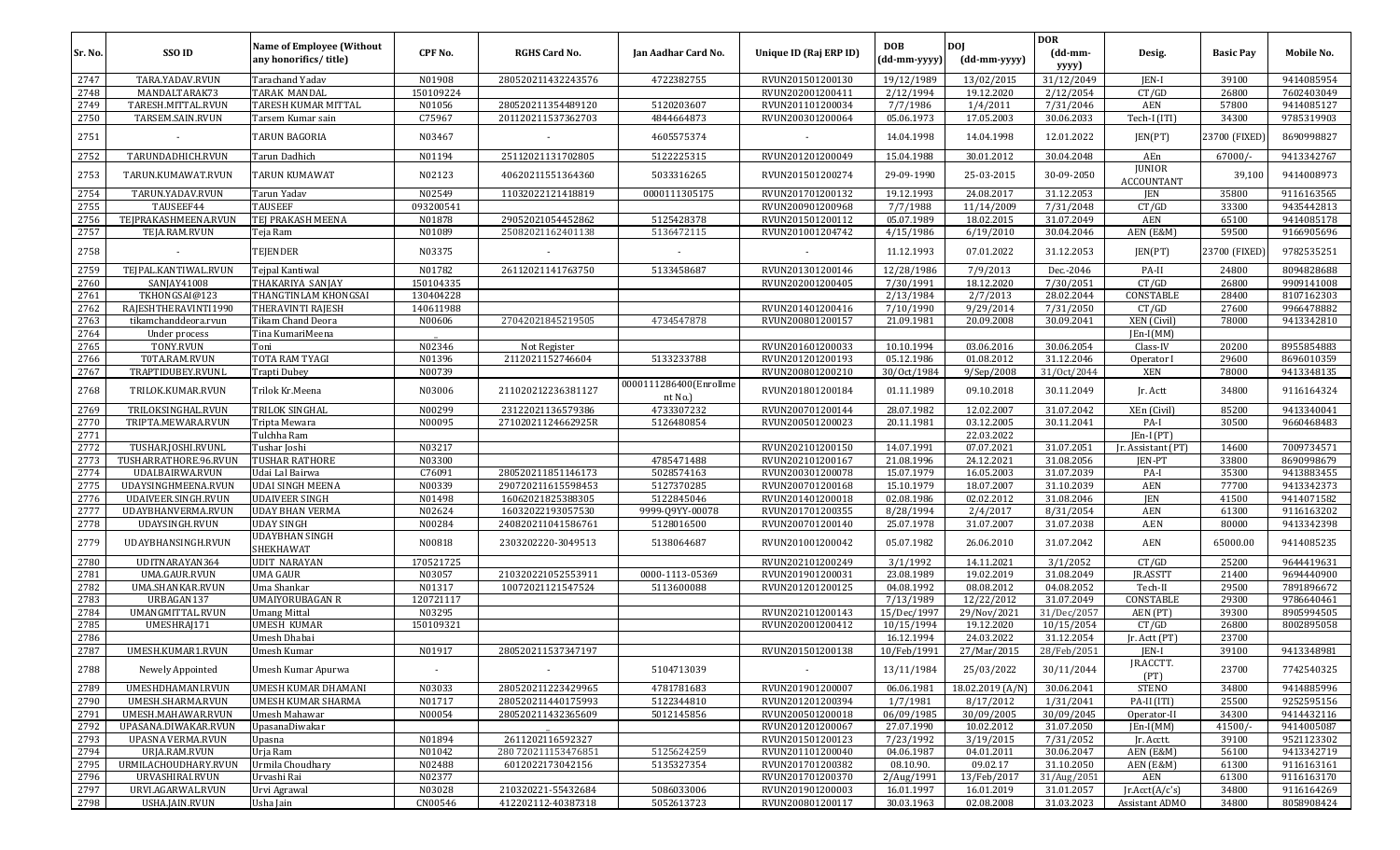| Sr. No.      | SSO ID                                     | Name of Employee (Without<br>any honorifics/title) | CPF No.           | <b>RGHS Card No.</b>                     | Jan Aadhar Card No.              | Unique ID (Raj ERP ID)               | <b>DOB</b><br>(dd-mm-yyyy) | <b>DOI</b><br>(dd-mm-yyyy) | <b>DOR</b><br>$(dd{\text{-}\mathbf{mm}}$<br>yyyy) | Desig.                       | <b>Basic Pay</b> | Mobile No.               |
|--------------|--------------------------------------------|----------------------------------------------------|-------------------|------------------------------------------|----------------------------------|--------------------------------------|----------------------------|----------------------------|---------------------------------------------------|------------------------------|------------------|--------------------------|
| 2799         |                                            | USHA SINGH BISHNOI                                 | N03374            |                                          |                                  |                                      | 25.01.1998                 | 28.12.2021                 | 31.01.2058                                        | JEN(PT)                      | 23700 (FIXED)    | 8690998606               |
| 2800         | UTTAM.CHAND.RVUN                           | <b>Uttam Chand</b>                                 | N01584            | NA                                       | NA                               | RVUN201201200353                     | 09/07/1989                 | 06/08/2012                 | 31/07/2049                                        | $0pr - I$                    | 29600.00         | 9602806421               |
| 2801         | UTTAM.VERMA.RVUN                           | Uttam Kr. Verma                                    | N00121            | 301220211657186000                       | 4842184631                       | RVUN200601200045                     | 16.07.1982                 | 03.08.2006                 | 31.08.2042                                        | PA-I                         | 32300            | 9799925286               |
| 2802         | UTTAM.KARNAVAT.RVUN                        | UTTAM KUMAR KARNAVAT                               | C76277            | 28052021114906702                        | 5002528711                       | RVUN200301200017                     | 30.10.1978                 | 16.05.2003                 | 30.10.2038                                        | PA-I                         | 35300            | 7742693252               |
| 2803         | UTTAM.MEENA.RVUN                           | Uttam Kumar Meena                                  | N02351            |                                          |                                  | RVUN201501200417                     | 3/Jun/1990                 | 27/Mar/2015                | 30/Jun/2050                                       | <b>AEN</b>                   | 59500            | 9414094756               |
| 2804         | UTTAMSHARMA.RVUN                           | Uttam Kumar Sharma                                 | N00160            | 290520211837503415                       | 5124737825                       | RVUN200701200063                     | 27.05.1972                 | 12.02.2007                 | 31.05.32                                          | Assistant Engineer           | 69000            | 9413342385               |
| 2805         |                                            | UTTAM SWAMI                                        | N03448            |                                          |                                  |                                      | 11.08.1993                 | 24.12.2021                 | 31.08.2053                                        | JEN(PT)                      | 23700 (FIXED     | 7726903031               |
| 2806         | UZMA.ZABI.RVUN                             | Uzma Zabi                                          | N-02119           | 10920211213206288                        | 5100451315                       | RVUN201301200154                     | 15.05.1988                 | 05.07.2013                 | 31.05.2048                                        | $Op-II$                      | 24800            | 9772568477               |
| 2807         | VIPINRAOJAGTAP.RVUN                        | <b>V.R. JAGTAP</b>                                 | N00209            | 41220211438291547                        | 5130130438                       | RVUN200701200087                     | $\frac{11}{24}/1983$       | 2/15/2007                  | 11/30/2043                                        | <b>AEN</b>                   | 77700            | 9413348144               |
| 2808         | NAGARAJRAJV339                             | VADISALA NAGARAJU                                  | 170140317         |                                          |                                  | RVUN202101200243                     | 6/18/1993                  | 14.11.2021                 | 6/18/2053                                         | CT/GD                        | 25200            | 7386826389               |
| 2809         | VAIBHAV.MATHUR.RVUN                        | <b>VAIBHAV MATHUR</b>                              | N03163            | 290720211931507128                       | 9999-ADXN-00029                  | RVUN201901200118                     | 9-May-93                   | 20-Feb-19                  | 31-May-53                                         | <b>STENO</b>                 | 34800            | 9784279359               |
| 2810         | WAZID.ALI.RVUN                             | <b>VAJID ALI</b>                                   | C02343            | Not available                            | 4705684017                       | RVUN201501200410                     | 07.05.1997                 | 24.06.2015                 | 30.06.2057                                        | <b>HELPER FIRST</b>          | 21600/           | 7728843999               |
| 2811         | VANDANA.R,RVUN                             | Vandana Rankawat                                   | N00905            | 22022022125288089                        | 5135158201.00                    | RVUN201001200081                     | 05.12.1986                 | 03.07.2010                 | 30.12.2046                                        | AEn                          | 59500/           | 9414085291               |
| 2812         | VIJAYKUMARVANUM93                          | VANUM VIJAYA KUMAR                                 | 140607736         |                                          |                                  |                                      | 8/1/1994                   | 9/29/2014                  | 31.08.2054                                        | CONSTABLE                    | 27600            | 7207236691               |
| 2813<br>2814 | VARDHAMAN.SHARMA.RVUN<br>VARSHA.SOYAL.RVUN | Vardhaman Sharma<br>VARSHA SOYAL                   | N02909<br>N02998  | 50720211318481053<br>280520211514322777  | 5124025350<br>5014286013         | RVUN201801200100<br>RVUN201801200177 | 02.09.1992<br>27.05.1998   | 12.10.2018<br>09.10.2018   | 30.09.2052<br>31.05.2058                          | Junior Accountant            | 34800<br>34800   | 9116164352<br>9116164264 |
| 2815         | VARUN.JAIN.RVUN                            | Varun Jain                                         | N03049            | 200920211356204044                       | 5128754021                       | RVUN201901200023                     | 25.09.1989                 | 22.02.2019                 | 30.09.2049                                        | Jr. Accountant<br>Jr. Assist | 21400            | 9636260031               |
| 2816         | VARUN.KAPOOR.RVUN                          | Varun Kapoor                                       | N00920            | 10620211538109291                        | 5124080454                       | RVUN201001200088                     | 23.09.1986                 | 03.07.2010                 | 30.09.2046                                        | AEN                          | 59,500           | 9414085182               |
| 2817         | KHANVASIMNOOR.RVUN                         | Vasim Khan                                         | N00438            | 310520211132359952                       | 9999-89SU-09387                  | RVUN200701200205                     | 6/6/1984                   | 9/4/2007                   | 30/06/2044                                        | AEN                          | 69000            | 9413342755               |
| 2818         | Not Allotted                               | Vasu Vijayendra Srivastava                         | Not Allotted      |                                          |                                  | Not Allotted                         | 19.06.1991                 | 26.03.2022                 | 30.06.2051                                        | JEN (PT)                     | 23700            | 9773306435               |
| 2819         | VASUDEVSHARMA.RVUN                         | Vasudev Sharma                                     | N00355            | 10112021170153243                        | 5128684735                       | RVUN200701200176                     | 11.12.1971                 | 02.04.2007                 | 31.12.2031                                        | <b>XEN</b>                   | 87800            | 9413348195               |
| 2820         | VATSALYA3174.RVUNL                         | VATSALYA GUPTA                                     | N03174            | 2912202116101734                         | 0000-1112-97507                  | RVUN201901204599                     | 9/14/1994                  | 6/10/2019                  | 9/30/2054                                         | JEN-I (F&S)                  | 34800            | 9358777031               |
| 2821         |                                            | VEDPRAKASH                                         | N03464            |                                          |                                  |                                      | 13.09.1998                 | 06.01.2022                 | 31.01.2058                                        | JEN(PT)                      | 23700 (FIXED)    | 8386967015               |
| 2822         | VEDPRAKASH.RVUN                            | VEDPRAKASH SINGH NARUKA                            | N00807            | 141020211727591306                       | 4857561216                       | RVUN200901200100                     | 10.11.1985                 | 15.06.2009                 | 30.11.2045                                        | AEN                          | 67000            | 9414071053               |
| 2823         | <b>VEER98709</b>                           | <b>VEER SINGH</b>                                  | 104383254         |                                          |                                  | RVUN202101200228                     | 7/10/1989                  | 13.11.2021                 | 7/10/2049                                         | CT/GD                        | 33300            | 9680879695               |
| 2824         | NA                                         | Veerpal Kaur                                       | N00270            | NA                                       | NA                               | NA                                   | NA                         | NA                         | NA                                                | Tech. -I                     | NA               | NA                       |
| 2825         | MAHESHMAHARH3004201                        | VENKATA SRINIVASA RAO<br><b>BENDI</b>              | 140608212         |                                          |                                  |                                      | 8/30/1988                  | 10/1/2014                  | 31.08.2048                                        | CONSTABLE                    | 27600            | 7320054101               |
| 2826         | VERTIKA.TADI.RVUN                          | Vertika Tadi                                       | N01147            | 280920211732223910                       | 5131513516                       | RVUN201101200088                     | 24.09.1986                 | 07.07.2011                 | 30.09.2046                                        | AAO-I                        | 48,400 (L-12)    | 9414019747               |
| 2827         | VICKY.BAIRWA.RVUN                          | Vicky Anand Bairwa                                 | N02440            |                                          |                                  | RVUN201701200065                     | 7/Jul/1995                 | $1/$ Sep $/2017$           | $31/$ Jul/2055                                    | JEN-I                        | 35800            | 9116163347               |
| 2828         | VIDHIYAWATI.RVUN                           | VIDHIYAWATI -                                      | N03039            | 271220211659458299                       | 4724867229                       | RVUN201901200013                     | 16.07.1992                 | 20.02.2019 (A/N)           | 31.07.2052                                        | JR.ASSTT                     | 21400            | 8290596775               |
| 2829         | RAJENDRASINHJVIHOL121                      | VIHOL RAJENDRASINH                                 | 170814014         |                                          |                                  |                                      | 12/6/1995                  | 6/4/2017                   | 31.12.2055                                        | CONSTABLE                    | 24500            | 9622330292               |
| 2830         | NIJAYKUMARMEENA.RVUN                       | Vijay Kumar Meena                                  | N00138            | 3112021839311540                         | NA                               | RVUN200701200052                     | 01.06.1980                 | 07.02.2007                 | 31.05.2040                                        | XEN                          | 87800            | 9413340877               |
| 2831<br>2832 | VIJAYBOLA.RVUN                             | Vijay Bola                                         | N00779<br>C-74499 | 280520211354171394<br>30062021935113521r | 5047765870<br>5025623806         | RVUN200801200235                     | 30.10.1983                 | 15.08.2008<br>08.05.2003   | 31.10.2043                                        | <b>XEN</b><br>PA-I           | 75700<br>35300   | 9413340746               |
|              | VIJAY.GUPTA.RVUN<br>VIJAYKUMAR.RVUN        | Vijay Kr. Gupta                                    | N03027            | 121220211124272916                       |                                  | RVUN200301200043                     | 04.10.1979<br>09.09.91     |                            | 31.10.2039                                        |                              |                  | 9460948276               |
| 2833<br>2834 | VIJAY_CSCTPP                               | Vijay Kumar<br>Vijay Kumar Agrawal                 | N03280            | 150320220124006000'                      | 5134166718<br>4822475112         | RVUN201701200414<br>RVUN202101200187 | 24/Dec/2021                | 18.01.17.<br>1/Nov/1995    | 30.09.2051<br>31/0ct/2055                         | AEN (Civil)<br>$IEN-I (PT)$  | 61300<br>23700   | 9116163175<br>8690998858 |
| 2835         | VIJAY.JANGIR.RVUN                          | VIJAY KUMAR JANGIR                                 | N01306            | 280820211616294328                       | 5076076346                       | RVUN201201200117                     | 01.01.1986                 | 09.08.2012                 | 31.08.2046                                        | TECH-II                      | 25500            | 9929641851               |
| 2836         | VIJAY.MEENA3.RVUN                          | Vijay Kumar Meena                                  | N02839            |                                          |                                  | RVUN201701200315                     | 26/Sep/1993                | 3/0ct/2017                 | 30/Sep/2053                                       | <b>IEN-I</b>                 | 35800            | 9116164145               |
| 2837         | VIJAYPAREWA.RVUN                           | Vijay Parewa                                       | N00491            | 231120211725282601                       | 0000-1112-62653                  | RVUN200801200079                     | 4/18/1976                  | 9/27/2008                  | 4/30/2036                                         | AEN                          | 69000            | 9413340964               |
| 2838         | VIJAY.PRAKASH.RVUN                         | VIJAY PRAKASH MEENA                                | N02880            | 50720211117586632                        | 5126183237                       | RVUN201801200085                     | 24.10.1993                 | 23.01.2018                 | 31.10.2053                                        | JEN                          | 35800            | 9116164307               |
| 2839         | VIJAY.SINGH2.RVUN                          | <b>VIJAY RAGHAV SINGH</b>                          | N01416            | 020320222 152343062                      | 4747435137                       | RVUN201201200212                     | 30.6.1989                  | 8.8.2012                   | 30.6.2049                                         | op-IInd                      | 26300            |                          |
| 2840         | VIJAYCHOUDHARY.RVUN                        | Vijay Singh Choudhary                              | N02491            | 310520211131226774                       | 4863008551                       | RVUN201701200346                     | 3/5/1992                   | 2/6/2017                   | 3/31/2052                                         | <b>AEN</b>                   | 61300            | 9116163142               |
| 2841         | VIJAY.MEENA2.RVUN                          | Vijay singh Meena                                  | N02315            |                                          | 5123763433                       | RVUN201501200401                     | 6/28/1986                  | 2/13/2015                  | 31-06-2046                                        | Aen                          | 59500            | 9414008637               |
| 2842         | VIJAY.MEENA.RVUN                           | VIJAY SINGH MEENA                                  | N01891            | 90620211347541610                        | 5062543827                       | RVUN201501200037                     | 07.07.1993                 | 19.03.2015                 | 31.07.2053                                        | JR. ACTT.                    | 39100            | 9414054873               |
| 2843         | VIJAY.MEENA1.RVUN                          | VIJAY SINGH MEENA                                  | N01453            | 24112021137202744                        | 5062170178                       | RVUN201201200247                     | 7/6/1990                   | 8/8/2012                   | 7/31/2050                                         | PA-II (ITI)                  | 25500            | 9672955966               |
| 2844         | VIJAYSAHARAN.RVUN                          | Vijay Singh Saharan                                | N01697            | 250320221110123525                       | 5122577353                       | RVUN201301200091                     | 14.03.1989                 | 07.06.2013                 | 31.03.2049                                        | AEn                          | $67000/-$        | 9413349063               |
| 2845         | VIJAYENDRA.RVUN                            | VIJAYENDRA MAHICH                                  | N00404            | 50120221032328261                        | 0000-111298070                   | RVUN201501200055                     | 09.05.1983                 | 16.07.2007                 | 31.05.1943                                        | AAO-I                        | 52900/-          | 9414029912               |
| 2846         | VIJENDRA.JANGIR.RVUN                       | Vijendra Kumar Jangir                              | N01286            | 24012022136299504                        | 0000111157981(Enrollme<br>nt No. | RVUN201201200105                     | 05.10.1989                 | 09.10.2018                 | 31.10.2049                                        | Jr. Actt                     | 34800            | 9116164325               |
| 2847         | Not Generated                              | VIJENDRA SINGH GURJAR                              | N03389            | Not Provided                             |                                  |                                      | 5/8/1997                   | 12/27/2021                 | 5/31/2057                                         | JEN-I (PT)                   | 23700            | 9729012428               |
| 2848         | VIJESHWAR.RVUN                             | Vijeshwar Vishnoi                                  | N0702             | 30052021142244225                        | 5066277350                       | RVUN200901200060                     | 09.09.1983                 | 16.02.2009                 | 30.09.2043                                        | AEN                          | 67000            | 9413342816               |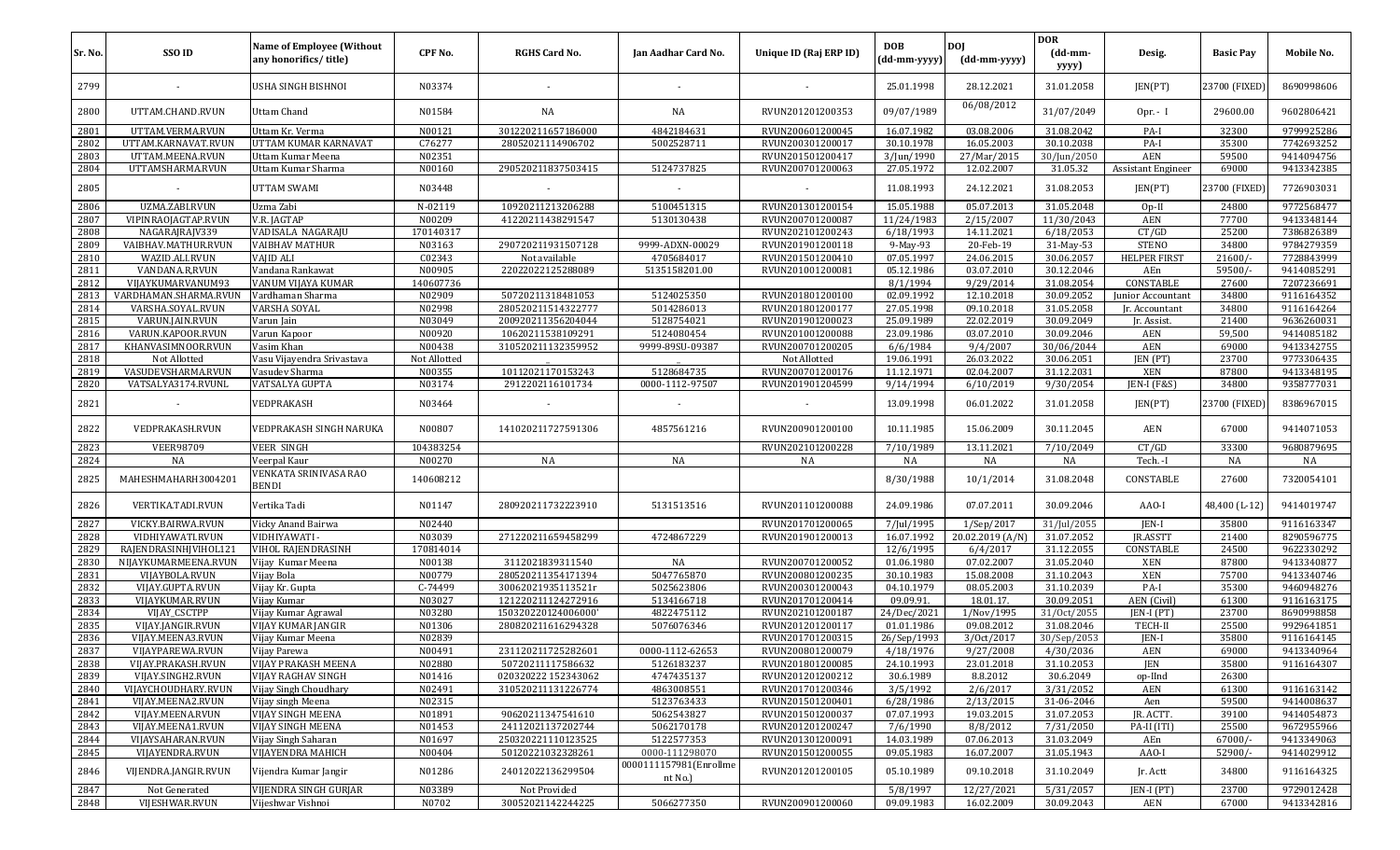| Sr. No.      | <b>SSO ID</b>                             | <b>Name of Employee (Without</b><br>any honorifics/title) | CPF No.          | <b>RGHS Card No.</b>                    | Jan Aadhar Card No.               | Unique ID (Raj ERP ID)               | <b>DOB</b><br>(dd-mm-yyyy) | <b>DOI</b><br>(dd-mm-yyyy) | <b>DOR</b><br>$(dd{\text{-}\mathbf{mm}}$ | Desig.                      | <b>Basic Pay</b> | Mobile No.               |
|--------------|-------------------------------------------|-----------------------------------------------------------|------------------|-----------------------------------------|-----------------------------------|--------------------------------------|----------------------------|----------------------------|------------------------------------------|-----------------------------|------------------|--------------------------|
|              |                                           |                                                           |                  |                                         |                                   |                                      |                            |                            | yyyy)                                    |                             |                  |                          |
| 2849<br>2850 | VIKRAMMEENA.RVUN                          | VIKARAM SINGH MEENA                                       | N01051<br>N02547 | 50920211029485768                       | 5126214251                        | RVUN201101200035                     | 05.07.1987<br>15.01.93     | 21.02.2011<br>05.09.17     | 31.07.2047                               | <b>AEN</b>                  | 69000            | 9414085348<br>9116163562 |
| 2851         | <b>VIKAS.RVUN</b><br>VIKAS.CHOUDHARY.RVUN | Vikas<br>Vikas choudhary                                  | N02575           | 251120211010116274<br>24122021194755270 | NA<br>5134653580                  | RVUN201701200130<br>RVUN201701200158 | 10.05.1992                 | 30.08.2017                 | 31.01.53<br>30.05.2052                   | JEn.<br>JEN                 | 35800<br>35800   | 9116163592               |
| 2852         | VIKASGUPTA.RVUN                           | Vikas Gupta                                               | N00137           | 280520211328123599                      | 5121505270                        | RVUN200701200051                     | 09.11.1978                 | 14.02.2007                 | 30.11.2038                               | AEN                         | 71,100           | 9413340896               |
| 2853         | VIKASJAIN09.RVUN                          | Vikas Jain-II                                             | N00616           | 28052021 2017531934                     | 5121281604                        | RVUN200901200032                     | 09/08/1985                 | 28-02-2009 (F/N)           | 8/31/2045                                | AEN (E&M)                   | 67000            | 9414093601               |
| 2854         | VIKASHKAMRA.RVUN                          | <b>VIKAS KAMRA</b>                                        | N00340           |                                         | $\sim$                            | RVUN200701200169                     | 18.08.1981                 | 08.06.2007                 | 31.08.2041                               | AEN                         | 69000            | 9413342375               |
| 2855         | VIKASMAURYA222                            | VIKAS KUAMR MAURYA                                        | 170614432        |                                         |                                   | RVUN202101200252                     | 11/7/1992                  | 14.11.2021                 | 11/7/2052                                | CT/GD                       | 25200            | 9648063747               |
| 2856         | VIKASH.KUMAR.RVUN                         | <b>VIKAS KUMAR</b>                                        | N01998           | 210120222044318853                      | $\sim$                            | RVUN201501200199                     | 12.12.1990                 | 10.02.2015                 | 31.12.2050                               | JEN                         | 39100            | 9414087658               |
| 2857         | VIKAS.KUMAR2.RVUN                         | <b>VIKAS KUMAR</b>                                        | N02612           | 101220211417453556                      | 4873563836                        | RVUN201701200195                     | 10/09/1992                 | 28/08/2017                 | 30/09/2052                               | JEN-I (Civil)               | 35800/           | 9116164115               |
| 2858         | VIKAS.KUMAR1.RVUN                         | Vikas Kumar                                               | N02176           | 221120211737411660                      | 4718503012                        | RVUN201501200302                     | 11/28/1993                 | 6/1/2015                   | 11/30/2053                               | Hyd.Opr.-II ITI             | 23400            | 9461512108               |
| 2859         | VIKASH.BAIRWA.RVUN                        | <b>VIKAS KUMAR BAIRWA</b>                                 | N02536           | 230220221643123601                      | 5136728436                        | RVUN201701200119                     | 30.04.1994                 | 22.08.2017                 | 30.04.2054                               | JEN                         | 35800            | 9116163551               |
| 2860         | VIKAS.BHATT.RVUN                          | Vikas Kumar Bhatt                                         | N02797           | 31220211540162678                       | 5135783542                        | RVUN200801200061                     | 19/Aug/1991                | 1/Feb/2018                 | 31/Aug/2051                              | JEN-I                       | 35800            | 9116164166               |
| 2861         | VIKASSHARMA.RVUN                          | <b>VIKAS KUMAR SHARMA</b>                                 | N00286           | 280520211829144290                      | 5121361833                        | RVUN200601200064                     | 01.03.1983                 | 11.12.2006                 | 28.02.2043                               | AEN                         | 71100            | 9413342394               |
| 2862         | VIKAS.KUMAWAT.RVUN                        | Vikas Kumawat                                             | N01146           | 29052021-653242164                      | 5123054458                        | RVUN201101200087                     | 30.10.1979                 | 05.07.2011                 | 31.10.2039                               | AAO-II(Tax)                 | 45100            | 9414019378               |
| 2863         | VIKASMEENA.RVUN                           | <b>VIKAS MEENA</b>                                        | N02853           | 241120212143485104                      | 5134525002                        | RVUN201701200423                     | 30.01.1993                 | 07.02.2017                 | 31.01.2053                               | AEN                         | 61300            | 9116163112               |
| 2864         | VIKAS.MODI.RVUN                           | Vikas Modi                                                | N02118           | 251120211220191167                      | 5134128534                        | RVUN201501200270                     | 22.11.1989                 | 11.02.2015                 | 30.11.2049                               | JEN                         | 39100            | 9414073492               |
| 2865         | VIKASMONGA.RVUN                           | Vikas Monga                                               | N0456            | 23112021125291430                       | 5044874046                        | RVUN200801200062                     | 07.03.1974                 | 11.04.2008                 | 31.03.2034                               | Jt. Director<br>(Personnel) | 89900            | 9413349658               |
| 2866         |                                           | <b>VIKAS TANWAR</b>                                       | N03417           |                                         | 4605106824                        |                                      | 13.01.1996                 | 04.01.2022                 | 31.01.2056                               | JEN(PT)                     | 23700 (FIXED)    | 8875491497               |
| 2867         | VIKASTHAKUR.RVUN                          | Vikas Thakur                                              | N00535           | 40120221053494419                       | 4824215519                        | RVUN200801200107                     | 2/20/1977                  | 9/16/2008                  | 2/28/2037                                | AEN                         | 67000            | 9413348449               |
| 2868         | VIKASVERMA.RVUN                           | Vikas Verma                                               |                  | 220220221024498020                      |                                   | RVUN200601200065                     | 25/06/1983                 | 04/12/2006                 | 30/06/1943                               | AEn (E&M)                   | 71100            | 9413342393               |
| 2869         | VIKASHYADAV1.EID                          | VIKAS YADAV (On deputation at<br>TD, Jaipur)              | N01810           | 8122021136317503                        | 5133527539                        | RVUN201501206152                     | 30.03.1991                 | 21.02.2015                 | 31.03.2051                               | JEN                         | 39100            | 9785164911               |
| 2870         | VIKASH.BISHNOL.RVUN                       | Vikash Bishnoi                                            | N02483           | 110320221130127305                      | 5137280629                        | RVUN201701201258                     | 03.01.1992                 | 04.09.2017                 | 31.01.2052                               | $ EN-I (C&I) $              | 35800            | 9116163284               |
| 2871         | VIKASH.SHARMA.RVUN                        | Vikash Chand Sharma                                       | N00077           | 3011202115778743                        | 9999-06DF-00510                   | RVUN200801200039                     | 25.07.85.                  | 30.11.05.                  | 31.07.2045                               | Technician-I(ITI)           | 31400            | 9461083158               |
| 2872         | NA                                        | VIKASH KUMAR VERMA                                        | NA               | NA                                      | NA                                | NA                                   | 11.10.1994                 | 11.01.2022                 | 31.10.2054                               | JEN-I(PT)                   | 23700            | 8233714566               |
| 2873         | VIKASH.SHARMA1.RVUN                       | <b>VIKASH SHARMA</b>                                      | N02361           | 171120211724423104                      | 4806733246                        | RVUN201501200423                     | 10.12.1991                 | 01.06.2015                 | 31.12.2051                               | PA-II                       | 23400            | 8290892192               |
| 2874         | VIKASH.SHARMA2.RVUN                       | Vikash Sharma                                             | N03160           | 151020211627501282                      | 4722654270                        | RVUN201901200002                     | 03.07.1991                 | 21.02.2019                 | 31.07.2052                               | Jr. Acctt.                  | 34,800 (L-10)    | 9680468254               |
| 2875         | VIKAS.SHRINGI.RVUN                        | VikasShringi                                              |                  |                                         |                                   | RVUN201101200093                     | 05.08.1985                 | 25.04.2011                 | 31.08.2045                               | AEn (MM)                    | 57800/           | 9414005228               |
| 2876         | VIKRAM.KAJLA.RVUN                         | Vikram Kajla                                              | N02961           | 220120221132242086                      | 4810776058                        | RVUN201801200145                     | 3/3/1995                   | 10/4/2018                  | 3/31/2055                                | <b>JEN</b>                  | 34800            | 9116164399               |
| 2877         | VIKRAMKHATRI.RVUN                         | Vikram Khatri                                             | C76082           | 300520211723308396                      | 5120301652                        | RVUN200601200020                     | 20.01.1978                 | 25.11.2006                 | 31.01.2038                               | AEN                         | 71100            | 9413342182               |
| 2878         | VIKRAM.KUMAR.RVUN                         | <b>VIKRAM KUMAR</b>                                       | N01993           | 10220221459323698                       | 4872131039                        | RVUN201501200195                     | 24.08.1988                 | 25.02.2015                 | 31.08.2048                               | <b>JEN</b>                  | 39100            | 9414087657               |
| 2879         | VIKRAMMEENA06.RVUN                        | <b>VIKRAM MEENA</b>                                       | N00531           |                                         |                                   | RVUN200801200103                     | 08.04.1980                 | 12.09.2008                 | 30.09.2040                               | <b>AEN</b>                  | 71000            | 9413348168               |
| 2880         | VIKRAM.SINGH1.RVUN                        | Vikram Singh                                              | N01905           | 241120211220189171                      | 5062701457                        | RVUN201501200128                     | 12/10/1988                 | 11/2/2015                  | 31/10/2048                               | JEN-I                       | 39100            | 9414086897               |
| 2881         | VIKRAM.SINGH2.RVUN                        | Vikram Singh                                              | N01915           | 271120211433281610                      | 5134573758                        | RVUN201501200136                     | 12/6/1990                  | 8/4/2015                   | 12/31/2050                               | AEn                         | 59500            | 9413342381               |
| 2882         | VIKRAMBHUKAR.RVUN                         | Vikram Singh Bhukar                                       | N02574           | 2805202116377729                        | 4842425537                        | RVUN201701200157                     | NA                         | NA                         | NA                                       | Jen.                        | NA               | NA                       |
| 2883         | VIKRAM.MEENA2.RVUN                        | <b>VIKRAM SINGH MEENA</b>                                 | N02132           | 271020212221408000                      | 5115704331                        | RVUN201201200403                     | 11.04.1987                 | 30.03.2012                 | 30.04.2047                               | Chemist                     | 59500            | 9414078356               |
| 2884         | vikramcivil4922                           | Vikram Singh Meena                                        | N03259           |                                         |                                   | RVUN202101200205                     | 01.01.1995                 | 03.12.2021                 | 31.12.1994                               | JEN (PT)                    | 23700            | 9413111999               |
| 2885         | VIKRAM.MEENA.RVUN                         | VIKRAM SINGH MEENA                                        | N01246           | 20112021142425199                       | 5062075500                        | RVUN201201200087                     | 01.07.1987                 | 06.08.2012                 | 30.06.2047                               | PA-II                       | 25500            | 9785234405               |
| 2886         | VIKRAM.MEENA1.RVUN                        | VIKRAM SINGH MEENA                                        | N01879           |                                         | 5027116769                        | RVUN201501200113                     | 30.03.1992                 | 12.02.2015                 | 31.03.2052                               | JEN                         | 38000            | 9414085932               |
| 2887         | VIKRAM.PAVAIYA.RVUN                       | Vikram Singh Pavaiya                                      | N02842           | 1120211633396306                        |                                   | RVUN201701200318                     | 6/Apr/1993                 | 5/0ct/2017                 | 30/Apr/2053                              | JEN-I                       | 35800            | 9116164152               |
| 2888         | VIKRAM.JEET.RVUN                          | Vikramjeet                                                | N01291           | 21120211434525289                       | 5067016403                        | RVUN201201200110                     | 15.07.1993                 | 06.08.2012                 | 31.07.1953                               | Tech-II                     | 25500            | 9649869855               |
| 2889         | VIKRAM.SOLANKI.RVUN                       | Vikran Solanki                                            | N01518           | 110120221518184378                      |                                   | RVUN201201200306                     | 29.07.1990                 | 17.08.2012                 | 31.07.2050                               | Tech-II(ITI)                | 25500            | 9166581735               |
| 2890         | VIKRANTGEHLOT.RVUN                        | Vikrant Gehlot                                            | N02469           | 19012022132015000                       | 5135605471                        | RVUN201701200371                     | 5/19/1993                  | 2/7/2017                   | 31.05.2053                               | AEN (E&M)                   | 61300            | 9116163145               |
| 2891         | VIKRANT.S.RVUN                            | Vikrant Shekhawat                                         | N00799           | NA                                      | NA                                | RVUN200901200092                     | 03.01.1987                 | 13.11.2009                 | 31.01.2047                               | Tech-I                      | $28700/-$        | 9875179857               |
| 2892         | VIKRANT.V.RVUN                            | Vikrant Varshney                                          | N02472           | 10012022127251433                       | 0000111298694                     | RVUN201701201249                     | 18.09.1991                 | 04.09.2017                 | 30.09.2051                               | Jr. Chemist                 | 35800            | 9116163285               |
| 2893         | VIMAL.GAUTAM.RVUN                         | Vimal Kumar Gautam                                        | N01937           | 100620211557435967                      | 5125706555                        | RVUN201501200154                     | 10/8/1991                  | 2/13/2015                  | 10/31/2051                               | Junior Engineer             | 39100/           | 9414009362               |
| 2894         | VIMALA.RVUN                               | Vimala                                                    | N01585           | 11012022138313534                       | 5135373556                        | RVUN201201200354                     | 11.02.89.                  | 18.08.12.                  | 28.02.2049                               | Technician-II(ITI)          | 25500            | 9119312468               |
| 2895         | AGRAWALVINAY94                            | Vinay Agrawal                                             | N03404           | $\sim$                                  | 5072434710                        | $\sim$                               | 14.09.1994                 | 31.12.2021                 | 30.09.2054                               | JEn                         | 23700            | 9785627037               |
| 2896         | VINEET.JEDIYA.RVUN                        | <b>VINEET JEDIYA</b>                                      | N01912           | 261120211052593851                      | 5134153566                        | RVUN201501200134                     | 20.10.1989                 | 20.02.2015                 | 31.10.2049                               | JEN                         | 39100            | 9414085948               |
| 2897         | VINEETMODI.RVUN                           | Vineet Modi                                               | N00238           | 28052021164195918                       | 5124206200                        | RVUN200701200108                     | 13.04.1979                 | 12.02.2007                 | 30.04.2039                               | AEn                         | 71100            | 9413342379               |
| 2898         | VINEET.YADAV.RVUN                         | <b>VINEET YADAV</b>                                       | N01161           | NA                                      |                                   | RVUN201101200095                     | 09.07.1983                 | 28.02.2011                 | 31.07.2043                               | AEN                         | 56100            | 9414078362               |
| 2899         | VINITVYAS.RVUN                            | Vinit Vyas                                                | N00723           | 22112021145768212                       | 5118635571                        | RVUN200801200203                     | 10.07.83.                  | 11.09.08.                  | 31.07.2043                               | AEn (E&M)                   | 67000            | 9413342787               |
| 2900         | VINITA.RAJORIYA.RVUN                      | Vinita Rajoriya                                           | N02294           | 40620211151523464                       | 5134033319                        | RVUN201501200045                     | 13.02.1991                 | 06.02.2015                 | 28.02.2051                               | AEN                         | 61300            | 9414054876               |
| 2901         | VINITA.SHARMA.RVUN                        | Vinita Sharma                                             | N00371           | 290120221145395892                      | 9999QVAP00207<br>(Enrollment No.) | RVUN200701200183                     | 25.07.1983                 | 18.07.2007                 | 31.07.2043                               | AAO-I                       | 52900            | 9414085315               |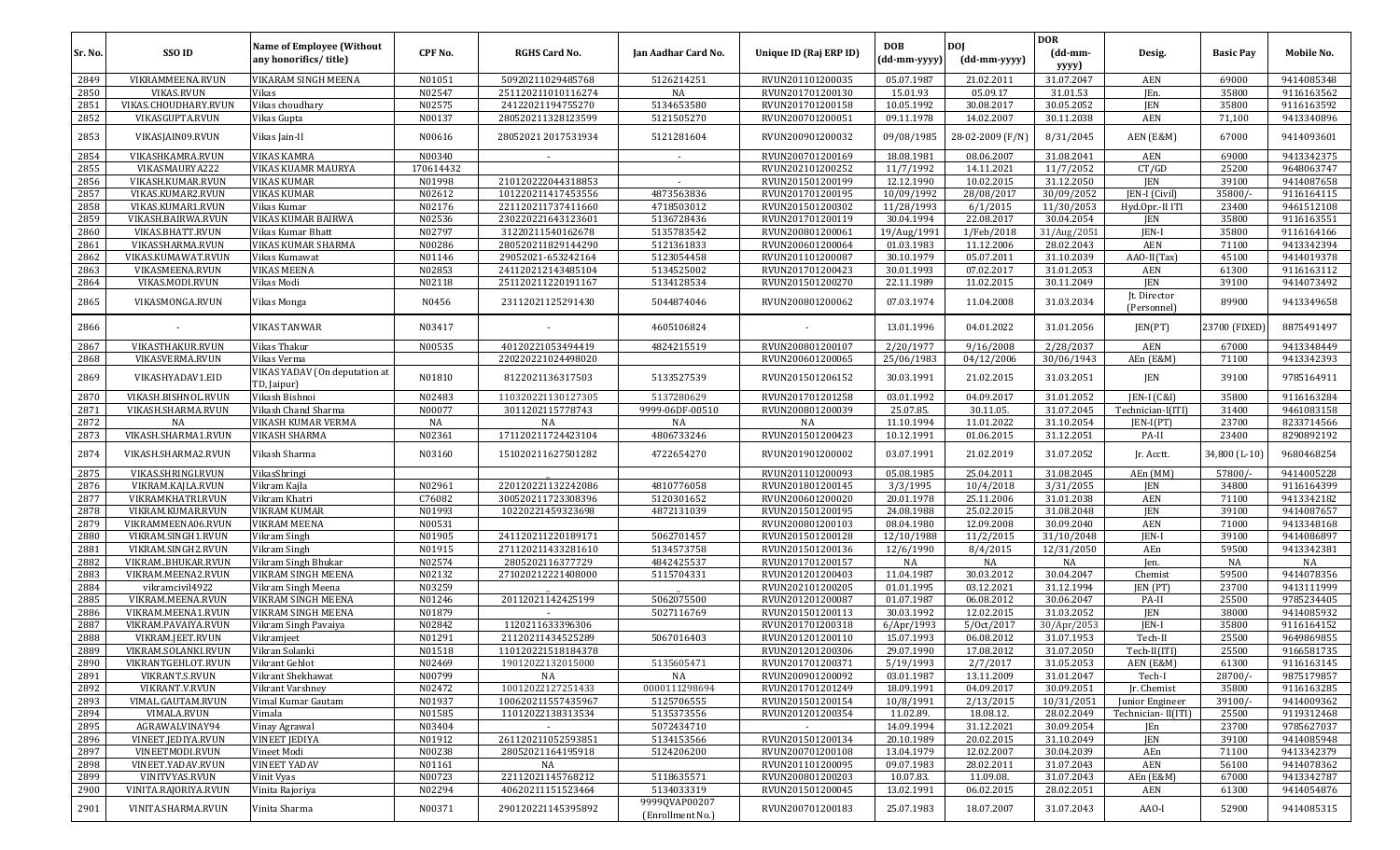| Sr. No.      | SSO ID                                   | <b>Name of Employee (Without</b><br>any honorifics/title) | CPF No.          | <b>RGHS Card No.</b> | Jan Aadhar Card No.  | Unique ID (Raj ERP ID)               | <b>DOB</b><br>(dd-mm-yyyy) | <b>DOI</b><br>(dd-mm-yyyy) | <b>DOR</b><br>$(dd{\text{-}\mathbf{mm}}$<br>yyyy) | Desig.              | <b>Basic Pay</b> | Mobile No.               |
|--------------|------------------------------------------|-----------------------------------------------------------|------------------|----------------------|----------------------|--------------------------------------|----------------------------|----------------------------|---------------------------------------------------|---------------------|------------------|--------------------------|
| 2902         | VINOD. JAJORIA.RVUN                      | <b>VINOD JAJORIA</b>                                      | N02920           | 28052021155245182    | 5122714017           | RVUN201801200204                     | 06.05.1992                 | 12.10.2018                 | 31.05.2052                                        | JR. ACTT.           | 34800            | 9116164237               |
| 2903         | VINODKARDAM.RVUN                         | Vinod Kardam                                              | N00194           | 161020211113411201   | 5126778421           | RVUN20070120078                      | 3/22/1980                  | 2/5/2007                   | 3/31/2040                                         | Assistant Engineer  | 80000/           | 9413342738               |
| 2904         | VINODKRISHNA.RVUN                        | Vinod Krishna Menaria                                     | N00618           |                      |                      | RVUN200901200034                     | 17/Jun/1985                | 16/Feb/2009                | 30/Jun/2045                                       | AEN                 | 67000            | 9414093602               |
| 2905         | VINOD.KUMA5R.RVUN                        | Vinod Kumar                                               | N01676           | 28052021158544779    | 5101848038           | RVUN201301200075                     | 10.07.1989                 | 08.07.2013                 | 31.07.2049                                        | JEN-I               | 40300            | 9414085464               |
| 2906         |                                          | Vinod kumar                                               | N03454RVUN       | NA                   | NA                   | NA                                   | 15.071998                  | 13.12.2021                 | 31.07.2058                                        | Jr.Chemist(PT       | 23700/           | 8058111293               |
| 2907         | VINOD.KUMAR.RVUN                         | Vinod Kumar                                               | N02562           | 1082021232289900     | 4847482505           | RVUN201701200145                     | 07.07.1991                 | 01.09.2017                 | 31.07.2051                                        | JEn                 | 35800            | 9116163578               |
| 2908         | NA                                       | Vinod Kumar                                               | N02577           | NA                   | NA                   | NA                                   | NA                         | NA                         | NA                                                | JEn.                | NA               | NA                       |
| 2909         | VINODKUMAR.RVUN                          | <b>VINOD KUMAR</b>                                        | N00215           | 210420211019134634   | 5053721681           | RVUN200701200092                     | 12/25/1976                 | 2/3/2007                   | 12/31/2036                                        | XEN                 | 85200            | 9413348150               |
| 2910         | VINOD.KUMAR3.RVUN                        | Vinod Kumar                                               | N01269           | 50720211541554305    | 4713837620           | RVUN201201200092                     | 25.09.1992                 | 31.07.2012                 | 30.09.2052                                        | Tech-II (ITI)       | 25500            | 9950295941               |
| 2911         | NIL                                      | VINOD KUMAR ASWAL                                         | N03430           | NIL                  | <b>NIL</b>           | <b>NIL</b>                           | 10.10.1996                 | 24.12.2021                 | 10/31/2056                                        | Junior Engineer-PT  | 23700            | 8690998829               |
| 2912         | VINODBHAGAT.RVUN                         | VINOD KUMAR BHAGAT                                        | N00130           | 30052021102025300    |                      | RVUN200701200047                     | 14/12/1968                 | 3/12/2007                  | 31/12/2028                                        | AEN                 | 75400            | 9413340569               |
| 2913         | VINODKHATEEK.RVUN                        | <b>VINOD KUMAR KHATIK</b>                                 | N00301           | 20320221057372420    | 5103414087           | RVUN200601200024                     | 08.08.1978                 | 22.12.2006                 | 31.08.2038                                        | SE                  | 92600            | 9413340037               |
| 2914         | VINOD.MEENA.RVUN                         | <b>VINOD KUMAR MEENA</b>                                  | N02743           | 171120211822332000   | 5133042226           | RVUN201701200006                     | 30.09.1993                 | 01.09.2017                 | 30.09.2053                                        | JEn (Civil)         | 35800            | 9116163451               |
| 2915         | VINOD.MEENA.RVUN                         | Vinod Kumar Meena                                         | N01916           | 21092021165412487    | 5128765138           | RVUN201501200137                     | 8/22/1988                  | 2/13/2015                  | 8/31/2048                                         | JEN                 | 39100            | 9413345157               |
| 2916         | VINOD.MEENA1.RVUN                        | Vinod kumar Meena                                         | N02702           | 4623428574           | 310520211058351555   | RVUN201701200260                     | 06-08-1991                 | 04-09-2017                 | 31-08-2051                                        | Jr. Chemist         | 35800            | 9694284080               |
| 2917         | VINOD.NAGAR.RVUN                         | Vinod kumar Nagar                                         | N01457           | 5124051624           | 3122021109564904     | RVUN201201200251                     | 07-10-1990                 | 13-08-2012                 | 31-10-2050                                        | PA-II               | 26300            | 9694528451               |
| 2918         | VINOD.SAINI.RVUN                         | Vinod Kumar Saini                                         | N01849           | 290520211526167589   | 5060325754           | RVUN201501200091                     | 17.07.1993                 | 18.03.2015                 | 31.07.2053                                        | Jr. Acctt.          | 39100            | 9116163221               |
| 2919         | VINOD.S.RVUN                             | VINOD KUMAR SHRIVASTAV                                    | N01257           | 251120211321163714   | 5031136778           | RVUN201201200020                     | 19.04.1983                 | 30.07.2012                 | 30.04.2043                                        | $PA-II(ITI)$        | 25500            | 9785372807               |
| 2920         |                                          | Vinod kumar Swami                                         | N03453RVUN       | NA                   | 4884323229           | NA                                   | 09.10.1995                 | 14.12.2021                 | 31.10.2055                                        | Jr.Chemist(PT       | 23700/           | 9667784438               |
| 2921         | VINOD.GODARA.RVUN                        | Vinod Kumari Godara                                       | N02512           | 111220211920231850   | 5058833110           | RVUN201701200095                     | 5/12/1994                  | 8/24/2017                  | 5/31/2054                                         | JEN                 | 35800            | 9116163526               |
| 2922         | VINOD.RAIPUT.RVUN                        | Vinod Singh Rajput                                        | C76083           | 20620211256418602    | 4841211474           | RVUN200301200071                     | 7/4/1975                   | 5/16/2003                  | 7/31/2035                                         | Plant Attendent-I   | 34300/           | 9413885006               |
| 2923         | VINY.LAKHANI.RVUN<br>VIPINKUMARGARG.RVUN | <b>VINY LAKHANI</b>                                       | N03059<br>N02384 | 41020211119266346    | 9999-5GP5-00094      | RVUN201901200033                     | 15.03.1997<br>16/May/1986  | 15.02.2019 (A/N)           | 31.03.2057                                        | JR.ASSTT            | 21400            | 9351501404               |
| 2924<br>2925 |                                          | Vipin Kumar Garg                                          | N00590           |                      |                      | RVUN201701200417                     |                            | 24/Jul/2017                | 31/May/2046                                       | AEN                 | 61300<br>67000   | 9116163184<br>9413342380 |
| 2926         | VIPINPRATAP.RVUN<br><b>VIPNITSRI</b>     | <b>VIPIN PRATAP SINGH</b>                                 | N03278           | 310520211546145255   | 5125100088           | RVUN200801200148<br>RVUN202101200165 | 07.09.1980<br>22/Dec/2021  | 08.09.2008<br>27/Nov/1996  | 30.09.2040<br>30/Nov/2056                         | AEN<br>$IEN-I (PT)$ | 23700            | 8905995081               |
| 2927         | VIRENDER.DHAKAR.RVUN                     | Vipin Vijay<br>Virender Dhakar                            | N02652           |                      |                      | RVUN201701200213                     | 20/Jul/1991                | 28/Aug/2017                | 31/Jul/2051                                       | JEN-I               | 35800            | 9116163319               |
| 2928         | VIRENDRA.K.RVUN                          | Virendra Kr. Kashyap                                      | CN00053          | 28052021144842657    | 4614818068           | RVUN200401200035                     | 06.06.1979                 | 02.01.2004                 | 30.06.2039                                        | Asstt. Admo         | 39100            | 8209890821               |
| 2929         | VIRENDRA.SAINI.RVUN                      | VIRENDRA KUMAR SAINI                                      | N02206           | 28052021172544589    | 5124638511           | RVUN201501200323                     | 6/9/1991                   | 5/28/2015                  | 6/30/2051                                         | PA-II (ITI)         | 23400            | 9782882449               |
| 2930         | VIRENDRA.SINGH1.RVUN                     | Virendra Singh                                            | N01777           | 20092021155721902    | 5130456063           | RVUN201301200143                     | 31.07.1986                 | 09.07.2013                 | 31.07.2046                                        | JEN                 | 40300            | 9414072536               |
| 2931         | VIRINDER SINGH. RVUN                     | <b>VIRINDER SINGH</b>                                     | N00192           | 907202112123454      |                      | RVUN200601200057                     | 2/12/1979                  | 5/12/2006                  | 31/12/2039                                        | AEN                 | 71100            | 9413342722               |
| 2932         | VISHAKHA.RVUN                            | Vishakha Baharwani                                        | N02371           | 260620211323213000   | 5125630534           | RVUN201701200400                     | 14/Aug/1990                | 14/Feb/2017                | 31/Aug/2050                                       | AEN                 | 61300            | 9116163132               |
| 2933         | VISHAKHA.RVUN                            | Vishakha Pareek                                           | N02556           | 131220211516319572   | 5134148000           | RVUN201701200139                     | 3/26/1994                  | 8/24/2017                  | 3/31/2054                                         | JEN                 | 35800            | 9828833435               |
| 2934         | VISHAL.CHHIPA.RVUN                       | <b>VISHAL CHHIPA</b>                                      | N02721           | 28052021232129761    | 5100300117           | RVUN201701200268                     | 12/20/1991                 | 8/22/2017                  | 12/31/2051                                        | JEN                 | 35800            | 9116163490               |
| 2935         | VISHAL.DWIVEDI.RVUN                      | Vishal Dwivedi                                            | N02595           | 221120211230565808   | 9999-1ELB-00173      | RVUN201701200178                     | 21.01.1990                 | 04.09.2017                 | 31.01.2050                                        | JEN                 | 35800            | 9116164122               |
| 2936         | VISHALJHA.RVUN                           | Vishal Jha                                                | N01085           | 30620211548373352    |                      | RVUN200901200111                     | 27/Mar/1985                | 16/Jun/2009                | 31/Mar/2045                                       | AEN                 | 67000            | 9413342746               |
| 2937         | VISHALKUMAR.RVUN                         | Vishal Kumar                                              | N00572           | 10720211156556038    | 5131328028           | RVUN200801200136                     | 31.10.1985                 | 25.09.2008                 | 31.10.2045                                        | AEN                 | 67000            | 9413342382               |
| 2938         | VISHALMALHOTRA.RVUN                      | <b>VISHAL MALHOTRA</b>                                    | N00428           | 280520212246114019   | 5121446155           | RVUN200801200049                     | 17-Dec-75                  | 10-Oct-08                  | 31-Dec-35                                         | P <sub>O</sub>      | 79100            | 9413349933               |
| 2939         | VISHALMATHUR.RVUN                        | VISHAL MATHUR                                             | CN-0002          | 19012022121114571    | 9999-8950-15719      | RVUN200401200013                     | 17.08.1979                 | 01.10.2004                 | 31.08.2039                                        | <b>XEN</b>          | 87800            | 9413349502               |
| 2940         |                                          | VISHAL NAGAL                                              | N03377           |                      |                      |                                      | 30.10.1996                 | 11.01.2022                 | 31.010.2056                                       | JEN(PT)             | 23700 (FIXED)    | 9468939145               |
| 2941         | vishalsaini33344                         | Vishal Saini                                              | N03379           |                      | 5105841473           |                                      | 30.08.1994                 | 27.12.2021                 | 31.08.2054                                        | JEN-PT              | 23700            | 9672919706               |
| 2942         | VISHAL.SINGH.RVUN                        | Vishal Singh                                              | N01361           | 291120211633416854   | 4882802052           | RVUN201201200162                     | 6/5/1988                   | 8/18/2012                  | 6/5/2048                                          | PA-II               | 26300            | 9166589830               |
| 2943         | VISHAMBERS.94.RVUN                       | <b>VISHAMBER SINGH</b>                                    | N03309           | 280220221852291244   | 4871384837           | RVUN20220100004                      | 5/5/1994                   | 3/1/2022                   | 31/05/2054                                        | Junior Engineer-I   | 23700            | 8690998633               |
| 2944         |                                          |                                                           |                  |                      |                      |                                      |                            |                            |                                                   |                     |                  |                          |
| 2945         | GODARAVISHU88                            | <b>VISHESH GODARA</b>                                     | 092760019        |                      |                      | RVUN200901200966                     | 1/14/1988                  | 6/6/2009                   | 1/31/2048                                         | ASI/MIN             | 39200            | 6307310438               |
| 2946         | vishnu.sharma.rvun                       | Vishnu Kanta Sharma                                       | N02357           | 30032022137482298    | <b>UNDER PROCESS</b> | RVUN201601200015                     | 30.08.1986                 | 18.05.2016                 | 31.08.1946                                        | Operator-II         | 22700            | 9587101106               |
| 2947         | VISHNUPARMAR.RVUNL                       | Vishnu Kumar                                              | N03293           |                      |                      | RVUN202201200021                     | $10/$ Jan $/2022$          | 1/0ct/1994                 | 30/Sep/2054                                       | JEN-I (PT)          | 23700            | 8690998864               |
| 2948         | VISHNU.KUMAR.RVUN                        | <b>VISHNU KUMAR</b>                                       | N02209           | 31052021941567009    | 5034273584           | RVUN201501200326                     | 7/5/1983                   | 6/4/2015                   | 7/31/2043                                         | PA-II (ITI)         | 23400            | 9024621009               |
| 2949         | VISHVENDRA.B.RVUN                        | VISHVENDRA SINGH BHADORIA                                 | N02298           | 280520211341164018   | 5120345858           | RVUN201501200043                     | 11.11.1991                 | 11.02.2015                 | 30.11.2051                                        | JEN                 | 39100            | 9414054868               |
| 2950         | VISHWAS.SHARMA.RVUN                      | Vishwas Sharma                                            | C74474           | 251120211053173951   | 5134243250           | RVUN200301200022                     | 11/03/1981                 | 19/05/2003                 | 31/03/2041                                        | PA-I                | 34300            | 9461861297               |
| 2951         | 1995VIVEK                                | Vivek                                                     | N03197           | 260220221259192947   | 5133462888           | RVUN201801203018                     | 04/12/1995                 | 1/6/2018                   | 31.12.2055                                        | Helper-II           | 19000            | 9784827607               |
| 2952         | VIVEKBAGHELA.RVUN                        | Vivek Baghela                                             | N03342           |                      |                      | RVUN202101200219                     | 9/9/1994                   | 12/27/2021                 | 9/30/2054                                         | JEN (PT)            | 23700            | 8690998935               |
| 2953         | VIVEK.FOUZDAR.RVUN                       | Vivek Fouzdar                                             | N02827           | 291120211620475215   | 5134048812           | RVUN201801200070                     | 3/19/1992                  | 2/16/2018                  | 6/30/2052                                         | JEN.                | 35800            | 9116164182               |
| 2954         | VIVEK.GALAV.RVUNL                        | Vivek Galav                                               | N03219           | 250320221041176172   | 4734102741           | RVUN202101200152                     | 01.01.1995                 | 07.07.2021                 | 31.12.2054                                        | Jr. Assistant (PT)  | 14600            | 8387878836               |
| 2955         | VIVEK.JAIN.RVUN                          | Vivek Jain                                                | N02985           | 5125756889           | 28062021103153450    | RVUN201801200168                     | 22/01/1994                 | 11/10/2018                 | 31/01/2054                                        | [En (C&I)           | 34800            | 9116164254               |
| 2956         | VIVEKKALA.RVUN                           | Vivek Kala                                                | N02611           | 26112021162485558    | 5134178520           | RVUN201701200194                     | 18/09/1994                 | 19/08/2017                 | 30/09/2054                                        | AEn (CIVIL)         | 57800            | 9116164114               |
| 2957         | VIVEK.JONVAL.RVUN                        | Vivek Kishor Jonval                                       | N02402           |                      | 5135048180           | RVUN201701200027                     | 29/Jun/1992                | 23/Aug/2017                | 30/Jun/2052                                       | JEN-I               | 35800            | 9116163301               |